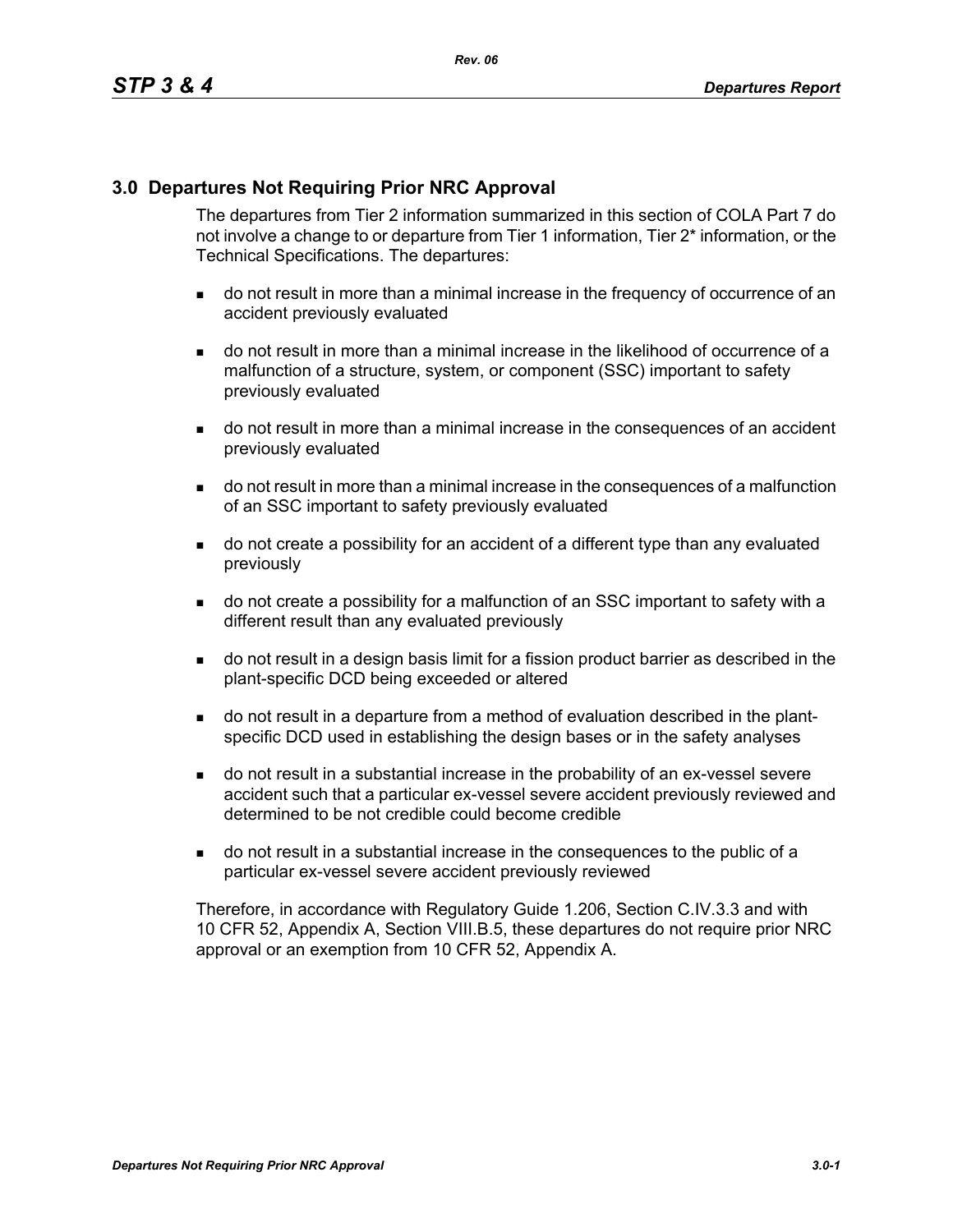# **STD DEP 1.1-1, Type of License Required Description**

The reference ABWR DCD was submitted to receive a design certification. The COL applicant submits a site-specific DCD to receive a Class 103 combined operating license under 10 CFR 52.

### **Evaluation Summary**

This departure has been evaluated pursuant to the requirements in 10 CFR 52, Appendix A, Section VIII.B.5. This change only updates the DCD to reflect the type of license for which the applicant is applying. There is no change in any design or function of an SSC important to safety as described in the DCD as a result of this change. Consequently, this change has no impact on the frequency or consequences of any accident or malfunction of an SSC important to safety previously evaluated. There is no impact on the frequency or consequences of any ex-vessel severe accident previously reviewed. This change has no impact on any Tier 1, Tier 2\*, Technical Specifications, bases for the Technical Specifications, or operational requirements information.

As a result of this evaluation, prior NRC approval of this change is not required.

# **STP DEP 1.1-2, Dual Units at STP 3 & 4**

### **Description**

The reference ABWR DCD is based on a single-unit site. Because STP 3 & 4 is a dualunit project on an existing site, some supporting systems described in the DCD are single systems that support two or more units. In addition, STP 3 & 4 share the main cooling reservoir with STP 1 & 2.

The systems shared by STP 3 & 4 include:

- Fire Protection Water Supply System Regulatory Guide 1.189, Rev. 1, allows for use of a common water supply at multi-unit nuclear power plant sites. A single fire protection pump house and two storage tanks provide water for fire suppression to both units via piping in the yard. Since STP 3 & 4 do not share fire areas where safe shutdown systems are located, and it is extremely unlikely that there will be simultaneous fires in areas of the plant affecting safe shutdown areas, it is extremely unlikely that protection systems for both units will need to function at the same time.
- A common nonsafety-related communication system is required for multi-unit sites to provide plant wide communications. A common communication system providing plant wide communications is a personnel safety enhancement since it allows for ease of communication between units.
- **Makeup Water Preparation A common nonsafety-related makeup water** preparation system that utilizes a common raw water storage tank and a common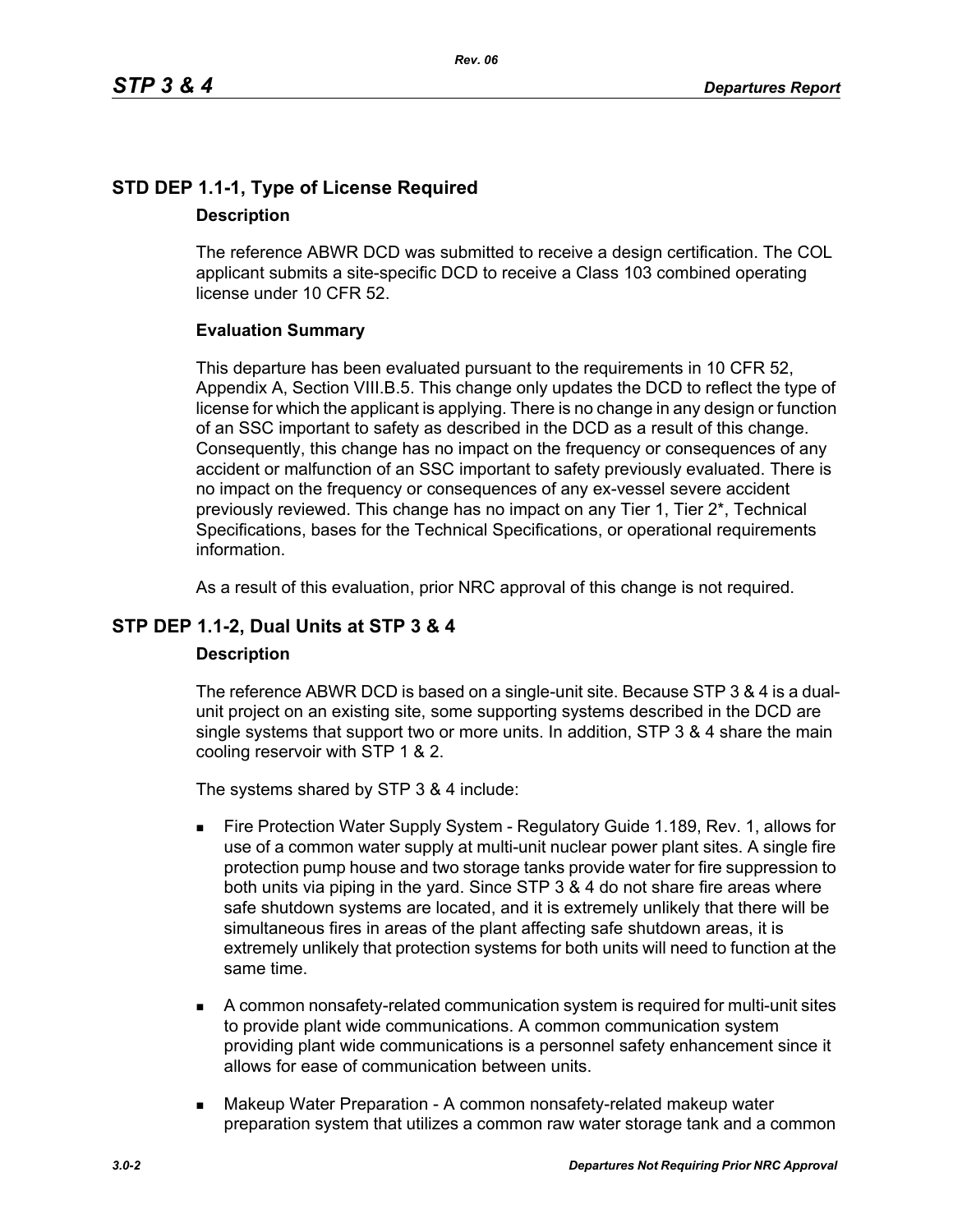demineralized water storage tank will supply water to the makeup water condensate system and makeup water purified system of both units. This system is discussed further in STP DEP 9.2-2. Sharing of the MWP System does not impair the ability to cooldown STP Units 3 & 4 under Station Blackout conditions. The Station Blackout analysis is contained in Appendix 1C of the ABWR DCD. The primary source of water during the initial 10 to 60 minute period of a Station Blackout event is from the Condensate Storage Tank (CST) for each unit. The source of water for each CST is the shared MWP System via the Makeup Water Condensate (MUWC) System. During a Station Blackout, each unit's respective CST is capable of providing at least 8 hours of makeup water without replenishment. The Alternate AC power source (i.e., the CombustionTurbine Generator) for each unit is designed to start and load 10 minutes into the event. With the use of Alternate AC power sources other water sources (including MWP) are readily available for makeup, heat removal, and plant equipment cooling.

- Hydrogen Gas Storage Facility A single nonsafety-related bulk hydrogen gas storage facility will be used to store hydrogen compressed gas cylinders for two units. The bulk hydrogen storage facility will be located at least 100m from any safety-related building or structure to prevent damage to safety-related equipment due to a fire or explosion at the facility.
- A common plant grounding grid is used that extends the contact area to ground and meets the resistance-to-ground criterion. The system in electrically interconnected between units.
- Potable Water system is shared between STP 3 and 4 and the Sanitary Treatment system are shared between all four units on site as well as with common buildings. This is discussed further in STP DEP 9.2-8.

#### **Evaluation Summary**

This departure has been evaluated pursuant to the requirements in 10 CFR 52, Appendix A, Section VIII.B.5.

There is no impact on any Tier 1, Tier 2\*, technical specifications, basis for technical specifications or operational requirements as a result of this change.

The functional description of each of the systems proposed to be shared between STP 3 & 4 that are affected by this change (Fire Protection System Water Supply, Communications System, Makeup Water Preparation, Potable and Sanitary Water, Bulk Hydrogen Gas Storage Facility, and common grounding grid) is not significantly changed by this departure. Each system is consistent with the description contained in the ABWR DCD except that each will be sized and designed to serve two units instead of one standard ABWR.

The proposed changes to these common systems to both Units 3 & 4 do not involve a reduction in their ability to support the mitigation of an accident or a malfunction of equipment important to safety in that they will not impede required actions by Engineered Features designed for this purpose. In the case of the shared Fire Water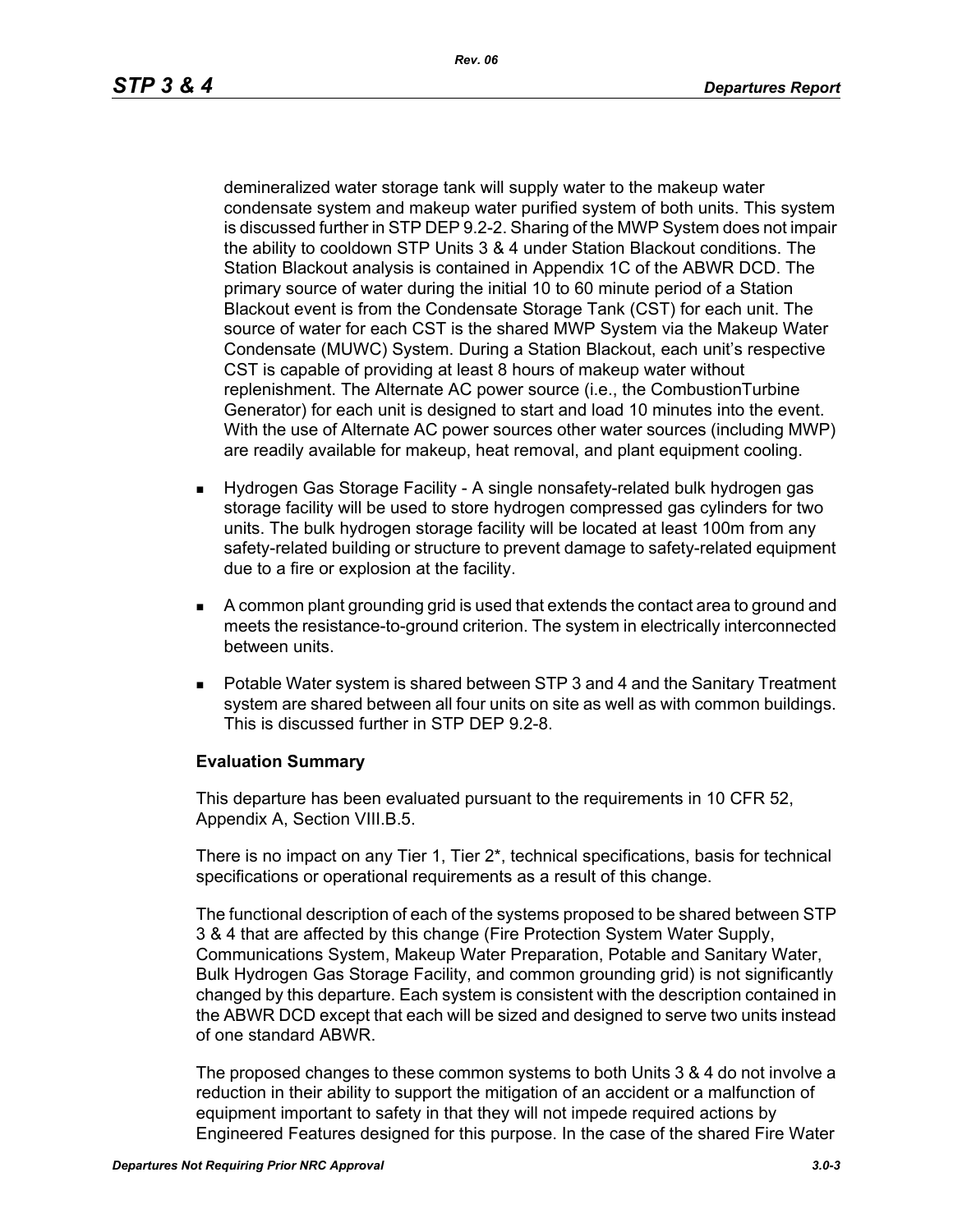Supply System, the occurrence of simultaneous fires in separate fire areas containing safe shutdown equipment in either or both units simultaneously is extremely unlikely.

Changes associated with this departure do not affect fission product barriers. These changes do not affect the probability of occurrence of a severe accident as described by the DCD, nor do they increase the consequences of a severe accident.

Additionally, the Ultimate Heat Sink that is specific to each unit (i.e., not shared) is consistent with the approved ABWR DCD.

Based on this evaluation, prior NRC approval of the change is not required.

### **STD DEP 1.2-1, Control Building Annex**

#### **Description**

The Reactor Internal Pump (RIP) motor-generator sets and associated support components are relocated to a new, Non-Seismic Category I Control Building Annex adjacent to the Control Building. There was insufficient space in the CB for the two RIP MG sets and their associated equipment. This departure creates no new adverse effects and eliminates potential adverse effects that were identified for the standard design.

### **Evaluation Summary**

The Control Building Annex is a nonsafety-related structure located adjacent to the Control Building. It houses the two reactor internal pump motor-generator sets, control panels, and the cooling water lines, HVAC system, and electrical lines that support the motor-generator sets. As described in DCD Tier 2 Section 9.5.10.3, the reactor internal pump motor-generator set equipment performs no safety-related function. Failure of the motor-generator set equipment does not compromise any safety-related system or component and does not prevent safe reactor shutdown.

The Control Building Annex has no personnel or equipment access paths to the Reactor Building. The Control Building Annex has one access path which is used for both personnel and equipment. This access path has a watertight door installed at the entrance to the Control Building designed to protect the Control Building from flood effects external to the Control Building. This includes protection from the effects of internal flood initiated within the Control Building Annex or the effect of external floods due to natural phenomena. Any penetrations between the Control Building and the Control Building Annex are either above any design basis flood levels or are designed to be watertight. This approach is consistent with FSAR Tier 2 Section 3.4.3.1 that addresses penetrations and doors that penetrate the exterior walls of Seismic Category I (safety-related) buildings. Therefore, flooding in the Control Building Annex won't have any effect on any safety-related buildings.

The CB Annex is also a Non-Seismic Category I building, but is designed to withstand the SSE to avoid jeopardizing adjacent Seismic Category I buildings.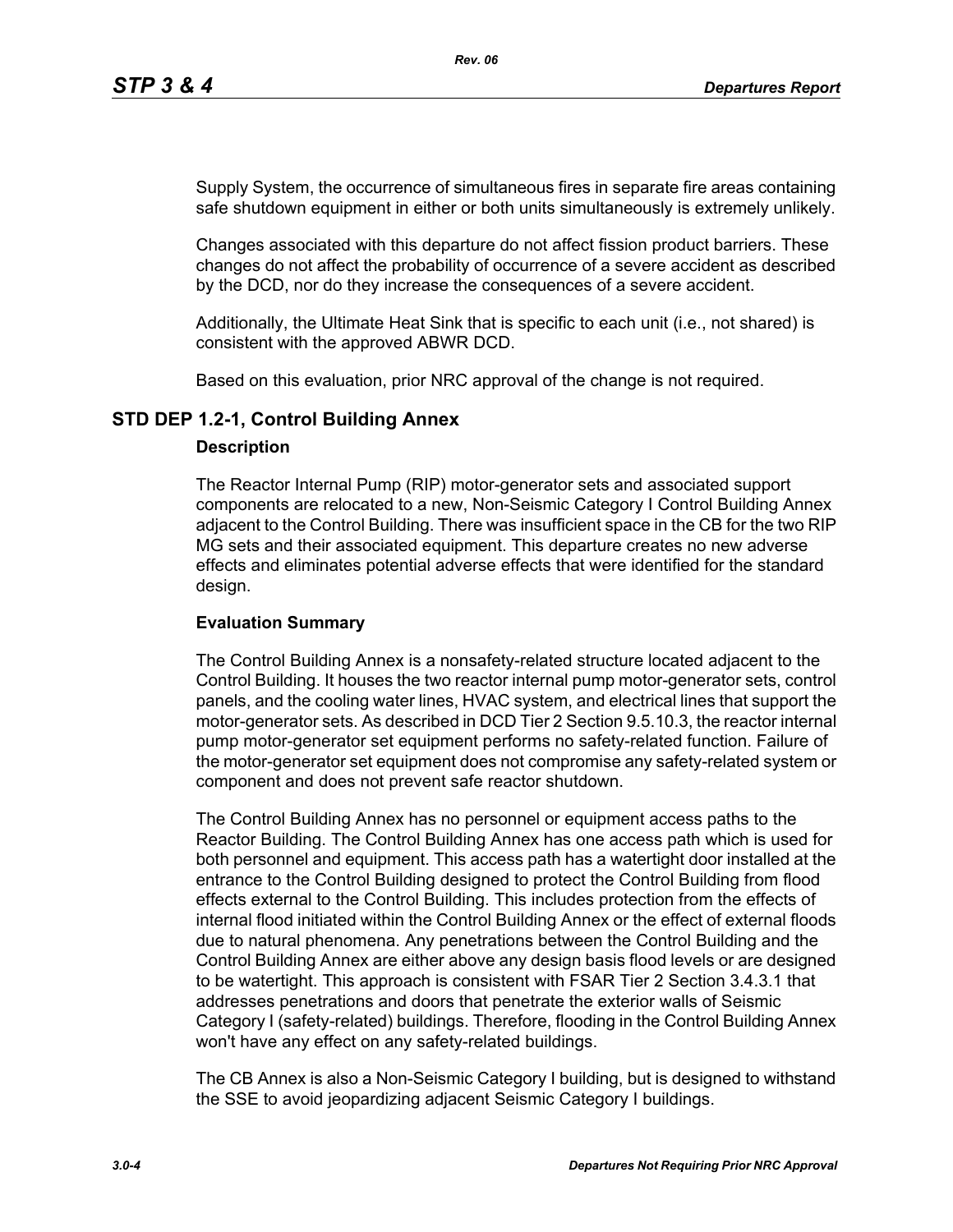Consequently , there is no impact on the probability or consequences of an accident or malfunction of an SSC important to safety. Furthermore, there is no impact on fission product barriers or the probability of an ex-vessel severe accident. Therefore, this change has no adverse impacts and does not require prior NRC approval.

This change meets the criteria of 10 CFR 52 VIII.B.5. This change does not affect Tier 1, Tier 2\*, or Technical Specifications or operational requirements. Therefore prior NRC approval of this change is not required.

### **STP DEP 1.2-2, Turbine Building**

#### **Description**

The Turbine Building design has changed because of the following:

- **The turbine generator described in the reference ABWR DCD is now obsolete and** the replacement will differ dimensionally. The turbine cycle equipment such as feedwater heaters and pumps also differ from the cycle equipment described in the DCD.
- The power generation heat sink described in the DCD (natural draft cooling tower) is being replaced by a cooling reservoir. This affects the sizing of the condenser and circulating water piping. The design now includes condensate booster pumps.
- **The DCD medium voltage electrical system design is being replaced by a dual** voltage design and requires relocation of major components into and within the Turbine Building.

#### **Evaluation Summary**

This departure has been evaluated pursuant to the requirements in 10 CFR 52, Appendix A, Section VIII.B.5. The change affects the function, but is bounded by the safety analysis.

The Turbine Building (T/B) s a nonsafety-related structure located adjacent to the Control Building. The T/B includes the electrical building and houses the main turbine generator and other power conversion cycle equipment and auxiliaries. With the exception of instrumentation associated with Reactor Protection System (RPS) and the safety-related condensate pump motor trip circuit breakers, there are no safetyrelated equipment in the T/B. The electrical building houses various plant support systems and equipment such as non-divisional switchgear and chillers.

Since the safety-related condensate pump motor trip circuit breakers are located above the design basis flood level and the T/B is designed to withstand the SSE, this change does not result in any increase in the frequency of an accident previously evaluated.

The Circulating Water System (CWS) and the Turbine Building Service Water System (TSW) are the only systems large enough to fill the condenser pit; therefore, only these two systems are required to be addressed to show that the T/B design is adequate to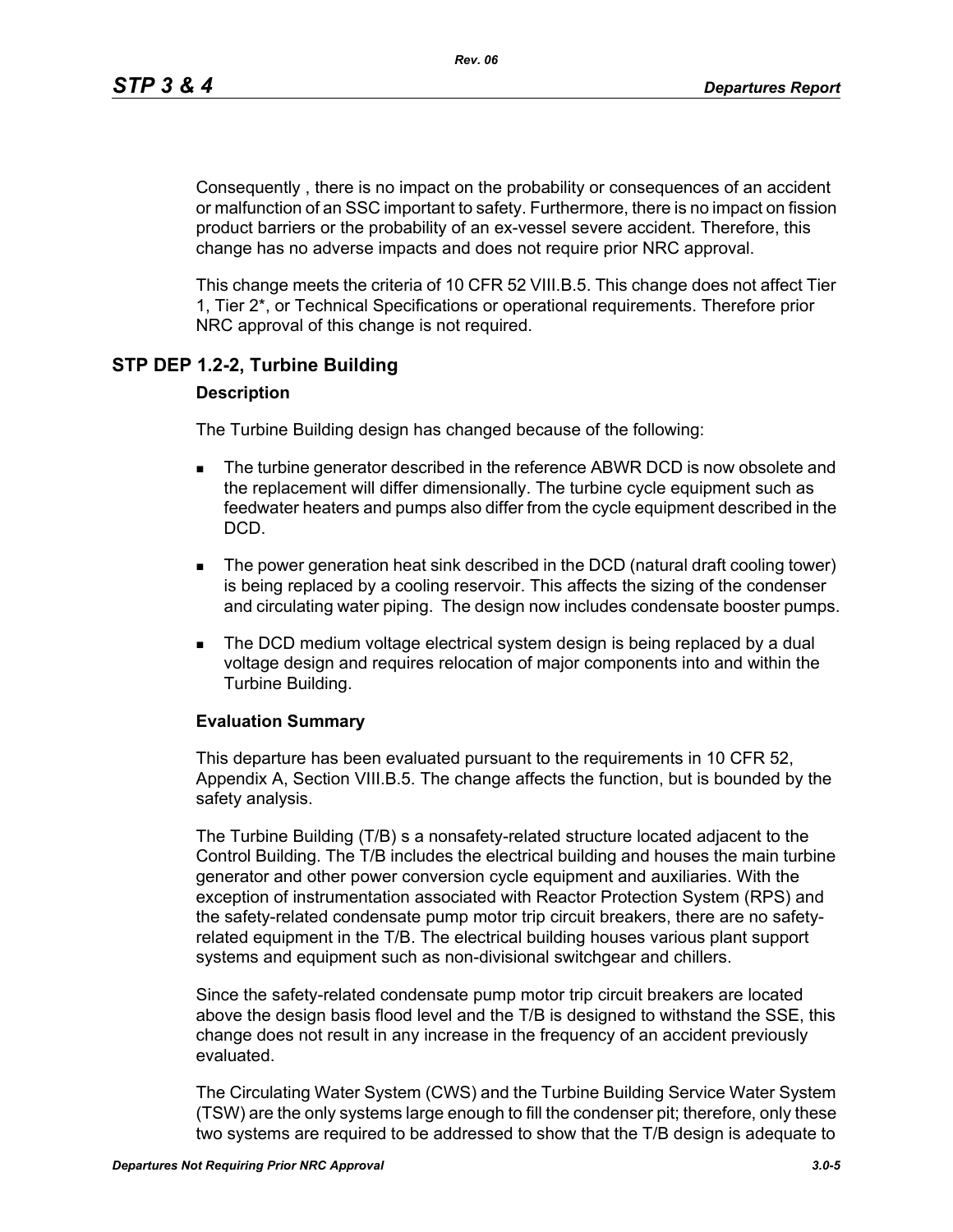prevent flooding into the adjacent Reactor Building and Control Building. The CWS and TSW floods are limited by system isolation signals from leak detectors in the condenser pit and the TSW System equipment room. The increased area in T/B provides adequate volume for storing the limited flooding water from CWS and TSW to assure that water level remains below the access level to R/B and C/B via Service Building. Therefore, this change has no adverse impact to the result of DCD T/B flooding protection analysis evaluation, which means the flooding won't have any effect on any safety-related buildings.

The T/B is also a Non-Seismic Category I building, but is designed to withstand the SSE to avoid jeopardizing adjacent Seismic Category I buildings.

Consequently, this change does not result in any increase in the frequency of a malfunction of a structure, system, or component (SSC) important to safety.

This change affects the function, but is bounded by the safety analysis and as discussed above has no adverse impact. It does not require prior NRC approval.

#### **STD DEP 1AA-1, Shielding Design Review**

#### **Description**

Appendix 1AA of the reference ABWR DCD provides the integrated doses for environmental qualification of safety-related equipment. These doses have been reevaluated in the STP 3 & 4 FSAR using similar regulatory guidance, but incorporating the results of design detailing. The doses for the ECCS pump rooms and the SGTS area increase compared to the original DCD values. Safety-related equipment will be qualified to the increased values as required.

#### **Evaluation Summary**

This departure is the result of re-evaluation of the post-accident radiation conditions inside the reactor building. There is no impact on the frequency of occurrence or the consequences of an accident as a result of this change. In addition, any SSCs important to safety will be qualified to the revised radiation dose limit, so there is no impact on the likelihood of occurrence or consequences of a malfunction of an SSC important to safety as a result of this change.

There is no new accident scenario or no unexpected malfunction of an SSC important to safety as a result of this change. A design basis limit for a fission product barrier is not exceeded or altered. A method of evaluation in establishing the design bases or in the safety analyses does not change. There is no impact on the probability or the consequences to the public of an ex-vessel severe acident.

Based on this evaluation, prior NRC approval of these changes is not required.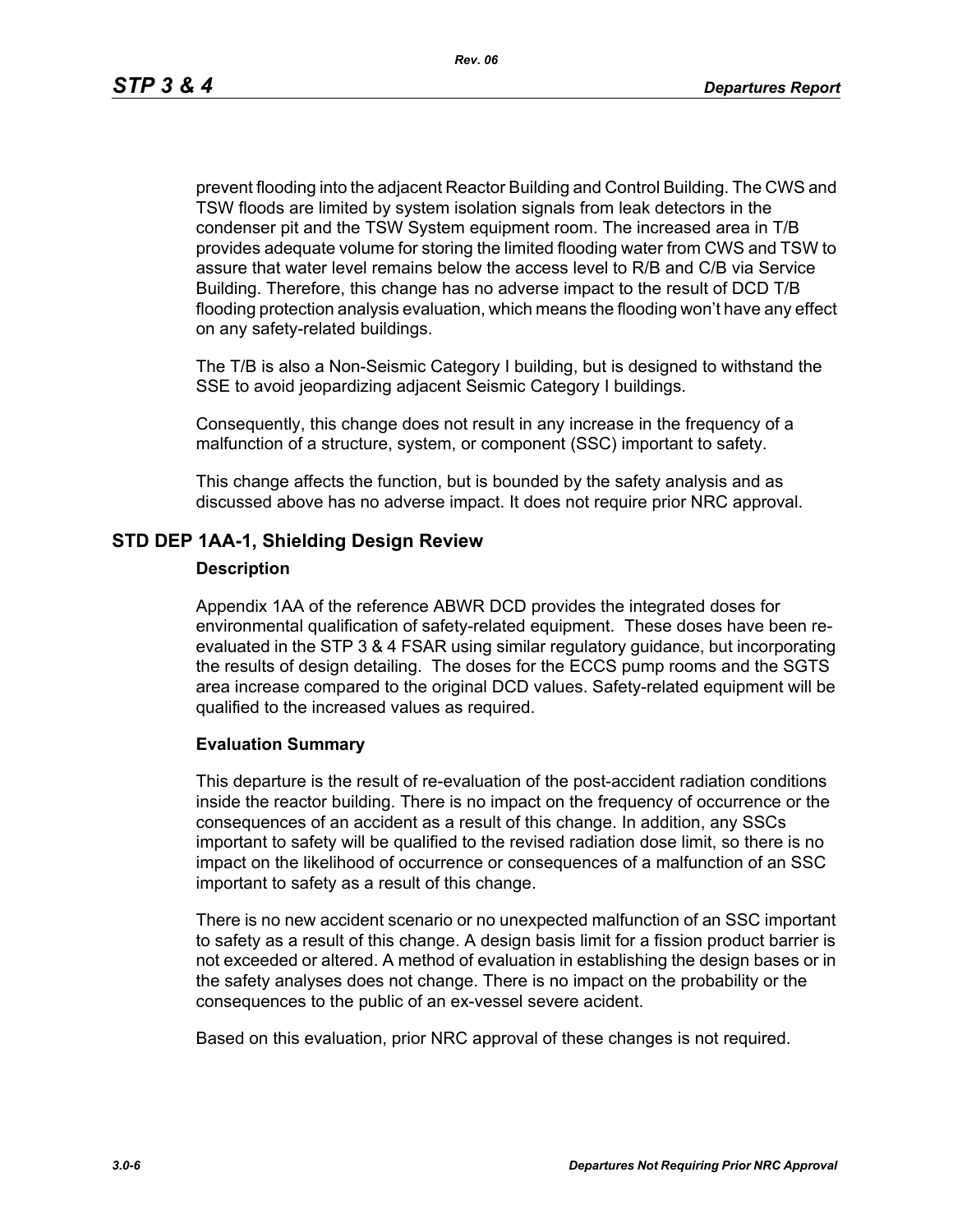# **STD DEP 2.2-5, CRAC2 and MACCS2 Codes Description**

This departure includes the use of another accident analysis computer code known as MACCS2 (MELCOR Accident Consequence Code System, Version 2) for the analysis of site-specific characteristics in the offsite dose assessment for STP 3 & 4. The reference ABWR DCD references the use of CRAC2, and the FSAR analysis supplements the existing DCD analysis. Since approval of the DCD, offsite dose methodology and computer codes have been improved, with the MACCS2 code considered the best available code for performing offsite dose analysis. Therefore MACCS2 is being included along with CRAC2.

### **Evaluation Summary**

This departure has been evaluated in accordance with the requirements in 10 CFR 52, Appendix A, Section VIII.B.5. The change represents an improved methodology to better calculate potential offsite doses and has no adverse impact.

The NRC has approved the use of MACCS2 for this type of analysis (NUREG/CR-6613). This change to the DCD incorporates the latest accident analysis computer code along with site specific data. The results were compared to the generic results using CRAC2 previously approved by the NRC in the ABWR DCD and found to be bounded by the earlier criteria. The change in analysis methodology does not introduce new equipment nor does it affect redundancy. The site specific accident consequences reanalysis performed with MACCS2 demonstrates that the acceptance criteria have been met. No design basis limit for a fission product barrier is being exceeded or altered by this departure. There is no impact on any Tier 1, Tier 2<sup>\*</sup>, Technical Specifications, Bases for the Technical Specifications or operational requirements as a result of this departure. Consequently, prior NRC approval is not required.

### **STP DEP 3.5-1, Missile Protection**

### **Description**

This departure addresses the change from a single unit with a favorable turbine generator placement and orientation to a dual unit in which the turbine generator placement and orientation is considered unfavorable to essential systems of the adjoining unit per Regulatory Guide 1.115. The probability for missile generation (P1) is revised accordingly and criteria for Licensee Actions contained in Table 3.5-1 are revised in accordance with Standard Review Plan 3.5.1.3. Figure 3.5-2 is revised to show the +/- 25 degree low-trajectory turbine missile ejection zones for the two adjacent STP 3 & 4 units and the relation to corresponding essential equipment of the adjoining unit.

### **Evaluation Summary**

The NRC has provided guidance in Regulatory Guide 1.115, Rev 1 for protection against low-trajectory turbine missiles. Further criteria were provided in NUREG-0800,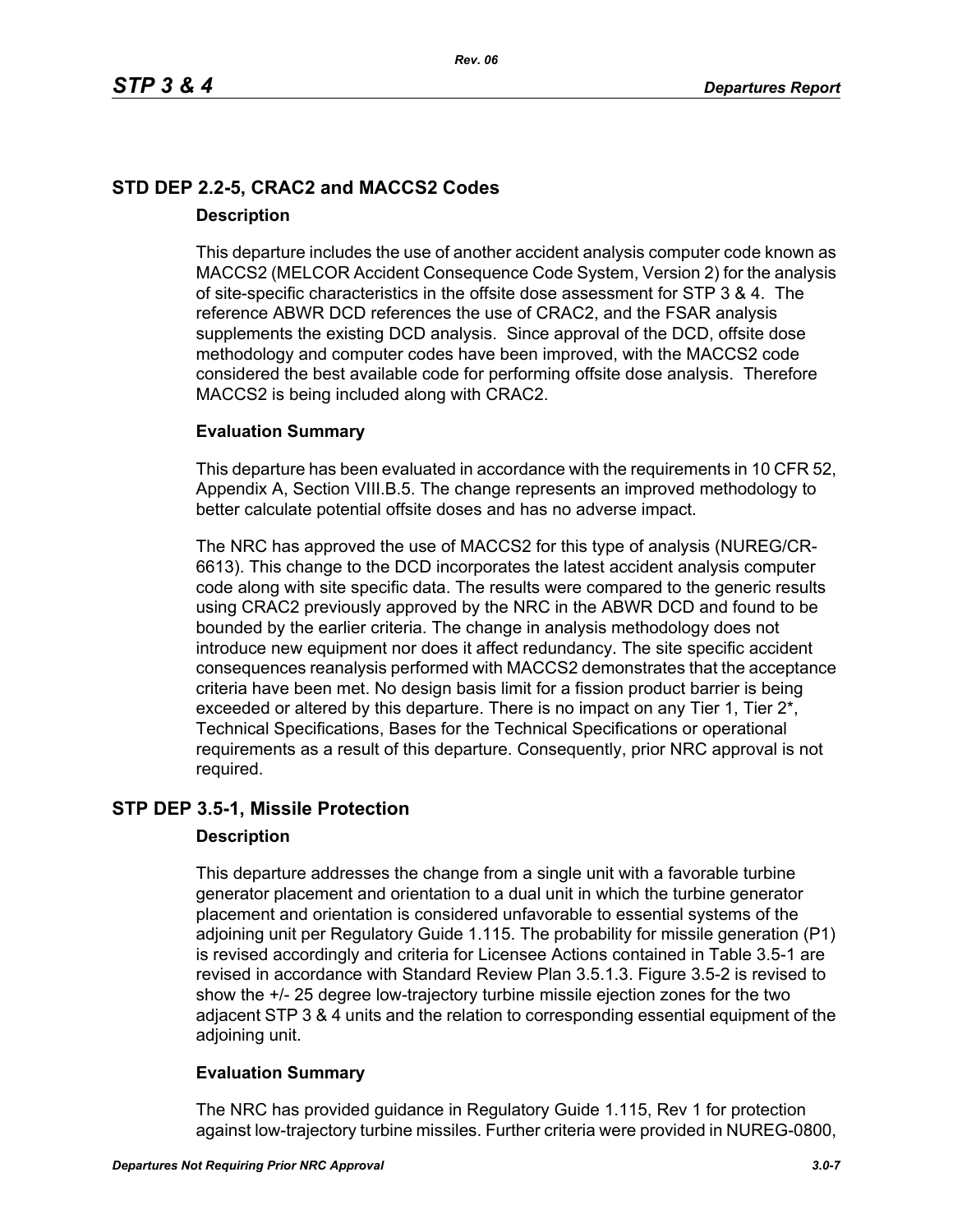Standard Review Plan (SRP) Section 3.5.1.3. Previously the DCD contained information based on a single unit plant. This was evaluated in the FSER (NUREG-1503) Chapter 3.5.

The design in the DCD assumed a single unit with a favorably oriented turbine. The STP 3 & 4 dual unit plant has an unfavorably oriented turbine when considered in relation to the other unit. The SRP also addresses an unfavorable orientation. This change incorporates the probability values for an unfavorable orientation in Table  $3.5 - 1.$ 

The change does not affect Tier 1, Tier 2\*, Tech Specs, the basis for Tech Specs or Operational Requirements. The NRC Commitment for a turbine system maintenance program is being tracked separately (COL Item 3.13, Commitment Number COM 3.5-1).

This departure has been evaluated and determined to comply with the requirements in 10 CFR 52, Appendix A, Section VIII.B.5. Although not part of a safety related system, the turbine is a potential source of high energy missiles that could damage SSCs important to safety. The turbine is designed to minimize the possibility of failure of a turbine blade or rotor. That design in addition to the recommended maintenance and inspection program ensures that the probabilities of missile generation are maintained at or below the acceptable level contained in the SRP. As a result, this change will not result in more than a minimal increase in the probability of an accident. The change does not affect the consequences of previously evaluated accidents. Turbine missiles have been addressed in the DCD. The change results in more targets but that change does not affect the possibility of a malfunction of any SSC important to safety and therefore does not result in an increase to the consequences of such a malfunction. This change results in no new accident scenarios which were not previously analyzed. This change does not affect the design basis limits for fission product barriers. The methodologies for evaluating turbine missiles are outlined in RG1.115 and SRP Section 3.5.1.3. This change does not depart from those methodologies.

The NRC established criteria for both favorably and unfavorably oriented turbines. While this change results in an unfavorable orientation and thus in an increase in the product of strike probability and damage probability, the missile generation probability values (P1) included in Table 3.5-1 are such that the probability calculation of unacceptable turbine missile damage results in a probability of less than  $1x10^{-7}$  per year for STP 3 & 4 and therefore no new ex-vessel severe accidents will become credible. This calculation will be made available for NRC review (COL Item 3.13, Commitment number COM 3.5-1).

Therefore, this change has no adverse impact and does not require prior NRC approval.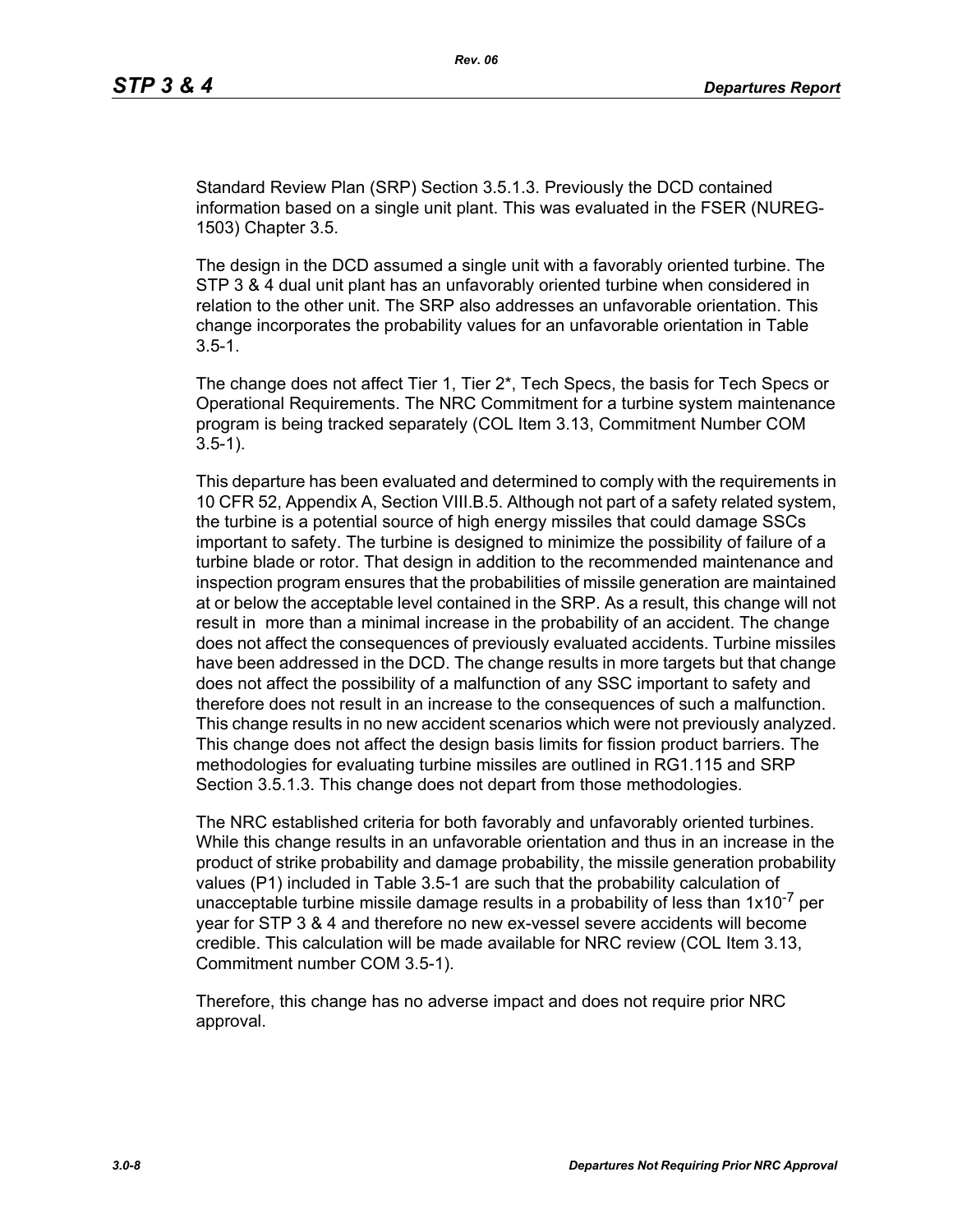# **STD DEP 3.6-1, Main Steam Tunnel Concrete Thickness Description**

DCD Tier 2 Subsection 3.6.1.3.2.3 specifies a 2 meter minimum wall thickness for concrete in the main steam tunnel. However, a minimum concrete wall thickness of less than 2 meters is acceptable in some locations, based on structural and shielding calculations. The location-specific minimum required wall thickness will be evaluated. ABWR DCD Tier 2 Subsection 3.6.1.3.2.3 is revised to remove this requirement. STP 3 & 4 will be designed using the more general requirement specifying a Steam Tunnel thickness of 1600 mm or greater provided in ABWR DCD Tier 1 Table 2.15.12.

#### **Evaluation Summary**

The Steam Tunnel concrete thickness has been evaluated for structural stability and radiation shielding.

The structural calculation has been based on ACI 349 requirements using estimated loads from a similar plant.

The DCD specifies ACI 349-80 edition. However, based on a Code Edition Change, ACI 349-97 is used for this evaluation and is considered equivalent. The results of the structural calculation demonstrate that the concrete thicknesses below the ABWR DCD Tier 2 Subsection 3.6.1.3.2.3 requirements are adequate.

A dose rate calculation for the MS Tunnel has also been performed at the most critical radiation shielding requirement areas in the Reactor and Control Building. These calculations were performed using a N-16 activity concentration of 11.1 MBq/g, as specified in the DCD. The calculation shows that Steam Tunnel concrete thicknesses below the ABWR DCD Tier 2 Subsection 3.6.1.3.2.3 requirements are also adequate.

This proposed change affects the MS Tunnel concrete thickness, and does not affect any active plant SSC important to safety. Thus, there is no effect on any malfunctions previously evaluated in the DCD, therefore, there is no increase in occurrence and the likelihood of occurrence of a malfunction of an SSC important to safety previously evaluated.

The structural integrity and shielding requirement of MS Tunnel were verified. The proposed change is not relied upon for probability and consequences of an ex-vessel severe accident.

Consequently, the proposed change does not have any adverse impact on safety, accident and other aspects evaluated in the DCD, and prior NRC approval is not required for this departure.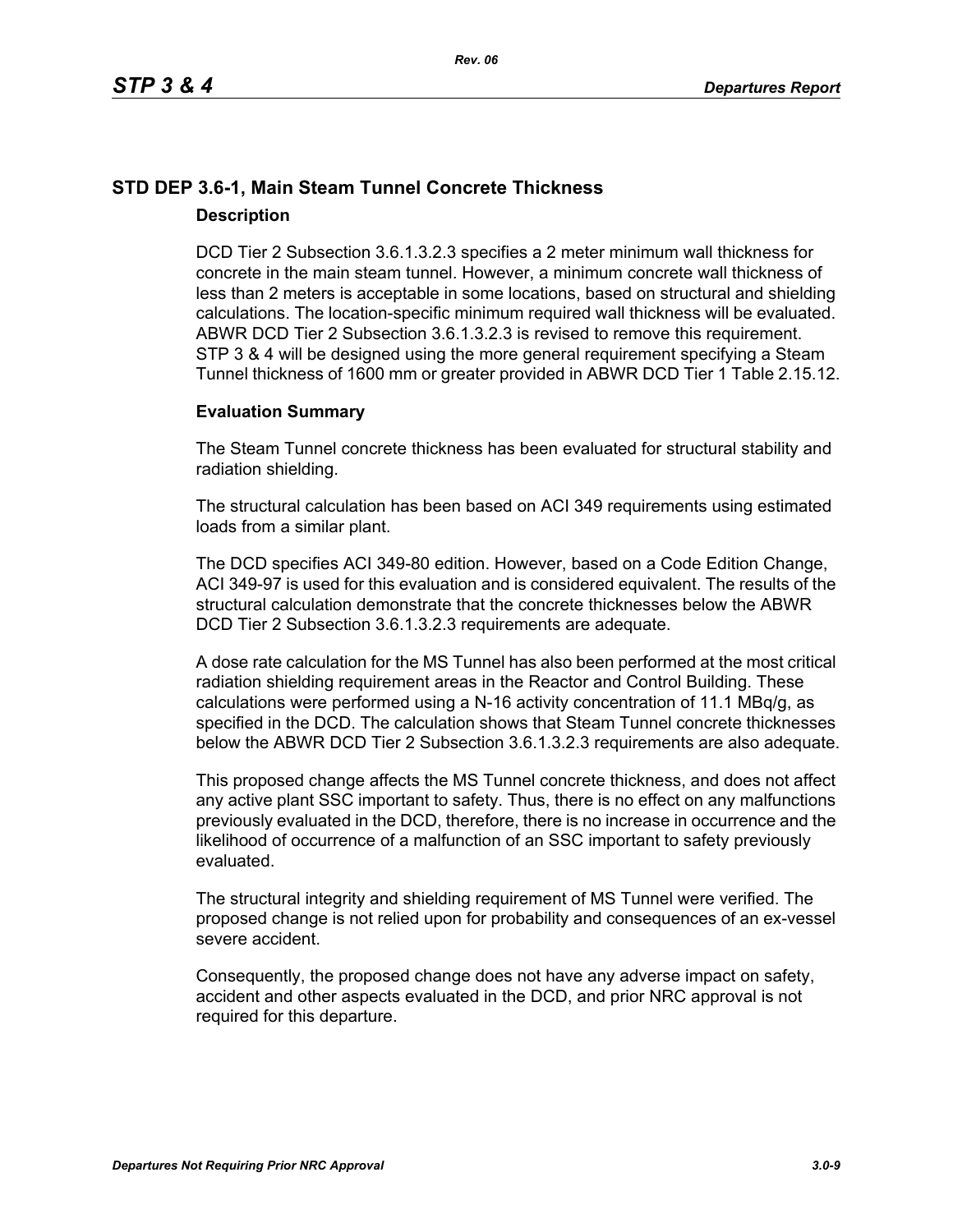# **STD DEP 3.8-1, Resizing the Radwaste Building Description**

Due to process changes to the radioactive waste treatment systems described in departures STD DEP 11.2-1 and 11.4-1, the dimensions and layout have changed from the DCD. The major changes from the Liquid Waste Management System (LWMS) and Solid Waste Management System (SWMS) described in the DCD are caused by the use of mobile processing equipment rather that permanently installed processing equipment. Permanently installed equipment is limited to the tanks and pumps used for collection, transfer and sampling of liquid and solid radwaste. In addition to the change to mobile processing equipment, some major system components described in the DCD, such as the radwaste evaporator, incinerator and compacter, will not be used. The result is a building that is slightly longer and slightly narrower than the Radwaste Building described in the DCD. The overall height of the new layout is smaller than the DCD layout, but the depth of the below grade substructure (which contains all of the liquid storage) is nearly identical to the below grade substructure described in the DCD.

The new layout of the Radwaste Building is depicted on the general arrangement drawings in FSAR Section 1.2 (Figures 1.2-23a through 1.2-23e). The new arrangement also affected the fire protection drawings in FSAR Section 9a (Figures 9A.4-28 through 9A.4-32). Note that although the fire protection drawings are affected, there is no effect on the Fire Hazards Analysis contained in FSAR Section 9A. As stated in FSAR Section 9A.4.5, there are no safe shutdown components located in the Radwaste Building, so there is no evaluation of fire hazards in specific rooms in the Radwaste Building. The new arrangement of the Radwaste Building, so there is no evaluation of fire hazards in specific rooms in the Radwaste Building. The new arrangment of the Radwaste Building also required that the radiation zone drawings and the radiation monitor location drawings be updated for the new layout (Figures 12.3-37 through 12.3-41, and Figures 12.3-65 through 12.3-68, and Table 12.3-6).

### **Evaluation Summary**

This departure has been evaluated pursuant the requirements in 10 CFR 52, Appendix A, Section VIII.B.5.

There is no impact on Tier 1, Tier  $2^*$ , technical specifications, basis for technical specifications, or operational requirements as a result of this change.

This is a change to the dimensions and arrangement of the Radwaste Building. The limiting accident for the Radwaste Building is the failure of the Low Conductivity Waste (LCW) tank and the subsequent airborne release. The new arrangement is based on a different number of tanks with different sizes. However, this change does not alter the design of the radwaste storage tanks and therefore will not increase the frequency of a tank failure. The change in layout results in a footprint for the new building that is slightly larger than the Radwaste Building described in the DCD, and the depth of the below grade substructure is nearly identical to the Radwaste Building described in the DCD. The construction of the below grade substructures includes concrete slabs and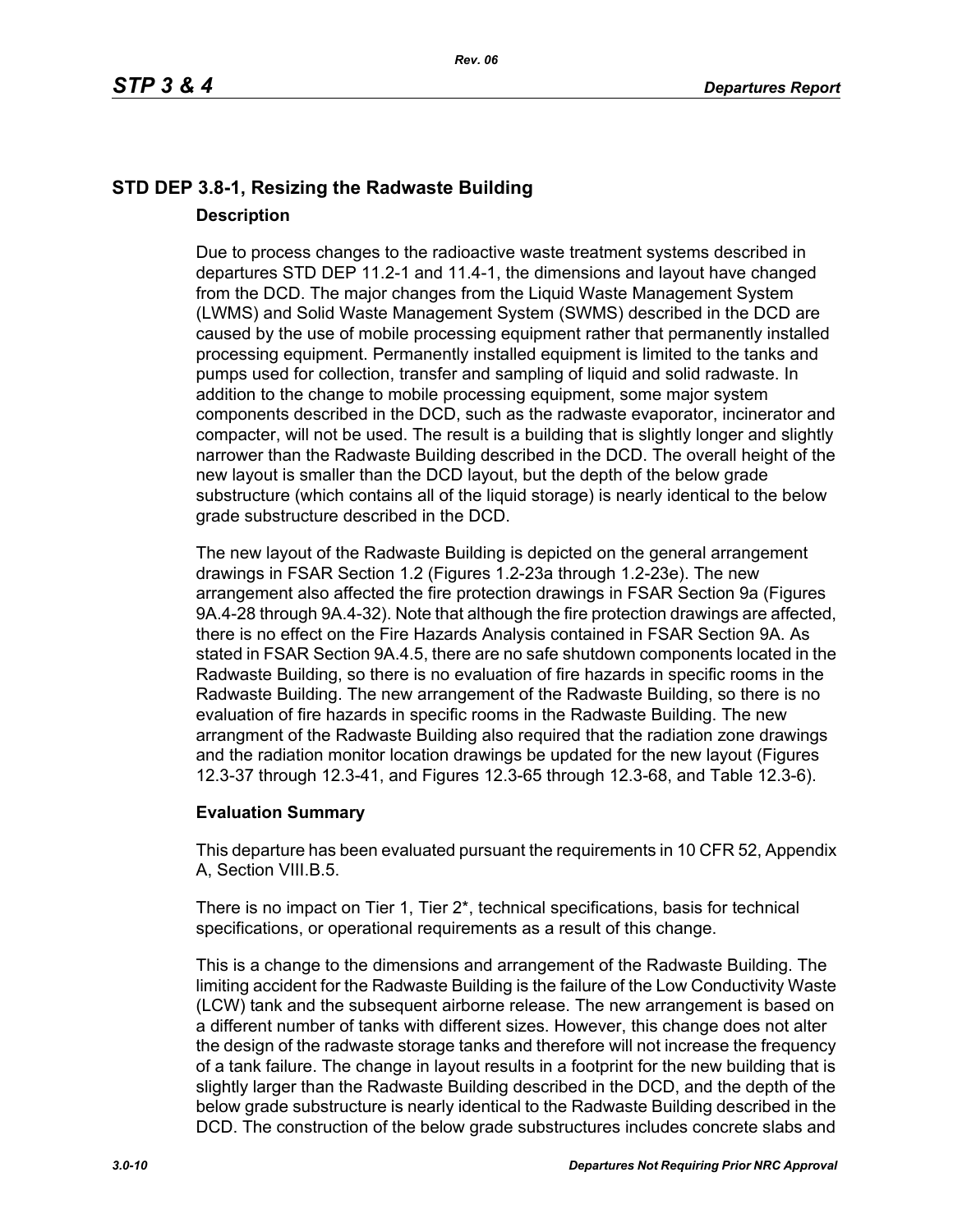walls that are lined with steel. The new layout results in all equipment (tanks) containing contaminated liquid located in the below grade substructure, similar to the Radwaste Building design in the DCD. Therefore, a release to groundwater caused by the new layout of the Radwaste Building is not considered credible and the airborne release remains bounding. Therefore, the proposed change does not result in more than a minimal increase in the frequency or the consequences of the limiting accident previously evaluated in the DCD.

No new processes or equipment are introduced by this change. Therefore, the proposed change does not result in more than a minimal increase in the occurrence or the consequences of a malfunction of a structure, system, or component (SSC) important to safety previously evaluated in the DCD.

All equipment containing a large quantity of radioactive liquid is located in the substructure of the building so that failure of the equipment will lead to the collection of the liquid in the building substructure. This prevents liquid release to the groundwater or to the surface of the ground in the event of a tank failure. This design is consistent with the design of the Radwaste Building in the DCD. Therefore, the proposed change does not create the possibility for an accident of a different type than evaluated previously in the DCD.

The Radwaste Building does not contain any safe shutdown or other safety related equipment, so no equipment important to safety is affected by the new layout of the Radwaste Building. Therefore, the proposed changes do not create the possibility for a malfunction of an SSC important to safety with a different result than evaluated previously in the DCD.

The changes to the Radwaste Building dimensions do not involve any interaction with the fuel, reactor system boundary, or the containment boundary. Therefore the proposed change does not affect the fission product barriers as described in the DCD.

No evaluations related to the plant safety analysis are affected by the changes to the dimensions of the Radwaste Building. Therefore, the proposed change does not result in a departure from the method of evaluation described in the DCD used in establishing the design basis or in safety analysis.

The changes to the dimensions and arrangement of the Radwaste Building do not involve any interaction with fuel, reactor system boundary, or the containment structure or interact directly with systems associated with ex-vessel severe accidents or severe accident mitigation. Therefore, there is no substantial increase in the probability or consequences of an ex-vessel severe accident previously reviewed.

Based on this evaluation, prior NRC approval of the change in not required.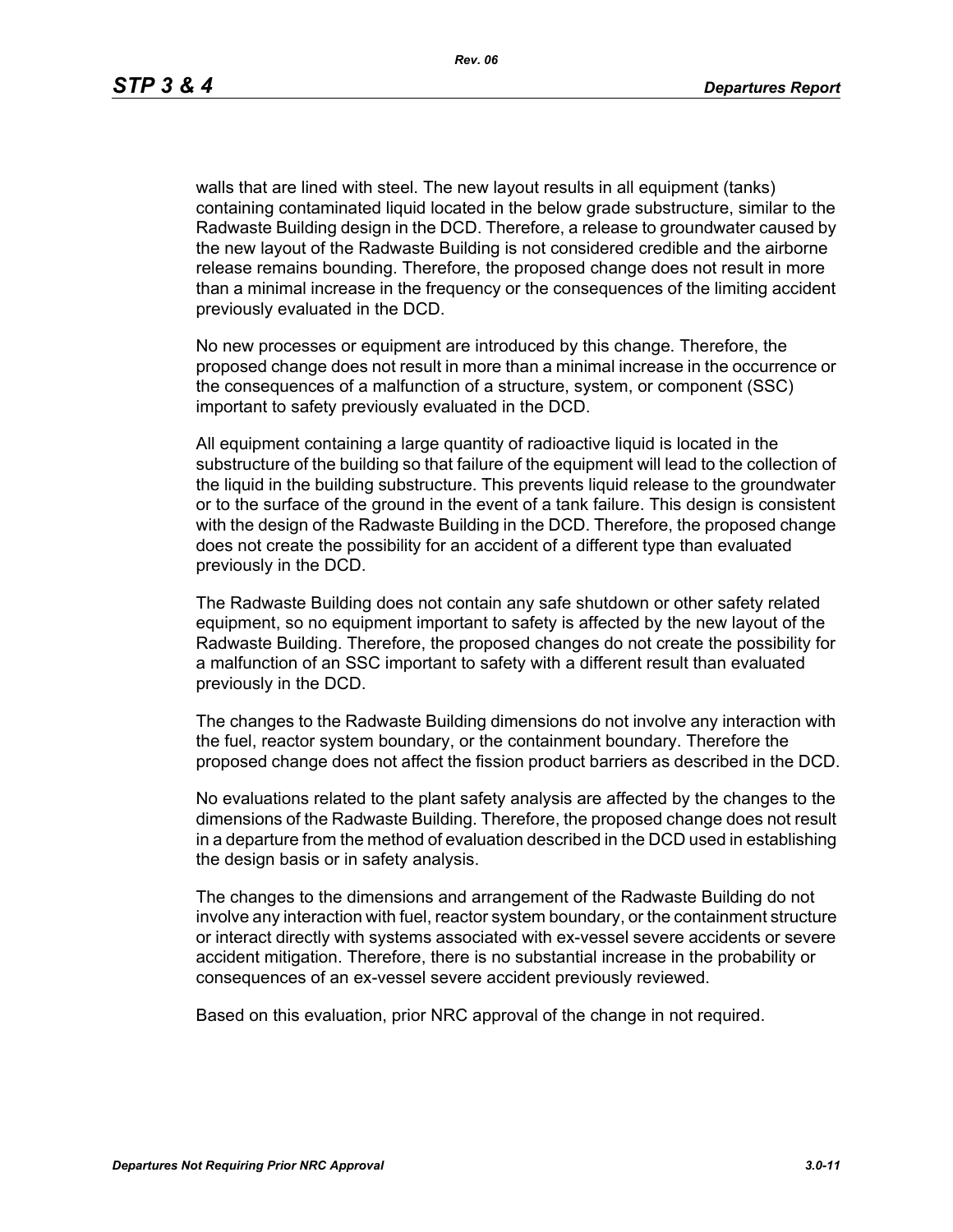# **STD DEP 3.9-1 Reactor Internals Materials Description**

DCD Tier 2 Section 3.9.5.1.2.9 states that the reactor incore guide tubes have "two levels of stainless steel stabilizer." It specifies the material as stainless steel for the stabilizer. On all currently operating ABWRs, the lower level of stabilizer is Ni-Cr-Fe Alloy. This departure specifies that there are two levels of Incore guide tube stabilizers. The upper stabilizer is welded to Shroud made from stainless steel. The lower stabilizer is welded to Shroud Support made from Ni-Cr-Fe alloy. The material of stabilizers needs to be the same or similar material as the components to be welded in order to minimize differential thermal expansion. Therefore, the upper stabilizer needs to be stainless steel and the lower stabilizer needs to be Ni-Cr-Fe Alloy.

#### **Evaluation Summary**

This change has been evaluated pursuant to the requirements in 10CFR52, Appendix A, Section VIII.B.5.

There is no impact on any Tier 1, Tier 2\*, DCD, technical specifications, basis for technical specifications or operational requirements as a result of this change.

Reliability of the Incore Guide Tube Stabilizer is increased using the same material as the welded component and minimizing the differential thermal expansion. Due to the increased reliability of the Incore Guide Tube stabilizer provided by this change, this change does not result in more than a minimal increase in the frequency of occurrence of an accident previously evaluated in the DCD. This change does not affect any systems relied upon to prevent or mitigate a severe accident.

Based on this evaluation, prior NRC approval of the change is not required.

### **STD DEP 3B-1, Equation Error in Containment Impact Load**

#### **Description**

Reference ABWR DCD Appendix 3B, Section 3B.4.2.3 provides two equations for calculating the pulse duration for a flat target, one of which, for  $V < 2.13$  m/s, is:

$$
T = (0.0016 \times W)
$$

Where:

T= the duration of impact (seconds)

W= the width of the flat structure (meters)

The multiplying factor for W is incorrect because its dimensions are seconds/foot instead of seconds/meter as required in this case. This departure corrects the multiplying factor from 0.0016 seconds/foot to 0.0052 seconds/meter.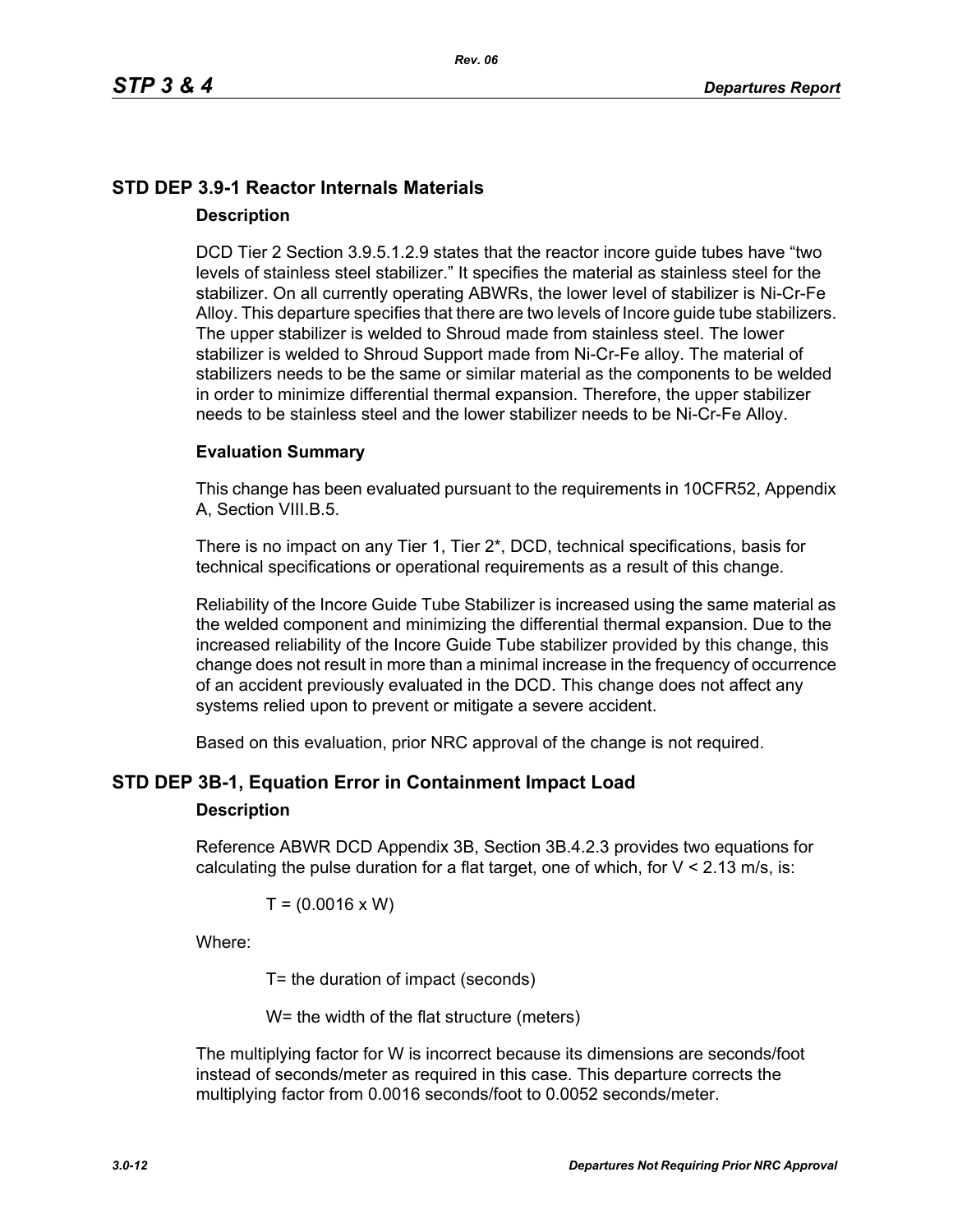### **Evaluation Summary**

This departure has been evaluated pursuant to the requirements in 10 CFR 52, Appendix A, Section VIII.B.5. There is no impact on any Tier 1, Tier 2\*, technical specifications, bases for technical specifications or operational requirements as a result of these changes.

The change affects a multiplying factor required for the correct application of units. It does not affect the design or function of the structures and components that can be impacted by a suppression pool swell. The correct loads are used for the structural analyses to show that the structures and components withstand the loads adequately and no failure results. The change does not apply to the analyses of containment penetrations or containment boundary. Consequently, there is no impact on the probability or consequences of an accident or malfunction of an SSC important to safety.

This change involves a correction of a formula, but does not alter the hydrodynamic method of evaluation for the pool swell load effects, or any method used in the design bases or safety analyses. The structures and components above the pool have not been identified as a design feature in the plant specific DCD for mitigating an exvessel severe accident. Therefore, the likelihood or consequences of a severe accident is not impacted.

As a result of this evaluation, prior NRC approval of the change is not required.

### **STD DEP 3H -1, Liner Anchor Material**

#### **Description**

ABWR DCD Tier 2 Subsection 3H.1.4.4.3 incorrectly identifies the Containment Liner Anchor material as ASTM A-633 Gr. C, which is not an ASME Code allowable material. ASTM A-633 Gr. C is inconsistent with ABWR DCD Subsection 19F.3.2.1, which identifies the Containment Liner Anchor Material used in the containment severe accident evaluation as ASTM A-36. ASME SA-36 and ASTM A-36 have the same physical properties. This departure corrects the Containment Liner Anchor material identified in Subsection 3H.1.4.4.3 to SA-36.

#### **Evaluation Summary**

This change has been evaluated pursuant to the requirements set forth in 10 CFR 52 Appendix A Section VIII.B.5. This change does not affect Tier 1, Tier 2\* or Technical Specifications, the bases for Technical Specifications, or operational requirements. The containment severe accident structural evaluation described in ABWR DCD Tier 2 Chapter 19F includes an assessment of the Containment Liner and Liner Anchors. The material properties used for the Liner Anchors in the Subsection 19F.3.2.1 analysis are for ASTM A-36. ASME permitted material SA-36 meets the requirements of ASTM A-36. This evaluation, supplemented with Bechtel Topical Report BC-TOP-1, "Containment Building Liner Plate Design Report" (ABWR DCD Reference 19F-7), demonstrates that the A-36 Liner Anchor material is acceptable. Furthermore, ABWR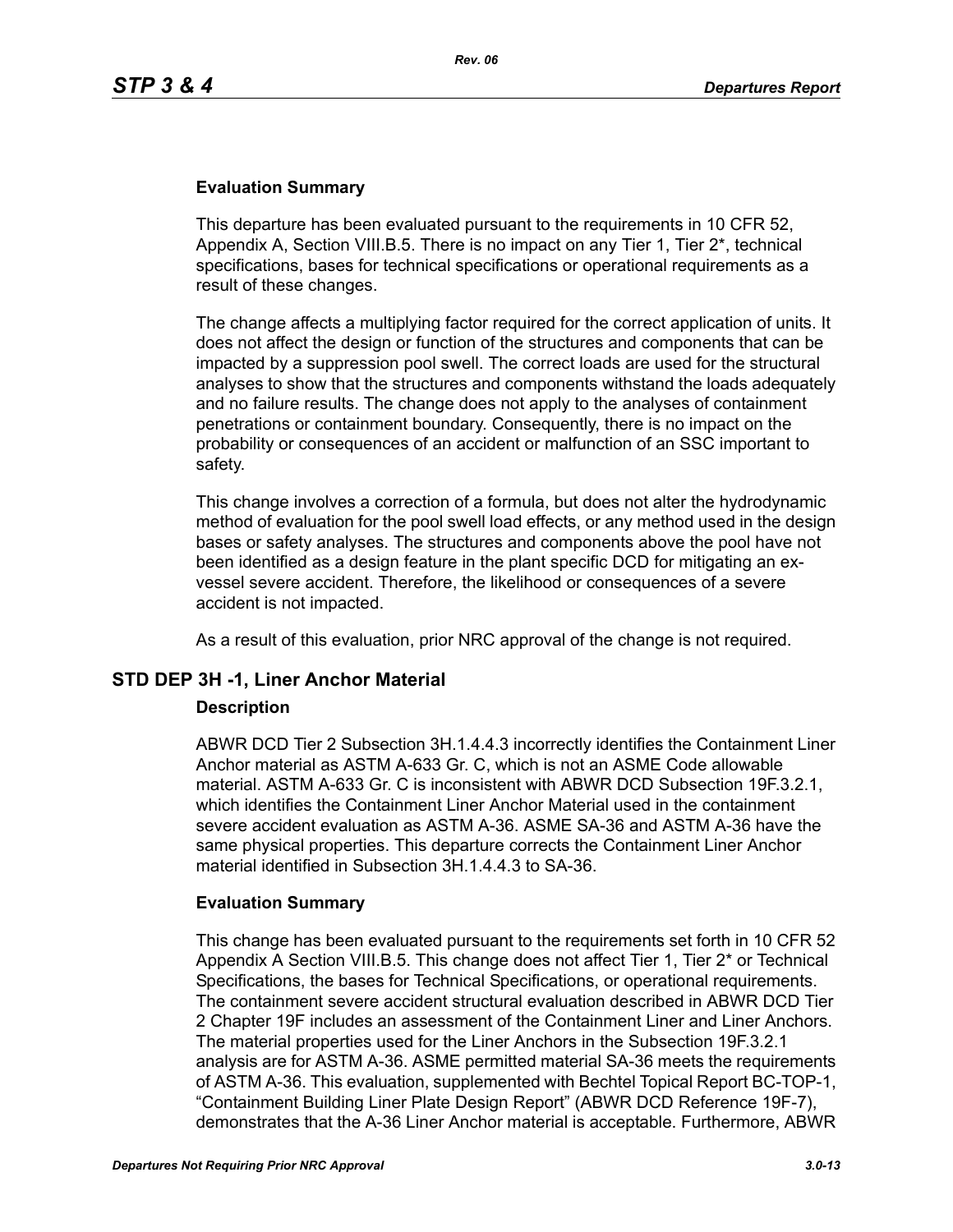DCD Tier 2 Subsection 3H.1.5.1 indicates that the Liner Anchors are considered rigid links and are not explicitly evaluated in the containment analysis. Based on this, the use of SA-36 Containment Liner Anchors is appropriate and ABWR DCD 3H.1.4.4.3, which identifies the material as ASTM A-633 Gr. C, is incorrect. Subsection 3H.1.4.4.3 is revised to identify the material as SA-36.

No change is required for Section 19F.3.2.1 because this section is documenting an historical calculation and the properties of ASME SA-36 and ASTM A-36 are the same.

This departure does not change any severe accident evaluation including those in ABWR DCD Tier 2 Chapter 19F. Therefore, the likelihood of a severe accident is not impacted. There is also no impact on the probability or consequences of an accident or malfunction of an SSC important to safety. Furthermore, there is no impact on fission product barriers. Therefore, this change has no adverse impacts and does not require prior NRC approval.

### **STD DEP 3I-2, Environmental Qualification - Radiation**

#### **Description**

This departure revises the integrated gamma radiation dose for the main steam tunnel presented in Table 3I-17. The increase in this value is based on current results of post-accident radiation calculations and analysis. These results show increases in the integrated accident gamma dose to the affected area. Table 3I-17 was updated to ensure that equipment located in this area will meet their design requirements to operate in a post-accident environment. Therefore, this change ensures continued compliance with the regulatory requirements for safety-related equipment.

### **Evaluation Summary**

This departure is the result of re-evaluation of the post-accident radiation conditions inside the reactor building. There is no impact on the frequency of occurrence or the consequences of an accident as a result of this change. In addition, any SSCs important to safety will be qualified to the revised radiation dose limit, so there is no impact on the likelihood of occurrence or consequences of a malfunction of an SSC important to safety as a result of this change.

There is no new accident scenario or malfunction of an SSC important to safety as a result of this change. A design basis limit for a fission product barrier is not exceeded or altered. A method of evaluation in establishing the design bases or in the safety analyses does not change. There is no impact on the probability or the consequences to the public of an ex-vessel severe accident.

Based on this evaluation, prior NRC approval of these changes is not required.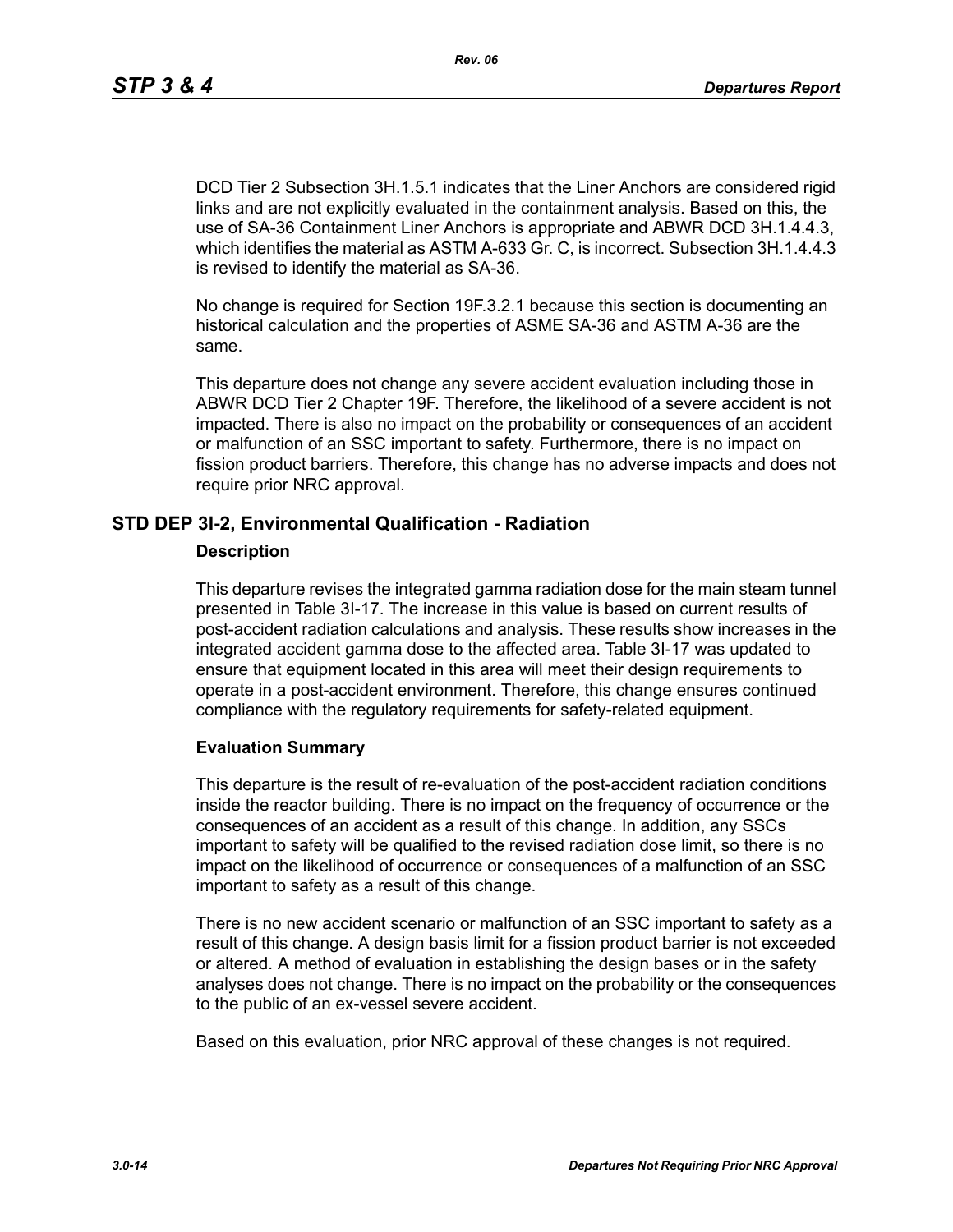# **STD DEP 3MA-1, Correction of Inconsistencies In System Evaluation for ISLOCA Description**

The system evaluation for ISLOCA as described in the ABWR DCD Tier 2 Appendix 3MA. This departure consists of the following correction of inconsistencies between Appendix 3MA and P&IDs in Chapter 21.

The following corrections are made:

- (1) Addition of missing components.
- (2) Correction of nominal diameter of the piping.
- (3) Correction or addition of the P&ID sheet number.
- (4) Correction of the number of a component.
- (5) Correction of design pressure of a component. No change to the actual design pressure of a system.
- (6) Correction of design temperature of a component. No change to the actual design temperature.
- (7) Correction of group classification of a component.
- (8) Deletion of an unnecessary component.
- (9) Correction of seismic category of a component.
- (10) Correction of a typographical error.

#### **Evaluation Summary**

This departure has been evaluated in accordance with 10 CFR 52, Appendix A, Section VIII.B.5. This change is a correction of inconsistencies. The correction of the ISLOCA evaluation does not adversely impact the ABWR design. In fact, these clarifications add numerous valves and piping to the list of ISLOCA upgraded components, thus providing greater protection against ISLOCA events, thereby, reducing the probability and consequence of accidents and failure of SSCs important to safety.

Consequently, prior NRC approval is not required.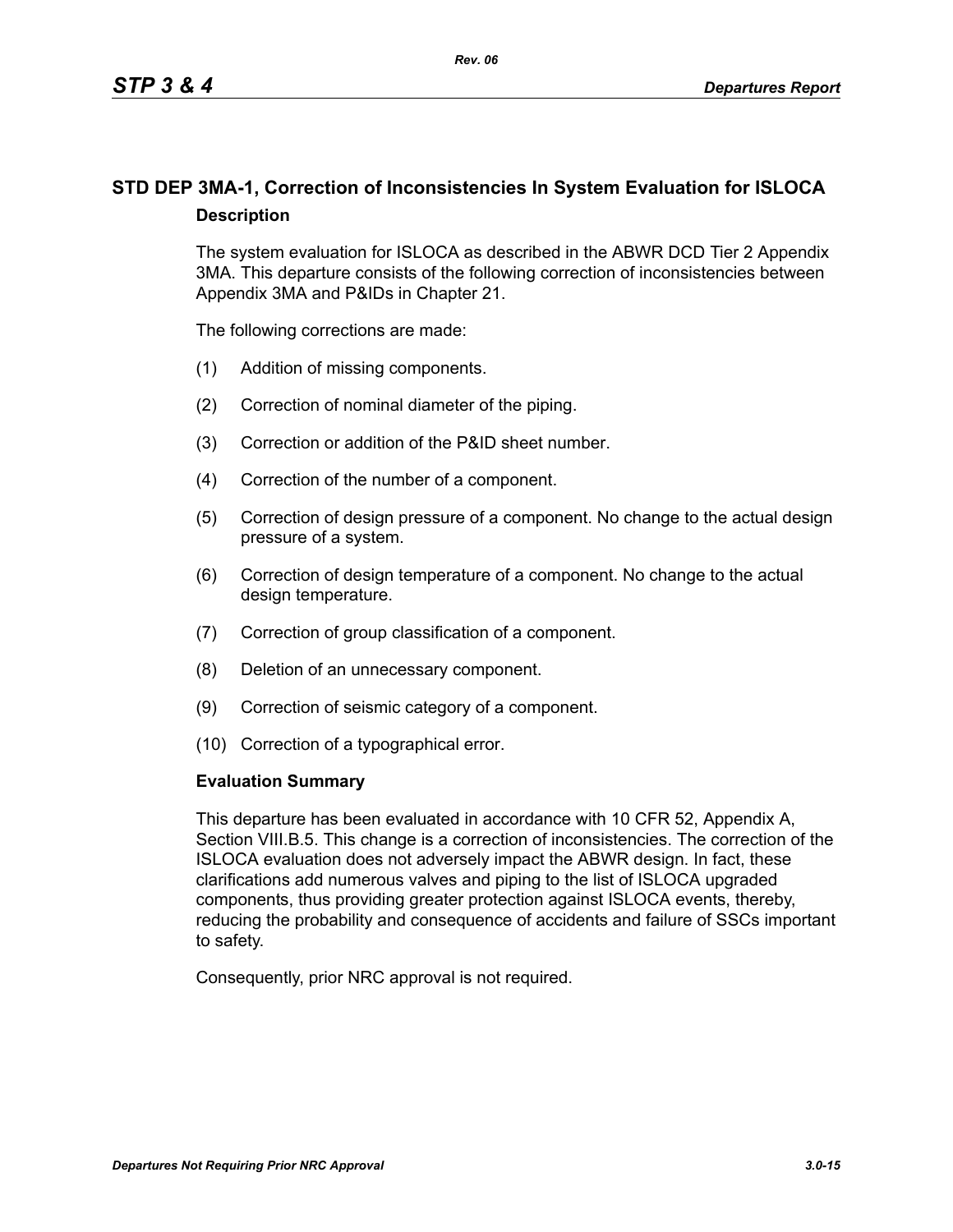# **STD DEP 4.5-1, Reactor Materials Description**

The description of the materials for the control rod drive (CRD) mechanisms in Section 4.5.1, the reactor internals in Section 4.5.2, and the reactor coolant pressure boundary materials in Table 5.2-4 of the DCD has been revised (1) to reflect the materials successfully used in operating ABWR designs over the last 10 years; (2) to clarify some data and provide equivalent materials, as appropriate; and (3) to clarify some fabrication and material issues for reactor internals materials. In addition, changes have been made to Table 5.2-4 to clarify product form and material type and to clarify a component definition, and to Sections 4.5.1 and 4.5.2 to remove classes F304L and F316L for ASME Grade SA336/336M because these classes were not listed for use in Section III, Appendix I, Table I-1.2 of the ASME code.

The description of Code Case applied to RPV, Reactor Internals and the reactor coolant pressure boundary materials has been revised in Section 5.2 and Table 5.2-4 to reflect the issuance by ASME of "N-580-2".

In addition, some non-technical editorial corrections will be incorporated into Table 5.2-4, and Subsections 4.5.1, 4.5.2.1, 4.5.2.2, 4.5.2.4, and 4.5.2.5, consistent with STD DEP 4.5-1. These corrections include corrections to typographical errors, changes in terminology for correctness, insertion of omissions, and to clarify material categorization.

A summary of the changes to the DCD is as follows:

| <b>Component</b>      | <b>Description of Change</b>                                                             | <b>Evaluation</b>                                                                                                              |
|-----------------------|------------------------------------------------------------------------------------------|--------------------------------------------------------------------------------------------------------------------------------|
| MSIV: Valve Stem      | Change material term<br>from "17-4 ph" to<br>"Precipitation Hardened<br>Stainless Steel" | Editorial change to<br>generic terminology. The<br>referenced material<br>specification, type, and<br>condition are unchanged. |
| MSIV: Body Bolt       | Change material term<br>from "Alloy Steel" to "Low-<br>Alloy Steel"                      | Editorial change for<br>clarification. The<br>referenced material<br>specification, grade, and<br>class are unchanged.         |
| <b>MSIV: Hex Nuts</b> | Change material term<br>from "Alloy Steel" to "Low-<br>Alloy Steel"                      | Editorial change for<br>clarification. The<br>referenced material<br>specification and grade<br>are unchanged.                 |

|  |  | Table 5.2-4 Reactor Coolant Pressure Boundary Materials |  |
|--|--|---------------------------------------------------------|--|
|--|--|---------------------------------------------------------|--|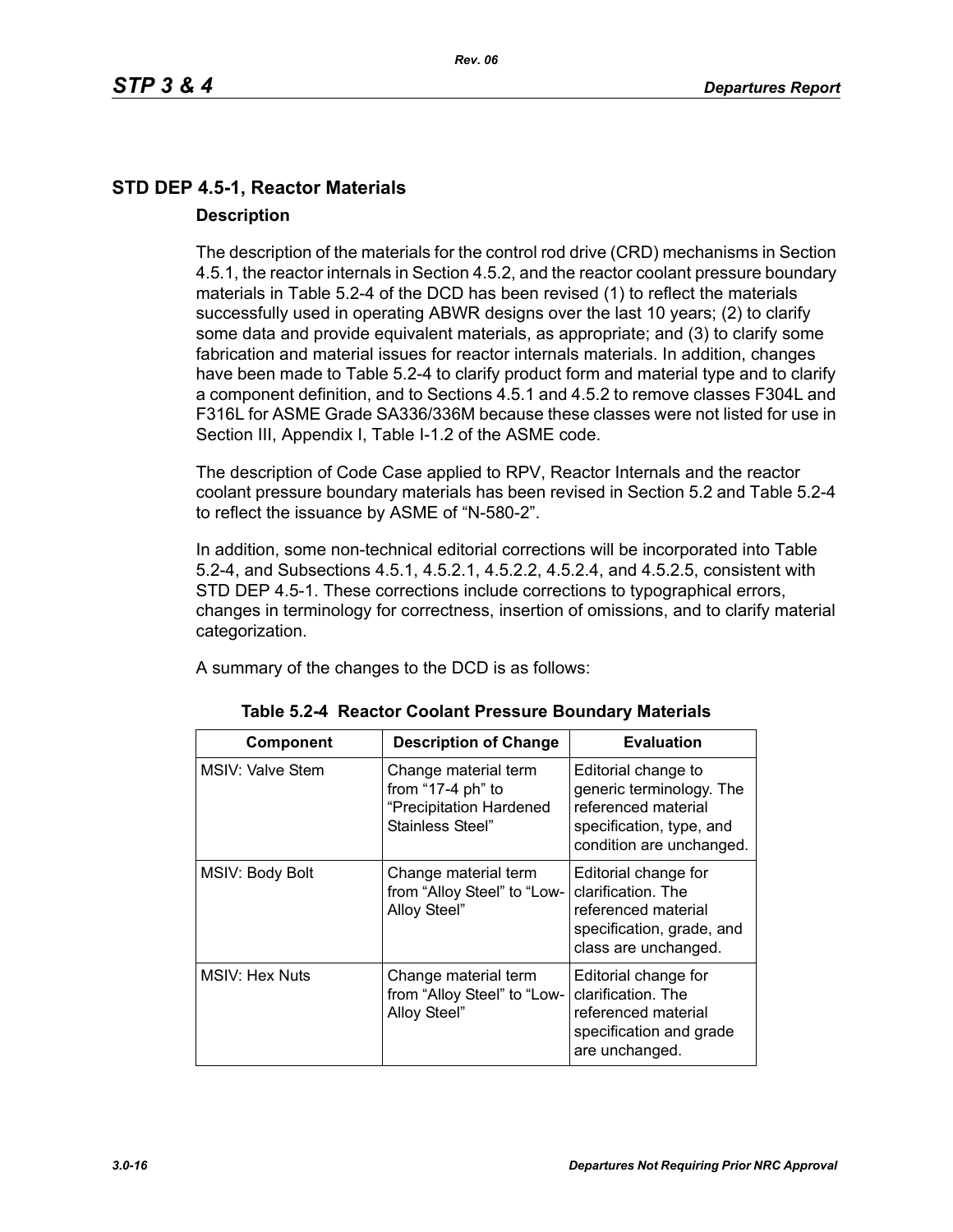| Component                                            | <b>Description of Change</b>                                                                                                                                                     | <b>Evaluation</b>                                                                                                                                                                                                                                                                                                                                                                                                                                                                                                 |
|------------------------------------------------------|----------------------------------------------------------------------------------------------------------------------------------------------------------------------------------|-------------------------------------------------------------------------------------------------------------------------------------------------------------------------------------------------------------------------------------------------------------------------------------------------------------------------------------------------------------------------------------------------------------------------------------------------------------------------------------------------------------------|
| MSS/R Valve:<br>Body to Bonnet Stud                  | Change product form<br>term from "Bar/Rod" to<br>"Bolting"                                                                                                                       | Editorial change for<br>clarification of form. The<br>referenced material<br>specification and grade<br>are unchanged.                                                                                                                                                                                                                                                                                                                                                                                            |
| <b>MSS/R Valve:</b><br>Body to Bonnet Nut            | Change product form<br>term from "Bar/Rod" to<br>"Bolting Nuts" and<br>material term from "Alloy<br>Steel" to "Low-Alloy Steel"                                                  | Editorial change for<br>clarification of form and<br>material categorization.<br>The referenced material<br>specification and grade<br>are unchanged.                                                                                                                                                                                                                                                                                                                                                             |
| <b>MSS/R Valve: Disk</b>                             | Change specification<br>designation from "SA 637<br>Gr 718" to "SB-637 Gr<br>718." Change the<br>material term from "Alloy<br>steel NiCrFe" to "NiCrFe<br>Alloy Stainless Steel" | Editorial change to<br>specification designation<br>to correct typographical<br>error in the original DCD<br>(SA-637 Gr 718 does not<br>exist). Change material<br>terminology for editorial<br>correctness, i.e., "Alloy<br>steel NiCrFe" is incorrect<br>as a combined term. The<br>change is made so that<br>"NiCrFe Alloy"<br>corresponds to<br>nonferrous specification<br>"SB 637" and "Stainless<br>Steel" corresponds to<br>ferrous specification "SA<br>351". No technical<br>changes have been<br>made. |
| MSS/R Valve:<br><b>Adjusting Screw</b>               | Change to add the term<br>"Bolting" in the blank<br>space in the product form<br>column of the table.                                                                            | Editorial change to<br>correct omission of a term<br>from the table in order to<br>clarify the form.                                                                                                                                                                                                                                                                                                                                                                                                              |
| MSS/R Valve:<br>Spindle (stem)                       | Change material term<br>from "Precipitation-<br>hardened steel" to<br>"Precipitation-hardened<br>stainless steel"                                                                | Editorial change for<br>clarification of material<br>categorization. The<br>referenced material<br>specification, type, and<br>condition are unchanged.                                                                                                                                                                                                                                                                                                                                                           |
| MS Piping:<br>200A 10.36 MPaG<br>large groove flange | The component<br>description is changed<br>from "200A 10.36 MpaG"<br>to "250 A"                                                                                                  | This change is a<br>correction of a<br>typographical error.                                                                                                                                                                                                                                                                                                                                                                                                                                                       |

| Table 5.2-4 Reactor Coolant Pressure Boundary Materials |  |
|---------------------------------------------------------|--|
|                                                         |  |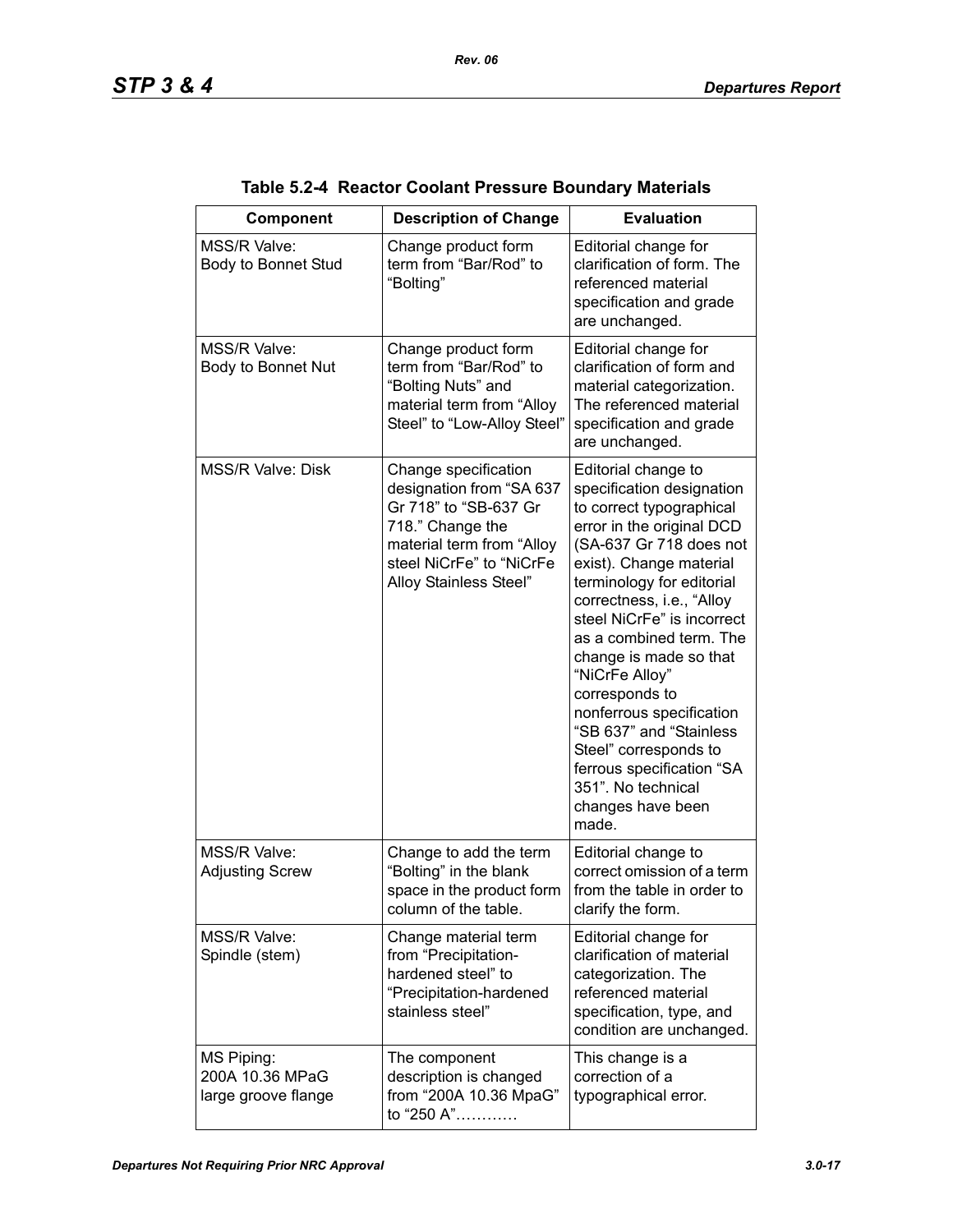| Component                                                             | <b>Description of Change</b>                                                                                                          | <b>Evaluation</b>                                                                                                                                                                                                                                                                                                                                                                                                                                                                          |
|-----------------------------------------------------------------------|---------------------------------------------------------------------------------------------------------------------------------------|--------------------------------------------------------------------------------------------------------------------------------------------------------------------------------------------------------------------------------------------------------------------------------------------------------------------------------------------------------------------------------------------------------------------------------------------------------------------------------------------|
| <b>Recirculation Pump</b><br>Motor Cover:<br>Bottom flange<br>(cover) | Change material term<br>from "Alloy Steel" to "Low-<br>Alloy Steel"                                                                   | Editorial change for<br>clarification of material<br>categorization. The<br>referenced material<br>specification, grade, and<br>class are unchanged.                                                                                                                                                                                                                                                                                                                                       |
| <b>Recirculation Pump</b><br>Motor Cover: Stud                        | Change material term<br>from "Alloy Steel" to "Low-<br>Alloy Steel"                                                                   | Editorial change for<br>clarification of material<br>categorization. The<br>referenced material<br>specification, grade, and<br>class are unchanged.                                                                                                                                                                                                                                                                                                                                       |
| <b>Recirculation Pump</b><br>Motor Cover: Nut                         | Change product form<br>term from "Bolting" to<br>"Bolting Nuts" and<br>material term from "Alloy<br>Steel" to "Low-Alloy Steel"       | Editorial change for<br>clarification of form and<br>material categorization.<br>The referenced material<br>specification and grade<br>are unchanged.                                                                                                                                                                                                                                                                                                                                      |
| CRD: Middle flange                                                    | Change adds Grades<br>F304 and F316 for<br>Specification SA-182, and<br>adds Specification SA-<br>336/336M, Classes F304<br>and F316. | Technical change adds<br>F304 and F316 for both<br>SA-182 and SA-336.<br>F304 and F316 have the<br>same mechanical<br>properties for both<br>specifications and the<br>mechanical properties<br>are superior to the L<br>grades already<br>referenced in the DCD.<br>Further, the added<br>grades are still limited to<br>0.020% carbon by the<br>note. The editorial<br>change to the<br>specification designation<br>is made to correctly<br>identify the title of the<br>specification. |

# **Table 5.2-4 Reactor Coolant Pressure Boundary Materials**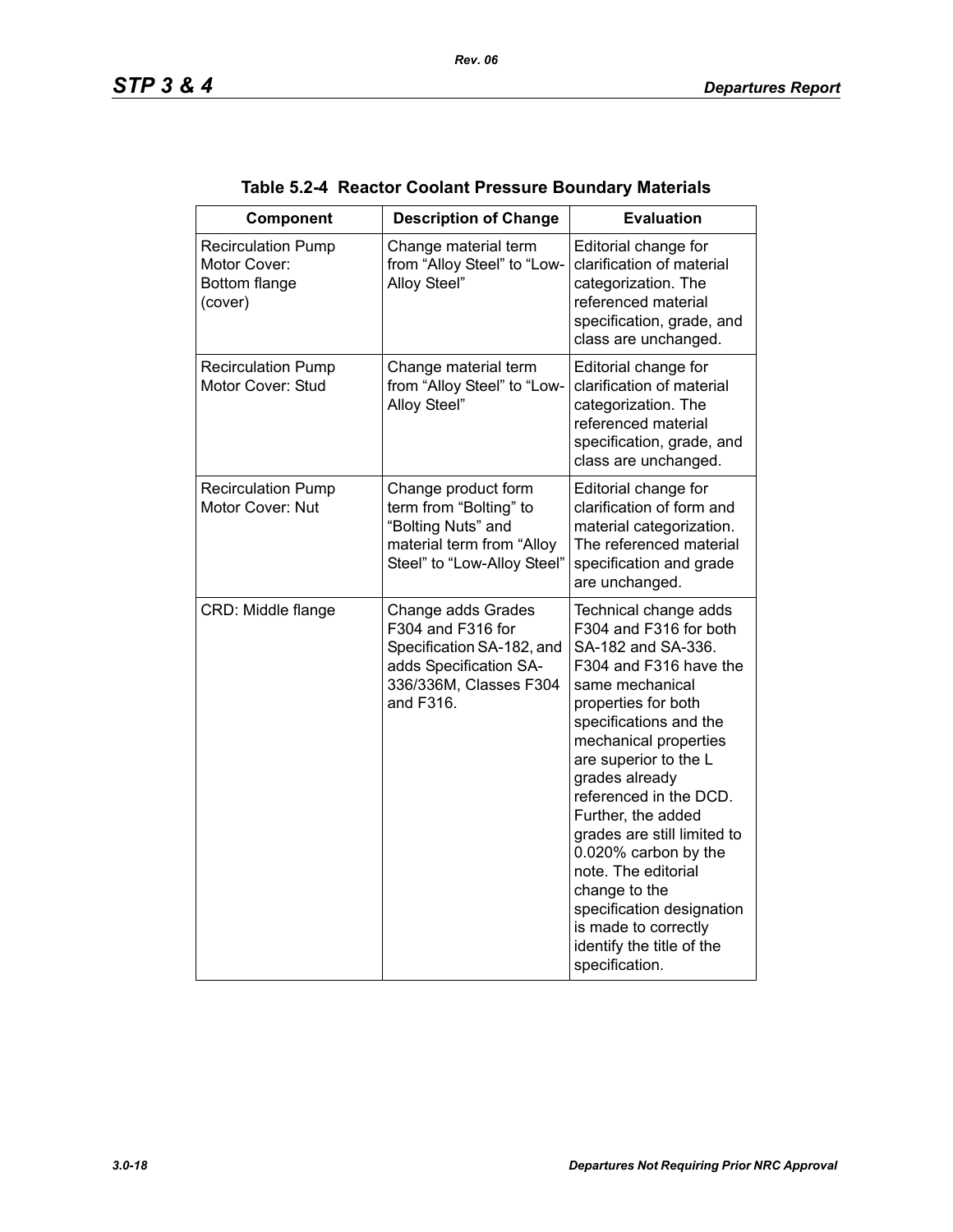| Component                            | <b>Description of Change</b>                                                                                                                                                             | <b>Evaluation</b>                                                                                                                                                                                                                                                                                                                                                                                                                                                                          |
|--------------------------------------|------------------------------------------------------------------------------------------------------------------------------------------------------------------------------------------|--------------------------------------------------------------------------------------------------------------------------------------------------------------------------------------------------------------------------------------------------------------------------------------------------------------------------------------------------------------------------------------------------------------------------------------------------------------------------------------------|
| CRD: Spool piece                     | Change adds Grades<br>F304 and F316 for<br>Specification SA-182, and<br>adds Specification SA-<br>336, Classes F304 and<br>F316.                                                         | Technical change adds<br>F304 and F316 for both<br>SA-182 and SA-336.<br>F304 and F316 have the<br>same mechanical<br>properties for both<br>specifications and the<br>mechanical properties<br>are superior to the L<br>grades already<br>referenced in the DCD.<br>Further, the added<br>grades are still limited to<br>0.020% carbon by the<br>note. The editorial<br>change to the<br>specification designation<br>is made to correctly<br>identify the title of the<br>specification. |
| <b>CRD: Mounting</b><br><b>Bolts</b> | Change product form<br>term from "Bar" to<br>"Bolting" and material<br>term from "Alloy steel" to<br>"Low-Alloy steel."<br>Changes material<br>specification from "SA<br>194" to "SA193" | The product form and<br>material terms are<br>editorial changes for<br>clarification. The<br>specification designation<br>is corrected from the<br>specification for nuts (SA-<br>194) to the specification<br>for bolts (SA-193).                                                                                                                                                                                                                                                         |

| Table 5.2-4 Reactor Coolant Pressure Boundary Materials |  |
|---------------------------------------------------------|--|
|                                                         |  |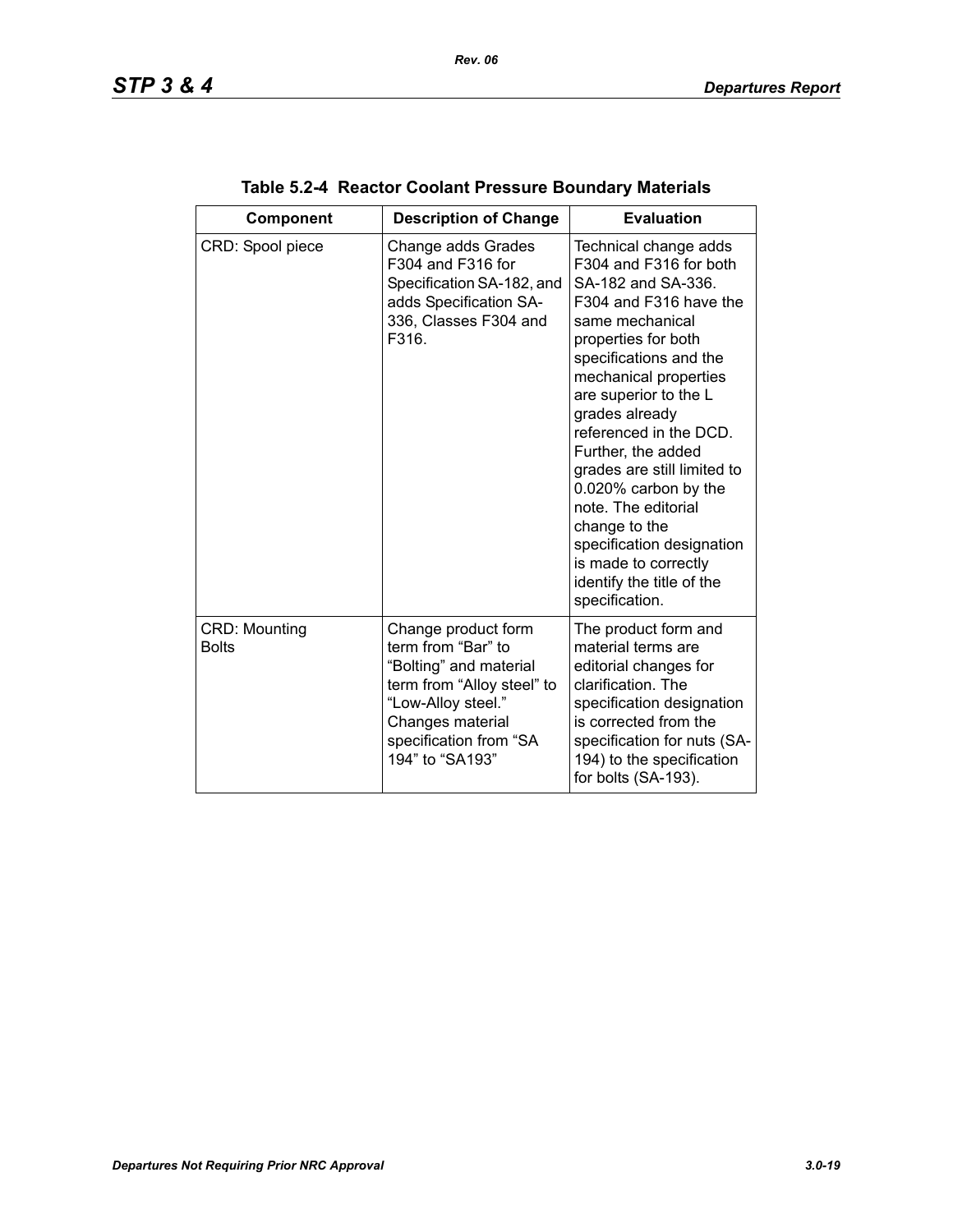| Component                             | <b>Description of Change</b>                                                                                                                                                                                                                           | <b>Evaluation</b>                                                                                                                                                                                                                                                                                                                                                                                                                                                                          |
|---------------------------------------|--------------------------------------------------------------------------------------------------------------------------------------------------------------------------------------------------------------------------------------------------------|--------------------------------------------------------------------------------------------------------------------------------------------------------------------------------------------------------------------------------------------------------------------------------------------------------------------------------------------------------------------------------------------------------------------------------------------------------------------------------------------|
| <b>CRD: Seal Housing</b>              | Change adds Grades<br>F304 and F316 for<br>Specification SA-182, and<br>adds Specification SA-<br>336, Classes F304 and<br>F316.                                                                                                                       | Technical change adds<br>F304 and F316 for both<br>SA-182 and SA-336.<br>F304 and F316 have the<br>same mechanical<br>properties for both<br>specifications and the<br>mechanical properties<br>are superior to the L<br>grades already<br>referenced in the DCD.<br>Further, the added<br>grades are still limited to<br>0.020% carbon by the<br>note. The editorial<br>change to the<br>specification designation<br>is made to correctly<br>identify the title of the<br>specification. |
| <b>CRD: Seal Housing</b><br>Nut       | Change the specification<br>designation from "SA<br>564, 17-4PH" to "SA-564<br>630 (H1100)"                                                                                                                                                            | The change reflects the<br>materials successfully<br>used in operating ABWR<br>designs over the last 10<br>years.                                                                                                                                                                                                                                                                                                                                                                          |
| RPV: Shell and<br>Heads: Plate        | Change "Mn 1/2 Mo 1/2 Ni"<br>to "Low-alloy steel."<br>Change "Mn 1/2 Mo 1/2 Ni"<br>to "Low-alloy steel."<br>Delete the notes "Carbon<br>content is maximum<br>0.020% and nitrogen<br>from 0.060 to 0.120" and<br>"Added niobium content<br>is 1 to 4%" | Editorial change to<br>generic terminology. The<br>referenced material<br>specification, type, and<br>class are unchanged.                                                                                                                                                                                                                                                                                                                                                                 |
| RPV: Forging                          | Change "3/4 Ni 1/2 Mo Cr<br>V" to "Low alloy steel"                                                                                                                                                                                                    | Editorial change to<br>generic terminology. The<br>referenced material<br>specification and class<br>are unchanged.                                                                                                                                                                                                                                                                                                                                                                        |
| RPV:Flanged<br><b>Nozzles Forging</b> | Change "C Si" to "Low<br>alloy steel"                                                                                                                                                                                                                  | Correct typographical<br>error. SA-508 applies to<br>low alloy steel.                                                                                                                                                                                                                                                                                                                                                                                                                      |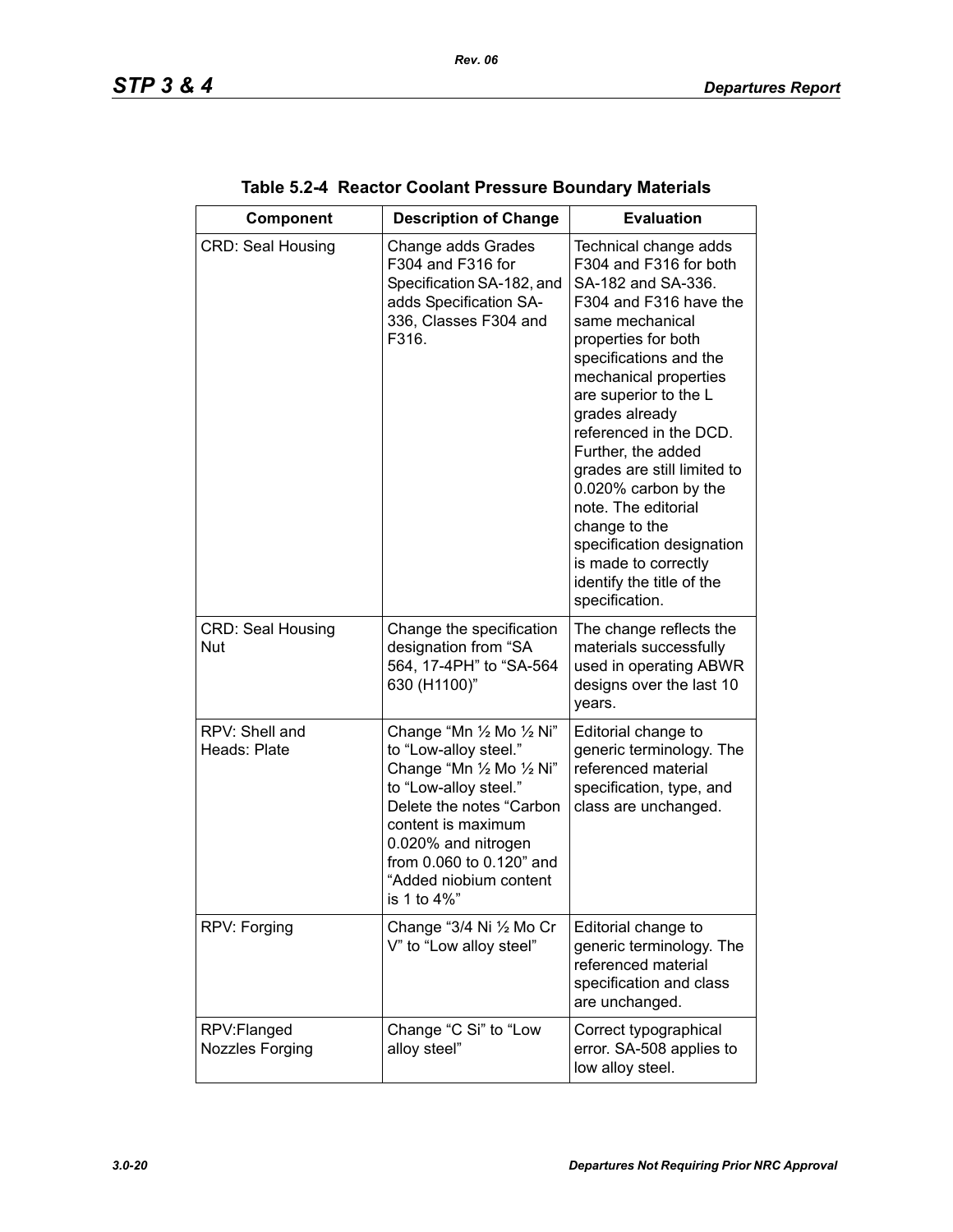| Component                                                                      | <b>Description of Change</b>                                                                                                                | <b>Evaluation</b>                                                                                                                                                                                                                                                                                     |
|--------------------------------------------------------------------------------|---------------------------------------------------------------------------------------------------------------------------------------------|-------------------------------------------------------------------------------------------------------------------------------------------------------------------------------------------------------------------------------------------------------------------------------------------------------|
| RPV: Drain Nozzles<br>Forging                                                  | Change "C Si" to "Low<br>alloy steel" and add<br>stainless steel to material<br>list.                                                       | Correct typographical<br>error. SA-508 applies to<br>low alloy steel. Stainless<br>steel added to expand<br>material selection<br>opportunity.                                                                                                                                                        |
| <b>RPV</b><br>Appurtenances/<br>Instrumentation<br>Nozzles: Bar, Smls.<br>Pipe | Change specification<br>from "SB 166 or SB 167."<br>to "Code Case N-580-2"<br>Delete the note "Added"<br>niobium content is 1 to<br>$4\%$ " | Code Case N-580-2<br>allows the use of UNS<br>N06600 (Alloy 600)<br>material stabilized with<br>niobium. Referencing this<br>Code Case eliminates the<br>need for the note. The<br>notes were used because<br>this revision of this Code<br>Case had not been<br>approved when the DCD<br>was issued. |
| RPV Stub Tubes:<br>Forging                                                     | Change specification<br>from "SB 564" to "Code<br>Case N-580-2." Delete<br>the note "Added niobium<br>content is 1 to $4\%$ ."              |                                                                                                                                                                                                                                                                                                       |
| RPV Stub Tubes:<br>Bar, Smls. Pipe                                             | Change specification<br>from "SB 166 or SB 167"<br>to "Code Case N-580-2."<br>Delete the note "Added<br>niobium content is 1 to<br>$4\%$ "  |                                                                                                                                                                                                                                                                                                       |

| Table 5.2-4 Reactor Coolant Pressure Boundary Materials |  |
|---------------------------------------------------------|--|
|                                                         |  |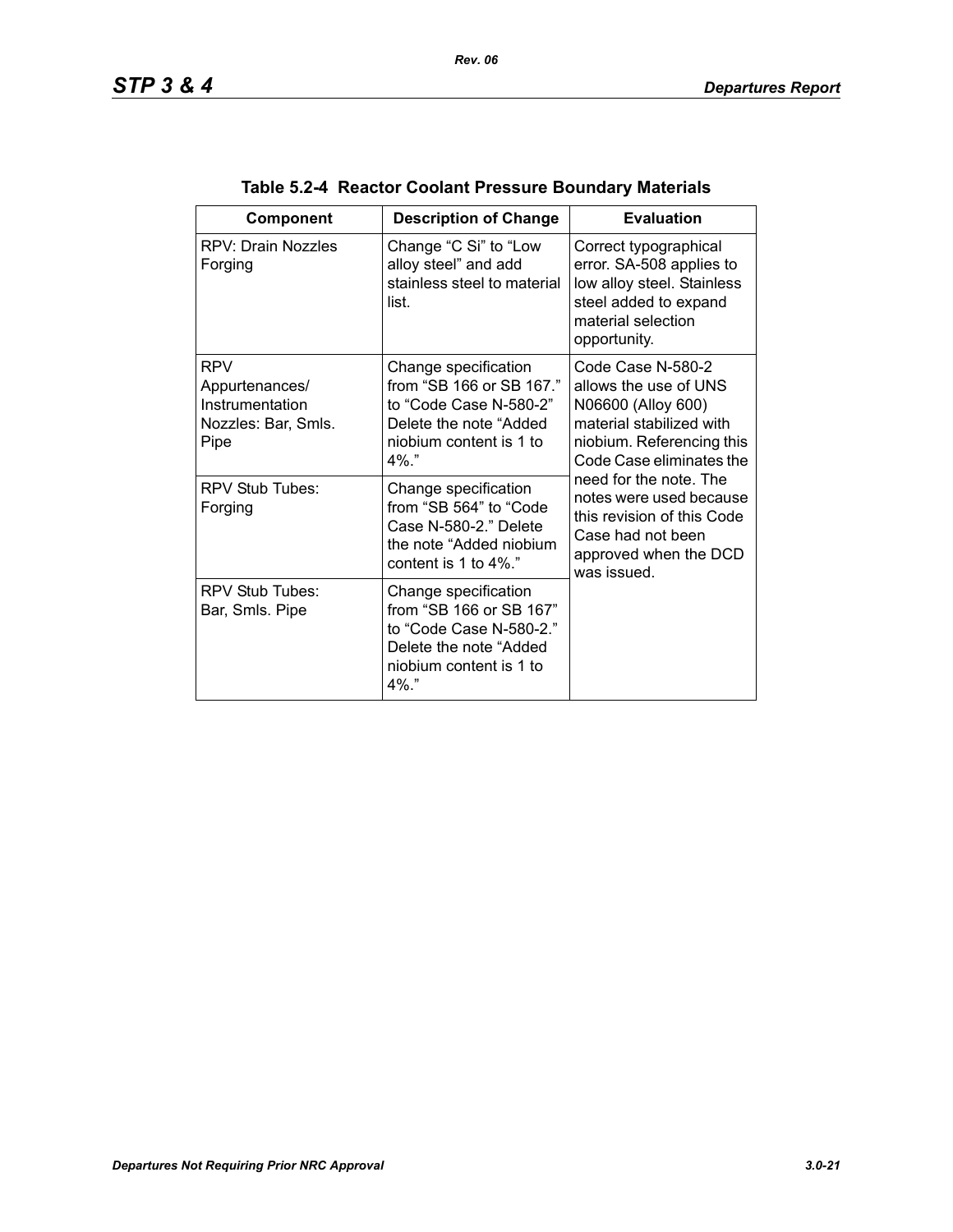| Section 4.5.1                                              |                                                                                                                                                                   |                                                                                                                                                                                                                                                                                                                                                                                                                                                                                                                                                                                                                                                                  |  |
|------------------------------------------------------------|-------------------------------------------------------------------------------------------------------------------------------------------------------------------|------------------------------------------------------------------------------------------------------------------------------------------------------------------------------------------------------------------------------------------------------------------------------------------------------------------------------------------------------------------------------------------------------------------------------------------------------------------------------------------------------------------------------------------------------------------------------------------------------------------------------------------------------------------|--|
| <b>Component</b>                                           | <b>Description of Change</b>                                                                                                                                      | <b>Evaluation</b>                                                                                                                                                                                                                                                                                                                                                                                                                                                                                                                                                                                                                                                |  |
| <b>CRD Spool Piece</b><br>Assembly: Spool<br>Piece Housing | Change from "ASME 182<br>Grade F304L" to ASME<br>SA-182/182M Grade<br>F304L, F304*, F316L,<br>F316* or ASME SA-<br>336/336M Grade F304L,<br>F304*, F316L, F316*." | Technical change adds<br>F304 and F316 for both<br>SA-182 and SA-336.<br>F304 and F316 have the<br>same mechanical<br>properties for both<br>specifications and the<br>mechanical properties<br>are superior to the F304L<br>grade already referenced<br>in the DCD. The carbon<br>content of the F304 and<br>F316 is controlled to a<br>maximum 0.020% by the<br>note (*). Change also<br>adds F316L for SA-182,<br>which has the same<br>mechanical properties as<br>the currently referenced<br>F304L. The editorial<br>change to the<br>specification designation<br>(to SA-182/182M) is<br>made to correctly identify<br>the title of the<br>specification. |  |

# Changes to Part 2, Tier 2, Section 4.5.1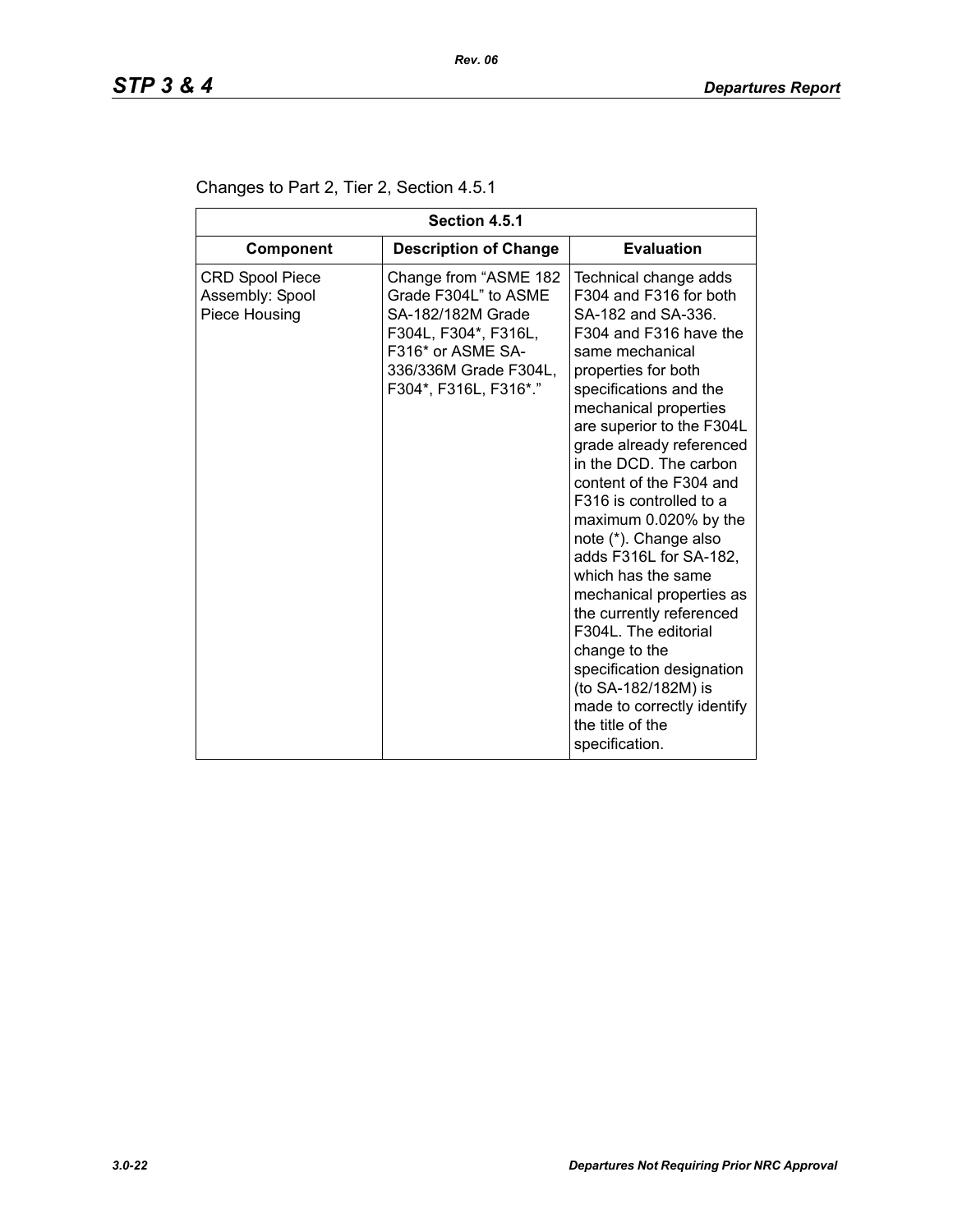# *STP 3 & 4 Departures Report*

| Section 4.5.1                                       |                                                                                                                                                                   |                                                                                                                                                                                                                                                                                                                                                                                                                                                                                                                                                                                                                                                                  |
|-----------------------------------------------------|-------------------------------------------------------------------------------------------------------------------------------------------------------------------|------------------------------------------------------------------------------------------------------------------------------------------------------------------------------------------------------------------------------------------------------------------------------------------------------------------------------------------------------------------------------------------------------------------------------------------------------------------------------------------------------------------------------------------------------------------------------------------------------------------------------------------------------------------|
| <b>Component</b>                                    | <b>Description of Change</b>                                                                                                                                      | <b>Evaluation</b>                                                                                                                                                                                                                                                                                                                                                                                                                                                                                                                                                                                                                                                |
| <b>CRD Spool Piece</b><br>Assembly: Seal<br>Housing | Change from "ASME 182<br>Grade F304L" to ASME<br>SA-182/182M Grade<br>F304L, F304*, F316L,<br>F316* or ASME SA-<br>336/336M Grade F304L,<br>F304*, F316L, F316*." | Technical change adds<br>F304 and F316 for both<br>SA-182 and SA-336.<br>F304 and F316 have the<br>same mechanical<br>properties for both<br>specifications and the<br>mechanical properties<br>are superior to the F304L<br>grade already referenced<br>in the DCD. The carbon<br>content of the F304 and<br>F316 is controlled to a<br>maximum 0.020% by the<br>note (*). Change also<br>adds F316L for SA-182,<br>which has the same<br>mechanical properties as<br>the currently referenced<br>F304L. The editorial<br>change to the<br>specification designation<br>(to SA-182/182M) is<br>made to correctly identify<br>the title of the<br>specification. |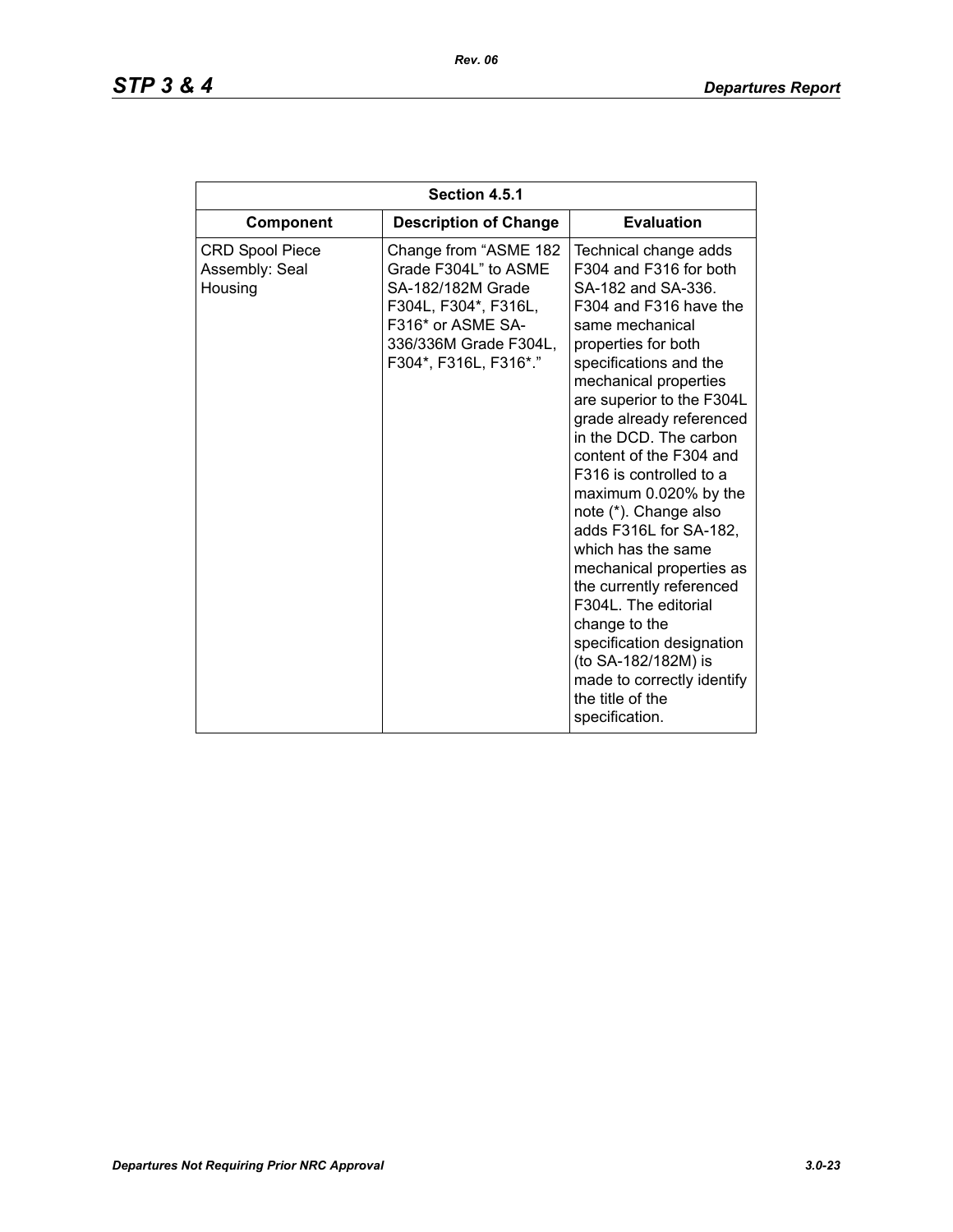| Section 4.5.1                                               |                                                                                                                                                                                                                                    |                                                                                                                                                                                                                                                                                                                                                                                                                                                                                                                                    |
|-------------------------------------------------------------|------------------------------------------------------------------------------------------------------------------------------------------------------------------------------------------------------------------------------------|------------------------------------------------------------------------------------------------------------------------------------------------------------------------------------------------------------------------------------------------------------------------------------------------------------------------------------------------------------------------------------------------------------------------------------------------------------------------------------------------------------------------------------|
| Component                                                   | <b>Description of Change</b>                                                                                                                                                                                                       | <b>Evaluation</b>                                                                                                                                                                                                                                                                                                                                                                                                                                                                                                                  |
| <b>CRD Spool Piece</b><br>Assembly: Drive<br>Shaft          | Change material from<br>"SA-479 Grade XM-19" to<br>"SA-479/479M Type<br>316*, 316L, or ASTM<br>A479/479M Type 316*/**,<br>316L**. Change "Hard<br>surfaced with Colmonoy<br>No. 6" to add "or<br>equivalent Nickel base<br>alloy". | Change to Type<br>316*/316L from XM-19<br>justified based on the fact<br>that drive shaft is partly<br>hard surfaced with<br>Colmonoy No. 6 or<br>equivalent Nickel base<br>alloy. Further justified by<br>plant operating<br>experience.                                                                                                                                                                                                                                                                                          |
|                                                             |                                                                                                                                                                                                                                    | Technical change to allow<br>substitution of another<br>nickel based alloy for<br>hard surfacing, but<br>requires that the alloy<br>must be equivalent<br>Colmonoy No. 6 currently<br>referenced in the DCD.<br>An Editorial change to the<br>specification designation<br>(to SA-479/479M) is<br>made to correctly identify<br>the specification.                                                                                                                                                                                 |
| <b>CRD Spool Piece</b><br>Assembly: Ball<br><b>Bearings</b> | Change component<br>description to "Ball<br>Bearings (in water)."<br>Change material<br>specification designation<br>from "A756 Type 440C" to<br>"ASTM A756 Type<br>440C** or A276 Type<br>440C**."                                | Non-technical change for<br>materials adds an<br>additional ASTM<br>specification (A276) from<br>which Type 440C<br>material can be ordered.<br>There is no actual<br>technical change to the<br>specified material (440C),<br>regardless of which<br>specification is used.<br>Editorial correction to the<br>referenced specification<br>title adds "ASTM."<br>Technical change to the<br>component description<br>clarifies that the specified<br>material applies to the<br><b>Ball Bearing used for</b><br>services in water. |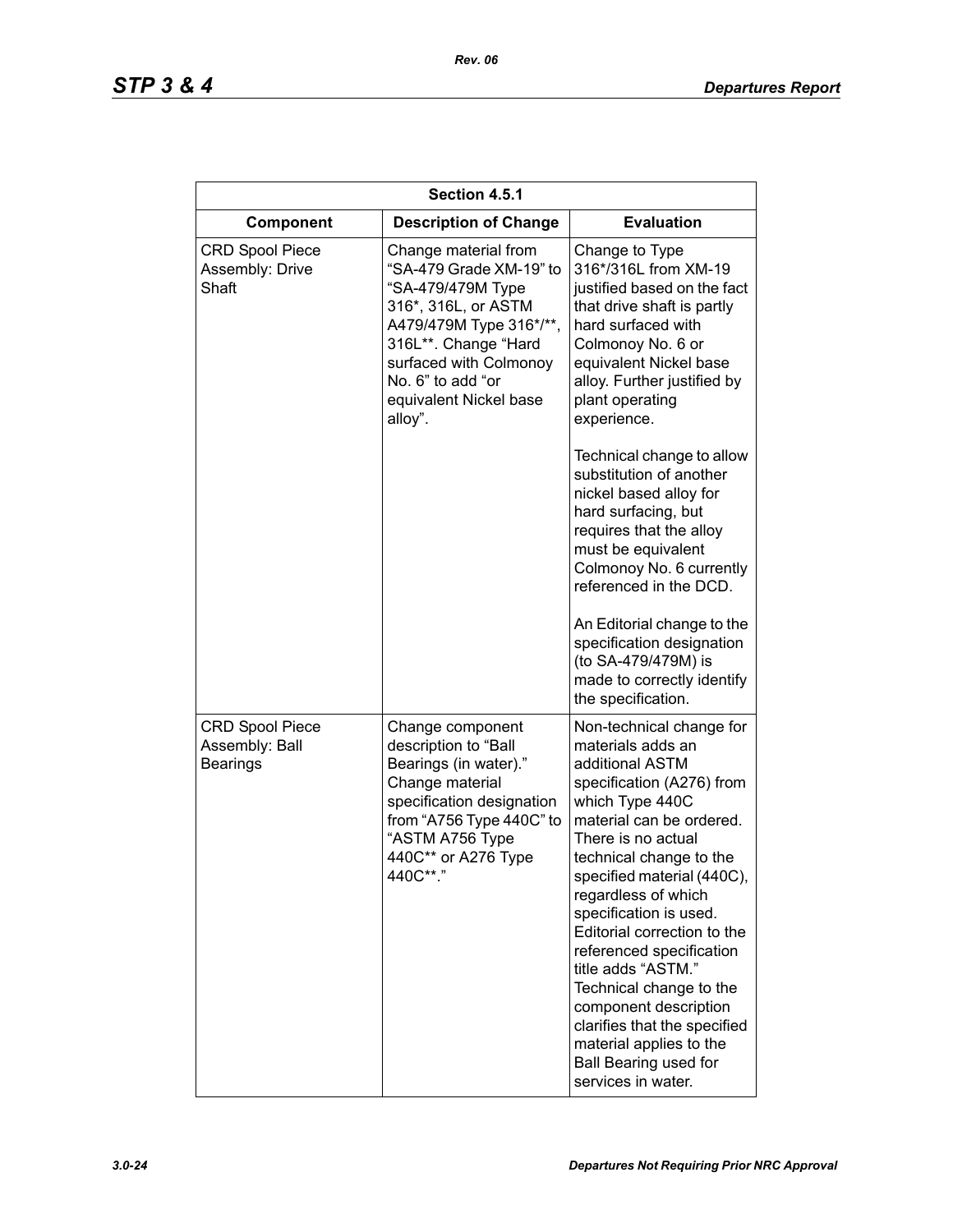| Section 4.5.1                                               |                                                                                                                                                                             |                                                                                                                                                                                                                                                                                                                                                                                                                                                        |
|-------------------------------------------------------------|-----------------------------------------------------------------------------------------------------------------------------------------------------------------------------|--------------------------------------------------------------------------------------------------------------------------------------------------------------------------------------------------------------------------------------------------------------------------------------------------------------------------------------------------------------------------------------------------------------------------------------------------------|
| Component                                                   | <b>Description of Change</b>                                                                                                                                                | <b>Evaluation</b>                                                                                                                                                                                                                                                                                                                                                                                                                                      |
| <b>CRD Spool Piece</b><br>Assembly: Ball<br><b>Bearings</b> | Add a component<br>description for "Ball<br>Bearings (in air)" and a<br>corresponding material<br>"AISI 52100**"                                                            | This technical change<br>allows the use of a<br>standard low alloy<br>bearing steel in place of<br>440C stainless for use in<br>air-only applications<br>where the corrosion<br>resistance of stainless<br>steel is not needed.                                                                                                                                                                                                                        |
| <b>CRD Spool Piece</b><br>Assembly: Gland<br>Packing Spring | Change from "Inconel X<br>750" to AMS 5699 Alloy<br>N07750** (Alloy X-750)"                                                                                                 | Non-technical change to<br>reference a specification<br>for the material rather<br>than call out only the<br>trade name. There is no<br>actual technical change<br>to the specified material<br>(UNS N07750)                                                                                                                                                                                                                                           |
| <b>CRD Spool Piece</b><br>Assembly: Separation<br>Spring    | Add a component<br>"Separation Spring" and<br>specify material AMS<br>5699 Alloy N07750**<br>(Alloy X-750)                                                                  | Technical change to<br>identify an additional<br>component (Separation<br>Spring) and its<br>corresponding material<br>(UNS N07750).                                                                                                                                                                                                                                                                                                                   |
| <b>CRD Spool Piece</b><br>Assembly: Separation<br>Magnet    | Add a component<br>"Separation Magnet" and<br>specify a material "Alnico<br>No. 5 and ASME SA-<br>479/479M Type 316*,<br>316L or ASTM<br>A479/479M Type 316*/**,<br>316L**" | Technical change to<br>identify an additional<br>component (Separation<br>Magnet) and its<br>corresponding materials<br>(Alnico No. 5 and either<br>Type 316 or 316L<br>material). The specified<br>materials are a standard<br>permanent magnet<br>material and a non-<br>ferromagnetic stainless<br>steel material for the<br>surrounding structure.<br>The carbon content of the<br>316 is controlled to a<br>maximum 0.020% by the<br>note $(*)$ . |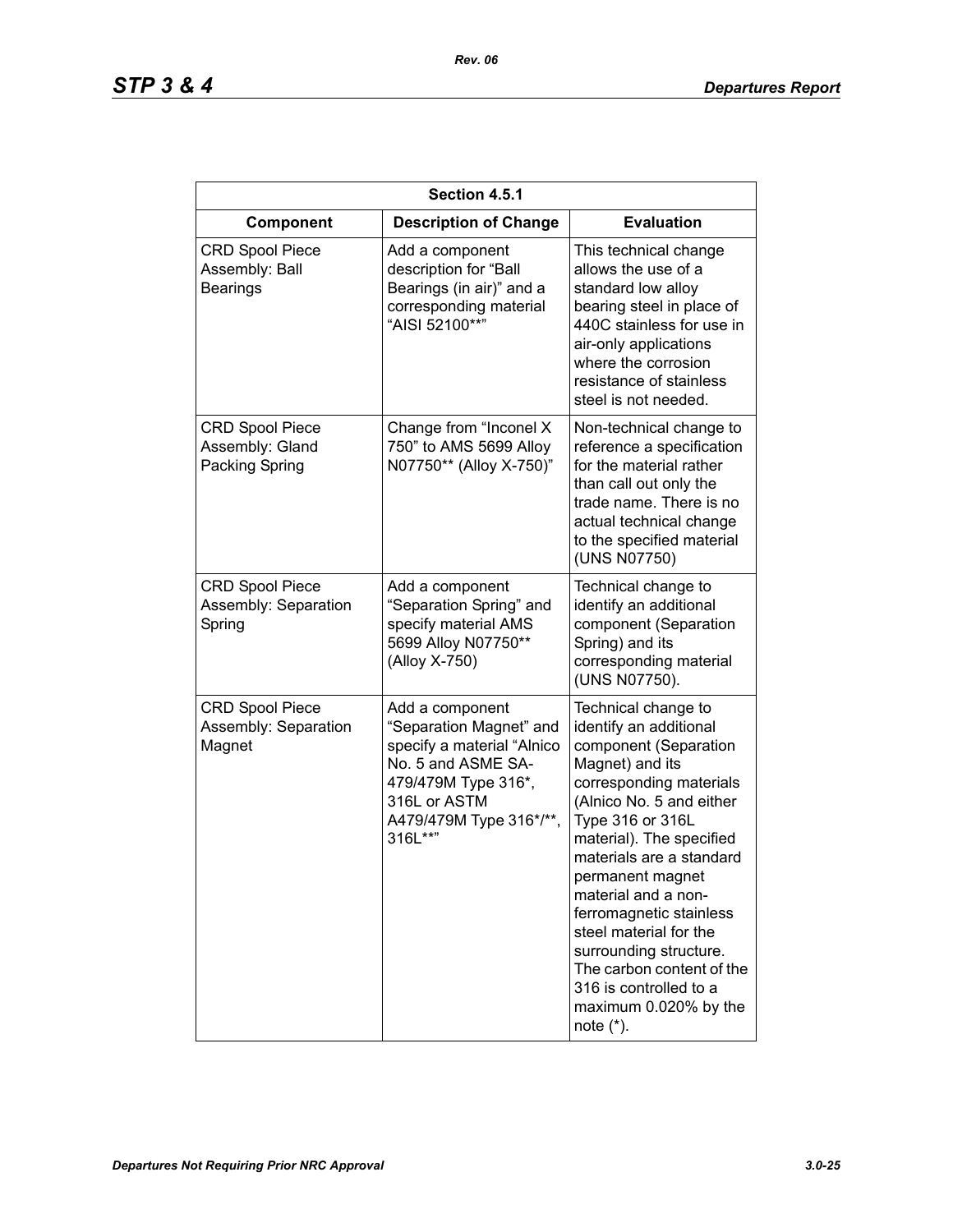| Section 4.5.1                                   |                                                                                                                                                                                                                              |                                                                                                                                                                                                                                                                                                                                                                               |
|-------------------------------------------------|------------------------------------------------------------------------------------------------------------------------------------------------------------------------------------------------------------------------------|-------------------------------------------------------------------------------------------------------------------------------------------------------------------------------------------------------------------------------------------------------------------------------------------------------------------------------------------------------------------------------|
| Component                                       | <b>Description of Change</b>                                                                                                                                                                                                 | <b>Evaluation</b>                                                                                                                                                                                                                                                                                                                                                             |
| <b>Ball Spindle: Ball</b><br><b>Screw Shaft</b> | Change material<br>specification designation<br>from ASTM A564 TP630<br>(17-4PH) Condition H-<br>1100 to "ASME SA-<br>564/564M Type 630<br>Condition H-1100 or<br>ASTM A564/564M Type<br>630 (17-4PH)** Condition<br>H-1100" | Non-technical change to<br>materials to reference the<br>ASME version of the<br>currently referenced<br><b>ASTM specification (SA-</b><br>564/564M). Editorial<br>correction to the title of<br>the currently referenced<br>ASTM specification.                                                                                                                               |
| <b>Ball Spindle: Ball Nut</b>                   | Change material<br>specification designation<br>from ASTM A564 TP630<br>(17-4PH) Condition H-<br>1100 to "ASME SA-<br>564/564M Type 630<br>Condition H-1100 or<br>ASTM A564/564M Type<br>630 (17-4PH)** Condition<br>H-1100" | Non-technical change to<br>materials to reference the<br>ASME version of the<br>currently referenced<br><b>ASTM specification (SA-</b><br>564/564M). Editorial<br>correction to the title of<br>the currently referenced<br><b>ASTM</b> specification.                                                                                                                        |
| <b>Ball Spindle: Balls</b>                      | Change material<br>specification designation<br>from "A756 Type 440C" to<br>"ASTM A756 Type<br>440C** or A580/580M<br>Type 440C** or A276<br>Type 440C**."                                                                   | Non-technical change for<br>materials adds an<br>additional ASTM<br>specification (A580/580M<br>or A276) from which Type<br>440C material can be<br>ordered. There is no<br>actual technical change<br>to the specified material<br>(440C), regardless of<br>which specification is<br>used. Editorial correction<br>to the referenced<br>specification title adds<br>"ASTM." |
| <b>Ball Spindle: Guide</b><br>Roller            | Change material<br>specification from "Stellite<br>No. 3" to add "or nickel<br>base alloy."                                                                                                                                  | The nickel base alloy is a<br>cobalt replacement alloy<br>$(CRA)$ .                                                                                                                                                                                                                                                                                                           |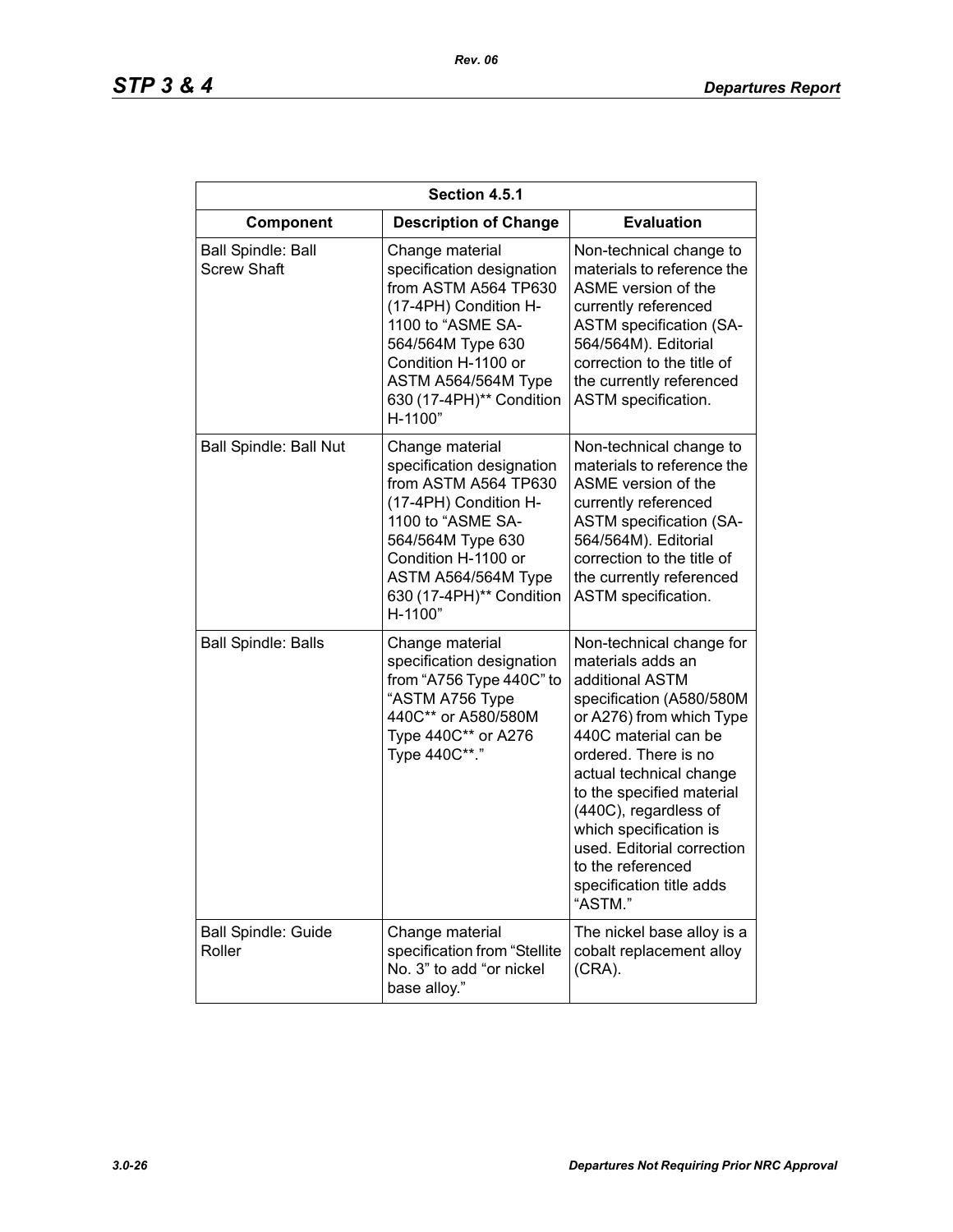# *STP 3 & 4 Departures Report*

| Section 4.5.1                                    |                                                                                                                                                                                 |                                                                                                                                                                                                                                 |
|--------------------------------------------------|---------------------------------------------------------------------------------------------------------------------------------------------------------------------------------|---------------------------------------------------------------------------------------------------------------------------------------------------------------------------------------------------------------------------------|
| Component                                        | <b>Description of Change</b>                                                                                                                                                    | <b>Evaluation</b>                                                                                                                                                                                                               |
| <b>Ball Spindle: Guide</b><br>Roller Pin         | Change from "Haynes<br>Alloy No. 25" to "ASME<br>SA-479/479M Type XM-<br>19 (Nitrided) or ASTM<br>A479/479M Type XM-<br>19** (Nitrided) or<br>equivalent ferrous base<br>alloy" | Technical change from a<br>cobalt-based alloy to a<br>ferrous alloy, nitrided for<br>wear resistance. Change<br>of material for ALARA<br>concerns associated with<br>cobalt.                                                    |
| <b>Ball Spindle: Spindle</b><br><b>Head Bolt</b> | Change to add "**" after<br>Stellite No. 6B                                                                                                                                     | Change provided to allow<br>use of equivalent<br>materials based on the<br>restrictions in the<br>footnote.                                                                                                                     |
| <b>Ball Spindle: Spindle</b><br>head Bushing     | Change to add "**" after<br>Stellite No. 12                                                                                                                                     | Change provided to allow<br>use of equivalent<br>materials based on the<br>restrictions in the<br>footnote.                                                                                                                     |
| <b>Ball Spindle:</b><br><b>Separation Spring</b> | Delete part                                                                                                                                                                     | Change corrects section<br>to list part with the CRD<br>Spool Piece Assembly<br>rather than the Ball<br>Spindle.                                                                                                                |
| <b>Ball Spindle:</b><br><b>Separation Magnet</b> | Delete part                                                                                                                                                                     | Change corrects section<br>to list part with the CRD<br>Spool Piece Assembly<br>rather than the Ball<br>Spindle.                                                                                                                |
| Buffer Mechanism:<br><b>Buffer Disk Spring</b>   | ASME SB-637 Alloy<br>N07750 or ASTM B-637<br>Alloy N07750** or AMS<br>5542 Alloy N07750**<br>(Alloy X-750)                                                                      | Non-technical change to<br>provide complete<br>references to the material<br>specifications rather than<br>call out only the trade<br>name. There is no actual<br>technical change to the<br>specified material (UNS<br>N07750) |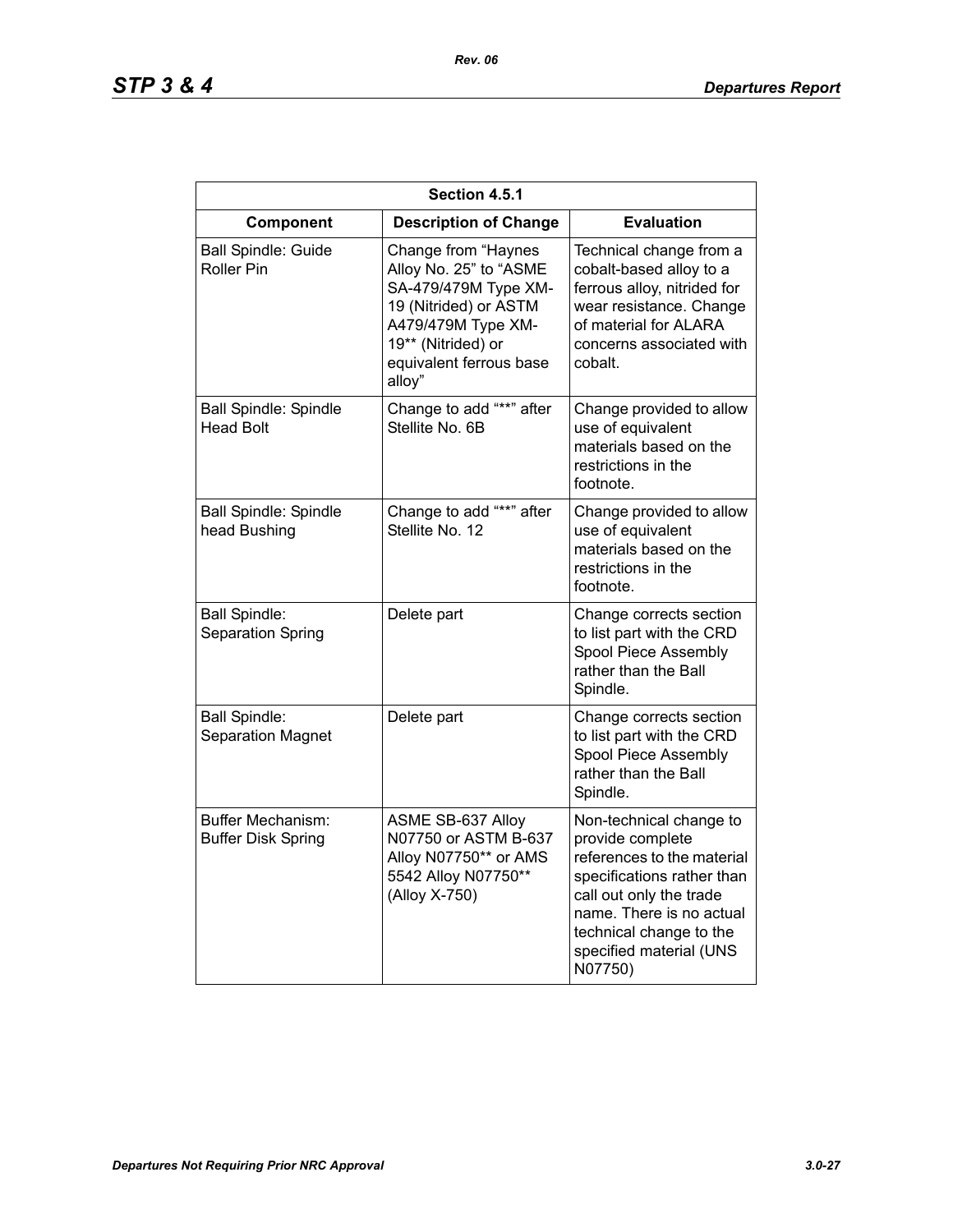| Section 4.5.1                                  |                                                                                                                                                                                                                               |                                                                                                                                                                                                                                                                                                                                                                                                            |
|------------------------------------------------|-------------------------------------------------------------------------------------------------------------------------------------------------------------------------------------------------------------------------------|------------------------------------------------------------------------------------------------------------------------------------------------------------------------------------------------------------------------------------------------------------------------------------------------------------------------------------------------------------------------------------------------------------|
| Component                                      | <b>Description of Change</b>                                                                                                                                                                                                  | <b>Evaluation</b>                                                                                                                                                                                                                                                                                                                                                                                          |
| Buffer Mechanism:<br><b>Buffer Sleeve</b>      | Change "316L<br>(Hardsurfaced with<br>Colmonoy No. 6)" to<br>"ASME SA-479/479M<br>Type 316*, 316L<br>(Hardsurfaced with<br>Colmonoy No. 6), or<br>ASTM 479/479M Type<br>316*/**, 316L**"                                      | Technical change adds<br>Type 316 material. The<br>mechanical properties of<br>316 are superior to the L<br>grade already referenced<br>and the carbon content of<br>the 316 is controlled to a<br>maximum of 0.020% by<br>the note (*). Non-<br>technical changes<br>provide the complete<br>reference to the material<br>specifications rather than<br>call out only the Type<br>designation (316/316L). |
| Buffer Mechanism:<br><b>Guide Roller</b>       | Change material<br>specification from "Stellite<br>No. 3" to add "or nickel<br>base alloy."                                                                                                                                   | The nickel base alloy is<br><b>Cobalt Replacement</b><br>Alloy (CRA).                                                                                                                                                                                                                                                                                                                                      |
| Buffer Mechanism:<br><b>Guide Roller Pin</b>   | Change from "Haynes<br>Alloy No. 25" to "ASME<br>SA-479/479M Type XM-<br>19 (Nitrided) or ASTM<br>A479/479M Type XM-<br>19** (Nitrided) or<br>equivalent ferrous base<br>alloy"                                               | Technical change from a<br>cobalt-based alloy to a<br>ferrous alloy, nitrided for<br>wear resistance. Change<br>of material for ALARA<br>concerns associated with<br>cobalt.                                                                                                                                                                                                                               |
| <b>Buffer Mechanism:</b><br><b>Stop Piston</b> | Change "316L<br>(Hardsurfaced with<br>Stellite No. 6)" to "ASME<br>SA-479/479M Type 316*,<br>316L (Hardsurfaced with<br>Stellite No. 6), or ASTM<br>479/479M Type 316*/**,<br>316L** (Hard surfaced<br>with Stellite No. 6)*" | Technical change adds<br>Type 316 material. The<br>mechanical properties of<br>316 are superior to the L<br>grade already referenced<br>and the carbon content of<br>the 316 is controlled to a<br>maximum of 0.020% by<br>the note (*). Non-<br>technical change to<br>provide complete<br>references to the material<br>specifications rather than<br>call out only the Type<br>designation (316/316L).  |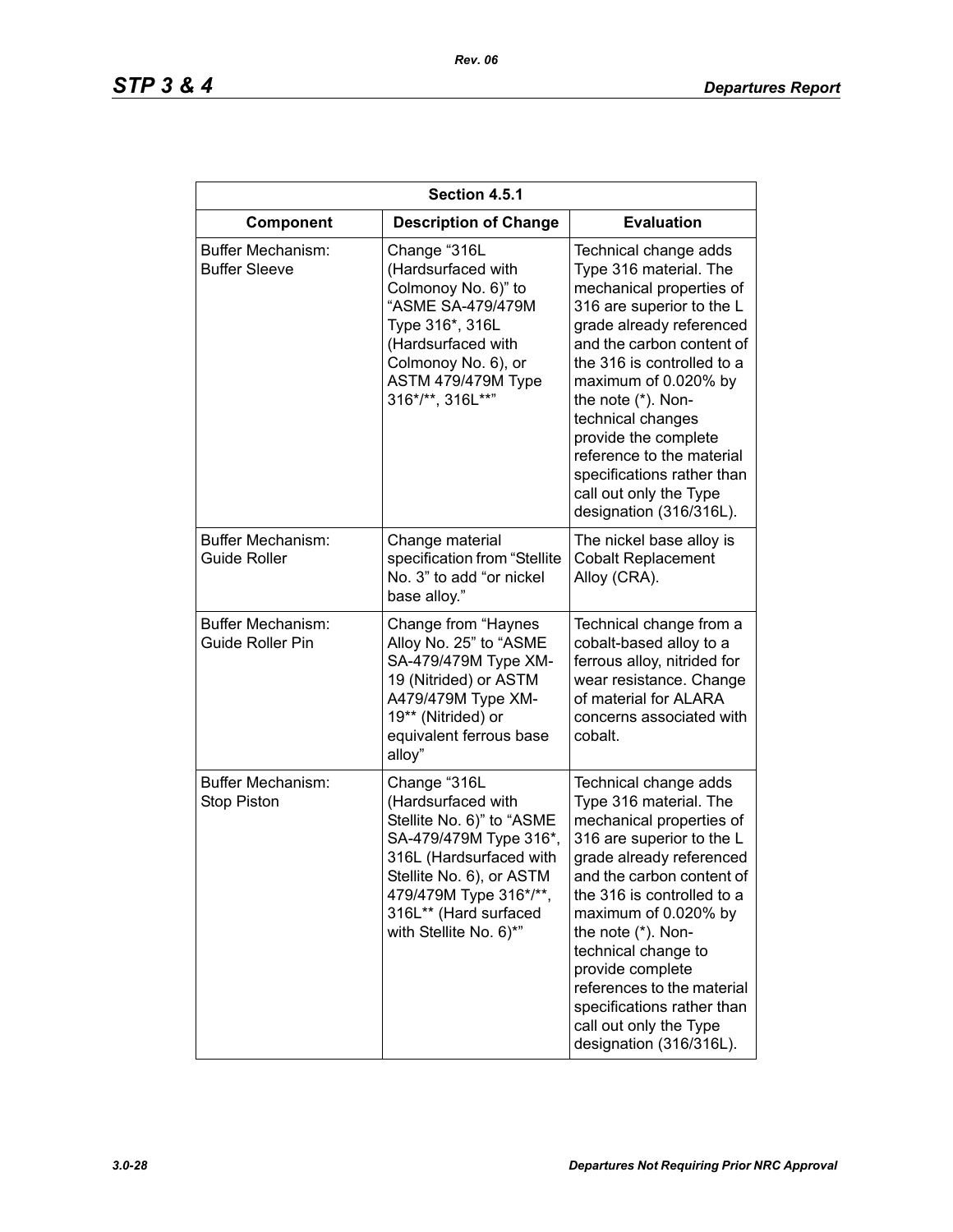| Section 4.5.1                        |                                                                                                                                                                                                                                                                                                             |                                                                                                                                                                                                                                                                                                                                                                                                                                                                                                                                                                                                               |
|--------------------------------------|-------------------------------------------------------------------------------------------------------------------------------------------------------------------------------------------------------------------------------------------------------------------------------------------------------------|---------------------------------------------------------------------------------------------------------------------------------------------------------------------------------------------------------------------------------------------------------------------------------------------------------------------------------------------------------------------------------------------------------------------------------------------------------------------------------------------------------------------------------------------------------------------------------------------------------------|
| Component                            | <b>Description of Change</b>                                                                                                                                                                                                                                                                                | <b>Evaluation</b>                                                                                                                                                                                                                                                                                                                                                                                                                                                                                                                                                                                             |
| <b>Hollow Piston: Piston</b><br>Tube | Change from "XM-19" to<br>"ASME SA-312/312M<br>Grade TPXM-19 or<br><b>ASTM A 312/312M</b><br>Grade TPXM19"                                                                                                                                                                                                  | Non-technical change to<br>provide complete<br>references to the material<br>specifications rather than<br>call out only the Grade<br>(XM-19) designation.                                                                                                                                                                                                                                                                                                                                                                                                                                                    |
| Hollow Piston: Piston<br>Head        | Change component<br>description from "Piston<br>Head" to "Drive Piston"<br>and change "316L<br>(Hardsurfaced with<br>Stellite No. 3)" to "ASME<br>SA-479/479M Type 316*,<br>316L (Hardsurfaced with<br>Stellite No. 6), or ASTM<br>479/479M Type 316*/**,<br>316L** (Hard surfaced<br>with Stellite No. 6)" | Non-technical change to<br>correct the component<br>description. Technical<br>change adds Type 316<br>material. The mechanical<br>properties of 316 are<br>superior to the L grade<br>already referenced and<br>the carbon content of the<br>316 is controlled to a<br>maximum of 0.020% by<br>the note (*). Non-<br>technical change to<br>provide complete<br>references to the material<br>specifications rather than<br>call out only the Type<br>designation (316/316L).<br>Technical change from<br>Stellite No. 3 to Stellite<br>No. 6, consistent with the<br><b>Buffer Mechanism Stop</b><br>Piston. |
| Hollow Piston: Latch                 | Change from "Inconel X<br>750" to ASME SB-637<br>Alloy N07750 or ASTM B-<br>637 Alloy N07750** (Alloy<br>$X-750$ )"                                                                                                                                                                                         | Non-technical change to<br>reference a specification<br>for the material rather<br>than call out only the<br>trade name. There is no<br>actual technical change<br>to the specified material<br>(UNS N07750)                                                                                                                                                                                                                                                                                                                                                                                                  |
| Hollow Piston: Latch<br>Spring       | Specify material AMS<br>5699 Alloy N07750**<br>(Alloy X-750)                                                                                                                                                                                                                                                | Non-technical change to<br>reference a specification<br>for the material rather<br>than call out only the<br>trade name. There is no<br>actual technical change<br>to the specified material<br>(UNS N07750)                                                                                                                                                                                                                                                                                                                                                                                                  |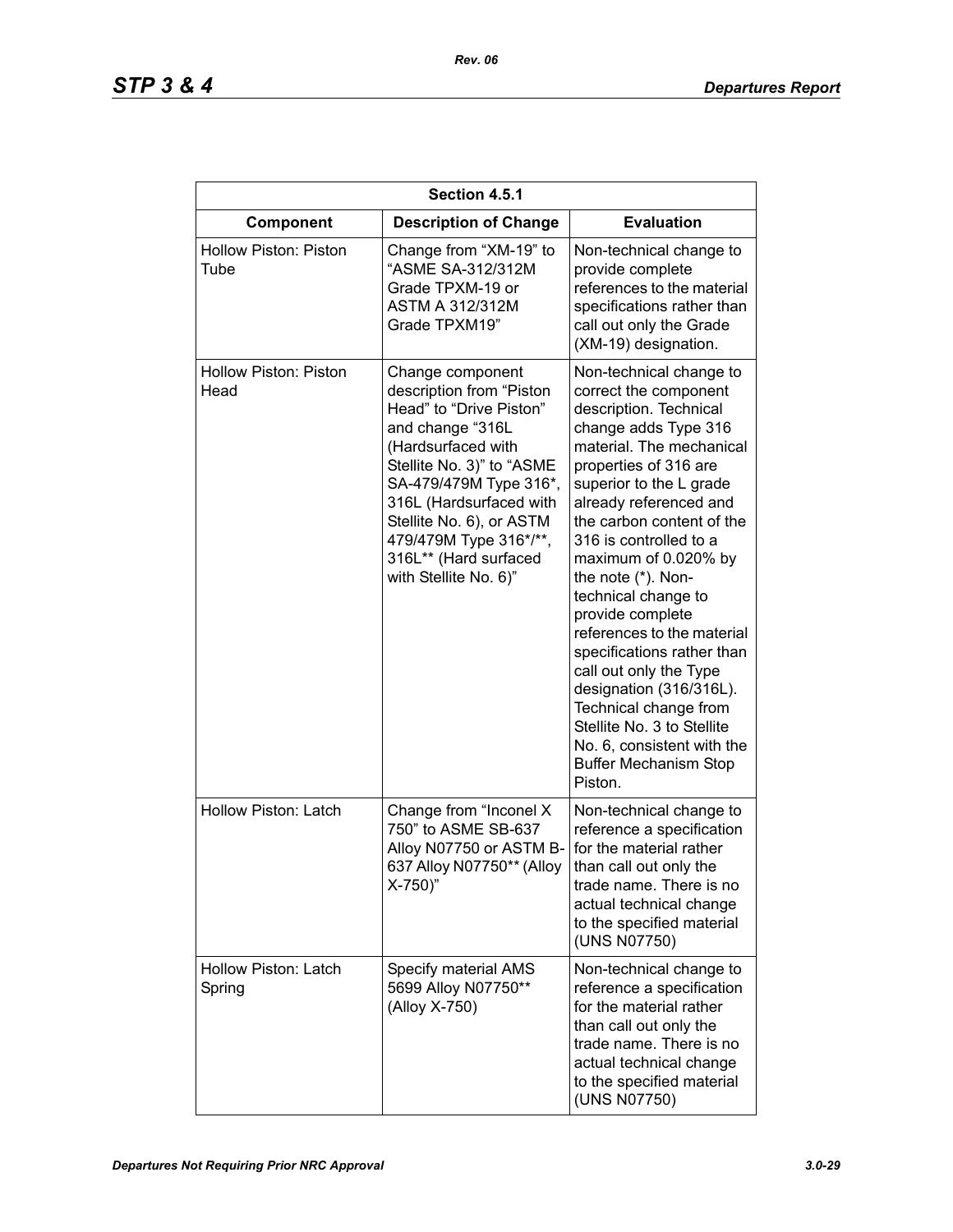| Section 4.5.1                             |                                                                                                                           |                                                                                                                                                                                                                                                                                                                                                                                                       |  |
|-------------------------------------------|---------------------------------------------------------------------------------------------------------------------------|-------------------------------------------------------------------------------------------------------------------------------------------------------------------------------------------------------------------------------------------------------------------------------------------------------------------------------------------------------------------------------------------------------|--|
| Component                                 | <b>Description of Change</b>                                                                                              | <b>Evaluation</b>                                                                                                                                                                                                                                                                                                                                                                                     |  |
| Hollow Piston:<br><b>Bayonet Coupling</b> | Change from "Inconel X<br>750" to ASME SB-637<br>Alloy N07750 or ASTM B-<br>637 Alloy N07750** (Alloy<br>$X-750$ )"       | Non-technical change to<br>reference a specification<br>for the material rather<br>than call out only the<br>trade name. There is no<br>actual technical change<br>to the specified material<br>(UNS N07750)                                                                                                                                                                                          |  |
| Guide Tube: Guide<br>Tube                 | Change from "316L" to<br>"ASME SA-312/312M<br>Grade TP316*, TP316L<br>or ASTM A 312/312M<br>Grade TP316*/**,<br>TP316L**" | Technical change adds<br>Type 316 material. The<br>mechanical properties of<br>316 are superior to the L<br>grade already referenced<br>and the carbon content of<br>the 316 is controlled to a<br>maximum of 0.020% by<br>the note (*). Non-<br>technical change to<br>provide complete<br>references to the material<br>specifications rather than<br>call out only the Type<br>designation (316L). |  |
| Outer Tube<br>Assembly: Outer<br>Tube     | Change from "XM-19" to<br><b>ASME SA-312/312M</b><br>Grade TPXM-19 or<br>ASTM A312/312M,<br>Grade TPXM-19**"              | Non-technical change to<br>provide complete<br>references to the material<br>specifications rather than<br>call out only the Grade<br>(XM-19) designation.                                                                                                                                                                                                                                            |  |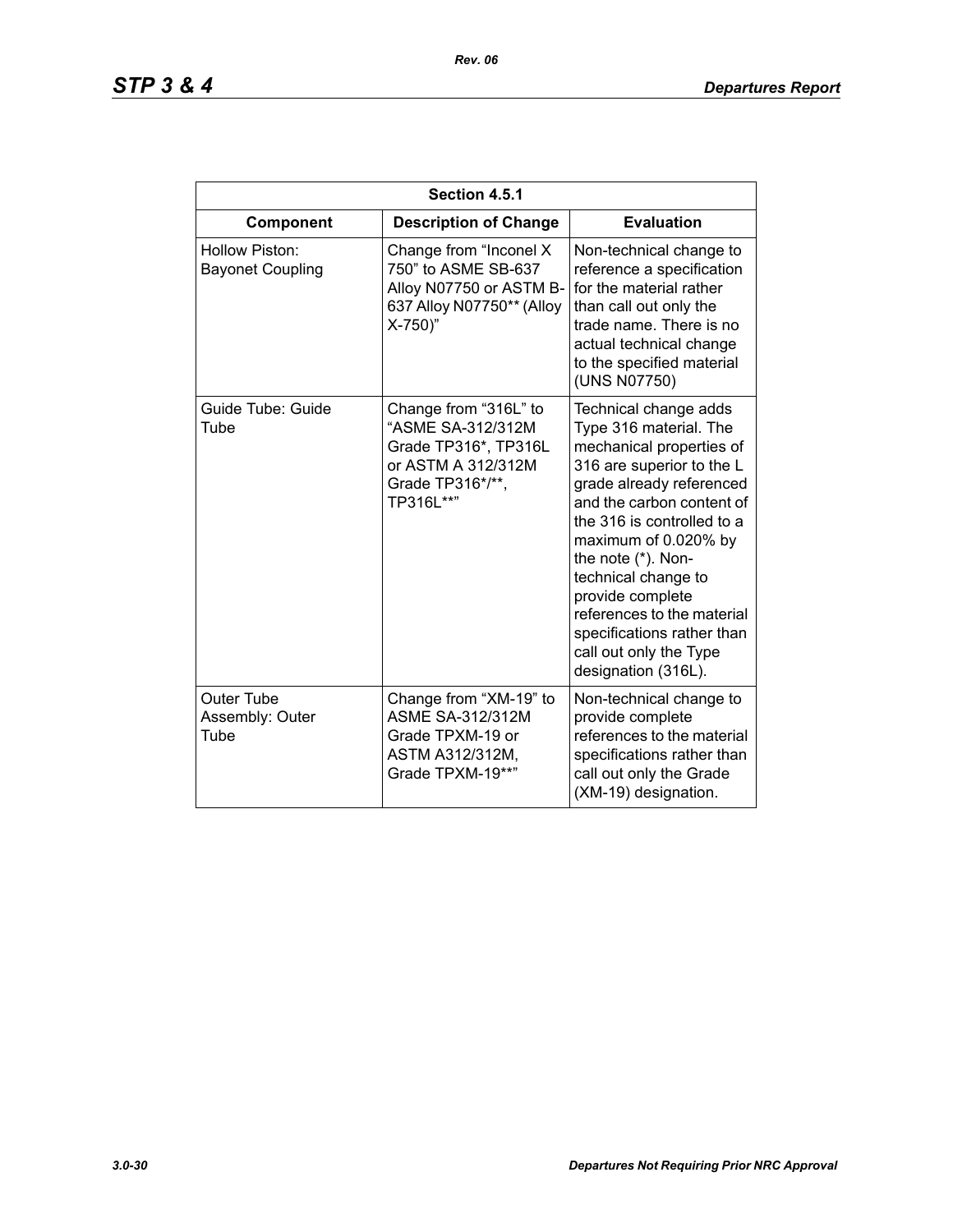| Section 4.5.1                                                                  |                                                                                                                                                                                  |                                                                                                                                                                                                                                                                                                                                                                                                                                                                                                                                                                                                                                                                  |
|--------------------------------------------------------------------------------|----------------------------------------------------------------------------------------------------------------------------------------------------------------------------------|------------------------------------------------------------------------------------------------------------------------------------------------------------------------------------------------------------------------------------------------------------------------------------------------------------------------------------------------------------------------------------------------------------------------------------------------------------------------------------------------------------------------------------------------------------------------------------------------------------------------------------------------------------------|
| Component                                                                      | <b>Description of Change</b>                                                                                                                                                     | <b>Evaluation</b>                                                                                                                                                                                                                                                                                                                                                                                                                                                                                                                                                                                                                                                |
| <b>Outer Tube</b><br>Assembly: Middle<br>Flange                                | Change from "ASME SA-<br>182 Grade F304LC" to<br><b>ASME SA-182/182M</b><br>Grade F304L, F304*,<br>F316L, F316* or ASME<br>SA- 336/336M Grade<br>F304L, F304*, F316L,<br>F316*." | Technical change adds<br>F304 and F316 for both<br>SA-182 and SA-336.<br>F304 and F316 have the<br>same mechanical<br>properties for both<br>specifications and the<br>mechanical properties<br>are superior to the F304L<br>grade already referenced<br>in the DCD. The carbon<br>content of the F304 and<br>F316 is controlled to a<br>maximum 0.020% by the<br>note (*). Change also<br>adds F316L for SA-182,<br>which has the same<br>mechanical properties as<br>the currently referenced<br>F304L. The editorial<br>change to the<br>specification designation<br>(to SA-182/182M) is<br>made to correctly identify<br>the title of the<br>specification. |
| <b>Miscellaneous Parts:</b><br><b>Ball for Check Valve</b>                     | Change "Haynes Stellite"<br>No. 3" to "Stellite No. 3, or<br>equivalent cobalt base<br>alloy."                                                                                   | Non-technical change to<br>delete a specific<br>manufacturer's name<br>(Haynes). Technical<br>change to allow<br>equivalent cobalt based<br>alloys. Requiring that the<br>other alloys be equivalent<br>ensures that the alloy<br>selected has sufficient<br>wear resistance.                                                                                                                                                                                                                                                                                                                                                                                    |
| <b>Miscellaneous Parts:</b><br>O-Ring Seal<br>(Between CRD<br>Housing and CRD) | Change "321 SS" to<br>"Type 321 Stainless steel<br>coated with a qualified<br>material"                                                                                          | Editorial change to delete<br>acronym (SS) and<br>replace it with a more<br>complete identification.                                                                                                                                                                                                                                                                                                                                                                                                                                                                                                                                                             |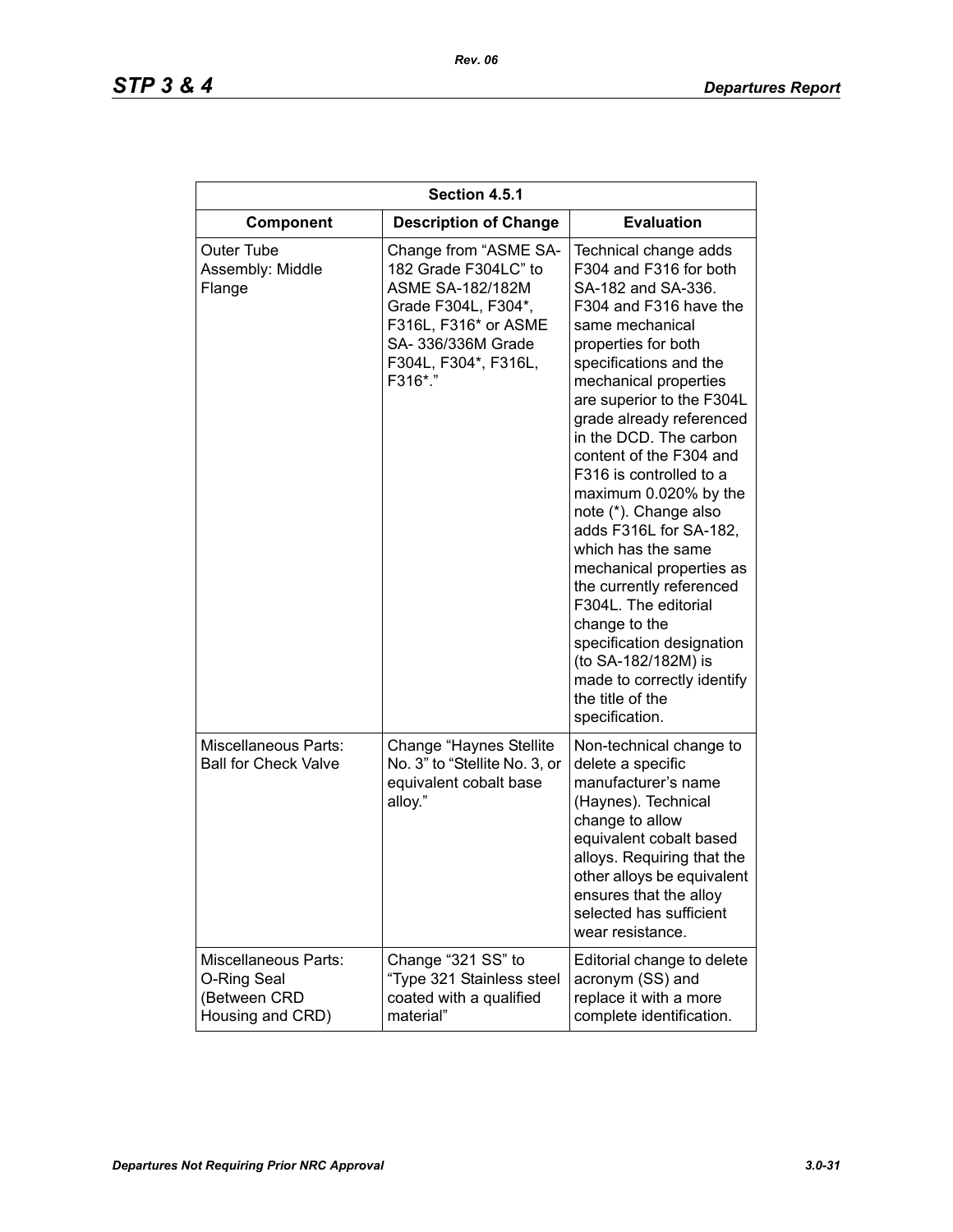| Section 4.5.1                                                   |                                                                                                                                                                                                                                                              |                                                                                                                                                      |
|-----------------------------------------------------------------|--------------------------------------------------------------------------------------------------------------------------------------------------------------------------------------------------------------------------------------------------------------|------------------------------------------------------------------------------------------------------------------------------------------------------|
| Component                                                       | <b>Description of Change</b>                                                                                                                                                                                                                                 | <b>Evaluation</b>                                                                                                                                    |
| Miscellaneous Parts:<br><b>CRD</b> Installation<br><b>Bolts</b> | Change "ASME SA193<br>Grade B7" to "ASME SA-<br>193/193M Grade B7"                                                                                                                                                                                           | The editorial change to<br>the specification<br>designation (to SA-<br>193/193M) is made to<br>correctly identify the title<br>of the specification. |
| <b>Notes</b>                                                    | Change from "The base<br>material shall be qualified<br>to assure that it is free<br>from sensitization." to "*<br>The material shall be<br>qualified to ensure that it<br>is free from sensitization.<br>Carbon content specified<br>to be 0.020% maximum." | Technical change<br>explains the basis for<br>qualification to ensure<br>resistance to<br>sensitization.                                             |
| <b>Notes</b>                                                    | Note added as follows: "**<br>Equivalent materials have<br>been provided. Materials<br>with similar chemical<br>composition, mechanical<br>properties, and operating<br>experience are<br>considered equivalent."                                            | Note intended to provide<br>for additional choices for<br>allowable materials.                                                                       |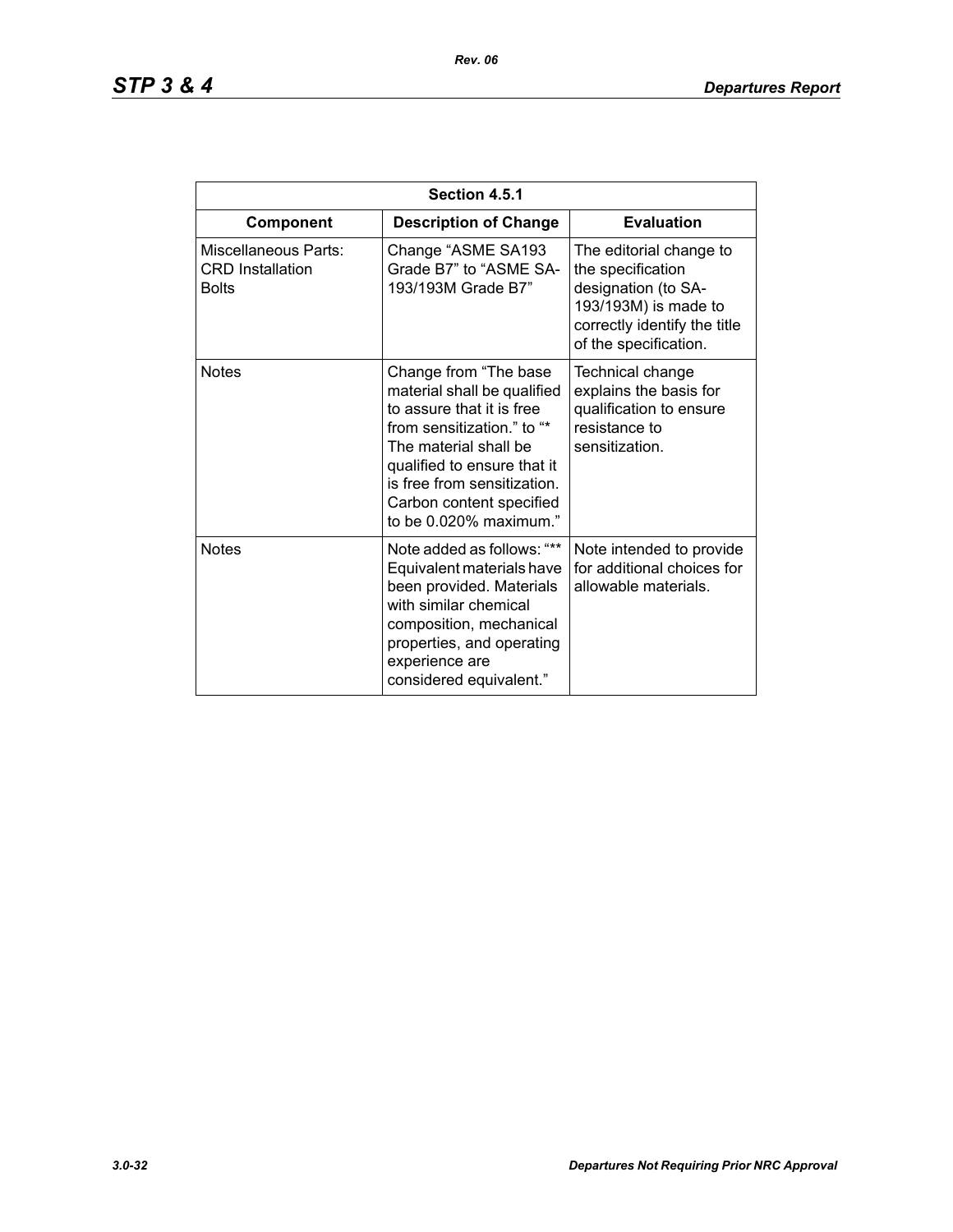Changes to Part 2, Tier 2, Section 4.5.2

| <b>Section 4.5.2.1</b>                                     |                                                                                                                                                                                                                                                               |                                                                                                                                                                                                                                                                                                                                                                                                                                                                                                                                                                                                                                                                                                                                                 |  |
|------------------------------------------------------------|---------------------------------------------------------------------------------------------------------------------------------------------------------------------------------------------------------------------------------------------------------------|-------------------------------------------------------------------------------------------------------------------------------------------------------------------------------------------------------------------------------------------------------------------------------------------------------------------------------------------------------------------------------------------------------------------------------------------------------------------------------------------------------------------------------------------------------------------------------------------------------------------------------------------------------------------------------------------------------------------------------------------------|--|
| ltem                                                       | <b>Description of Change</b>                                                                                                                                                                                                                                  | <b>Evaluation</b>                                                                                                                                                                                                                                                                                                                                                                                                                                                                                                                                                                                                                                                                                                                               |  |
| Core Support<br>Structure: Shroud<br><b>Support Plate</b>  | Change from "Nickel-<br>Chrome-Iron-Alloy, ASME<br>SB166 or SB168" to<br>"Niobium modified Nickel-<br>Chromium-Iron Alloy 600<br>per ASME Code Case N-<br>580-2"                                                                                              | Code Case N-580-2<br>allows the use of UNS<br>N06600 (Alloy 600)<br>material stabilized with<br>niobium. Referencing this<br>Code Case eliminates the<br>need for the note. The<br>notes were used because<br>even the first revision of<br>this Code Case was<br>developed to support the<br>ABWR and was not<br>approved when the DCD<br>was issued.                                                                                                                                                                                                                                                                                                                                                                                          |  |
| Core Support<br>Structure: Shroud,<br>Core Plate, and Grid | Change from "ASME<br>SA240, SA182, SA479,<br>SA312, SA249,<br>or<br>SA213 (all Type 304L or<br>316L)" to "ASME SA-<br>240/240M Type 316L or<br>Type 316* and SA-<br>479/479M Type XM-19,<br>SA-479/479M Type 316L,<br><b>ASME SA-182/182M</b><br>Grade F316L" | Technical change deletes<br>Type 304L and<br>references to SA-312,<br>SA-249, and SA-213 and<br>adds Type 316 for SA-<br>240/240M and SA-<br>479/479M XM-19. Both<br>316 and XM-19 have<br>mechanical properties<br>superior to the 316L<br>grade already referenced<br>and retained in the DCD.<br>The carbon content of the<br>316 is controlled to a<br>maximum 0.020% by the<br>note (*). The editorial<br>change to the<br>specification designations<br>(to SA-240/240M and SA-<br>182/182M) is made to<br>correctly identify the title<br>of the specification and<br>the editorial change also<br>includes the correct<br>designation for 316L:<br>Grade F316L for SA-<br>182/182M and SA-<br>479/479M and Type 316<br>for SA-240/240M. |  |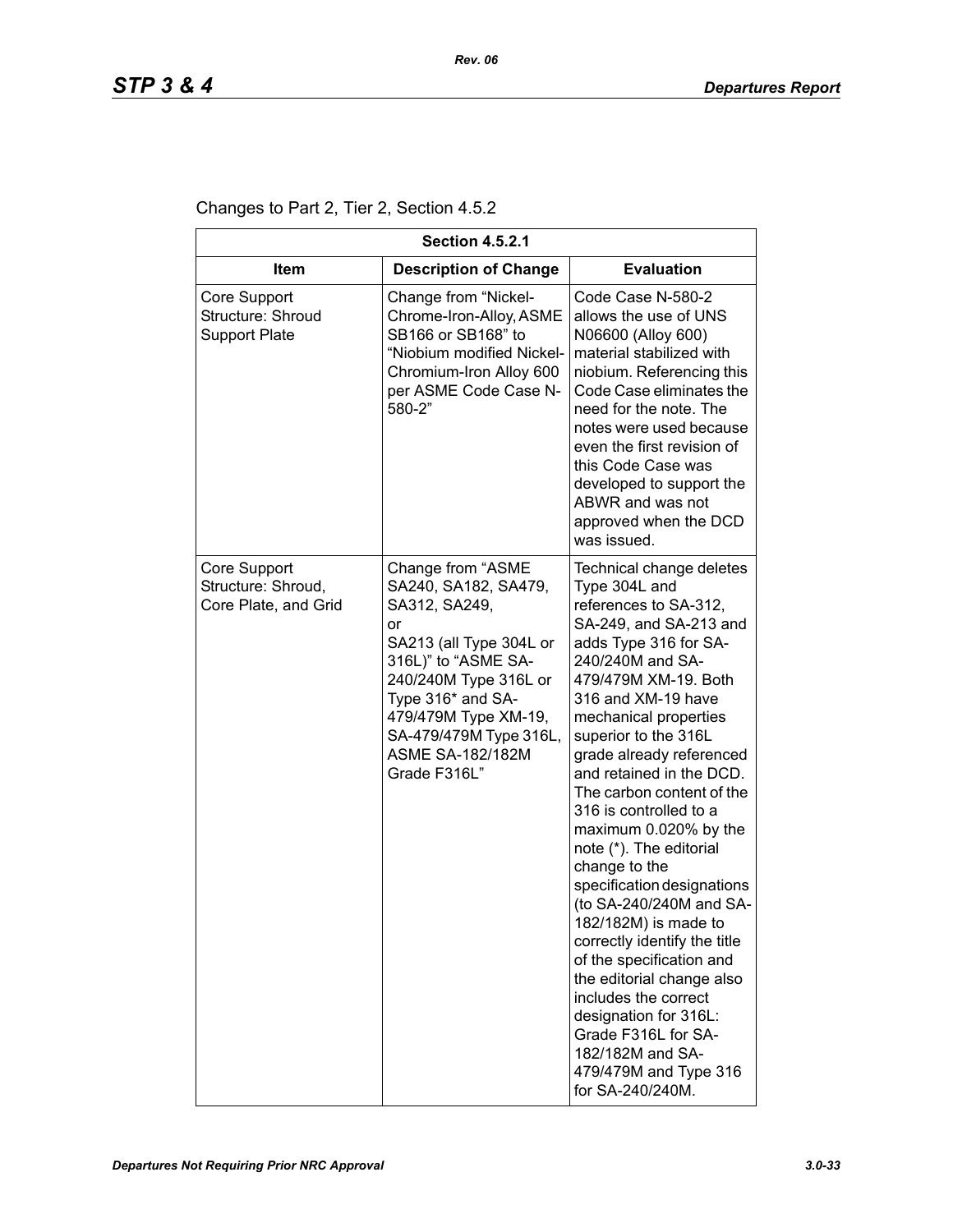| <b>Section 4.5.2.1</b>                                                                |                                                                                                                                                                                                                                                                                                                                                                                              |                                                                                                                                                                                                                                                                                                                                                                                                                                                                                                                                                                |
|---------------------------------------------------------------------------------------|----------------------------------------------------------------------------------------------------------------------------------------------------------------------------------------------------------------------------------------------------------------------------------------------------------------------------------------------------------------------------------------------|----------------------------------------------------------------------------------------------------------------------------------------------------------------------------------------------------------------------------------------------------------------------------------------------------------------------------------------------------------------------------------------------------------------------------------------------------------------------------------------------------------------------------------------------------------------|
| <b>Item</b>                                                                           | <b>Description of Change</b>                                                                                                                                                                                                                                                                                                                                                                 | <b>Evaluation</b>                                                                                                                                                                                                                                                                                                                                                                                                                                                                                                                                              |
| Core Support<br>Structure: Peripheral<br><b>Fuel Supports</b>                         | Change from "ASME<br>SA312 Grade Type-304L<br>or 316L" to "SA-<br>479/479M 316* or Type<br>316L"                                                                                                                                                                                                                                                                                             | Technical change deletes<br>Type 304L and<br>references to SA-312 and<br>adds Type 316 and 316L<br>for SA-479/479M. The<br>mechanical properties of<br>Type 316L are the same<br>for SA-312 and SA-479<br>and the mechanical<br>properties of Type 316<br>are superior to the 316L<br>grade. The carbon<br>content of the 316 is<br>controlled to a maximum<br>0.020% by the note $(*)$ .<br>An editorial change to the<br>specification designation<br>(to SA-479/479M) is<br>made to correctly identify<br>the specification.                                |
| Core Support<br>Structure:<br>Core Plate and Top<br>Guide Studs, Nuts,<br>and Sleeves | Change material from<br>"ASME SA-479 (Type<br>304, 316, or XM-19) (all<br>parts); or SA-193 Grade<br>B8 Type 304 (studs); or<br>SA-194 Grade 8 (Type<br>304) (nuts); or SA-479<br>(Type 304L or 316L), SA-<br>182 (Grade F304L or<br>F316L), SA-213 (Type<br>304L, 316 or 316L), SA-<br>249 (Type 304L, 316, or<br>316L) (sleeves)" to "SA-<br>479/479M Type 316* or<br>Type 316L and XM-19" | Technical change deletes<br>Type 304L and<br>references to SA-312,<br>SA-193, SA-194, SA-182,<br>SA-213, and SA-249.<br>Technical change adds<br>Type 316 and XM-19 for<br>SA-479/479M. Both 316<br>and XM-19 have<br>mechanical properties<br>superior to the 316L<br>grade already referenced<br>and retained in the DCD.<br>The carbon content of the<br>316 is controlled to a<br>maximum 0.020% by the<br>note (*). An editorial<br>change to the<br>specification designation<br>(to SA-479/479M) is<br>made to correctly identify<br>the specification. |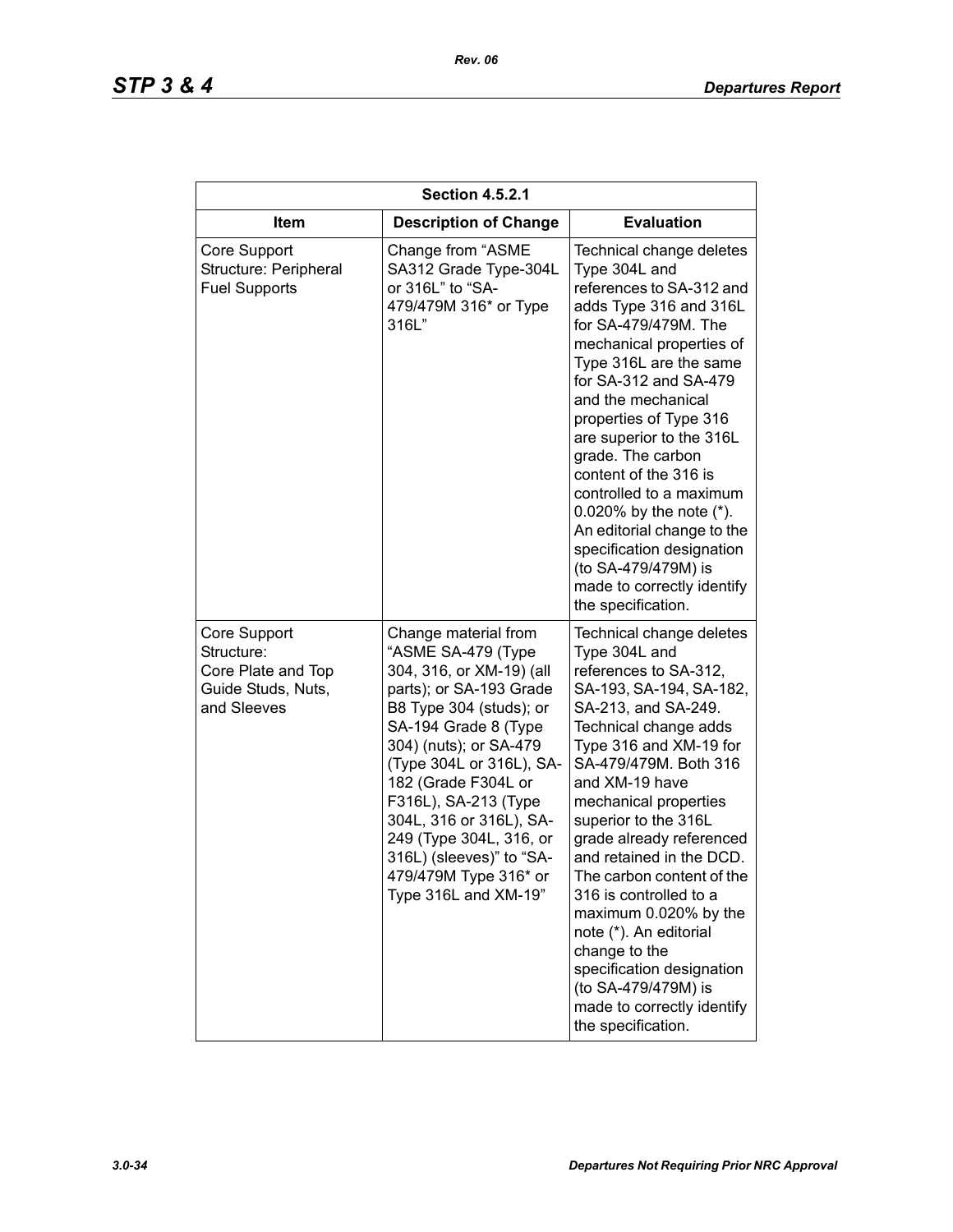| <b>Section 4.5.2.1</b>                                     |                                                                                                                                                                                                                                                        |                                                                                                                                                                                                                                                                                                                                                                                                                                        |  |
|------------------------------------------------------------|--------------------------------------------------------------------------------------------------------------------------------------------------------------------------------------------------------------------------------------------------------|----------------------------------------------------------------------------------------------------------------------------------------------------------------------------------------------------------------------------------------------------------------------------------------------------------------------------------------------------------------------------------------------------------------------------------------|--|
| Item                                                       | <b>Description of Change</b>                                                                                                                                                                                                                           | <b>Evaluation</b>                                                                                                                                                                                                                                                                                                                                                                                                                      |  |
| Core Support<br>Structure: Control<br>Rod Drive Housing    | Change material<br>designation from "ASME<br>SA-312 Grade TP304L or<br>316L SA-182 Grade<br>F304L or F316L, and<br>ASME SA-351 Type CF3<br>(Type 304L) or Type<br>CF3M (Type 316L)" to<br>ASME SA-336/336M<br>Grade F316* or SAME<br>SA312/312M TP316" | Technical change deletes<br>Type 304L, Type 316L,<br>CF3, and CF3M and adds<br>Grade F316 (for SA-<br>336/336M) and TP316<br>(for SA-312/312M).<br>References to SA-351<br>(cast material) are<br>deleted. The technical<br>change replaces the low<br>carbon grades with<br>standard 316 which has<br>superior mechanical<br>properties. The carbon<br>content of the 316 is<br>controlled to a maximum<br>0.020% by the note $(*)$ . |  |
| Core Support<br>Structure: Guide<br>Tube                   | Change "ASME SA-351<br>Type CF3 or CF3M, or<br>SA-358, SA-312, or SA-<br>249 (Type 304L or 316L)"<br>to "SA-312/312M Grade<br>TP316* or Type 316L<br>(Body), SA-479/479M<br>Type XM-19 (Base), SA-<br>312/312M Grade TPXM-<br>19 (Sleeve)"             | Technical change deletes<br>SA-351 Type CF3 and<br>CF3M, and Type 304L<br>and 316L of SA-312, SA-<br>249, and SA-358. The<br>replacement materials<br>316 and XM-19 have<br>mechanical properties<br>superior to the low carbon<br>grades previously<br>specified. The carbon<br>content of the 316 is<br>controlled to a maximum<br>0.020% by the note (*).                                                                           |  |
| Core Support<br>Structure: Orificed<br><b>Fuel Support</b> | Change from "ASME SA-<br>351 Type CF3 (Type<br>304L) or CF3M (Type<br>316L)" to "ASME SA-<br>351/351M Grade CF3"                                                                                                                                       | Technical change deletes<br>the CF3M material. Use<br>of the CF3M in the<br>original DCD was<br>optional and the CF3<br>material which is retained<br>has the same mechanical<br>properties as CF3M.<br>Non-technical change to<br>correct the title of the<br>referenced material<br>specification, eliminate<br>the parenthetical<br>references to wrought<br>equivalents and add the<br>word "grade."                               |  |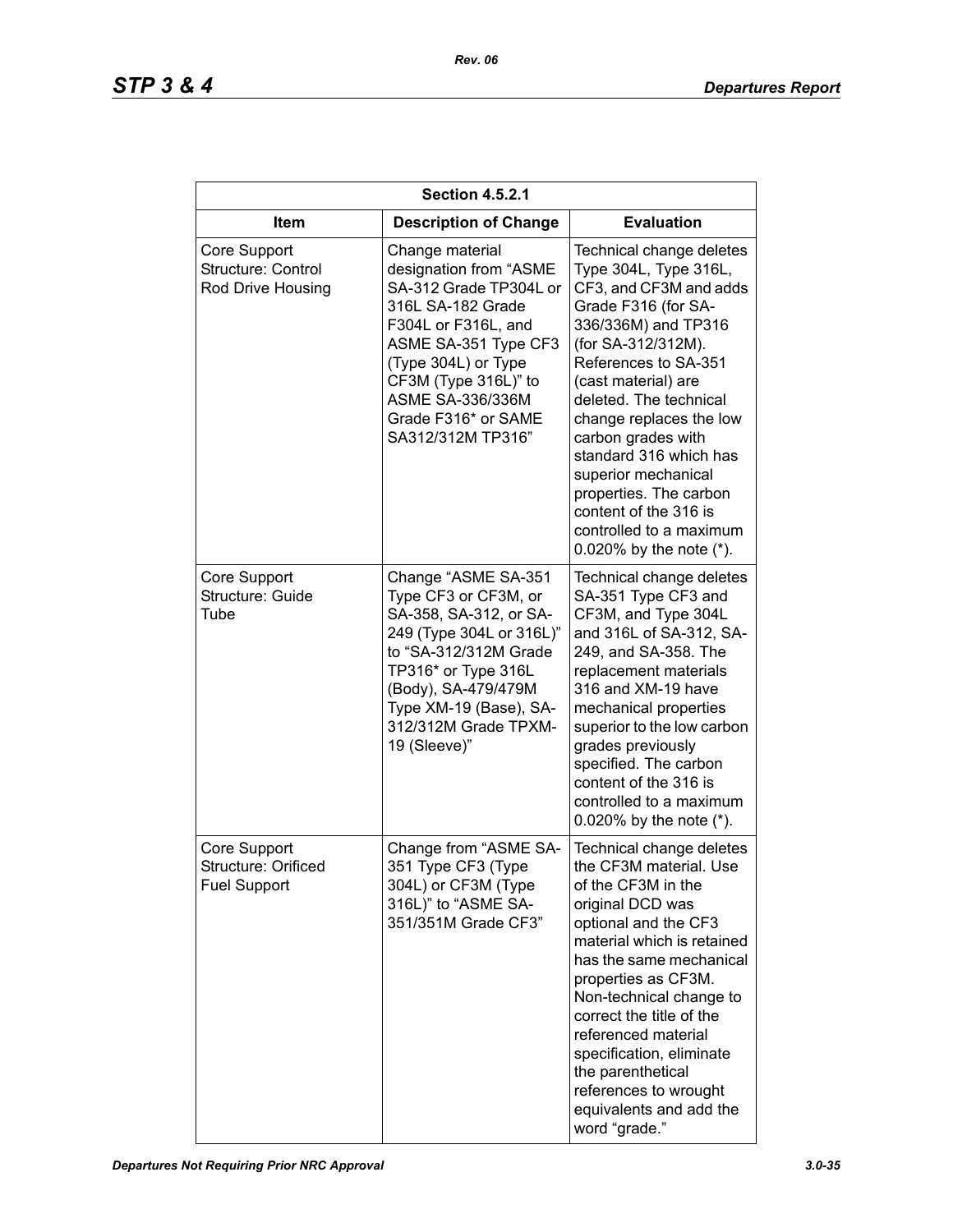| <b>Section 4.5.2.1</b>                                                                |                                                                                                                                                                                                                                   |                                                                                                                                                                                                                                                                                                                                                           |  |
|---------------------------------------------------------------------------------------|-----------------------------------------------------------------------------------------------------------------------------------------------------------------------------------------------------------------------------------|-----------------------------------------------------------------------------------------------------------------------------------------------------------------------------------------------------------------------------------------------------------------------------------------------------------------------------------------------------------|--|
| ltem                                                                                  | <b>Description of Change</b>                                                                                                                                                                                                      | <b>Evaluation</b>                                                                                                                                                                                                                                                                                                                                         |  |
| Shroud Head and<br>Separator Assembly<br>and Steam Dryer<br>Assembly                  | Introductory paragraph is<br>changed from "All<br>materials are 304L or<br>316L stainless steel" to<br>"All materials are 316L<br>stainless steel except<br>castings, Steam Dryer<br>Vanes, and Steam Dryer<br>Seismic Blocks"    | Technical change to<br>eliminate the statement<br>that 304 is optional for all<br>material. The mechanical<br>properties of the 316L<br>material retained in the<br>DCD are equivalent to the<br>304L. Non-technical<br>change clarifies that<br>castings, Steam Dryer<br>Vanes, and Steam Dryer<br>Seismic Blocks may not<br>be 316L.                    |  |
| Shroud Head and<br>Separator Assembly<br>and Steam Dryer<br>Assembly: Plate,<br>Sheet | Editorial change to move<br>"and strip" from the<br>material description to the<br>component description<br>and change the material<br>designation from "ASTM<br>A240 Type 304L or 316L<br>and Strip" to "ASTM<br>A240/240M 316L" | Technical change to<br>delete the optional use of<br>304L material. The<br>mechanical properties of<br>the 316L material<br>retained in the DCD are<br>equivalent to the 304L.<br>Editorial change to<br>correct the title of the<br>referenced specification.                                                                                            |  |
| Shroud Head and<br>Separator Assembly<br>and Steam Dryer<br>Assembly: Forgings        | Change material<br>specification designation<br>from "ASTM A182 Grade<br>F or A336 Grade F316L<br>or ASME SA-182/182M<br>Grade F316L or SA-<br>336/336M Grade F316L"                                                              | Non-technical change to<br>materials to reference the<br>ASME version of the<br>currently referenced<br><b>ASTM</b> specification (SA-<br>564/564M). Editorial<br>correction to the title of<br>the currently referenced<br>ASTM specification.                                                                                                           |  |
| Shroud Head and<br>Separator Assembly<br>and Steam Dryer<br>Assembly: Bars            | Change material<br>specification designation<br>from "ASTM A276 Type<br>316L or 304L" to "ASTM<br>A479 Type 316L or<br><b>ASME SA-479/479M</b><br>Type 316L"                                                                      | Technical change to<br>delete the optional use of<br>304L material. The<br>mechanical properties of<br>the 316L material<br>retained in the DCD are<br>equivalent to the 304L.<br>The materials<br>specification reference is<br>changed to A-479 and the<br>ASME equivalent but the<br>mechanical properties of<br>the referenced 316L are<br>unchanged. |  |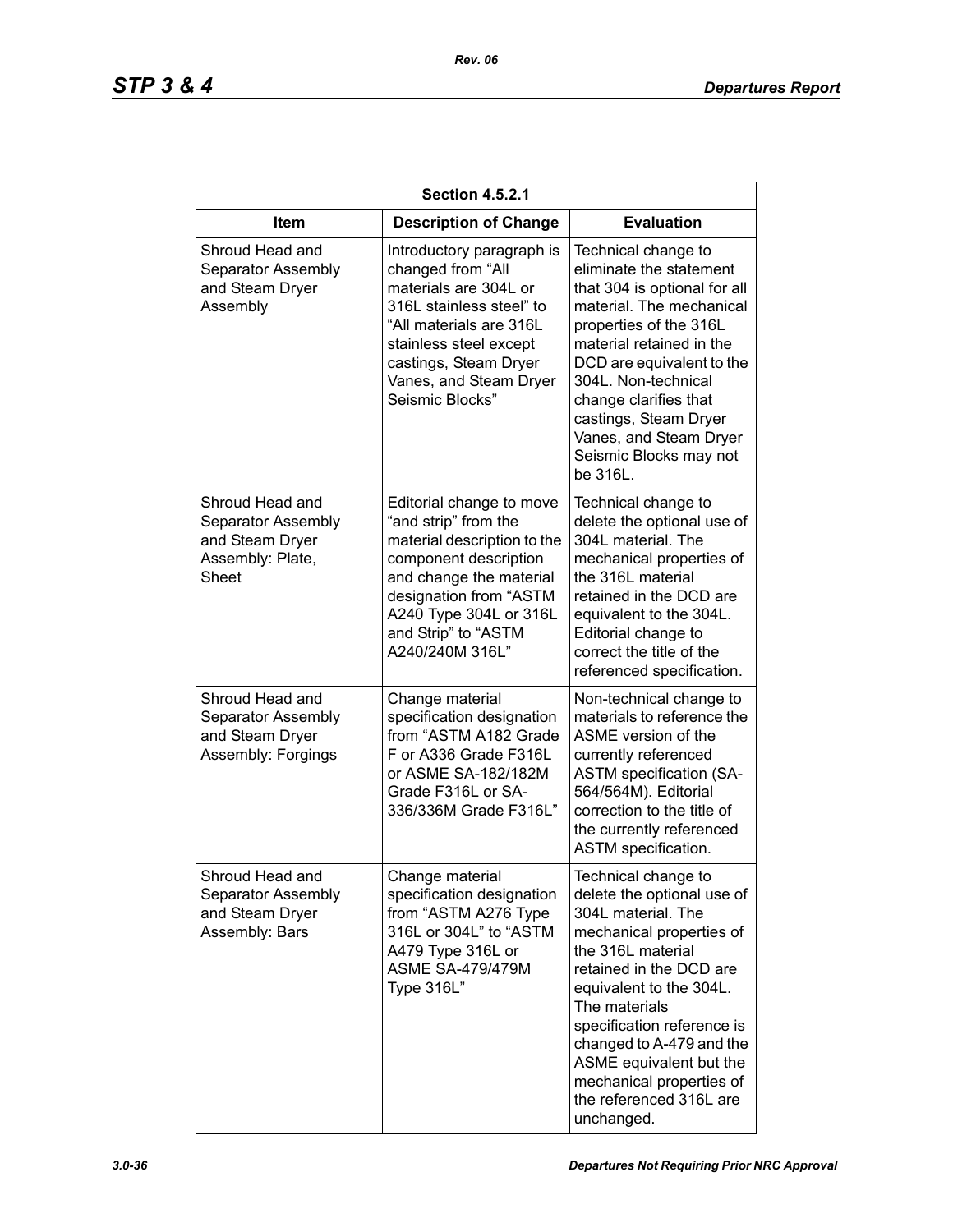| <b>Section 4.5.2.1</b>                                                         |                                                                                                                                                                                                                     |                                                                                                                                                                                                                                                                                                                                                                               |  |
|--------------------------------------------------------------------------------|---------------------------------------------------------------------------------------------------------------------------------------------------------------------------------------------------------------------|-------------------------------------------------------------------------------------------------------------------------------------------------------------------------------------------------------------------------------------------------------------------------------------------------------------------------------------------------------------------------------|--|
| <b>Item</b>                                                                    | <b>Description of Change</b>                                                                                                                                                                                        | <b>Evaluation</b>                                                                                                                                                                                                                                                                                                                                                             |  |
| Shroud Head and<br>Separator Assembly<br>and Steam Dryer<br>Assembly: Pipe     | Change material<br>specification designation<br>from "ASTM A312 Grade<br>TP-304L or 316L" to<br>"ASTM A312 Grade TP<br>316L or ASME SA-<br>312/312M Grade TP<br>316L"                                               | Technical change to<br>delete the optional use of<br>304L material. The<br>mechanical properties of<br>the 316L material<br>retained in the DCD are<br>equivalent to the 304L.<br>Non-technical change<br>adds the ASME<br>equivalent materials<br>specification                                                                                                              |  |
| Shroud Head and<br>Separator Assembly<br>and Steam Dryer<br>Assembly: Tube     | Change material<br>specification designation<br>from "ASTM A269 Grade<br>TP-304L or 316L" to add<br>"ASTM A269 Grade TP-<br>316L or ASME SA-<br>312/312M Grade TP<br>316L or ASME SA-<br>403/403M Grade TP<br>316L" | Technical change to<br>delete the optional use of<br>304L material. The<br>mechanical properties of<br>the 316L material<br>retained in the DCD are<br>equivalent to the 304L.<br><b>Additional ASME material</b><br>specifications are added<br>but the mechanical<br>properties of the<br>referenced 316L material<br>are the same in all the<br>referenced specifications. |  |
| Shroud Head and<br>Separator Assembly<br>and Steam Dryer<br>Assembly: Castings | Change material<br>specification designation<br>from "ASTM A351 Grade<br>CF8, CF8M" to "ASTM<br>A351 Grade CF3 or<br><b>ASME SA-351/351M</b><br>Grade CF3."                                                         | Technical change from<br>the standard grade CF8<br>to the low carbon grade<br>CF3. The CF3<br>mechanical properties<br>are consistent with the<br>mechanical properties of<br>the wrought grades used<br>for all the dryer materials<br>except the seismic<br>blocks. Non-technical<br>change references the<br>equivalent ASME<br>materials specification.                   |  |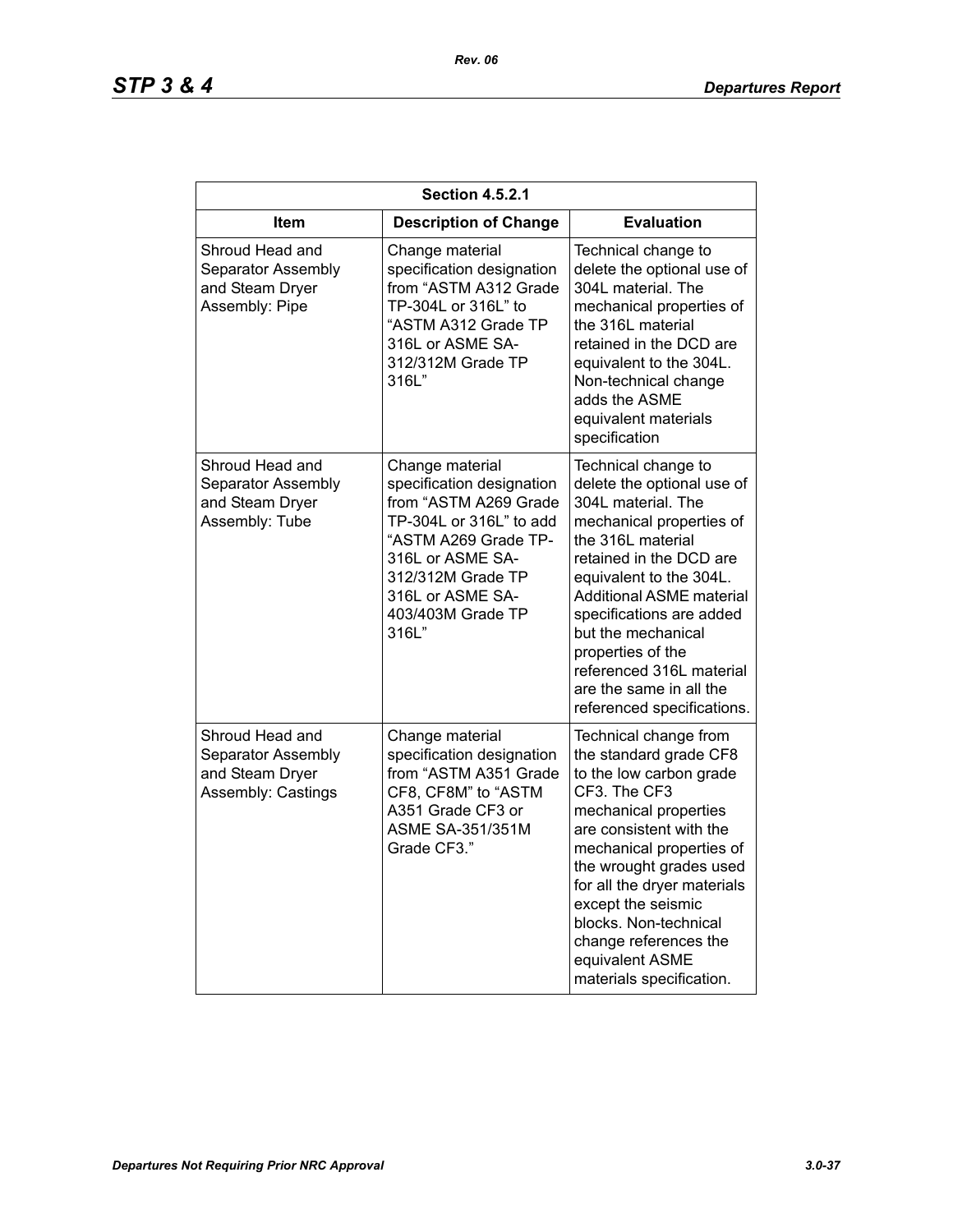| <b>Section 4.5.2.1</b>                                                                                     |                                                                                                                                                                                                       |                                                                                                                                                                                                                                                                                                                         |  |
|------------------------------------------------------------------------------------------------------------|-------------------------------------------------------------------------------------------------------------------------------------------------------------------------------------------------------|-------------------------------------------------------------------------------------------------------------------------------------------------------------------------------------------------------------------------------------------------------------------------------------------------------------------------|--|
| Item                                                                                                       | <b>Description of Change</b>                                                                                                                                                                          | <b>Evaluation</b>                                                                                                                                                                                                                                                                                                       |  |
| Shroud Head and<br>Separator Assembly<br>and Steam Dryer<br>Assembly: Steam<br><b>Dryer Seismic Blocks</b> | Add Steam Dryer Seismic<br><b>Blocks and material</b><br>specification designation<br>"ASTM A240 Type XM-19<br>or ASME SA-240/240M<br>Type XM-19"                                                     | Change identifies a part<br>(Steam Dryer Seismic<br>Blocks) that was<br>previously not listed in<br>this section of the DCD.<br>The mechanical<br>properties of the specified<br>material, XM-19, exceed<br>the mechanical properties<br>in material specifications<br>listed for other dryer<br>components.            |  |
| Shroud Head and<br>Separator Assembly<br>and Steam Dryer<br>Assembly: Steam<br><b>Dryer Vanes</b>          | Add Steam Dryer Vanes<br>and material specification<br>designation "ASTM A240<br>Type 304L or 316L or<br><b>ASME SA-240/240M</b><br>Type 304L or 316L"                                                | Change identifies a part<br>(Steam Dryer Vanes) that<br>was previously not listed<br>in this section of the<br>DCD. The mechanical<br>properties of the specified<br>materials, 304L and<br>316L, are equivalent to<br>the mechanical properties<br>in material specifications<br>listed for other dryer<br>components. |  |
|                                                                                                            | <b>Section 4.5.2.2</b>                                                                                                                                                                                |                                                                                                                                                                                                                                                                                                                         |  |
| Item                                                                                                       | <b>Description of Change</b>                                                                                                                                                                          | <b>Evaluation</b>                                                                                                                                                                                                                                                                                                       |  |
| <b>Fabrication of vessel</b><br>internal components<br>other than the core<br>support structure.           | Clarification added that<br>industry standards, e.g.,<br>ASME and AWS, as<br>applicable, will be used in<br>fabrication of vessel<br>internal components<br>other than the core<br>support structure. | This change represents<br>clarification describing<br>the practices applied<br>during past ABWR<br>construction projects.                                                                                                                                                                                               |  |
| Welding of core support<br>structures.                                                                     | Adds clarification that<br><b>ASME Section IX welding</b><br>qualification requirements<br>are applied to the core<br>support structures and<br>that welding heat input<br>control is applied.        | This change represents<br>clarification describing<br>the practices applied<br>during past ABWR<br>construction projects                                                                                                                                                                                                |  |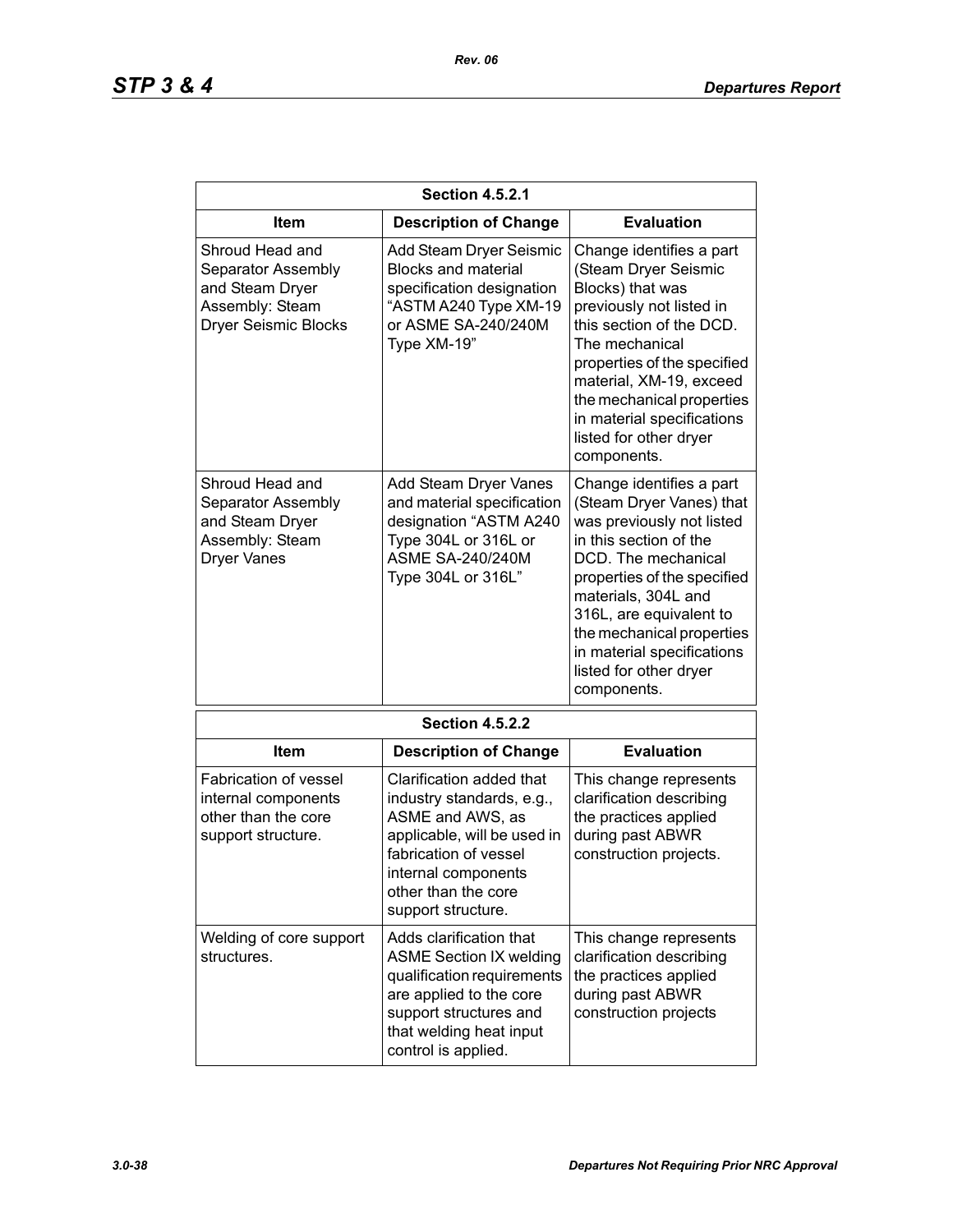| <b>Section 4.5.2.3</b>               |                                                                                                                                                                                                                                                                                                                               |                                                                                                                                                                                                                                                                        |  |
|--------------------------------------|-------------------------------------------------------------------------------------------------------------------------------------------------------------------------------------------------------------------------------------------------------------------------------------------------------------------------------|------------------------------------------------------------------------------------------------------------------------------------------------------------------------------------------------------------------------------------------------------------------------|--|
| Item                                 | <b>Description of Change</b>                                                                                                                                                                                                                                                                                                  | <b>Evaluation</b>                                                                                                                                                                                                                                                      |  |
| NDE of control rod drive<br>housings | Revised to state that NDE<br>of the Control Rod Drive<br>Housings (CRDHs)<br>satisfies the requirements<br>for ASME Section III<br>Class I (Subsection NB)<br>as well as the current<br>DCD requirement of<br>Class CS (Subsection<br>NG) since the CRDHs<br>also serve as pressure<br>boundary outside the<br>reactor vessel | Adds clarification only                                                                                                                                                                                                                                                |  |
| <b>Section 4.5.2.4</b>               |                                                                                                                                                                                                                                                                                                                               |                                                                                                                                                                                                                                                                        |  |
| Item                                 | <b>Description of Change</b>                                                                                                                                                                                                                                                                                                  | <b>Evaluation</b>                                                                                                                                                                                                                                                      |  |
| Weld material                        | Change in delta ferrite<br>content for weld material<br>from "5.0 Ferrite Number<br>(FN)" to "a minimum<br>average Ferrite Number<br>(FN) of 8 FN, with no<br>individual reading less<br>than 5 FN"                                                                                                                           | The change to the delta<br>ferrite requirements for<br>weld metal is consistent<br>with industry practice and<br>exceeds the RG 1.31<br>requirement by imposing<br>the additional<br>requirement that the<br>average delta ferrite<br>reading be a minimum of<br>8 FN. |  |
| Delta ferrite in<br>castings         | Change delta ferrite limit<br>in austenitic stainless<br>steel castings from "8FN<br>(ferrite number) minimum<br>and a maximum value of<br>20FN" to "8% minimum<br>and a maximum value of<br>20%".                                                                                                                            | Limitations are added for<br>the delta ferrite content in<br>castings to address<br>thermal aging concerns<br>for components designed<br>for 60 years of service.                                                                                                      |  |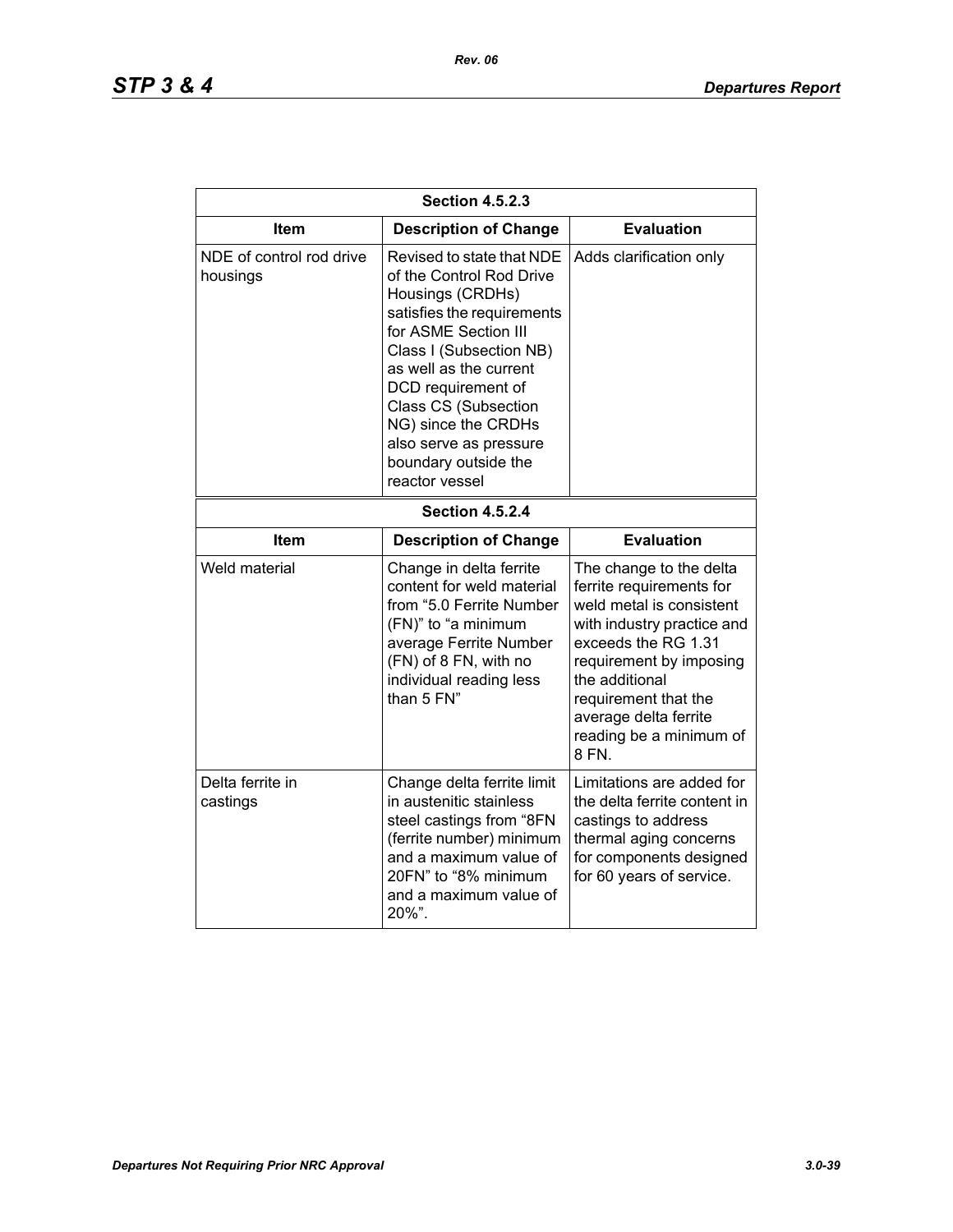| <b>Section 4.5.2.4</b>                                    |                                                               |                                                                                                                                                                                                                                                                                                                                                                                                                                                                                                                                                                                                                                                                                                                                                                                                                                                                                                                                                                                         |  |
|-----------------------------------------------------------|---------------------------------------------------------------|-----------------------------------------------------------------------------------------------------------------------------------------------------------------------------------------------------------------------------------------------------------------------------------------------------------------------------------------------------------------------------------------------------------------------------------------------------------------------------------------------------------------------------------------------------------------------------------------------------------------------------------------------------------------------------------------------------------------------------------------------------------------------------------------------------------------------------------------------------------------------------------------------------------------------------------------------------------------------------------------|--|
| Item                                                      | <b>Description of Change</b>                                  | <b>Evaluation</b>                                                                                                                                                                                                                                                                                                                                                                                                                                                                                                                                                                                                                                                                                                                                                                                                                                                                                                                                                                       |  |
| <b>Regulatory Guide</b><br>1.44 compliance<br>discussion. | Revised discussion on<br>sensitization of stainless<br>steel. | The change to the<br>discussion of<br>sensitization clarifies that<br>the primary means of<br>addressing the intent of<br>RG 1.44 is to require the<br>use of low carbon<br>(<0.020%) for all 300<br>series stainless exposed<br>to the high temperature<br>reactor water<br>environment, where<br>industry experience has<br>identified that<br>sensitization may render<br>the material subject to<br>intergranular stress<br>corrosion cracking. Also,<br>the change specifies that<br>solution annealing of 300<br>series stainless steel is<br>verified by specific<br>controls, i.e., requiring a<br>standard practice (ASTM<br>A262) for verifying that<br>the material has been<br>properly solution<br>annealed. For welded<br>stainless steel, the<br>section is changed to<br>identify specific controls<br>by requiring the use of<br><b>ASME Section IX for</b><br>welding qualifications and<br>that filler materials be in<br>accordance with ASME<br>Section II Part C. |  |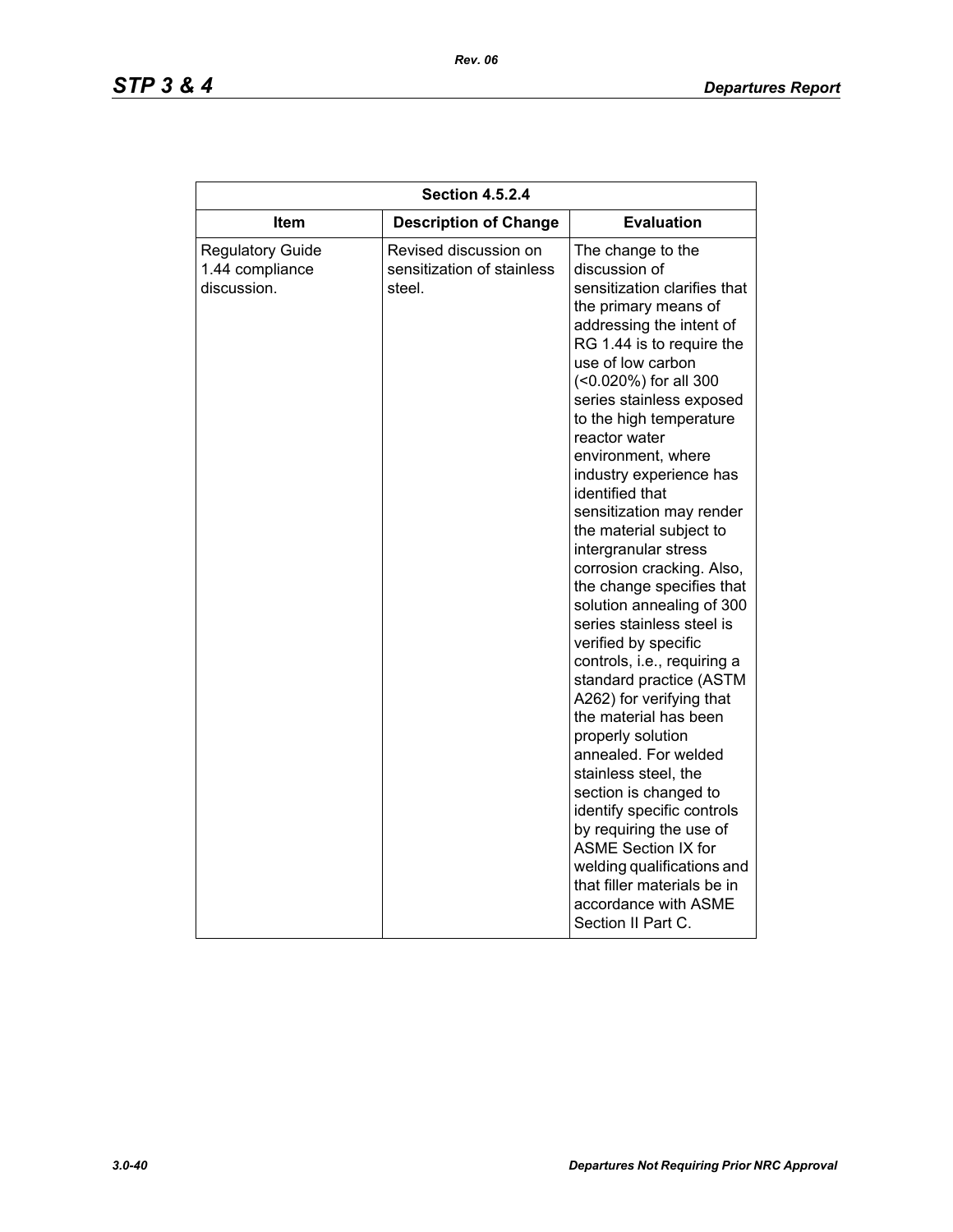| <b>Section 4.5.2.5</b>              |                                                                                                                                                                                |                                                                                                                                                                                                                                                                                                                                                                                                     |  |
|-------------------------------------|--------------------------------------------------------------------------------------------------------------------------------------------------------------------------------|-----------------------------------------------------------------------------------------------------------------------------------------------------------------------------------------------------------------------------------------------------------------------------------------------------------------------------------------------------------------------------------------------------|--|
| Item                                | <b>Description of Change</b>                                                                                                                                                   | <b>Evaluation</b>                                                                                                                                                                                                                                                                                                                                                                                   |  |
| Item $(1)$                          | Deleted SA-479                                                                                                                                                                 | The reference to<br>specification SA-479 for<br><b>XM-19 stainless steel</b><br>material is deleted<br>because other<br>specifications are now<br>referenced for this<br>material by the<br>departures.                                                                                                                                                                                             |  |
| Item $(2)$                          | Changed material<br>specification from<br>"SB166, 167, and 168,<br>Nickel Chrome Iron (Alloy<br>600)" to "Niobium<br>modified Alloy 600 per<br>ASME Code Case No. N-<br>580-2" | Code Case N-580-2 is<br>referenced for niobium-<br>stabilized Alloy 600. This<br>Code Case was not<br>available when the<br>original DCD was issued<br>so the requirements for<br>the stabilized grade were<br>handled in footnotes. This<br>Code Case is now used<br>for ordering the stabilized<br>material and reference to<br>the Code Case eliminates<br>the need for additional<br>footnotes. |  |
| Item $(3)$                          | Changed material<br>specification from "SA637<br>Grade 688 Alloy X 750" to<br>"ASTM B 637 or ASME<br>SB-637, AMS 5542, AMS<br>5699 UNS N07750 (Alloy<br>X-750) or equivalent"  | The references for Alloy<br>X-750 are corrected (from<br>SA-637 to SB-637) and<br>updated (to reference the<br>UNS number N07750).                                                                                                                                                                                                                                                                  |  |
| Solution annealing of<br>Alloy 600. | Revises description of<br>solution annealing of<br>Alloy 600.                                                                                                                  | The section is changed to<br>add clarification that NB-<br>modified Alloy 600 is<br>used in the solution<br>annealed condition.                                                                                                                                                                                                                                                                     |  |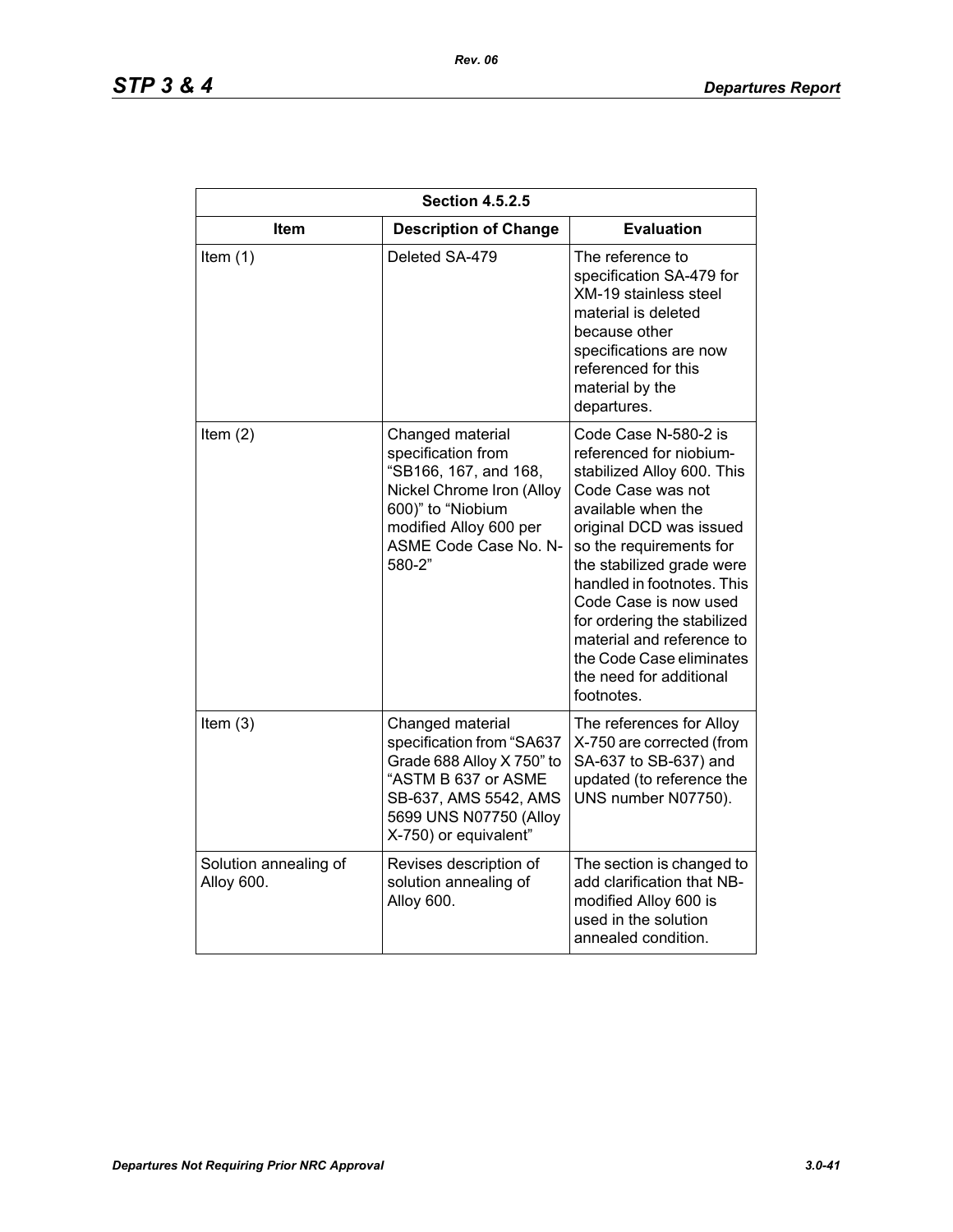| <b>Section 4.5.2.5</b>                    |                                                                                                                                                                                 |                                                                                                                                                                                                                                                                                                                                                                                                                                                                 |  |
|-------------------------------------------|---------------------------------------------------------------------------------------------------------------------------------------------------------------------------------|-----------------------------------------------------------------------------------------------------------------------------------------------------------------------------------------------------------------------------------------------------------------------------------------------------------------------------------------------------------------------------------------------------------------------------------------------------------------|--|
| <b>Item</b>                               | <b>Description of Change</b>                                                                                                                                                    | <b>Evaluation</b>                                                                                                                                                                                                                                                                                                                                                                                                                                               |  |
| Annealing condition<br>for Alloy X 750.   | The section is changed to<br>identify that X-750 will be<br>used in the 1093°C<br>annealed and single aged<br>condition for maximum<br>stress corrosion cracking<br>resistance. | The section is changed to<br>identify that X-750 will be<br>used in the 1093°C<br>annealed and single aged<br>condition for maximum<br>stress corrosion cracking<br>resistance. The option for<br>using the material in the<br>equalized and aged<br>condition, where industry<br>experience has shown<br>the material to be more<br>susceptible to stress<br>corrosion cracking under<br>significant stress in the<br>reactor water<br>environment is deleted. |  |
| Plating of austenitic<br>stainless steel. | Removes reference to<br>Stellite 6 (or its<br>equivalent) for HPCF<br>couplings and replaces<br>with a hard chromium<br>plating surface.                                        | It is advantageous from<br>an ALARA standpoint to<br>use alternatives to Stellite<br>when practical.                                                                                                                                                                                                                                                                                                                                                            |  |
| Use of XM-19                              | Revised to include SA479<br>Grade XM-19 as being<br>successfully used in<br><b>BWR</b> applications. The<br>experience base is also<br>updated.                                 | The section is modified to<br>identify XM-19 as a<br>suitable material for use<br>in the ABWR reactor<br>environment based on<br>laboratory testing.                                                                                                                                                                                                                                                                                                            |  |

| Changes to Part 2, Tier 2, Section 5.2.3 |  |  |  |
|------------------------------------------|--|--|--|
|------------------------------------------|--|--|--|

| Section 5.2.3                              |                              |                                                                                                                                                                                     |  |
|--------------------------------------------|------------------------------|-------------------------------------------------------------------------------------------------------------------------------------------------------------------------------------|--|
| Item                                       | <b>Description of Change</b> | <b>Evaluation</b>                                                                                                                                                                   |  |
| Section 5.2.3.2.3<br>Items $(1)$ and $(2)$ | Material list updated.       | These items are updated<br>to reflect the types of<br>solution-annealed<br>austenitic stainless steels<br>as well as the Alloy 600<br>description as reflected in<br>STD DEP 4.5-1. |  |

This departure has been evaluated pursuant to the requirements in 10 CFR 52, Appendix A, Section VIII.B.5. There is no impact on any Tier 1 or Tier 2\* DCD,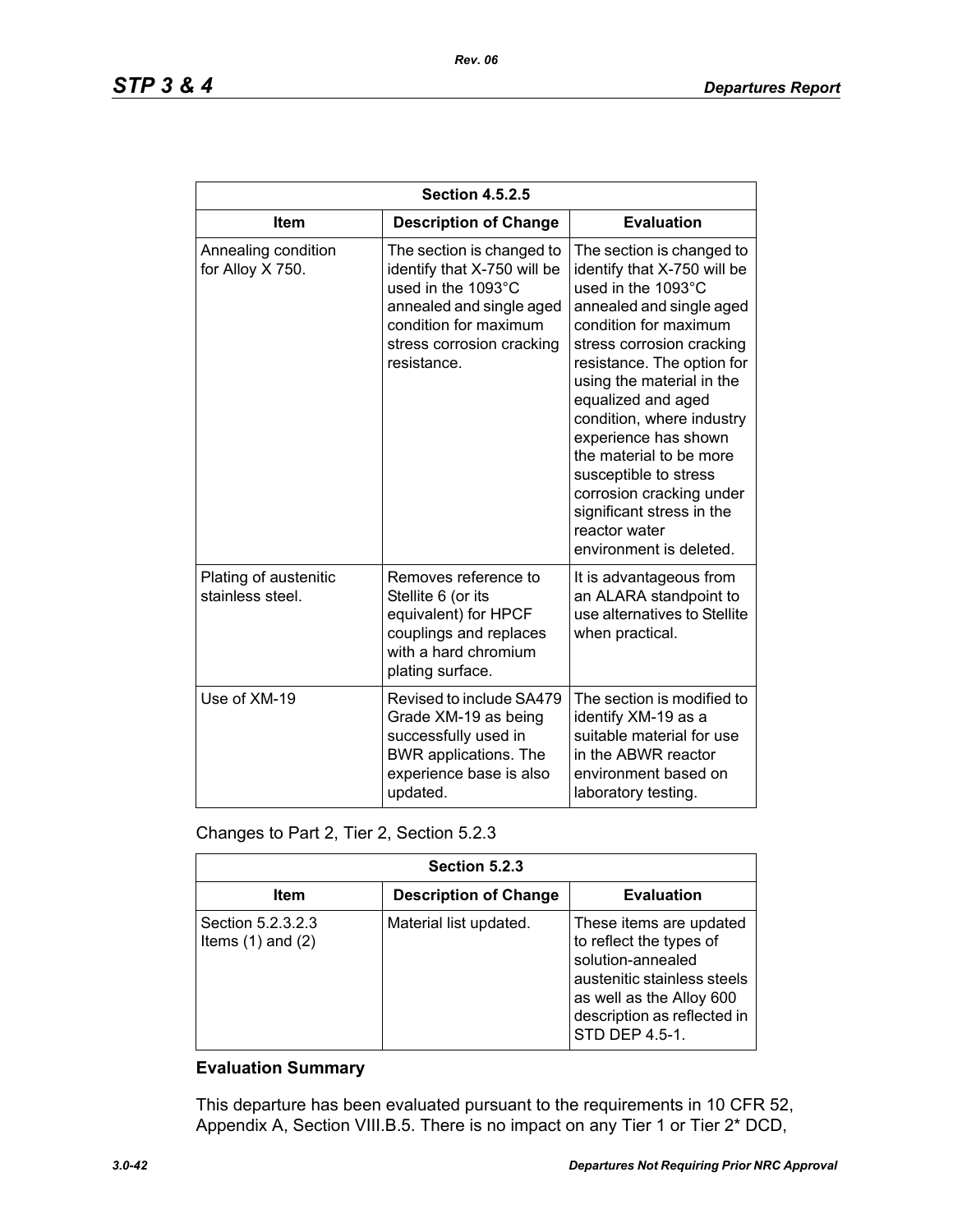Technical Specifications, Basis for Technical Specifications or operational requirements as a result of these changes.

The changes associated with this departure are primarily equivalent material substitutions, changes in material form, editorial clarifications and format changes. Since the proposed material or editorial changes are equivalent to the original DCD design, there is no effect on any accident previously evaluated in the plant specific DCD. Furthermore, it doesn't change any plant physical features, SSCs important to safety, or fission product barriers. Any previously evaluated accident is not affected, and the possibility for an accident of a different type is not created. Also, it does not affect any method used for evaluation in establishing the design bases or in the safety analyses. This departure does not have an adverse impact on any feature for mitigation of an ex-vessel severe accident. For the same reason, and because there is no effect on any event, operational requirement, or SSC function, the change does not create a different ex-vessel accident scenario.

Therefore, the change has no adverse impact and does not require prior NRC approval.

### **STD DEP 4.6-1, FMCRD Friction Test Equipment**

#### **Description**

ABWR Tier 2 Subsection 4.6.1.2.3(5) describes a test fixture used in Fine Motion Control Rod Drive (FMCRD) friction testing. The test fixture contains a small pump and associated hydraulic controls to pressurize the underside of the hollow piston of FMCRD. The proposed departure removes the small pump from the test fixture. Water for friction testing is supplied from the CRD pump discharge.

### **Evaluation Summary**

This departure has been evaluated pursuant to the requirements in 10CFR52, Appendix A, Section VIII.B.5. There is no impact on any Tier 1, Tier 2\*, technical specifications, basis for technical specifications or operational requirements as a result of this departure.

The proposed departure removes the small pump from the test fixture for use in FMCRD friction testing. Water for the test fixture is supplied from the CRD pump discharge. This test fixture is only used for testing and not during reactor operation. The change has no impact on the FMCRD or Hydraulic Control Unit (HCU) component design or function. Furthermore, this departure has no impact on any SSC important to safety, and it does not result in more than a minimal increase in the frequency of occurrence of an accident previously evaluated in the DCD. The FMCRD friction test equipment has not been identified as a design feature in the DCD for mitigating an ex-vessel severe accident. Fission product barriers are not impacted by the proposed departure.

Based on this evaluation, prior NRC approval of the change is not required.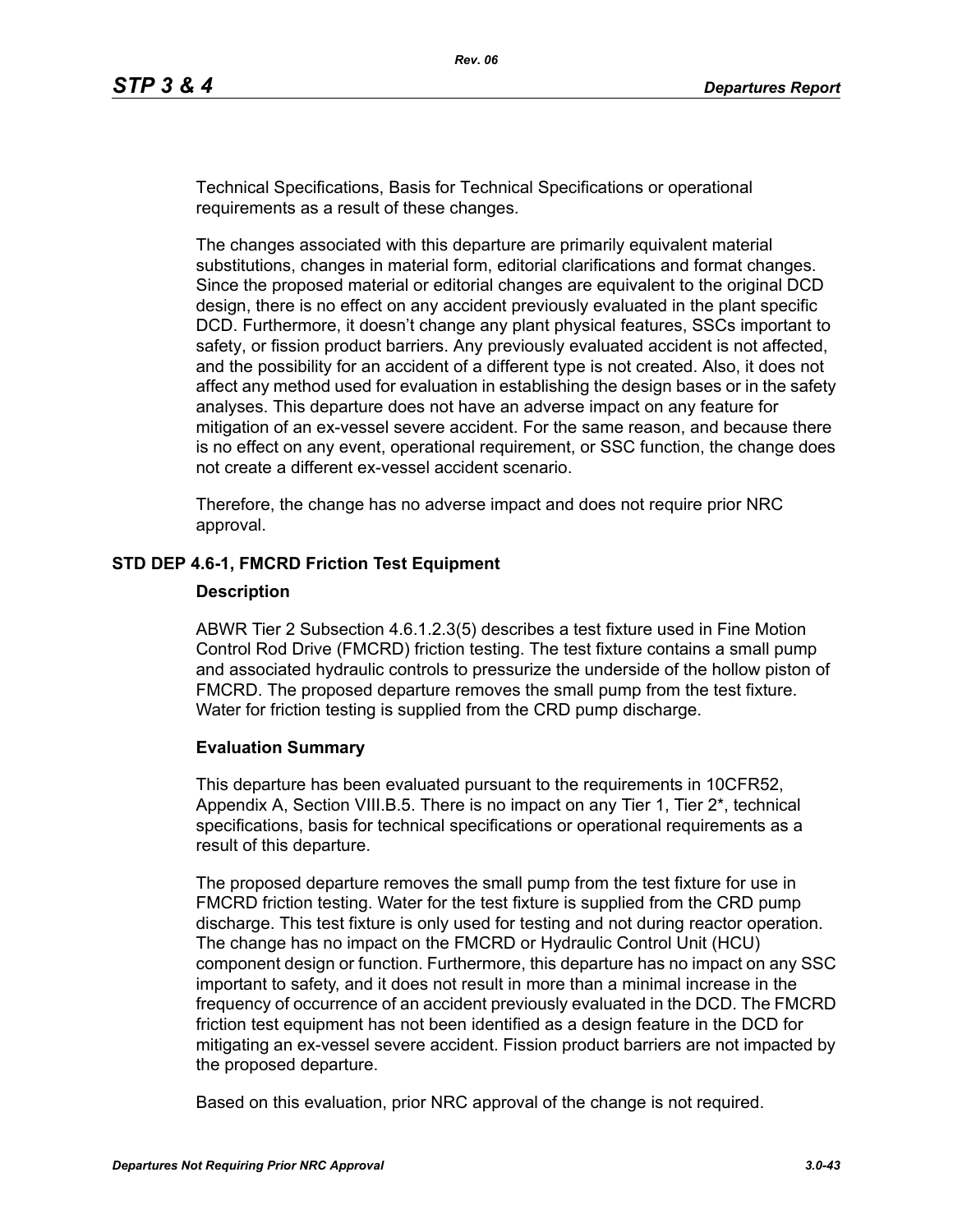# **STD DEP 5.2-2, PSI/ISI NDE of the Reactor Coolant Pressure Boundary Description**

A departure from DCD Subsections 5.2.4.2.2 and 5.2.4.3.1 is provided for PSI and ISI of welds in Reactor Coolant System piping to meet the requirements of ASME Section XI, Appendix VIII as mandated by 10 CFR 50.55a, rather than meeting the requirements of Regulatory Guide 1.150, Rev. 1.

## **Evaluation Summary**

This departure has been evaluated pursuant to 10 CFR 52, Appendix A, Section VIII.B.5.

This change is necessary because of the NRC withdrawal of the previous Regulatory Guide following the requirements being codified in 10CFR50.55a (g)(6)(ii)(C)(1). It provides additional guidance and does not adversely affect any functional or safety requirements. Since this change does not affect any other plant SSCs, there is no effect on any accident previously evaluated in the DCD. This departure does not change the Technical Specifications or any other underlying design. The operational requirements for conduct of preservice inspection remain unchanged. This departure does not change any plant physical features, SSCs important to safety or fission product barriers. Any previously evaluated accident is not affected, and the possibility for an accident of a different type is not created. Also, it does not affect any method used for evaluation in establishing the design bases or in the safety analyses. This departure does not affect any feature for mitigation of an ex-vessel severe accident. For the same reason, and because there is no effect on any event, operation or SSC function, the change does not create a different ex-vessel accident scenario. Therefore, this change has no adverse impact and does not require prior NRC approval.

# **STD DEP 5.3-1, Reactor Pressure Vessel Material Surveillance Program Description**

This departure pertains to the RPV material surveillance program. The RPV material surveillance program monitors changes in the fracture toughness properties of ferritic materials in the reactor vessel beltline region resulting from exposure to neutron irradiation. The test results of the RPV material surveillance program are used to evaluate pressure and temperature limitations for the RPV hydro pressure test. This departure is a clarification of the number of the test specimens, the lead factor, and it addresses COL License information Item 5.5 of the DCD. Specifically.

(1) ABWR DCD Tier 2 Subsection 5.3.1.6.1 specifies the number of the test specimens required by ASTM E185-82 for each specimen capsule. This departure clarifies that the number of test specimens listed in the Reference DCD are the minimum amount required by the Standard. Additional test specimens may be included in the capsules.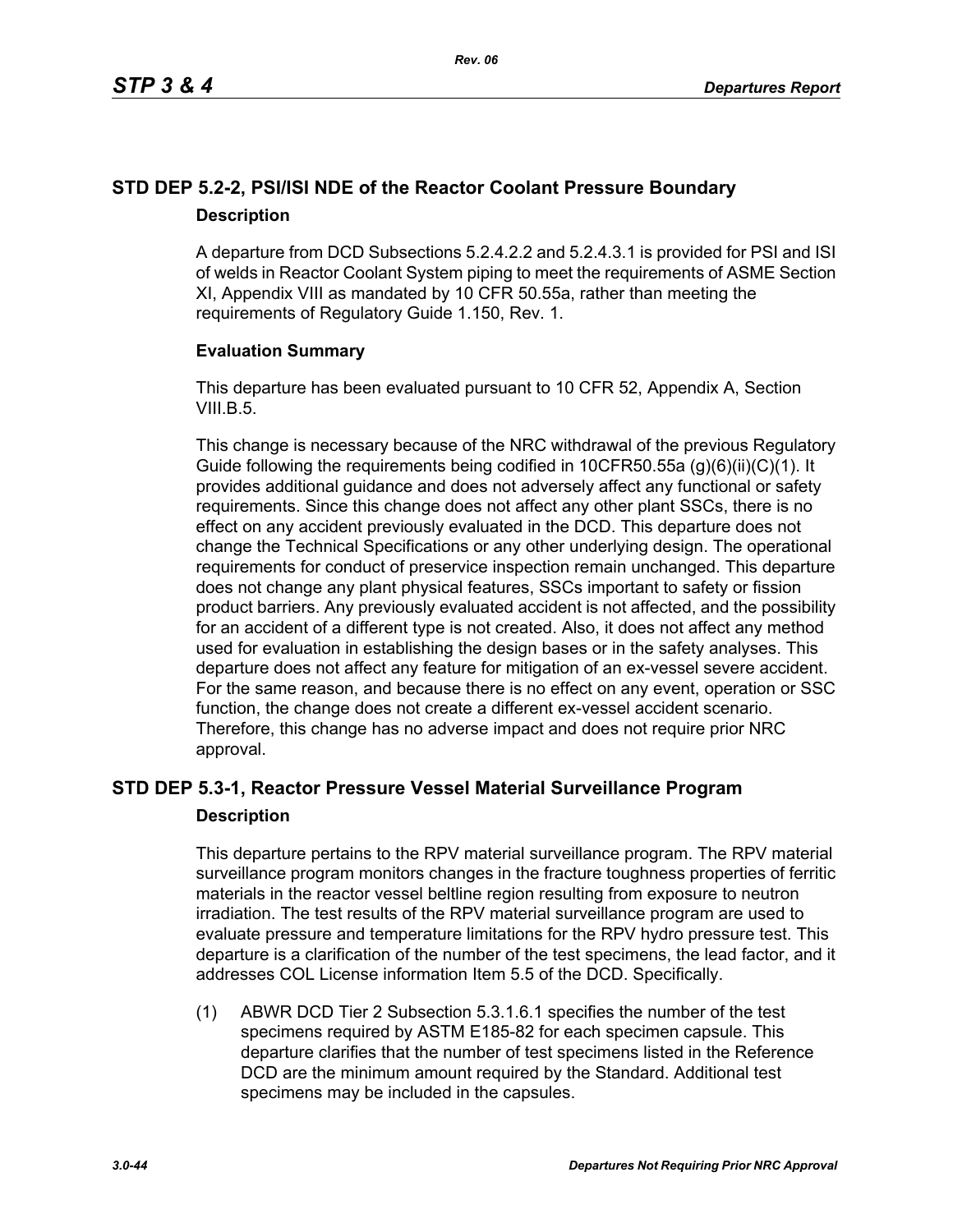- (2) ABWR DCD Tier 2 Subsection 5.3.1.6.4 specifies that the applicable lead factor for surveillance capsule is approximately 1.2 to 1.5. On all currently operating ABWRs, the capsules are placed closer to the vessel wall and the lead factors are approximately 1.1. Therefore, this departure clarifies the width of the lead factors are 1 to 1.5.
- (3) A reference for the RPV Material Surveillance Program for STP 3&4 is added in DCD Subsection 5.3.5

This change has been evaluated pursuant to the requirements in 10CFR52, Appendix A, Section VIII.B.5. There is no impact on any Tier 1, Tier 2\*, technical specifications, basis for technical specifications or operational requirements as a result of this change. This changes the RPV Material and Surveillance program only; there are no changes to any plant systems or to the manner in which the plant is operated. This program ensures that the RPV maintains its fracture toughness margins throughout the vessel lifetime.

Therefore, this change does not result in more than a minimal increase in the frequency of occurrence or consequences of an accident previously evaluated in the DCD, and it does not increase the likelihood or consequences of malfunctions previously evaluated, does not effect design basis limits for fission product barriers, and does not involve a method of evaluation.

This change does not affect any systems and therefore does not affect the evaluation of ex vessel severe accidents.

Based on this evaluation, prior NRC approval of the change is not required.

## **STD DEP 5.4-1, Reactor Water Cleanup System**

### **Description**

The flow capacity of the two pumps and two filter demineralizers in the Reactor Water Cleanup System are doubled from 1% of rated feedwater flow to 2%. This will improve system maintainability and availability by allowing only one of the two pumps to handle the full cleanup flow and filtering requirements. The pump discharge head at shutoff is increased from 160m to 182m and the design pressure of the pumps and heat exchangers is changed from 10.20 MPaG to 10.65 MPaG as described in Table 5.4-6 of the FSAR.

### **Evaluation Summary**

This departure has been evaluated in accordance with the requirements in 10 CFR 52, Appendix A, Section VIII.B.5. There is no impact on Tier 1, Tier 2\*, technical specifications, basis for technical specifications and operational requirements.

The proposed change improves CUW system reliability by providing backup pump and filter demineralizer capability to handle 100% CUW flow and filtering requirements. The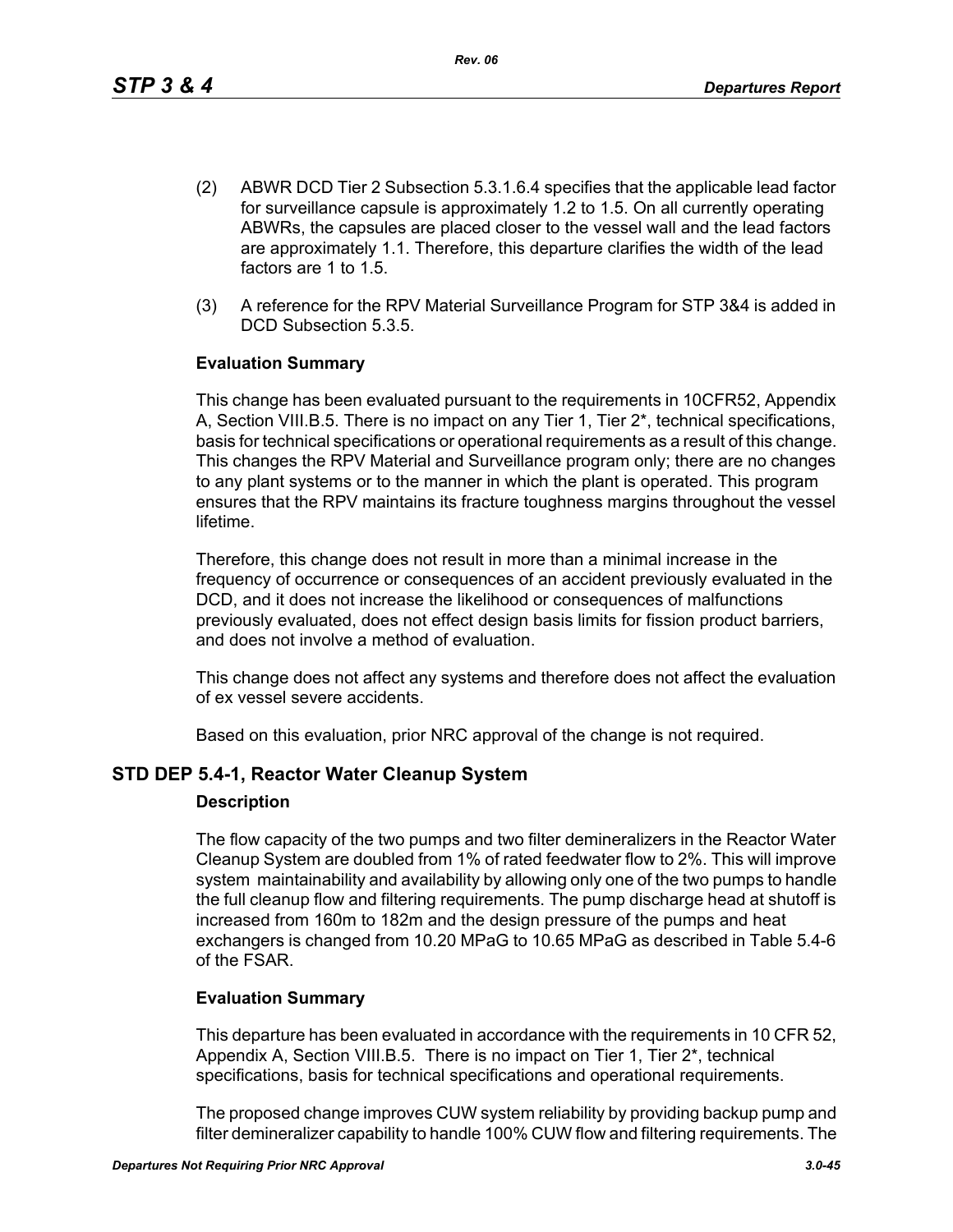probability of situations whereby system flow would be greater than 100% (such as operating both pumps at the same time) are minimized since the CUW system flow rate is controlled to its rated flow by the flow control valve at the outlet of the filter demineralizer when two CUW pumps run at the same time for some duration, as described in the DCD. Consequently, the effect on accident and SSC malfunction frequency is minimal.

A break in the CUW system, should one occur, will be automatically isolated by either of two redundant safety related isolation valves which receive signals including low reactor water level, high ambient CUW equipment room area temperature, high main steam tunnel area temperature and high mass differential flow. Any one of these signals will isolate the system. All of the piping upstream of the two safety related isolation valves is Seismic Category I and Quality Group A and is located inside the containment. All CUW operating conditions, including pump flow under normal operating conditions are unchanged from the DCD. Consequently, there is no adverse impact on accident or SSC malfunction consequences previously analyzed nor is there an adverse affect on likelihood or consequences of a severe accident.

There are no new accident scenarios as a result of this change. Any breaks in the CUW system, should they occur, would continue to be bounded by the feedwater line break.

As a result, this departure satisfies all VIII.B.5 criteria and prior NRC review is not required.

## **STD DEP 5.4-2, Reactor Internal Pump (RIP) Motor Cable Box**

### **Description**

Subsection 5.4.1 of the reference ABWR DCD describes component and subsystem design information of the Reactor Recirculation System. The FSAR revises the RIP cross section illustration, Figure 5.4-1, to reduce the size of the cable box and to show a plug-in type power connector. Neither the motor cable box nor the power connector is described in any section of the DCD.

### **Evaluation Summary**

This departure has been evaluated pursuant to the requirements in 10 CFR 52, Appendix A, Section VIII.B.5. There is no impact on any Tier 1, Tier 2\*, DCD technical specifications, basis for technical specifications or operational requirements as a result of this change.

This change revises the RIP motor cable box to a smaller size box with a plug-in power connector. It has no effect on the Reactor Internal Pump operation or performance. The change is made to improve maintainability. The RIP motor cable box and plug-in connector are nonsafety-related components that are not required for safe shutdown or accident mitigation, and thus this change does not increase the probability or consequences of any previously analyzed accident or malfunction of an SSC important to safety, and does not create the possibility of a different type of accident than previously analyzed or the possibility of a malfunction of an SSC with a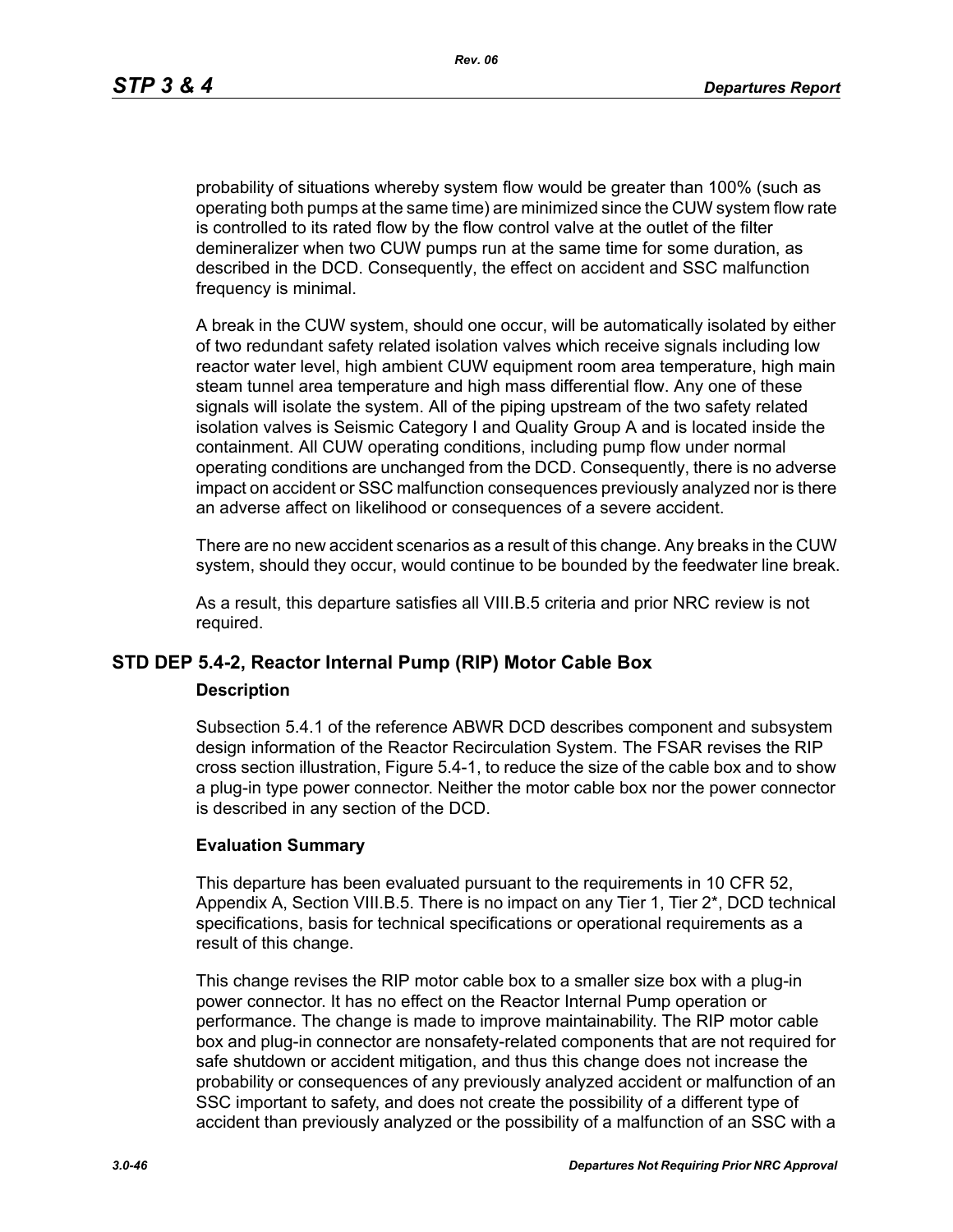different result. It has no effect on fission product barrier limits, and does not involve a change in methodology.

The RIPs are not design features important for ex-vessel severe accidents. Therefore this change has no impact on ex-vessel evaluations.

Based on this evaluation, prior NRC approval of these changes is not required.

## **STD DEP 5.4-3 Residual Heat Removal System Interlock**

### **Description**

ABWR DCD Tier 2 subsection 5.4.7.1.1.6 states that the wetwell spray can be used in conjunction with the low pressure flooder (LPFL) mode. However, ABWR DCD Tier 2 Figure 7.3-4 sheet 11 of 20 indicates that the wetwell spray valve will close when the LPFL injection valve is not fully closed. This is in accordance with the ABWR design and the assumptions of the safety analysis. Therefore, the statement in the DCD that the wetwell spray can be operated in conjunction with the LPFL mode is inconsistent and clarified by the proposed departure.

ABWR DCD Tier 2 Table 5.4-3 NOTE C indicates that Minimum Flow Valves open logic is "Pump is running and low loop flow signal." However, ABWR DCD Tier 2 Figure 7.3-4 sheet 12 of 20 indicates that Minimum Flow Valves open logic is "Pump discharge pressure high and low loop flow signal." This proposed departure clarifies the Minimum Flow Valves open logic in Table 5.4-3 to be consistent with the figures.

ABWR DCD Tier 2 Table 5.4-5 indicates that relief pressure of E11-F028A-C and E11- F051A-C is 3.44 MPaG. However, ABWR DCD Tier 2 Figures 5.4-10 sheets 3, 4 and 6 indicate that design pressure of these relief valves is 3.43 MPaG. This proposed departure clarifies the relief pressure of E11-F028A-C and E11-F051A-C in Table 5.4- 5 to be consistent with the figures.

### **Evaluation Summary**

This departure has been evaluated in accordance with 10 CFR 52, Appendix A, Section VIII.B.5. The proposed departures are corrections of inconsistencies in the ABWR DCD Tier 2 information. The proposed departures make no change to the ABWR design. Consequently, prior NRC approval is not required.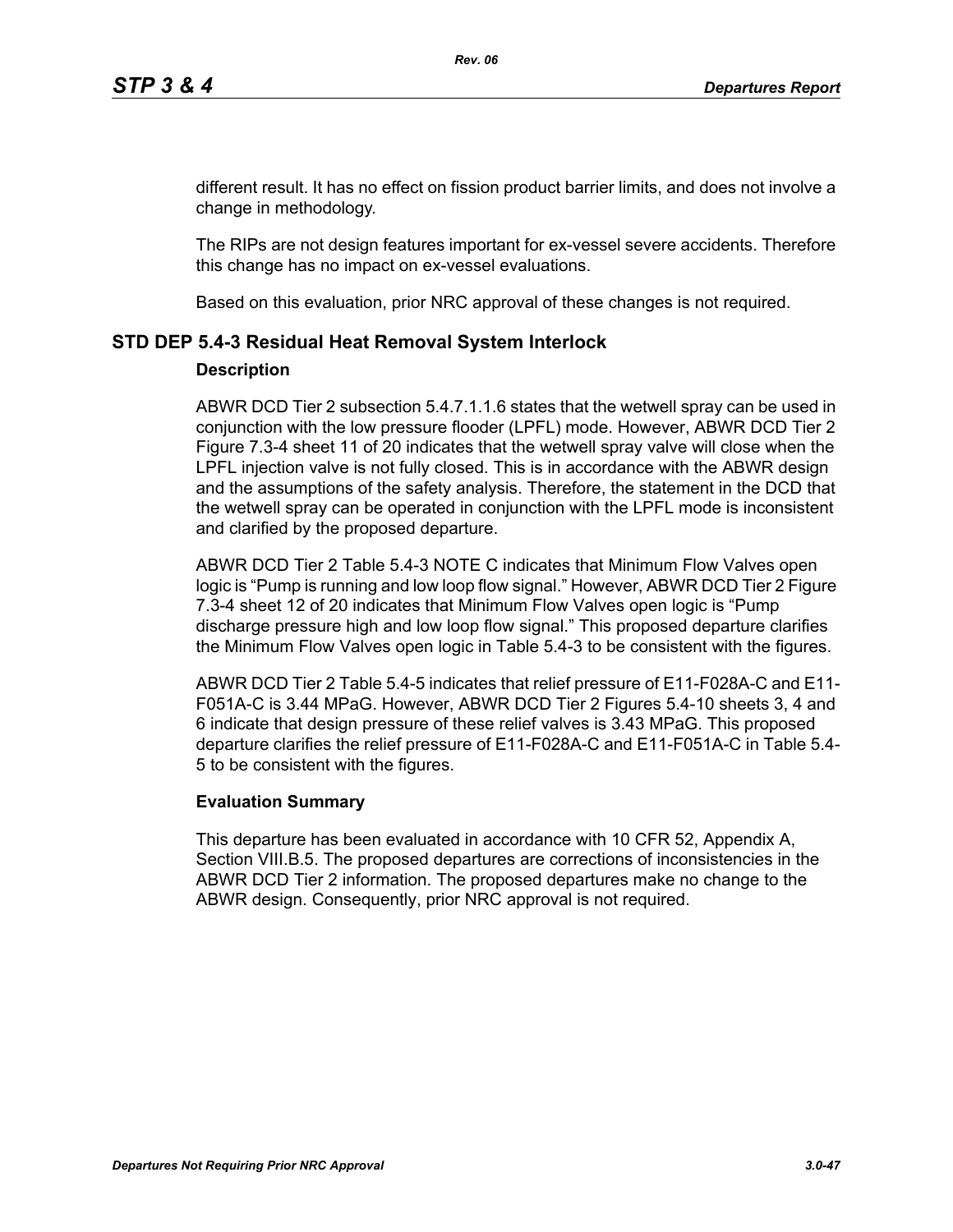# **STD DEP 5.4-4 Recirculation Motor Cooling System**

### **Description**

ABWR DCD Tier 2 Section 5.4.1.3.1 identifies the Recirculation Motor Heat Exchanger (RMHX) shell, tube, sheet and water box material as carbon steel. This departure permits fabrication of these components using carbon steel or stainless steel. Similar changes are made to ABWR DCD Tier 2 Figure 5.4-4 for consistency.

## **Evaluation Summary**

This departure has been evaluated in accordance with the requirements of 10 CFR 52 Appendix A, Section VIII.B.5. The departure has no impact on ABWR DCD Tier 1, Tier 2\*, Technical Specification or Technical Specification Bases sections.

The proposed change offers enhanced resistance for RMHX components which are sensitive to flow assisted corrosion (FAC). ASME Boiler and Pressure Vessel Code structural margins are maintained. Accordingly, the departure results in less likelihood of a malfunction of any SSC important to safety. It also has no impact on the frequency of occurrence or consequences of an accident or ex-vessel severe accident previously evaluated. There is no impact on design basis limits to fission product barriers. Thus, the departure meets the requirements outlined in 10 CFR 52, Appendix A Section VIII-B.5, and prior NRC review is not required.

### **STD DEP 5.4-5 Addition of a vent line from the Reactor Water Cleanup System Reactor Pressure Vessel (RPV) head-spray line to the Reactor Head Vent Line.**

### **Description**

Addition of a vent line for RPV head-spray line to the Reactor Water Cleanup System (CUW) is to preclude accumulation of hydrogen gas in the head spray line. The vent line will connect to the RPV head vent line. ABWR DCD Tier 2 Figure 5.4-12, Reactor Water Cleanup System P&ID, and Figure 5.1-3 Nuclear Boiler System P&ID will be changed as a Standard Departure.

The hydrogen gas accumulation problem was identified at Hamaoka #1 (H-1) and Brunsbuttel BWRs. As a result, the NRC initiated GI-195 "Hydrogen Combustion in Foreign BWR Piping" and formulated a plan of action. The result was an analysis of core damage probability caused by piping rupture consequent to hydrogen combustion, modeled for the Peach Bottom plant. The probability of the event was evaluated at 10-7.

The RPV head-spray line has a "high-point" for injection of spray water from the RPV upper elevation. Since the head-spray piping contains no fluid during normal operating conditions, the potential for accumulating hydrogen gas exists. It is difficult to remove the high-point in the piping design; therefore adding a vent line is the optimum solution. The vent line connects to the RPV vent (suction) line to avoid hydrogen gas accumulation.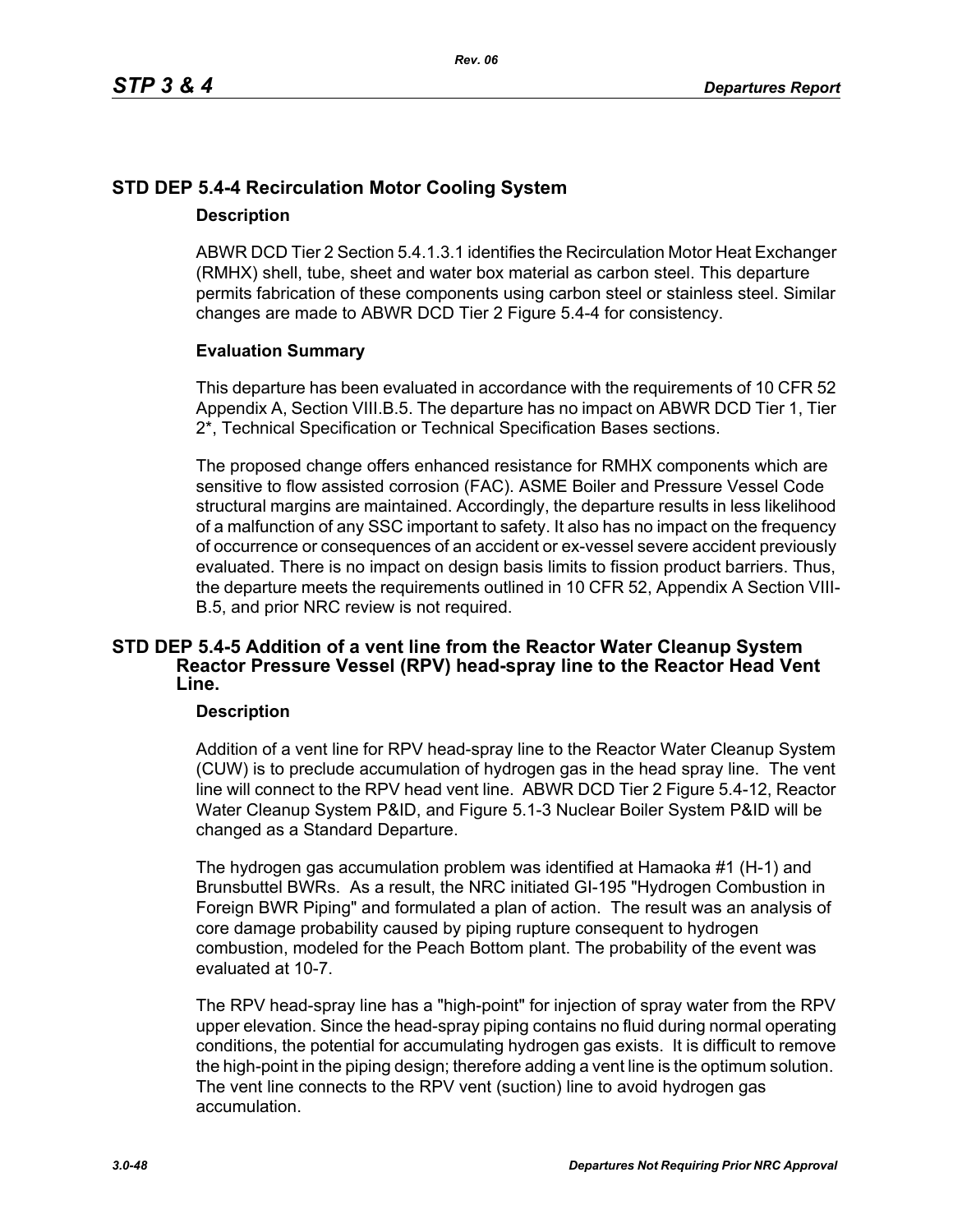This departure has been evaluated pursuant to the requirement in 10 CFR 52, Appendix A, Section VIII.B.5. There is no impact on Tier 1, Tier 2\*, or Technical Specifications. The changes have no effect on the frequency or consequences of accidents, or the probability or consequences of malfunctions. The systems involved are not relied upon for ex-vessel severe accident mitigation. This change is an improvement in safety, designed to reduce the probability for accidents.

As a result, prior NRC approval of this change is not required.

# **STD DEP 5A-1, Delete Appendix on Compliance with Regulatory Guide 1.150 Description**

 NRC requirements for performance demonstration of ultrasonic examination of reactor pressurevessel and piping for preservice inspection and inservice inspection once addressed by RG 1.150 will be conducted in accordance with ASME Section XI, Appendix VIII as required by 10 CFR 50.55a.

### **Evaluation Summary**

This departure has been evaluated pursuant to the requirements in 10 CFR 52, Appendix A, Section VIII.B.5

RG 1.150 was issued by the NRC in the early 1980's in order to provide guidance on ultrasonic testing of reactor vessel welds during preservice and inservice examanations at a time when the Staff felt that industry guidance was inadequate. The NRC subsequently withdrew the RG in February, 2008 and in its withdrawal stated that the requirements for such testing have been superceded by 10 CFR 50.55a. Specifically, 10 CFR 50.55a requires both preservice and inservice inspection activities to be performed using personnel, equipment, and procedures qualified in accordance with the ASME, Boiler and Pressure Vessel Code, Section XI, Appendix VIII. This requirement is met by STP Units 3 & 4 as stated in Subsection 5.2.4 of the STP 3 & 4 FSAR. With the withdrawal of RG 1.150, no evaluation against that RG is required and the plant meets the latest NRC requirements. Consequently, this change has no impact on the likelihood or consequences of an accident or malfunction of an SSC important to safety previously evaluated. There is no impact on ex-vessel severe accident likelihood or consequences.

This change has no impact on any Tier 1, Tier 2\*, Technical Specifications, bases for the Technical Specification, or operational requirements information.

Based on the results of this evaluation, prior NRC approval of this change is not required.

# **STD DEP 5B-1, Residual Heat Removal Flow and Heat Capacity Analysis Description**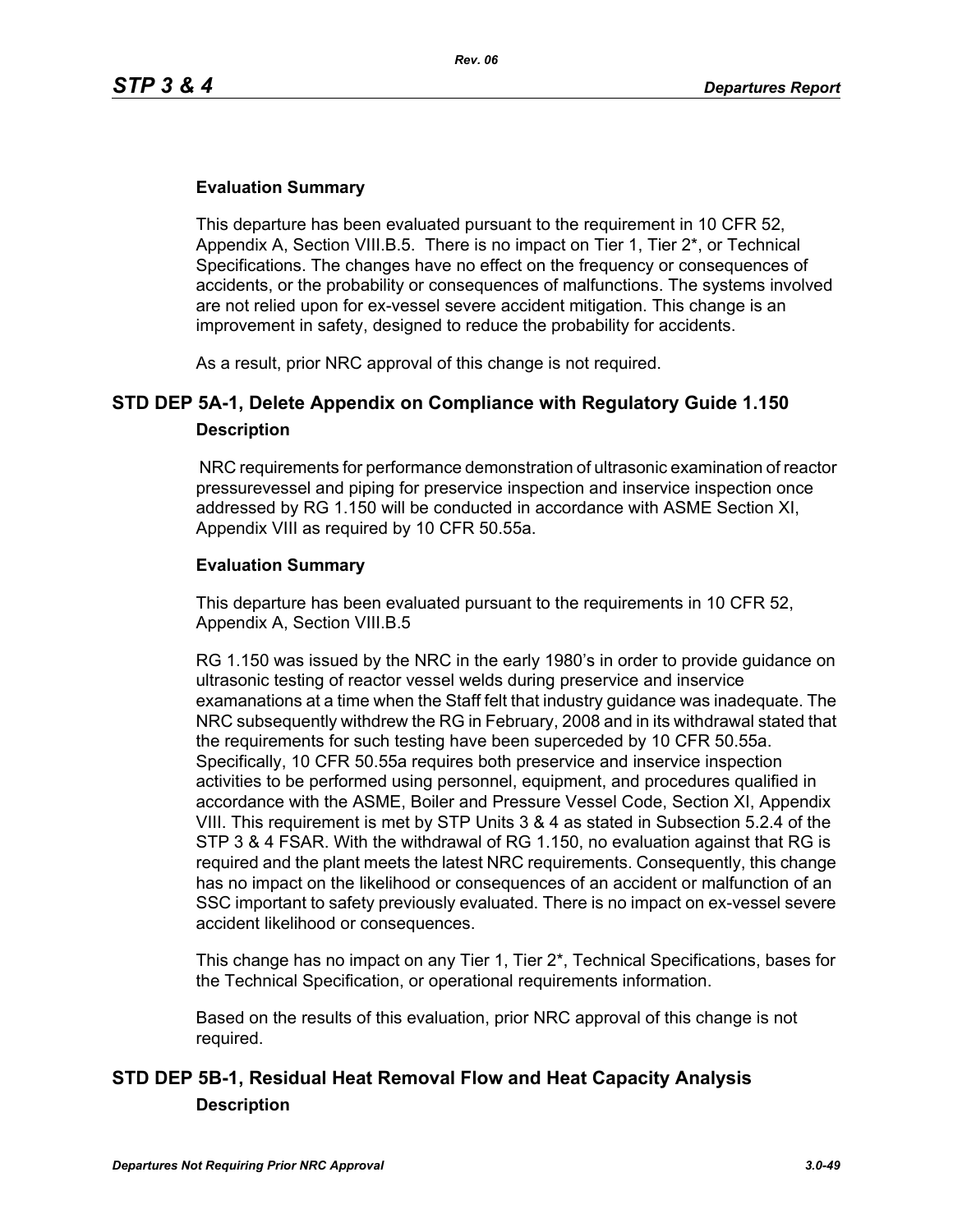The K-Value<sup>\*</sup> for the Residual Heat Removal heat exchangers is increased from  $3.69 \times 10^5$  W/°C to 4.27 x 10<sup>5</sup> W/ C to reflect an ultimate heat sink water temperature of 35°C . The limiting event for heat exchanger sizing is now the rapid cooldown required for a 17-day outage in accordance with the Utilities Requirement Document. Previously, the limiting event for heat exchanger sizing was a LOCA.

This departure increases the heat removal capacity of the RHR heat exchanges to allow reduced outage time. This change improves system performance, maintainability, and availability.

### **Evaluation Summary**

This departure has been evaluated pursuant to the requirements in 10 CFR 52, Appendix A, Section VIII.B.5, as described previously. The proposed change improves the heat removal capability of the RHR system for off-normal and accident events by specifying a more conservative design condition for sizing of the RHR heat exchangers.

This change will not impact the reactor systems in any way which would result in any increase in the likelihood of an accident or a malfunction of an SSC. In addition, the consequences of an accident or malfunction of an SSC with implementation of this change will not be affected.

There are no new accident scenarios or SSC failures leading to a different result as presented in the DCD as a result of this change. By designing the RHR heat exchangers to a higher heat removal capacity, the heat removal capability of the RHR system is enhanced and additional heat removal capability margin is being added relative to the DCD. The change will not adversely impact the performance or capability of any fission product barriers.

The method of evaluation being used to size the heat exchangers is consistent with the method provided in Appendix 5B to Part 2 Tier 2 of the DCD. Neither the likelihood nor consequences of an ex-vessel severe accident are adversely affected by this change. The increase in the heat removal capability of the RHR heat exchangers improves mitigating the consequences of a severe accident. Consequently, prior NRC approval is not required.

<sup>\*</sup> The K-Value, or K-Factor, is a method of determining the amount of heat transferred per unit of time based on the temperature difference across the heat exchanger without considering the heat exchanger area or other heat exchanger factors.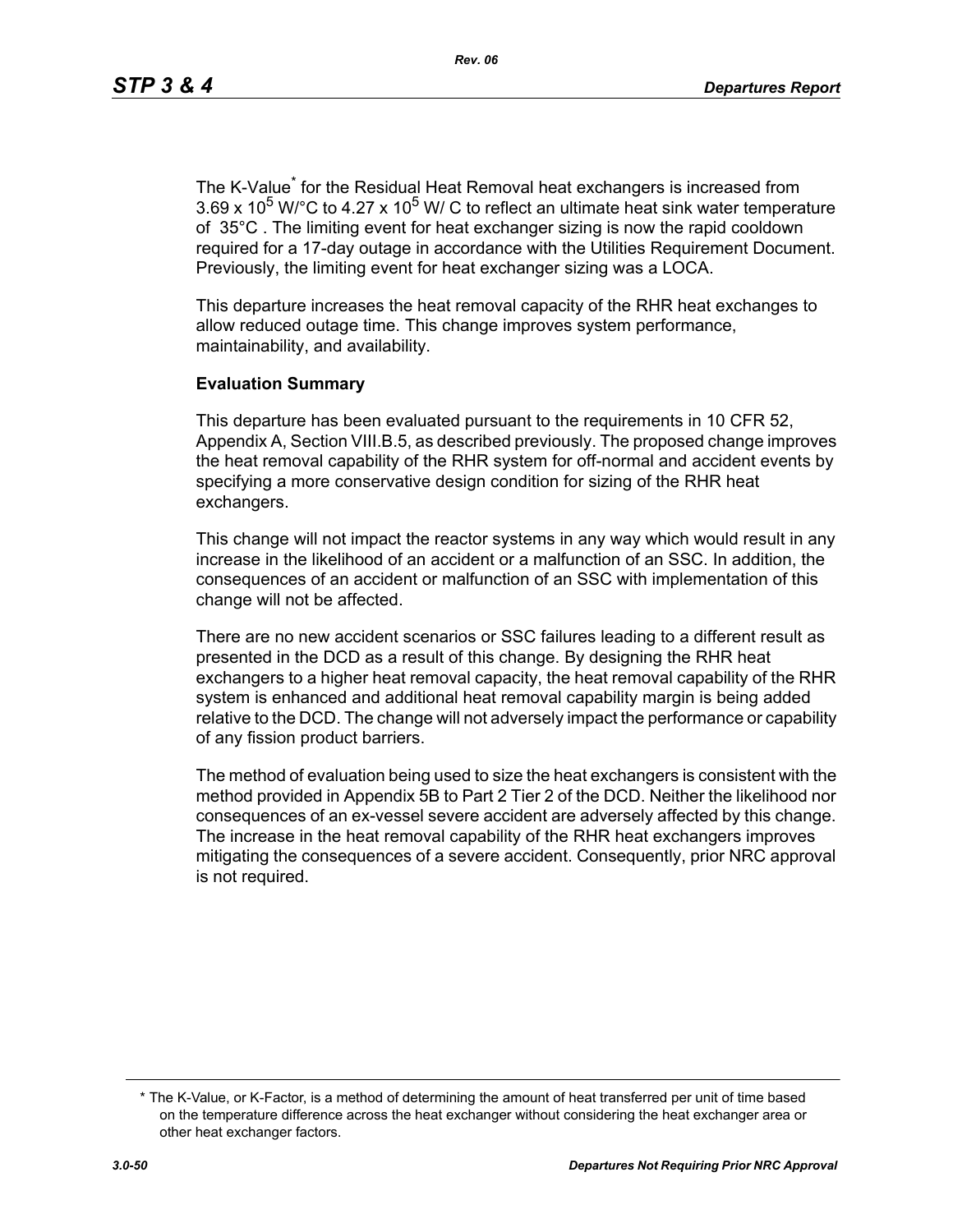# **STD DEP 6.2-3, Containment Penetrations and Isolation Description**

This departure corrects primary containment penetration errors and inconsistencies in Section 6.2 of the reference ABWR DCD and provides additional design detail that was not present in the reference ABWR DCD. This departure is the result of detailed 3-D layout analysis that was performed to ensure that the penetrations meet U.S. codes and standards for mechanical and electrical separation. Changes to the tables include the correction of containment penetration elevation, azimuth, offset, and diameter. In addition, containment isolation barrier type information is provided for valves that did not contain this level of detail in the reference ABWR DCD.

This departure primarily affects the detailed containment isolation valve listings in Tables 6.2-5, 6.2-6, 6.2-7, 6.2-8, and 6.2-10. The changes to each table are discussed below. Because Tables 6.2-7, 6.2-8, and 6.2-10 are also affected by four other departures, listings of the penetrations that are changed due to STD DEP 6.2-3 are provided .

- Table 6.2-5 identifies the reactor coolant pressure boundary (RCPB) influent lines penetrating the drywell. This change consists of the correction of inconsistencies of valve type between Table 6.2-5 and Chapter 21 P&ID.
- Table 6.2-6 identifies the RCPB effluent lines penetrating the drywell. This change consists of the correction of inconsistencies of valve type between Table 6.2-6 and Chapter 21 P&ID.
- Table 6.2-7 identifies the containment isolation valves associated with the ABWR Containment. This change consists of the following correction of inconsistencies between Table 6.2-7 and drawings of Chapter 21.
	- (1) Addition of the missing valve that should be listed.
	- (2) Correction of line size.
	- (3) Correction of valve type.
	- (4) Clarification of valve position in various operating condition.
	- (5) Correction of note.
	- (6) Correction of a typographical error.
	- (7) Clarification of applied GDC.
	- (8) Correction of power source (division). (To be consistent with Tier 1 Figures 2.1.2b and 2.11.5.)
	- (9) Change of closure time of T31-F009 to be identical with T31-F005 for bleed isolation.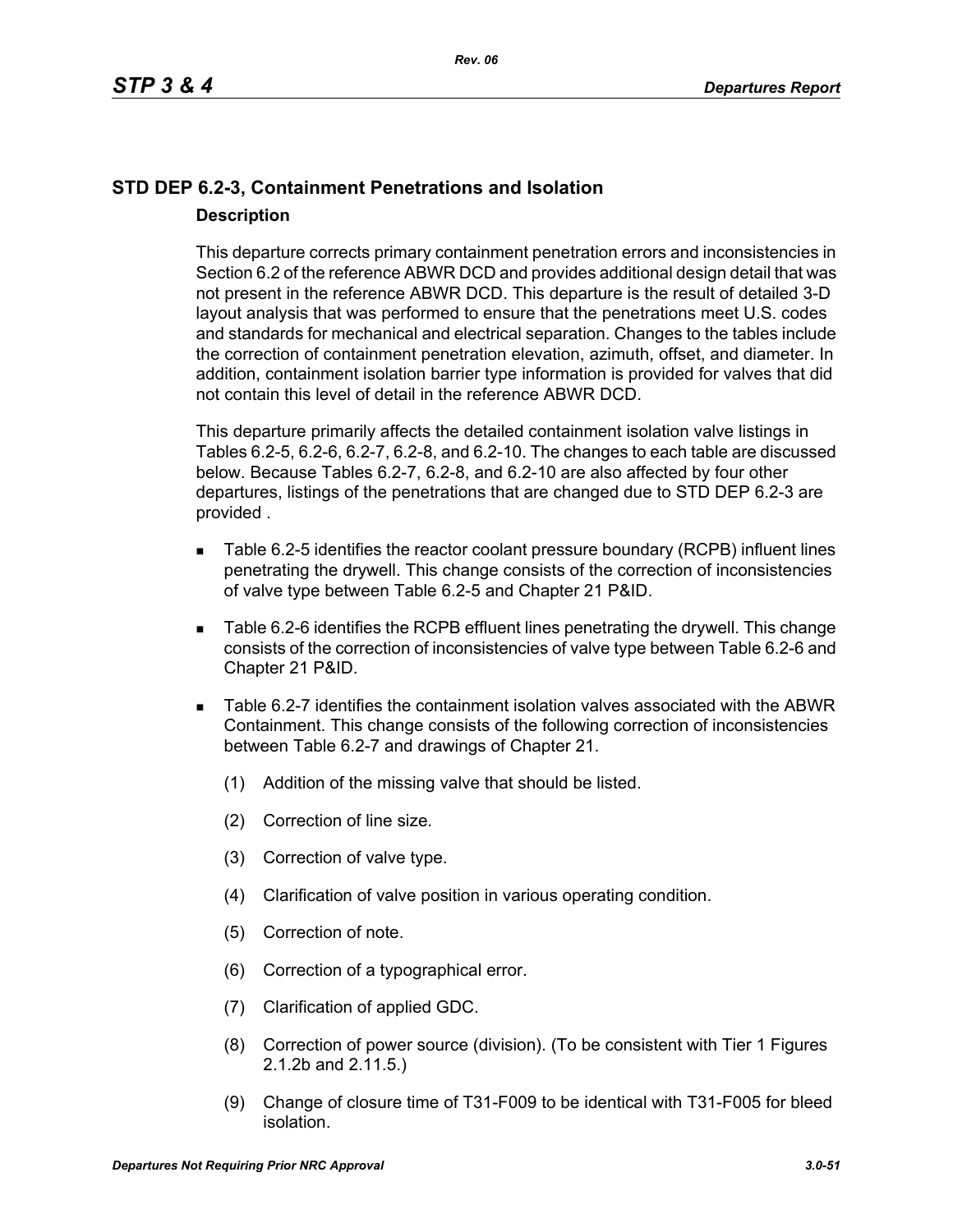In Table 6.2-7, the following are changed:

- Line size for Reactor Recirculation System Valves B31- F008A- H/J/K
- Leak test type for Standby Liquid Control System Valves C41-F008 and F006A/B
- Valve position for Containment Atmospheric Monitoring System valves D23- F004A/B, F005A/B, F006A/B, F007A/B and F008A/B
- CIV signal for Containment Atmospheric Monitoring System valves D23-F001A/B, F004A/B, F005A/B, F006A/B, F007A/B and F008A/B
- Valve position for Residual Heat Removal System Wetwell Spray Valves E11- F019B/C
- Valve position for Residual Heat Removal System Drywell Spray Valves E11- F017B/C and F018B/C
- Valve position for Residual Heat Removal System Minimum Flow Line Valves E11-F021A/B/C
- Valve position for Residual Heat Removal System S/P Suction (LPFL)Valves E11-F001A/B/C
- Valve position for Residual Heat Removal System Inboard Shutdown Cooling E11-F010A/B/C
- Valve position for Residual Heat Removal System Outboard Shutdown Cooling E11-F011A/B/C
- **Nalve position for Residual Heat Removal System Injection and Testable** Check Valves E11-F005B/C and F006B/C
- Valve position and CIV signal for High Pressure Core Flooder System S/P Suction Valves E22-F006B/C
- CIV signal for High Pressure Core Flooder System Test and Minimum Flow Valves E22-F009B/C and F010B/C
- Valve position for High Pressure Core Flooder System Injection Valves E22- F003B/C and F004B/C
- **Primary actuation for Nuclear Boiler System Main Steam Lines A, B, C and D** Valves B21-F009 A/B C/D
- Valve position for Nuclear Boiler System Feed Water Line A and B Valves B21-F004 A/B and B21-F003 A/B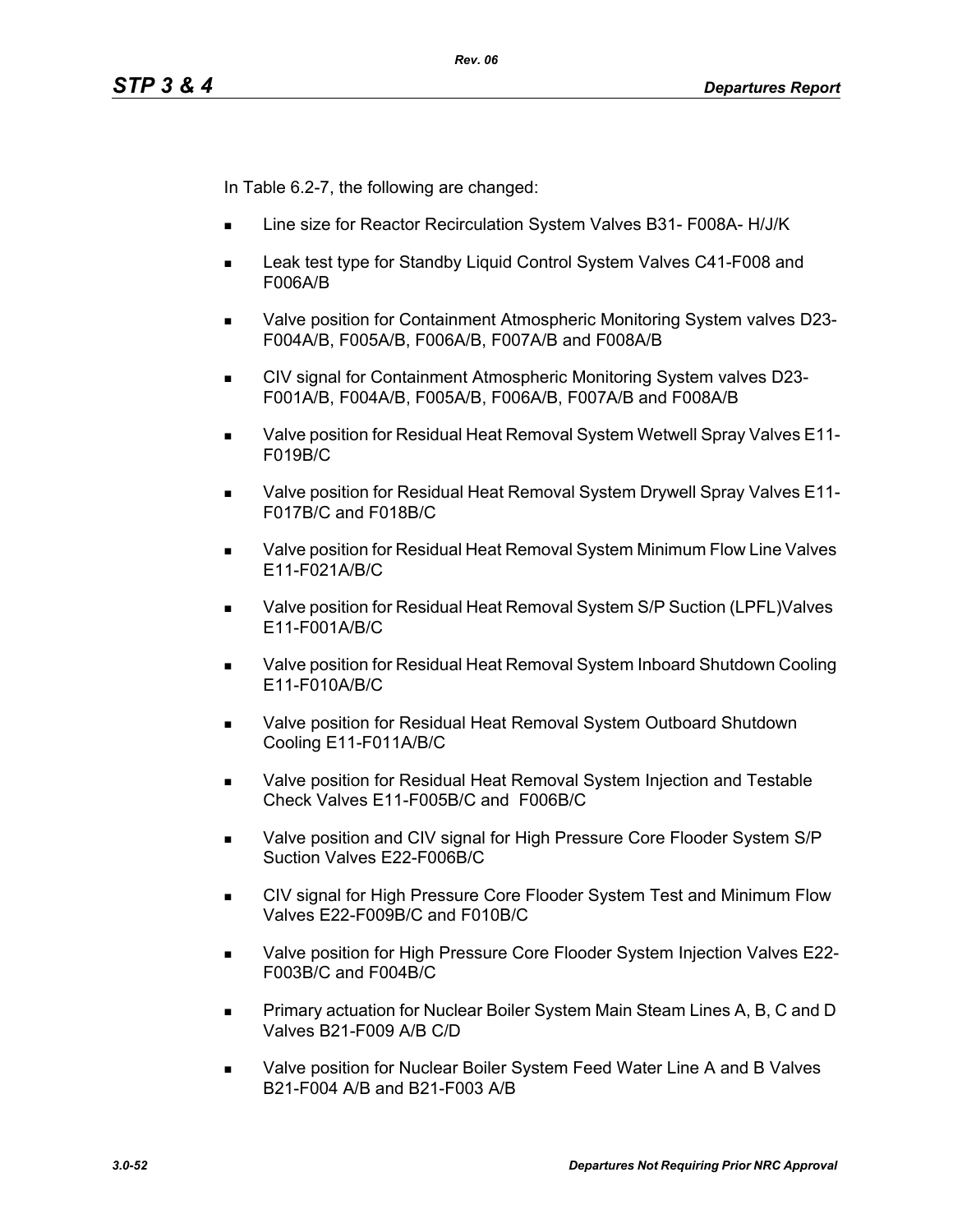- Valve position for Reactor Core Isolation Cooling System Steam Supply Valves E51-F035, F048, and F036
- **Nalve position for Reactor Core Isolation Cooling System S/P Suction Valve** E51-F006
- Valve position for Reactor Core Isolation Cooling System Turbine exhaust Valve E51-F038
- CIV signal for Atmospheric Control System Valves T31-F001, F002, F003, F004, F005, F006, F008, F009, F025, F039, F040, F041 and F011
- Closure time for Atmospheric Control System Valve T31-F009
- CIV signal for Reactor Water Cleanup System Valves F002, F003 and F017
- Valve information for Reactor Water Cleanup System valves G31-F071 and F072
- Leak test type, Valve position and CIV signal for Suppression Pool Cleanup System Valves G51-F001, F002, F006, and F007
- GDC basis and Valve position for Reactor Building Cooling Water System Valves P21-F075A/B, F076A/B, F080A/B, F081A/B
- GDC basis for HVAC Normal Cooling Water System Valves P24-F053, F054, F142 and F141
- CIV signal for HVAC Normal Cooling Water System Valves P24-F053, F142 and F141
- **Power source for HVAC Normal Cooling Water System Valve F141**
- GDC basis for Instrument Air System Valves P52-F276 and F277
- **GDC basis for High Pressure Nitrogen Gas Supply System Valves P54-**F007A/B, F008A/B and F200/F209
- **CIV signal for High Pressure Nitrogen Gas Supply System Valves P54-**F007A/B, F008A/B and F200/F209
- CIV signal for Leak Detection & Isolation System Valves E31-F002, F003, F004 and F005
- GDC basis and CIV signal for Radwaste System Valves K17-F003, F004, F103 and F104
- Valve information for Neutron Monitoring System Valves C51-XXX A/B/C and XXX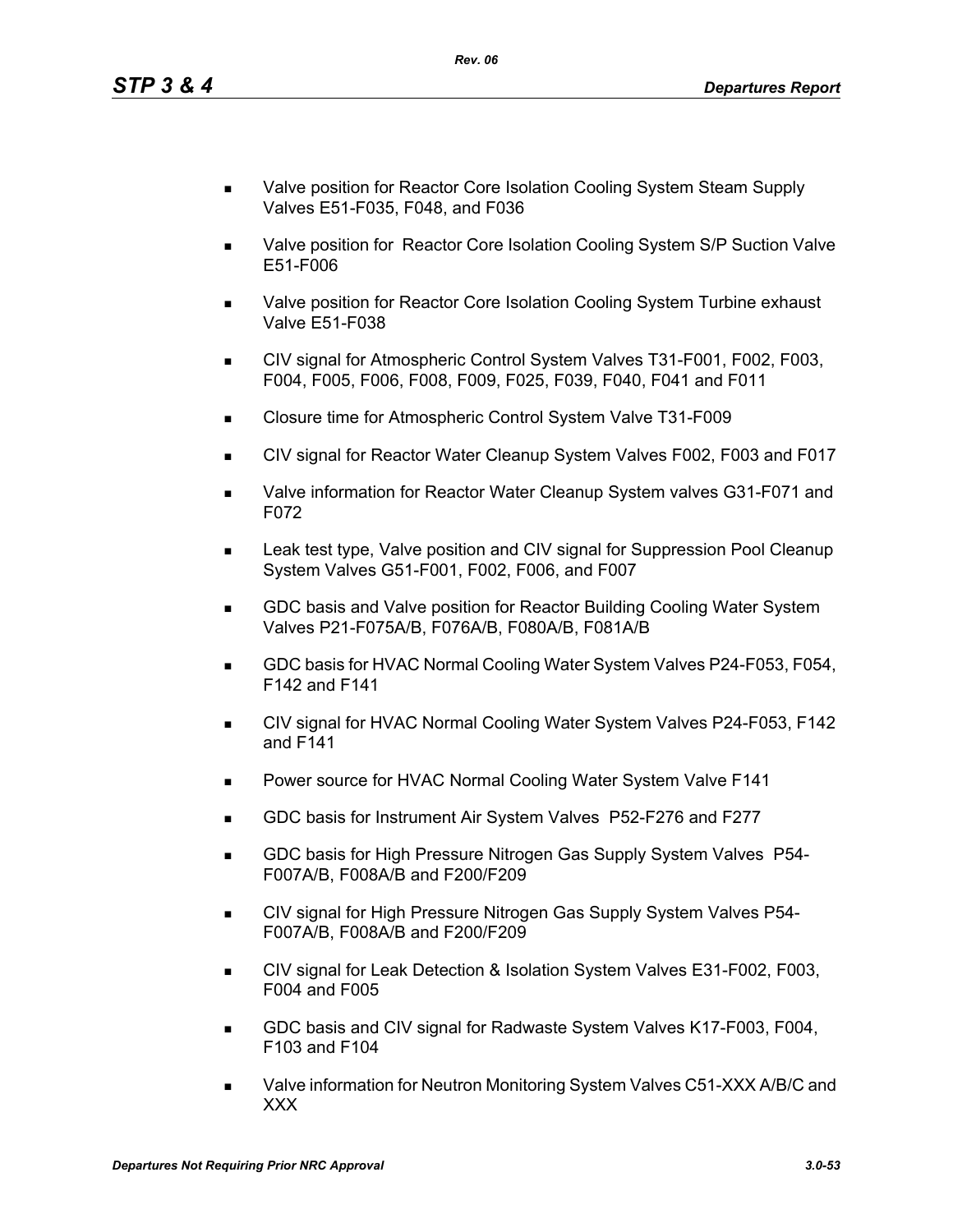Table 6.2-8 identifies the ABWR Primary Containment Penetrations. It was determined that this arrangement needed to be changed to meet US mechanical and electrical separation requirements. Containment penetrations are physically isolated in accordance with the requirement specified in 10CFR50, Appendix J. Containment electrical penetrations are physically separated in accordance with the requirement specified in Section 6.5 of IEEE Std 384-1992, which is endorsed by Regulatory Guide 1.75 Revision 3. Changes were also necessary to satisfy electrical load and to reflect the detailed physical location plan.

The following parameters are changed in Table 6.2-8 as a result of Departure STD DEP 6.2-3.

### **Penetration Elevation**

Penetrations 37, 61, 62, 70, 92, 103 A/B/C/D/E, 110, 111, 112, 140A, 144A/B/C/D, 161A/B, 171, 201, 202, 203, 204, 205, 206, 213, 250, 321 A/B, 322 E/F, 323C, 331 A/B, 332 A/B, 600A/B/C/D, 610, 620,621, 650A/B/C/D, 651A/B/C/D, 680A/B, 700A/B/C/D/E/F/G/H/J/K, 710, 740, 750 A/B/C/D, 751 A/B/C/D, 780 A/B

### **Azimuth**

Penetrations 90, 101 D/E/F, 102 F, 103 A/B/C/D/E, 104 E/G, 110, 111, 112, 160, 161 A/B, 171, 204, 205, 206, 241, 250, 321 A/B, 322 E/F, 323 C, 331 A/B, 332 A/B

### **Offset**

Penetrations 92, 100B, 100E, 101 B/C/D, 101 C/G/F, 102 B/C/D/G, 103 A/B/C/D/E, 104 C/D/E/G, 105 C/D, 110, 111,112, 140 A, 161 A, 171, 250, 600 A/C/D, 610, 620, 621, 650 A/B/C/D, 651 A/B/C/D, 680 A/B, 700 A/B/C/D/E/F/G/H/J/K, 710, 740, 750 A/B/C/D, 751A/B/C/D, 780 A/B

### **Diameter**

Penetrations 5, 6, 91, 92, 140 A, 100C, 101A/B, 102B, 103A/B/C/D, 104C/D/F/H, 105A/B/C/D, 147, 171, 250, 600A/B/C/D, 610, 620, 650 A/B/C/D, 651 A/B/C/D, 680 A/B, 700 A/B/C/D/E/F/G/H/J/K, 710, 750 A/B/C/D, 751 A/B/C/D, 780A/B

### **Barrier Type**

Penetrations 10 A/B/C/D , 11,12 A/B, 22, 30 B/C, 31 A/B, 32 A/B, 33 A/B/C, 37, 38, 50, 60, 61, 62, 63, 64, 65, 66, 69, 70, 71 A/B, 72, 80, 81, 82, 90, 91, 92, 93, 110, 130 A/B/C/D, 140 A/B, 141 A/B, 142 A/B/C/D, 143 A/B/C/D, 144 A/B/C/D, 146 A/B/C/D, 147, 160, 161A/B, 162A/B, 170, 171, 177, 200 B/C, 201, 202, 203, 204, 205, 206, 210, 211, 213, 214, 216, 217, 240, 241, 242, 250, 252, 254, 320, 321A/B, 322A/B/C/D/E/F, 323A/B/C/D/E/F, 331A/B, 332A/B, 342, 600 A/B/C/D, 610, 650 A/B/C/D, 651 A/B/C/D, 680A, 700 A/B/C/D/E/F/G/H/J/K, 710, 740, 750 A/B/C/D, 751 A/B/C/D, 780A/B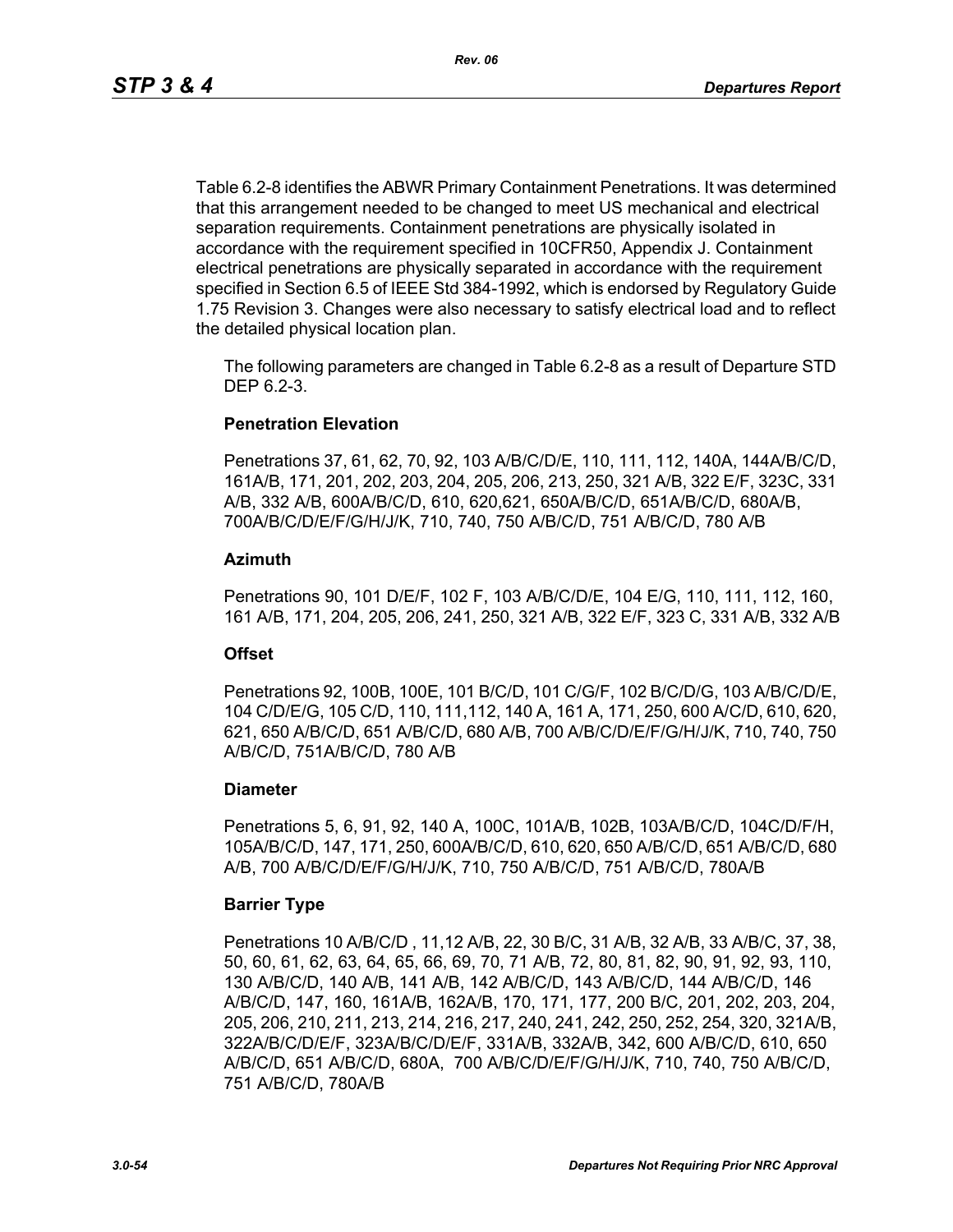### **Testing Type**

10 A/B/C/D, 11,12 A/B, 37, 38, 50, 60, 65, 66, 69, 70, 80, 81, 90, 91, 92, 93, 110, 130 A/B/C/D, 140 A/B, 141 A/B, 142 A/B/C/D, 143 A/B/C/D, 144 A/B/C/D , 146 A/B/C/D, 147, 160, 161 A/B, 162A/B, 170, 171, 177, 213, 240, 241, 250, 252, 254, 320, 321A/B, 322A/B/C/D/E/F, 323 A/B/C/D/E/F, 331 A/B, 332A/B, 342, 650 A/B/C/D, 651 A/B/C/D, 680 A, 750 A, 780A, 780B, 750 B/C/D, 751 A/B/C/D

**New**

Penetrations 94, 95, 100F, 101J/K, 102 H/J, 106 A/B/C/D/F/G/H/J, 107A/B

#### **Removed**

Penetrations 113, 215, 220, 251, 253, 255, 300A/B

Table 6.2-10 contains the potential leakage paths from the Primary Containment to the environment. Corrections to this table included fields that were identified as requiring change based on changes to Table 6.2-8.

#### **Penetration Diameter**

Penetrations 5, 6, 91, 92, 100C, 101A/B, 102A/B, 103A/B/C, 104C/D/F/H, 105A/B/C/D, 110,140A, 171, 250, 252, 600 A/B/C/D, 610, 620, 650A, 650 B/C/D, 651 A/B/C/D, 680 A/B, 700 A/B/C/D/E/F/G/H/J/K, 750 A/B/C/D, 751 A/B/C/D, 780 A/B

#### **Termination Region**

Penetration 250

#### **Leakage Barriers**

Penetration 250

#### **Potential Bypass Paths**

Penetration 250

#### **Added**

Penetrations 94, 95, 100F, 101 J/K, 102 H/J, 103 D/E, 106 A/B/C/D/F/G/H/J, 107 A/B, 710, 740

#### **Removed**

Penetrations 113, 220, 215, 251, 253, 255, 300A/B, 334 , 341, 660D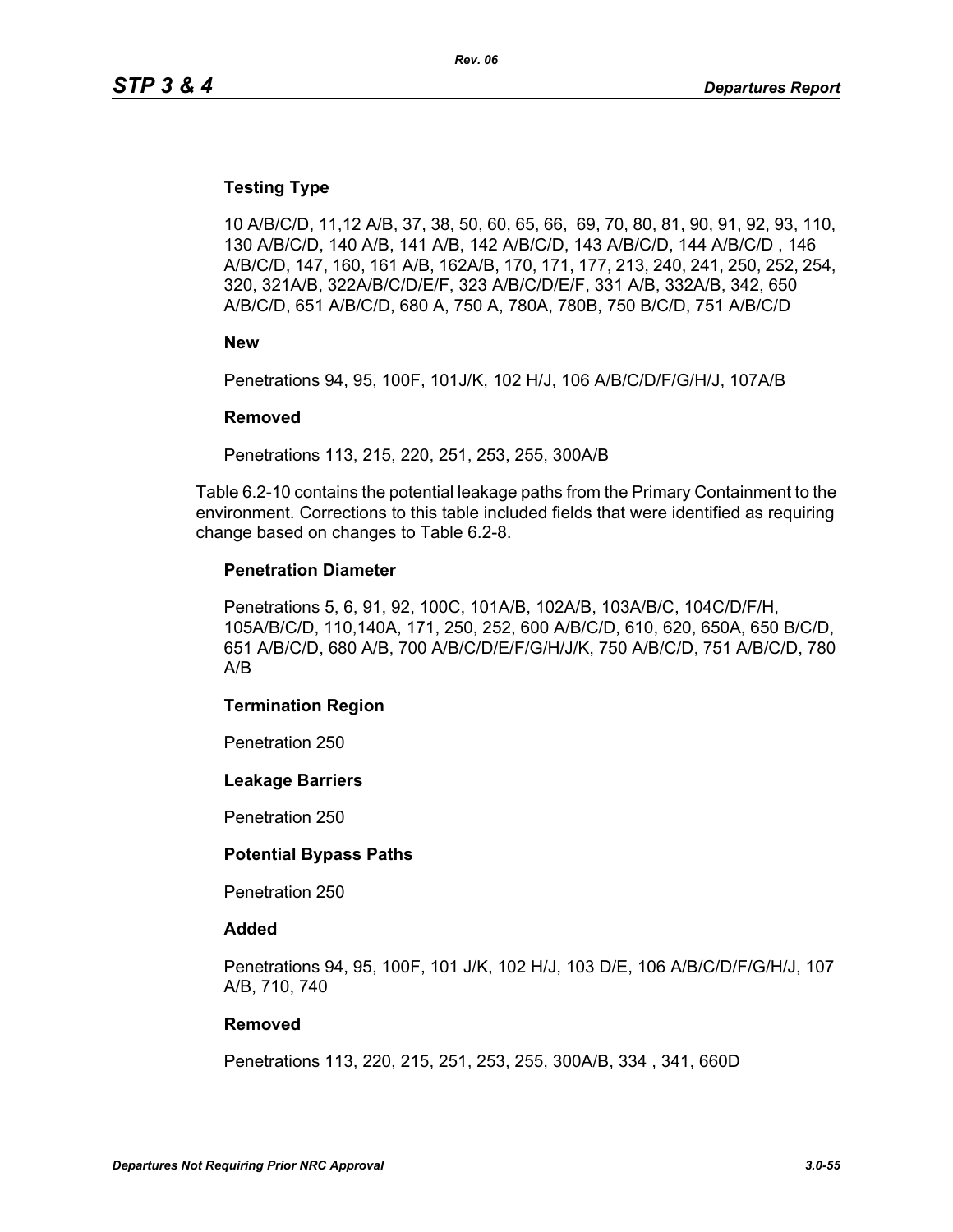This change ensures the ABWR design conforms to US Codes and Standards, corrects errors and inconsistencies in the reference ABWR DCD, revises penetration locations to ensure they meet separation criteria based on 3-D layout analysis, and provides additional design information regarding containment isolation valve testing that was not present in the reference ABWR DCD. These changes collectively ensure the design is in full compliance with NRC rules and regulations and therefore do not impact the probability of occurrence of accidents, the consequence of accidents, and do not create accidents of a different type than previously evaluated. These changes do not adversely affect the containment fission product barrier, there is no change in any method of analysis, and there is no adverse effect on Severe Accident mitigation.

This departure has been evaluated and determined to comply with the requirements in 10 CFR 52, Appendix A, Section VIII.B.5. The change has no adverse impact and prior NRC review and approval is not needed.

## **STD DEP 6.6-1, Pre-Service and Inservice Inspection and Testing of Class 2 and 3 Components and Piping**

#### **Description**

Departures from Subsections 6.6.2.1 and 6.6.2.2 of the reference ABWR DCD:

- A sentence in Subsection 6.6.2.1 regarding RHR heat exchangers nozzle having 100% accessibility for PSI during fabrication is deleted because it is no longer applicable.
- A paragraph in subsection 6.6.2.2 indicates restrictions for the use of some piping system configurations to ensure that accessibility for ISI is maintained. However, if some of the restricted piping system configurations are used, an evaluation is required to ensure ISI accessibility is provided.
- A sentence is added for clarification at the end of the Subsection 6.6.2.2 requiring an evaluation to be performed where less than the minimum straight pipe is used.
- **The comprehensive plant-specific PSI and ISI program plan will be developed and** submitted at least 12 months prior to commercial power operation.
- Access requirements are incorporated in the applicable specifications as an integral part of the design process.

### **Evaluation Summary**

This departure has been evaluated pursuant to 10 CFR 52, Appendix A, Section VIII.B.5.

This change provides additional guidance and does not adversely affect any functional or safety requirements. Since this change does not affect any other plant SSCs, there is no effect on any accident previously evaluated in the plant-specific DCD. This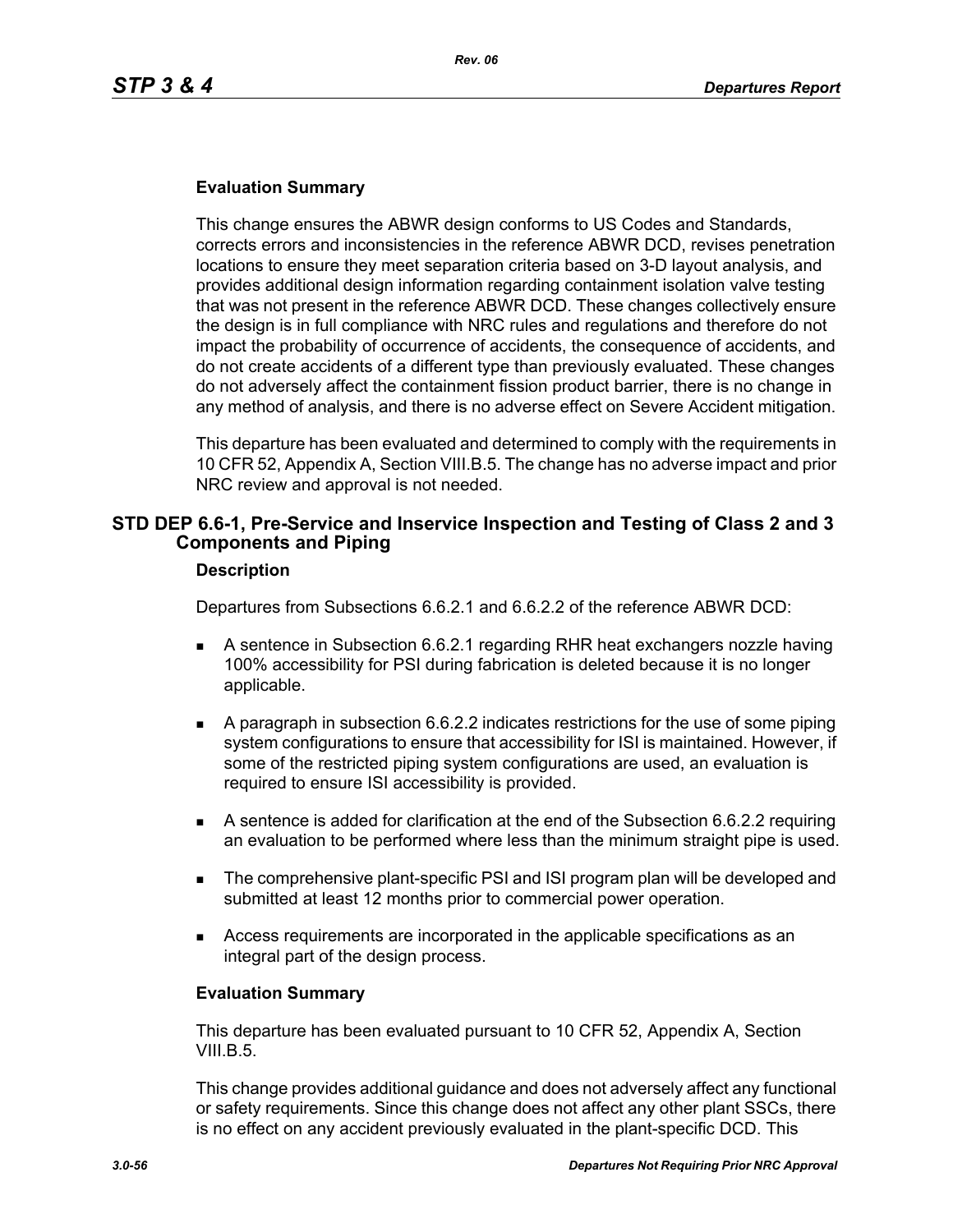departure does not change the Technical Specifications or any other underlying design. The operational requirements for conduct of preservice inspection remain unchanged. This departure does not change any plant physical features, SSCs important to safety or fission product barriers. Any previously evaluated accident is not affected, and the possibility for an accident of a different type is not created. Also, it does not affect any method used for evaluation in establishing the design bases or in the safety analyses. This departure does not affect any feature for mitigation of an exvessel severe accident. For the same reason, and because there is no effect on any event, operation or SSC function, the change does not create a different ex-vessel accident scenario. Therefore, this change has no adverse impact and does not require prior NRC approval.

## **STD DEP 6.6-2, Erosion-Corrosion Program**

### **Description**

ABWR DCD Tier 2 Subsection 6.6.7.2 addresses the ABWR erosion-corrosion program. This program was based on the NUMARC program that was the industry standard at the time of certification. Since then, the industry has largely adopted the EPRI program described in NSAC-202L Rev. 3. The DCD wording is revised to reference the EPRI program and also to clarify that this program applies to both single-phase and two-phase flows as discussed in the EPRI document.

### **Evaluation Summary**

This departure has been evaluated in accordance with the requirements of 10 CFR 52 Appendix A, Section VIII.B.5. The departure has no impact on ABWR DCD Tier 1, Tier 2\*, Technical Specifications or Technical Specifications Bases sections. The proposed change adopts the latest industry guidance for erosion-corrosion that is described in EPRI-NSAC-202L Rev. 3, "Recommendations for an Effective Flow-Accelerated Corrosion Program." This guidance reflects industry operating experience and research since certification, provides for enhanced methods for predicting, monitoring and detection of erosion-corrosion, and is therefore an improvement over the NUMARC program. This program is used on STP Units 1 and 2. The DCD wording is also changed to clarify that this program applies to both single-phase and two-phase flow as described in the EPRI guidance. Accordingly this departure results in less likelihood of a malfunction of any SSC important to safety. It also has no impact on the frequency of occurrence or consequences of an accident or ex-vessel severe accident previously evaluated. There is no impact on design basis limits to fission product barriers. Thus, this departure meets the requirements outlined in 10 CFR 52, Appendix A Section VIIIB. 5, and prior NRC review is not required.

## **STD DEP 6C-1, Containment Debris Protection for ECCS Strainers Description**

A departure from Appendix 6C incorporates the new- complex ECCS strainers (e.g. Cassette Type Strainer) design per NUREG/CR-6224, NUREG/CR-6808 and from Utility Resolution Guidance for ECCS Strainer Blockage, NEDO-32868-A. The ECCS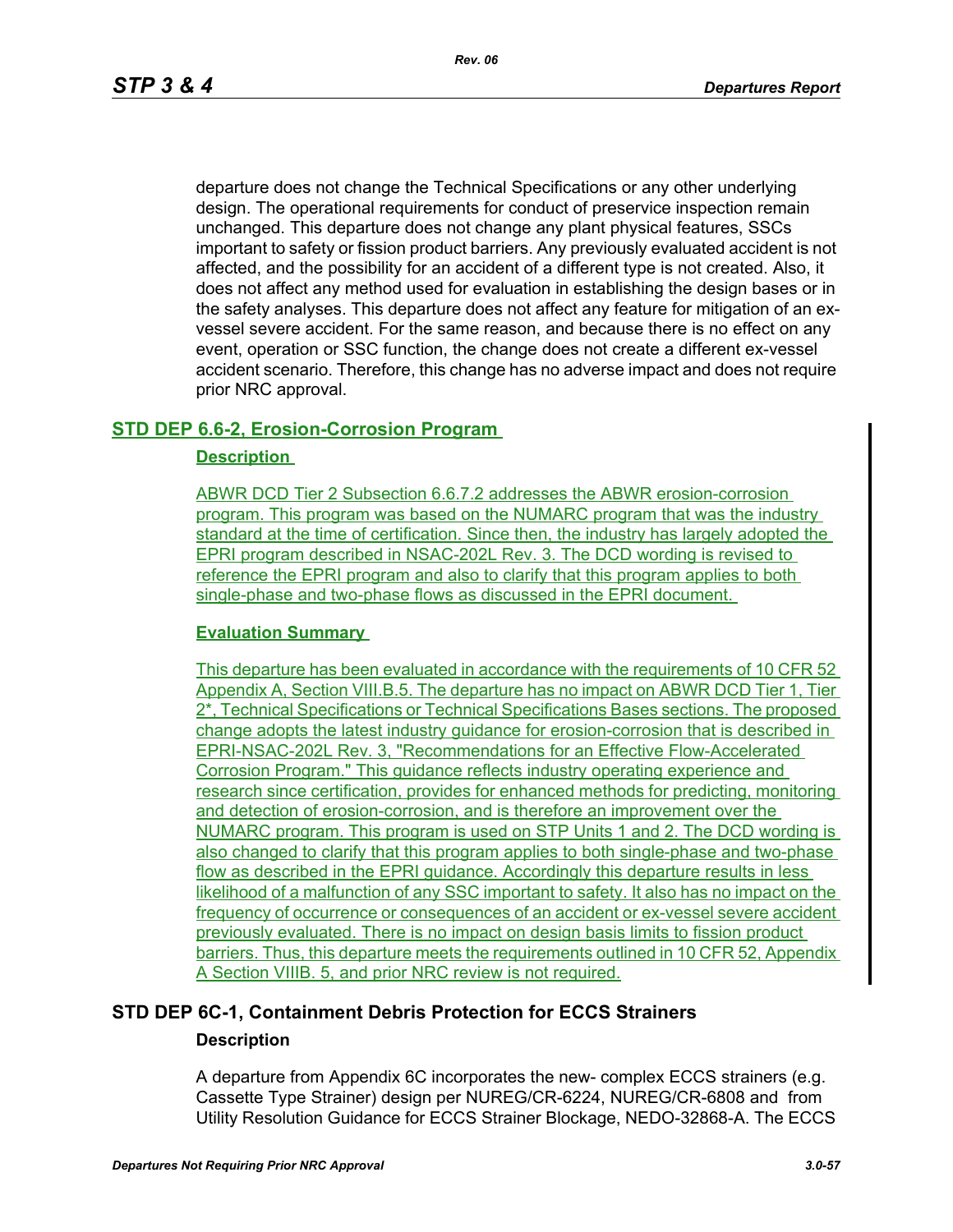Strainer design also affects the description and the available NPSH of the ECCS pumps. Changes are made to DCD Tier 2 Section 5.4.7.2.2 and Tables 5.4-1a, 5.4-2, 6.2-2b, 6.2-2c, 6.3-8 and 6.3-9, Figure 5.4-9, Figure 5.4-11 and Figure 6.3-1. Additional mitigating features, such as use of reflective metal insulation (RMI) for large bore piping, Inservice Inspection Program as a Surveillance Requirement, temporary filters during post-construction system testing, and a foreign material exclusion program are introduced. Tables 6C-1 and 6C-2 have been deleted since they are not applicable to the new strainer design.

There is no impact on any Tier 1, Tier  $2^*$ , technical specifications, basis for technical specifications or operational requirements as a result of this change.

This departure changes type of ECCS suction strainers and provides design methodology for these strainers. The cassette type strainer improves upon the conical type strainer in alleviating strainer blockage. The strainer design incorporates requirements outlined in latest Regulatory Guide 1.82 (Rev.3). These strainers are designed as follows.

- (1) The head loss calculation was performed using head loss equation in NUREG/CR-6224. It was experimentally verified that this calculated head loss overestimates the actual head loss.
- (2) The hydrodynamic and structural analysis calculations for submerged strainers can be performed on S/P penetrations, tee pipes and the strainers. These load calculation procedures take into consideration the effect of size, geometry, porosity and location of the new strainers.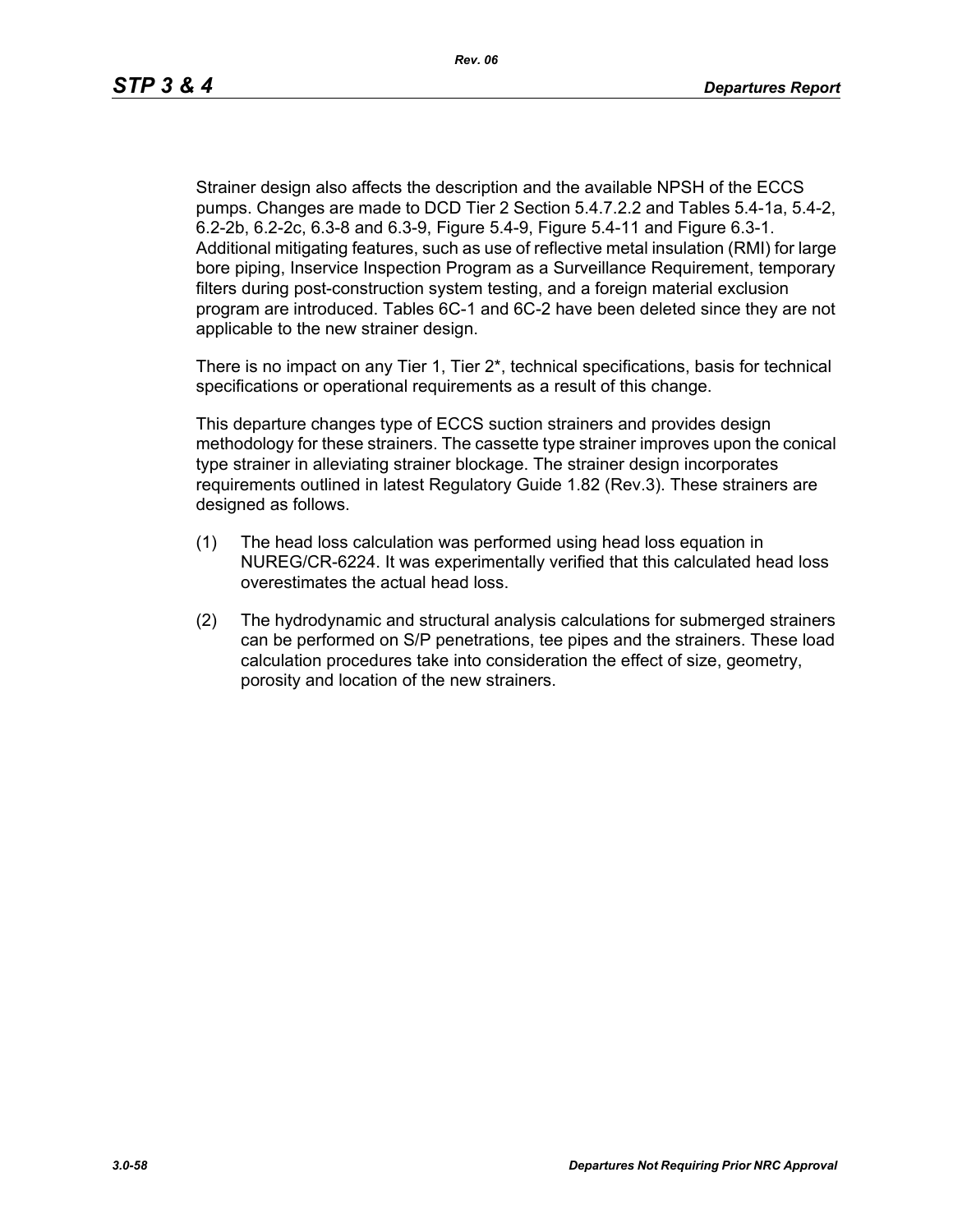This departure has been evaluated and determined to comply with the requirements in 10 CFR 52, Appendix A, Section VIII.B.5, as described previously. The change affects the function of the strainers, but represents an improvement in safety and ensures that the design is bounded by the safety analysis.

The strainers are passive components that do not impact the operation of the ABWR and therefore do not impact the frequency of occurrence of an accident. Since the new strainers reduce the risk of blockage and improve the reliability of RHR, there is no adverse impact on the likelihood of malfunction of an SSC, the consequences of an accident, and the consequences of a malfunction of an SSC important to safety. Since the strainer improves the performance of the RHR system in an accident scenario, there is no impact on any fission product barriers. The new strainer does use a different methodology for evaluation, however, this methodology has been approved by the NRC in NUREG-6224. This change increases suction strainer surface area and reduces the risk of blockage and therefore there is no adverse impact on the severe accident evaluations. For this reason, prior NRC review and approval is not needed.

## **STD DEP 7.1-1, References to Setpoints and Allowable Values**

### **Description**

The Technical Specifications (TS) Section 5.5.2.11 for STP 3 & 4 establishes a Setpoint Control Program (SCP) that implements the regulatory requirement of 10 CFR 50.36(c)(1)(ii)(A). The SCP establishes a document containing the Allowable Value (AV) for each Technical Specification required automatic protection instrumentation function. The purpose of this departure is to clarify in the FSAR that wherever the TS are referenced for setpoints or margins, the correct reference is to the Setpoint Control Program defined in TS Section 5.5.2.11. Setpoints for high radiation levels on instruments pertaining to gaseous and liquid releases included in the scope of the Offsite Dose Calculation Manual are in accordance with the Offsite Dose Calculation Manual. Also, references to the TS are deleted if not necessary or if they need to be replaced with another proper reference.

### **Evaluation Summary**

This departure has been evaluated pursuant to the requirements in 10 CFR 52, Appendix A, Section VIII.B.5. In summary, the departure clarifies the TS reference in the FSAR for setpoints and margins. The TS themselves are not being updated or reformatted under this departure. This departure does not change any Tier 1 or Tier 2<sup>\*</sup> information, the Technical Specifications or Bases, or other operational requirements. Since the change involves only the reference substitution or deletion in the plant specific DCD (FSAR), there is no change to any SSC important to safety or fission product barrier, or any evaluated technical information. No change is made, due to this departure, to any method used for evaluation in establishing the design basis or in the safety analyses. Also, there is no effect on any accident evaluated previously, and no accident of a different type can occur. Since no design feature is changed, there is no impact on any method of mitigation of ex-vessel accident that relies on certain design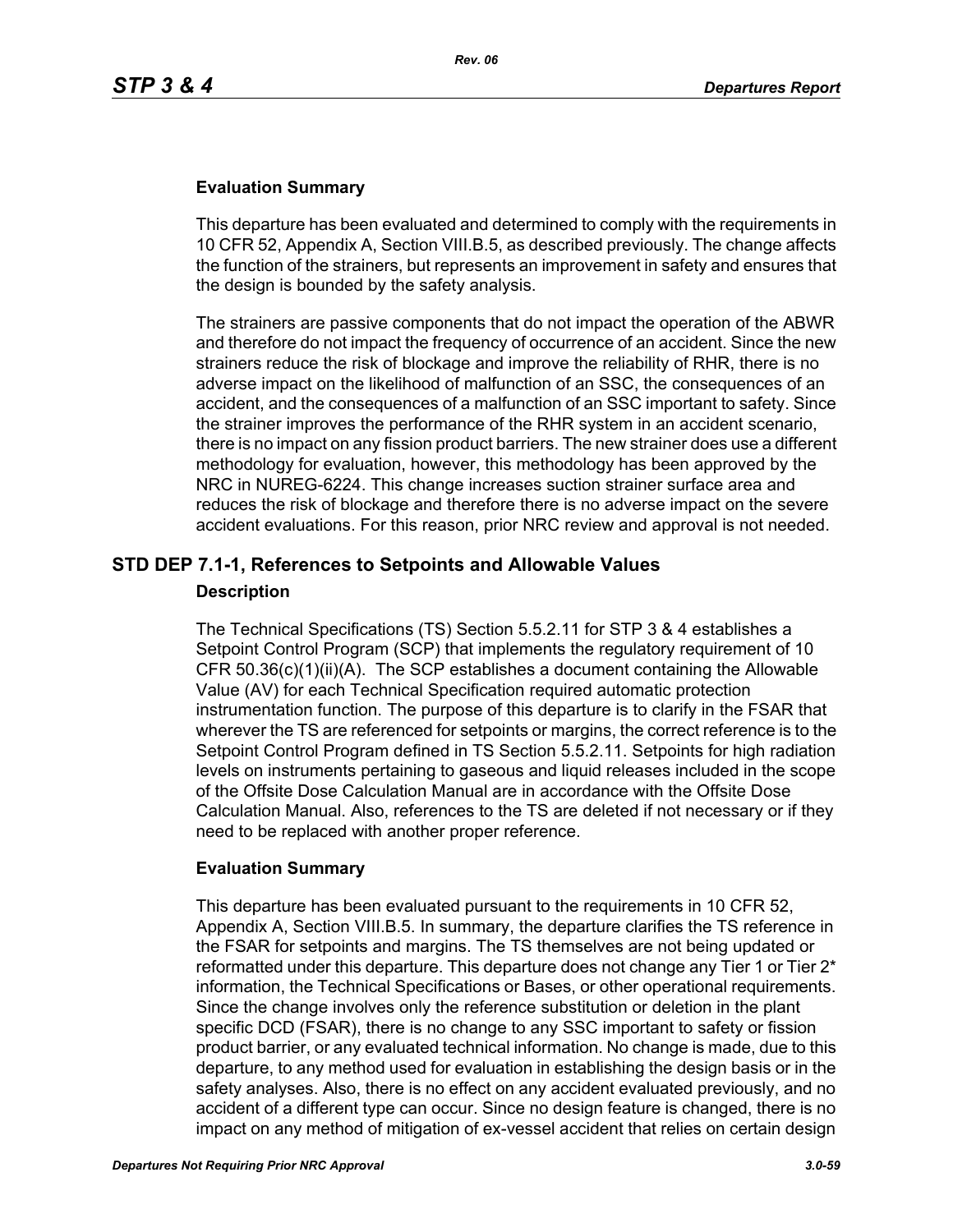features. For the same reason, and because there is no effect on any event, operation or SSC function, the change does not create a different ex-vessel accident scenario. Therefore, this change has no adverse impact and does not require prior NRC approval.

## **STD DEP 7.1-2, ATWS DB for Startup Range Neutron Monitoring**

### **Description**

Subsection 7.1.2 of the reference ABWR DCD described the safe shutdown systems I&C and the Neutron Monitoring System I&C. The STP 3 & 4 FSAR provides the following departures:

- **DCD** Subsection 7.1.2.4.1 states that the FMCRD motors shall be connected to the emergency diesel generators. The FSAR subsection clarifies that power for the stepping motor driver modules (SMDMs) that control the power to the FMCRD motors derive their power from a bus that can automatically receive power from the EDG, if necessary.
- STP 3 & 4 FSAR Subsections 7.1.2.6.1.1 (1) and 7.1.2.6.1.4 (1) add as a General Functional Requirement under the Safety Design Bases that the Startup Range Neutron Monitoring (SRNM) subsystem and the Average Power Range Monitor (APRM) subsystem, respectively, will provide ATWS permissive signals to the ESF Logic and Control System (ELCS). These changes are also reflected in Table 7.6- 5.

### **Evaluation Summary**

This departure has been evaluated pursuant to the requirements in 10 CFR 52, Appendix A, Section VIII.B.5. There is no impact on any Tier 1, Tier 2\* DCD, Technical Specifications, Bases for Technical Specifications or operational requirements.

The first item of the departure clarifies in more detail how the FMCRD motors receive power from the EDG. The second item reflects the existing design as described in Section 7.6.1.1.1(6) of the DCD whereby the SRNM sends an "ATWS Permissive" signal to the SSLC system to permit ATWS protection action, and the existing design in Section 7.6.1.1.2.2(5) of the DCD whereby the APRM sends an ATWS permissive signal to the SSLC system. These changes are for added clarification and completeness, do not affect the underlying design of any plant SSC important to safety, and do not impact the likelihood or consequences of an accident or malfunction of an SSC important to safety nor is there any impact on ex-vessel severe accident likelihood or consequences. No new accident scenarios are created by this change and no fission product barrier design basis limits are impacted. Therefore this change has no adverse impact and prior NRC approval is not required.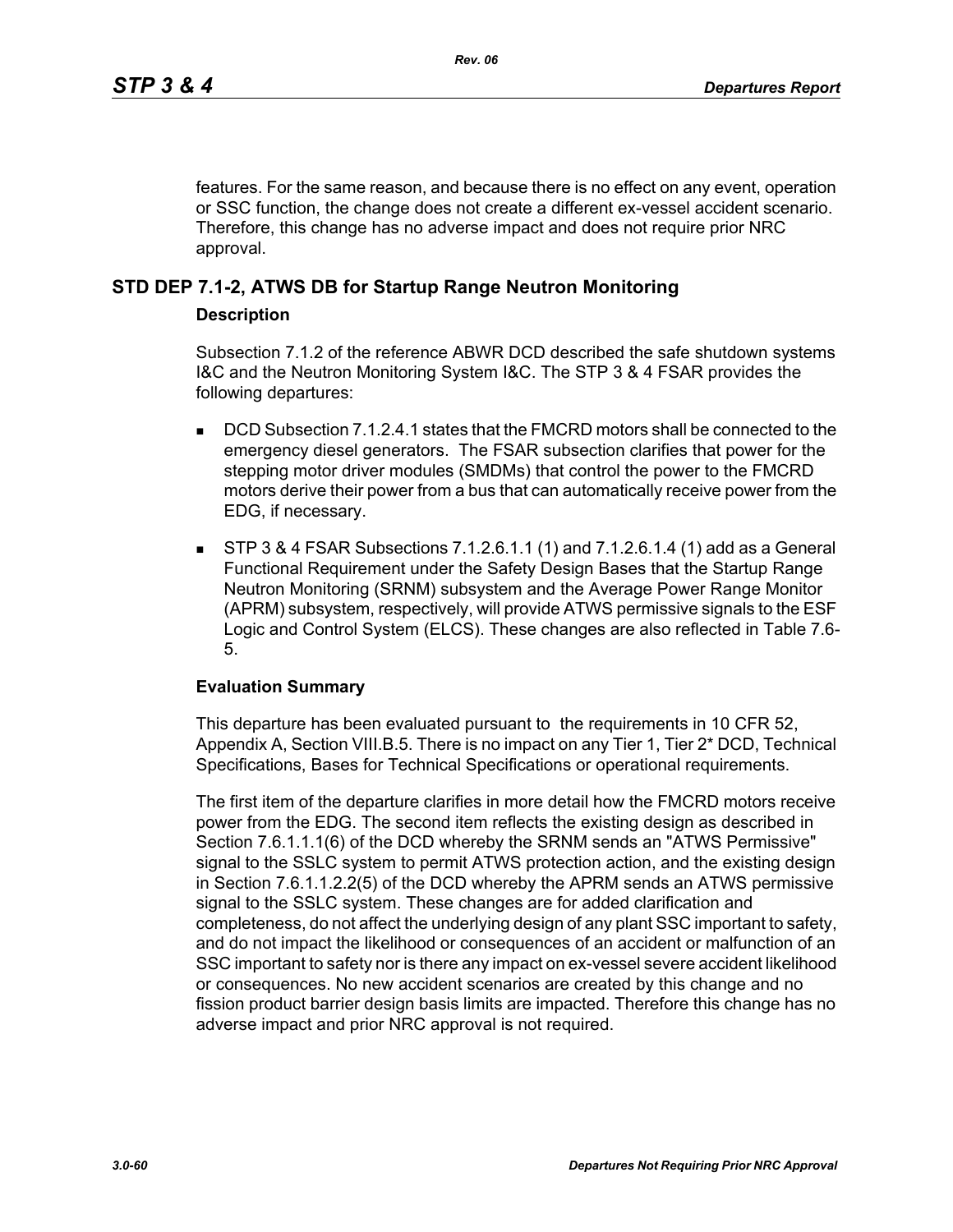# **STD DEP 7.2-4, Manual Scram Monitoring Description**

Subsection 7.2.1.1.4.2 (6) (c) of the reference ABWR DCD describes the two manual scram switches or the reactor mode switch as providing the means to manually initiate a reactor trip. The subsection also states that one bypass initiating variable is also monitored in addition to the scram initiating variables. This departure deletes the statement about monitoring initiating variables because it is misplaced in the Manual Scram subsection discussion and could be misleading in light of the manual scram not being bypassed.

### **Evaluation Summary**

This departure has been evaluated pursuant to the requirements in 10 CFR 52, Appendix A, Section VIII.B.5. This departure does not change the Tier 1, Tier2\*, Technical Specifications, bases for the Technical Specifications, nor any underlying design or other operational requirements. Furthermore, it does not change any plant physical features, SSCs important to safety, or fission product barriers. Any previously evaluated accident is not affected, and the possibility for an accident of a different type is not created. Also, it does not affect any method used for evaluation in establishing the design bases or in the safety analyses. This departure does not affect any feature for mitigation of an ex-vessel severe accident. For the same reason, and because there is no effect on any event, operation, or SSC function, the change does not create a different ex-vessel accident scenario. Therefore, this change has no adverse impact and does not require prior NRC approval.

### **STD DEP 7.2-6, RPS Instrumentation Ranges**

### **Description**

Table 7.2-1 of the reference ABWR DCD provided specifications for Reactor Protection System Instrumentation. This departure provides new ranges for:

- Reactor Vessel High Pressure
- Drywell High Pressure
- Reactor Vessel Low Water Level 3
- CRD charging header pressure High
- **Turbine Control Valve Fast Closure**
- **High Suppression Pool Temperature**
- **Turbine First-stage Pressure**

Continuing design effort has determined that the original ranges did not provide for optimal performance. The ranges are now updated to reflect a range of values appropriate for optimal performance.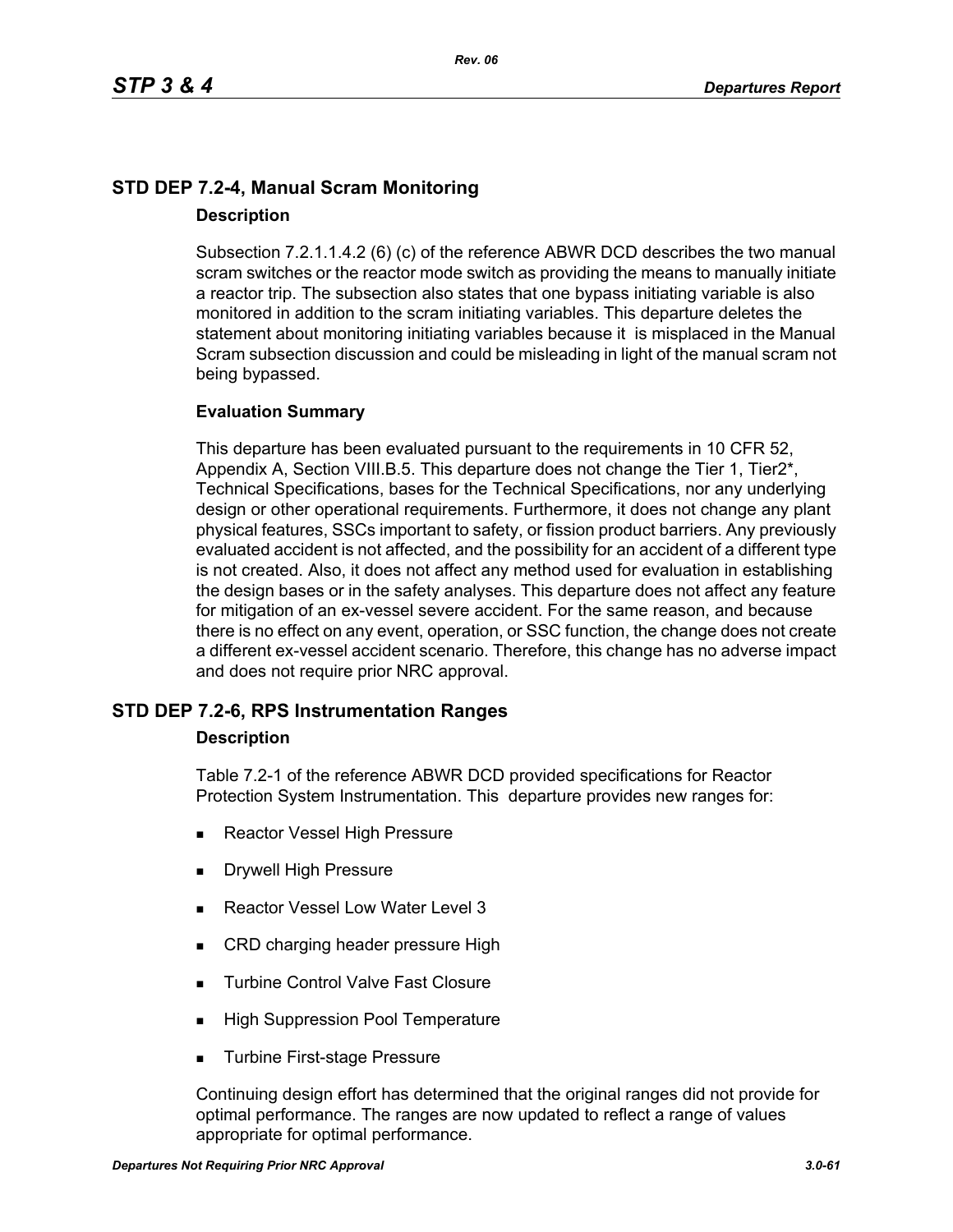This departure to update the RPS instrumentation ranges has been evaluated pursuant to and determined to comply with the requirements in 10 CFR 52, Appendix A, Section VIII.B.5. This departure does not change the Technical Specifications, any underlying design or other operational requirements. Furthermore, it does not change any plant physical features, SSCs important to safety or fission product barriers. Any previously evaluated accident is not affected, and the possibility for an accident of a different type is not created. Also, it does not affect any method used for evaluation in establishing the design bases or in the safety analyses. This departure does not affect any feature for mitigation of an ex-vessel severe accident. For the same reason, and because there is no effect on any event, operation or SSC function, the change does not create a different ex-vessel accident scenario. Therefore, this change has no adverse impact and does not require prior NRC approval.

### **STD DEP 7.3-1, Time Intervals for Licensing Analysis**

### **Description**

Subsections 7.3.1.1.1.1, 7.3.1.1.1.3, and 7.3.1.1.1.4 of the reference ABWR DCD provide specific times for the High Pressure Core Flood System, the Reactor Core Isolation Cooling System, and the Low Pressure Flooder Subsystem to respond to accidents. Table 6.3-1 provides these same values in addition to other significant input variables used in the Loss-of-Coolant Accident analysis.

To ensure consistency of information within the DCD, the specific values have been deleted from these Chapter 7 subsections and a reference has been inserted to Table 6.3-1. This ensures that all data relative to these inputs remain in one place, consistent with the accident analysis.

### **Evaluation Summary**

This departure has been evaluated pusuant to the requirements in 10 CFR 52, Appendix A, Section VIII.B.5.

Specific response times for the Low Pressure Flooder, the Reactor Core Isolation Cooling, and the High Pressure Core Flood systems exist both in the text narrative in Section 7.3 and in tables in Section 6.3 of the DCD. This change removes the specific times from the text narrative in Section 7.3 and references the appropriate table in Section 6.3. This removes the possibility of there being inconsistencies in the COLA. This change is intended to improve the quality and consistency of the information in the COLA and does not change any design or function for an SSC important to safety. Consequently, this change has no impact on the frequency or consequences of any accident or malfunction of an SSC important to safety previously evaluated. There is no impact on ex-vessel severe accident likelihood or consequences.

This change has no impact on any Tier 1, Tier 2\*, Technical Specifications, bases for the Technical Specification, or operational requirements information.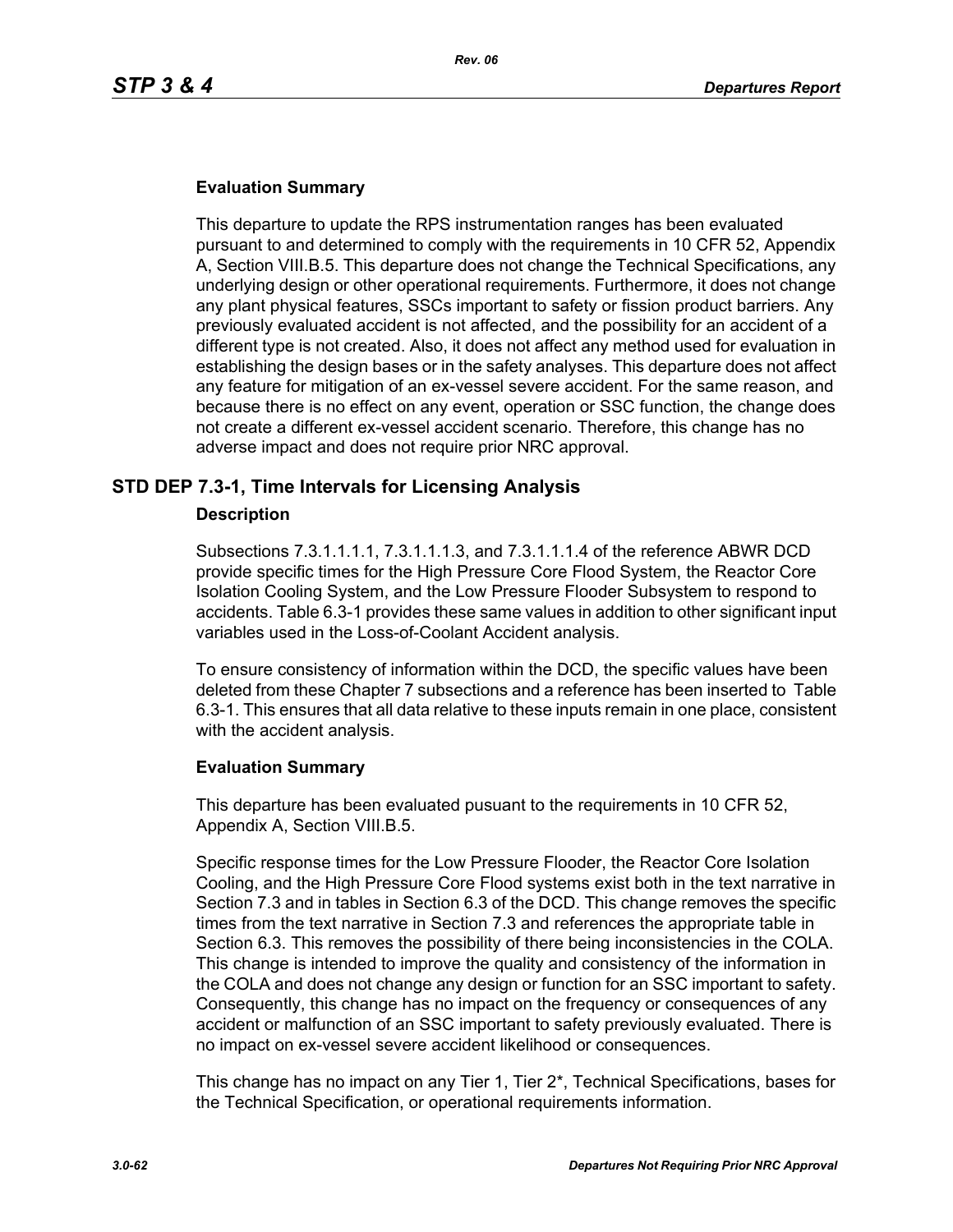Based on the results of this evaluation, prior NRC approval of this change is not required.

# **STD DEP 7.3-2, Automatic Depressurization System (ADS) Operator Description**

Subsection 7.3.1.1.1.2 of the reference ABWR DCD incompletely describes actuation of the automatic safety/relief valves as "with electrical power." The valve utilizes pneumatic action for the relieving function, but the operating air is introduced via an electric signal to a solenoid valve. The relief (power) mode of operation is initiated when an electrical signal is received at any of the solenoid valves located on the pneumatic actuator assembly. These valves also operate by mechanical function as described in this subsection. The STP 3 & 4 FSAR states "pneumatic action" as the actuation method to clearly describe the ADS function of the SRV.

## **Evaluation Summary**

This departure has been evaluated pursuant to the requirements in 10 CFR 52, Appendix A, Section VIII.B.5. The change is a rewording for clarification that does not change the meaning or intent and has no impact on the ADS system design or function. As a result, there is no impact on the probability or the consequences of an accident or malfunction of an SSC important to safety. There is also no impact on the likelihood or the consequences of an ex-vessel severe accident. There is no impact on any Tier 1, Tier 2\*, Technical Specifications, bases for Technical Specifications, or operational requirements information as a result of this change.

Based on the results of this evaluation, prior NRC approval of this change is not required.

# **STD DEP 7.3-4, ADS Logic**

### **Description**

Subsection 7.3.1.1.1.2 (3) (b) of the reference ABWR DCD describes the logic and sequencing for the ADS. The original description did not clearly describe the conditions under which ADS could be initiated. The description identifies the two parameters required as Reactor Water Level and Drywell Pressure. The description could be misinterpreted as requiring both parameters simultaneously to initiate ADS. The actual logic includes a bypass timer that initiates on Reactor Water Level (Level 1) that will initiate ADS without the presence of High Drywell Pressure after eight minutes (nominal). Subsection 7.3.2.1.1 discusses this timer, but does not provide the information that it is initiated by the Level 1 signal.

The above subsections are amended in the STP 3 & 4 FSAR to state that the bypass timer is initiated by the Reactor Vessel Water Level (Level 1) input. Additionally, the 8-minute exact value for the timer setting is removed from Subsection 7.3.2.1.1 to ensure that there is no conflict with Tier 1 information regarding the setting of less than or equal to 8 minutes for this timer.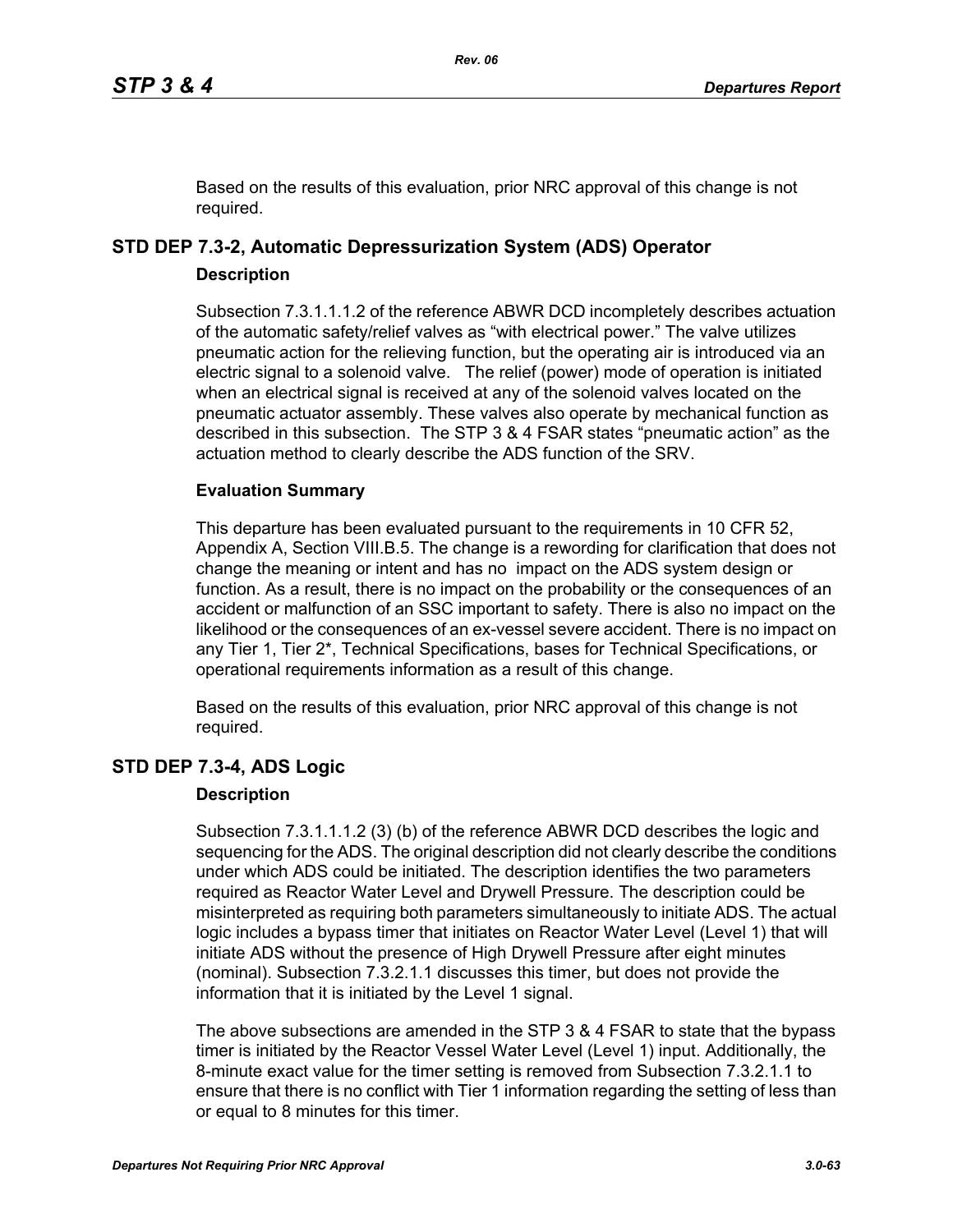This departure has been evaluated pursuant to the requirements in 10 CFR 52, Appendix A, Section VIII.B.5. This departure does not change the Technical Specifications, setpoints for the parameters or other operational requirements. Furthermore, it does not change the ADS design, any plant physical features, or SSCs important to safety or fission product barriers. Previously evaluated accidents are not affected, and the possibility for an accident of a different type is not created. Also, it does not affect any method used for evaluation in establishing the design bases or in the safety analyses. The ADS has not been identified as a design feature in the plant specific DCD for mitigating an ex-vessel severe accident. Consequently, this change has no impact on ex-vessel severe accident likelihood or consequences. Therefore, this change has no adverse impact and does not require prior NRC approval.

## **STD DEP 7.3-5, Water Level Monitoring**

### **Description**

Subsections 7.3.1.1.1.2 and 7.3.1.1.1.4 of the reference ABWR DCD describe the equipment design for the ADS and RHR/LPFL I&C using the terms "Low" and "Low-Low" when describing the initiation inputs from the Reactor Water Level instrumentation. These terms are replaced by the standard ABWR nomenclature of Level 1.5 and Level 1, respectively, for initiating signals. This instrumentation also provides initiating signals for other levels, such as Level 2, Level 3, and Level 8, etc. Additional clarity for low water level initiating a scram is achieved by adding "(Level 3)" after "Reactor vessel low water level" in Subsections 7.2.2.1(3) and 7.2.2.2.3.1(8)(a) and (12)(a), and Table 7.2-2.

To ensure clarity for all users, terms such as "Low" and "Low-Low" are replaced with the actual level nomenclature, e.g., "Level 1.5" and "Level 1," in Subsections 7.3.1.1.1.2 (3) (a), (3) (b) and (3) (d) and 7.3.1.1.1.4 (3) (a), (3) (d), and (3) (e).

### **Evaluation Summary**

This departure has been evaluated pursuant to the requirements in 10 CFR 52, Appendix A, Section VIII.B.5and determined not to require prior NRC approval. There is no underlying design change to any plant SSC. In summary, the evaluation demonstrates that this departure is a clarification since it provides the standard ABWR nomenclature for the reactor vessel level initiating instrumentation. This departure does not change any Tier 1 or Tier 2\* information, change the Technical Specifications, or other operational requirements, and does not affect any previously evaluated accident or create the possibility for an accident of a different type. Further, there is no effect on any SSC important to safety or fission product barrier, and it does not affect any method used for evaluation in establishing the design basis or in the safety analyses. Therefore, this change has no adverse impact and does not require prior NRC approval.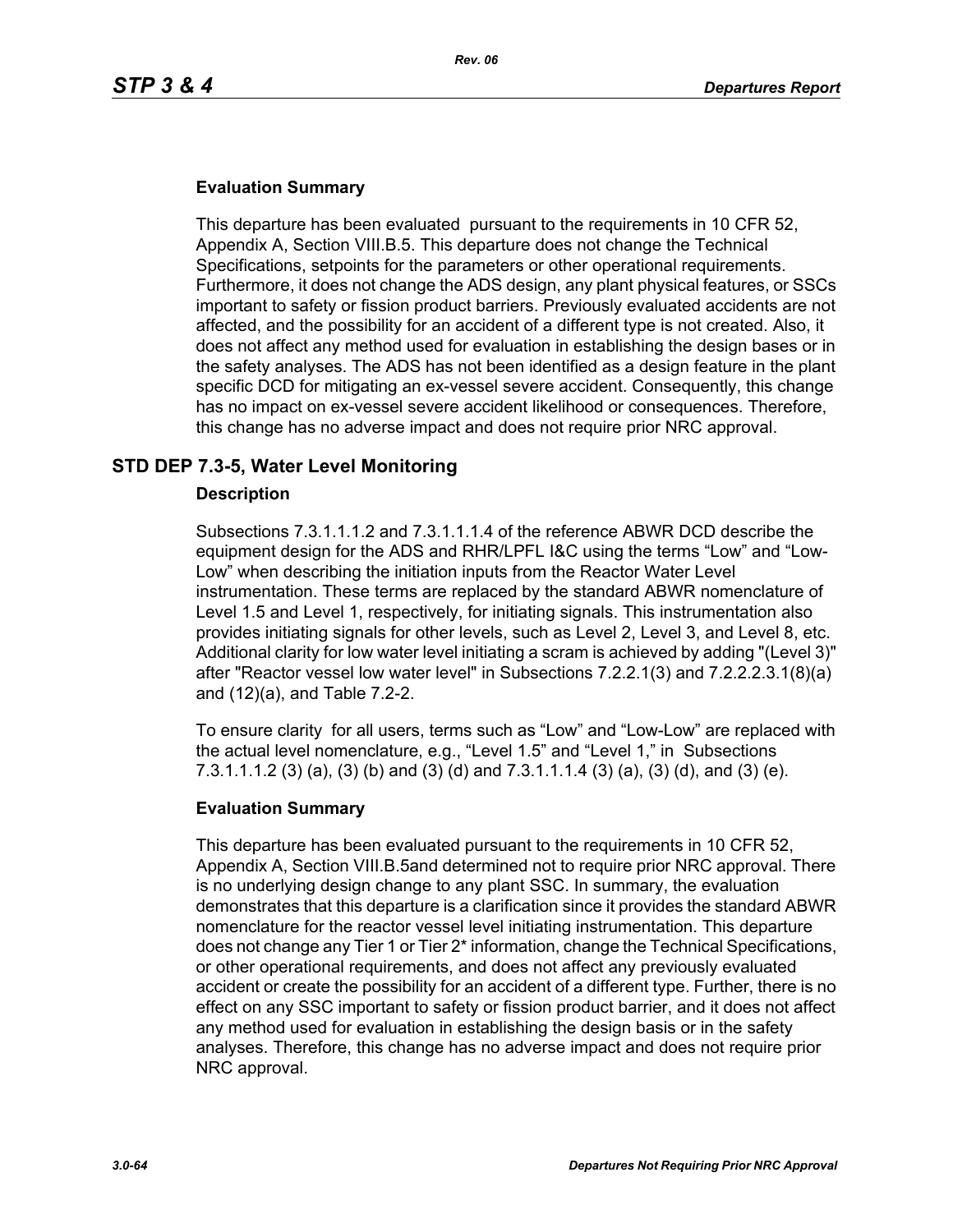# **STD DEP 7.3-6, SRV Position Indication Description**

Subsection 7.3.1.1.1.2 (3) (b) of the reference ABWR DCD describes the position indication provided in the main control room for the safety/relief valves. The description states that lights are provided when the solenoid-operated pilot valves are energized to open. It also states that linear variable differential transformers (LVDTs) are mounted on the valve operators.

As stated in the STP 3 & 4 FSAR subsection, the current design for main control room indication of safety/relief valve position is provided by a limit switch. ADS solenoid energized status is not indicated as this is not a direct indication of the safety/ relief valve position. The incorporation of the limit switch on the valve provides a direct, positive indication of the safety/relief valve position that is more reliable than the original described LVDT. The requirement for position indication of the safety/relief valve is assured by this limit switch.

### **Evaluation Summary**

This departure has been evaluated pursuant to the requirements in 10 CFR 52, Appendix A, Section VIII.B.5. There is no impact on any Tier 1, Tier 2\*, technical specifications, basis for technical specifications or operational requirements as a result of this change.

This change provides direct position indication of the safety relief valves using limit switches in place of the method described in the DCD where position of the safety relief valves was monitored with less reliable LVDTs or inferred by indication of energization of the solenoids to the pilot valves. The direct monitoring of SRV position with the more reliable limit switches versus LVDTs provides a more reliable and direct indication of SRV position status to the control room operator. There are no accidents described in the DCD or the COLA that are directly affected by this change, thus there is no adverse effect on the frequency or consequences of accidents, and the change does not affect the occurrence or consequences of a malfunction of SSCs important to safety. No accident analyses of fission product barrier design limits are impacted by this change. The change to SRV position indication swtiches has no impact on frequency of occurrence or consequences of ex-vessel severe accidents previously reviewed.

The result of the evaluation is that prior NRC approval is not required for this change.

## **STD DEP 7.3-7, Automatic Depressurization System (ADS) Manual Operation**

### **Description**

Subsection 7.3.1.1.1.2(3)(b) of the reference ABWR DCD describes the manual controls associated with the ADS. This section describes the ADS inhibit switch as "keylocked." The ADS inhibit switches are no longer the keylock type. The subsection is modified in the STP 3 & 4 FSAR to present the current design.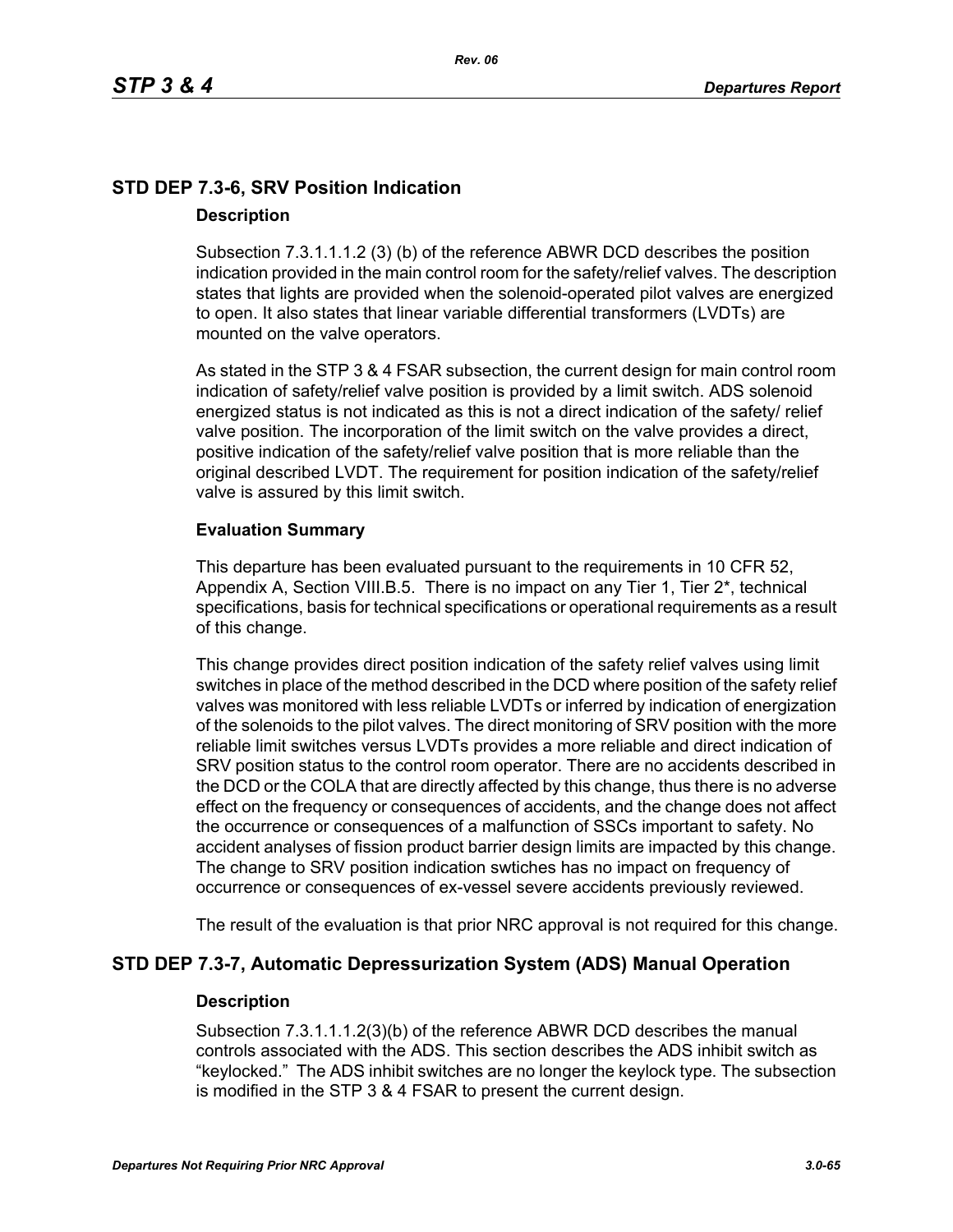DCD Tier 1 and Tier 2\* information, Technical Specifications, Technical Specification Bases, and operational requirements were reviewed and were found to not be impacted by this change.

This departure replaces the ADS inhibit switches from a keylock type to a normal manual switch. This change does not affect the overall function of the ADS inhibit switches. This change is to facilitate operator action.

The purpose of the ADS inhibit switch is to allow one ADS division to be taken out of service. This switch is ineffective once the ADS timers have timed out and thus cannot be used to abort and reclose the valves once they are signalled to open. The inhibit mode is continuously annunciated in the main control room. This departure only changes the type of switch and does not change the functionality of ADS.

This departure does not change any of the automatic initiation capabilities of the ADS on such signals as low reactor water level and high drywell pressure. Because there is no change in design or function of an SSC important to safety. This departure has no impact on the likelihood or consequences of analyzed accidents or of a malfunction of an SSC important to safety. No new accident scenarios are created and there is no impact on the design basis limit of any fission product barrier. The ADS has not been identified as a design feature in the plant specific DCD for mitigating an ex-vessel severe accident. Therefore this change has no impact on the likelihood or consequences of an ex-vessel severe accident.

Based on the results of this evaluation, prior NRC approval of this change is not required.

### **STD DEP 7.3-9, Shutdown Cooling Operation**

### **Description**

Subsection 7.3.1.1.1.4 (3) (e) of the STP 3 & 4 FSAR clarifies the reference ABWR DCD description of the RHR Shutdown Cooling Mode valve alignment after a Low Pressure Flooder (LPFL) actuation signal. In the shutdown cooling mode of operation, the RHR System removes decay heat from the reactor core to achieve and maintain a cold shutdown condition. In this mode, each division takes suction from the RPV via its dedicated suction line, pumps the water through its respective heat exchanger tubes, and returns the cooled water to the RPV. Each shutdown cooling suction valve automatically closes if reactor water level falls below Level 3. These valves will not open on high reactor pressure.

This clarification deletes reference to automatic closure of the RHR suction valves for the SCS mode on receipt of an LPFL initiation signal on Level 1. These valves are already automatically closed on a Level 3 signal. This departure further clarifies that the shutdown cooling isolation valves must be closed to permit suction from the Suppression Pool.

### **Evaluation Summary**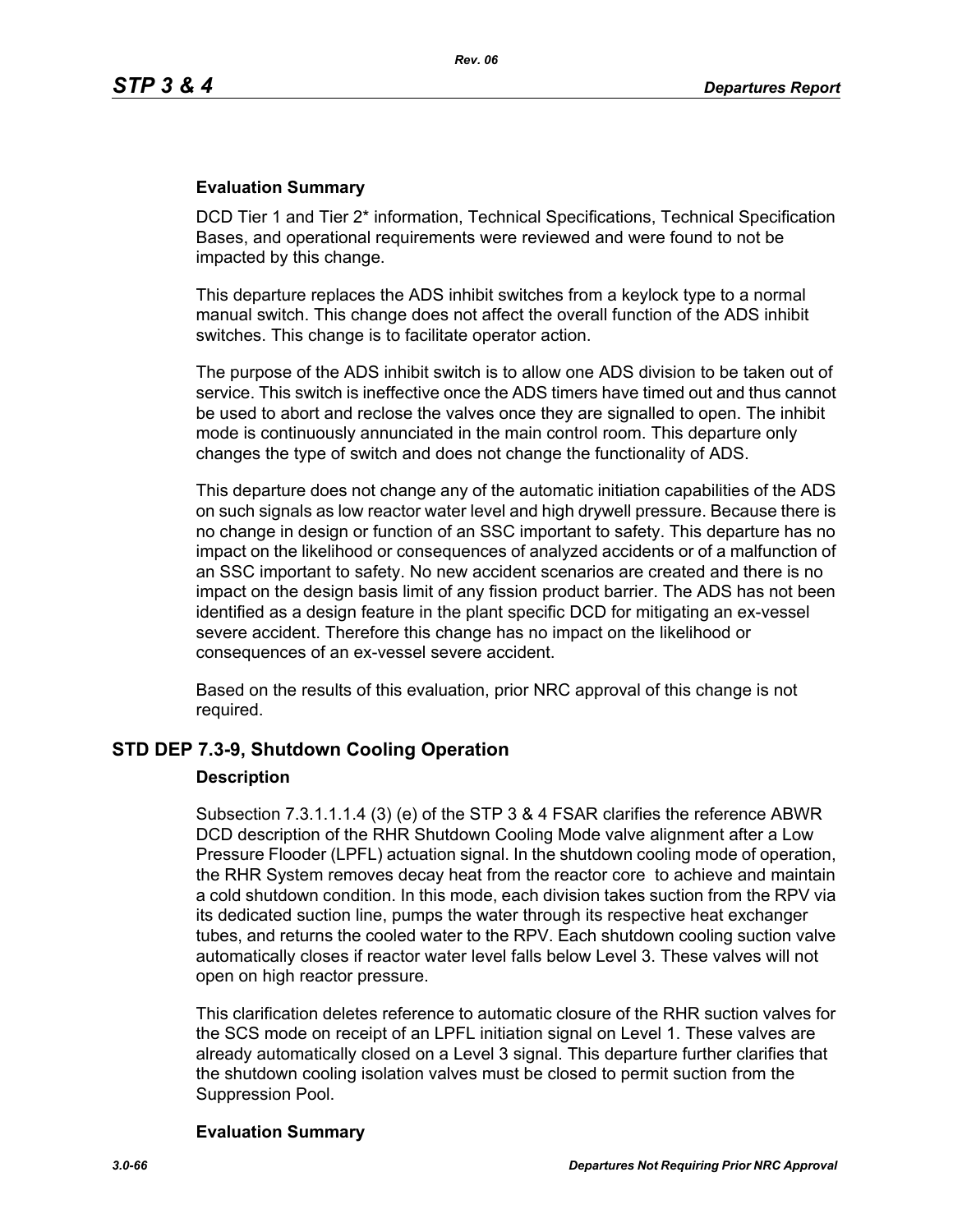This departure has been evaluated pursuant to the requirements in 10 CFR 52, Appendix A, Section VIII.B.5. This departure does not change any Tier 1 or Tier  $2^*$ information, the Technical Specifications, any underlying design or other operational requirements. This departure clarifies the correct alignment of RHR valves in the SCS mode upon receipt of an LPCF initiation signal and does not change any plant physical features, SSCs important to safety or fission product barriers. Any previously evaluated accident is not affected, and the possibility for an accident of a different type is not created. Also, it does not affect any method used for evaluation in establishing the design bases or in the safety analyses. This departure does not affect any feature for mitigation or an ex-vessel severe accident. For the same reason, and because there is no effect on any event, operation or SSC function, the change does not create a different ex-vessel accident scenario. Therefore, this change has no adverse impact and does not require prior NRC approval.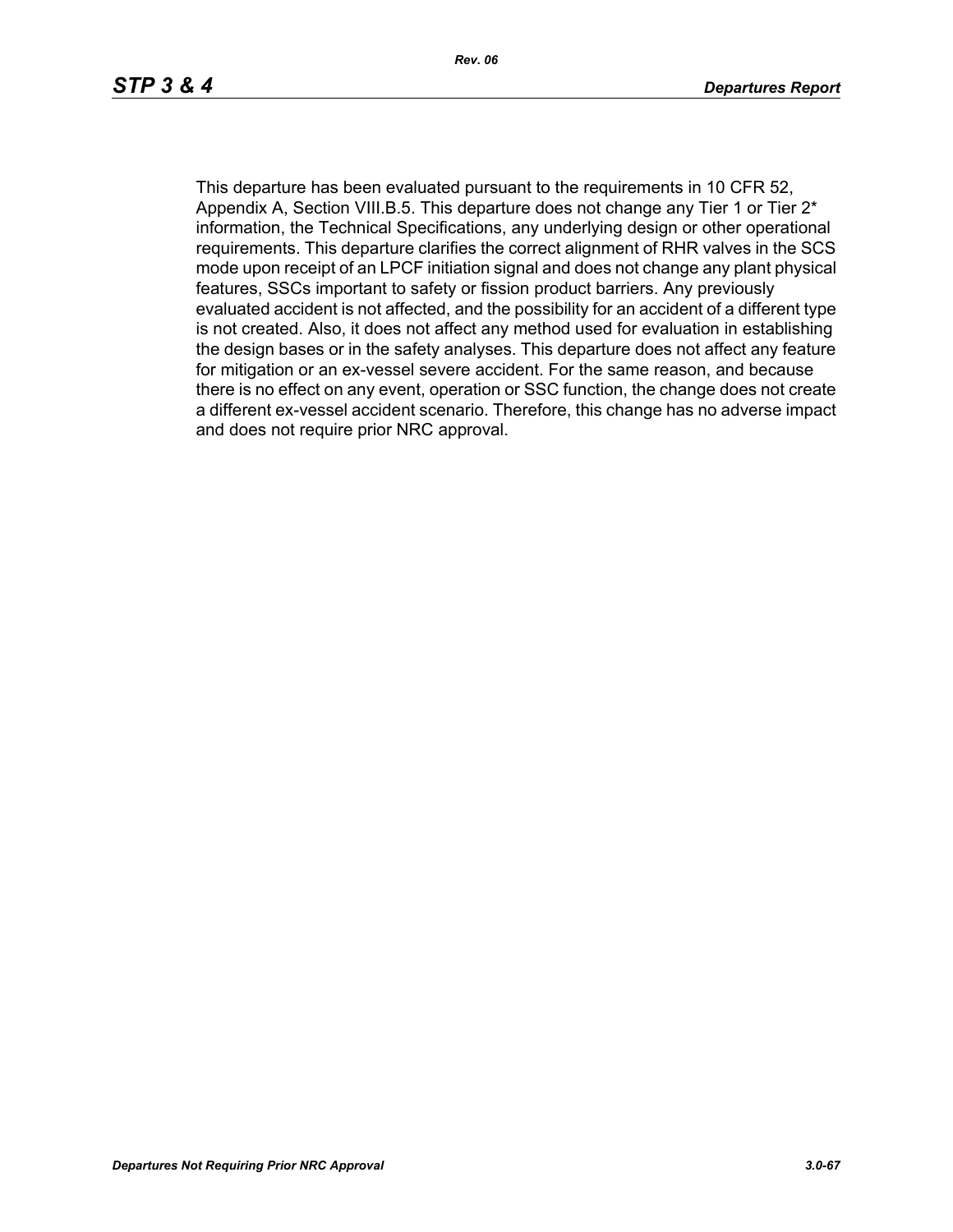# **STD DEP 7.3-10, ESF Logic and Control System (ELCS) Mode Automation Description**

Subsection 7.3.1.1.1.4(3i) of the reference ABWR DCD states that the operator may control the RHR pumps and injection valves manually after LPFL initiation by using RHR capabilities in other modes if the core is being cooled by other emergency core cooling systems. Subsection 7.3.1.1.1.4(3i) of STP 3 & 4 COLA replaces that statement with an expanded description of the Mode switches in the main control room. In order to support the displays and to reduce operator burden, RHR has specific mode operation capability. This eliminates the possibility of operator error and supports the display requirements. Mode-specific permissives are required for system alignment.

The change to Section 7.3.1.1.1.4 replaces the DCD text which states that the operator may control the RHR pumps and injection valves manually after LPFL initiation to use RHR capabilities in other modes if the core is being cooled by other emergency core cooling systems. The updated text expands this by describing the Mode switches in the main control room. These logic changes are reflected in a revision made to Figure 7.3-4, Sheets 10, 11, 13, 14, 19, 20 and 20a.

In addition, Section 7.3.1.1.1.4 (3) explains that logic power for the LPFL subsystem is from the ELCS power supply for the division involved. ELCS mode automatic logic changes are implemented for Figure 7.3-1, Sheets 5, 11, 13, 14 and 17 to assure that the HPCF "C" diverse hard-wired manual initiation function has priority over the normal automatic initiation logic for HPCF "C". This departure also modifies information in Figure 7.3-1, Sheets 2, 7-10, 15 and 16. These changes assure proper implementation of the diverse hard-wired HPCF "C" manual initiation capability described in Appendix 7C.5.

## **Evaluation Summary**

This departure has been evaluated pursuant to the requirements in 10 CFR 52, Appendix A, Section VIII.B.5.

The Tier 1 and Tier 2\* DCD, Technical Specifications, Bases for Technical Specifications and operational requirements were reviewed and it was found that none of these documents are impacted by this change.

The change to Section 7.3.1.1.1.4 replaces the DCD text which states that the operator may control the RHR pumps and injection valves manually after LPFL initiation to use RHR capabilities in other modes if the core is being cooled by other emergency core cooling systems. The updated text expands this by describing the Mode switches in the main control room. In order to support the displays and to reduce operator burden, RHR has specific mode operation capability. These changes are also reflected in revisions made to Figure 7.3-4. These changes reduce the likelihood of operator error and support the display requirements. The logic changes to the ELCS are implemented to assure that the HPCF "C" diverse hard-wired manual initiation function has priority over the normal automatic initiation logic for HPCF "C". These changes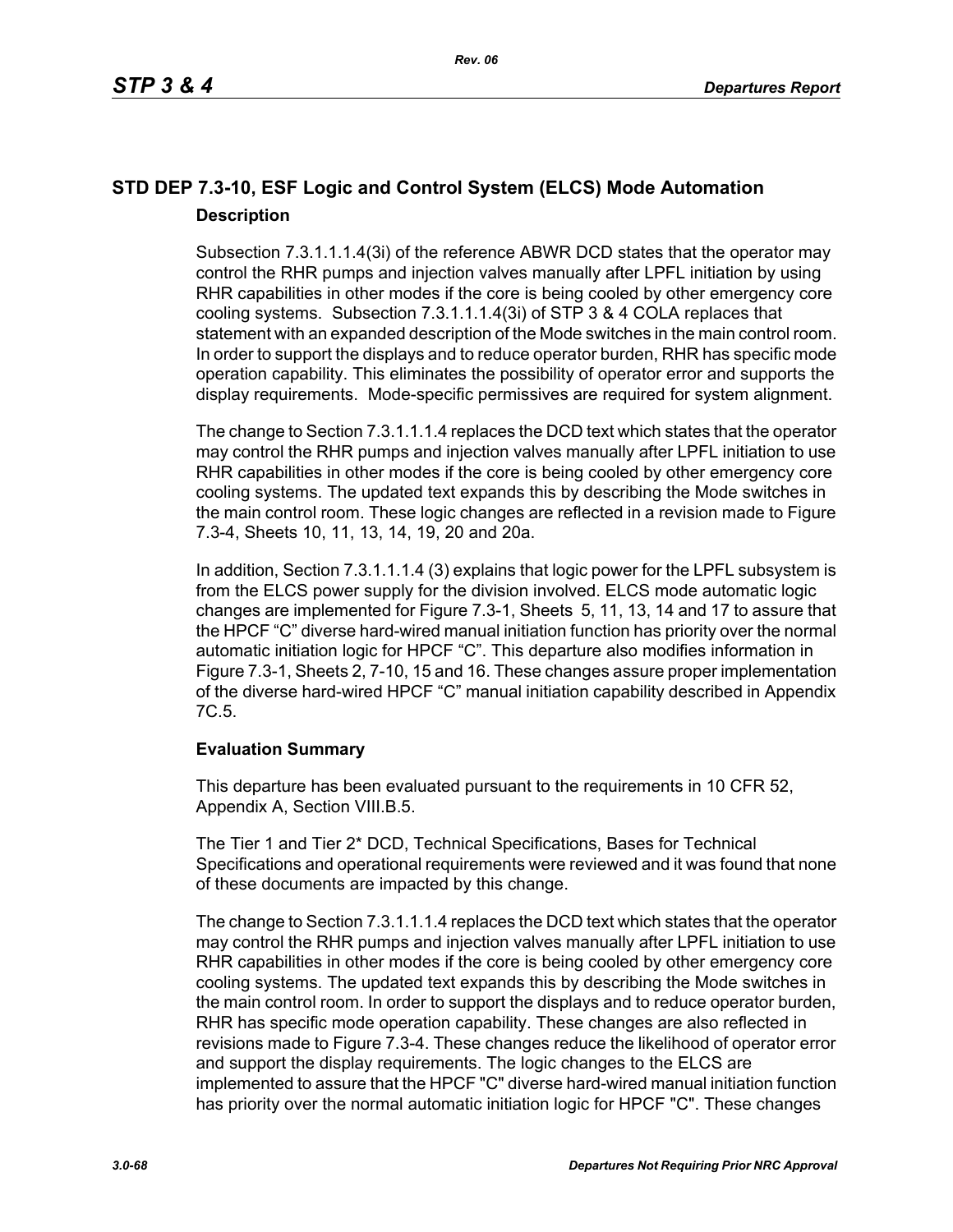assure proper implementation of the diverse hard-wired HPCF "C" manual initiation capability described in Appendix 7C.5.

These changes provide enhancements to reduce the likelihood of operator error, to support display requirements and to implement manual diversity as described in Appendix 7C.5. Consequently, these changes are favorable and have no adverse impact on the frequency or consequences of an accident or malfunction of an SSC important to safety. The changes do not create an accident of a different type than previously evaluated and do not adversely affect a fission product barrier limit. These changes also have no adverse effect on the likelihood or consequences of an exvessel severe accident.

Based on the results of this evaluation, prior NRC approval of this change is not required.

# **STD DEP 7.3-11, Leak Detection and Isolation System Valve Leakage Monitoring Description**

Reference ABWR DCD Subsection 7.3.1.1.2 (3)(l) provides a description of the leak detection instrumentation provided for valve stem leak-off lines of large bore reactor coolant pressure boundary isolation valves. Originally, valve stem packing rings were mostly made of asbestos material, which was prone to shrinkage during service. The shrinkage could cause voids in the packing chamber, which leads to leakage. To counter frequent leaks, two sets of packing rings were provided with a leak-off line from the chamber between the packing rings. The leak-off was then routed to a collection sump, where leakage was identified in accordance with pressure boundary leakage requirements. While providing relief from leakage requirements, this arrangement did not resolve the issue of stem leakage.

To resolve the stem leakage issue, valves were specified in the FSAR to use one set of expanded graphite packing to seal the valve stem penetration. Expanded graphite has shown superior sealing properties, is less likely to induce corrosion and damage to the valve stem due to trace material, retain their form longer and avoid the formation of voids that could lead to leakage. Due to the valve packing changes, during the design evolution of the ABWR, the valve stem leak-off lines have been eliminated. The valve gland leak-off lines have been eliminated for the valves and the described instrumentation is no longer applicable. The large remote power operated valves, located in the Drywell for Main Steam, Reactor Water Clean Up, Reactor Core Isolation Cooling and Residual Heat Removal Systems are affected by this change. A similar discussion is provided in STP 3 & 4 FSAR Subsection 5.2.5. The deletion of this section ensures the discussion of the Leakage Detection Instrumentation is consistent with the current design.

### **Evaluation Summary**

This departure to eliminate the RCS isolation valve stem/gland leakage monitoring system has been evaluated pursuant to the requirements in 10 CFR 52, Appendix A,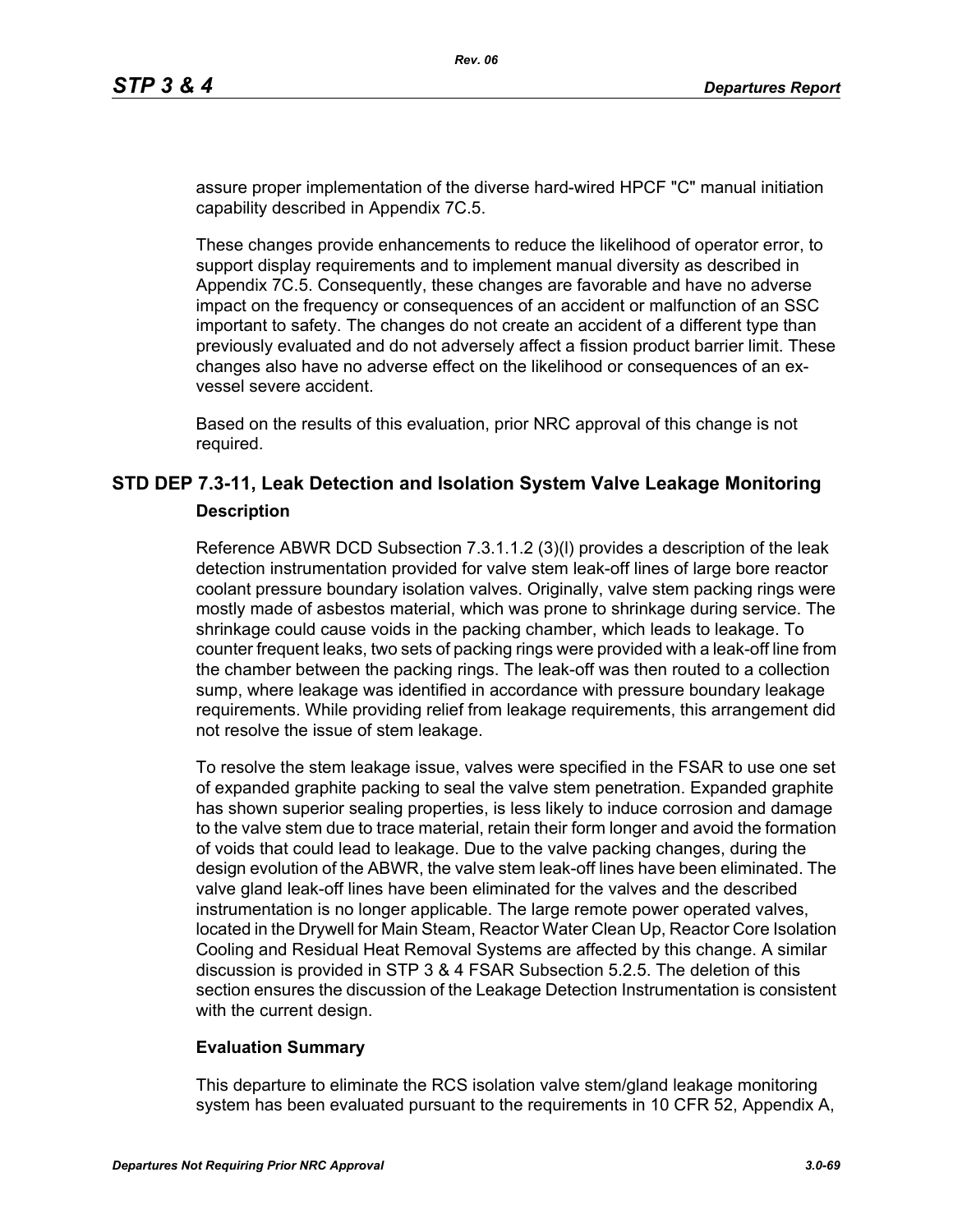Section VIII.B.5. This change is removal of the RCS isolation valve leak-off lines piping arrangement and the instrumentation for valve stem leakage monitoring.

This departure does not change any Tier 1, Tier 2<sup>\*</sup> information, the Technical Specifications, bases for technical Specifications, any underlying design or other operational requirements.

The improvements in valve packing have changed the way pressure boundary leakage from valves is assessed. The packing improvements have reduced valve stem leakage and result in a more reliable configuration. With the reduced stem leakage, and more reliable configuration, a leakage detection system is no longer needed. This conclusion results in the removal of the piping arrangement and the instrumentation for direct monitoring of valve stem leakage detection.

It does not change any functional or safety requirements to monitor and assess valve leakage. Existing systems for detection of unidentified leakage (e.g. drywell floor drain sump monitoring) as described in Subsection 5.2.5.2.1 of the STP 3 & 4 COLA are capable of monitoring and alarming any leakage from these valves, including valve stem leakage.

Since this change does not affect any plant SSC except for removing the valve leakoff piping and associated monitoring instrumentation, there is no effect on any accident previously evaluated in the DCD. Furthermore, it does not change any plant physical features, SSCs important to safety or fission product barriers. Any previously evaluated accident is not affected, and the possibility for an accident of a different type is not created. Also, it does not affect any method used for evaluation in establishing the design bases or in the safety analyses. This departure does not affect any feature for mitigation of an ex-vessel severe accident. For the same reason, and because there is no effect on any event, operation or SSC function, the change does not create a different ex-vessel accident scenario.

Therefore, this change has no adverse impact and does not require prior NRC approval.

## **STD DEP 7.3-13, Containment Spray Logic**

### **Description**

The reference ABWR DCD states that if Containment Spray has been initiated, then the system automatically realigns to the LPFL Mode if Reactor Vessel Water Level falls below Level 1. This departure changes STP 3 & 4 FSAR Subsections 7.3.1.1.3 (3) (a), (b), and (c), and 7.3.2.3.2(1) and (4) to; 1) emphasize that the LPFL mode has precedence over containment Spray when below Level 1, 2) clarify the method by which the Drywell and Wetwell sprays can be initiated, and 3) clarify the interlocks associated with this mode of RHR operation. Figure 7.3-4 sheets 4, 6, 10, 11, 13 & 20 are revised to reflect logic changes for removal of the manual override logic for the wetwell spray valves and suppression pool return valves. The annunciator status lights for these functions are removed from the table of status lights and annunciators.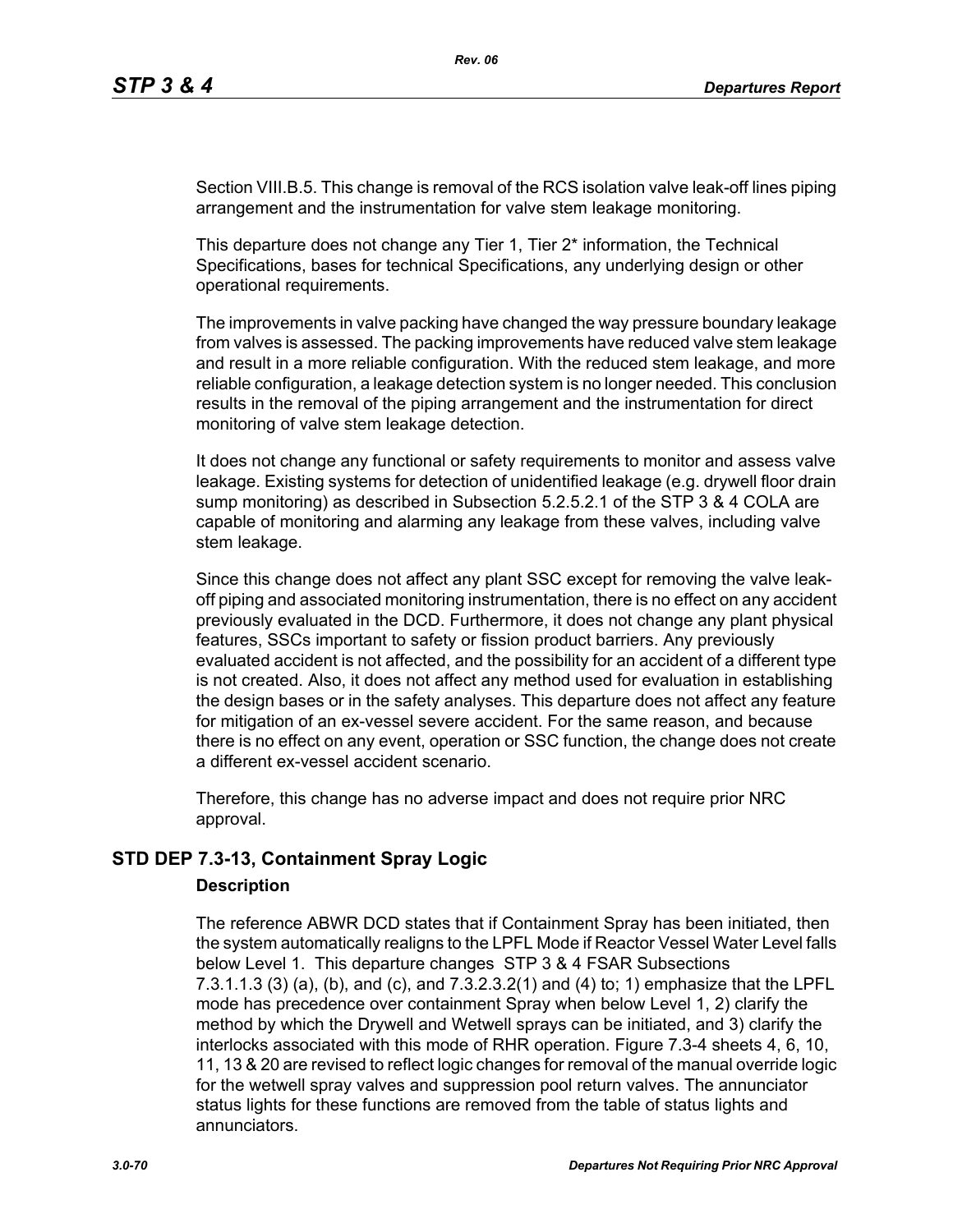This departure clarifies the operation of the Containment Spray System, removes the manual override logic, and provides a more complete description of the operation of this mode of RHR. This departure has been evaluated in accordance with the requirements in 10 CFR 52, Appendix A, Section VIII.B.5. The containment spray system is discussed in Tier 1 and Chapter 15. Those sections have been reviewed and the departure has no adverse effect on them. The design change to remove the manual override logic is made to reflect that the spray system will continue to operate until manually terminated by the operator, or will automatically terminate and realign to the LPFL injection mode on receipt of a RPV Water Level 1 since core cooling has priority. There is no adverse effect on any SSC important to safety or fission product barrier. There is no increase in the frequency of accidents and no increase in the likelihood of a malfunction of an SSC important to safety. Any previously evaluated accident is not affected and the possibility for an accident of a different type is not created. Also, it does not affect any method used for evaluation in establishing the design bases or in the safety analyses. This departure does not affect any feature for mitigation to an ex-vessel severe accident. For the same reason, and because there is no effect on any event, operation or SSC function, the change does not create a different ex-vessel accident scenario. Therefore, this change has no adverse impact and does not require prior NRC approval.

# **STD DEP 7.3-14, Residual Heat Removal Suppression Pool Cooling Logic Description**

Subsection 7.3.1.1.4 (3) (b) of the reference ABWR DCD describes the logic and sequencing of the RHR Suppression Pool Cooling Mode. The FSAR includes the following departures:

- Item (ii) has been corrected to show that valves in other RHR modes are automatically repositioned to align to the SPC mode.
- A description of the Suppression Pool Cooling Mode Switch has been added to Item (iv) to provide a more complete understanding of the initiation of this mode.
- Item (v) of this subsection has been augmented to state the SPC mode continues to operate until the operator closes the discharge valves. This operation is facilitated by the activation of another permitted mode of operation. This information has been added to ensure a complete understanding of the termination of this mode.
- Item (vi) has been added to this section to clarify that this mode only operates automatically when entered from the RHR Standby Mode.
- Figure 7.3-4 has been revised to change the SPC manual initiation switch from an "On/Off" to an "Arm/Disarm" type.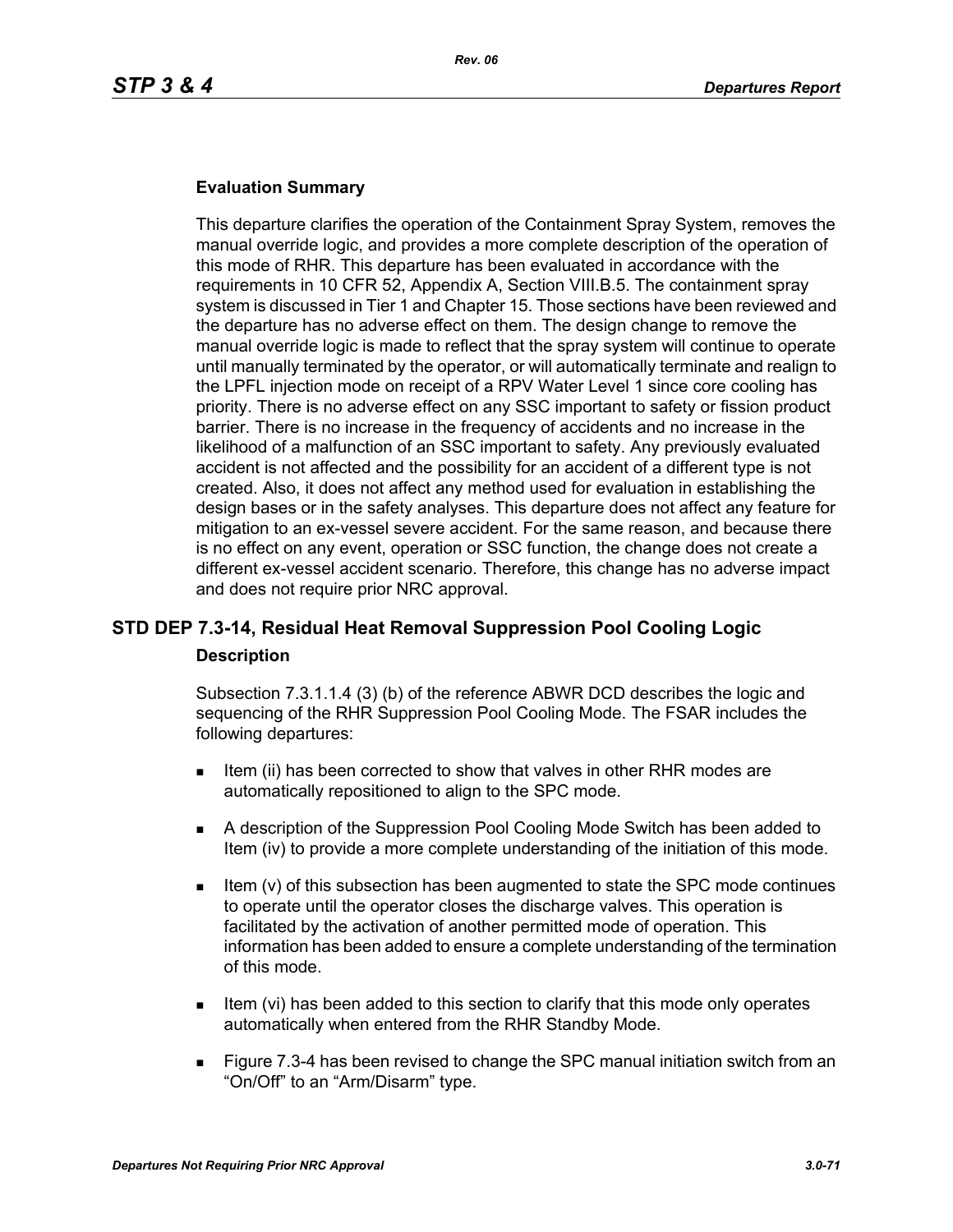This departure has been evaluated pursuant to the requirements in 10 CFR 52, Appendix A, Section VIII.B.5. This change has no impact on Tier 1, Tier 2\*, technical specifications, basis for technical specifications and operational requirements. The logic and sequencing of the automatic and manual actions required to initiate and terminate the operation of the suppression pool cooling mode of the RHR system are correctly defined in ABWR DCD Tier 2 subsection 5.4.7.1.1.5. The changes to Section 7.3.1.1.4 provide a more complete description of the SPC mode automatic and manual operations and makes them consistent with the description in Section 5.4.7.1.1.5. The design change to an Arm and Initiate switch provides added assurance that the operator will not inadvertently switch to the SPC mode from the LPFL mode while performing the critical operation of maintaining water level in the RPV. This change does not impact the automatic initiation of the SPC mode on high SP temperature. Consequently, this change will not impact the frequency or consequences of accidents or malfunction of an SSC important to safety. There is no impact on any fission product barrier, nor is there any impact on the likelihood or consequences of an ex-vessel severe accident.

Consequently, prior NRC approval of this change is not required.

### **STD DEP 7.3-15, Reactor Service Water Logic Interfaces**

#### **Description**

Subsection 7.3.1.1.7(3i) of the reference ABWR DCD provides information about the safety interfaces for the Reactor Cooling Water controls. This description is modified in the FSAR Subsection as follows:

- The original information stated that only Division I and II provided flow signals to the Main Control Rooms. The current design provides flow signals for all three divisions (Div. I, II, and III) of RCW.
- This section also discusses the "RCW Hx A or D" differential pressure instrumentation. This equipment is actually the strainers on the discharge side of the two RSW pumps in each division. Therefore, the nomenclature of this equipment is changed to "RSW A or D strainer."

### **Evaluation Summary**

This departure has been evaluated pursuant to the requirements in 10 CFR 52, Appendix A, Section VIII.B.5.

The Tier 1 and Tier 2\* DCD, technical specifications, basis for technical specifications and operational requirements were reviewed and were found to not be impacted by this change.

The first bullet item in the departure description is an improvement as it provides the control room operator with additional and more complete information regarding RCW flow. The second bullet item changes the annunciator alarm on high differential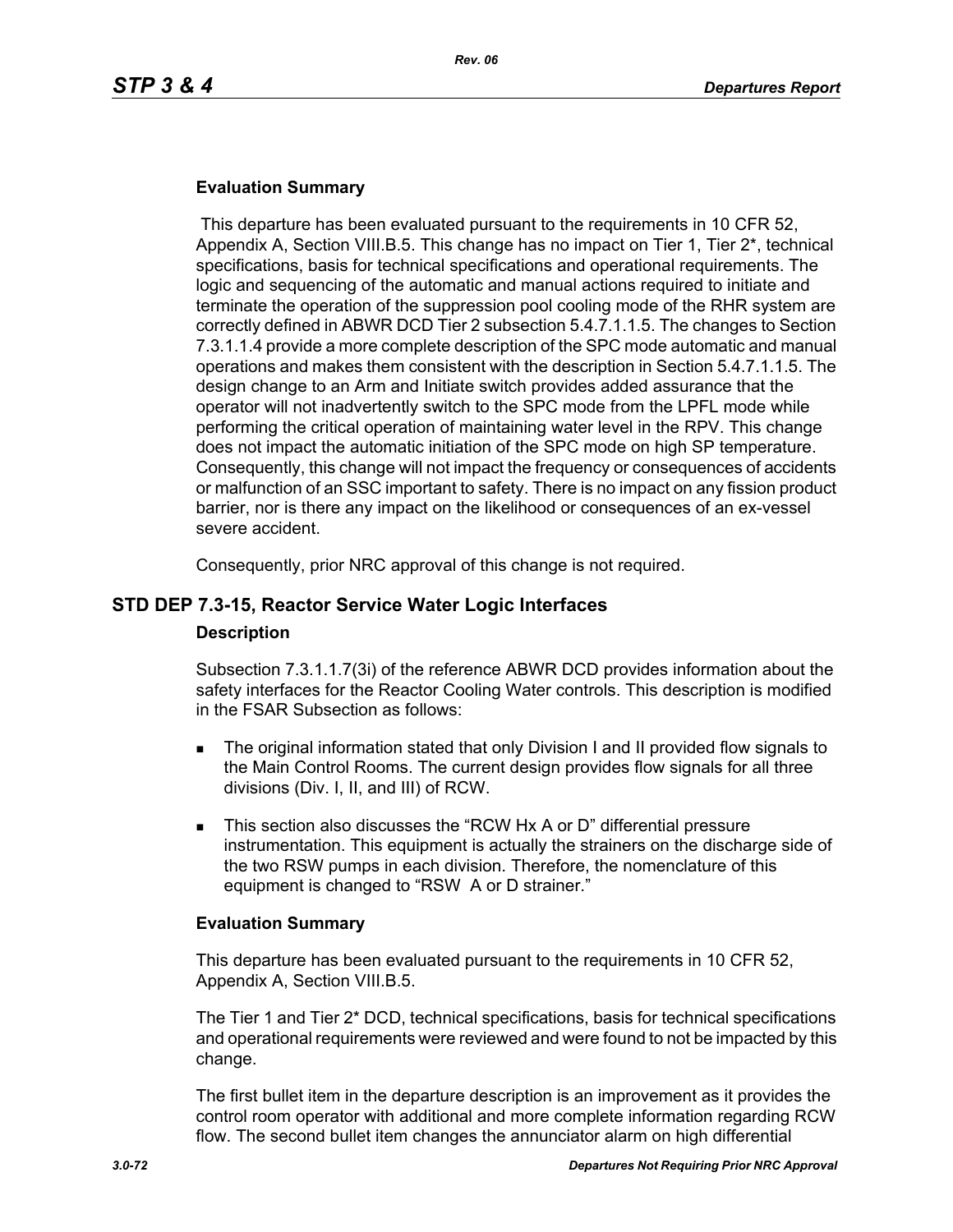*Rev. 06*

pressure from the RCW heat exchangers to the RSW A or D strainers. It does not change any control room indications concerning these systems (e.g. flow rate, differential pressure, temperature) nor does it change any SSC important to safety. Because fouling of the strainers is more likely to restrict cooling flow in the RSW than fouling of the heat exchangers, providing differential pressure monitoring of the strainers will provide more effective monitoring of conditions that could impede flow in the RSW. Based on this discussion, this change will not have an adverse affect on the reliability of heat removal capability for the RCW/RSW. Consequently, there is no adverse impact on the likelihood or consequences of an accident or malfunction of an SSC important to safety previously evaluated. There are no new accident scenarios created as a result of this change nor is there any impact on a fission product barrier design basis limit. The likelihood or consequences of an ex-vessel severe accident are not impacted by this change.

Based on this evaluation, prior NRC approval of this change is not required.

## **STD DEP 7.3-16, Testing Safety Relief Valve Solenoid Valves**

#### **Description**

Improved testing capabilities have been incorporated into the ABWR design compared with those described in of Subsection 7.3.1.1.1.2 (g) of the reference ABWR DCD. These improvements allow the testing of the safety/relief valve pilot solenoid valves to be performed at any pressure. Therefore, the restrictions that were discussed in the reference ABWR DCD are no longer applicable and have been removed.

## **Evaluation Summary**

This departure has been evaluated pursuant to the requirements in 10 CFR 52, Appendix A, Section VIII.B.5.

The Tier 1 and Tier 2\* DCD, Technical Specifications, Basis for Technical Specifications and operational requirements were reviewed and were found to not be impacted by this change.

Improved testing capabilities have been incorporated into the ABWR design described in Subsection 7.3.1.1.1.2 (g) of the reference ABWR DCD. These improvements allow the testing of the safety/relief valve pilot solenoid valves to be performed at any pressure instead of only when the reactor is not pressurized. By allowing testing at any pressure, flexibility for testing of these valves is enhanced. Consequently, this change has no adverse affect on the frequency or consequences of accidents or malfunction of an SSC important to safety. There is no adverse impact on any fission product barrier design basis limits, and there is no failure of an SSC leading to a different result than previously analyzed. The ADS has not been identified as a design feature in the plant specific DCD for mitigating an ex-vessel severe accident. Consequently, this change has no impact on ex-vessel severe accident likelihood or consequences.

As a result of this evaluation, prior NRC review of this change is not required.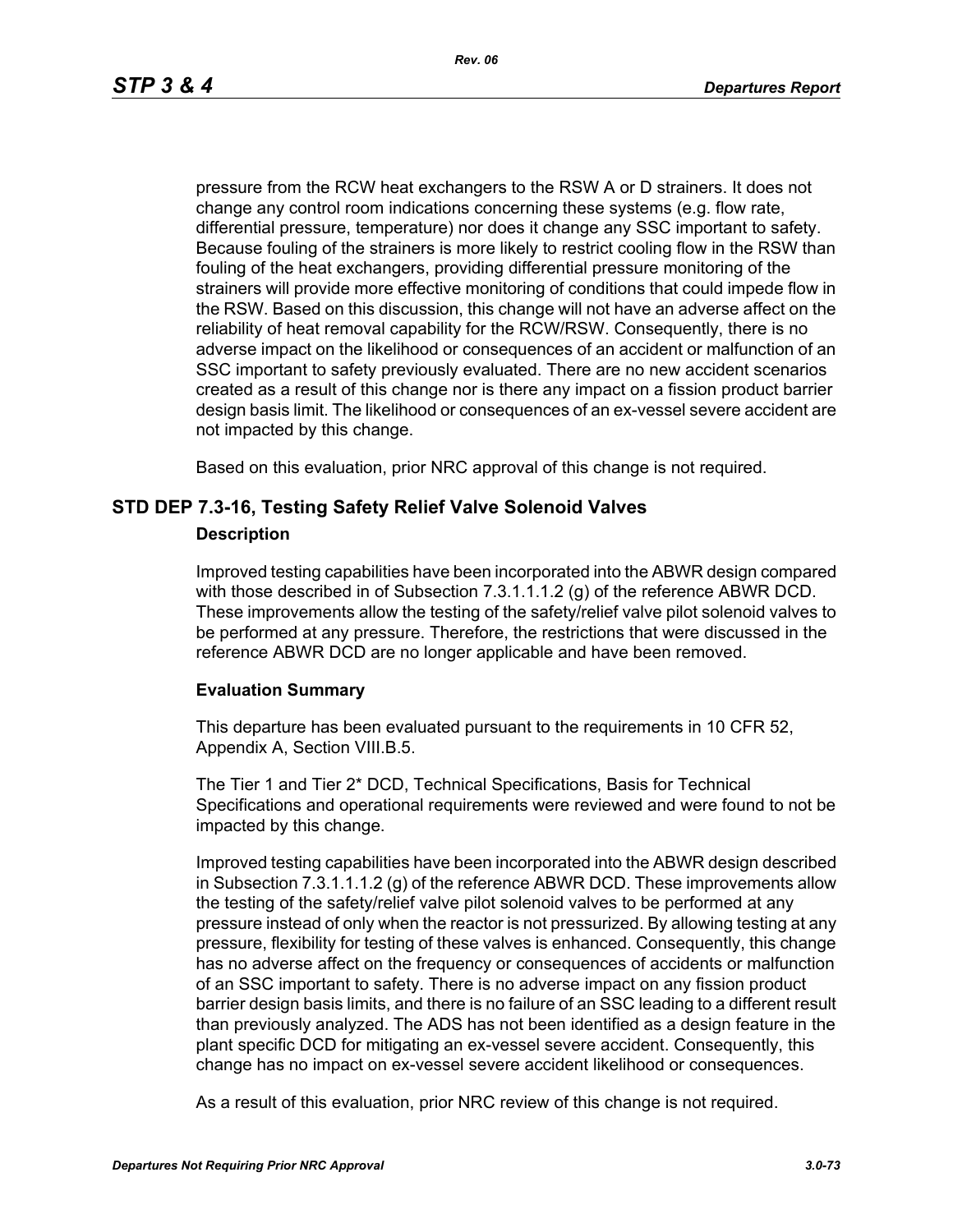## **STD DEP 7.4-1, Alternate Rod Insertion (ARI) Function Description Description**

This departure revises Subsections 7.1.1, 7.1.2, 7.4.1 and 7.4.2 of the STP 3 & 4 FSAR . The original description in the reference ABWR DCD described the implementation of the ARI function for the following features. The revised STP 3 & 4 FSAR wording clarifies the descriptions of these features. It specifies the:

- ARI function is a diverse method for inserting control rods by either hydraulic insertion or Fine Motion Control Rod Drive (FMCRD) motor run-in by providing a more complete discussion of the function.
- **Low-level signals or high vessel pressure from the safety systems (i.e., SSLC-ESF)** and the RFC system for the ARI function are isolated. The interface of the isolated signals from safety system to the non-safety RFC system ensures that no safety related functions are affected.
- Two dedicated switches on the Main Control Room Panel located near the RCIS dedicated operator interface to clarify the manual initiation capability.
- **Complete scope of the key components related to the ARI function.**

This departure provides a clear and concise understanding of the ARI function, which is not required for safety, nor are its components considered Class 1E. This departure has been evaluated pursuant to the requirements in 10 CFR 52, Appendix A, Section VIII.B.5.

## **Evaluation Summary**

The Tier 1 and Tier 2\*, technical specifications, basis for technical specifications and operational requirements were reviewed and were found to not be impacted by this change.

This departure does not change the design nor the functioning of the ARI. It's purpose is to provide additional details on the functioning of the instrumentation and controls for this nonsafety-related system. The ARI system is described in several sections of the DCD such as 7.1.1.4.1, 4.6.1.2.5.4 and 19.3. It is described as a nonsafety-related system which is separate and diverse from the RPS safety-related shutdown system, and initiated by low reactor water level or high vessel pressure signals or by manual means. This departure does not change these basic characteristics of the system but only adds further details on each of these items. Because there is no change in design or function of an SSC important to safety, this departure has no impact on the likelihood or consequences of analyzed accidents or of a malfunction of an SSC important to safety. No new accident scenarios are created and there is no impact on the design basis limit of any fission product barrier. The ARI has not been identified as a design feature in the DCD for mitigating an ex-vessel severe accident, and therefore this change has no impact on the likelihood or consequences of and ex-vessel severe accident.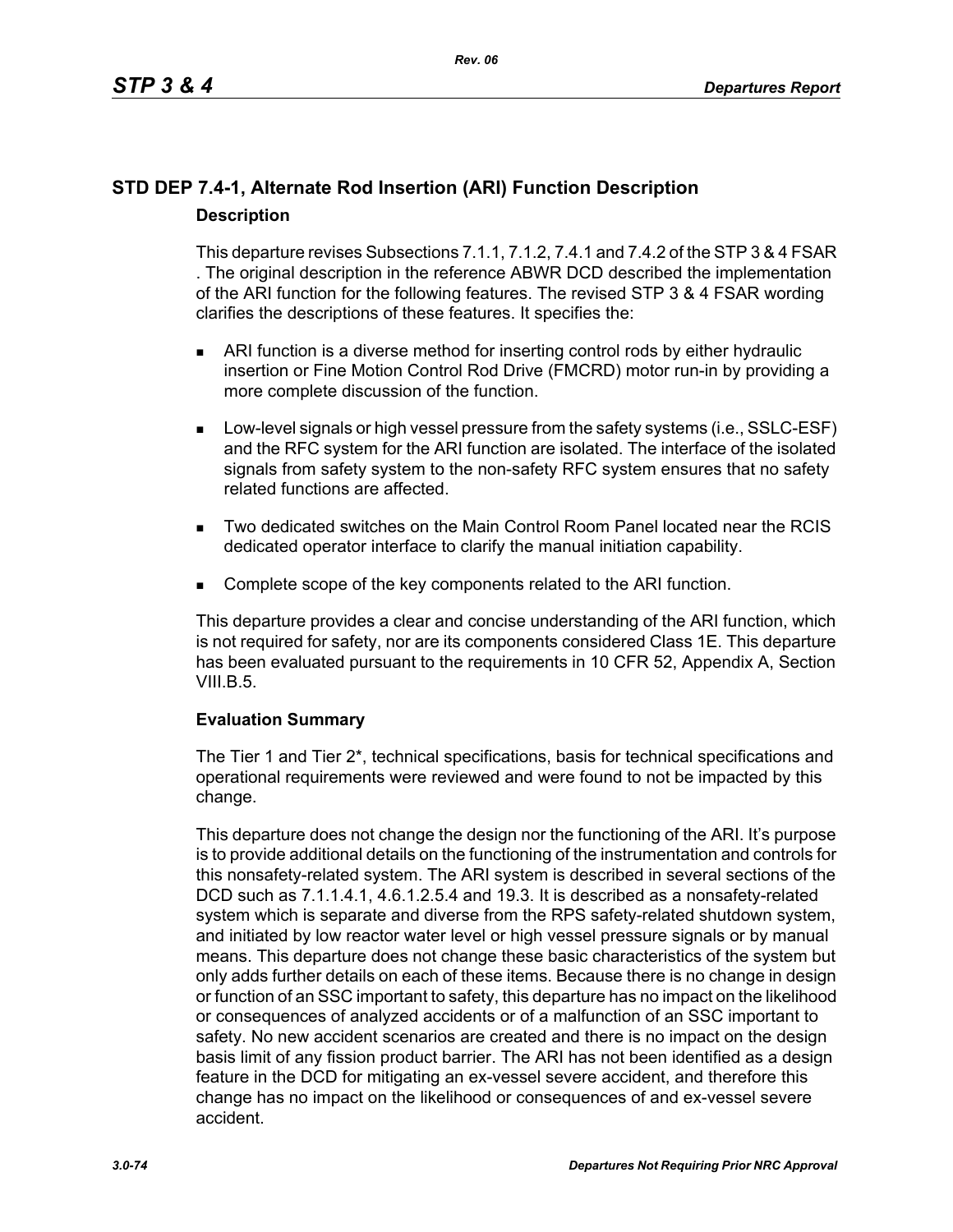Based on the results of this evaluation, prior NRC approval of this change is not required.

## **STD DEP 7.4-2, Residual Heat Removal (RHR) Alarm**

## **Description**

Subsection 7.4.2.3.1 of the reference ABWR DCD provides functional requirements for the reactor shutdown cooling mode of the RHR system. Item (3) of this section provides a list of alarms that apply to all modes of the RHR System. As a result of detailed design evolution, the STP 3 & 4 FSAR replaces the alarm for "RHR Logic Power Failure" with the more general alarm "ELCS Out of Service." The FSAR also clarifies that the only time the "Manual Initiation Armed" alarm is activated is when the RHR system is in the Low Pressure Flooder (LPFL) Mode of operation.

## **Evaluation Summary**

This departure has been evaluated pursuant to the requirements in 10 CFR 52, Appendix A, Section VIII.B.5.

The Tier 1 and Tier 2\* DCD, Technical Specifications, Bases for Techical Specifications and operational requirements were reviewed and were found to not be impacted by this change.

The replacement of the alarm for "RHR Logic Power Failure" with the alarm "ELCS Out of Service" reflects the STP 3 & 4 logic design whereby the logic for all of the ECCS (e.g. HPCF, ADS, LDS, RHR systems) is controlled and powered by the ELCS. Because the ELCS powers the logic for the RHR system, the "ELCS Out of Service" alarm description provides the control room operator with the same information as for the previous alarm description and therefore would have no effect on the information available to the operator to take actions following any accident or malfunction of an SSC.

The second change is a clarification as only the LPFL mode of the RHR system has an arming feature. Typically, when a switch is "armed" an alarm is activated alerting the operator that they are about to operate a system.

These changes do not impact any SCC design or function. The likelihood and the consequences of an accident or malfunction of an SSC important to safety are not impacted. There is no impact on a design basis limit for a fission product barrier nor is there any change to a method of analysis previously approved. There is no impact on the probability or consequences of an ex-vessel severe accident.

Based on the evaluation, prior NRC approval of this change is not required.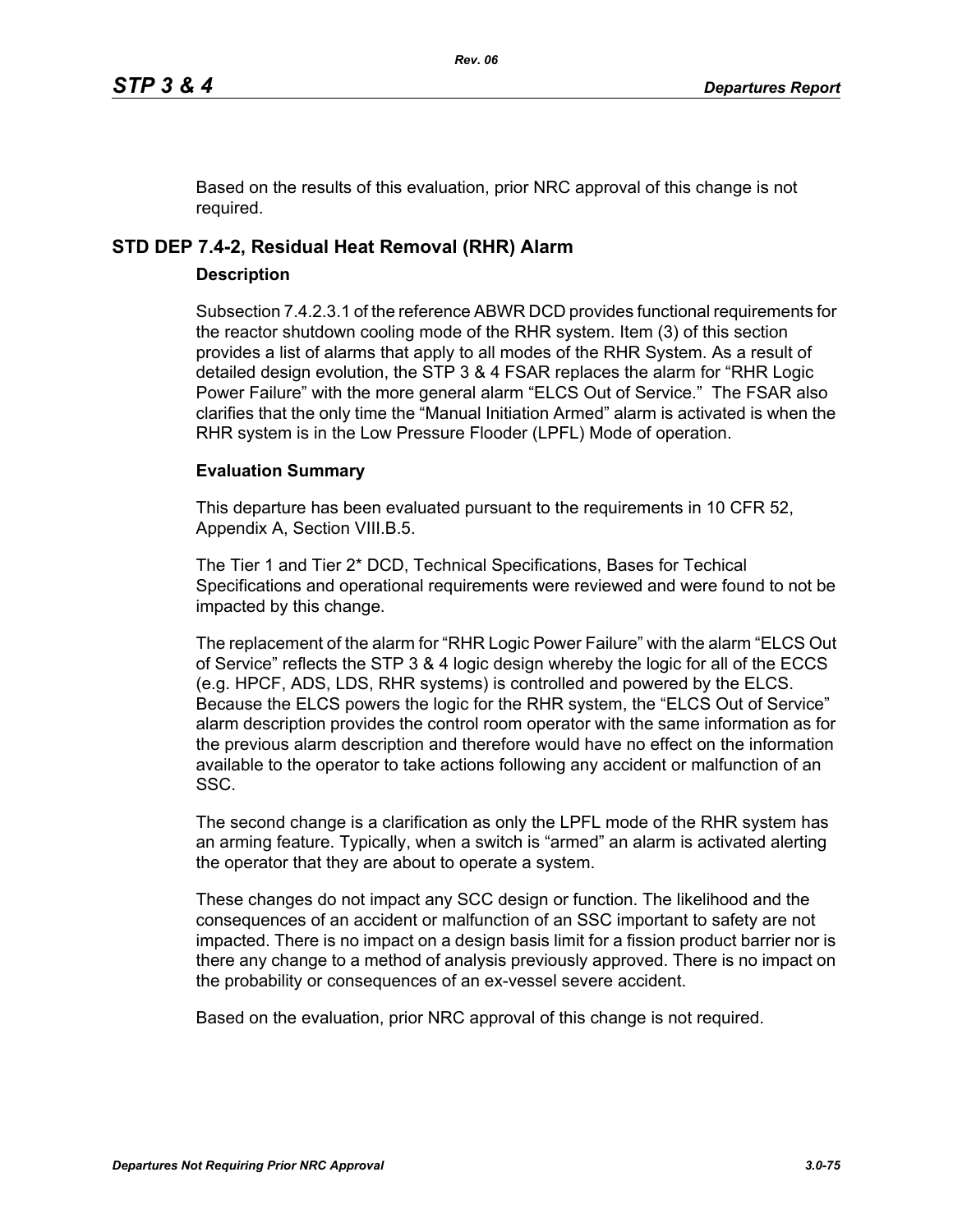## **STD DEP 7.6-1, Oscillation Power Range Monitor (OPRM) Logic Description**

Subsection 7.6.1.1.2.2 of the STP 3 & 4 FSAR has been changed and clarified to now state

- **DPRM trip logic and input to RPS is performed separately from the APRM trip logic** in RPS
- The OPRM function has its own inoperative trip when the channel has less than the required minimum operable cells, or there is an OPRM self-test fault, the OPRM instrument watchdog timer has timed out, or if there is a loss of power to the OPRM.
- **The trip signals from each division of APRM and OPRM are provided separately to** the RPS, where the RPS performs two-out-of-four voting.
- The period tolerance factor ( $t_{error}$ ) is limited between 0.100 and 0.300 seconds and the time constant of the averaging flux filter is set at 0.95 seconds.

Consistent with the changes above, Subsections 7.6.2.1.1 and 7.6.2.1.2 are also revised to reflect that the the OPRM is independent from the APRM.

At the Tier 1 level of design requirements, there is a brief presentation of the Neutron Monitoring System, which combines the system nomenclature and terminology with the safety and non-safety functions that are to be performed. Such presentation does not prevent implementation of robust separation of the functions to achieve enhanced reliability, fault tolerance, self-testing flexibility, and repairability of the different functions. The following information identifies the pertinent Tier 1 and Tier 2 information, which is interpreted to allow a robust design of the OPRM logic function separate from the APRM logic function, including separate trip inputs to RPS.

DCD Tier 1, Subsection 2.2.5, Neutron Monitoring System, states that the Oscillation Power Range Monitor (OPRM) is part of the APRM. Additionally, DCD Tier 1, Figure 2.2.5, Neutron Monitoring System, represents a NMS division configuration showing LPRM/APRM (includes OPRM) as an I/O function. DCD Tier 1, Table 2.2.5, Neutron Monitoring System ITAAC, item 2, states the design commitment as the OPRM protection provides trip output to the RPS. Item 6 states the design commitment as the APRM can generate high neutron flux trip, a STP trip signal, a rapid core flow decrease trip signal, or a core power oscillation trip signal. This is shown on COLA Tier 2, Figure 7.6-2, sheet 9.

In addition, the DCD Tech Specs 3.3.1.1 discuss the APRM and OPRM independently. Also, COL Item 7.2 implements the BWROG stability option III as evaluated by the NRC in NUREG-1503, Final Safety Evaluation Report Related to the Certification of the ABWR (FSER).

The revised COLA Tier 2 Figure 7.6-2, Neutron Monitoring System IBD, sheet 9b, shows that the OPRM logic is independent of the ARPM logic, but designated as part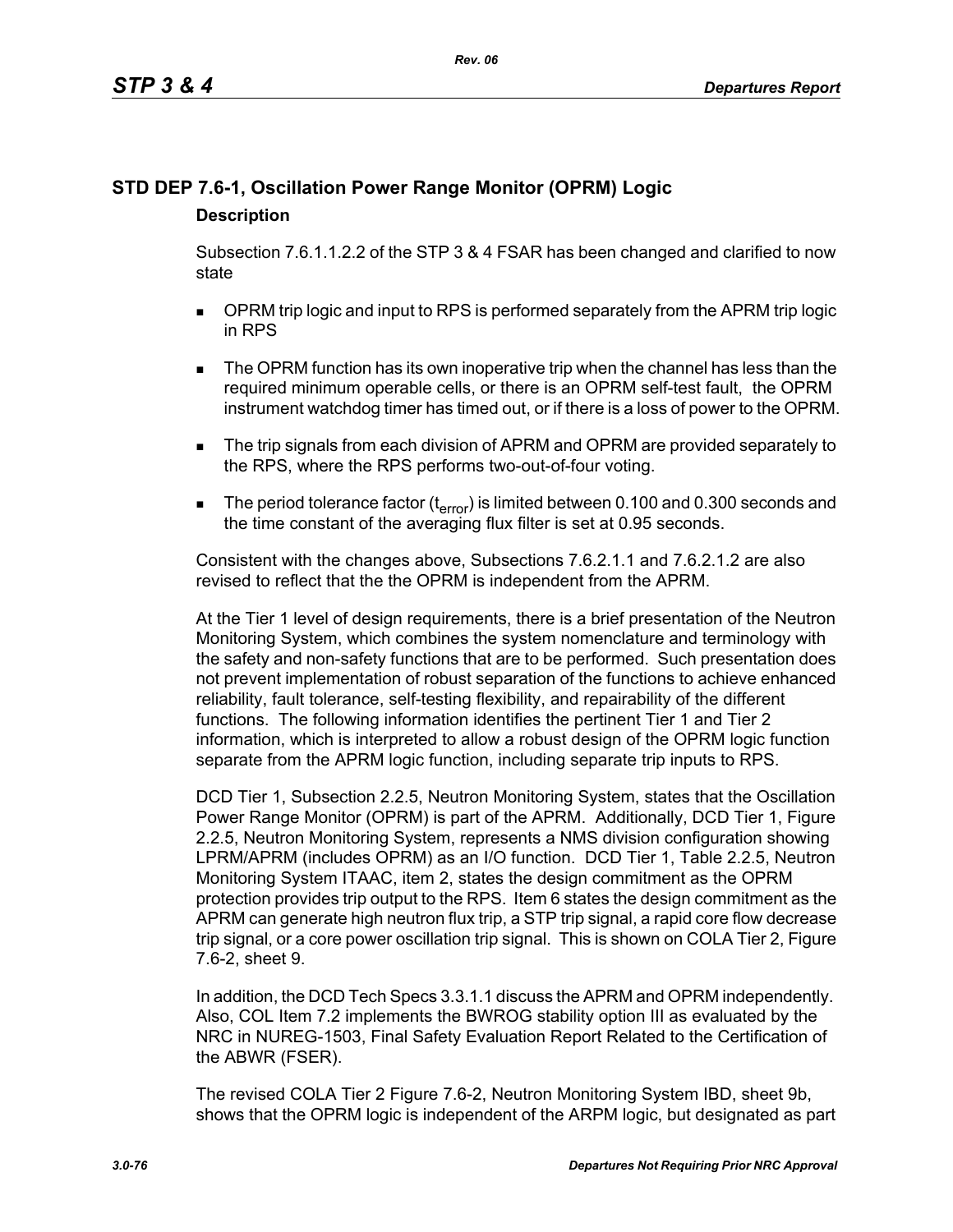of the APRM channels. Revised Figure 7.6-2, sheet 27, also shows that the ARPM bypass also bypasses OPRM.

Consistent with the information above, Subsections 7.6.2.1.1 and 7.6.2.1.2 are also revised to clarify the independence of the OPRM logic from the APRM logic, and that the departure is consistent with Tier 1 information.

#### **Evaluation Summary**

As described above, this design change to separate the OPRM trip logic and input to RPS from the APRM trip logic in RPS is an upgrade expected to reduce the likelihood of reactor scrams from separate failures of an OPRM and an APRM channel without affecting performance of their separate safety functions. With this logic design, a trip in one APRM channel and in one OPRM channel does not result in a reactor scram. Any two OPRM channels that sense an abnormal condition will result in a reactor scram through the RPS. The BWR Owner's Group has endorsed this separate OPRM and APRM logic configuration and there has been initial favorable response from the NRC as exhibited in NUREG-1503 and COL Item 7.2. This logic configuration also is consistent with the trip logic design philosophy implemented in the remainder of the RPS.

This departure has been evaluated pursuant to the requirements in 10 CFR 52, Appendix A, Section VIII.B.5.

This departure does not change any Tier 1 or Tier 2\* information, the Technical Specifications or Bases, any underlying design or other operational requirements.The change to separate the OPRM and APRM trip logic still meets the intent of the information in Tier 1, Subsection 2.2.5. Furthermore, it does not change any other plant physical features, SSCs important to safety or fission product barriers. Any previously evaluated accident is not affected, and the possibility for an accident of a different type is not created, nor is the consequence of any accident increased. Also, it does not affect any method used for evaluation in establishing the design bases or in the safety analyses. This departure does not affect any feature for mitigation or the consequences of an ex-vessel severe accident. For the same reason, and because there is no effect on any event, operation or SSC function, the change does not create a different ex-vessel accident scenario. Therefore, this change has no adverse impact and does not require prior NRC approval.

## **STD DEP 7.6-2, SPTM Subsystem of Reactor Trip and Isolation System**

#### **Description**

The reference ABWR DCD description for the Suppression Pool Temperature Monitoring (SPTM) System in Subsection 7.6.1.7.1 has been clarified in the STP 3 & 4 FSAR to add that SPTM System is a subsystem of the Reactor Trip and Isolation System (RTIS).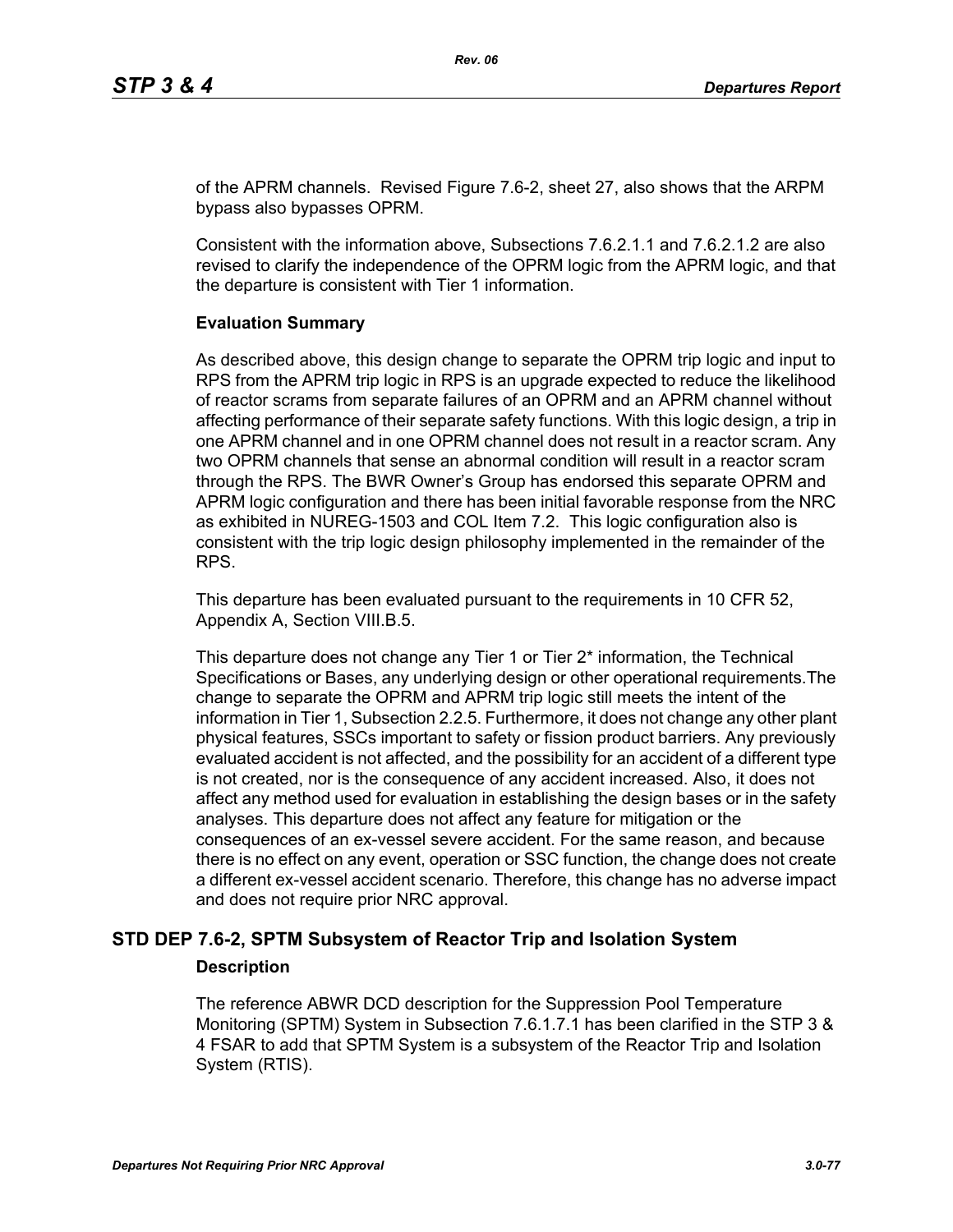## **Evaluation Summary**

This departure has been evaluated in accordance with the requirements in 10 CFR 52, Appendix A, Section VIII.B.5. Thisdeparture is clerical in that it adds further clarification as the result of STD DEP T1 3.4-1. Part 3 of STD DEP T1 3.4-1 in part states, "to better define the functional design and implementation of the digital controls platforms, specific I&C system names were assigned to the ESF digital controls systems and the Reactor Protection System (RPS)." It further states, "The RPS functions are implemented in two separate I&C systems: the Reactor Trip & Isolation System (RTIS) and the Neutron Monitoring System (NMS)."

Tier 1 changes have been reviewed separately. The SPTM System is not impacted by adding this clarification. This proposed change has no impact on Tier 1, Tier 2\*, Tech Specs, bases for Tech Specs or operational requirements.

No underlying design change is made and no SSC important to safety or fission product barrier is affected. There is no increase in the frequency of accidents and there is no increase in the likelihood of a malfunction of an SSC important to safety. Any previously evaluated accident is not affected and the possibility for an accident of a different type is not created. Also, it does affect any method used for evaluation in establishing the design bases or in the safety analyses. This departure does not affect any feature for mitigation of an ex-vessel severe accident. For the same reason, and because there is no effect on any event, operation or SSC function, the change does not create a different ex-vessel accident scenario.Therefore, this change has no adverse impact and does not require prior NCR approval.

## **STD DEP 7.6-3, SPTM Sensor Arrangement**

#### **Description**

The reference ABWR DCD description for the SPTM System in Section 7.6.1.7.3 is clarified in the FSAR to better illustrate the approximate temperature sensor locations in relation to the SRVs. The STP 3 & 4 FSAR rewording states that the SRV discharge line quenchers are in direct sight of two sets of SPTM system temperature sensors.

## **Evaluation Summary**

This departure has been evaluated pursuant to the requirements in 10 CFR 52, Appendix A, Section VIII.B.5.

The Tier 1 and Tier 2\* DCD, technical specifications, basis for technical specifications and operational requirements were reviewed and were found to not be impacted by this change.

This departure provides additional clarification and detail regarding the location of the temperature sensors in the suppression pool. The DCD indicates that the temperature sensors are in direct sight of the SRVs. The SRVs are located in the drywell and are mounted on the main steam piping whereas the suppression pool monitors are located in the suppression pool in the wetwell. The intent of this statement in the DCD was to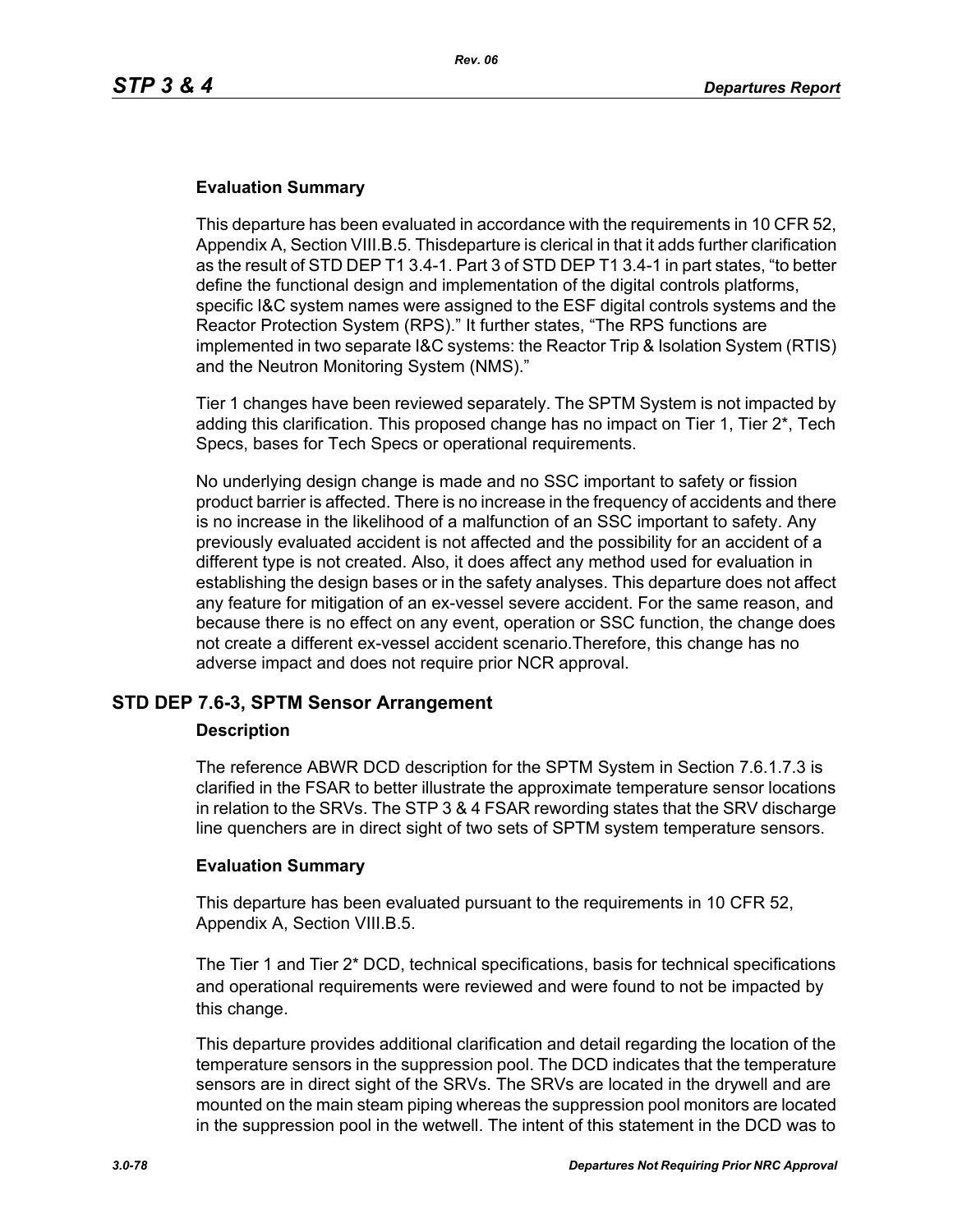*Rev. 06*

note that the discharge from the SRVs is located in proximity to the suppression pool temperature monitors in order to provide an early and reliable indication of suppression pool temperature rise as a result of a transient or accident condition. Consequently, it has been clarified that the temperature monitor location is with respect to the SRV line quenchers at the discharge into the suppression pool. This is a clarifying change only and does not impact any SSC design or function. As a result, there is no impact on the likelihood or consequences of analyzed accidents or failure of an SSC important to safety. There is no impact on a fission product design basis limit nor are there any new accident scenarios created by this change, as it is only a clarifying change. The SPTM system has been identified as a design feature in the DCD for mitigating an ex-vessel severe accident. However, because this is a clarifying change only and does not impact the system design or function, there is no increase in the probability or consequences of an ex-vessel severe accident.

Based on this evaluation, prior NRC approval of this change is not required.

## **STD DEP 7.6-4, Range of Power Range Neutron Monitoring Operability Description**

The reference ABWR DCD description for the Power Range Neutron Monitors (PRNM) in Subsection 7.6.2.1.1 stated that the PRNM provide information for monitoring the average power level of the reactor core and for monitoring the local power level when the reactor power is in the power range (above approximately 15% power). The FSAR clarifies the statement to indicate that the power range begins at approximately 5% power.

## **Evaluation Summary**

This departure has been evaluated pursuant to the requirements in 10 CFR 52, Appendix A, Section VIII.B.5. This departure does not change any Tier 1 or Tier 2\* information, Technical Specifications, bases for Technical Specifications, any underlying design or other operational requirements. This change corrects the bottom of the power range for operation of the PRNM from 15% to its actual value of 5%. Consequently, this change is favorable and correctly reflects the actual design, which provides overlap with the SRNM for neutron flux monitoring in the range of 5%-15% power. Furthermore, it does not change any plant physical features, SSCs important to safety or fission product barriers. Any previously evaluated accident is not adversely affected, and the possibility for an accident of a different type is not created. Also, it does not affect any method used for evaluation in establishing the design bases or in the safety analyses. This departure does not adversely affect any feature for mitigation of an ex-vessel severe accident. For the same reason, and because there is no effect on any event, operation or SSC function, the change does not create a different exvessel accident scenario. Therefore, this change has no adverse impact and does not require prior NRC approval.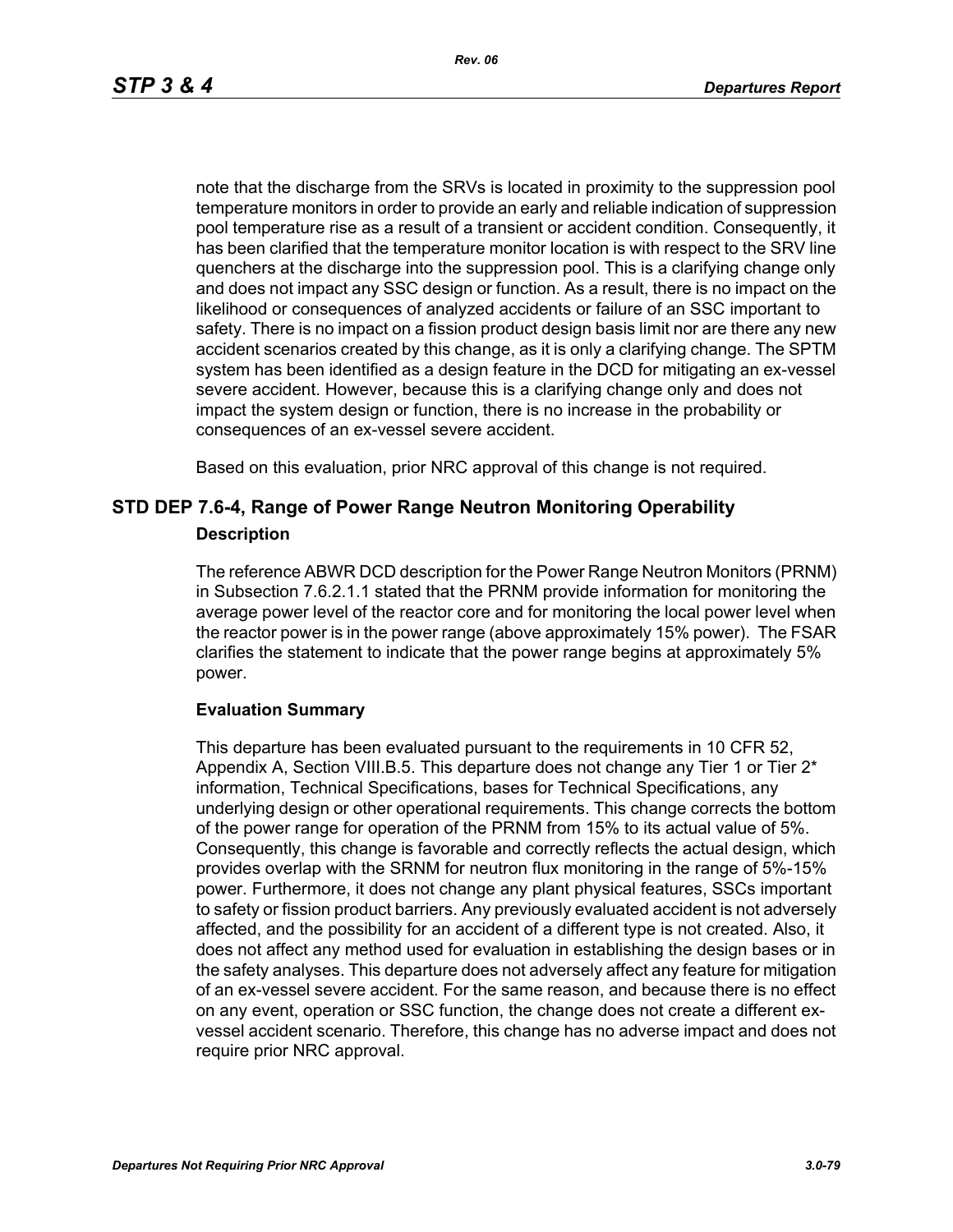## **STD DEP 7.7-1, RPV Water Level Instrumentation Description**

Subsection 7.7.1.1 of the reference ABWR DCD implies that all instrument lines are flushed even when they do not need to be. A clarification indicates that only those instrument lines with a condensing chamber can have entrained non-condensible gasses. STP 3 & 4 FSAR Subsections 4.6.1.2, 7.7.1.1, 15B.2.3 and Figure 15B-1 now state that the concern of non-condensible gas build-up in the water column in the reactor vessel reference leg water level instrument lines, i.e. the reactor vessel instrument lines at the elevation near the main steam line nozzles, has been addressed by continually flushing these instrument lines with water supplied by the Control Rod Drive (CRD) System for those instrument lines with a condensing chamber.

The original design intent was to have flushing only apply to lines with condensing chambers which was not clear in the original DCD. Subsection 7.7.1.1 of the FSAR provides this clarification.

In addition, this departure also updates Section 4.6.1.2 and 15B.2.3 of the reference ABWR DCD to clarify that the Control Rod Drive Hydraulic System (CRDHS) supplies the purge flow for the NBS instrument lines.

## **Evaluation Summary**

This departure has been evaluated pursuant to the requirements in 10 CFR 52, Appendix A, Section VIII.B.5.

This departure does not change any Tier 1, Tier 2<sup>\*</sup> information, the Technical Specifications or Bases, any underlying design or other operational requirements.

This departure clarifies that the source of water for purging of the instrument lines in the Nuclear Boiler System (NBS) is the CRD hydraulic system (CRDHS). It further clarifies that for the RPV level instruments, this purging is only performed on instrument lines with condensing chambers. The purpose of the instrument line purging is to eliminate any non-condensible gases which could lead to erroneous level indications. Because only those RPV level instruments with condensing chambers have the potential for buildup of non-condensible gases, this purging is only required for those lines. The function of the purging system for removal of non-condensible gases from instrument lines is unaffected by this change. This departure has no impact on any SSC system design intent or function and has no impact on the likelihood or consequences of analyzed accidents or malfunction of an SSC important to safety. Furthermore, it does not change any plant physical features, SSCs important to safety or fission product barriers. Any previously evaluated accident is not affected, and the possibility for an accident of a different type is not created. Also, it does not affect any method used for evaluation in establishing the design bases or in the safety analyses. This departure does not adversely affect any feature for mitigation of an ex-vessel severe accident. For the same reason, and because there is no effect on any event, operation or SSC function, the change does not create a different ex-vessel accident scenario.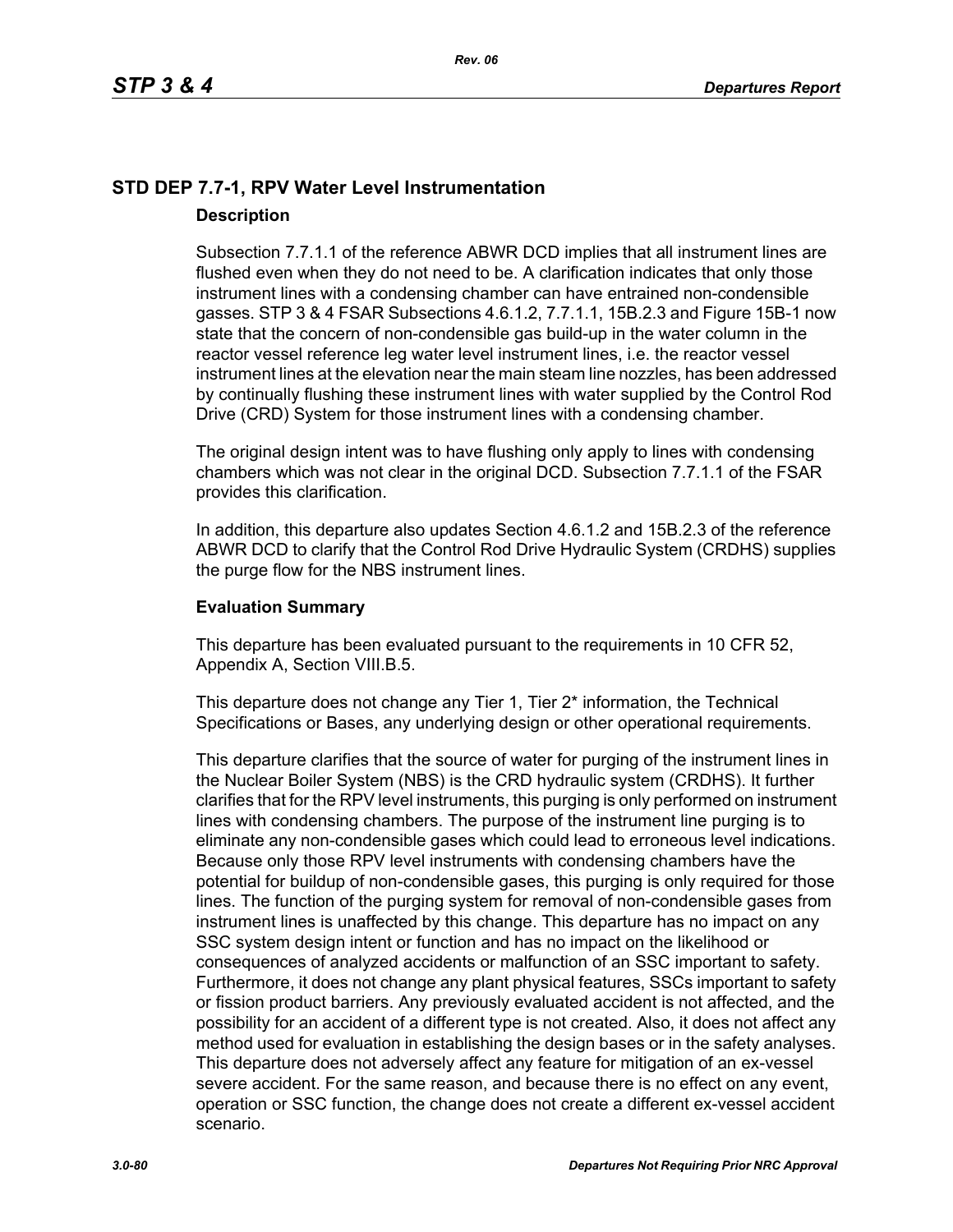Therefore, this change has no adverse impact and does not require prior NRC approval.

# **STD DEP 7.7-2, SRV Discharge Pipe Temperature Data Recording**

## **Description**

There have been significant technological advances in data recording since the reference ABWR DCD was written. Subsections 7.3.1.1.1 and 7.7.1.1 of the FSAR now state that the discharge temperatures of all the safety/relief valves are shown on an historian function in the control room.

Recording SRV discharge temperature data is now performed in a more accurate manner and is easily retrievable. The recorded data rate meets all design criteria. The data recorded remains the same along with the parameters.

## **Evaluation Summary**

This departure has been evaluated pursuant to the requirements in 10 CFR 52, Appendix A, Section VIII.B.5. This departure does not change any Tier 1 or Tier  $2^*$ information, the Technical Specifications, the bases for Technical Specifications, any other underlying design or other operational requirements.

SRV discharge pipe temperature data recording and alarm change is a design upgrade to replace the multipoint recorders with a historian function digital system. It does not adversely affect any functional or safety requirements for temperature monitoring, does not affect temperature detection or high temperature alarm setpoints, and the data recorded and parameters remain the same. Since this change does not affect any other plant SSCs, there is no effect on any accident previously evaluated in the DCD. Furthermore, it does not change any plant physical features other than that affected by this design change, SSCs important to safety or fission product barriers. Any previously evaluated accident is not affected, and the possibility for an accident of a different type is not created. Also, it does not affect any method used for evaluation in establishing the design bases or in the safety analyses. This departure does not affect any feature for mitigation of an ex-vessel severe accident. For the same reason, and because there is no effect on any event, operation or SSC function, the change does not create a different ex-vessel accident scenario.Therefore this change has no adverse impact and prior NRC approval is not required.

## **STD DEP 7.7-3, Feedwater Turbidity**

## **Description**

The reference ABWR DCD Subsection 7.7.1 discusses the measurement of feedwater turbidity and signal transmission to the MCR, but turbidity is normally determined by sampling. There is no practical manner in which to perform this measurement. Because of this, and since measurement of turbidity is not considered to have any safety significance, it is being deleted.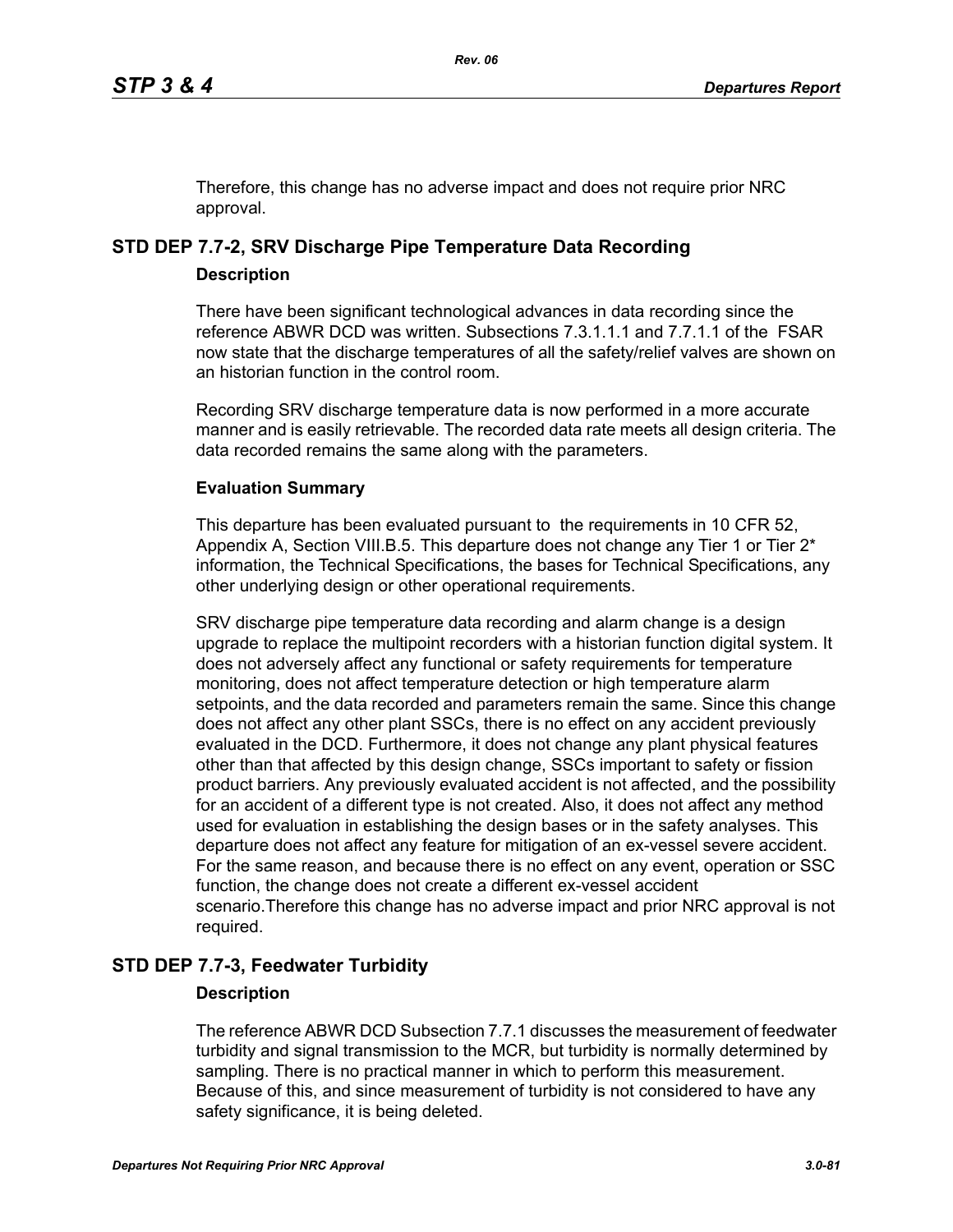## **Evaluation Summary**

This departure to remove the feedwater turbidity monitoring subsystem has been evaluated pursuant to the requirements in 10 CFR 52, Appendix A, Section VIII.B.5. This departure does not change any Tier 1 or Tier 2\* information, the Technical Specifications and Bases, any underlying design or other operational requirements.

It does not change the functional or safety requirements of the feedwater or condensate systems. Filtering of corrosion products and other impurities from the feedwater system is accomplished by the condensate purification system and the reactor water cleanup system. The adequacy of performance of these systems is indicated by instruments such as conductivity monitors to assure adequate purity of water flowing to the reactor vessel. Any determination of turbidity for a system such as feedwater, if needed, could be performed through sampling techniques. Furthermore, this change does not impact any plant physical features, SSCs important to safety or fission product barriers. Any previously evaluated accident is not affected, and the possibility for an accident of a different type is not created. Also, it does not affect any method used for evaluation in establishing the design bases or in the safety analyses. This departure does not affect any feature for mitigation of an ex-vessel severe accident. For the same reason, and because there is no effect on any event, operation or SSC function, the change does not create a different ex-vessel accident scenario.

Therefore, this change has no adverse impact and does not require prior NRC approval.

## **STD DEP 7.7-4, Automatic Power Regulator / Rod Control and Information System Interface**

#### **Description**

Section 7.7.1.2 (1) (a) (ii) of the reference ABWR DCD described the Power Generation and Control System (PGCS) as initiating control changes in the automatic rod movement mode. The STP 3 & 4 FSAR now clarifies that the APR is actually the direct controlling system that interfaces with the RCIS for accomplishing automatic rod movement mode and the PGCS interfaces only with APR for initiating various reactor power change control tasks.

#### **Evaluation Summary**

This departure has been evaluated pursuant to the requirements in 10 CFR 52, Appendix A, Section VIII.B.5, .

The Tier 1, and Tier 2\*, DCD, Technical Specifications, basis for Technical Specifications and operational requirements were reviewed and not impacted by this change.

This departure clarifies and corrects Section 7.7.1.2(1)(a)(ii) of the DCD. As noted in Section 7.7.1.5.2 of the DCD, "The PGCS contains the algorithms for the automated control sequences associated with plant startup, shutdown and normal power range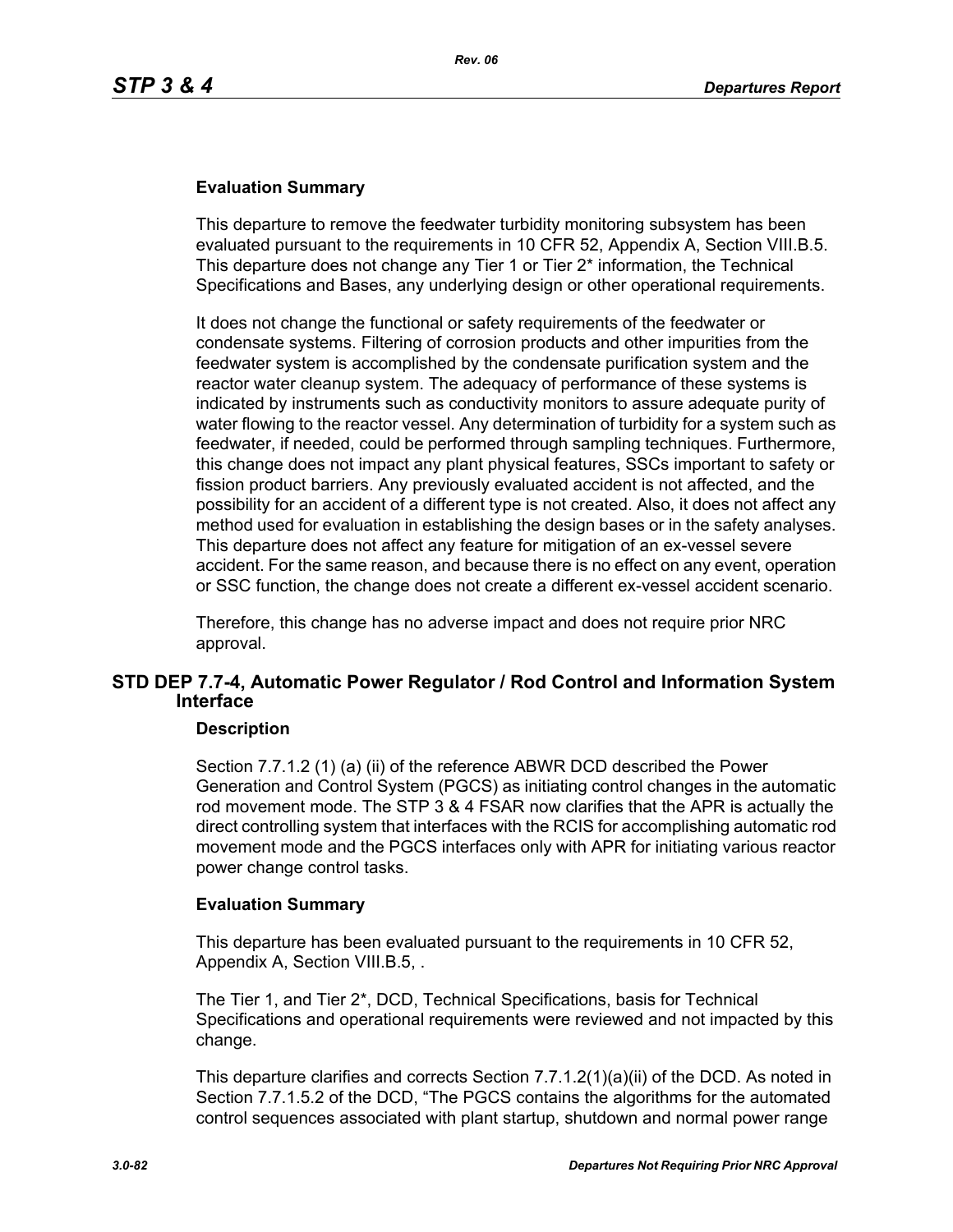operation. The PGCS issues reactor command signals to the automatic power regulator (APR). The reactor power change algorithms are implemented in the APR." Section 7.7.1.2 was updated to be consistent with this DCD description which reflects the proper role of the APR and PGCS systems. This departure is a clarification only and does not affect the design or function of any SSC important to safety. As a result, there is no adverse impact on the likelihood or consequences of accidents or malfunction of any SSC important to safety. There are no new accident scenarios created as a result of this change nor is there any change to a fission product barrier design basis. The likelihood and consequences of ex-vessel severe accidents are not impacted by this change.

As a result of this evaluation, prior NRC review of this change is not required.

## **STD DEP 7.7-5, Rod Control and Information System (RCIS) Display**

#### **Description**

Subsection 7.7.1.2 (1) (b) of the STP 3 & 4 FSAR clarifies the wording of the reference ABWR DCD by providing more precise information about available display information at the RCIS dedicated operator interface on the main control panel.

#### **Evaluation Summary**

This departure has been evaluated and determined to comply with the requirements in 10 CFR 52, Appendix A, Section VIII.B.5. The change has no adverse impact.

The Tier 1 and Tier 2\* DCD, Technical Specifications, basis for Technical Specifications, and operational requirements were reviewed and are not impacted by this departure.

This departure clarifies descriptions to provide more complete design descriptions. This departure dose not affect the design or function of any SSC important to safety. As a result, there is no adverse impact on the likelihood or consequences of accidents or malfunction of any SSC important to safety. There are no new accident scenarios created as a result of this change nor is there any change to a fission product barrier design basis. The likelihood and consequences of ex-vessel severe accidents are not impacted by this change.

As a result of this evaluation, prior NRC review of this change is not required.

## **STD DEP 7.7-6, Rod Control and Information System Commands**

#### **Description**

ABWR DCD Tier 2 Subsection 7.7.1.2 (1) (f) describes the command signal from the Recirculation Flow Control System (RFCS) to the Rod Control and Information System (RCIS) for the Alternate Rod Insertion (ARI) and Subsection 7.7.1.2 (1) (g) describes the command signal from the RFCS to the selected control rod run-in (SCRRI). This COLA change implements the following clarifications to Subsections 7.7.1.2 (f) and (g):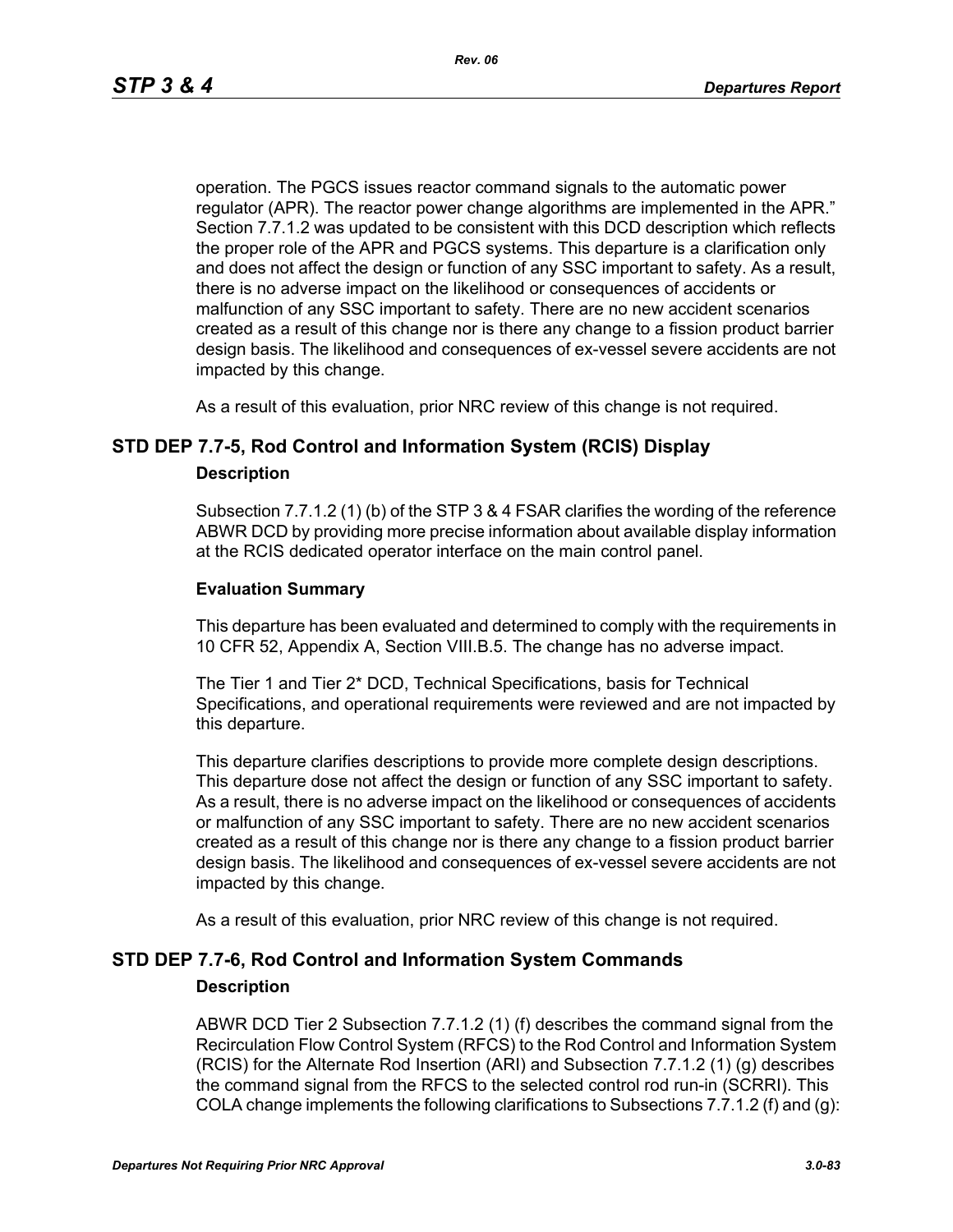*Rev. 06*

- **Subsection 7.7.1.2 (1) (f) is revised to clarify that redundant command signals** (more than a single signal) are sent from RFCS to RCIS for the ARI function.
- Subsection 7.7.1.2 (1) (g) is revised to clarify that redundant command signals (more than a single signal) are sent from RFCS to RCIS for the SCRRI function.

#### **Evaluation Summary**

These changes are consistent with the details of RCIS IED (Figure 7.7-2) and with the description of the command signals as provided in Section 7.7.1.2.2 (2) of the DCD.

This departure has been evaluated pursuant to the requirements in 10 CFR 52, Appendix A, Section VIII.B.5. Therefore this change has no adverse impact and prior NRC approval is not required.

This departure does not change any Tier 1, Tier 2\* information, the Technical Specifications or Bases, any underlying design or other operational requirements.

This departure is a clarification to Sections 7.7.1.2 (1) (f) and 7.7.1.2 (1) (g) of the DCD to make them consistent with the description of the command signals to the RCIS from the RFCS for the ARI and SCCRI functions, respectively, as provided in more detail in Section 7.7.1.2.2 (2) (a) and (b) of the DCD. In those sections, it is noted that the three channels of the RFCS provide each of the two channels of the RCIS logic with the ARI and SCRRI signals. RCIS internal logic to initiate the RCIS ARI and SCRRI functions is based on two-out-of-three logic within each channel of the RCIS. Consequently, initiation of the ARI and SCRRI functions is based on multiple signals from the RFCS.

The description of that initiation was accordingly changed in Sections 7.7.1.2 (1) (f) and 7.7.1.2 (1) (g) from a "signal" to "signals". This is also consistent with the IED in Figure 7.7-2. This change has no impact on the logic for the initiation of the ARI or SCRRI from the RFCS and changes no design or function of an SSC important to safety. It has no impact on any analyzed accident. This departure has no impact on any SSC system design or function and has no impact on the likelihood or consequences of analyzed accidents or malfunction of an SSC important to safety. Furthermore, it does not change any plant physical features, SSCs important to safety or fission product barriers. Any previously evaluated accident is not affected, and the possibility for an accident of a different type is not created. Also, it does not affect any method used for evaluation in establishing the design bases or in the safety analyses. This departure does not adversely affect any feature for mitigation of an ex-vessel severe accident. For the same reason, and because there is no effect on any event, operation or SSC function, the change does not create a different ex-vessel accident scenario.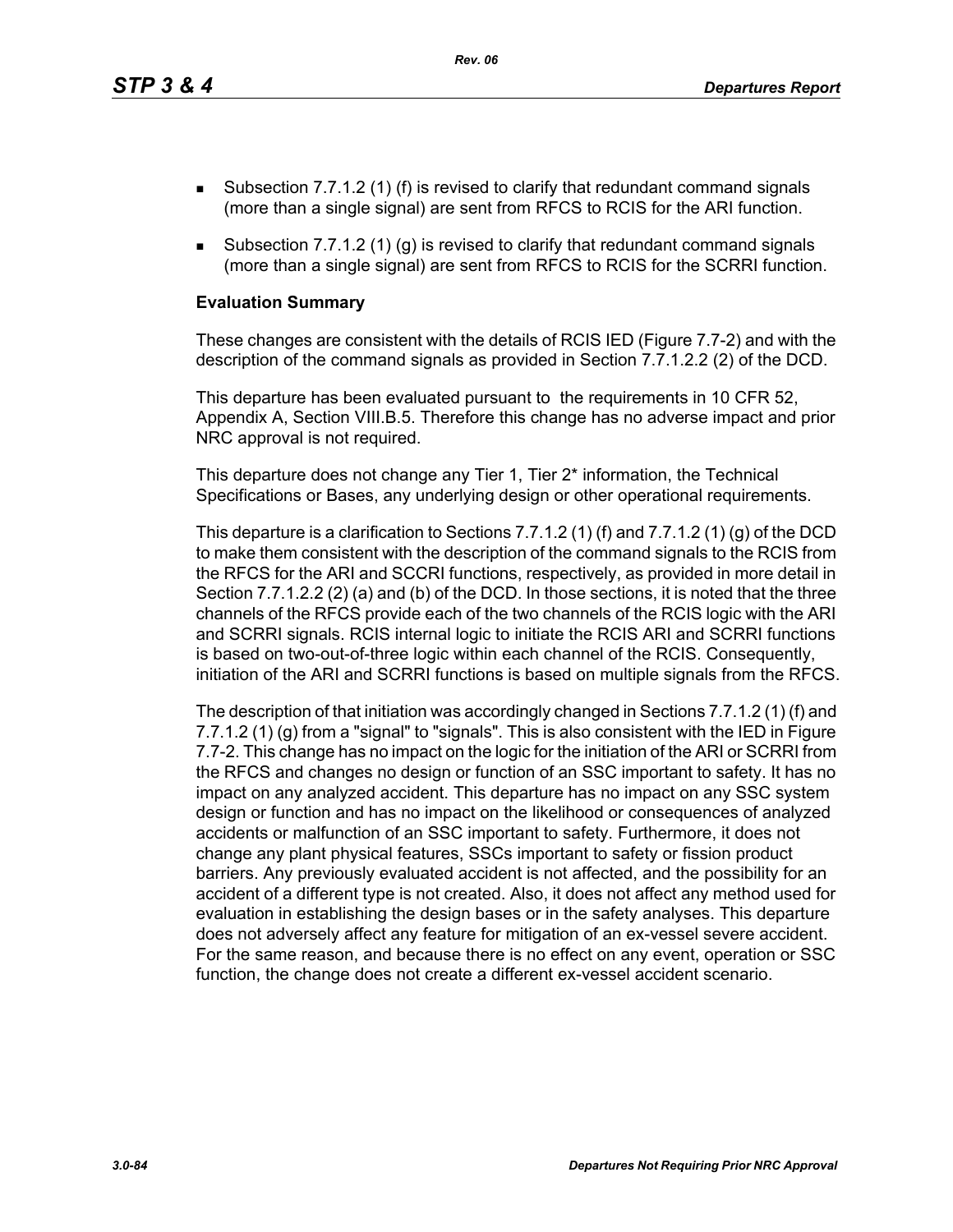## **STD DEP 7.7-7, Rod Control and Information System (RCIS) Design Details Description**

Changes were made to the reference ABWR DCD RCIS descriptions in FSAR Subsections 7.7.1.2 (2), (3), and (6), 7.7.1.2.1, and 7.7.1.2.2 to provide clarity, additional information, and provide a more complete design description. The changes addressed the following:

- Description of RCIS monitoring channels.
- "Rod Action Control Cabinet (RACC)" was changed to "Rod Action Control Subsystem (RACS) Cabinets" because the various major subsystem functions were segregated to different cabinets (RAPI panel and ATLM / RWM panel).
- Descriptions of additional RCIS-related panels/cabinets were provided to be consistent with figure 7.7-2 and various major RCIS subsystem functions were allocated into several cabinets.
- **Final Remote Communication Cabinet (RCC) implementation details.**
- **Final Fine Motion Driver Cabinet (FMDC) implementation details.**
- **Detailed descriptions of the RCIS Multiplexing Network information and the** interfaces with class -1E systems are provided

## **Evaluation Summary**

This departure has been evaluated pursuant to the requirements in 10 CFR 52, Appendix A, Section VIII.B.5.

This change to the STP 3 & 4 FSAR provides a more clear and complete description of the design and operation of the RCIS system. These changes are a result of RCIS design evolution based on experience at operating plants and involve segregation by RCIS subsystems of electronic, electrical, and logic circuitry to different cabinets/panels. This enhanced discussion is not the result of any underlying design change and functional requirements of the RCIS system are unchanged. This departure does not change any Tier 1 or Tier 2\* information, the Technical Specifications or Bases or other operational requirements. Furthermore, it does not change any plant physical features, SSCs important to safety or fission product barriers. Any previously evaluated accident is not affected, and the possibility for an accident of a different type is not created. Also, it does not affect any method used for evaluation in establishing the design bases or in the safety analyses. This departure does not affect any feature for mitigation of an ex-vessel severe accident. For the same reason, and because there is no affect on any event, operation or SSC function, the change does not create a different ex-vessel accident scenario.

Therefore this change has no adverse impact and does not require prior NRC approval.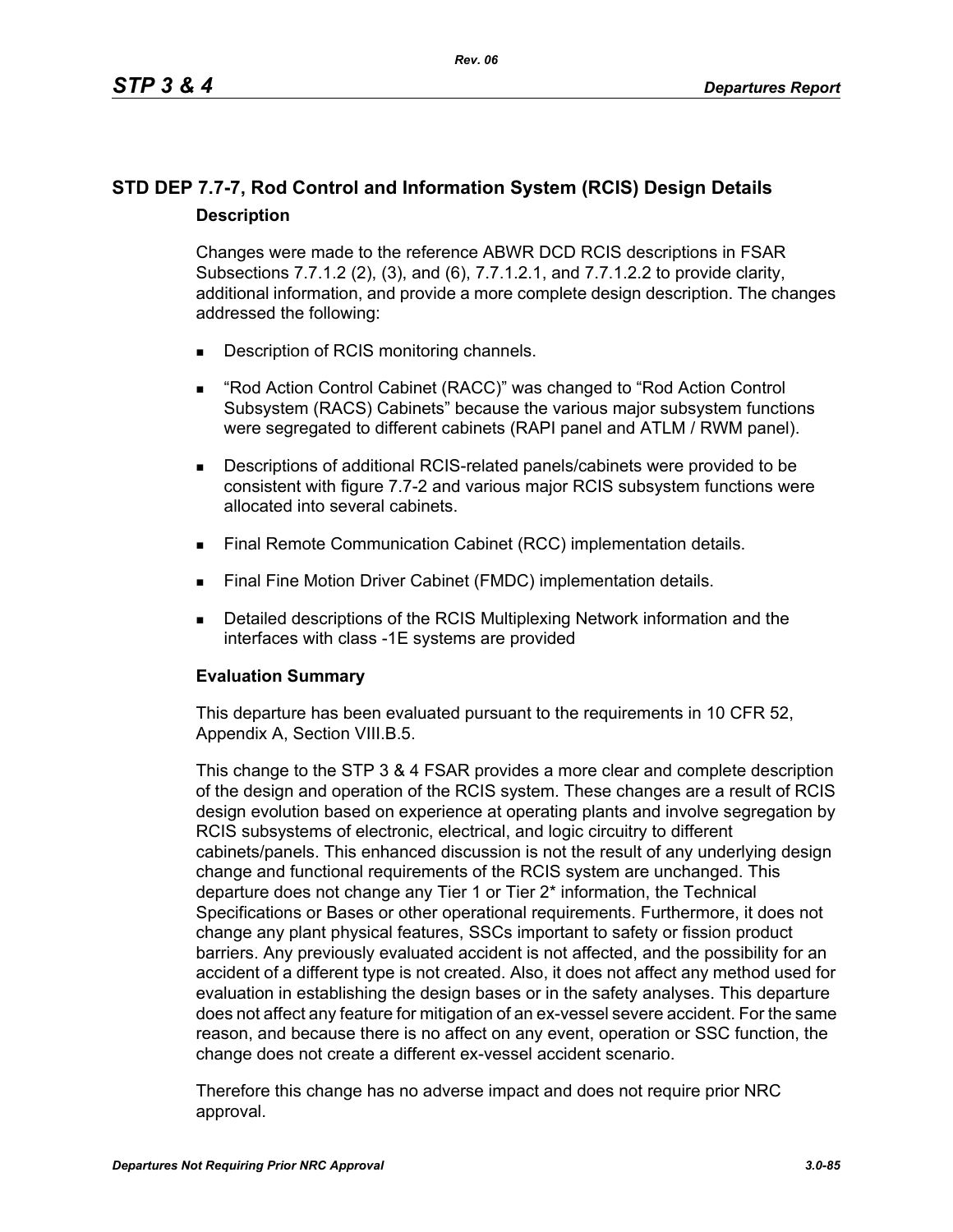## **STD DEP 7.7-9, Selected Control Rod Run-In (SCRRI) Function Description**

Subsection 7.7.1.2(6) of the reference ABWR DCD states that the Control Rod Drive (CRD) System provides for electromechanical insertion of selected control rods for core thermal/hydraulic stability control. The STP 3 & 4 FSAR adds that the CRD system also provides for mitigation of a loss of feedwater heating event. This change provided clarity with the additional information and a more complete design description showing the two functional needs for SCRRI.

## **Evaluation Summary**

This departure has been evaluated pursuant to the requirements in 10 CFR 52, Appendix A, Section VIII.B.5. This departure does not change any Tier 1, Tier  $2^*$ information, the Technical Specifications or their Bases, any underlying design or other operational requirements.

This departure revises Subsection 7.7.1.2(6) to add that the CRD system provides for insertion of selected control rods in response to a loss of feedwater heater event. This function of the SCRRI system is already detailed in the DCD in Sections 7.7.1.2(1)(g) and in 7.7.1.2.2 (2) (b). Consequently, this departure does not change any system design as currently described in the DCD but only updates one particular section, Section 7.7.1.2(6), for completeness and accuracy of the overall documentation. This departure has no impact on any SSC system design or function and has no impact on the likelihood or consequences of analyzed accidents or malfunction of an SSC important to safety. Furthermore, it does not change any plant physical features, SSCs important to safety or fission product barriers. Any previously evaluated accident is not affected, and the possibility for an accident of a different type is not created. Also, it does not affect any method used for evaluation in establishing the design bases or in the safety analyses. This departure does not adversely affect any feature for mitigation of an ex-vessel severe accident. For the same reason, and because there is no effect on any event, operation or SSC function, the change does not create a different exvessel accident scenario. Therefore this change has no adverse impact and does not require prior NRC approval.

## **STD DEP 7.7-11, Rod Withdrawal Sequence Restrictions**

## **Description**

The STP 3 & 4 FSAR Section 7.7.1.2.1 (5) significantly expands the DCD discussion of the ganged rod movement and ganged withdrawal sequence restrictions. The STP 3 & 4 FSAR provides complete descriptions of these clarifications:

- **Provides additional details on the ganged rod mode consisting of one or two sets** of fixed control rod gang assignments
- States that the system allows up to 26-rod gangs, for control rods in rod groups 1, 2, 3, and 4, to be withdrawn simultaneously when the reactor is in the startup or run mode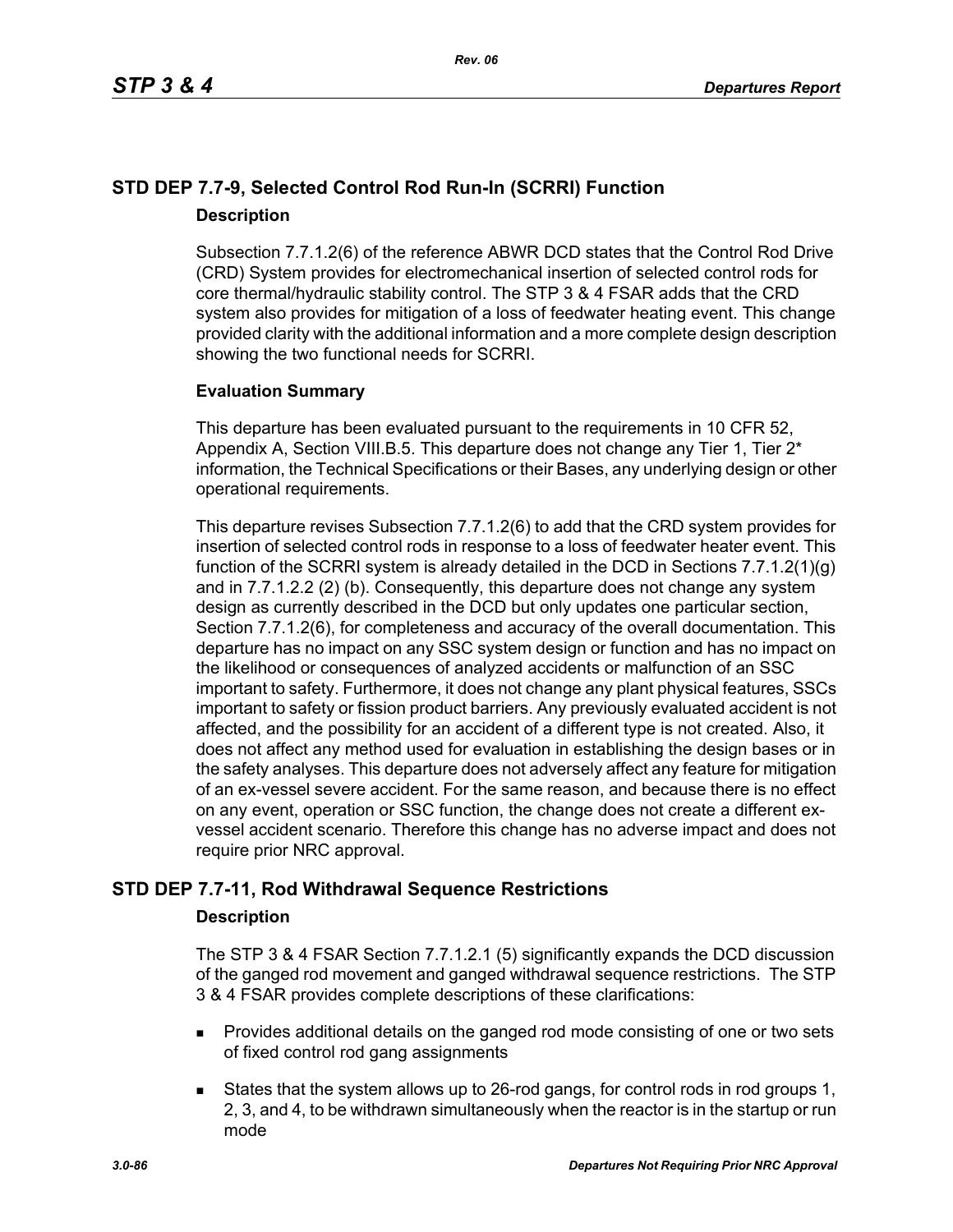*Rev. 06*

- **Revises the maximum allowable difference in rod positions between the leading** and trailing operable control rods
- Revises the restrictions on withdrawal of rods in groups

## **Evaluation Summary**

These changes provide an updated design description showing the implemented system design. This departure has been evaluated pursuant to the requirements in 10 CFR 52, Appendix A, Section VIII.B.5.

This departure does not change any Tier 1, Tier 2<sup>\*</sup> information, the Technical Specifications or Bases, any underlying design or other operational requirements.

The departure changes as outlined in the description above have been evaluated to determine the impact on the likelihood of accidents previously evaluated. These changes are primarily adding further details to the description of the ganged rod withdrawal restrictions in the STP 3&4 FSAR. This provides for a more complete understanding of the implemented system design. The basic functioning of the RWM of the RCIS to ensure that there exist restrictions on certain ganged control rod movements is unchanged. This departure has no impact on any SSC system design or function and has no impact on the likelihood or consequences of analyzed accidents (e.g. contral rod drop or ATWS) or malfunction of an SSC important to safety. Furthermore, it does not change any plant physical features, SSCs important to safety or fission product barriers. Any previously evaluated accident is not affected, and the possibility for an accident of a different type is not created. Also, it does not affect any method used for evaluation in establishing the design bases or in the safety analyses. This departure does not adversely affect any feature for mitigation of an ex-vessel severe accident. For the same reason, and because there is no effect on any event, operation or SSC function, the change does not create a different ex-vessel accident scenario.

Therefore, this change has no adverse impact and does not require prior NRC approval.

## **STD DEP 7.7-12, Rod Control and Information System Indication**

## **Description**

This departure updates the discussion of the detailed design of the reference rod pull sequence (RRPS) in STP 3 & 4 FSAR Subsection 7.7.1.2.1 (6). Included in these updates are the following:

- Clarifying that the Plant Computer Function (PCF) and not the Performance Monitoring and Control System (PMCS) is used for storing, modifying and providing compliance verification for the RRPS.
- Clarifying that download of the new RRPS data can only be completed when the RCIS is in manual and when a permissive switch located at the RAPI panel is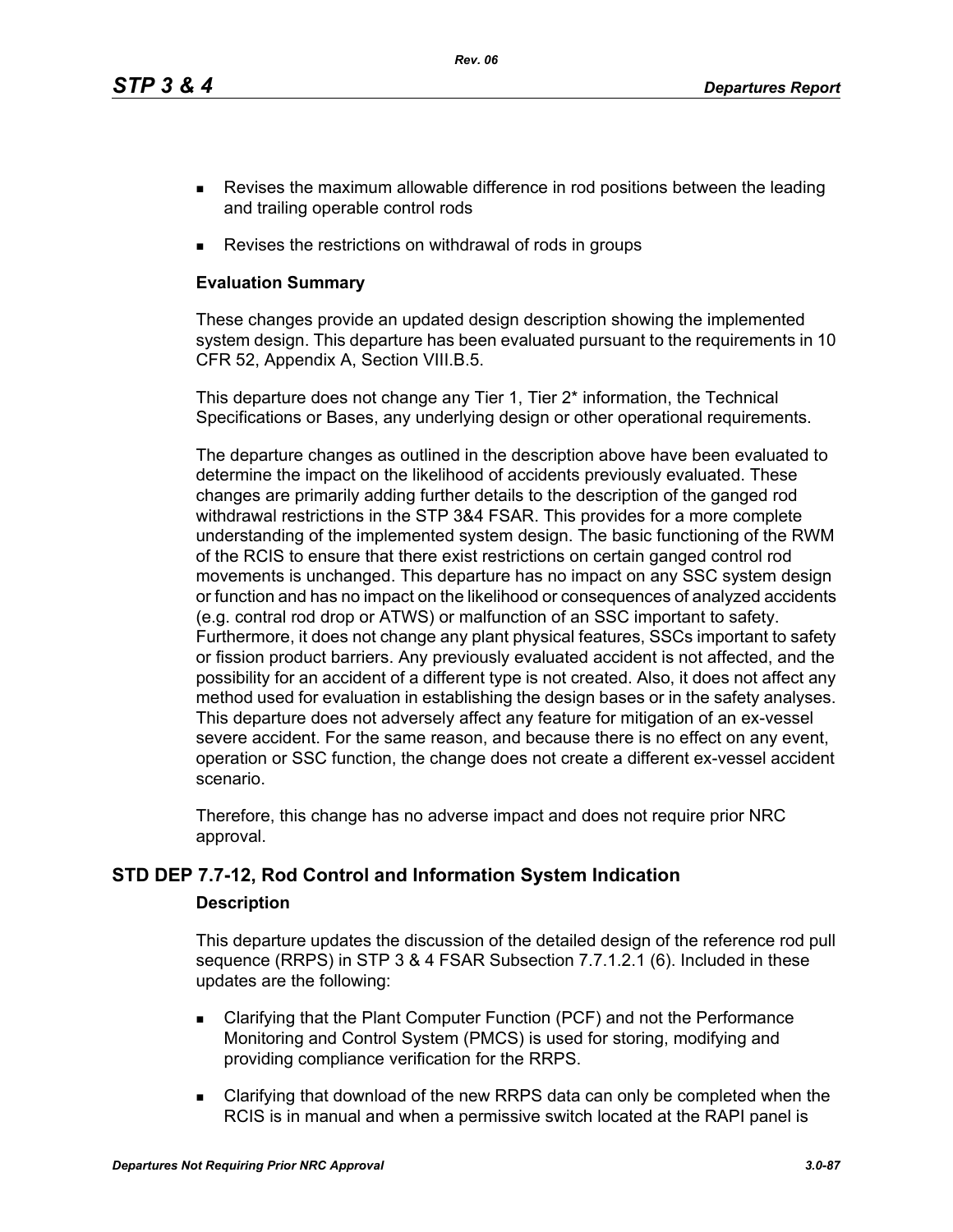activated and not when both keylock permissive switches located at each rod action control cabinet are activated.

- Clarifying that a rod withdrawal block signal (not signals) is generated whenever selected ganged (not single or ganged) rod movements differ from those allowed by the RRPS, when the RCIS is in automatic or semi-automatic rod movement mode.
- Clarifying that the RCIS "activates" an audible alarm instead of "sounding" an audible alarm.

#### **Evaluation Summary**

This departure has been evaluated pursuant to the requirements in 10 CFR 52, Appendix A, Section VIII.B.5.

This departure does not change any Tier 1, Tier 2<sup>\*</sup> information, the Technical Specifications or Bases, any underlying design or other operational requirements.

These changes are primarily editorial in nature as noted in the departure description and update and correct several items in the detailed description of the establishment of reference rod pull sequence (RRPS). These changes have no impact on the how the RRPS data is stored, modified or verified. The ability to download the RRPS data using the RCIS is not impacted. Controls continue to be in place to prevent control rod withdrawals when movements differ from those allowed by RRPS. This departure has no impact on any SSC system design or function and has no impact on the likelihood or consequences of analyzed accidents or malfunction of an SSC important to safety. Furthermore, it does not change any plant physical features, SSCs important to safety or fission product barriers. Any previously evaluated accident is not affected, and the possibility for an accident of a different type is not created. Also, it does not affect any method used for evaluation in establishing the design bases or in the safety analyses. This departure does not adversely affect any feature for mitigation of an ex-vessel severe accident. For the same reason, and because there is no effect on any event, operation or SSC function, the change does not create a different ex-vessel accident scenario.

Therefore, this change has no adverse impact and does not require prior NRC approval.

## **STD DEP 7.7-13, Optical Isolation**

#### **Description**

This departure removes overly restrictive optical isolation information from the STP 3 & 4 FSAR Subsection 7.7.1.2.1(7) discussion of the Rod Block Function. The change removes the detailed description of the specific type of technology used for optical isolation of rod block signals received by the non-safety Rod Control and Information System (RCIS) from Class 1E systems. The reference ABWR DCD wording discusses the details of a specific technology. The description that all rod block signals from Class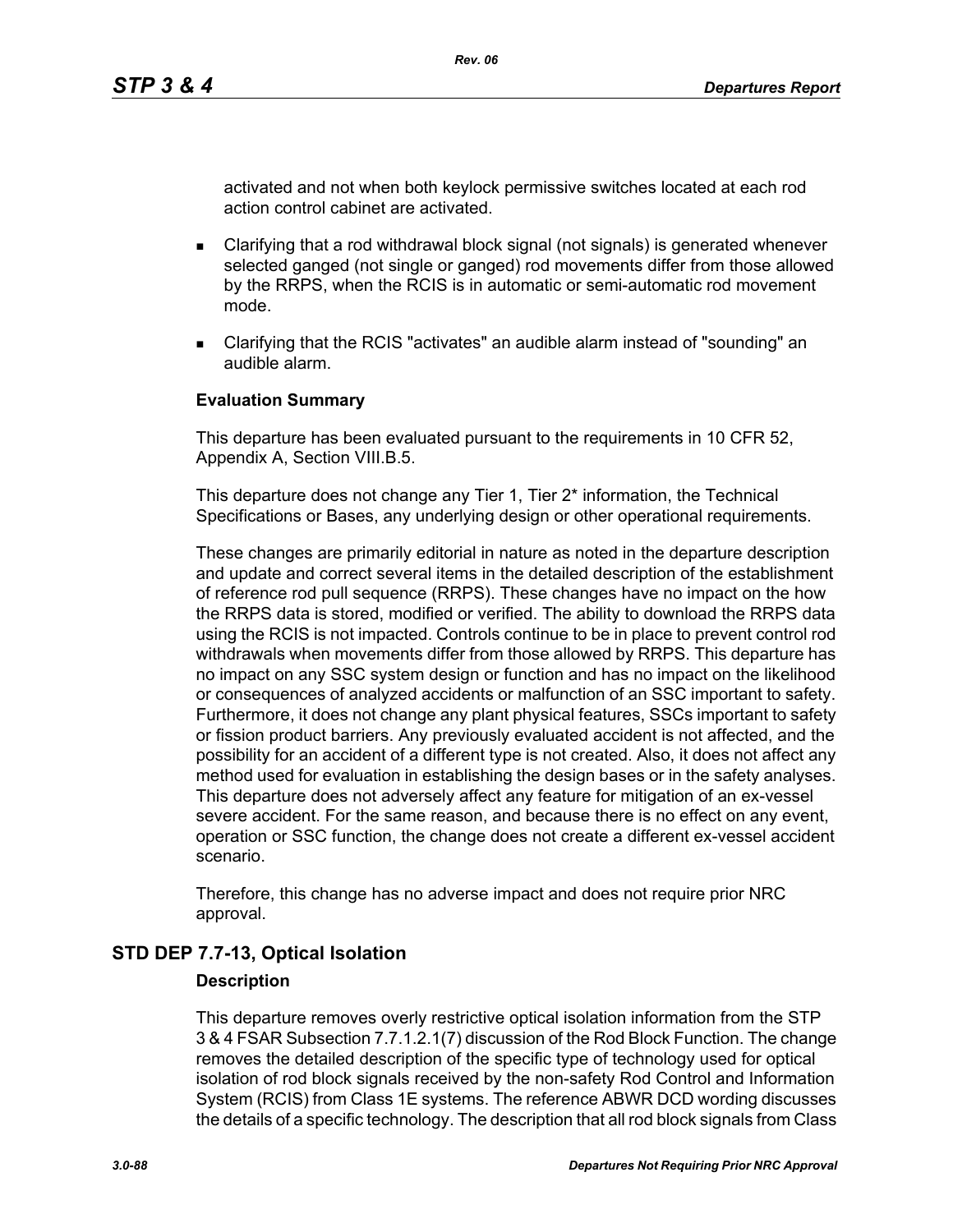1E systems provided to the RCIS are optically isolated is retained. Also, the description that the optical isolation provides complete isolation while keeping electrical failures from propagating into the RCIS and vice versa is also retained. The retained descriptions adequately cover the requirements for optical isolation of the rod block signals.

#### **Evaluation Summary**

This change is deemed necessary to prevent overly restrictive description wording of the type of technology that can be used for achieving suitable optical isolation of the RCIS rod block signals.

This departure has been evaluated pursuant to and determined to comply with the requirements in 10CFR 52, Appendix A, Section VIII B.5. This departure does not change the Technical Specifications, any underlying design or other operational requirements. Furthermore, it does not change the requirements for non-safety system isolation from Class 1E systems, any plant physical features, SSCs important to safety or fission product barriers. Any previously evaluated accident is not affected, and the possibility for an accident of a different type is not created. Also, it does not affect any method used for evaluation in establishing the design bases or in the safety analyses.

This departure does not affect any feature for mitigation of an ex-vessel severe accident. For the same reason, and because there is no effect on any event, operation or SSC function, the change does not create a different ex-vessel accident scenario. Therefore, this change has no adverse impact and does not require prior NRC approval.

## **STD DEP 7.7-14, Rod Control and Information System Bypass**

#### **Description**

Changes are incorporated in the STP 3 & 4 FSAR Subsection 7.7.1.2.1 discussion of the Rod Control and Information System (RCIS) bypass capabilities:

- Changes to the description of capabilities provided for performing bypass of either the Synchro A or Synchro B position feedback signals for any individual control rod, including the description of RCIS logic that prevents simultaneous bypassing of both synchro signals for an individual control rod.
- Changes in the descriptions regarding the specific location and related operator interface where specific bypass functions can be performed (e.g., update of control rods to be placed in the "Inoperable" status can be performed at the RCIS Dedicated Operator Interface and descriptions of bypass permissive switch for performing certain bypass operations is added for clarity) and the operator interface where bypass status information is available are incorporated.
- Change in the maximum number of control rods that can be placed into the "inoperable" bypass condition only when the reactor mode switch is in REFUEL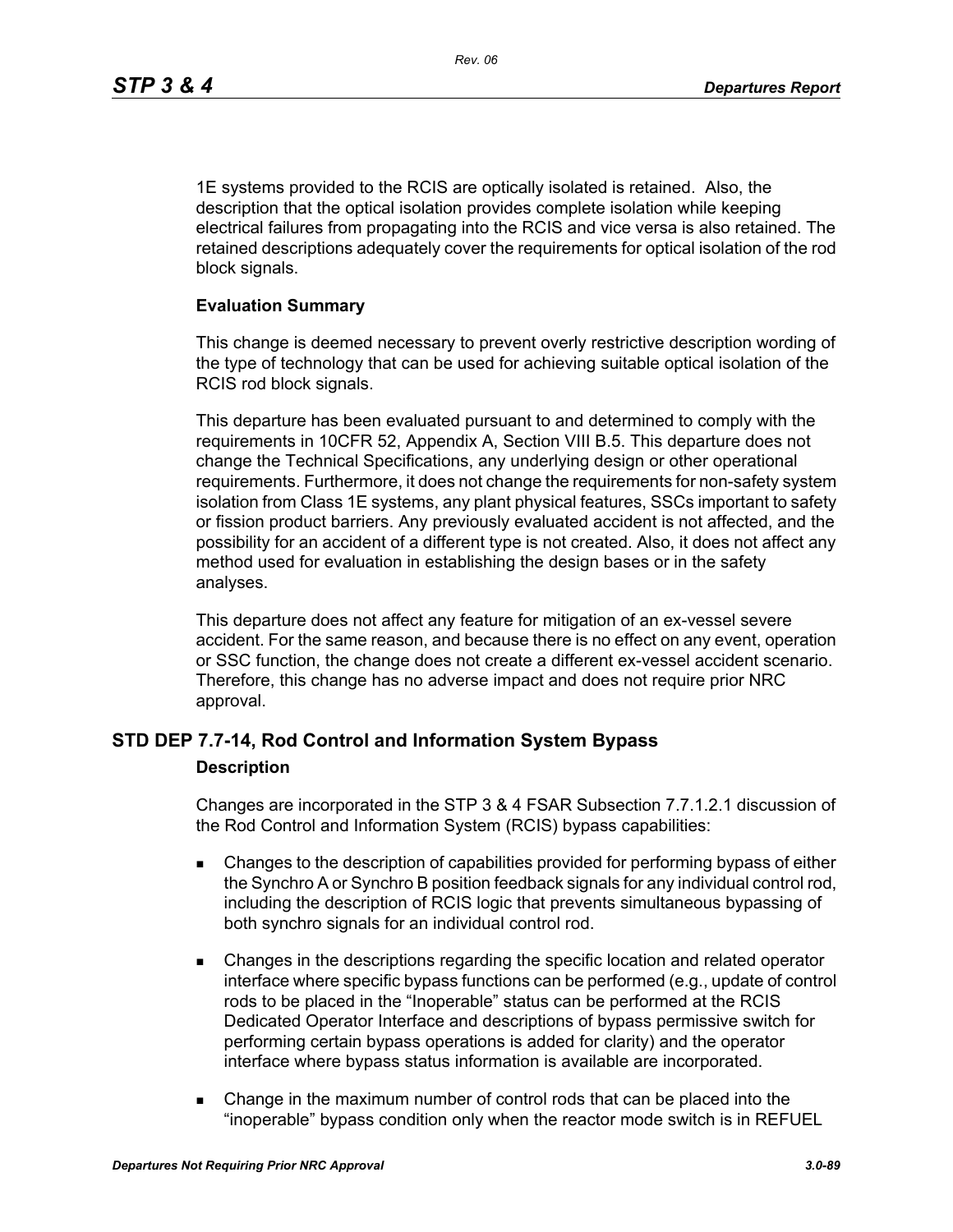mode is incorporated (i.e., change required to support control rod maintenance activities during a planned refueling outage nominally every 18 months, instead of nominally every 12 months).

- Changes in the description of the Single/Dual Rod Sequence Restrictions Override (S/DRSRO) bypass to reflect that it is applied to the one or two control rods associated with the same hydraulic control unit (HCU) when performing scram time surveillance testing (and is not a bypass that can be selected for specific individual control rods).
- **Addition of a new section to more clearly distinguish the Single Channel RCIS** Bypass features from the other RCIS bypass capabilities (i.e., synchro bypass, "Inoperable" bypass, and S/DRSRO bypass are RCIS bypass functions that do not bypass a single channel of the dual redundant RCIS channel equipment). Single Channel RCIS Bypass features are those RCIS bypass functions provided to allow bypass of single channel of dual channel RCIS equipment. The specific list of the available types of Single Channel RCIS Bypass features is also clarified by the changes incorporated.

## **Evaluation Summary**

These changes provide an updated design description showing the implemented system design.This departure has been evaluated pursuant to the requirements in 10 CFR 52, Appendix A, Section VIII.B.5. This change to the STP 3 & 4 FSAR provides a clearer and more complete description of the design and operation of the RCIS system. These changes are a result of RCIS design evolution based on experience at operating plants and involve an enhanced discussion of RCIS bypass capabilies. This departure is not the result of any underlying design change and functional requirements of the RCIS system are unchanged. This departure does not change any Tier 1 or Tier  $2^*$ information, the Technical Specifications or Bases or other operational requirements. Furthermore, it does not change any plant physical features, SSCs important to safety or fission product barriers. Any previously evaluated accident is not affected, and the possibility for an accident of a different type is not created. Also, it does not affect any method used for evaluation in establishing the design bases or in the safety analyses. This departure does not affect any feature for mitigation of an ex-vessel severe accident. For the same reason, and because there is no affect on any event, operation or SSC function, the change does not create a different ex-vessel accident scenario. Therefore this departure has no adverse impact and does not require prior NRC approval.

## **STD DEP 7.7-20, Recirculation Flow Control Logic**

## **Description**

Subsection 7.7.1.3 (1) of the reference ABWR DCD describes automatic operation of the Recirculation Flow Control System as only available above 70% power. Subsection 7.7.1.3 (4) provides a more complete description by stating the 70% limit is for a "rod pattern where rated power accompanies 100% flow." This subsection provides further information concerning manual and automatic operation for other rod patterns and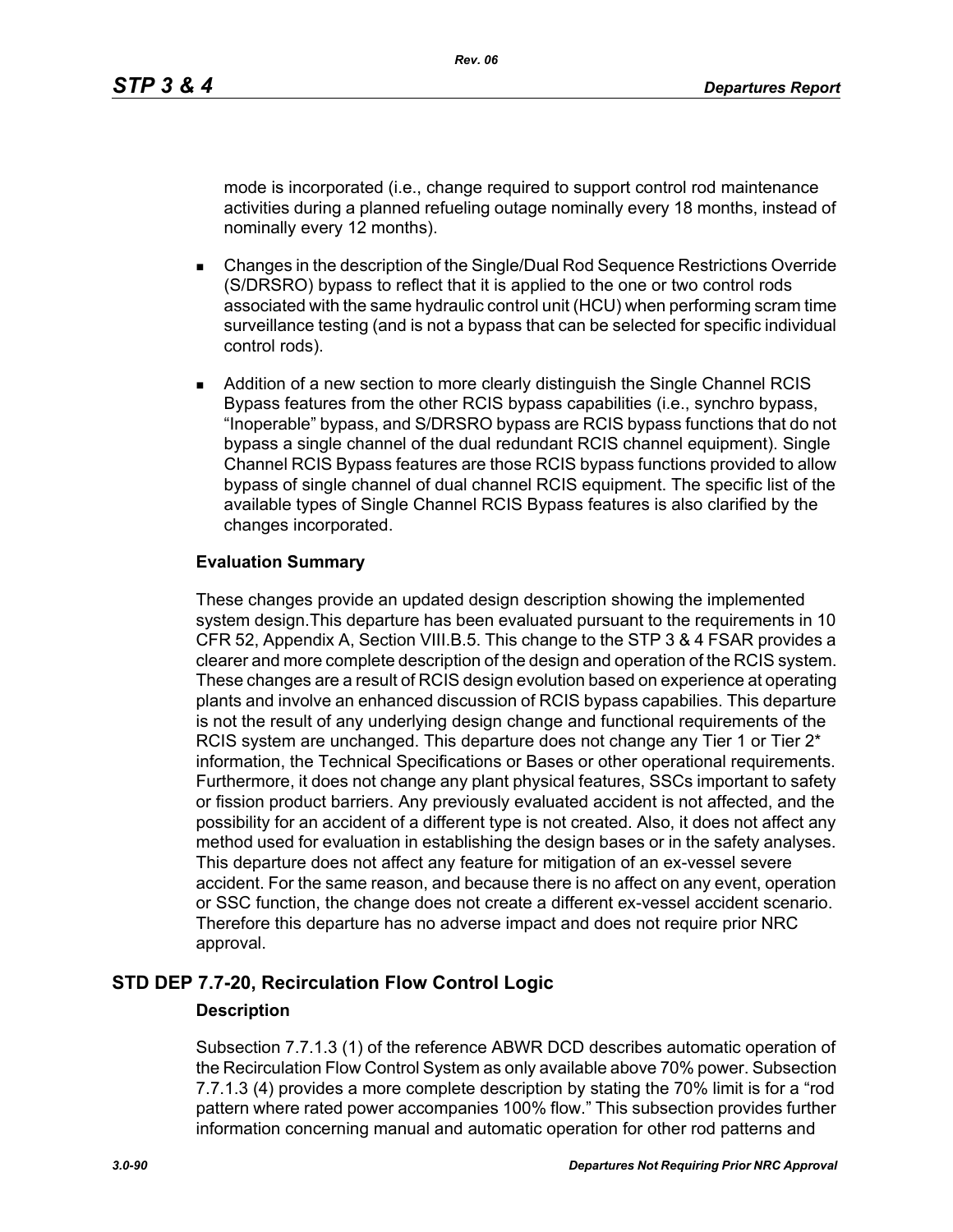power levels. Therefore, the statement "if the power level is above 70% rated" is removed from 7.7.1.3 (1).

FSAR Subsection 7.7.1.3 (4) is further clarified as follows:

- **Dearation below approximately 25% has been described in lieu of previous** information about operation below 70%,
- **Load follow capability has been enhanced to include the specific interfacing** systems required for this mode of operation in lieu of the original "main turbine regulator control" and
- **Terminology for the "main turbine pressure regulator" is changed to "APR" and** "semi-automatic mode" is changed to "core flow mode".

Subsection 7.7.1.3(8)(e) revises the rate limiter rate of change to +5% for increasing speeds and -5% for decreasing speeds, consistent with the speed change rate described in DCD Tier 2 Subsections 15.3.2.1.1 and 15.4.5.1.1.

The terminology is updated in Figure 7.7-5 and Figure 7.7-7 to be consistent with Subsection 7.7.1.3.

## **Evaluation Summary**

This departure has been evaluated pursuant to the requirements in 10 CFR 52, Appendix A, Section VIII.B.5.

This change to the STP 3 & 4 FSAR to clarify and correct inconsistencies regarding operation of the recirculation flow control system does not change any Tier 1 or Tier  $2^*$ information, the Technical Specifications or Bases or other operational requirements. Furthermore, it does not change any plant physical features, SSCs important to safety or fission product barriers. Any previously evaluated accident is not affected, and the possibility for an accident of a different type is not created. Also, it does not affect any method used for evaluation in establishing the design bases or in the safety analyses. This departure does not affect any feature for mitigation of an ex-vessel severe accident. For the same reason, and because there is no effect on any event, operation or SSC function, the change does not create a different ex-vessel accident scenario.

Therefore this change has no adverse impact and does not require prior NRC approval.

## **STD DEP 7.7-22, Automated Thermal Limit Monitor (ATLM) Description Description**

The description of the ATLM setpoint and rod block action in reference ABWR DCD Subsections 7.7.1.5 (7) (c) and (7) (e), and 7.7.1.5.1 have been expanded in the STP 3 & 4 FSAR to further describe the interface of interacting systems and this application. The FSAR states that when an ATLM setpoint update is requested, after calculating the power distribution within the core, the computer sends data to the ATLM of the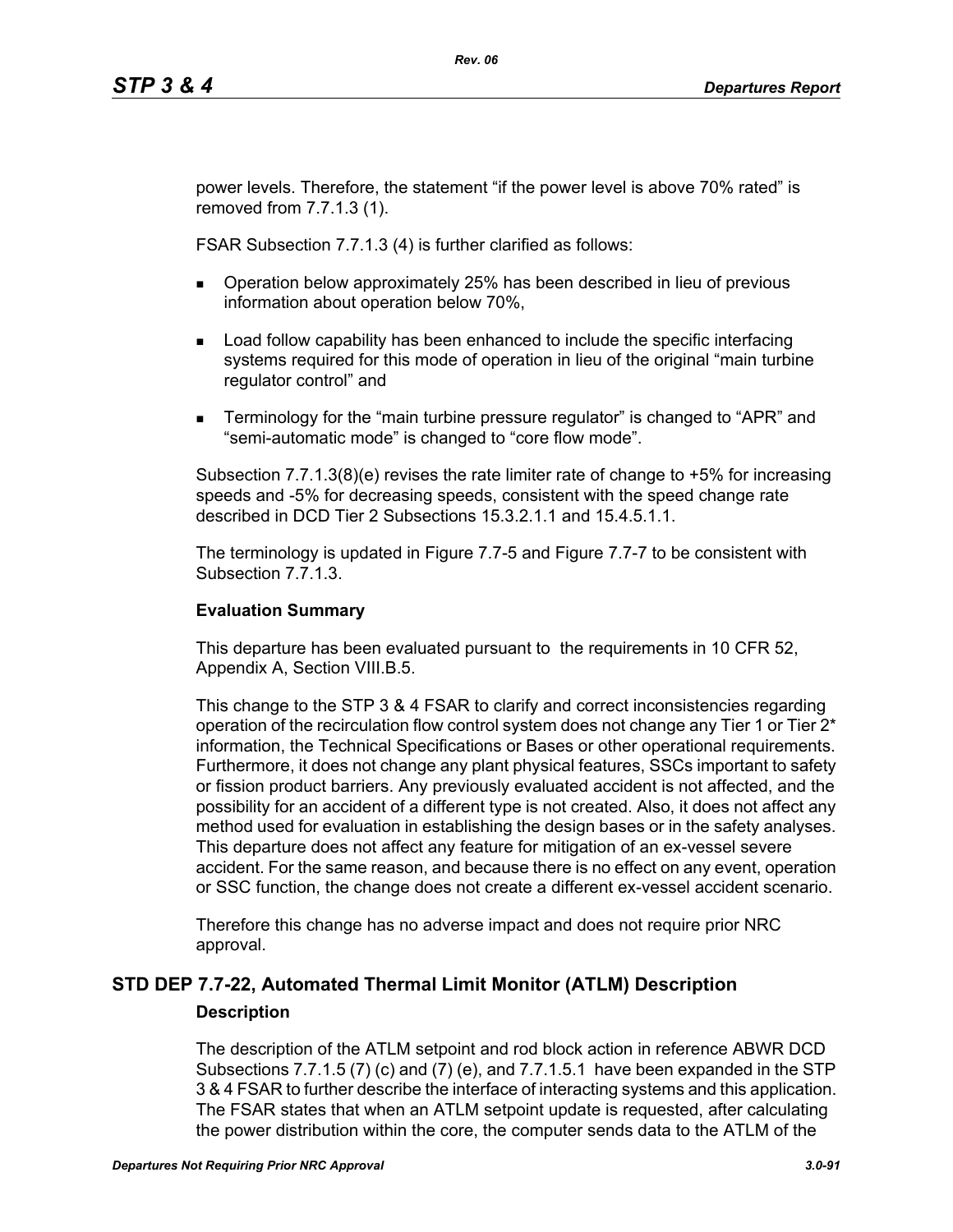RCIS on the calculated fuel thermal operating limits and corresponding initial LPRM values. The ATLM monitors various functions and issues rod block signals to prevent violation of the fuel operating limits.

#### **Evaluation Summary**

This departure has been evaluated in accordance with the requirements in 10 CFR 52, Appendix A, Section VIII.B.5, as described previously. The Automated Thermal Limit Monitor (ATLM) is discussed in Tier 1, the Tech Spec Bases and the LCOs for Control Rod Block Instrumentation. Those sections have been reviewed and the proposed change in the departure has no effect on them. This change is an expansion of the description of the interface of interacting systems and the ATLM. No underlying design change is made and no SSC important to safety or fission product barrier is affected. There is no increase in the frequency of accidents and there is no increase in the likelihood of a malfunction of an SSC important to safety. Any previously evaluated accident is not affected, and the possibility for an accident of a different type is not created. Also, it does not affect any method used for evaluation in establishing the design bases or in the safety analyses. This departure does not affect any feature for mitigation of an ex-vessel severe accident. For the same reason, and because there is no effect on any event, operation or SSC function, the change does not create a different ex-vessel accident scenario. Therefore, this change has no adverse impact and does not require prior NRC approval.

## **STD DEP 7.7-23, Automated Traversing Incore Probe (ATIP) Function**

#### **Description**

Subsection 7.7.1.5.1 of the reference ABWR discusses inputs from the "automatic fixed incore probe (AFIP)" to be used for gain adjustment factors for Local Power Range Monitoring. The STP 3 & 4 FSAR explains that this function is provided by the ATIP rather than the AFIP in the US ABWR.

Subsection 7.7.1.6.1 (2) of DCD states that the ATIP is nonsafety-related, but the STP 3 & 4 FSAR expands that description to include that this sub-system of the Neutron Monitoring System has no safety function, but the system does contain safety-related components. In response to a containment isolation signal resulting from either low reactor water level or high drywell pressure, the ATIP system automatically initiates TIP probe withdrawal followed by closure of the ball valves and purge line valves to ensure containment isolation.

Subsection 7.7.2.6.2 adds that the ATIP system has isolation valves, and is required to perform automatic containment isolation function in compliance with GDC 56 by following the guidance of Reg. Guide 1.11.

Subsection 7.7.1.6.1 (4) of the DCD states that the ATIP equipment is tested and calibrated using heat balance data and procedures described in the instruction manual. The STP 3 & 4 FSAR states that only the procedures from the instruction manual are required for the calibration of this equipment.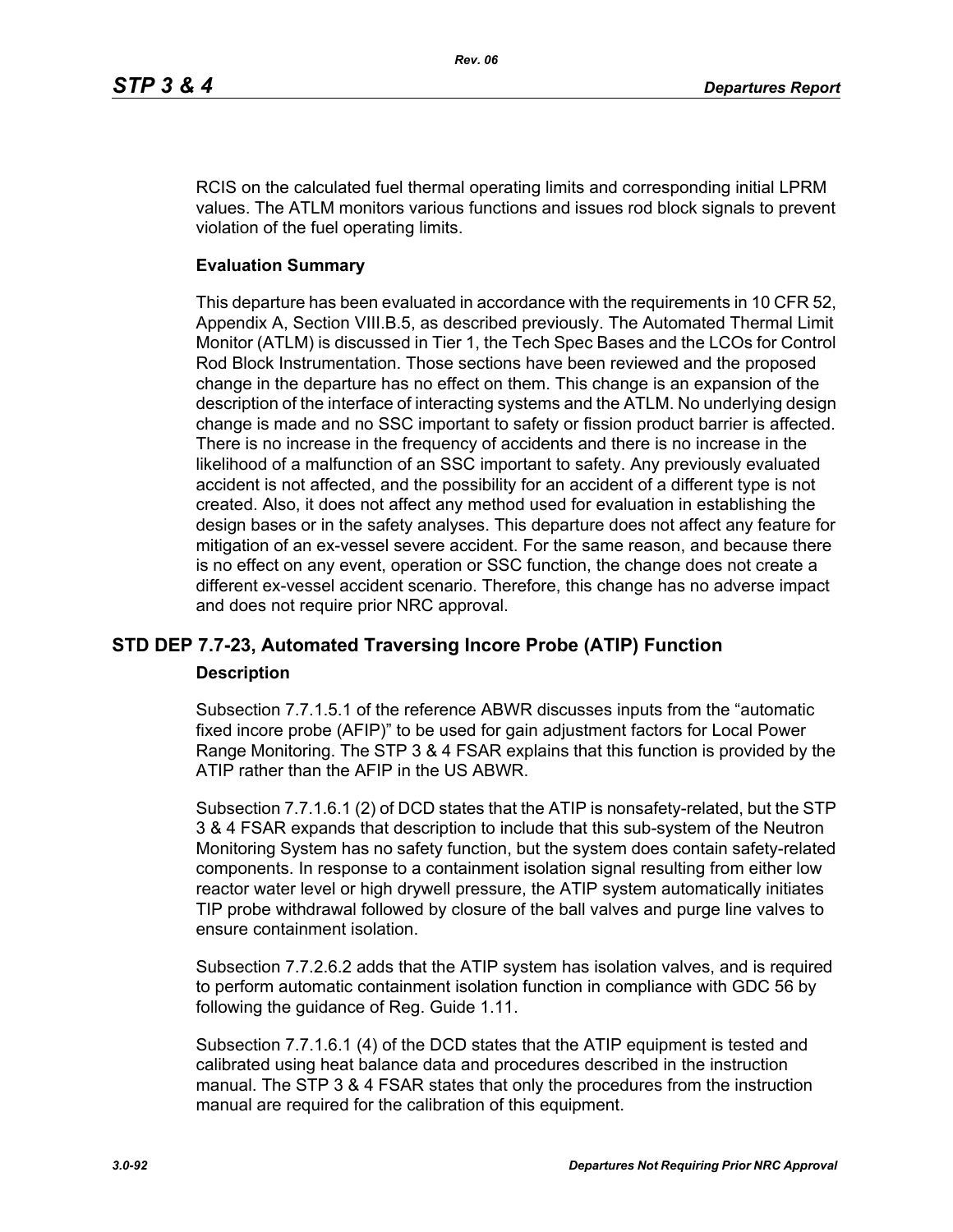#### **Evaluation Summary**

This departure has been evaluated pursuant to the requirements in 10 CFR 52, Appendix A, Section VIII.B.5.

There is no impact on any Tier 1, Tier 2\*, DCD, technical specifications, basis for technical specifications or operational requirements as a result of these changes.

These items are all clarifying changes which do not involve a change to the ATIP design or function. The ATIP operation is a nonsafety related function which is used to calibrate the LPRM system. Consequently, there is no impact on the probability or consequences of an accident or malfunction of an SSC important to safety.

The ATIP System is not identified as a design feature in the DCD for mitigating an exvessel severe accident. These changes to the ATIP system description are clarifying, and therefore the likelihood or consequences of a severe accident are not impacted. As a result of this evaluation, prior NRC approval of these changes is not required.

## **STD DEP 7.7-24, Steam Bypass and Pressure Control Interfaces**

#### **Description**

Subsection 7.7.1.8 (7a) of the reference ABWR DCD states that an external signal interface for the Steam Bypass and Pressure Control (SB&PC) System is narrow range dome pressure signals from the SB&PC System to the Recirculation Flow Control System. STP 3 & 4 FSAR Subsection 7.7.1.8 (7a) states that the "narrow range dome pressure signals" are replaced by "validated dome pressure signals." The signals are validated based on the value of the pressure and the number of signals that are in the valid range.

Based on pressure demand, the SB&PC System calculates position error and flow demand for each turbine valve. Based on these signals, the SB&PC System calculates emergency bypass valve fast opening signal and servo current signal for each turbine valve. Tier 2 Subsection 7.7.1.8 (7h) of the reference ABWR DCD lists these signals as an external interface from the Turbine Bypass System. Tier 2 Subsections 7.7.1.8 (7h) and (7i) of the STP 3 & 4 FSAR list servo current signals as external signal interfaces sent from the SB&PC to the Turbine Bypass System. This clarifies which is the sending unit and which is the receiving unit.

Tier 2 Subsection 7.7.1.8 (7l) of the reference ABWR DCD lists "Governor free demand signal" as an external interface from the APR System. In STP 3 & 4 FSAR Subsection 7.7.1.8 (7l), this signal is replaced by "Automatic Frequency Control signal".

Tier 2 Subsection 7.7.1.8 (7m) of the reference ABWR DCD lists "reactor power compensation signal" as an external interface to the APR System. This list has been changed in Subsection 7.7.1.8 (7m) and (7o) of the STP 3 & 4 FSAR and now it lists "limited speed regulator output" and "pressure regulator output signal" as external interfaces sent to the APR System.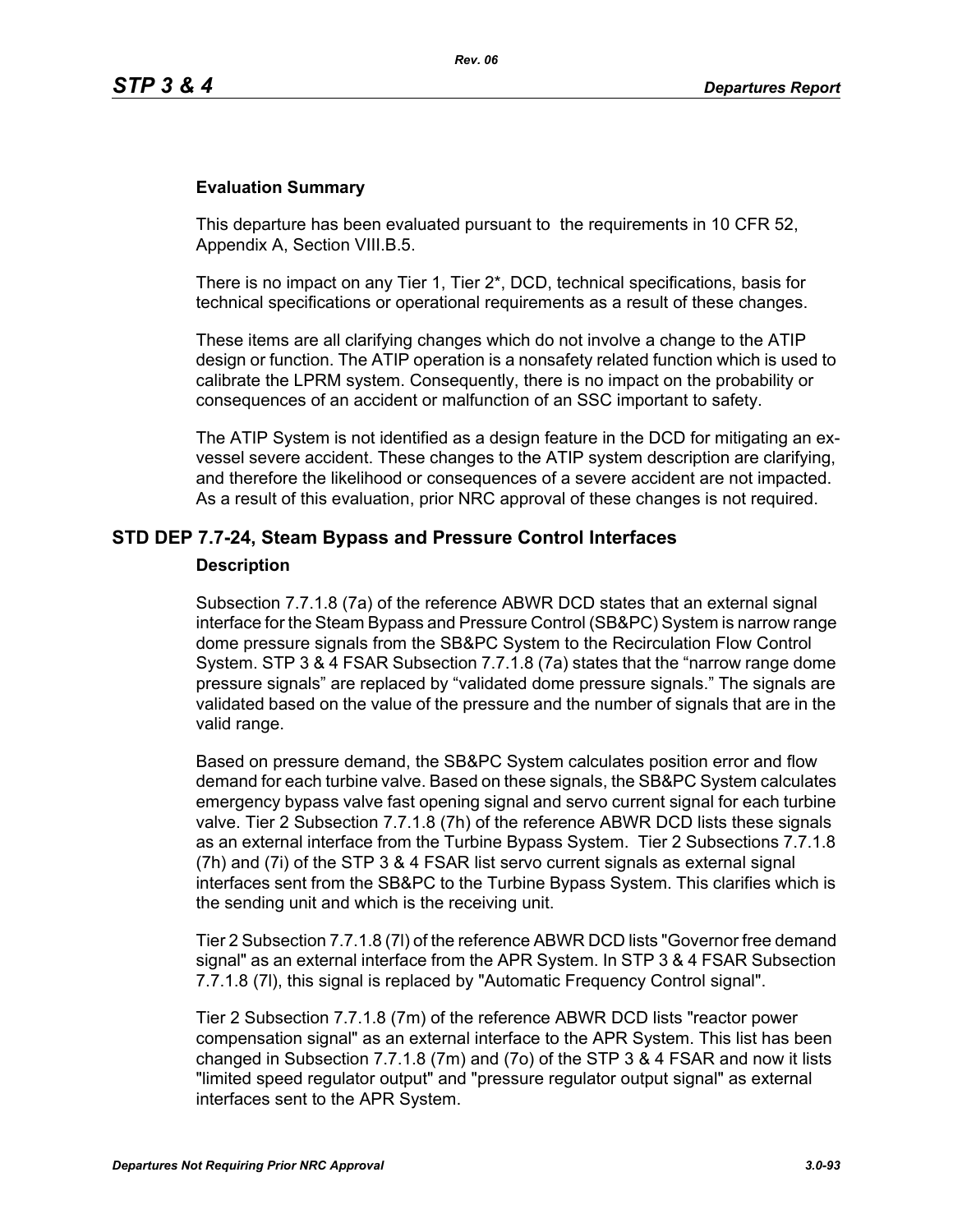Tier 2 Subsection 7.7.2.8.1 of the reference ABWR DCD states that the SB&PC does not interface with any engineered safeguard or safety related system. STP 3 & 4 FSAR Tier 2 Subsection 7.7.2.8.1 states that the SB&PC System receives reactor pressure and water level from the NBS system but only from nonsafety instrumentation. This clarifies that the SB&PC System does not interface with any safety related instrumentation even though it interfaces with a safety related system.

Figure 7.7-12 and Figure 7.7-13 are also revised to be consistent with the revised description.

#### **Evaluation Summary**

The Tier 1 and Tier2\* DCD, Technical Specifications, Bases for Technical Specifications and operational requirements were reviewed and were determined not to be impacted by this departure.

This departure clarifies and corrects the description of the I&C interface for the SB&PC System. This departure does not change any plant physical features, SSCs important to safety or fission product barriers. Any previously evaluated accident is not affected, and the possibility for an accident of a different type is not created. This departure does not affect any method of evaluation used in establishing the plant design bases or in the safety analyses. This departure does not affect any feature for mitigation of an exvessel severe accident. This departure does not create a possibility for an accident of a different type than any previously evaluated.

This departure has been evaluated and determined to comply with the requirements in 10 CFR 52, Appendix A, Section VIII.B.5. The change has no adverse impact and does not require prior NRC approval.

## **STD DEP 7.7-27, RCIS Table Deletion**

#### **Description**

Table 7.7-1 of the reference ABWR DCD provides the environmental conditions for the Rod Control and Information System (RCIS) module operation environment, consisting of temperature, relative humidity, atmospheric pressure, radiation levels, and seismic acceleration. There is no reference to this table in DCD Section 7.7. or elsewhere in the DCD. DCD Subsection 7.7.1.2.5 references Section 3.11, which provides the requirements for nonsafety-related equipment subject to adverse environments. Therefore, Table 7.7-1 is removed from the STP 3 & 4 FSAR because it is unnecessary.

#### **Evaluation Summary**

This departure has been evaluated pursuant to the requirements in 10 CFR 52, Appendix A, Section VIII.B.5. This departure does not change any Tier 1 or Tier 2\* information, Technical Specifications, any underlying design or other operational requirements. This change is editorial in nature and deletes a table which is not referenced in the DCD and therefore is not necessary. Furthermore, it does not change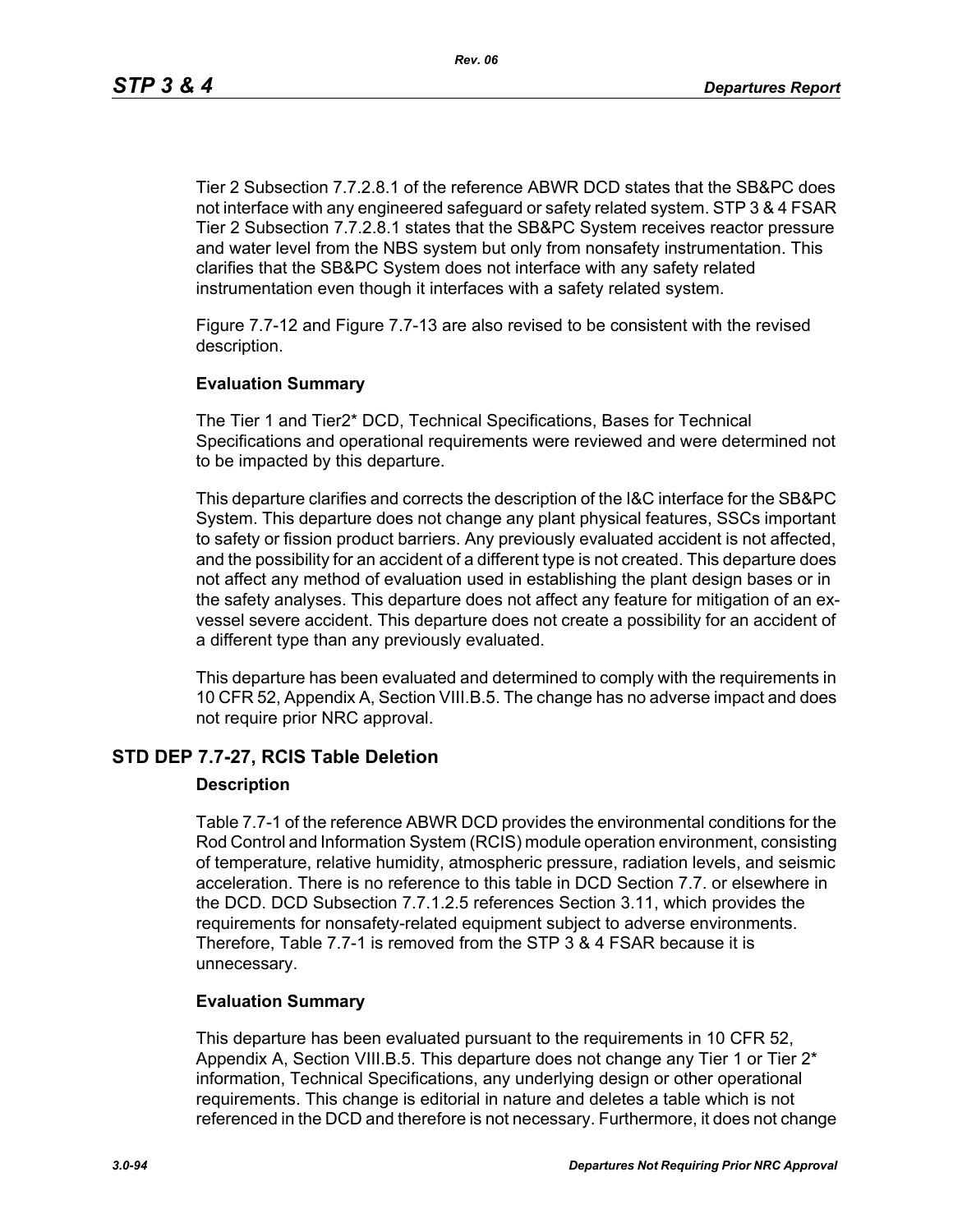*Rev. 06*

any plant physical features, SSCs important to safety or fission product barriers. Any previously evaluated accident is not affected, and the possibility for an accident or a different type is not created. Also, it does not affect any method used for evaluation in establishing the design or in the safety analyses. This departure does not affect any feature for mitigation of an ex-vessel severe accident. For the same reason, and because there is no effect on any event, operation or SSC function, the change does not create a different ex-vessel accident scenario. Therefore, this change has no adverse impact and does not require prior NRC approval.

## **STP DEP 8.2-1, Electrical Equipment Numbering**

#### **Description**

Due to the site arrangements of the switchyard and other auxiliary structures, the internal routing of the major power circuits can differ between applicants. Bus assignments and nomenclature may also vary due to site-specific factors. (Also see associated STD DEP 8.3-1 which revised the medium voltage electrical distribution system.) Figure 8.2-1, Sheets 1-7, have been revised to show the new bus numbers and equipment location in the turbine building. Reference subsections were added to the interface requirements to direct the reader to those sections in which the requirements are incorporated.

#### **Evaluation Summary**

This departure has been evaluated pursuant to the requirements in 10 CFR 52, Appendix A, Section VIII.B.5.This departure to update Figure 8.2-1 to reflect the STP 3 & 4 design for electrical power distribution as described in the FSAR does not change any Tier 1 or Tier 2\* information, the Technical Specifications or Bases or other operational requirements. Furthermore, it does not change any plant physical features other than the location of non-Class 1E electrical power distribution equipment. It does not change SSCs important to safety or fission product barriers. Any previously evaluated accident is not affected, and the possibility for an accident of a different type is not created. Also, it does not affect any method used for evaluation in establishing the design bases or in the safety analyses. This departure does not affect any feature for mitigation of an ex-vessel severe accident. For the same reason, and because there is no effect on any event, operation or SSC function, the change does not create a different ex-vessel accident scenario.

Therefore this change has no adverse impact and does not require prior NRC approval.

## **STD DEP 8.3-1, Plant Medium Voltage Electrical System Design**

The capability to power the FMCRDs directly from a PIP bus and the capability is changed to occur at the 480 volt level. These changes are FSAR Sections 8.3.1.1.1, Figures 8.3-1, Sheet 1, 3 and 4 and FSAR Table Hazard Analysis.

Power supplies to the FMCRD power distribution panels A-1 G-2 and transfer switches have been re-classified as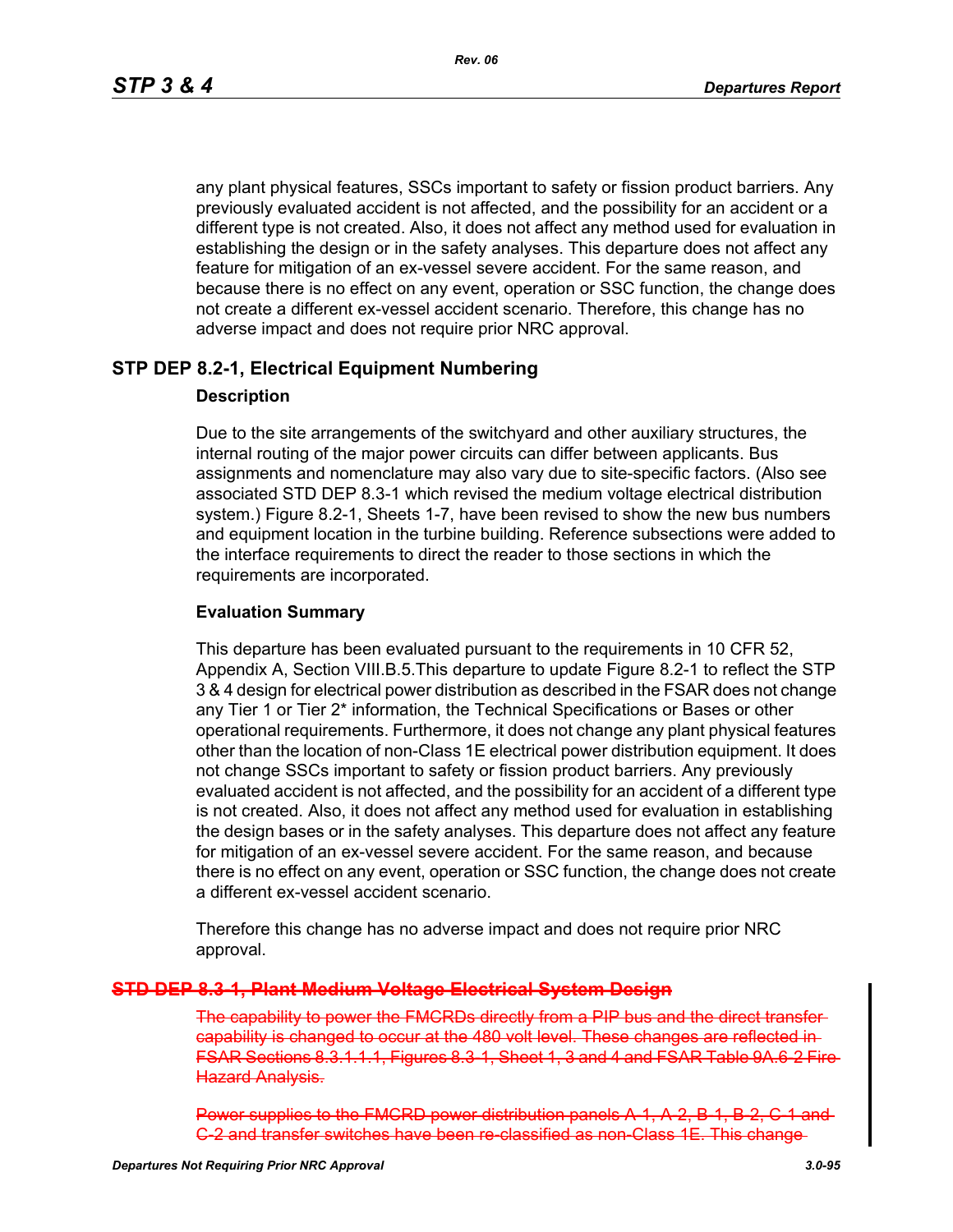sections 7.4.2-1 8.3.3.6.2.2.4 and 8.3.4.29.

Isolation between Class 1E bus and non-Class 1E FMCRD loads is provided by two Class 1E protective devices in series. The Class 1E breaker trip prior to upstream breaker trip is assured by circuit protection coordination and testing of breakers. The zone selective interlock feature requirement is removed. This change require to FSAR sections 7.4.2.1.2, 8.3.1.1.1, 8.3.1.2(2)(f), 8.3.4.29 and 19B.2.9 A-25.

## **STP DEP 8.3-3, Electrical Site-Specific Power and Other Changes**

This departure description and evaluation summary has been moved to Section 2.2.

## **STD DEP 8A.1-1, Regulatory Guidance for the Lightning Protection System Description**

This departure provides a change from the reference ABWR DCD in STP 3 & 4 FSAR Section 8A.1.2 to acknowledge availability of SRP and regulatory guidance for the lightning protection system. It adds a reference to RG 1.204, November 2005, which is cited in NUREG-0800, Section 8.1, Rev. 3. It also adds references to the applicable sections of IEEE Standards 666, 1050, and C62.23 as they relate to RG 1.204.

#### **Evaluation Summary**

This departure has been evaluated pursuant to the requirements in 10 CFR 52, Appendix A, Section VIII.B.5.

This departure does not change any Tier 1, Tier 2<sup>\*</sup> information, the Technical Specifications or Bases, any underlying design or other operational requirements.

This departure updates the lightning protection system requirements from the DCD to reflect the issuance of RG 1.204, which had not been issued at the time of ABWR certification. This RG provides an acceptable approach for the design of lightning protection systems for nuclear power plants. There is no impact on the design or function of an SSC important to safety, and consequently, there is no impact on the likelihood or consequences of analyzed accidents or malfunction of an SSC important to safety. Furthermore, it does not change any plant physical features, SSCs important to safety or fission product barriers. Any previously evaluated accident is not affected, and the possibility for an accident of a different type is not created. Also, it does not affect any method used for evaluation in establishing the design bases or in the safety analyses. This departure does not adversely affect any feature for mitigation of an exvessel severe accident. For the same reason, and because there is no effect on any event, operation or SSC function, the change does not create a different ex-vessel accident scenario.

Therefore, this change has no adverse impact and does not require prior NRC approval.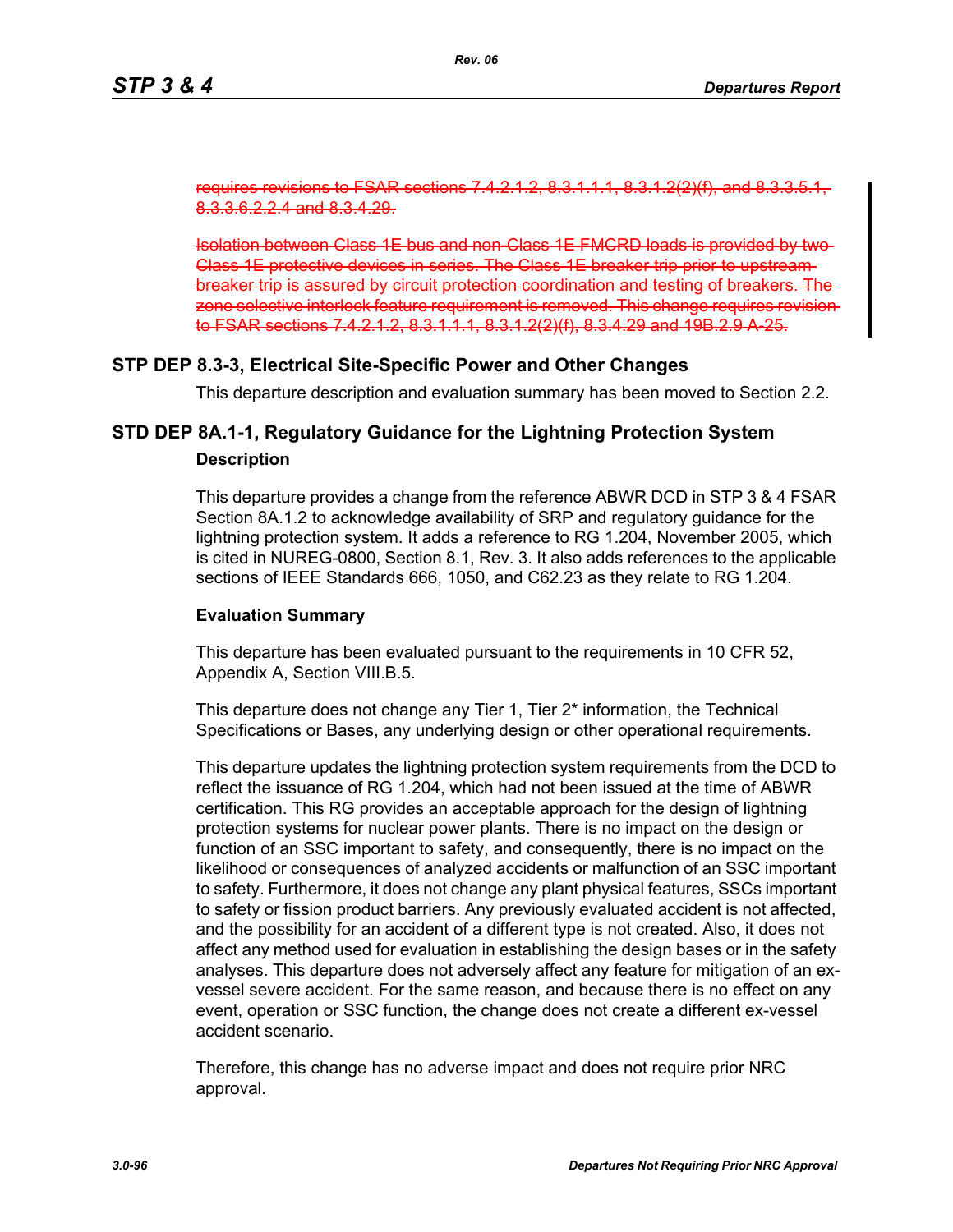## **STD DEP 9.1-1, Update of Fuel Storage and Handling Equipment Description**

Standard Departure 9.1-1 includes the following specific changes:

9.1 Fuel Storage and Handling

The spent fuel storage rack capacity was clarified to be a minimum of 270% to match the description provided in Tier 1 Subsection 2.5.6 and to be consistent with the response to NRC certification question 410.33. In Subsection 9.1.3.3, the maximum 270% has been clarified to be the capacity used for the bounding heat load evaluation. For a pool having a capacity larger than 270%, the additional capacity may not be utilized without revision to the bounding heat load evaluation.

The last paragraph was deleted because the new fuel storage racks are revised for dry storage in a fuel vault and are a different design than the spent fuel storage. Thisrequires different analyses and support structures than for the spent fuel racks. Separate discussions are provided for new fuel storage and spent fuel storage.

## 9.1.1.1.1 Nuclear Design

Subsection 9.1.6 was changed to Subsection 9.1.6.1 to provide the specific reference number to COL License information.

## 9.1.1.1.3 Mechanical and Structural Design

The reference to Subsection 9.1.2.1.3 was deleted because it was desired to have a stand-alone description for new fuel storage. Most of the information added to this section previously existed in Subsection 9.1.2.3 and is not a technical change from the DCD. The new or revised information includes the following:

- Changes related to dry vs. wet storage include deleting a liner, and adding a drain and curb to preclude accidental flooding of the new fuel storage racks. Although measures are provided to preclude flooding, COL License Information Item 9.1 (Subsection 9.1.6.1) will demonstrate that K<sub>eff</sub> is maintained less than or equal to-0.95 with the new fuel racks flooded with unborated water or with the addition of fire extinguishing aerosols.
- **The new fuel rack design uses the load combinations described in SRP 3.8.4** Appendix D instead of the DCD description of load combinations.
- **The discussion of rack overturning due to horizontal loads was updated and**reference to uplift from vertical loads was deleted.
- The supporting gap around new fuel is clarified as being between the fuel and rack instead of between the spent fuel and support tube.

9.1.1.1.4 Thermal Hydraulic Design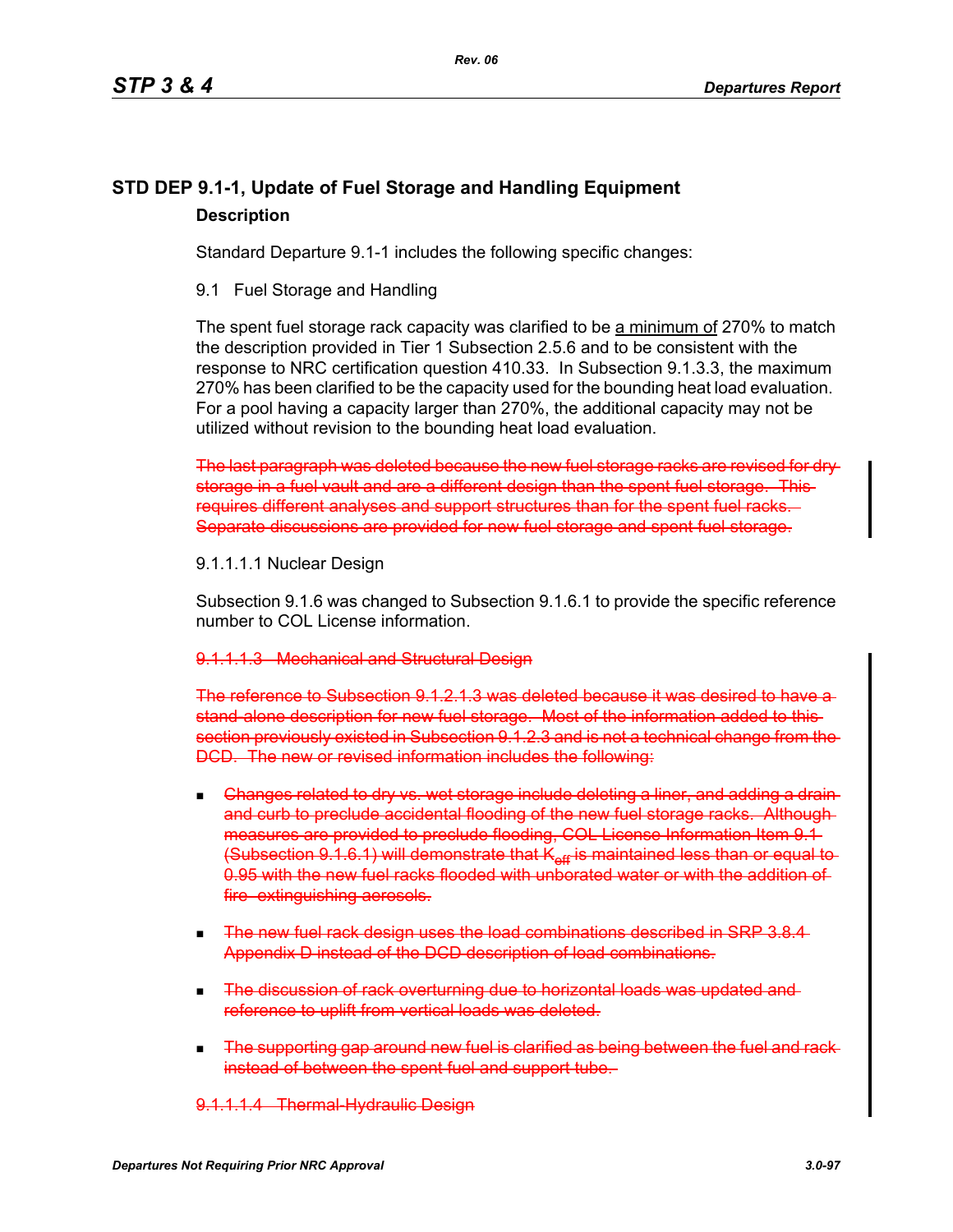The reference to thermal-hydraulic design for new fuel storage is not applicable to the new fuel dry storage.

9.1.1.1.5 Material Considerations

The reference to Subsection  $9.1.2.1.5$  was deleted because stand-alone description for new fuel storage. The information added to Subsection 9.1.1.1.5 previously existed in Subsection 9.1.2.1.5 and is not a technical change from the DCD.

9.1.1.3.2 Structural Design

Anchoring/support details for the new fuel racks were updated to reflect current ABWR practice for new fuel storage.

9.1.1.3.3 Protection Features of the New-Fuel Storage Facilities

Subsection 9.1.1.3.3 is clarified to note that the auxiliary hoist on the Reactor Building crane can be used (vs. is used) for some new fuel movements. The intent is to use the telescoping grapple on the refueling machine for most movements. Refer to Subsection 9.1.4.1 for additional discussion.

A reference to the "rechanneling" area was corrected by substituting "fuel preparation machine" area.

9.1.2.1.2 Storage Design

The spent fuel storage rack capacity was clarified to be a minimum of 270% to match the description provided in Tier 1 Subsection 2.5.6 and to be consistent with the response to NRC certification question 410.33. In Subsection 9.1.3.3, the maximum 270% has been clarified to be the capacity used for the bounding heat load evaluation. For a pool having a capacity larger than 270%, the additional capacity may not be utilized without revision to the bounding heat load evaluation.

9.1.2.1.3 Mechanical and Structural Design

Active vacuum breaker valves in potential siphon paths have been replaced by locating passive vent holes in each pool recirculation line.

The spent fuel rack design uses the load combinations described in SRP 3.8.4, Appendix D, instead of the previous DCD description of load combinations.

Language implying there is one acceptable dynamic analysis method was clarified to permit analysis by different methods if they are approved. Refer also to the COL License Information Item in Subsection 9.1.6.2.

Reference to the AISI code for compressive stability of light gauge structures was eliminated.

9.1.2.1.5 Material Considerations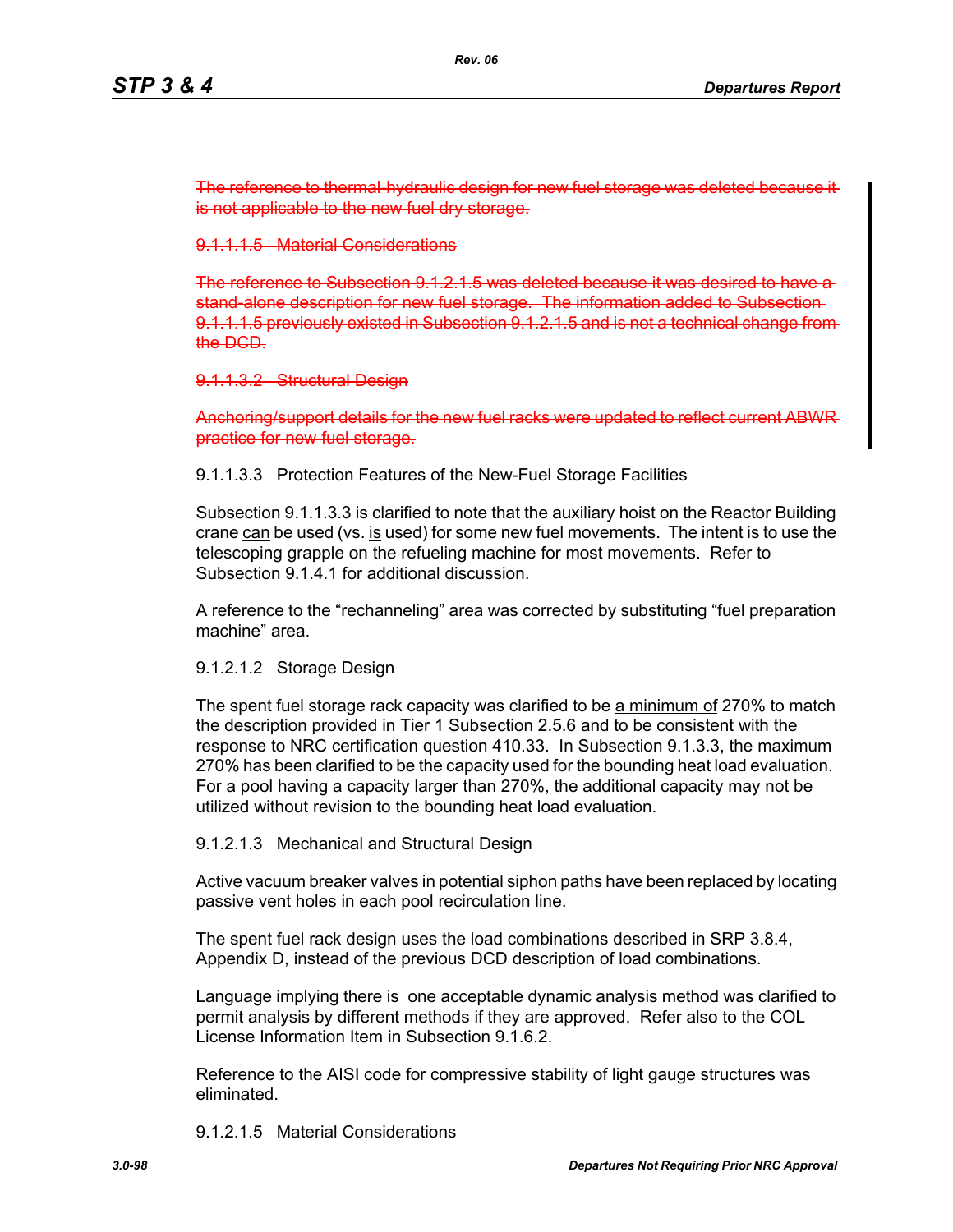The missing temperature unit for 16°C was inserted.

9.1.2.3.2 Structural Design and Material Compatibility Requirements

Spent fuel rack anchoring/support details were updated to reflect current ABWR practice.

9.1.3 Fuel Pool Cooling and Cleanup:

9.1.3.1 Design Bases

An acronym for Residual Heat Removal was provided along with the clarification that FPC load is a heat load.

9.1.3.2 System Description:

The word Closed was deleted from "Reactor Building Closed Cooling Water System" for consistency throughout DCD.

The discussion of an RHR loop being available for meeting Mode 4/5 ECCS operability requirements was deleted because this discussion is more appropriately addressed in the Technical Specifications and associated Bases.

The discussion of fuel pool cleanup system performance was supplemented and clarified to add suspended solids removal capability, total corrosion product metal below 30 ppb, and a flow rate of two water changes per day.

#### 9.1.3.3 Safety Evaluation

In previous sections, the spent fuel storage rack capacity was clarified to be a minimum of 270% to match the description provided in Tier 1 Subsection 2.5.6 and to be consistent with the response to NRC certification question 410.33. In this section the maximum 270% has been clarified to be the capacity used for the bounding heat load evaluation. For a pool having a capacity larger than 270%, the additional capacity may not be utilized without revision to the bounding heat load evaluation.

Clarified that the makeup water supply to the fuel pool is from the Makeup Water Condensate System (MUWC).

Clarified the description of the valve arrangement for isolating the non-seismic filterdemineralizers to be consistent with Figure 2.6.2 of the Tier 1 DCD.

Updated the COL License Item in Subsection 9.1.6.9.

9.1.4 Light Load Handling System (Related to Refueling)

Changes in this subsection were made to update the equipment and special tools utilized in ABWR refueling operations, including the inspection of new fuel. The Refueling machine is described as Seismic Category I. Outdated equipment (e.g.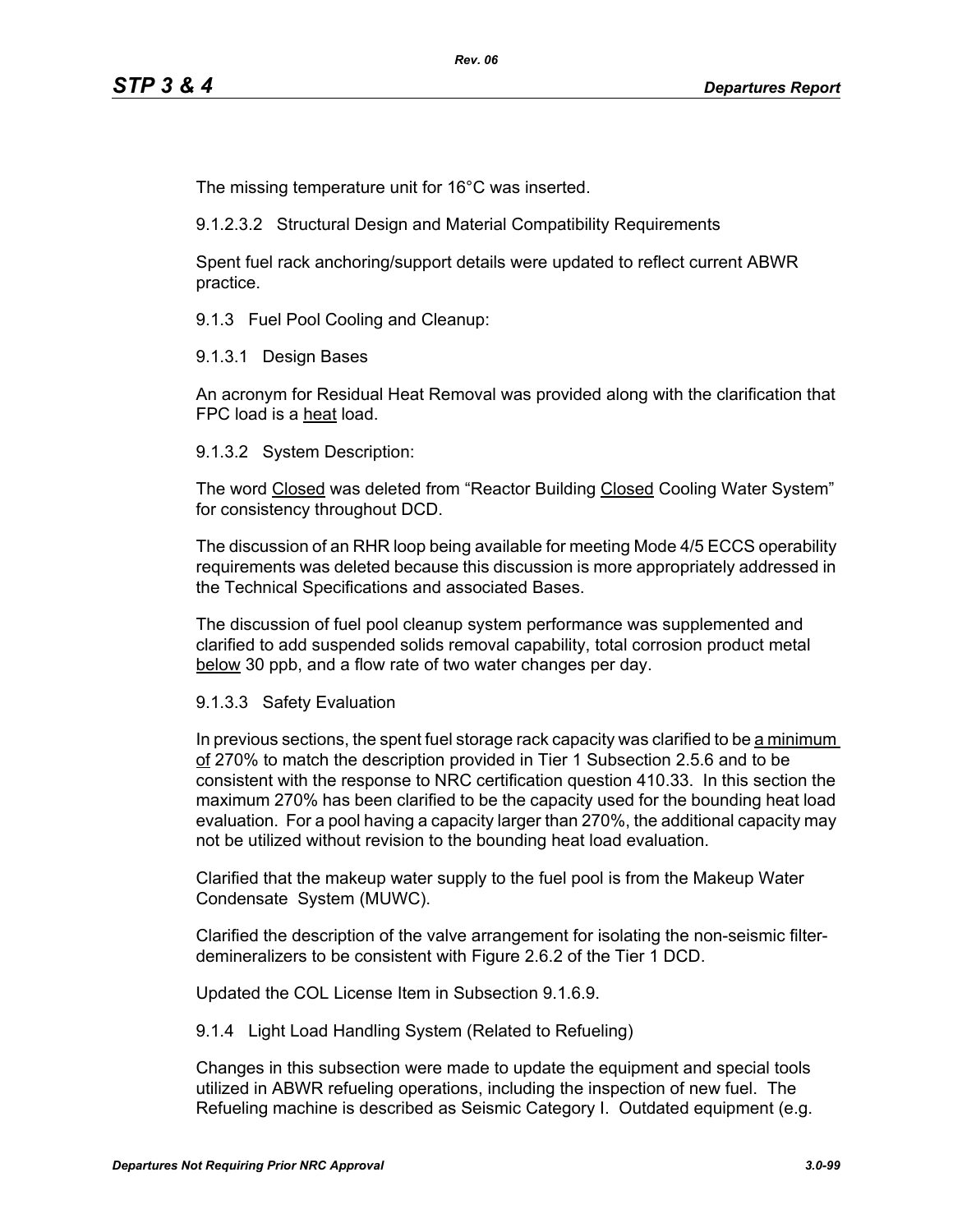vacuum sipper) that is no longer utilized was deleted. The specific changes are noted in Subsection 9.1.4 and include the following:

*Rev. 06*

- *(a)* Revised the channel bolt wrench size.
- *(b)* Revised the channel bolt wrench size.
- *(c)* Deletion of the Fuel Vacuum Sipper and restoration of the Fuel Assembly Sampler.
- *(d)* Renamed some of the reactor vessel service tools.
- *(e)* Clarified the description and operation of the RPV head strongback and stud tensioner.
- *(f)* Revised the capacity of one refueling machine auxiliary hoists.
- *(g)* Deletion of the use of In-vessel Rack.
- *(h)* Identified the maximum speed of the refueling machine grapple hoist.
- *(i)* Upgraded the steamline plug description to include materials and seals.
- *(j)* Upgraded the shroud head stud wrench description of materials.
- *(k)* Removed the description of the blade guide weight.
- *(l)* Corrected the weight and dimensions of the RIP motor.
- *(m)* Revised the description of the general purpose grapple.
- *(n)* Removed the spring reel for incore servicing.
- *(o)* Removed the incore flange seal test plug.

Additionally, Subsection 9.1.4 is updated to clarify the use and operation of the various equipment and special tools.

Other changes in this subsection not specifically related to equipment or special tools involved in refueling are:

#### 9.1.4.1 Design Bases

Clarified that the minimum water level for shielding is the height above the top of active fuel (TAF).

9.1.4.2.1 Spent Fuel Cask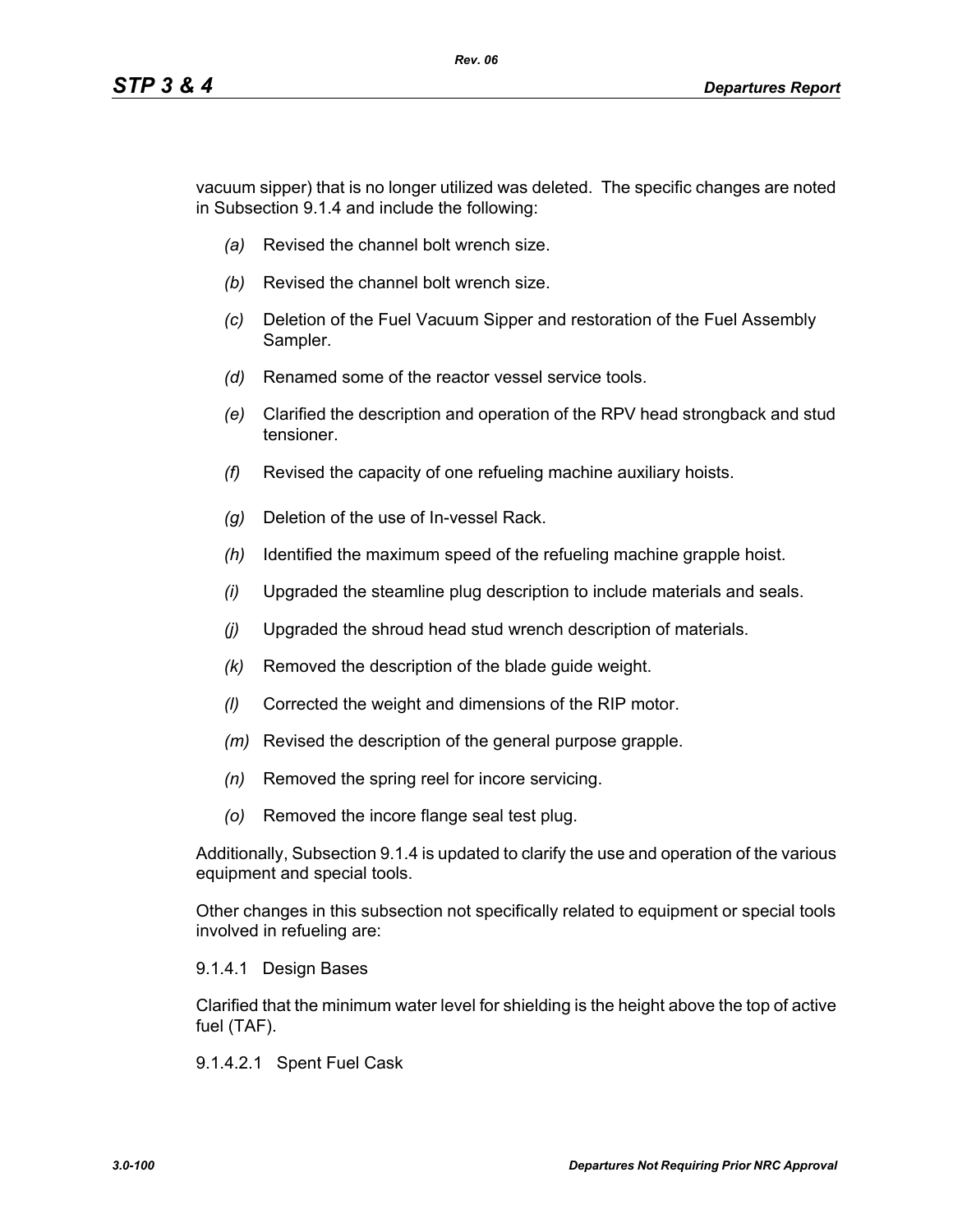Revised this subsection to reflect that information related to a spent fuel cask will be the subject of future updates to the FSAR when movement of fuel from the spent fuel pool becomes necessary.

9.1.5 Overhead Heavy Load Handling Systems (OHLH)

Changes were made to update OHLH utilized in ABWR refueling operations, including the addition of ASME NOG-1 as a technical standard for the Type I Reactor Building crane. The description and use of the under vessel rotating platform was also updated. The specific changes are noted in Subsection 9.1.5 and summarized as follows:

- *(a)* Updated the RIP motor weight and dimensions.
- *(b)* Removed the in-vessel rack.
- 14.2.12.1.50 Fuel-Handling and Reactor Component Servicing Equipment Preoperational Test

The flange seal test plug is replaced with sealing equipment to be consistent with the information in Subsection 9.1.4.

Tables and Figures

Tables 9.1-1, 9.1-9, 9.1-10 and 9.1-12 were not changed. The remaining tables were revised to reflect revisions made in the text and other additional changes as shown. Table changes are presented as new tables with all changes incorporated.

Table 1.8-21 was revised to reflect the 2004 edition of ASME NOG-1.

Figures 9.1 4 and 9.1-7 areis deleted.

Figures 9.1-1, 9.1-2,  $9.1-4$ , 9.1-5, 9.1-8, 9.1-11, 9.1-12 and 9.1-14 are revised.

#### **Evaluation Summary**

This departure has been evaluated pursuant to and determined to comply with the requirements in 10 CFR 52, Appendix A, Section VIII.B.5. The changes to fuel handling equipment and special tools are essentially material, weight and dimensional changes, corrections or clarifications (e.g., for wrenches and grapples, Steamline Plug, RIP motors, Blade Guide), use of the Fuel Assembly Sampler instead of the Fuel Vacuum Sipper, design changes to the RPV Stud Tensioner System, and Refueling Machine Auxiliary Hoist (for increased capacity) to adapt previous ABWR or other BWR plant experience, the addition of sealing to the Steamline Plug for more effective and reliable sealing, and the deletion of the In-Vessel Rack to minimize potential for objects to drop in the reactor during temporary moves.

This departure does not change the Technical Specifications, or other operational requirements of the fuel-handling operation. Furthermore, it does not change any plant physical features other than fuel-handling equipment and tools, and does not affect any SSCs important to safety or fission product barriers. Any previously evaluated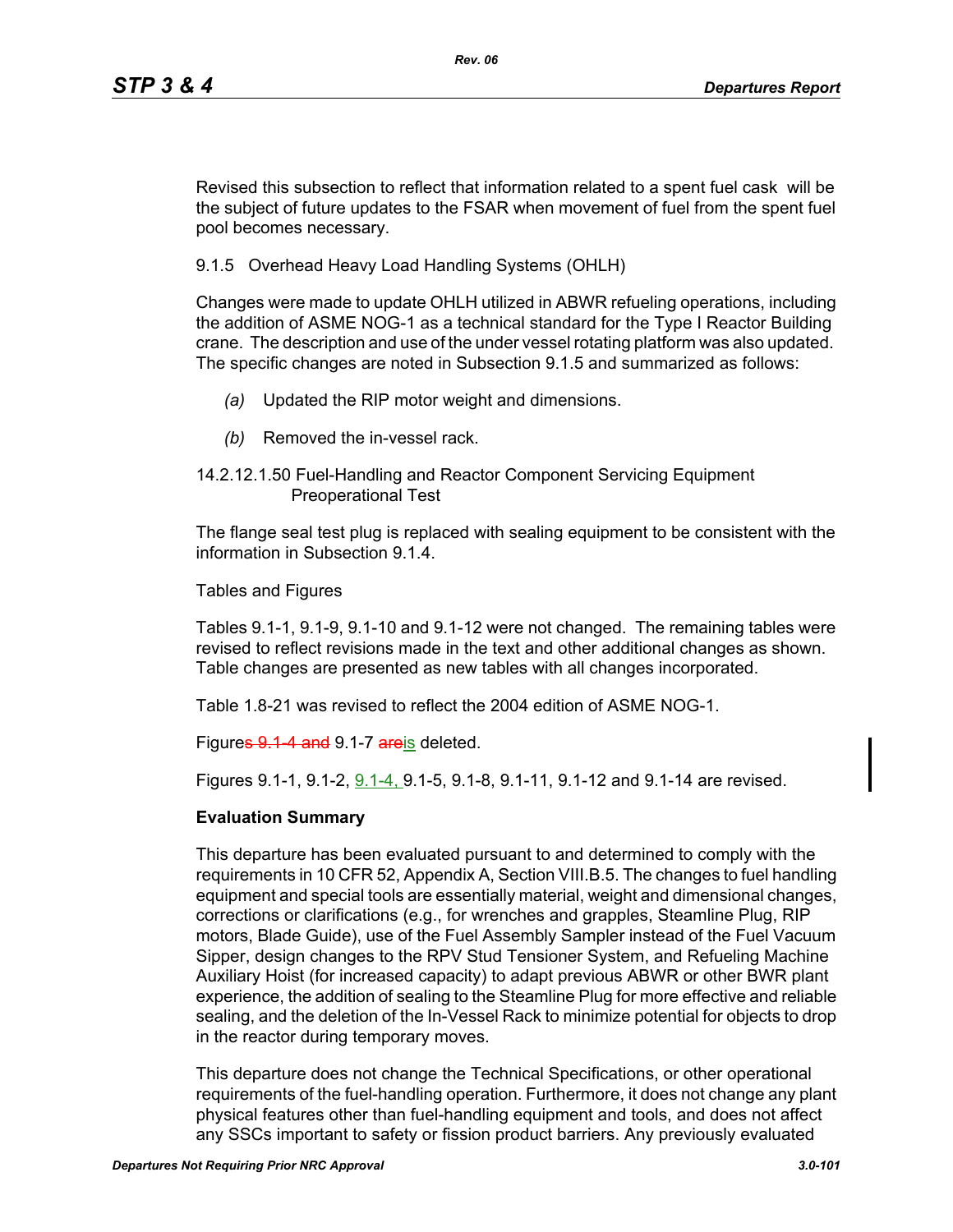accident is not affected, and the possibility for an accident of a different type is not created. Also, it does not affect any method used for evaluation in establishing the design bases or in the safety analyses. This departure does not affect any feature for mitigation of an ex-vessel severe accident. For the same reason, and because there is no effect on any event, operation or SSC function, the change does not create a different ex-vessel accident scenario. Therefore, this change has no adverse impact and does not require prior NRC approval.

## **STD DEP 9.2-1, Reactor Building Cooling Water System**

#### **Description**

This departure revises the Design Characteristics Table 9.2-4d as follows: The Reactor Building Cooling Water (RCW) System heat exchanger design capacity for divisions A and B is increased from 47.73 GJ/h to 50.1 GJ/h each, and division C is increased from 44.38 GJ/h to 46.1 GJ/h. The increased RCW heat exchanger design capacity values are based on meeting the LOCA heat loads with a performance margin of 20% to allow for fouling. This also provides a greater heat removal capability during RHR operation. These changes represent a conservative increase in the ability of the system to perform its safety and power generation heat removal design functions.

This departure also corrects inconsistencies in the System Description in Section 9.2.11.2. The design heat removal capability of each division of the RCW from RHR was corrected in the text from 107.6 GJ/h to 108.02 GJ/h to make it consistent with the numbers already provided in Tables 9.2-4a, 9.2-4b and 9.2-4c. As a result of that change, the amount of sensible heat removed by each division with 3 divisions operating was revised in the text from 63.2 GJ/h to 63.62 GJ/h. Also as a result of that change, the amount of sensible heat removed by each division with 2 divisions operating was revised from 41.0 GJ/h to 41.42 GJ/h.

In addition, a clarification is made in Section 9.2.11.3.2 that all heat exchangers and pumps "are normally placed in operation" as opposed to "will be required" for shutdown cooling. Previous discussions in that section showed that shutdown cooling can be performed with less than all of the pumps and heat exchangers operating.

#### **Evaluation Summary**

This departure has been evaluated in accordance with the requirements in 10 CFR 52, Appendix A, Section VIII.B.5.

This change increases the heat exchanger design capacity for the Reactor Building Cooling Water (RCW) System for all 3 divisions of this system. As a result, this change will provide a greater heat removal capability during RHR operation both for normal shutdown cooling and in response to a LOCA event. Greater margin is being provided between the decay and sensible heat generated in the reactor core following a LOCA event and the capability of the cooling system to remove the heat. The change in capacity does not introduce new equipment nor does it affect system redundancy. Essential plant cooling can still be met by the remaining operable heat exchangers should one fail and as such this change will not result in an increase in the frequency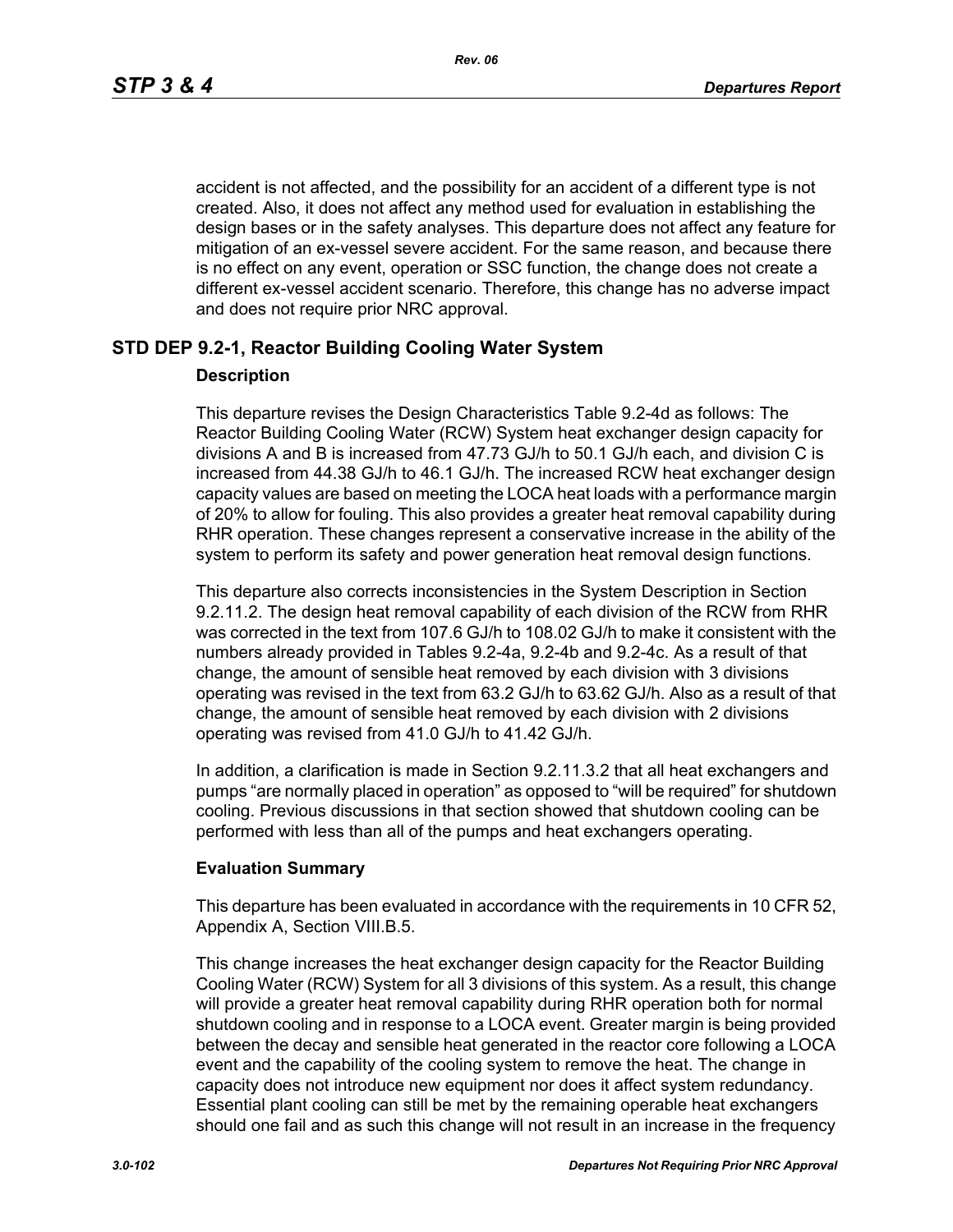or consequences of an accident or malfunction of an SSC important to safety. No design basis limit for a fission product barrier is being exceeded or altered by this departure. There is no impact on any Tier 1, Tier 2\* DCD, technical specifications, bases for technical specifications or operational requirements as a result of this departure. Consequently, prior NRC approval is not required.

## **STP DEP 9.2-2, Makeup Water Preparation System**

#### **Description**

Changes specific to the operation of the Makeup Water Preparation (MWP) System are:

- The flow capacity of each division of the MWP System has been doubled from 45 m<sup>3</sup>/h to 90 m<sup>3</sup>/h.
- The storage capacity for demineralized water has been increased from 760  $m^3$  to at least  $5320 \text{ m}^3$ .
- The MWP System is capable of providing demineralized water at the reference ABWR DCD specified flow rate of 135  $\text{m}^3$ /h per unit, but for periods of short duration. Average sustainable flows will be lower as needed to meet demands.
- **The MWP System is designed to supply makeup water to the Ultimate Heat Sink** (UHS) basin and the Fire Protection system on an as needed basis. New interfaces to the UHS basin and the Fire Protection System provide an additional makeup water supply. The MWP system interfaces do not serve any safety functions. The UHS and Fire Protection System are designed with adequate storage to serve all their safety related functions without the supply of makeup water.
- The capacity of the MWP System to provide water to the Potable and Sanitary Water System has been doubled from 45  $\mathrm{m}^3$ /h to 90  $\mathrm{m}^3$ /h for instantaneous flows and the source is well water, not filtered water. The potable water is supplied unfiltered directly from the wells in accordance with state and local codes and regulations. This is consistent with the STP 1 & 2 Potable Water System.
- Demineralized water prover tanks have been added to increase the storage capacity and monitor water quality and sulfuric acid chemical feed tanks have been added to further reduce fouling and scaling in the reverse osmosis filter membranes.

This is another dual unit change such that the MWP System is capable of supplying both STP Units 3 & 4. See STP DEP 1.1-2 for a discussion of shared structures, systems and components between STP 3 & 4.

Increased capacities of various tanks/basin provide more flexibility to accommodate peak demands for the MWP system.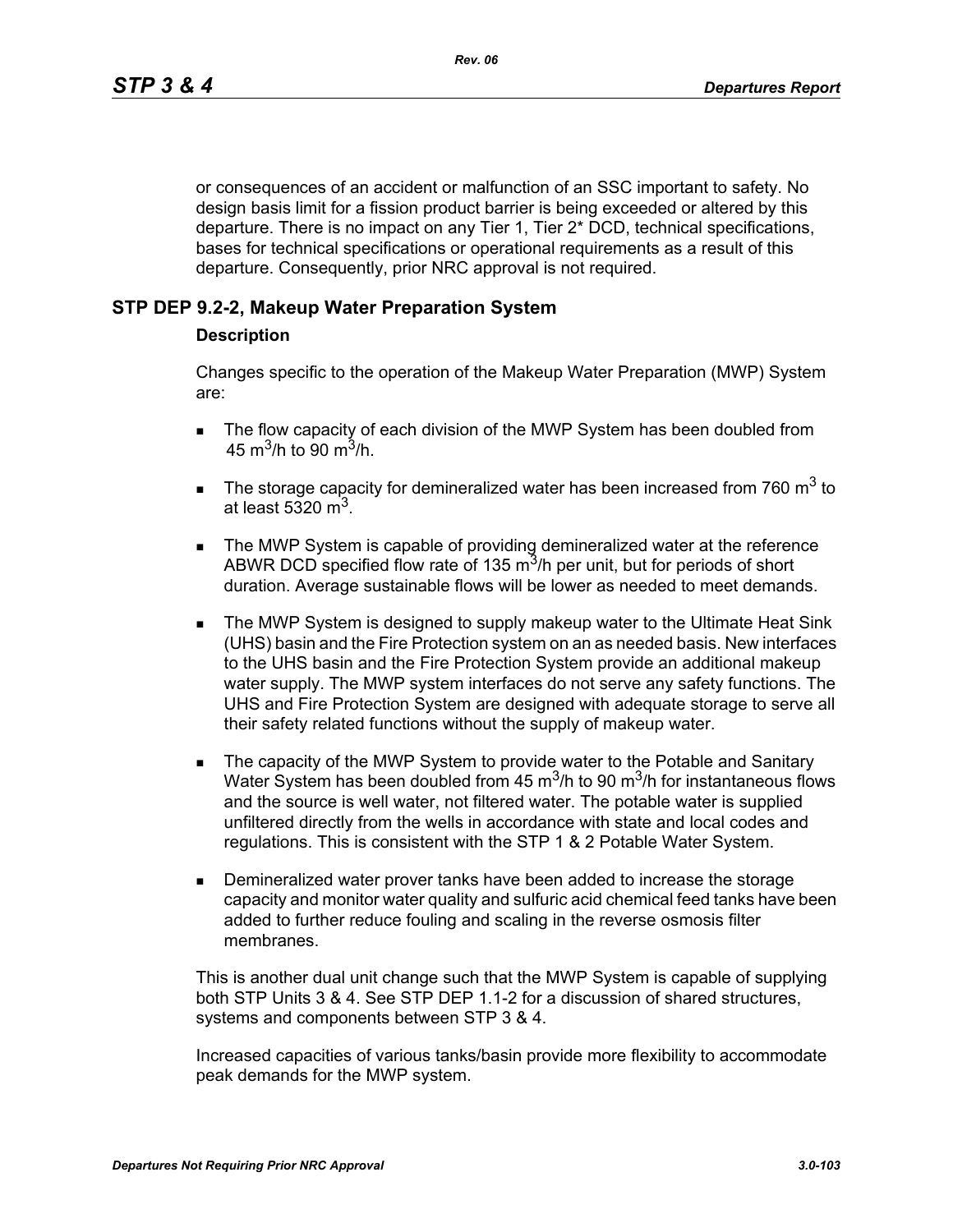#### **Evaluation Summary**

This departure has been evaluated pursuant to the requirements in 10 CFR 52, Appendix A, Section VIII.B.5.

There is no impact on any Tier 1, Tier 2\*, technical specifications, basis for technical specifications or operational requirements as a result of this change.

The MWP System is described in the reference ABWR DCD and is not designated as equipment important to safety. The basic function of the MWP System as described by the DCD is not significantly changed by this departure nor do these changes affect interactions with previously designated equipment important to safety. Changing the description of the source of water to the Potable and Sanitary Water System, well water that is not filtered, and clarifications to the characteristics of MWP System equipment does not affect critical parameters associated with the cause of a previously described accident or malfunction of equipment important to safety. The MWP System is not relied upon to mitigate the consequences of accidents or equipment important to safety. Changes associated with this departure do not affect fission product barriers. These changes do not affect the probability of occurrence of a severe accident as described by the DCD, nor do they increase the consequences of a severe accident.

Based on the evaluation, prior NRC approval of the change is not required.

## **STP DEP 9.2-3, Turbine Building Cooling Water System**

#### **Description**

The heat removal capacity of each of the three heat exchangers in the Turbine Building Cooling Water System is increased from 68.7 GJ/h to 114.5 GJ/h and the flow rate of each of the three pumps is increased from 3405  $\mathrm{m}^3$ /h to 4550  $\mathrm{m}^3$ /h due to increased heat loads caused by alterations to Turbine Island equipment (e.g., number of pumps and increased non-essential chiller size).

The following heat loads are changed from DCD:

- Additional Heat Loads
- Generator  $H_2$  gas dryer cooler
- Offgas condensers
- Condensate booster pumps
- Sample coolers

Deleted Heat Loads:

- Generator breaker coolers
- Seal oil coolers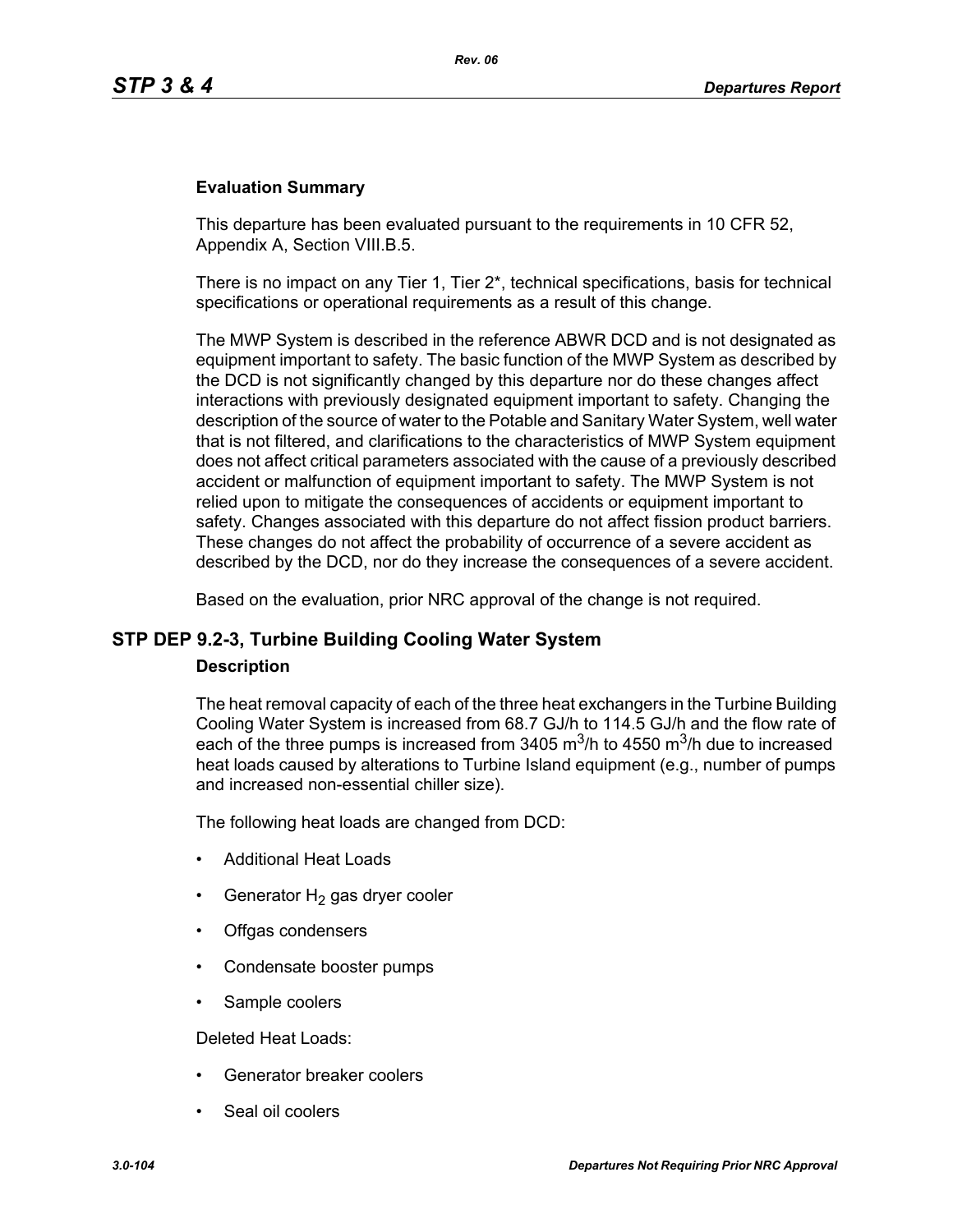• Exciter coolers

Modified Equipment Quantities:

- Mechanical vacuum pump seal water cooler: from one to two
- Heater drain pump oil and motor air cooler: from two to four
- Reactor feedwater pump oil, motor air, and ASD coolers: from three to four
- Iso Phase Bus coolers: from two to three

#### Relocated

• Lube oil temperature control valve from cooler downstream to upstream

## **Evaluation Summary**

The change discribed above is limited to the heat load capacity of the TCW equipment. This change does not affect the safety analyses as discussed below:

- The systems are all nonsafety-related. Therefore, they provide no safety functions and are not used to mitigate the consequences of any accidents.
- The departure does affect any safety system, structure and component. The departure does not cause an increase in dose exposure to public.
- The departure is not used as the assumption for plant transient analysis nor safety analysis. Therefore, the departure does not cause an increase in the dose exposure to public.
- The departure does not increase the consequence of a malfunction of systems, structures, and components important to safety.
- The departure will not cause any accident of a different type than evaluated previously in the reference ABWR DCD. There is no impact on the probability or consequences of an accident of malfunction of an SSC important to safety. This departure does not cause an increase in the dose exposure to public.

This departure has been evaluated pursuant to the requirements in 10 CFR 52, Appendix A, Section VIII.B.5, as described previously. The change has no adverse impact, and affects the function, but is bounded by the safety analysis.

There is no impact on any Tier 1 or Tier 2\* DCD, technical specifications, or operational requirements as a result of these changes. Consequently, prior NRC approval is not required for this departure.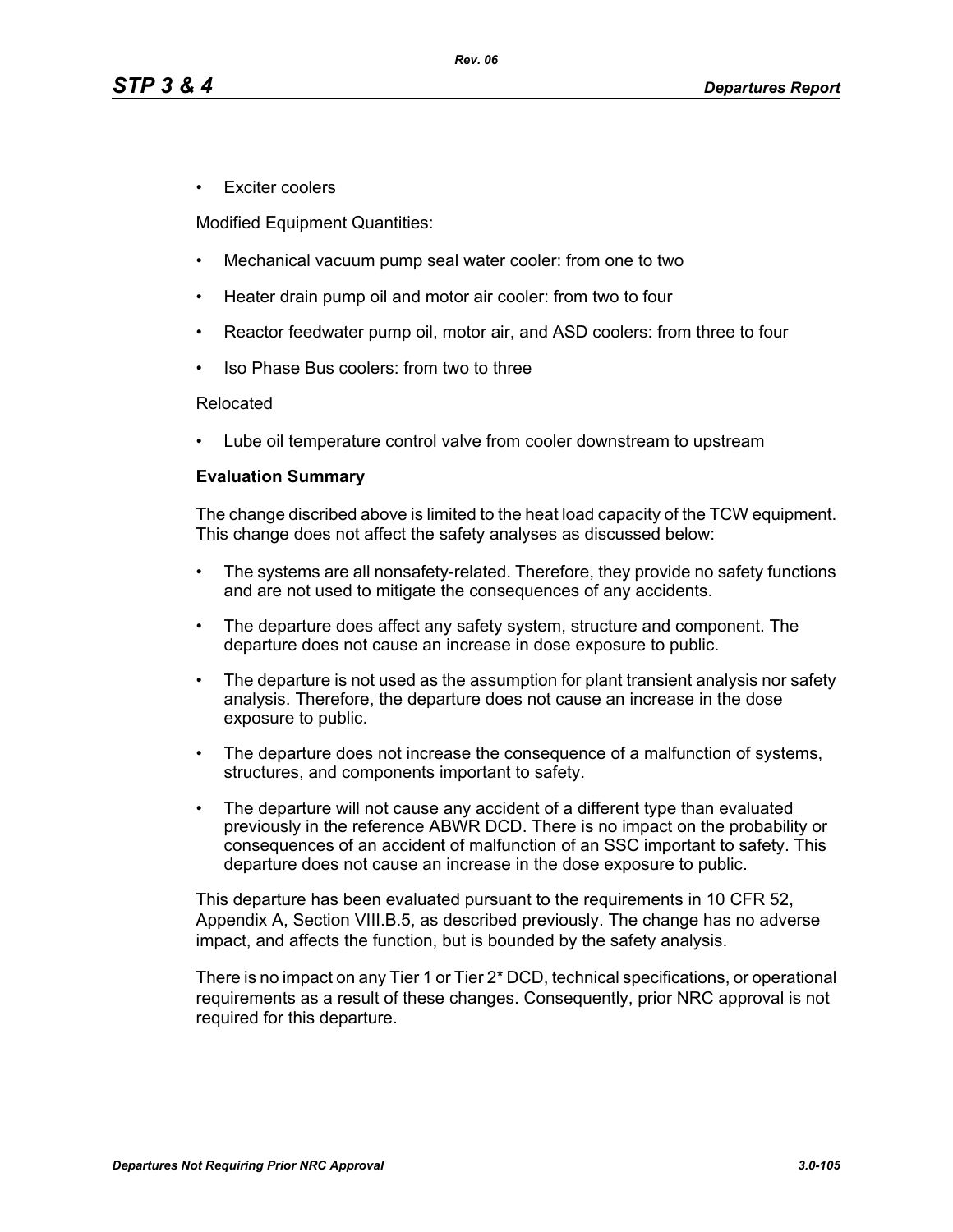# **STP DEP 9.2-5, Reactor Service Water (RSW) System**

## **Description**

During preparation of the STP 3 & 4 FSAR, it was identified that the RSW flow rate specified in the reference ABWR DCD needs to be increased in order for the sitespecific RSW system to accomplish its safety and power generation design bases. Increasing the RSW flow rate results in the following changes to Subsection 9.2.15:

- RSW system pipe sizes in Figure 9.2-7, Sheets 1-3, are increased
- RSW flow rate per pump in Table 9.2-13 is increased from 1,800  $\text{m}^3$ /h to 3,290  $m^3/h$

RSW heat exchanger flow (heat removal requirement) has been increased due to the heat load from RCW System. This flow will be accommodated by higher capacity pumps and larger pipe diameter.

This departure also adds in-service testing requirements for the system valves as shown in Table 3.9-8.

Additionally, this departure is affected by the change in configuration of the UHS. The change of the UHS results in the following changes to Subsection 9.2.15:

- In Table 9.2-13, "Pump total head 0.34 MPa" is changed to "Pump total discharge" pressure 0.67 MPa".
- In Table 9.2-13, "Design pressure 0.79 MPa" for RSW pump is changed to "Max. operating pressure 1.42 MPa".
- Design pressure of RSW piping and valves in Table 9.2-13 is increased from 1.08 MPa to 1.56 MPa.

This departure has been evaluated pursuant to the requirements in 10 CFR 52, Appendix A, Section VIII.B.5.

## **Evaluation Summary**

This departure does not change any Tier 1, Tier 2<sup>\*</sup> information, the Technical Specifications or Bases, or other operational requirements.

This departure updates the STP 3 & 4 FSAR to provide site specific information on the RSW system in-service testing requirements. It further increases the heat removal capability of this system relative to that specified in the DCD. The individual pump flow rate was increased from 1800 m<sup>3</sup>/h to 3290 m<sup>3</sup>/h, "Pump total head, 0.34 MPa" was changed to "Pump total discharge pressure, 0.67 MPa", "Design pressure, 0.79 MPa" for RSW pump was changed to "Max. operating pressure, 1.42 MPa" and design pressure of RSW piping and valves was changed from 1.08 MPa to 1.56 MPa in Table 9.2-13. Piping sizes were also increased to accommodate the higher flow rate. This additional heat removal capability is required because of the additional RCW heat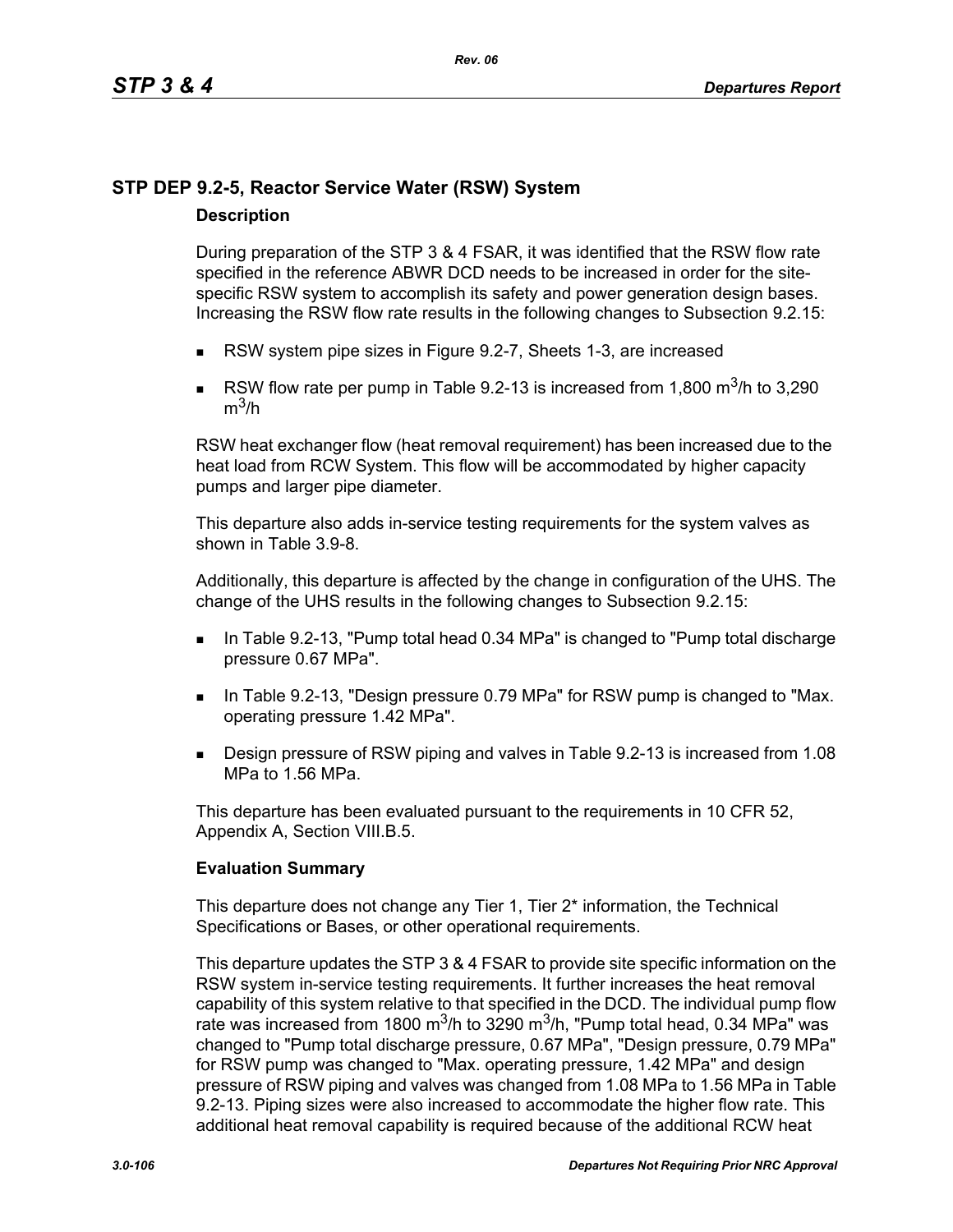exchanger design heat removal capacity as identified in Departure STD DEP 9.2-1. That additional RCW capacity was based on meeting the LOCA heat loads with a performance margin of 20% to allow for fouling. As noted in the evaluation of that departure, the increased capacity of the RCW provides a greater heat removal capability during RHR operation both for normal shutdown cooling and in response to a LOCA event. Greater margin is being provided between the decay and sensible heat generated in the reactor core following a LOCA event and the capability of the cooling system to remove that heat and as such this is a favorable change.

On the other hand, increase in the RSW pump flow rate and diameter of the discharge piping has a potential to adversely impact the Control Building flooding analysis. Separation of each division of the RSW heat exchanger room and interlocks to trip the RSW pump and to close the motor-operated valves F013 and F014 by the flooding level high signal mitigate the impact. Detail is indicated in COL License item 19.9.26. Consequently, this departure has no adverse impact on any SSC system design or function and has no adverse impact on the likelihood or consequences of analyzed accidents except the flooding or malfunction of an SSC important to safety. Furthermore, it does not change any fission product barriers. Any previously evaluated accident is not affected, and the possibility for an accident of a different type is not created. Also, it does not affect any method used for evaluation in establishing the design bases or in the safety analyses. This departure does not adversely affect any feature for mitigation of an ex-vessel severe accident. For the same reason, and because there is no effect on any event, operation or SSC function, the change does not create a different ex-vessel accident scenario.

Therefore, this change has no adverse impact and does not require prior NRC approval.

## **STD DEP 9.2-7, HVAC Normal Cooling Water System**

#### **Description**

This departure reflects a design change to correct inconsistencies in reference ABWR DCD Tables 6.2-9, 9.2-6, 9.2-7, 9.4-1, and Figure 9.2-2 such that the nonsafety-related HVAC Normal Cooling Water (HNCW) system waterside heat removal rate is greater than or equal to the airside cooling duty heat loads. The capacity and flow rate for each HNCW chiller are also increased to include the revised heat loads. This will ensure that the waterside heat removal design capacity is sufficient to remove the heat load from the airside. Note that departure 9.2-9 increased the chilled water return temperature to help offset the impact of departure 9.2-7 on increased HNCW equipment size. Therefore the changes made in the Tables affected by departure 9.2-7 also included the effect of departure 9.2-9 with the exception of chiller cooling capacity and condenser water flow per unit, in Table 9.2-6.

## **Evaluation Summary**

This departure has been evaluated pursuant to the requirements in 10 CFR 52, Appendix A, Section VIII.B.5.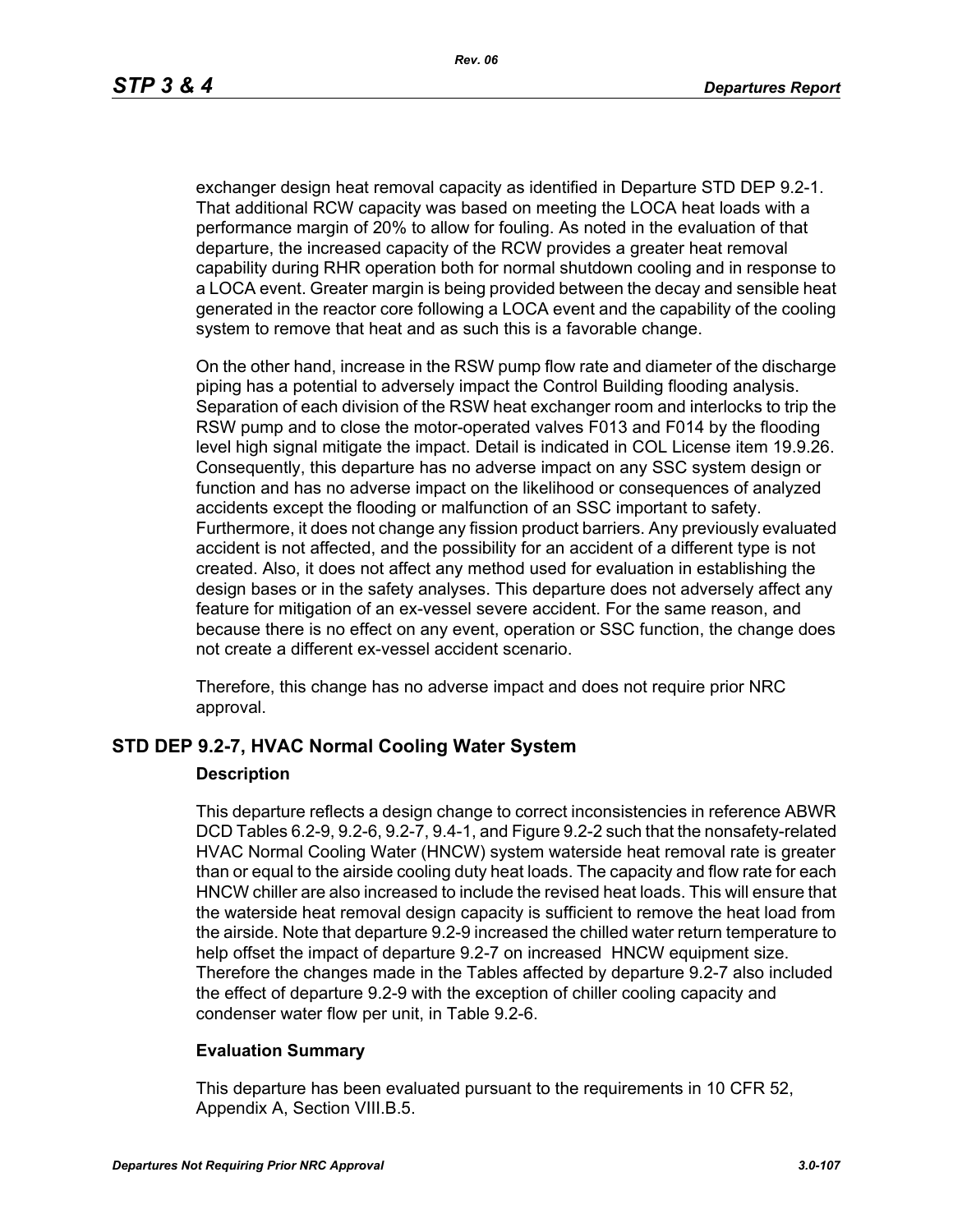This design change from the ABWR DCD reflects changes to the HVAC Normal Cooling Water (HNCW) System to ensure there is sufficient heat removal capability for the revised heat loads. This change to the STP 3 & 4 FSAR to reflect the HNCW design does not change any Tier 1 or Tier 2\* information, the Technical Specifications or Bases or other operational requirements. Furthermore, it does not change any plant physical features other than the HNCW system. Any previously evaluated accident is not affected, and the possibility for an accident of a different type is not created. Also, it does not affect any method used for evaluation in establishing the design bases or in the safety analyses. This change modifies the HNCW line size, which penetrates the secondary containment, which is a fission product barrier. However, the small increase (by 50 mm) of the penetration size does not alter the design basis limit for this fission product barrier. The small diameter increase has a minimal effect on the secondary containment stresses, and does not result in the design basis limit being exceeded. This departure does not adversely affect the function of any feature for mitigation of an ex-vessel severe accident. For the same reason, and because there is no affect on any event, operation or SSC function, the change does not create a different ex-vessel accident scenario. Therefore, this change has no adverse impact and does not require prior NRC approval.

## **STP DEP 9.2-8, Potable and Sanitary Water System**

#### **Description**

This departure makes the following changes specific to the operation of the Potable and Sanitary Water (PSW) System:

- The minimum flow capacity of the PSW System has been doubled from 45  $\text{m}^3$ /h to 90 m<sup>3</sup>/h to ensure that potable water is provided to all buildings at STP 3 & 4, intermittently, during peak demands.
- **Potable water is not filtered, is supplied directly off of the well water system, and is** chemically treated to prevent harmful physiological effects on plant personnel.
- The Sewage Treatment System, including the Sanitary Drainage System, is provided and sized to treat sanitary waste for all four units at the STP site.

This is another dual-unit change such that the potable water subsystem is capable of supplying both STP 3 & 4 and the sewage treatment subsystem is capable of treating sanitary wastes collected from all four units located at the site. This increase in system capacity ensures flexibility and reliability for future needs at the site.

#### **Evaluation Summary**

This departure has been evaluated pursuant to the requirements in 10 CFR 52, Appendix A, Section VIII.B.5.

There is no impact on any Tier 1, Tier 2\*, technical specifications, basis for technical specifications or operational requirements as a result of this change.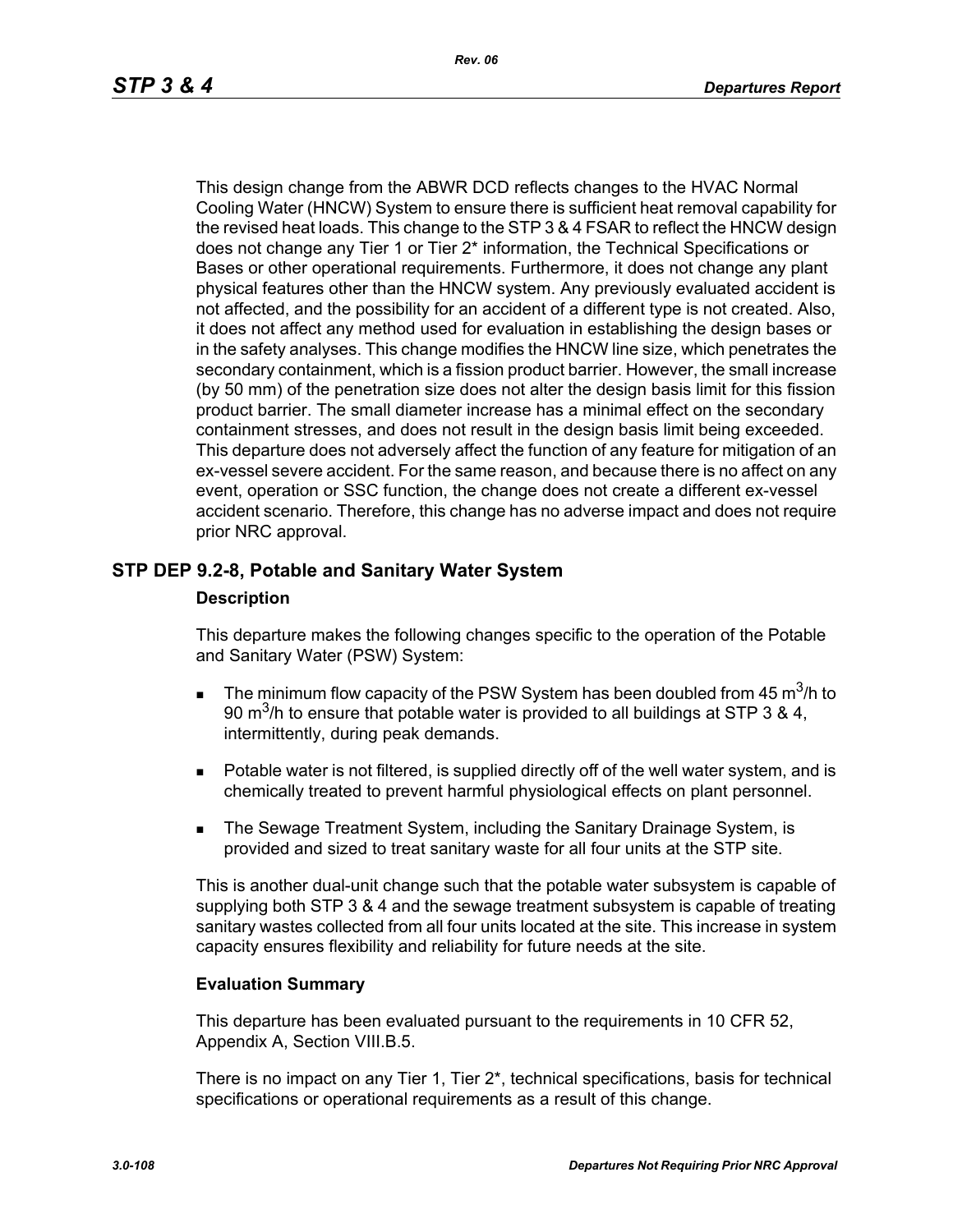The PSW System is described for the standard ABWR plant in the DCD and is not addressed as equipment important to safety, The basic function of the PSW System as described by the DCD is not significantly changed by this departure nor do these changes affect interactions with previously designated equipment important to safety. Changing the description of the source of water to the Potable and Sanitary Water System well water that is not filtered, and clarifications to the characteristics of PSW System equipment does not affect critical parameters associated with a previously described accident or malfunction of equipment important to safety. The PSW System is not relied upon to mitigate the consequences of accidents or equipment important to safety. Changes associated with this departure do not affect fission product barriers. These changes do not affect the probability of occurrence of a severe accident as described by the DCD, nor do they increase the consequences of a severe accident.

Based on the evaluation, prior NRC approval of the change is not required.

### **STP DEP 9.2-9 HNCW Cooling Water System**

#### **Description**

This departure changes the HNCW return temperature from  $12^{\circ}$ C to  $14.7^{\circ}$ C and modifies the HNCW equipment to reduce equipment, piping, valve sizing and electrical power for better maintainability. This departure affects Subsection 9.2.12 (Tables 9.2- 6 and 9.2-7), Table 9.4-1 and Table 6.2-9. Note that in Table 9.2-6, the increased chilled water delta T only impacted the chilled water flow rate and pump capacity of 560 cubic meters/hour.

This change is closely related to departure 9.2-7 which tended to increase the chilled water flow rates to equipment cooled by HNCW. By raising the chilled water return temperature, departure 9.2-9 offset the increase in chilled water flow rate that would have resulted from departure 9.2-7 by itself and permitted the resulting adverse impact on equipment size to be minimized.

#### **Evaluation Summary**

This departure has been evaluated and determined to comply with the requirements in 10 CFR 52, Appendix A, Section VIII.B.5. There is no impact on any Tier 1, Tier 2\* and technical specifications.

The departure increases the HNCW return temperature. As indicated above, by raising the chilled water return temperature, departure 9.2-9 offsets the increase in chilled water flow rate that would have resulted from departure 9.2-7 by itself and permitted the resulting adverse impact on equipment size to be minimized.Therefore, this change has minimal effect on the frequency or consequences of accidents, or the probability of consequences of malfunctions. The systems involved are not relied upon for ex-vessel severe accident mitigation.

As a result, prior NRC approval of this departure is not required.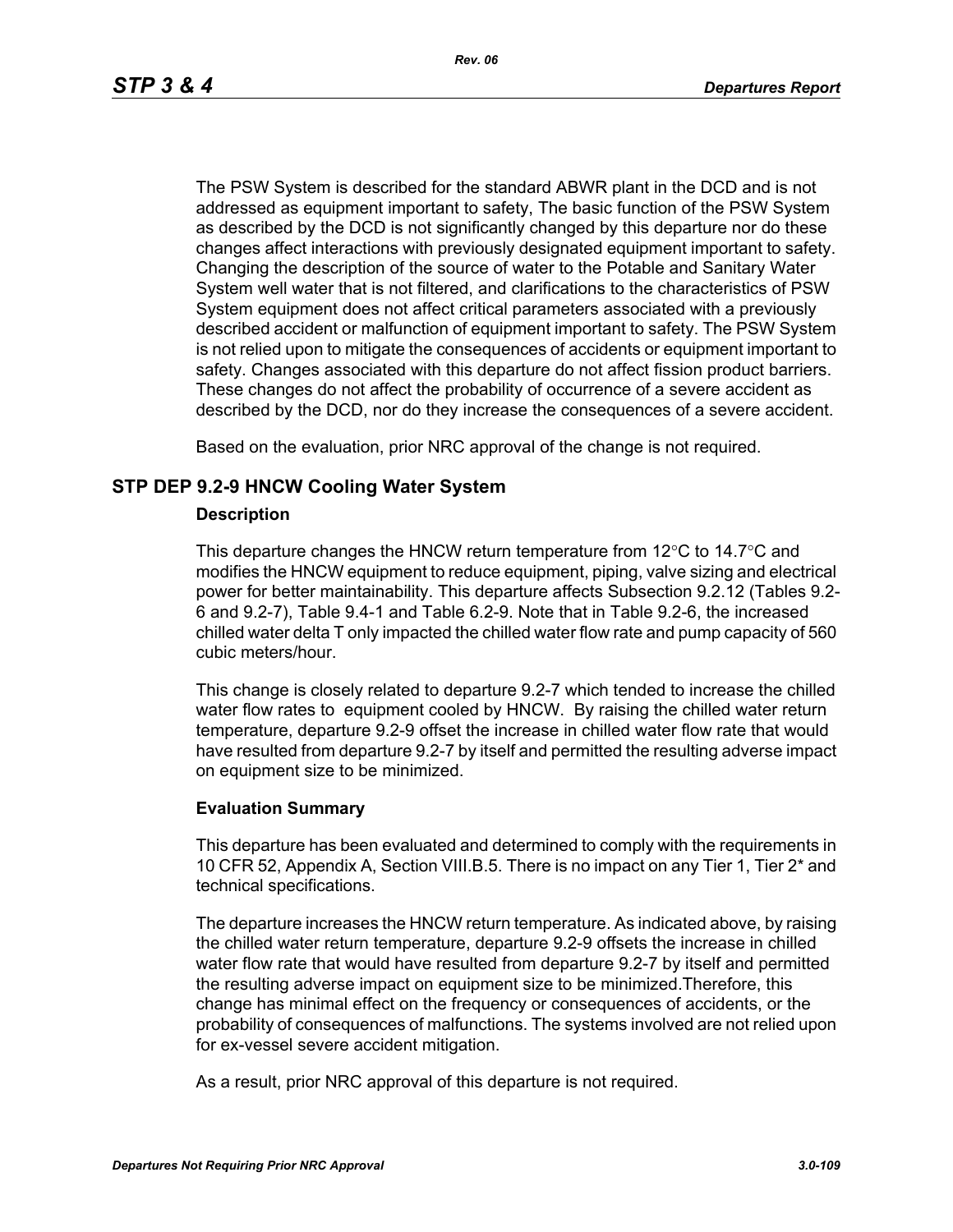# **STP DEP 9.2-10, Turbine Service Water System Description**

The Turbine Service Water (TSW) pumps transfer Main Cooling Reservoir water for the Turbine closed cooling water heat exchangers installed inside of the turbine building. The TSW System design parameters are revised to reflect site specific information. These changes include the TSW pump head and discharge flow, the TSW system design pressure, the location of the TSW pump house, the temperature increase and pressure drop across the Turbine Cooling Water (TCW) heat exchangers, and the number of TCW discharge lines. A filling line is also added to the TSW pump discharge, and the TSW system inlet and outlet are modified to reflect that these lines come from and go to the main cooling reservoir. This departure impacts FSAR Subsection 9.2.16.2, Tables 9.2-16, 19R-1, and Figure 9.2-8.

### **Evaluation Summary**

This departure has been evaluated pursuant to the requirements in 10 CFR 52, Appendix A, Section VIII.B.5. There is no impact on any Tier 1, Tier 2\*, technical specifications, basis for technical specifications or operational requirements as a result of these changes. The TSW system is a nonsafety-related system. The proposed changes to the Turbine Service Water system proposed in this departure are to meet site specific conditions. The proposed changes do not impact the design or function of any SSC important to safety as a result of this change. Furthermore, the TSW system is not used to mitigate any accident. As a result of this departure, there is no effect on the frequency or consequences of any accidents or the likelihood or consequences of malfunctions of SSC important to safety previously evaluated in the DCD. There is no possibility of a new type of accident, and there is no impact on fission product barriers or ex-vessel severe accident events.

Therefore, the change has no adverse impact and does not require prior NRC approval.

# **STD DEP 9.3-1, Radwaste Drain Materials**

### **Description**

This departure replaces the carbon steel piping in the Radwaste Collection System with stainless steel piping. Due to the greater corrosion resistance of stainless steel compared with carbon steel, this change will significantly reduce the amount of contaminated corrosion products, the load on the liquid radwaste system, and the solid radwaste shipment volume. This is consistent with NRC and industry initiatives for radwaste volume reduction.

### **Evaluation Summary**

This departure has been evaluated pursuant to the requirements in 10 CFR 52, Appendix A, Section VIII.B.5.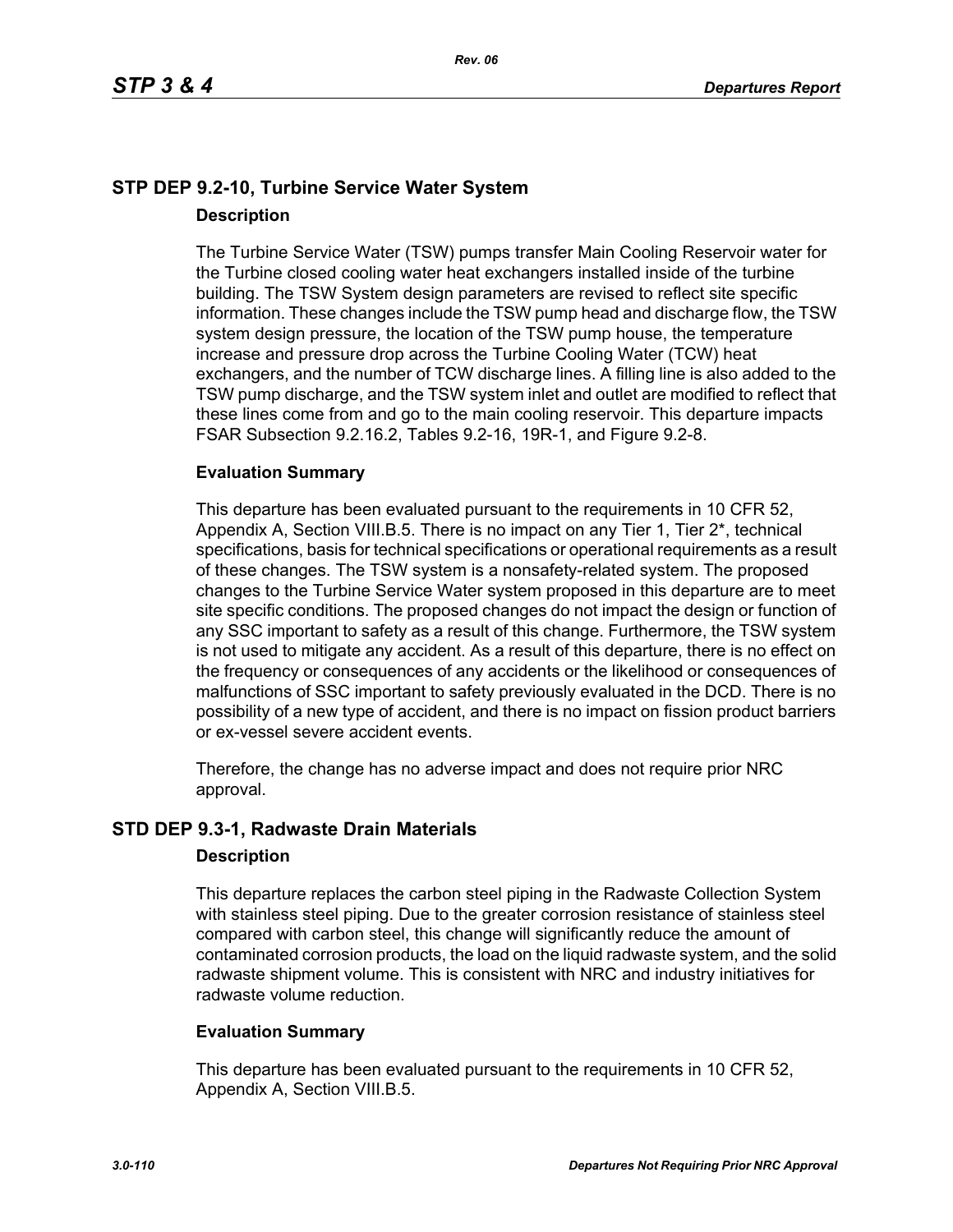The Tier 1 and Tier 2\* DCD, technical specifications, basis for technical specifications and operational requirements were reviewed and were not impacted by this change.

As noted above, this departure is a design improvement in the materials specified for the radwaste piping which will reduce the volume of liquid and solid radwaste. This is a favorable change which will not adversely affect the likelihood or consequences of analyzed accidents or malfunction of SSC important to safety. There is no change to any design basis for a fission product barrier nor are there any new accident scenarios created.

The radwaste collection system has not been identified as a design feature in the DCD for mitigating an ex-vessel severe accident. In addition this is a design improvement which will reduce the volume of liquid and solid radwaste. Therefore, there is no increase in the probability or consequences of an ex-vessel severe accident.

Based on the results of this evaluation, prior NRC approval is not required.

### **STD DEP 9.3-2, Breathing Air System**

#### **Description**

For industrial health reasons and as recommended by the Utility Requirements Document, this departure provides a new breathing air system (BAS) that is entirely separated from the existing service air system (SAS) as described in the reference ABWR DCD. The system consists of a bottled breathing air supply and a portable or permanent breathing air compressor supply system as-needed. The BAS will supply the Turbine Island, Nuclear Island and Radwaste Building. Backup to the BAS will consist of dedicated breathing air bottles.

Also, during preparation of the departure, inconsistencies in the DCD for the SAS were noted and corrected. Specifically, the SAS supply to containment is provided with a containment isolation scheme meeting the requirements of general design criterion (GDC) 56 "Primary containment isolation." The isolation scheme is a check valve inside and a locked closed manual globe valve outside containment (GDC 56, Option (2)). However in a number of places the DCD inconsistently refers to the penetration as being a GDC 57 "Closed system isolation valves" penetration, or refers to the SAS as a closed system, or refers to the inside containment isolation check valve as a globe valve. These inconsistencies are corrected.

Like the SAS, breathing air is supplied inside containment only while shutdown. This departure will utilize an existing spare containment penetration to supply the BAS inside containment and equips the penetration with two locked closed manual globe valves meeting the requirements of GDC 56, Option (1). Like SAS and the instrument air system (IAS), the new BAS penetrates secondary containment but also like SAS and IAS, the primary containment isolation scheme for BAS precludes it from being a potential bypass leakage path through the secondary containment.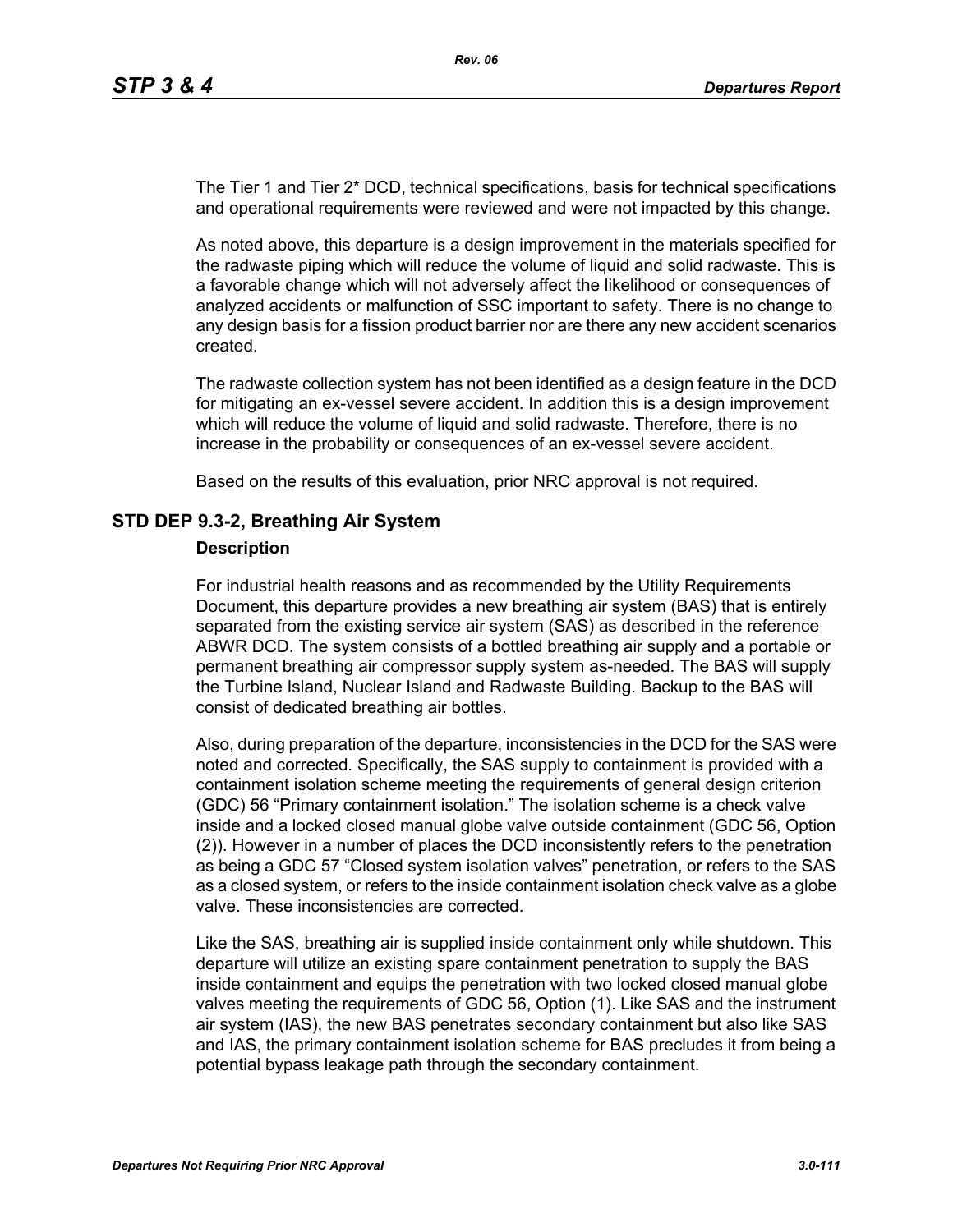#### **Evaluation Summary**

This departure has been evaluated pursuant to the requirements in 10 CFR 52, Appendix A, Section VIII.B.5.

There is no impact on any Tier 1 or Tier 2\* DCD, Technical Specifications, basis for Technical Specifications or operational requirements as a result of this change.

For the SAS, this change makes editorial corrections (corrects inconsistencies) with no change to meaning or intent. The SAS was clearly intended to be considered a GDC 56 type penetration with two series containment isolation valves rather than a GDC 57 penetration with a single isolation valve. These inconsistencies have been corrected.

For the BAS this change consists of technical changes to the ABWR DCD pertaining to the separation of the BAS from the SAS.

The air supplied by the SAS and the BAS does not have a safety related use; however, the containment penetrations associated with the SAS and BAS have a safety related function to maintain containment integrity under design basis accidents. The safety significance of this departure is the change of a spare penetration to an additional functional containment penetration. However the same technical requirements that were imposed by the DCD on the BAS (as an integral part of the SAS) are now imposed by the FSAR on the new separate BAS. In addition, the locked closed containment isolation valves associated with the new BAS penetration are subject to the same locked valve administrative controls previously applied to the SAS inboard globe valve. Therefore the BAS containment penetration does not contribute to more than a minimal increase in the frequency of occurrence of an accident, nor an increase in the likelihood of occurrence of a malfunction of an SSC important to safety previously evaluated in the ABWR DCD. The changes to the BAS do not affect the probability of the occurrence of a severe accident as described by the DCD, nor do they increase the consequences of a severe accident.

Based on this evaluation, prior NRC approval of the change is not required.

### **STD DEP 9.3-3, Control Rod Drive System Sampling**

#### **Description**

ABWR DCD Subsection 9.3.2.3.1 and Table 9.3.2 describe measurements of Oxygen and Conductivity for Control Rod Drive(CRD) System water. These water qualities can be monitored by Condensate Purification System (CPS) effluent and removal of these measurements has no safety significance. Therefore, these are integrated with measurement of Oxygen and Conductivity for CPS water. To keep the consistency of measurements between CPS and Feedwater, instrument range of the CPS effluent is changed from "0 to 100 ppb" to "0 to 250 ppb" and high alarm setpoint "200 ppb" is added to the CPS effluent.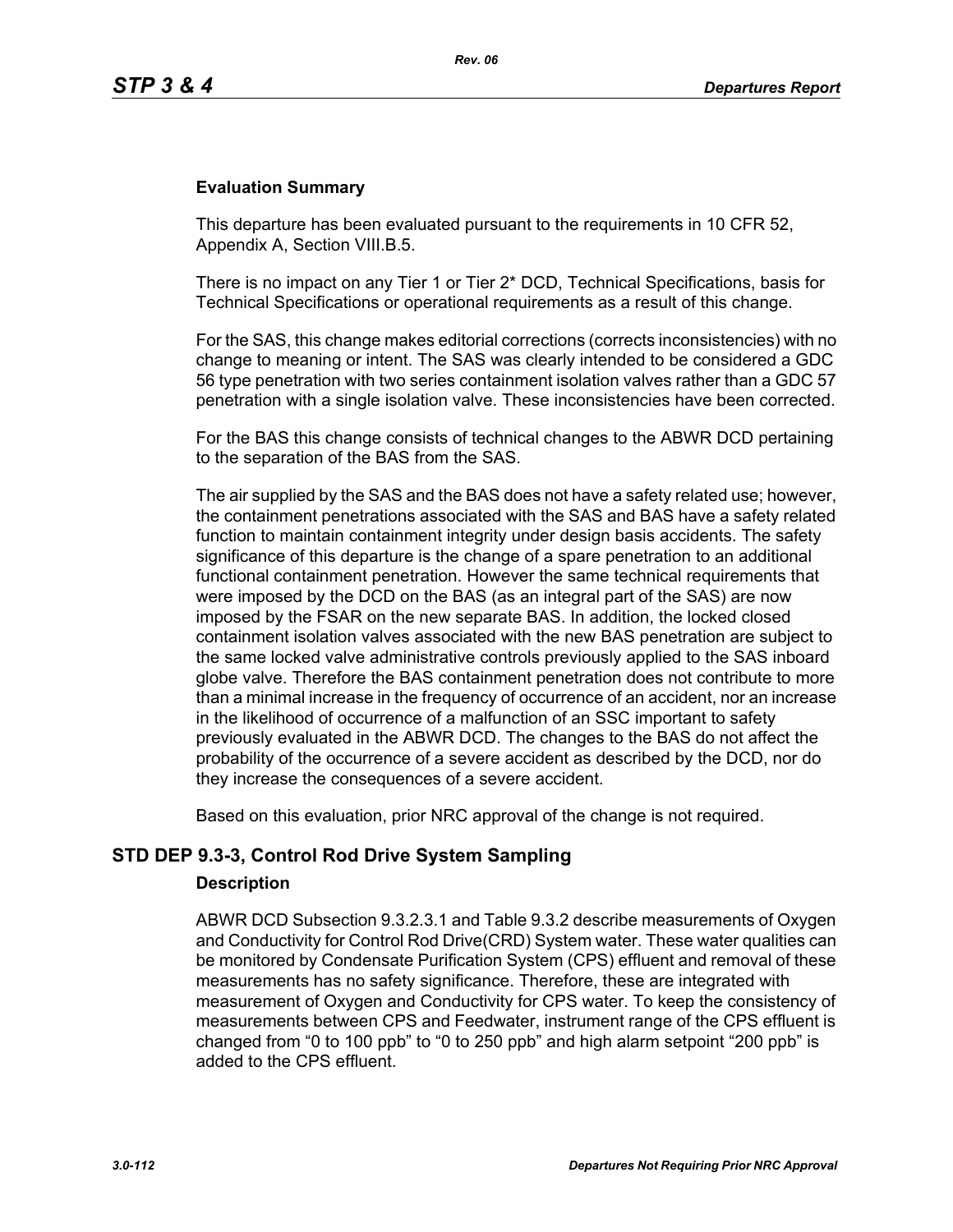#### **Evaluation Summary**

This departure has been evaluated and determined to comply with the requirements in 10 CFR 52, Appendix A, Section VIII.B.5, as described previously.

It does not change the functional or safety requirements of the CRD system. The CRD water sources are the effluent from the CPS and the Condensate Storage Tank (CST). During plant operation, CRD water source is the effluent from the CPS. Water qualities of CRD system and CPS effluent are same. The changed instrument range is consistent with that of Feedwater. And the added high alarm setpoint is consistent with those of the CRD system and Feedwater. Furthermore, this change does not impact any plant physical features, SSCs important to safety or fission product barriers. Any previously evaluated accident is not affected, and the possibility for an accident of a different type is not created. Also, it does not affect any method used for evaluation in establishing the design bases or in the safety analyses. This departure does not affect any feature for mitigation of an ex-vessel severe accident. For the same reason, and because there is no effect on any event, operation or SSC function, the change does not create a different ex-vessel accident scenario.

Therefore, this change has no adverse impact and does not require prior NRC approval.

### **STP DEP 9.4-1, Service Building HVAC System**

#### **Description**

This site-specific departure modifies the reference ABWR DCD for the Service Building HVAC System. It revises the outside inlet air monitoring instrumentation design by removing the provisions for toxic gas monitors and the Technical Support Center (TSC) alarm for high toxic gas concentration. The toxic gas monitors and the TSC alarm can be deleted from the design based on the site-specific evaluation of on-site and off-site mobile and stationary sources of toxic gases described in FSAR Subsection 2.2S in accordance with Regulatory Guide 1.78.

#### **Evaluation Summary**

This departure has been evaluated pursuant to the requirements in 10 CFR 52, Appendix A, Section VIII.B.5.

There is no impact on any Tier 1, Tier 2\*, technical specifications, basis for technical specifications or operational requirements as a result of this change.

The Service Building HVAC System toxic gas monitors and alarms are not safetyrelated but are important to safety. The toxic gas monitors and alarms from the system are not needed based on the analysis contained in the FSAR Section 2.2S and their elimination does not affect the operation of the Service Building HVAC System. The basic function of the Service Building HVAC System as described by the DCD is not significantly changed by this departure and this change does not affect interactions with previously designated equipment important to safety. Elimination of the toxic gas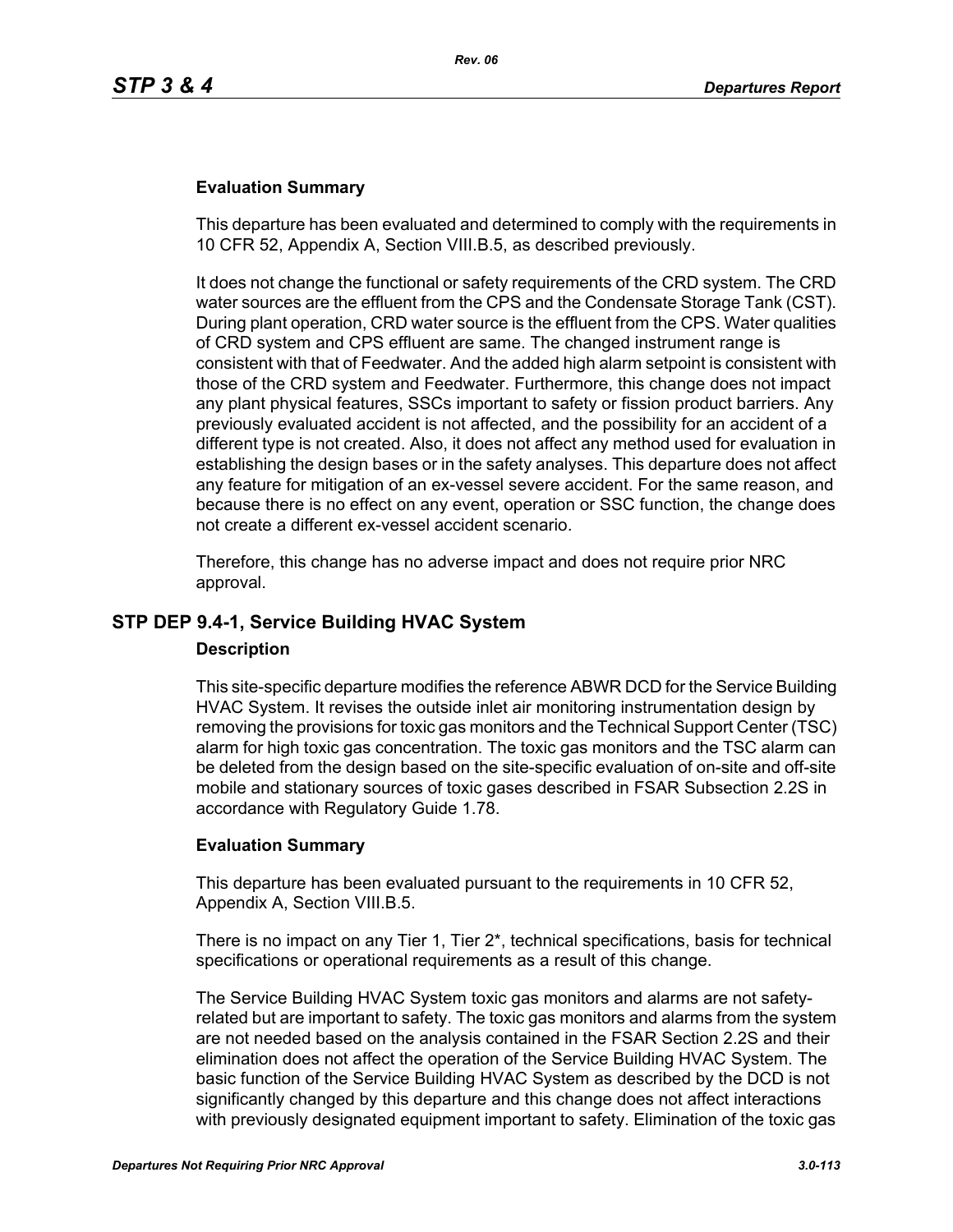monitors and alarms from the Service Building HVAC System does not affect previously described accidents or malfunction of equipment important to safety. The toxic gas monitors and alarms are not needed to mitigate the consequences of accidents or malfunctions of equipment important to safety. Changes associated with this departure do not affect fission product barriers. These changes do not affect the probability of occurrence of a severe accident as described by the DCD, nor do they increase the consequences of a severe accident.

Based on this evaluation, prior NRC approval of the change is not required.

## **STD DEP 9.4-2, Control Building HVAC System**

#### **Description**

This standard departure provides for changes from the reference ABWR DCD of the smoke removal mode of operation of the Control Building HVAC System described in FSAR Subsections 6.4.4.2, 9.4.1.1.4 and 9.5.1.1.6 as described below:

- FSAR Figure 9.4-1, sheets 1 and 2 are revised to include a control room main air supply duct bypass line around the air-handling unit with two motor operated dampers for each of the two control room habitability area HVAC divisions.
- FSAR Figure 9.4-1, sheets 3 through 5 are revised to include a control building air supply bypass line with two motor operated dampers around the air-handling unit in each of the three safety-related equipment HVAC areas.
- FSAR Sections 6.4.4.2, 9.4.1.1.4 and 9.5.1.1.6 are revised to describe how the dampers (described in the two bullets above) operate during the smoke removal mode.

Each air supply bypass line and damper arrangement as described above is required to provide a balanced air flow such that smoke is exhausted and not transported into other areas of the control building. This air balance during smoke removal mode of operation is required because of the large mismatch between the air inlet supply (80,000 $\text{m}^3$ /h) and the air exhaust (10,000  $\text{m}^3$ /h total; 5,000  $\text{m}^3$ /h for each exhaust fan).

#### **Evaluation Summary**

This departure has been evaluated pursuant to the requirements in 10 CFR 52, Appendix A, Section VIII.B.5. There is no impact on any Tier 1, Tier 2\*, technical specifications, bases for technical specifications or operational requirements as a result of these changes.

Providing the Control Building HVAC Air Handling Units with bypass lines and associated dampers provides the necessary assurance that smoke is exhausted and not transported to other areas of the Control Building. As such, this change provides equivalent or better smoke removal, and thus does not have any effect on the frequency of occurrence or consequences of accidents or malfunction of SSC important to safety previously analyzed.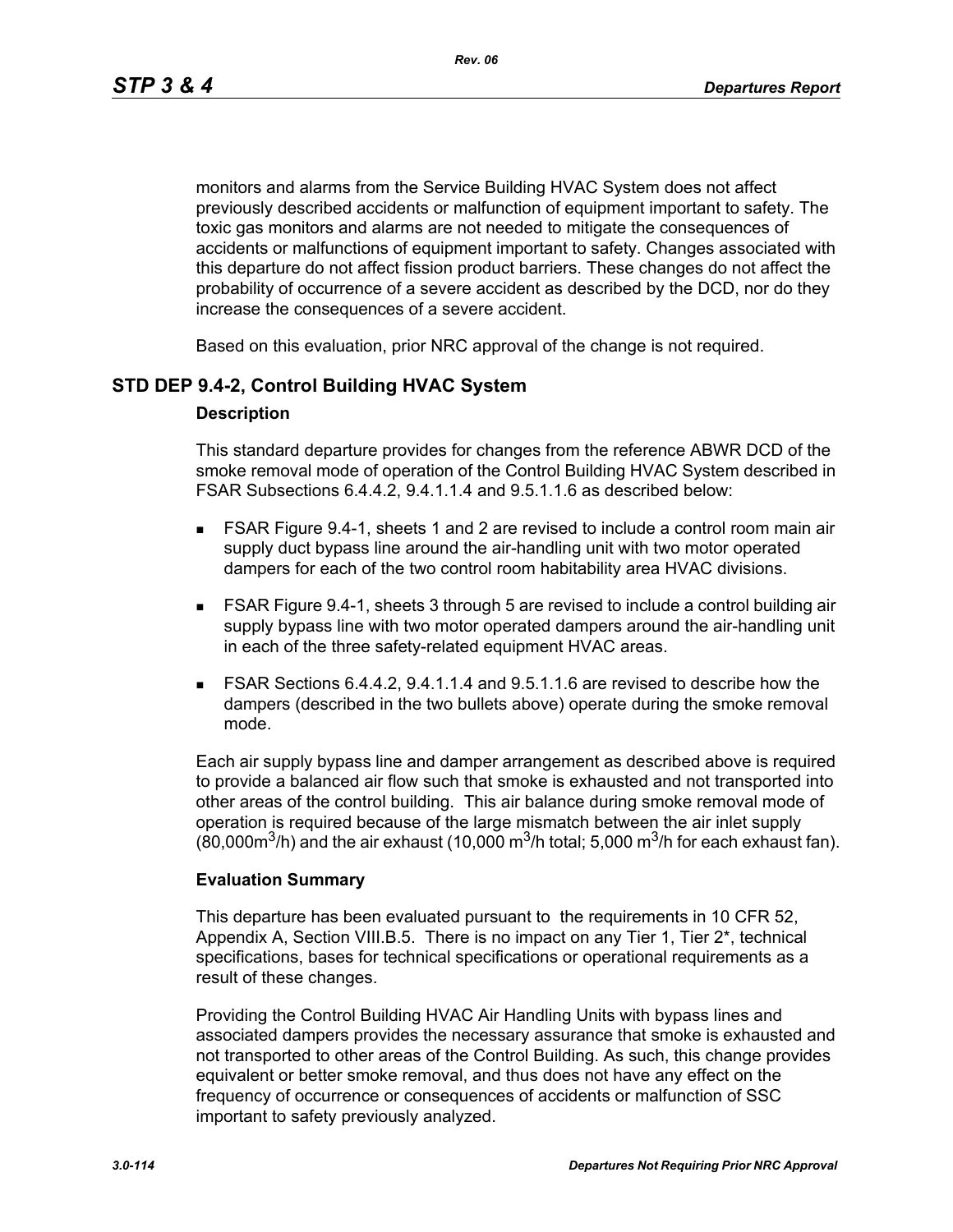$\mathbf I$ 

This change involves the design of the control room HVAC to assure air balance during smoke removal; this has no effect on the probability or consequences of an ex-vessel severe accident.

As a result of this evaluation, prior NRC approval of the change is not required.

#### **STDSTP DEP 9.4-3, Service Building HVAC System**

#### **Description**

The Service Building HVAC System described in the reference ABWR DCD had two subsystems, the Clean Area HVAC System and the Controlled Area HVAC System. This standard departure described in STP FSAR Subsection 9.4.8 deletes the subsystems and consolidates the Service Building HVAC System to supply air to both the Clean Area and the Controlled Area. The Service Building HVAC System is included as a load powered by the Combustion Turbine Generator that can be manually loaded by the operator. This allows the Technical Support Center and Operations Support Center to be habitable under accident conditions.

Additionally, design upgrades are made to provide automatic start of the emergency filter train and increase efficiency of the charcoal filters from 95% to 99%.

#### **Evaluation Summary**

This departure has been evaluated pursuant to the requirements in 10 CFR 52, Appendix A, Section VIII.B.5.

There is no impact on any Tier 1, Tier 2\*, technical specifications, basis for technical specifications or operational requirements as a result of this change.

The proposed changes to the Service Building HVAC System include descriptive changes from two HVAC subsystems to one HVAC system that are consistent with the functional description of the system currently described by the ABWR DCD. An additional provision is included with the proposed change under this departure to make it possible for operation of Service Building HVAC using power from the Combustion Turbine Generator during loss of offsite power conditions. The basic function of the Service Building HVAC System and Combustion Turbine Generator as described by the DCD is not significantly changed by this departure and this change does not affect interactions with previously designated equipment important to safety. The design changes to increase filter efficiency and provide an automatic start of the emergency filter train are upgrades to the subsystem. These changes do not affect a previously described accident or malfunction of equipment important to safety. The proposed changes enhance the emergency filter train and the ability to operate the Service Building HVAC System using power supplied by the Combustion Turbine Generator during a loss of offsite power event. Changes associated with this departure do not affect fission product barriers. These changes do not affect the probability of occurrence of a severe accident as described by the DCD, nor do they increase the consequences of a severe accident.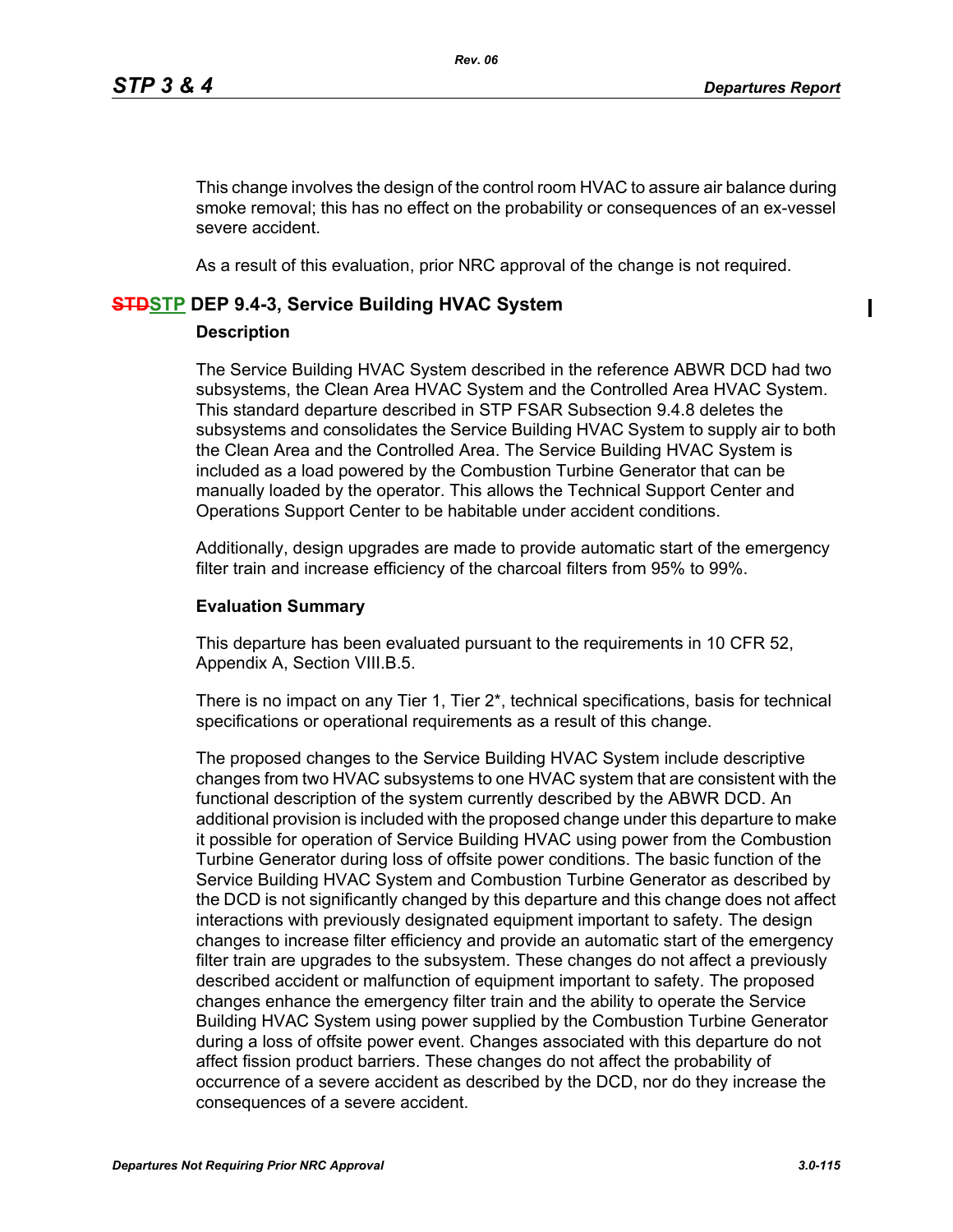Based on this evaluation, prior NRC approval of the change is not required.

# **STD DEP 9.4-4, Turbine Island HVAC System**

### **Description**

This departure revises STP 3 & 4 Turbine Island HVAC system flow rate and cooling/heating load to accommodate the effect of change of the Turbine Building General Arrangement and systems located in Turbine Building including the following changes specified in other departures:

- STP 3 & 4 turbine generator has been changed. (STD DEP 10.2-1)
- The power generation heat sink described in the DCD (natural draft cooling tower) is being replaced by a cooling reservoir. (STD DEP 10.4-2)
- The DCD medium voltage electrical system design is being replaced by a dual voltage design.
- **STP 3 & 4 Off Gas system charcoal adsorber vault in OG Holdup room temperature** range adopts newest design.(STD DEP 11.3-1)
- **EXECT** Various other departures which change the quantity and arrangement of equipment in the Turbine Building. (e.g. STD DEP 10.4-5 for increased number of Feed Water Pumps.)

This departure adds the OG Holdup room temperature range limits to Subsection 9.4.4.1.2. Also, subsections 9.4.4.2.1.5 and 9.4.4.2.2.2 are revised to explain that local unit coolers and heaters are installed in high heat load areas, and the descriptions of specific areas with local unit coolers are deleted since the list of those areas is added to Figures 9.4-2b (Sheet 2) & c. The system and equipment specifications in Tables 9.4-3 and 9.4-5, and Figure 9.4-2a are changed as a result of a heat load re-calculation for the revised Turbine Building General Arrangement and Off Gas System requirements. The departure changes the HNCW water load described in Table 9.2-7 due to the changes in the Turbine Island HVAC.

STP 3 & 4 nonsafety-related electrical equipment is installed in a non-radioactive controlled area of Turbine Building, and ventilating and air-conditioning of these areas is performed by the Turbine Building Electrical Equipment Area (TBEEA) HVAC. Thus, it is necessary to change the Turbine Island HVAC subsystem name in section 9.4 from Electrical Building (E/B) HVAC to Turbine Building Electrical Equipment Area (TBEEA) HVAC.

## **Evaluation Summary**

This departure has been evaluated pursuant to the requirements in 10 CFR 52, Appendix A, Section VIII.B.5. There is no impact on any Tier 1, Tier 2\*, technical specifications, basis for technical specifications or operational requirements as a result of these changes.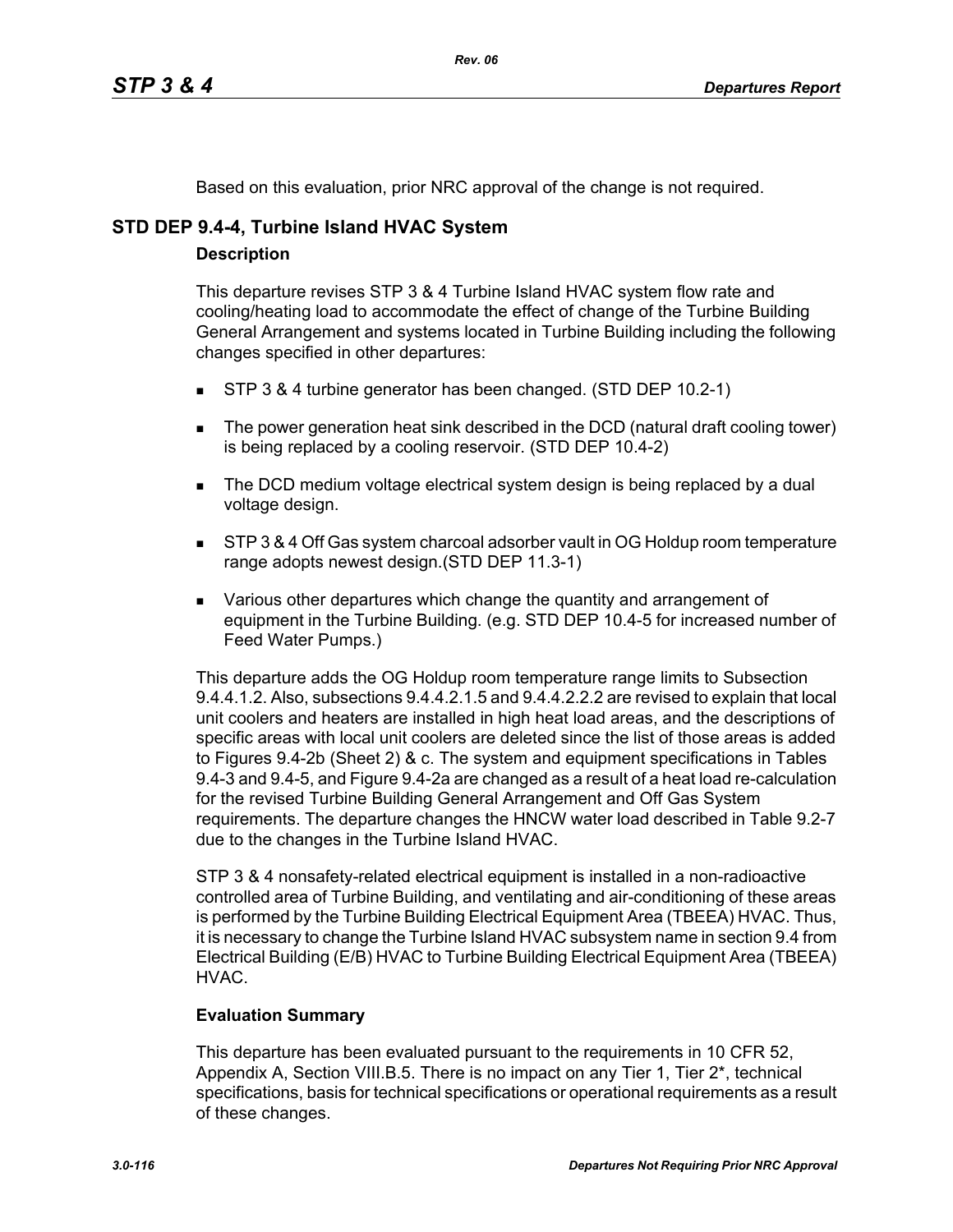This departure changes STP 3 & 4 Turbine Island HVAC system flow rate and cooling/heating load based on revised Turbine Building General Arrangement and Off Gas System requirements. Since this change does not affect any other plant SSCs, there is no effect on any accident previously evaluated in the DCD. Furthermore, although changes are made to certain plant physical features as described above, SSCs important to safety and fission product barriers are not affected in any way. Therefore, previously evaluated accidents are not affected, and the possibility for an accident of a different type is not created. Also, it does not affect any method used for evaluation in establishing the design bases or in the safety analyses. This departure does not affect any feature for mitigation of an ex-vessel severe accident. For the same reason, and because there is no effect on any event, operation or SSC function, the change does not create a different ex-vessel accident scenario.

Therefore, the change has no adverse impact and does not require prior NRC approval.

### **STD DEP 9.4-5, Radwaste Building Ventilation**

#### **Description**

This standard departure aligned the system described in the FSAR text with the figures depicting the system and eliminated HVAC equipment supporting the radwaste incinerator, which was deleted. The radwaste control room HVAC description was modified to be consistent with Figure 9.4-10 and the description of control room systems operation was clarified to demonstrate proper control room boundary pressurization.

A dedicated air conditioning system for electrical, HVAC equipment rooms and other areas was added as a result of design evolution.

Operation control of the exhaust air system from the radwaste process areas is augmented to automatically route the exhaust air through the filtration equipment upon detection of airborne radioactivity in the exhaust airflow, this will provide control of radioactivity release from the building and also reduces the replacement frequency of the filter banks of the air filtration equipment.

#### **Evaluation Summary**

The changes to the Figure 9.4-10, sheets 1,2, & 3 were based on calculations and site specific general arrangements and temperatures.

This departure has been evaluated and determined to comply with the requirements in 10 CFR 52, Appendix A, Section VIII.B.5, as described previously. The change has no adverse impact, and affects the function, but is bounded by the safety analysis.

Although this departure alters the physical plant by adding a dedicated air conditioning system for electrical, HVAC equipment rooms and other areas, and thus is a change to the plant physical features, SSCs important to safety and fission product barriers are not affected. Therefore, previously evaluated accidents are not affected, and the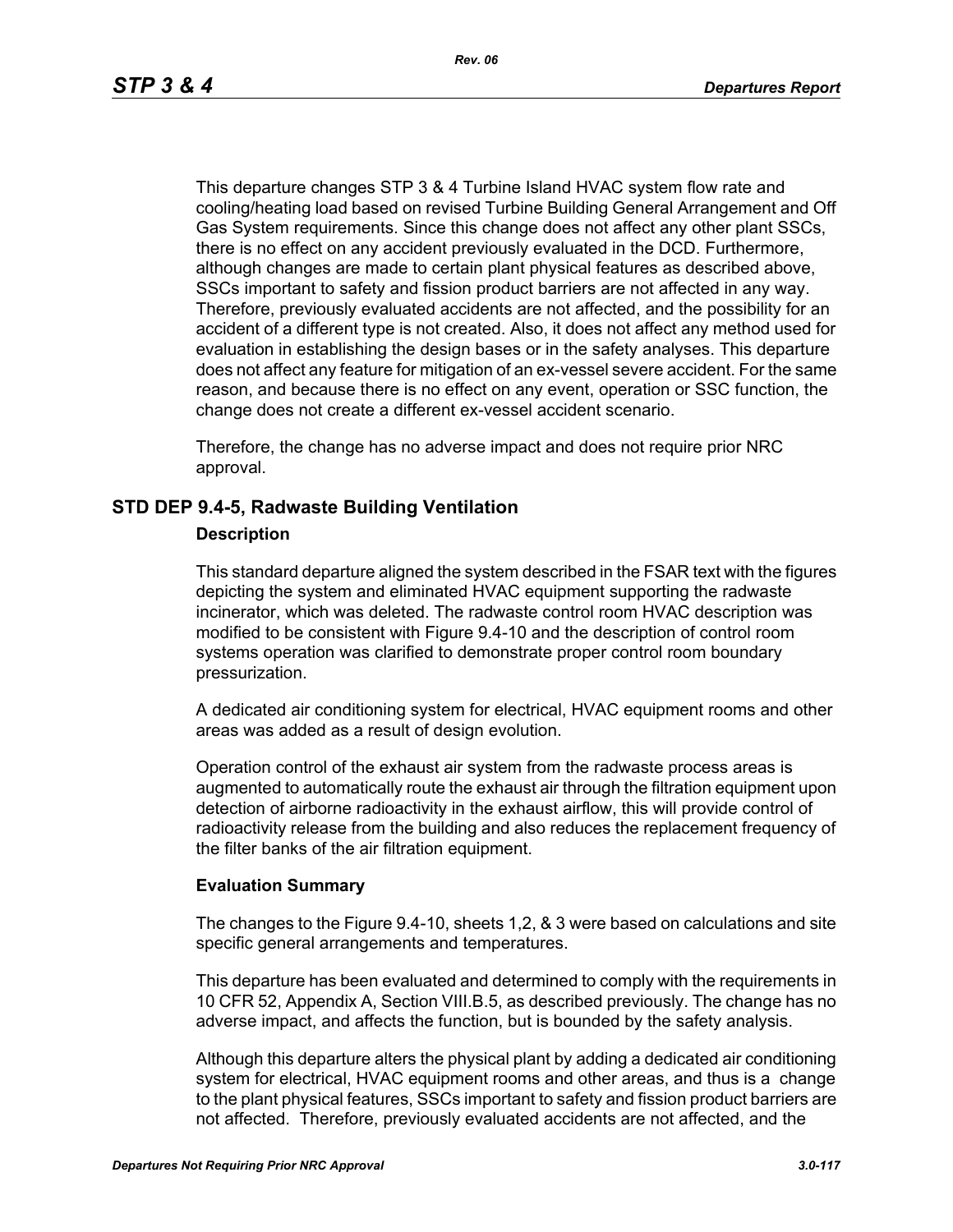possibility for an accident of a different type is not created. Also, it does not affect any method used for evaluation in establishing the design bases or in the safety analyses. This departure does not affect any necessary feature for mitigation of an ex-vessel severe accident. For the same reason, and because there is no effect on any event, operation or SSC function, the change does not create a different ex-vessel accident scenario. Therefore, this change has no adverse impact and does not require prior NRC approval.

### **STD DEP 9.4-6, Control Building HVAC System**

#### **Description**

The reference ABWR DCD, Tier 2 Subsection 9.4.1, contains one flow element/flow switch (FE/FS) in the common discharge duct of each emergency filtration unit which is used to automatically start the standby emergency filtration unit in the event of operating unit low flow or fan failure. This departure changes the number, location and logic of these FEs/FSs. Instead of one FE/FS per division installed in the common discharge duct, a FE/FS is to be installed on the discharge side of each emergency filtration unit fan (two fans per redundant division, 4 total for the Control Room Habitability Area(CRHA) HVAC System, as depicted in Figure 9.4-1, Sheets 1 and 2. Within each redundant division, a two-out-of-two logic signal is required to automatically initiate switchover to the standby division. Utilization of 2 FEs/FSs in this manner places the system in conformance with Technical Specification 3.3.7.1.

#### **Evaluation Summary**

This departure has been evaluated pursuant to the requirements in 10 CFR 52, Appendix A, Section VIII.B.5. There is no impact on any Tier 1, Tier 2<sup>\*</sup>, technical specifications, bases for technical specifications or operational requirements as a result of these changes.

Providing two channels per emergency filtration (EF) division instead of one, with two out of two logic for switchover to the standby division, provides added assurance that switching to the standby division only occurs when the primary EF has low flow in both fan units. This change provides equivalent or better EF operation in response to emergency conditions, thus does not have any effect on the frequency of occurence or consequences of accidents or malfunction of SSC important to safety previously analyzed.

This change involves the operation and switching of the primary and redundant emergency filtration divisions for the CRHA; these have no effect on the probability or consequences of an ex-vessel severe accident.

As a result of the evaluation, prior NRC approval of the change is not required.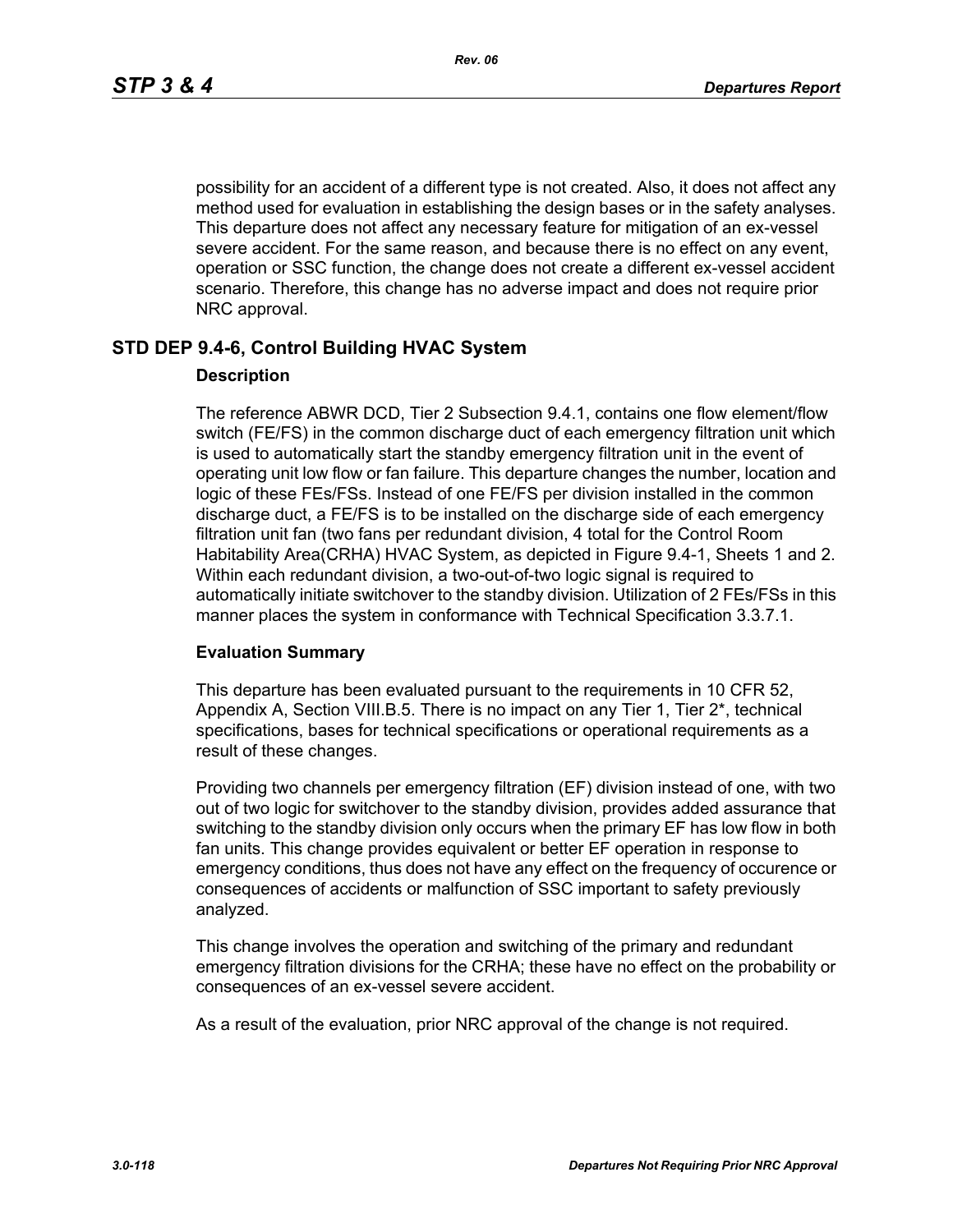# **STD DEP 9.4-7, Control Building HVAC System Description**

The reference ABWR DCD states that the MG sets are located in the CB and the MG Set rooms are ventilated by CB Safety-Related Equipment Area (CBSREA) HVAC and cooled by MG Set Room AHUs. This standard departure addresses the requirements for ventilation of the Control Building Annex (CB Annex) due to moving the Reactor Internal Pump (RIP) motor generator (MG) sets from the Control Building (CB) to the CB Annex. This departure modifies the CB Annex HVAC to provide appropriate ventilation, filtering cooling and heating of the MG Set rooms in the Control Building Annex.

#### **Evaluation Summary**

This departure has been evaluated pursuant to the requirements in 10 CFR 52, Appendix A, Section VIII.B.5.

There is no impact on any Tier 1, Tier 2\*, technical specifications, bases for technical specifications or operational requirements as a result of these changes.

Revising the design of the Control Building Annex HVAC system to appropriately accommodate the MG sets relocated from the control building provides similar HVAC performance for this added nonsafety-related equipment, thus does not have any effect on the frequency of occurrence or consequences of accidents or malfunction of SSC important to safety previously analyzed.

This change involves systems which are not relied upon for mitigation of ex-vessel severe accident. Therefore the likelihood or consequences of an ex-vessel severe accident is not impacted.

As a result of this evaluation, prior NRC approval of the change is not required.

### **STP DEP 9.4-8, Reactor Building HVAC**

#### **Description**

Tornado dampers are added to the Tier 2 Figure 9.4-1 Control Building HVAC Flow Diagram inlet and exhaust sections to make them consistent with Tier 1 depictions.

The inlet air handling fans and equipment are rearranged and inlet tornado dampers are added to the Tier 2 Figure 9.4-3 Secondary Containment HVAC System diagram to make it consistent with the Tier 1 depiction.

Tornado dampers are added to the inlet and exhaust sections and fire dampers are removed from Tier 2 Figure 9.4-4 R/B Safety Related Electrical Equipment HVAC System to make them consistent with Tier 1 depictions.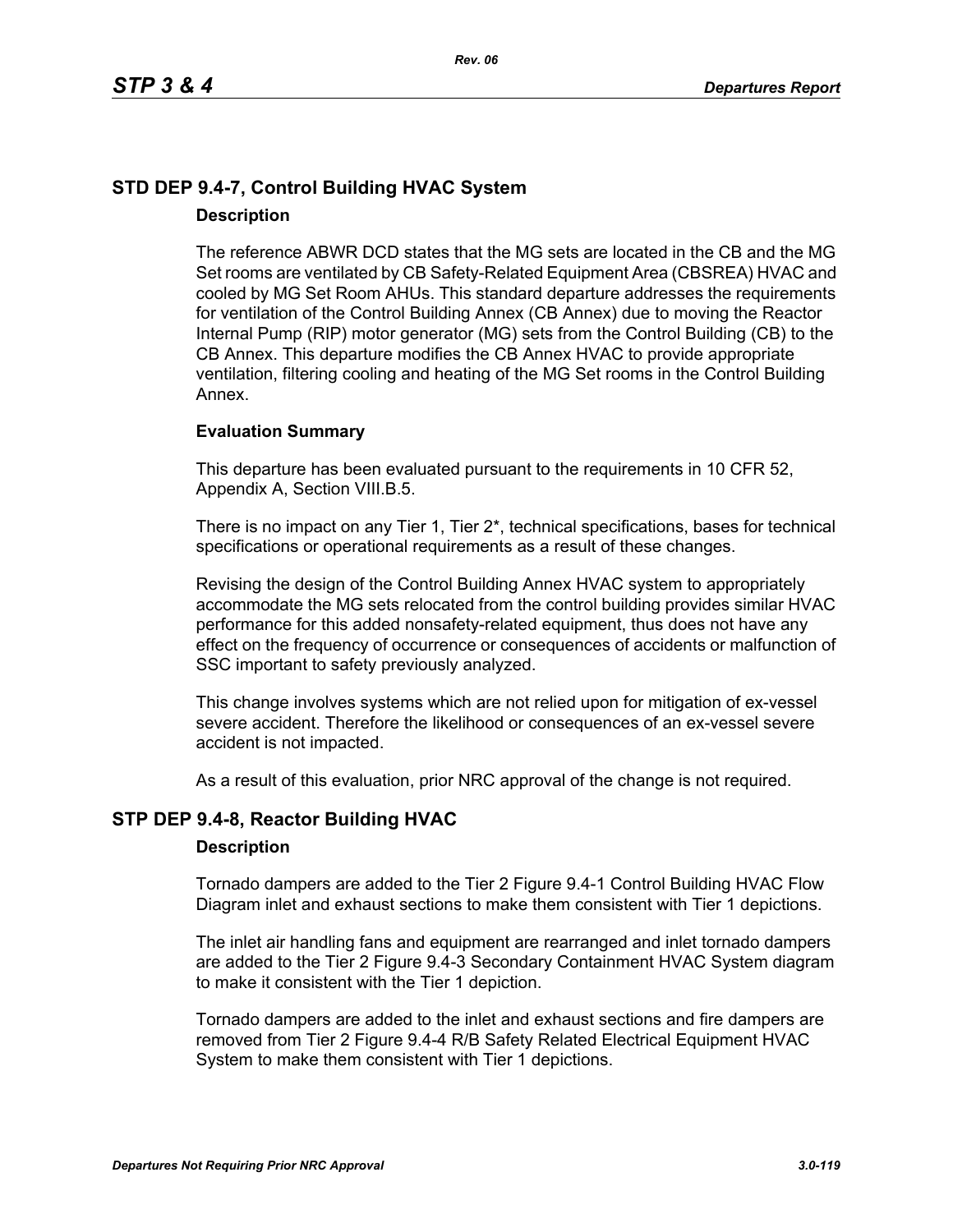In addition, this departure also clarifies that the nonsafety-related system design temperature limits are at the 1% exceedance values provided in Table 2.0-2. This includes the Secondary Containment HVAC System.

The change to the tornado dampers air handling fans and equipment and the fire dampers are a standard departure (STD). The change to the nonsafety-related system design temperature limits are a site specific departure (STP).

#### **Evaluation Summary**

This departure has been evaluated pursuant to the requirements in 10 CFR 52, Appendix A, Section VIII.B.5. As stated above, the changes are made to the Tier 2 drawings to make them consistent with the Tier 1 drawings. The changes have no effect on the frequency or consequences of accidents, or the probability or consequences of malfunctions. The systems involved are not relied upon for ex-vessel severe accident mitigation.

As a result, prior NRC approval of this change is not required.

### **STD DEP 9.4-9, Turbine Building HVAC System**

#### **Description**

This departure revises the STP 3&4 Turbine Building HVAC design room temperature, system air flow, and main heating coil. The changes incorporated into the FSAR are as follows:

- Subsection 9.4.4.1.2 (1) lists the Turbine Building HVAC areas and specifies room temperature design limits. Some of the area and room temperatures specified in the DCD are unnecessarily conservative and are revised. Specifically:
	- Minimum temperature in Turbine Building changed from 15°C to 10°C. (consistent with other HVAC systems described in the ABWR DCD, such as R/B HVAC and C/B HVAC)
	- Steam tunnel area maximum temperature changed from  $49^{\circ}$ C to 60 $^{\circ}$ C. (consistent with Table 3I-6)
	- Moisture separator compartment maximum temperature changed from 49°C to 60°C. (consistent with Table 3I-6)
- **The Turbine Building HVAC system changed from a recirculating air flow system** to a once-through air flow system to minimize contamination/exposure for controlled areas of the Turbine Building. This change is reflected in Section 9.4.4.1.2 (3) & (6), 9.4.4.2.1, 9.4.4.2.1.1, 9.4.4.2.1.2, Figure 9.4-2a, and Figure 9.4- 2b (Sheets 1 & 2).
- The Turbine Building HVAC main heating coil changed from a hot water coil to an electric heater coil. This change is reflected in Sections 9.4.4.2.1.1, 9.4.4.2.2.1,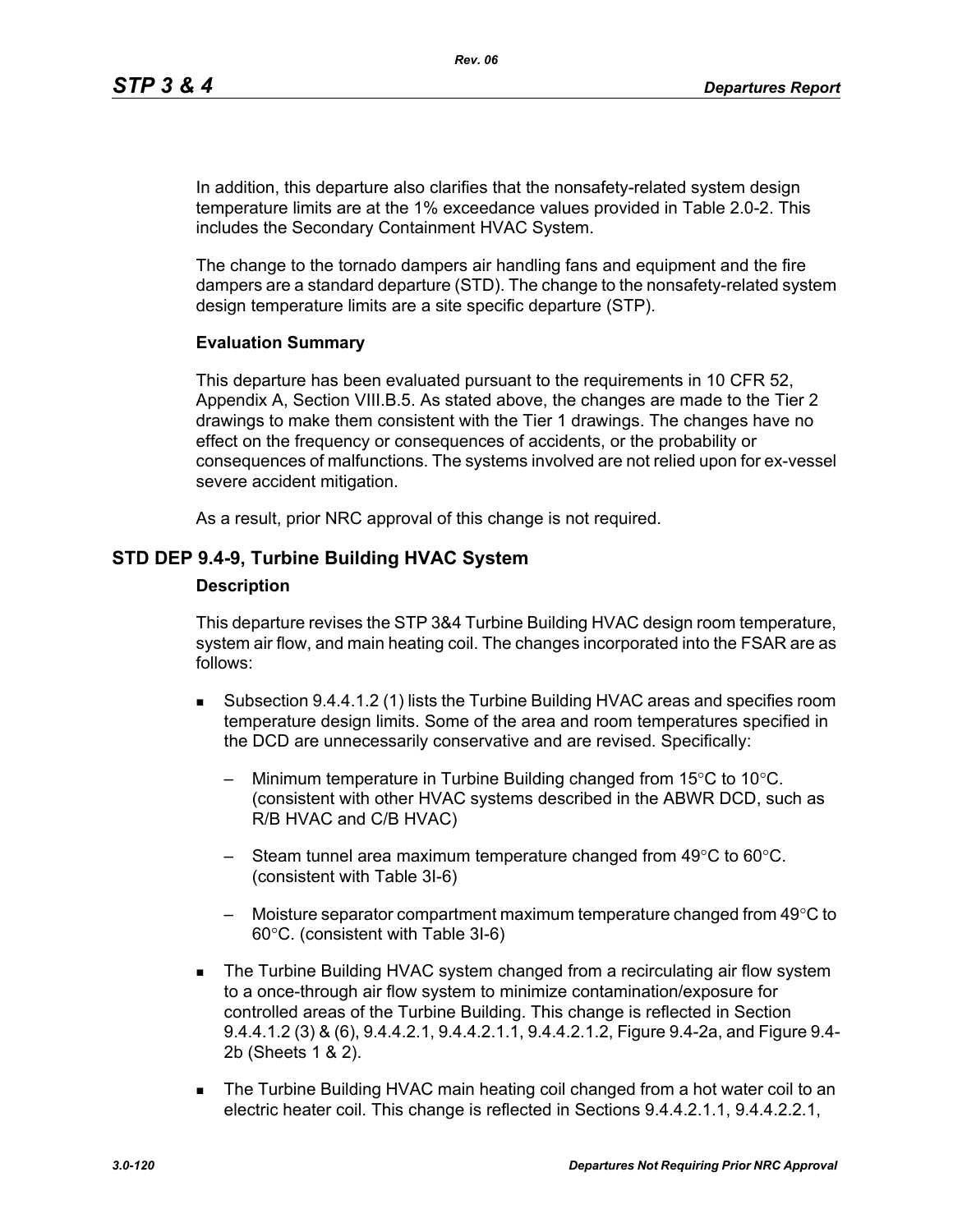Figure 9.4-2a and Figure 9.2-2b (Sheet 1). Also, the last column is deleted from Table 9.4-5c (Steam to Hot Water Heat Exchanger Area).

### **Evaluation Summary**

This departure has been evaluated pursuant to the requirements in 10 CFR 52, Appendix A, Section VIII. B.5. There is no impact on any Tier 1 or Tier 2<sup>\*</sup>, Technical Specifications, Basis for Technical Specifications or operation requirements as a result of these changes.

This departure changes STP 3 & 4 Turbine Building HVAC design room temperature, system air flow, and main heating coil. Although this change alters some area and room temperatures specified in the DCD that are unnecessarily conservative, it does not affect any other plant SSCs; therefore, there is no effect on any accident previously evaluated in the DCD or fission product barrier. Any previously evaluated accident is not affected, and the possibility for an accident of a different type is not created. Also, it does not affect any method used for evaluation in establishing the design bases or in the safety analyses. This departure does not affect any feature for mitigation of an ex-vessel severe accident. For the same reason, and because there is no effect on any event, operation or SSC function, the change does not create a different ex-vessel accident scenario.

Therefore, the change has no adverse impact and does not require prior NRC approval.

## **STD DEP 9.5-1, Diesel Generator Jacket Cooling Water System**

#### **Description**

The reference ABWR DCD stated that the Diesel Generator Jacket Cooling Water System conformed to the inspection and testing requirements in Regulatory Guide (RG) 1.108. RG 1.108 was withdrawn in August 1993 with the issuance of RG 1.9, Rev. 3, which endorses IEEE-387 and addresses qualification, preoperational and periodic testing of the diesel generators. As a result, references to RG 1.108 are superseded by the requirements of RG 1.9.

### **Evaluation Summary**

This departure has been evaluated pursuant to the requirements in 10 CFR 52, Appendix A, Section VIII.B.5. As noted above, this change updates reference to the NRC requirements by deleting reference to an obsolete RG and replacing it with the current RG. The existing diesel generator jacket cooling water system has been evaluated to Regulatory Guide 1.9 and shown to meet these current requirements. There is no change to any design or function of an SSC important to safety. This change has no impact on the likelihood or consequences of analyzed accidents or malfunction of an SSC important to safety. There is no change to any design basis for a fission product barrier nor are there any new accident scenarios created. There is no impact on the probability or consequences of an ex-vessel severe accident.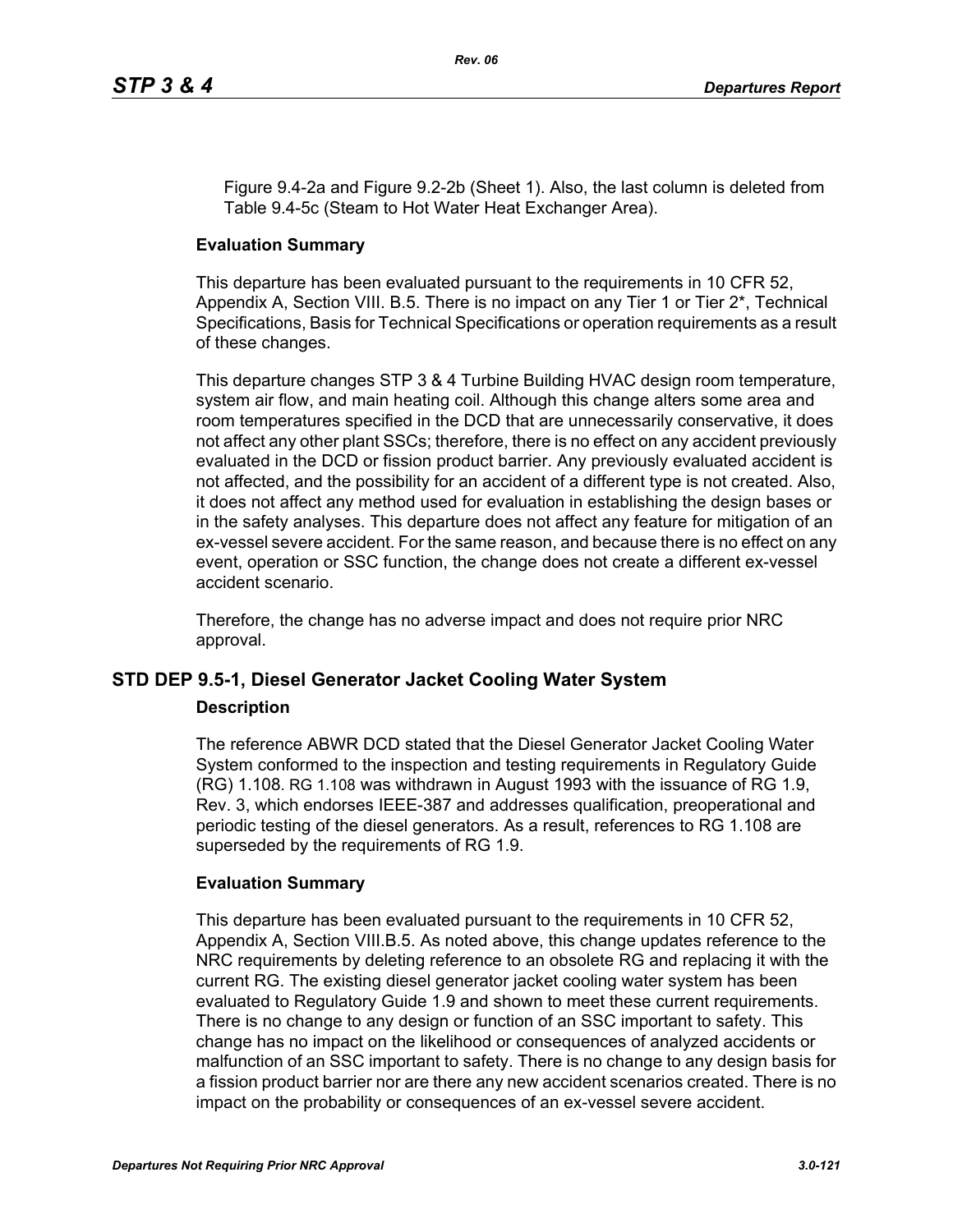Based on the results of this evaluation, prior NRC approval is not required.

# **STD DEP 9.5-2, Lower Drywell Flooder Fusible Plug Valve**

### **Description**

The reference ABWR DCD contained specific engineering design details about the fusible plugs based on an older design concept and patent application, but the actual fusible plugs were never built and tested. The changes made to the STP 3 & 4 FSAR describe the fusible plugs in less prescriptive generic terms to the system design requirements and incorporate design experience from actual design and test results:

- E Clarified that 260 $^{\circ}$ C is the temperature for fusible plugs to open.
- Added clarification of the isolation valve contained in each piping line in the lower drywell which is locked open during normal operation.
- **Replace specific design details of the fusible plug configuration with less** prescriptive generic functional and operational characteristics.
- **EXECLARE** Clarified that the fusible plug valves are not ASME Code components.
- Clarified that the temperature of the surrounding air in the drywell is the measurement point for the opening temperature.
- **Revised testing information and expanded the requirement to permit the functions** of the fusible plugs to be tested separately, if applicable.

## **Evaluation Summary**

This departure has been evaluated pursuant to the requirements in 10 CFR 52, Appendix A, Section VIII.B.5.

This departure does not change any Tier 1 information, Tier 2\* information, Technical Specifications, bases for the Technical Specifications, operational requirements, or design, performance, or testing requirements.

This departure includes two basic changes. First, this departure clarifies the performance and test requirements for the fusible plug valves. For example, instead of only specifying a nominal opening temperature for this valve, the change adds a tolerance to that temperature and further specifies how that temperature is measured. Second, the departure removes specific design details which were in the DCD and replaces them with less prescriptive, more generic performance requirements. Those performance requirements are unchanged from the DCD, but this departure provides additional flexibility to satisfy those requirements. As such, this departure does not change any design, performance or testing requirements for these valves, which are required to function following a severe accident. As a result, this departure has no impact on the likelihood or consequences of analyzed accidents or malfunction of an SSC important to safety. Furthermore, it does not change the performance of any plant physical features, SSCs important to safety or fission product barriers. Any previously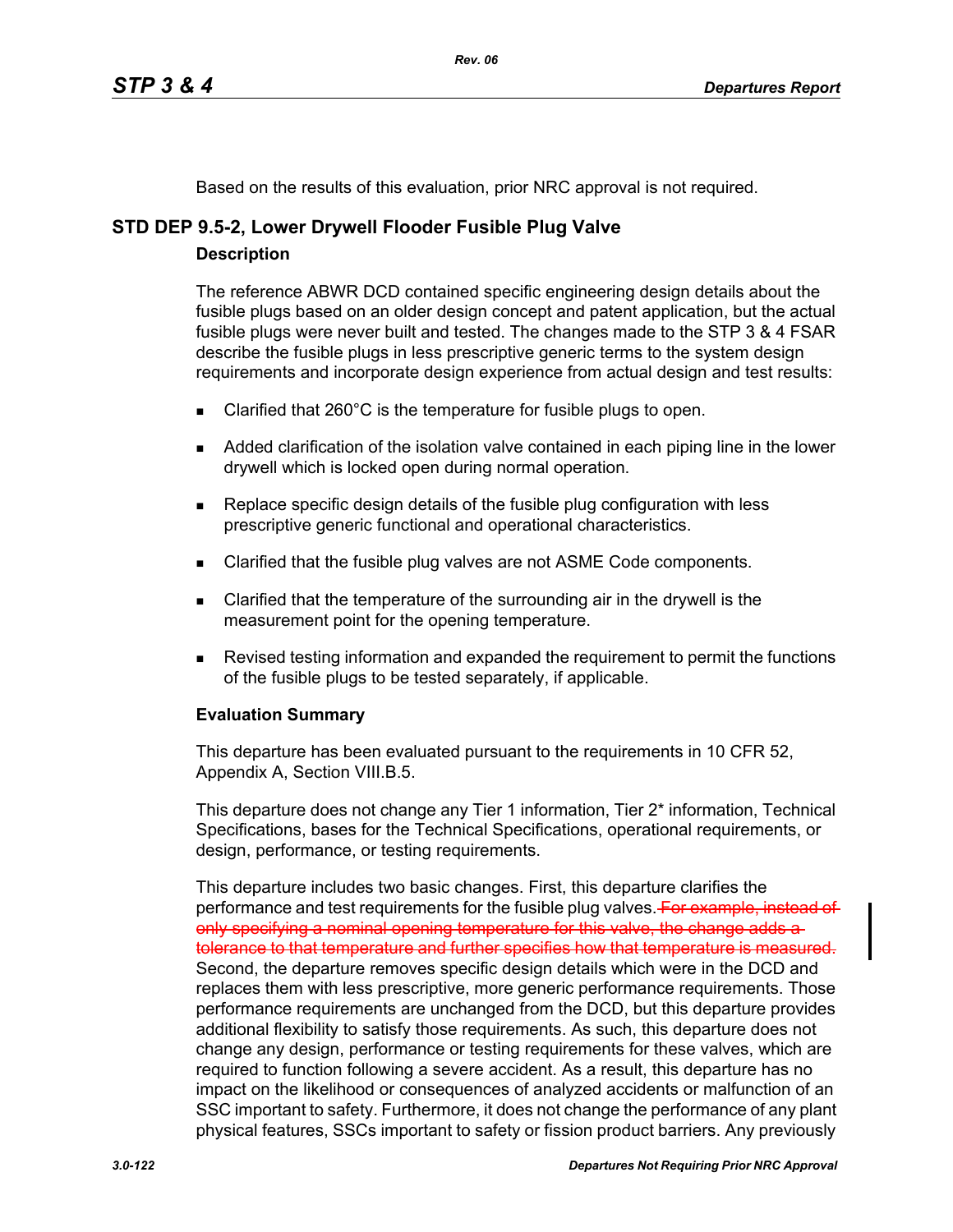evaluated accident is not affected, and the possibility for an accident of a different type is not created. Also, it does not affect any method used for evaluation in establishing the design bases or in the safety analyses. This departure does not adversely affect the performance of features for mitigation of an ex-vessel severe accident. For the same reason, and because there is no effect on any event, operation or SSC function, the change does not create a different ex-vessel accident scenario.

Therefore, this change has no adverse impact and does not require prior NRC approval.

# **STD DEP 9.5-3, System Description - Reactor Internal Pump Motor-Generator Sets Description**

This standard departure consists of several changes to the technical description of the non-safety Motor-Generator (MG) Set equipment that provides power to connected reactor internal pumps (RIPs). These changes are being made to clarify the original DCD technical descriptions or to reflect changes in the actual equipment design implementation details that have evolved since the original DCD descriptions were written. Basic changes in Section 9.5.10.2 are: (1) a clarification in the first paragraph that there is more than one auxiliary transformer; (2) An MG set to ASD RIP loads interface is through three vacuum circuit breakers and three ASD input transformers. In Paragraph 7.7.1.3(7), a specific power device type "gate-turn-off (GTO)" is deleted. The purpose of this sentence is to describe how to implement the Recirculation Pump Trip (RPT) function in the ASDs. The description is consistent with the ASD design. Paragraph 7.7.1.3(8)(c) includes clarification changes.

### **Evaluation Summary**

This departure has been evaluated pursuant to the requirements in 10 CFR 52, Appendix A, Section VIII.B.5. There is no impact on any Tier 1, Tier 2\*, Technical Specifications, Bases for Technical Specifications or operational requirements as a result of these changes. The recirculation flow control system (RFC), which includes four adjustable speed drives (ASDs) and two MG Sets and associated ASDs, has no safety setpoints (see DCD Tier 2 Section 7.7.1.3 (13)).

The departure involves the electrical side of the MG-set/ASD design, but not the function. The design change reflects changes in the actual equipment design details that have been implemented in operating plants. The MG-set/ASD equipment, which has a nonsafety-related function of controlling the speed of the RIPs, is for power generation purposes only (see DCD Tier 2, Sections 7.7.1.3 (10) and 9.5.10.3), and evaluated in the Accident Analyses (see DCD Tier 2, Sections 15.2.6 and 15.3.1). In Section 15.2.6, "Loss of Non-Emergency AC Power to Station Auxiliaries", the analysis includes the six RIPs powered by MG sets that are capable of maintaining their original speeds for one second. This COLA change does not affect the analysis. In Section 15.3.1 "Reactor Internal Pump Trip", the analysis considers a loss of three RIPs. The change from one breaker per three ASDs to one breaker per ASD causes a loss of one RIP in a single failure event of a breaker, ASD or RIP, which is bounded by the current analysis. There is no impact on the probability or consequences of a previously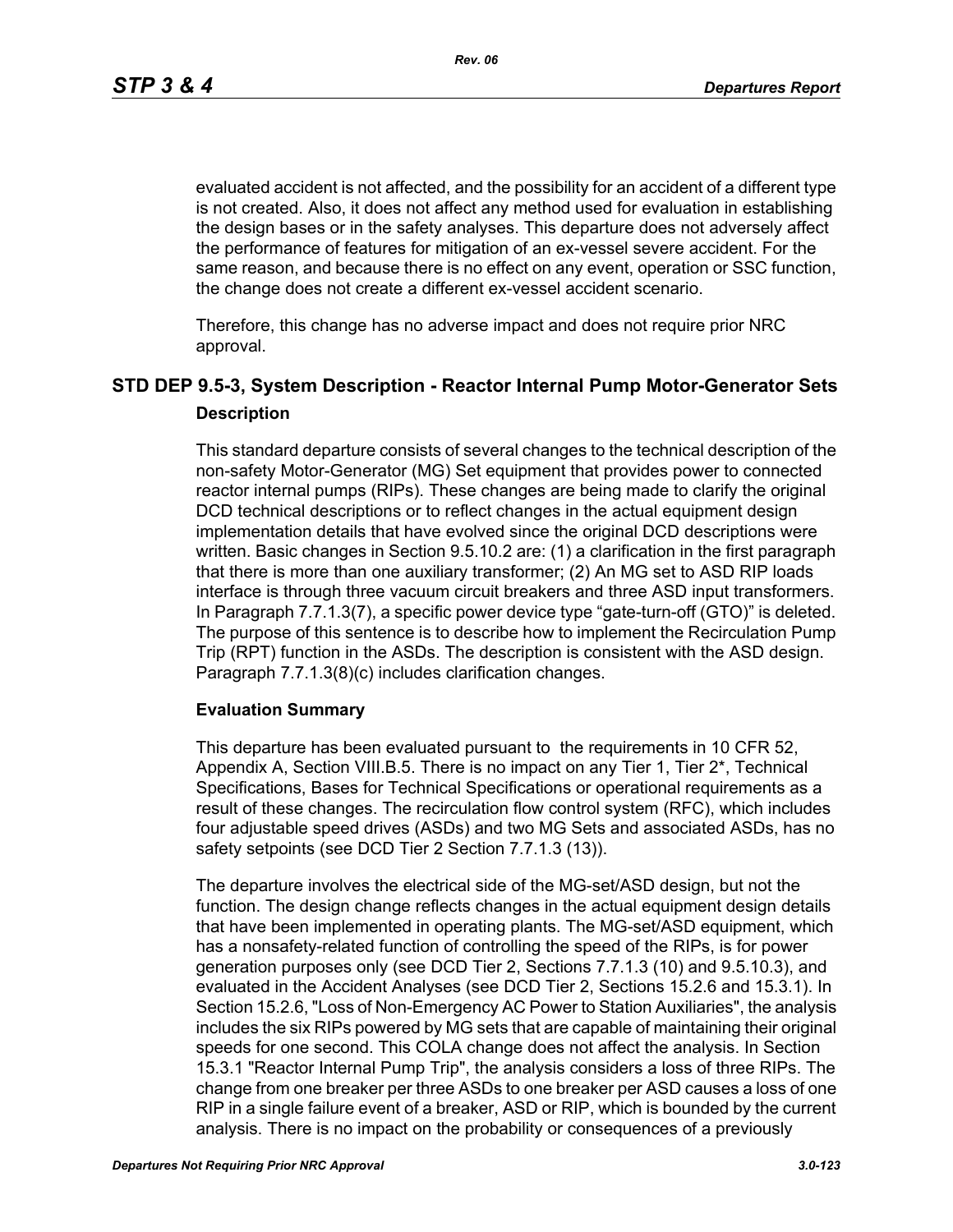evaluated accident. Consequently, there is no impact on the probability or consequences of an accident or malfunction of an SSC important to safety.

The MG-set/ASD equipment have not been identified as a design feature in the DCD for mitigating an ex-vessel severe accident. The likelihood or consequences of a severe accident are not impacted. Therefore, this change has no adverse impact and prior NRC approval is not required.

### **STD DEP 9.5-4, Lighting and Servicing Power Supply System**

#### **Description**

Reference ABWR DCD Subsection 9.5.3 provides for the use of mercury lamps (or equivalent) for high ceilings, except where breakage could introduce mercury into the reactor coolant system. This standard departure replaces the mercury lamps with highpressure sodium (HPS) lamps. All references to mercury lamps have been replaced with HPS lamps. This standard departure is being taken because the Federal Energy Policy Act of 2005 bans the use of mercury vapor ballasts manufactured or imported after January 1, 2008.

#### **Evaluation Summary**

This departure has been evaluated pursuant to the requirements in 10 CFR 52, Appendix A, Section VIII.B.5.

There is no impact on any Tier 1, Tier  $2^*$ , technical specifications, bases for technical specifications or operational requirements as a result of these changes.

Changing the high ceiling lamps from mercury vapor to HPS only affects the lighting design. The removal of mercury vapor precludes the inadvertent introduction of mercury into the reactor coolant system. It has no effect on any safety systems and provides equivalent lighting. Thus this departure does not have any effect on the frequency of occurrence or consequences of accidents or malfunction of SSCs important to safety previously analyzed.

This change involves systems which are not relied upon for mitigation of ex-vessel severe accident. Therefore the likelihood or consequences of an ex-vessel severe accident is not impacted.

As a result of this evaluation, prior NRC approval of the change is not required.

# **STP DEP 9.5-6, Diesel Generator Fuel Oil Storage and Transfer System Description**

This site-specific departure addresses the following design changes from the reference ABWR DCD: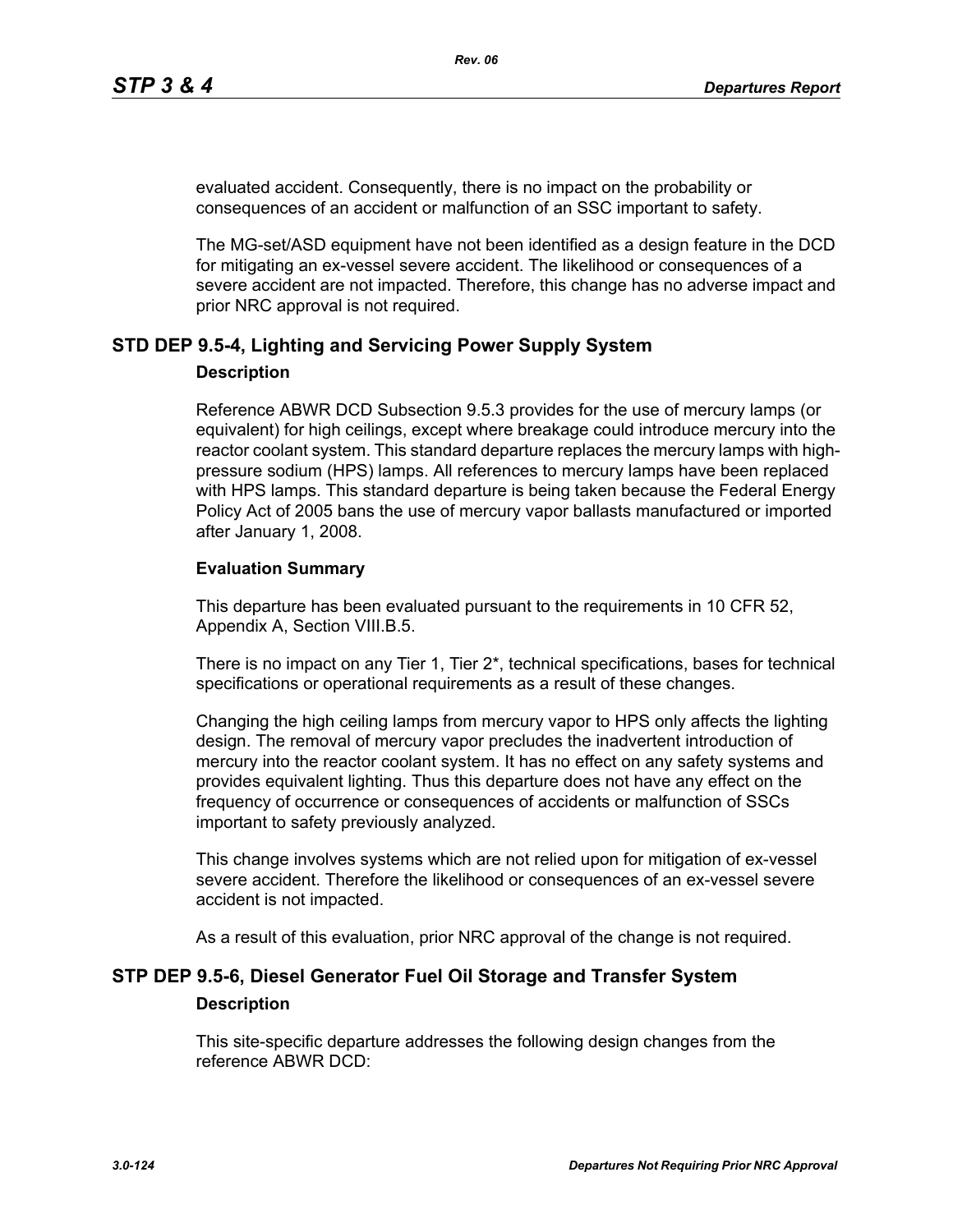- The sample connection for the Fuel Oil Storage Tank is relocated slightly above grade elevation. The fill connection is relocated at grade elevation and the vent is extended to an elevation that exceeds the maximum flood level at STP 3 & 4.
- The fuel oil storage tanks are relocated in concrete vaults underground. Stick gauge access and a gravity drain from the bottom of the tank will be added. Piping will be routed underground in concrete tunnels between the storage tanks and the Reactor Building. Cathodic protection is deleted because piping and tanks will not be directly buried.
- **Locked closed isolation valves have been added to the fill and sample lines.**
- A second transfer pump for the Diesel Generator Fuel Oil System has been added and the pumps have been relocated inside the 7-day storage tank as a result of the STP 3 & 4 flood level.

#### **Evaluation Summary**

This departure for design improvement to the Diesel Generator Fuel Oil Storage and Transfer System has been evaluated pursuant to and determined to comply with the requirements in 10 CFR 52, Appendix A, Section VIII.B.5. This change is considered a necessary design upgrade because of the potential STP 3 & 4 flooding level. It does not adversely affect any functional or safety requirements for storage and transfer but instead is an upgrade as described above. Since this change does not affect any other plant SSCs, there is no effect on any accident previously evaluated in the DCD. This departure does not change any Tier 1 information, Tier 2\* information, Technical Specifications, bases for the Technical Specifications, any other underlying design or other operational requirements. Furthermore, it does not change any plant physical features (other than those affected by this design change), SSCs important to safety or fission product barriers. Any previously evaluated accident is not affected, and the possibility for an accident of a different type is not created. Also, it does not affect any method used for evaluation in establishing the design bases or in the safety analyses. This departure does not affect any feature for mitigation of an ex-vessel severe accident. For the same reason, and because there is no effect on any event, operation or SSC function, the change does not create a different ex-vessel accident scenario. Therefore, this change has no adverse impact and does not require prior NRC approval.

# **STP DEP 9.5-7, Fire Protection - House Boiler Area of the Turbine Building Description**

An electrically-heated house boiler will replace the fuel oil-heated boiler. Therefore, fuel oil will not be a part of the combustible loading in that room. Replacing the fuel oilheated boiler with an electrically-heated boiler represents an improvement from a fire protection standpoint, as it decreases the combustible loading in room 247 and eliminates a potential open flame ignition source in this plant area. The combustible categories "lubricants" and "cables" remain and the combustible loadings will be quantified by a fire hazards analysis.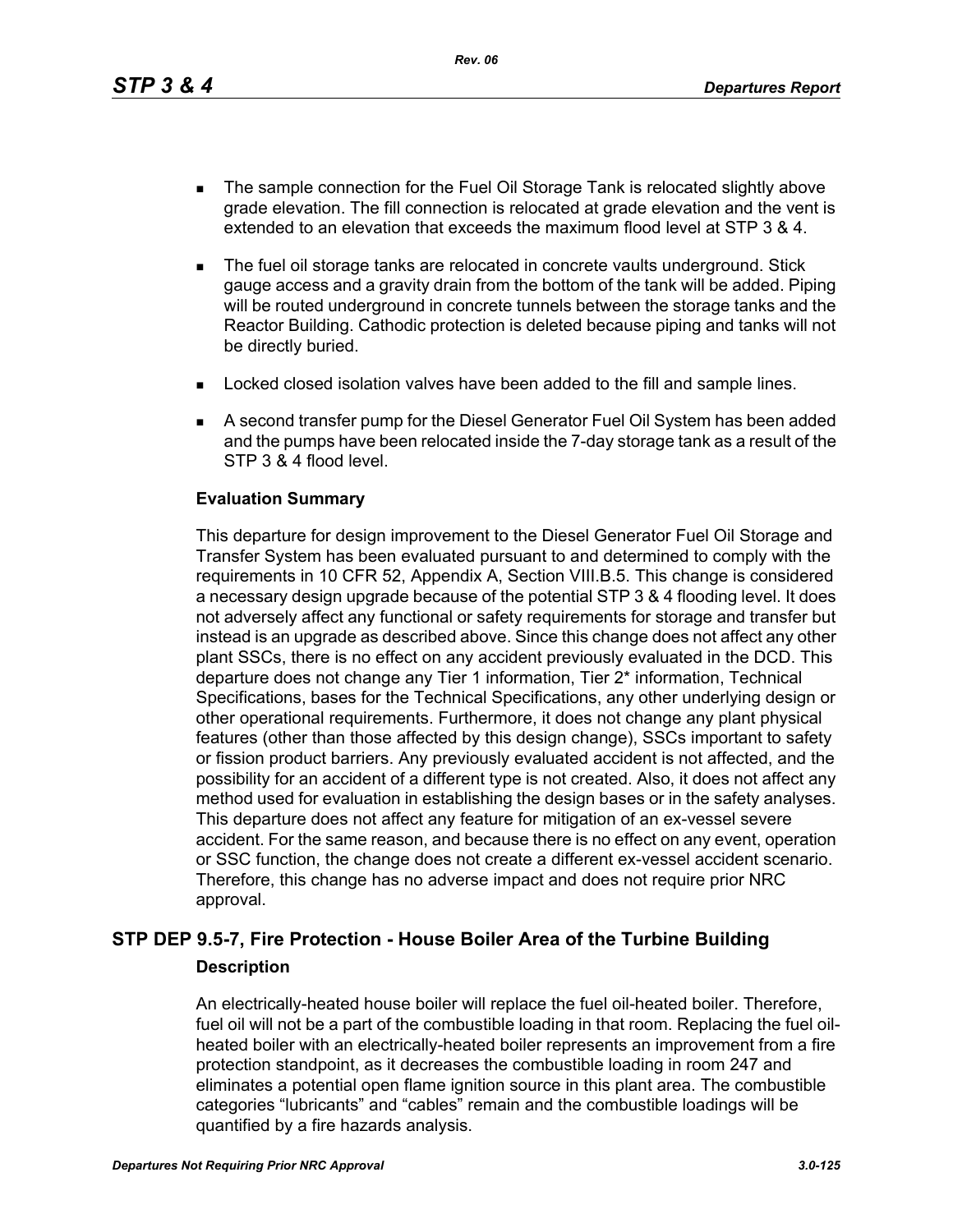#### **Evaluation Summary**

This departure has been evaluated pursuant to the requirements in 10 CFR 52, Appendix A, Section VIII.B.5.

There is no impact on any Tier 1, Tier  $2^*$ , technical specifications, basis for technical specifications or operational requirements as a result of this change.

This departure involves a reduction in combustible material that improves the fire protection posture of the house boiler area. The house boiler is not important to safety and is not addressed by the ABWR DCD as an initiator of an accident or as a potential cause of a malfunction of structures, systems or components that are important to safety. The house boiler does not have a described function to mitigate the consequences of an accident or to mitigate the consequences of a malfunction of structures, systems or components that are important to safety. The reduction of combustible loading in the house boiler area does not increase the possibility of an accident or malfunction of equipment important to safety of a different type than previously evaluated by the ABWR DCD. The change associated with this departure does not affect fission product barriers and does not change the method of evaluation used to establish design bases or safety analyses. This change does not affect the probability of occurrence of a severe accident as described by the DCD, nor does it increase the consequences of a severe accident.

Based on this evaluation, prior NRC approval of the change is not required.

#### **STP DEP 10.1-1, Turbine Pressure Description**

#### **Description**

The reference ABWR DCD description of inlet pressure at the turbine main steam valves in Section 10.1 is correct for BWRs when the turbine inlet pressure is controlled by the pressure regulator, such that turbine inlet pressure varies linearly with reactor power level. For the ABWR, reactor dome pressure is controlled by the pressure regulator, and the turbine inlet pressure is determined by the steam line pressure drop. In this case, reactor vessel pressure is linear, while the pressure at the turbine inlet varies as a function of steam flow and steam line pressure drop. At approximately 70% power, the turbine inlet pressure is higher than the pressure at 100% power. Consequently, increase in flow above 100% will not result in a turbine inlet pressure that exceeds the pressure at approximately 70% power. In the STP 3 & 4 FSAR, the description is changed to the following:

The inlet pressure at the turbine main steam valves reflects reactor power, steam line flow and pressure regulator programming, but never exceeds the pressure for which the turbine components and steam lines are designed.

Tier 2 Section 10.1 of the referenced DCD describes the method to limit turbine inlet pressure for a typical BWR where the turbine control valve is regulated based on turbine inlet pressure. As described in DCD Tier 2 Subsection 7.7.1.8, the pressure regulation uses feedback signals from reactor steam dome pressure sensors.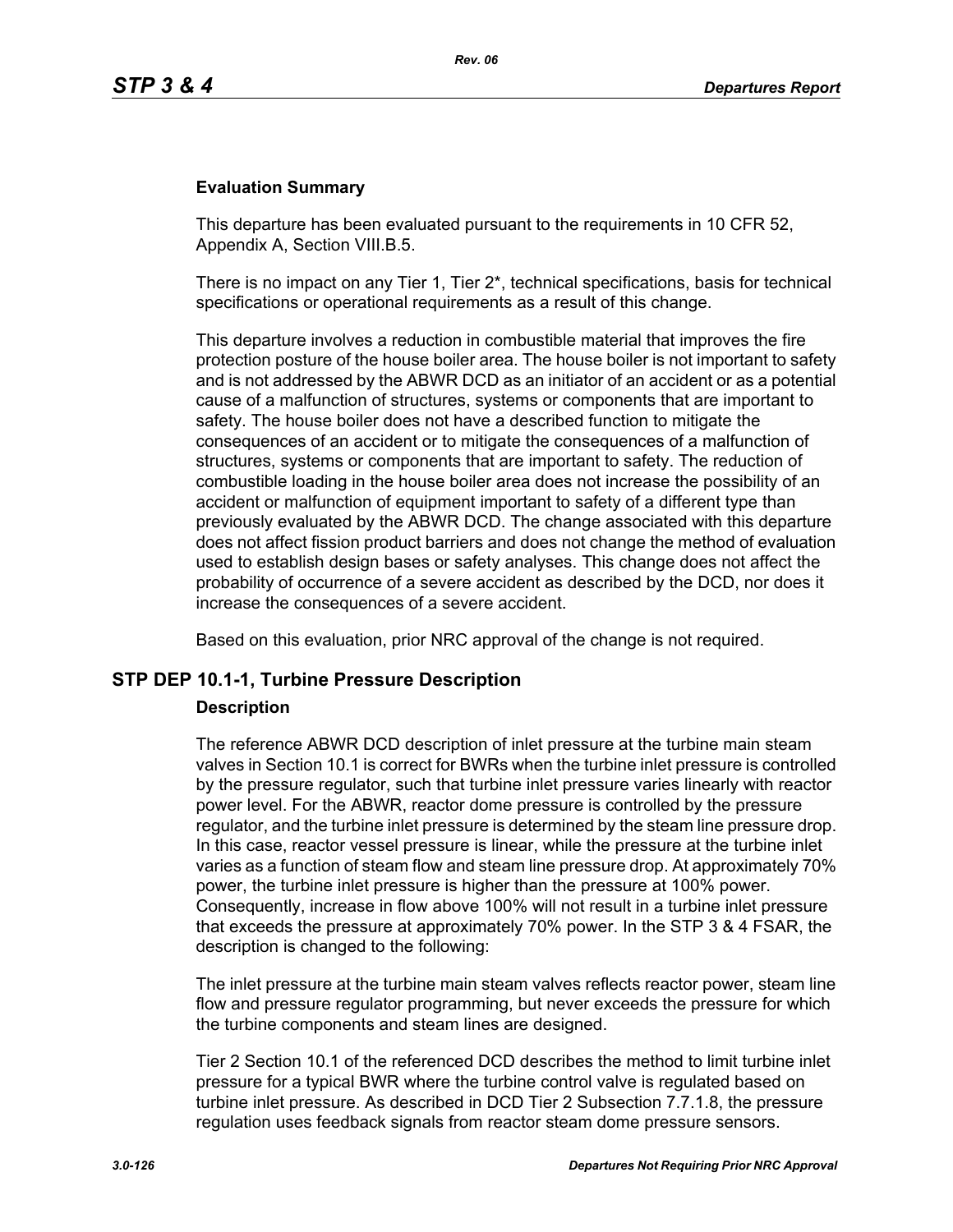Therefore, Section 10.1 was revised to consistently describe the inlet pressure at the turbine main steam valves based on reactor power and reactor steam dome pressure.

### **Evaluation Summary**

There is no impact on any Tier 1 or Tier 2\* DCD, Technical Specifications, Bases of Technical Specifications or operational requirements as a result of this change. This departure does not affect any safety function; therefore there is no impact on the probability or consequences of an accident or malfunction of an SSC important to safety, and this departure does not cause an increase in the dose exposure to the public.

This departure has been evaluated pursuant to the requirements in 10 CFR 52, Appendix A, Section VIII.B.5 and does not require prior NRC approval.

# **STP DEP 10.1-2, Steam Cycle Diagram**

#### **Description**

Figure 10.1-1 of the reference ABWR DCD reflects the steam and power conversion system consisting of four condensate pumps, a prescribed number of filters and demineralizers, three feedwater pumps, two high pressure heater drain tanks, a typical multipressure condenser design, and a main turbine with single stage reheat. For STP 3 & 4, four condensate booster pumps, three low pressure heater drain tanks, and separate No.1 feedwater heater drain coolers are added to this system, with three filters and six demineralizers, four reactor feedpumps, four heater drain pumps, one high pressure heater drain tank, and a turbine design with two stages of reheat. These changes are made to improve the overall cycle efficiency, plant reliability, and availability. Figure 10.1-1 is replaced to indicate these features.

### **Evaluation Summary**

This departure has been evaluated pursuant to the requirements in 10 CFR 52, Appendix A, Section VIII.B.5.

The described systems are nonsafety-related and provide no safety functions. Therefore, there is no impact on the probability or consequences of an accident or malfunction of SCC important to safety, and no effect on the safety analysis. The departure does not impact any Tier 1 or Tier 2\* DCD, Technical Specifications, Bases for Technical Specifications or operational requirements. This change has no adverse impact and does not require prior NRC approval.

## **STP DEP 10.1-3, Rated Heat Balance**

### **Description**

Figure 10.1-2 of the reference ABWR DCD heat balance diagram reflects the turbine and steam cycle design as indicated in Figure 10.1-1 of the DCD. This figure is replaced in its entirety due to the changes in Figure 10.1-1 and the new Toshiba turbine design as described in STP 3 & 4 FSAR Section 10.2. Tier 2 Figure 1.1-2 of the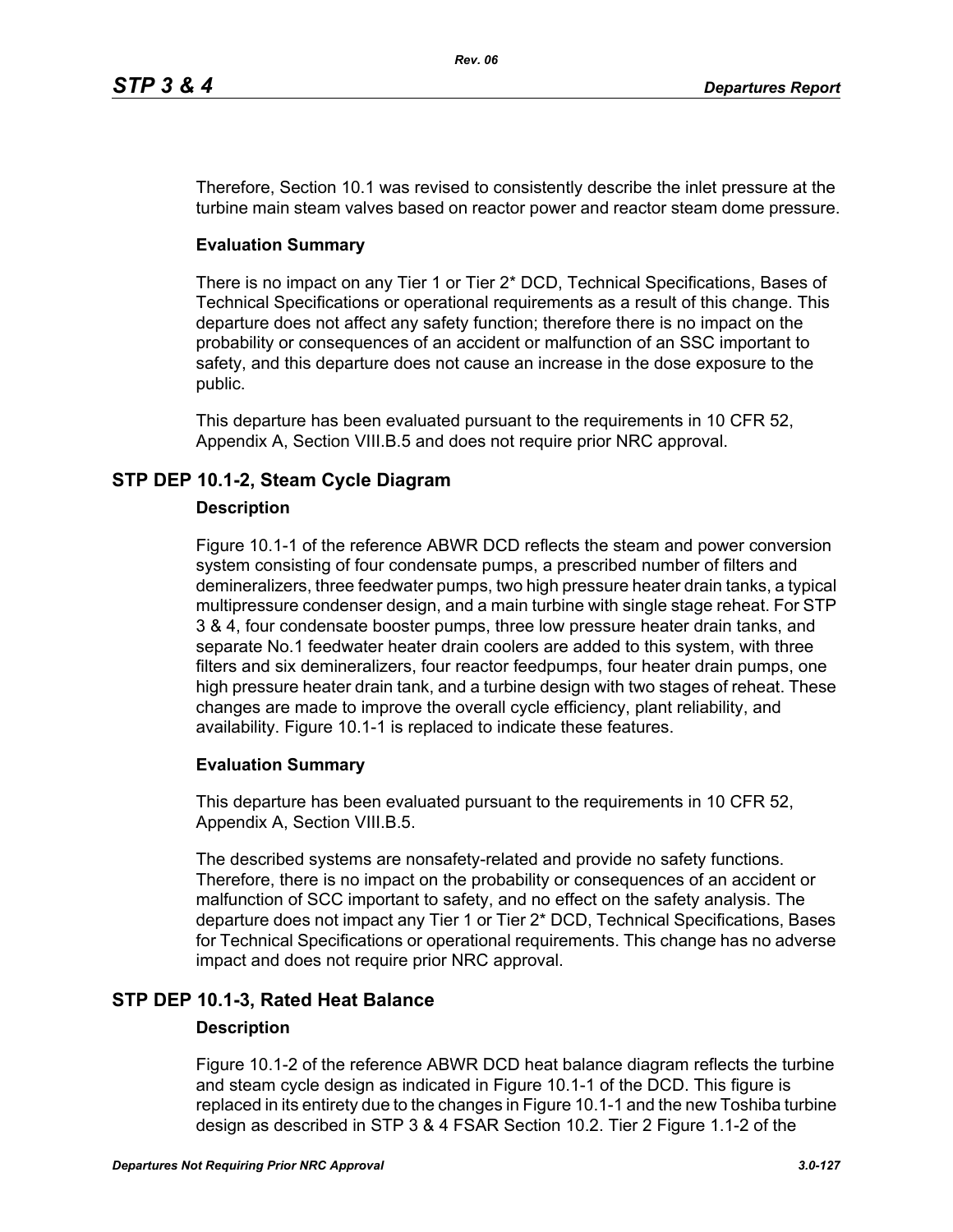reference ABWR DCD is the reactor heat balance. This figure is updated with the slightly increased (~0.06%) feedwater flow. This figure is also updated to reflect STP 3 & 4 changes in the RIP and CRD purge flows. The reactor heat balance is also updated to use ASME Steam Tables (IAPWS-IF97) and three significant figures for pressures.

Tier 2 Figure 5.1-1, Tier 2 Subsection 5.4.5.2, and Tier 2 Table 11.1-6 are also updated for consistency with the heat balance.

#### **Evaluation Summary**

This departure has been evaluated pursuant to the requirements in 10 CFR 52, Appendix A, Section VIII.B.5. This departure does not change any Tier 1 or Tier 2\* DCD information, the Technical Specifications, Bases for Technical Specifications, any underlying design, or other operational requirements.

The proposed changes in this departure affect only performance data of SSCs not important to safety. The feedwater flow and rated main steam flow increase by less than 0.1% will have a negligible impact on the frequency of occurrence or consequences of an accident. The changes have no impact on fission product barriers or ex-vessel severe accidents.

Therefore, this change has no adverse impact and does not require prior NRC approval.

### **STP DEP 10.1-4, Valves Wide Open Heat Balance**

#### **Description**

Figure 10.1-3 of the reference ABWR DCD heat balance diagram reflects the turbine and steam cycle design as indicated in Figure 10.1-1 of the DCD for turbine valve wide open conditions. This figure is replaced in its entirety due to the changes in Figure 10.1-1 and the new Toshiba turbine design as described in STP 3 & 4 FSAR Section 10.2. The changes have no impact on safety or transient analysis assumptions. The inlet feedwater temperature and flow remain the same as those in the DCD.

#### **Evaluation Summary**

This departure has been evaluated and determined to comply with the requirements in 10 CFR 52, Appendix A, Section VIII.B.5. There is no impact on any Tier 1 or Tier 2\* DCD, Technical Specifications, Bases for Technical Specifications or operational requirements as a result of these changes.

This departure reflects the different design due to the changes in Figure 10.1-1 and the new Toshiba turbine compared to the reference DCD, and the differences from the plant specific design affect only the performance data for each system or component. All information related to the system and component data described in the heat balance diagram is nonsafety-related.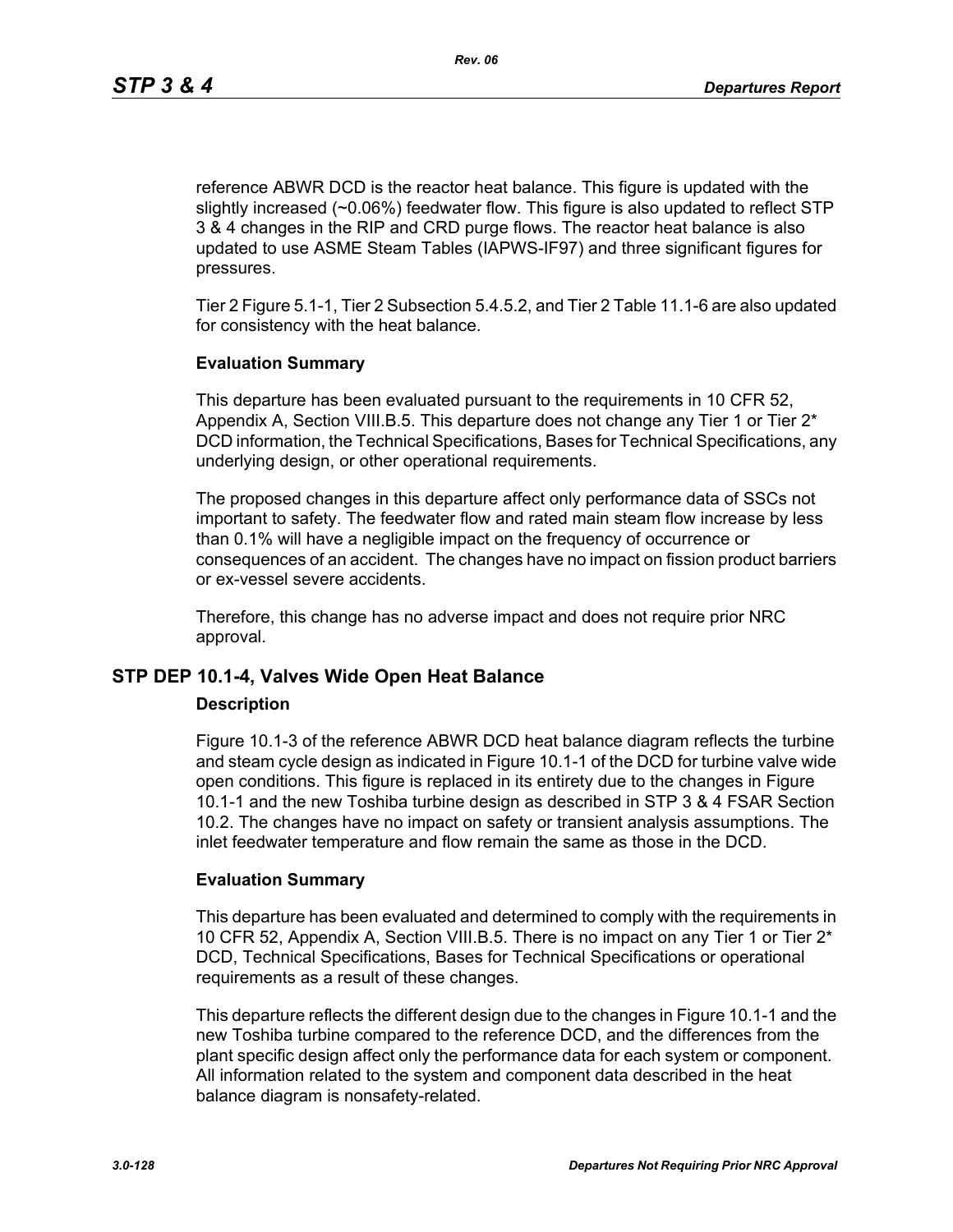Therefore, the changes for this departure do not affect the inputs for evaluation for an accident, malfunction of a SSC important to safety, design basis limit for a fission product, the establishing design bases, safety analyses, nor ex-vessel severe accident, in the DCD, and do not create a possibility for an accident of a different type than any evaluated previously in the DCD.This change has no adverse impact and does not require prior NRC approval.

### **STP DEP 10.2-1, Turbine Design**

#### **Description**

Compared to the product that formed the basis of the reference ABWR DCD, the following are the significant technical differences in the latest turbine design:

- Two stages of reheat in the steam cycle instead of the single stage utilized in the reference ABWR DCD, to improve turbine steam cycle efficiency
- **Replacing the separate reheater shells with symmetrically combined reheater** shells of two stages of four U-tube bundles, reducing the number of moisture separator reheaters (MSRs) from four to two.
- Separate Intermediate Stop and Intercept Valves are applied instead of the Combined Intermediate Valves described in the DCD, to provide for enhanced performance, reliability, and maintainability.

Additionally, the following subsections are revised to provide clarification and changes based on the design, procedures, and vendor/manufacturer recommendations:

- Subsection 10.2.2.2-Component Descriptions, including the MSRs, Intermediate Stop and Intercept Valves, Low Pressure Turbines, Extraction Non-Return Valves, and the Generator
- Subsection 10.2.2.6-Turbine Protection System to describe main turbine trip logic as well as trip signals and trip response
- Subsection 10.2.3.5-Preservice Inspection Procedures and Acceptance Criteria
- Subsection 10.2.3.6-Inservice Inspection Requirements for Turbine Generator components and Turbine Steam Valves

#### **Evaluation Summary**

The changes do not result in any functional departure from the referenced DCD. The Turbine Main Steam System is classified nonsafety-related. All the changes associated with this departure are to SSCs that are not important to safety, and do not alter the function of SSC important to safety as described in the DCD. Therefore, the changes have no impact on the probability or consequences of an accident or malfunction of SCC important to safety. Therefore these changes do not affect the safety or transient analysis assumptions.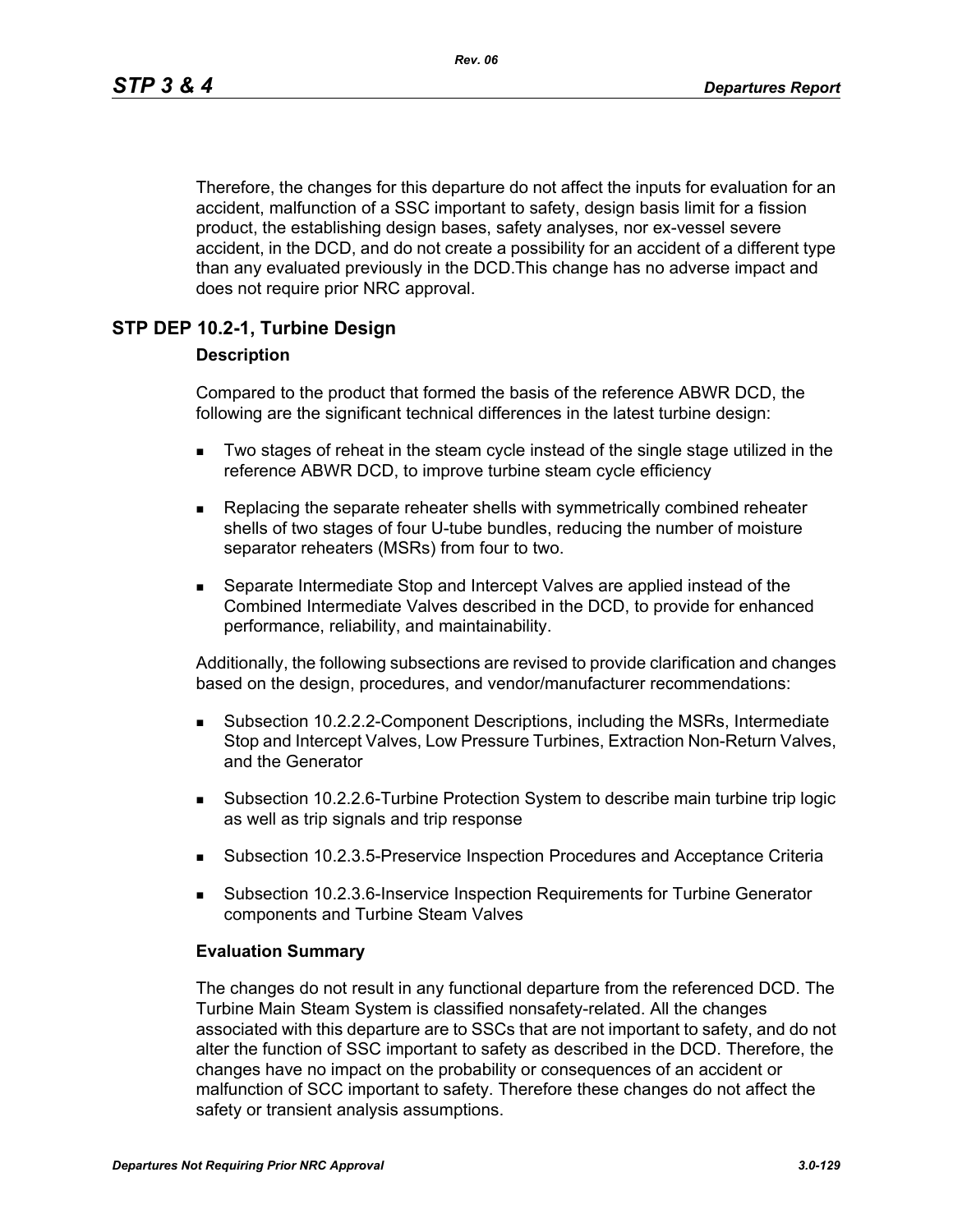This departure has been evaluated pursuant to with the requirements in 10 CFR 52, Appendix A, Section VIII.B.5. There is no impact on any Tier 1 and Tier 2\* DCD information, Technical Specifications, Bases for Technical Specifications, or operational requirements as a result of these changes. Therefore, this departure has no adverse impact and does not require prior NRC approval.

## **STP DEP 10.2-2, Turbine Rotor Design**

#### **Description**

In sections related to turbine rotor integrity, the reference ABWR DCD considered rotors of built-up construction. Today, the standard is the use of monoblock rotor forgings. Clarification has been provided in the STP 3 & 4 FSAR to enhance the description of turbine overspeed, design speed and their relationship to turbine rotor integrity.

The changes have no impact on safety or transient analysis assumptions. The monoblock rotor design greatly reduces the probability of turbine missiles due to overspeed, improves reliability and reduces maintenance.

### **Evaluation Summary**

This departure has been evaluated pursuant to the requirements in 10 CFR 52, Appendix A, Section VI II.B.5. There is no impact on any Tier 1 or Tier 2\* DCD, Technical Specifications, Bases for Technical Specifications or operational requirements as a result of these changes.

The proposed change provides a turbine rotor design with improved reliability which reduces the probability of turbine missiles during overspeed conditions. As such, the design improvement has no adverse effect on accidents, malfunctions of a SCC important to safety, design basis limits for a fission product, safety analyses, the establishing design bases, safety analyses, and ex-vessel severe accidents, previously evaluated in the DCD, and does not create a possibility for an accident of a different type than any evaluated in the DCD. Therefore, this departure has no adverse impact and does not require prior NRC approval.

## **STP DEP 10.2-3, Turbine Digital Control**

### **Description**

Several modifications to the control logic for the turbine generator are described in Section 10.2. These modifications resulted from implementation of digital turbine controls for machine protection and reliability. This departure implements the following modifications:

**The control system uses electronic monitoring for control and overspeed protection** of the main turbine.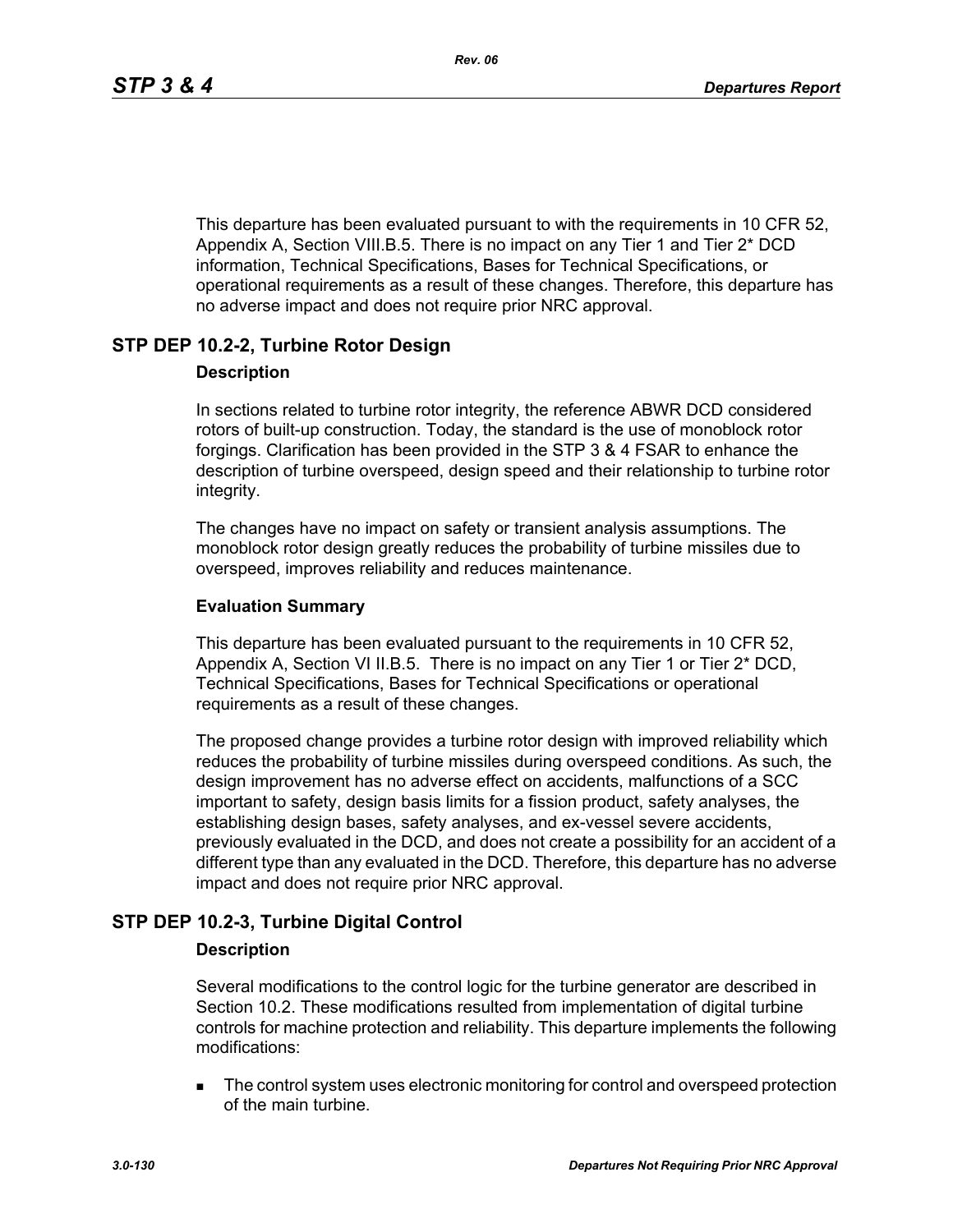Redundancy for overspeed trip is implemented using two electrical overspeed trip devices based on a hardware configurationthat use diverse hardware and software/firmware functions. The overspeed trip system consists of the Primary and Emergency overspeed trip functions with two-out-of-three logic employed in each trip circuitry for additional reliability.

The expected speed range resulting from sudden loss of load asis 406 to-109%105-108% and the limit of turbine speed when overspeed trip devices activate asis 120%-were defined.

In addition, Subsection 10.2.2.7 is modified to define the frequency to which main turbine valves (stop valves, control valves, intermediate stop valves, and intercept valves) are exercised to include verification of the fast closure function.

#### **Evaluation Summary**

These modifications allow for full online testability of any protective function and significantly reduce the possibility of tripping the main turbine during testing. Most major components of the overspeed monitoring and control system are located in low radiation areas and are designed for safe, online troubleshooting and maintenance of mission critical components (e.g. turbine trip logic circuit and turbine valve control function).

Reliability for the electrical trip system is achieved by using two sets of redundant speed sensing probes, which input to the independent Primary and Emergency Trip hardware logic in the control systemfunctions. A common cause failure of the softwarebased logic cannot occur because the trip logic is based on a hardware **configuration.** The control signals from the two overspeed trip systems are isolated from, and independent of, each other. Each trip is initiated electrically in separate systems. These trip systems have diverse hardware and software/firmware to eliminate common cause failures (CCFs) from rendering both trip functions inoperable.

Also this departure defines the frequencies to exercise main turbine valves, which will provide a basis for improved component reliability.

The main turbine and turbine control system are classified as nonsafety-related. The turbine digital controller increases plant availability because a single failure will not result in a turbine trip and plant shutdown. There is no effect on the frequency or consequences of any accidents or malfunctions of SSC important to safety previously evaluated in the ABWR DCD. The overspeed protection system is not identified as equipment needed for any fission product barrier or mitigation of ex-vessel severe accidents. Therefore, this change has no impact on the probability of an ex-vessel severe accident, there is no possibility of a new type of accident, and there is no impact on fission product barriers or ex-vessel severe accident events.

This departure has been evaluated pursuant to the requirements in 10 CFR 52, Appendix A, Section VIII.B.5. There is no impact on Tier 1 or Tier 2\* DCD, Technical Specifications, Bases of Technical Specifications, or operational requirements as a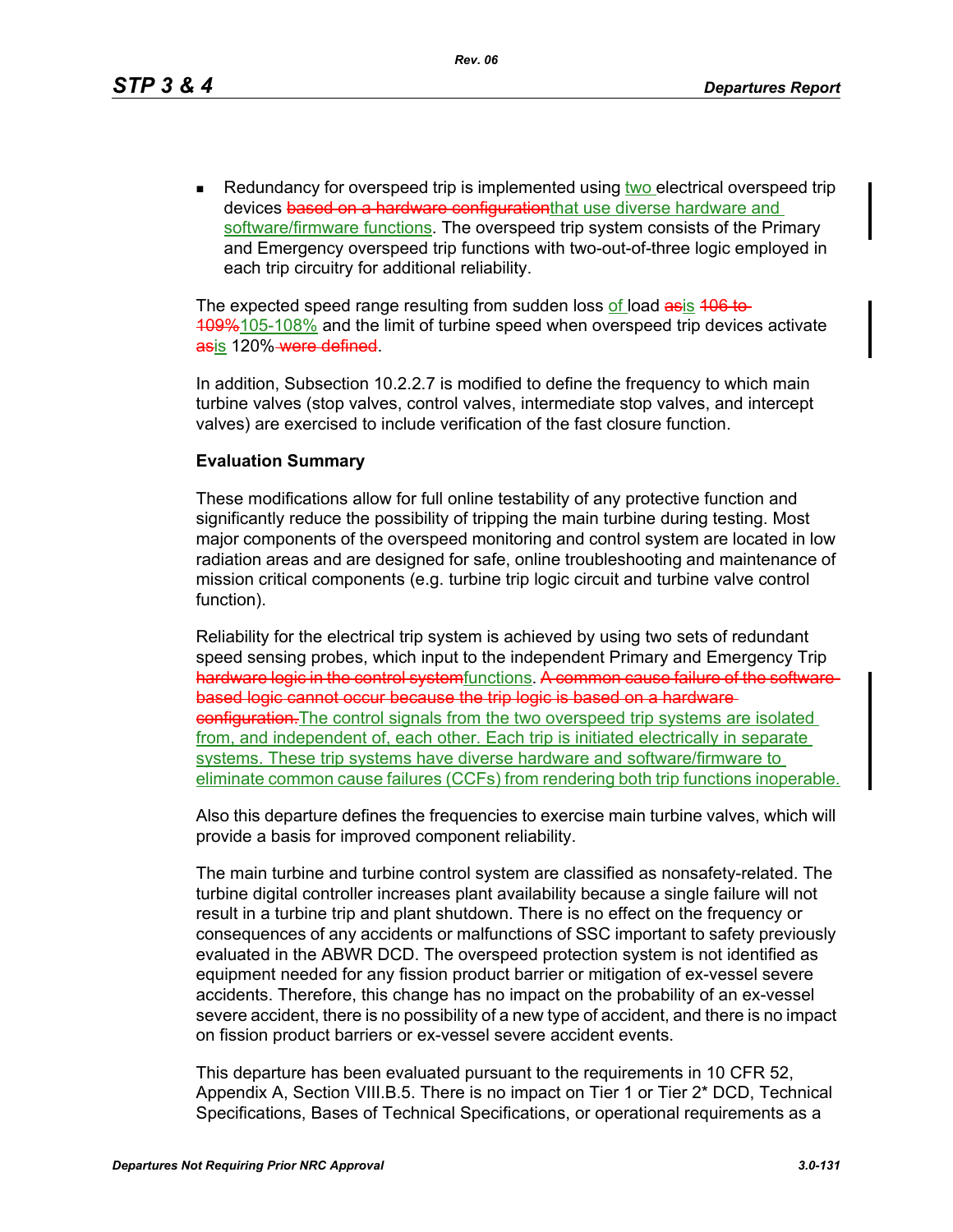result of the changes. Therefore, this departure has no adverse impact on the safety analysis and does not require prior NRC approval.

# **STP DEP 10.2-4, Bulk Hydrogen Storage**

### **Description**

Subsection 10.2.2.2 of the reference ABWR DCD states that bulk hydrogen for the generator is stored outside but near the turbine building. This departure changes the description to state that bulk hydrogen for STP 3 & 4 will be stored well away from the power block buildings. Storing the bulk hydrogen away from the power block buildings reduces the probability of inadvertent explosion or fire causing damage to the buildings.

## **Evaluation Summary**

This departure has been evaluated in accordance with the requirements in 10 CFR 52, Appendix A, Section VIII.B.5. This change does not adversely affect the frequency of occurrence or impact of an accident on any SSCs, since any damage to the Power Block by inadvertent explosion, fire or missile generated due to bulk hydrogen tank failure will be reduced by increasing the distance between the Bulk Hydrogen Storage Building and the Power Block.

In addition, this departure only moves the location of the Bulk Hydrogen Storage System and does not make any other changes. Therefore, this change does not result in new potential accident scenarios or new analysis methodologies.

Thus, the departure has no adverse impact, and prior NRC approval is not required.

## **STD DEP 10.3-1, Main Steam Line Drains**

### **Description**

Subsection 10.3.2.1 of the reference ABWR DCD states that the drains from the steamlines inside containment are connected to the steamlines outside the containment to permit equalizing pressure across the MSIVs during startup and following a steamline isolation. FSAR Subsection 10.3.2.1 expands that discussion to state that the Main Steam System also serves as the main steam line leakage path to contain the radioactive steam which passes the main steam isolation valves before they close to isolate the reactor under emergency conditions. The discussion provides the details of design that provide the leakage path. Details concerning the slope of the main steam line drain piping are also added.

### **Evaluation Summary**

This departure updates the Tier 2 Section 10.3.2.1 description of the main steam supply to include a discussion of the function of the main steam piping as the main steam line leakage path to contain the radioactive steam which passes the main steam isolation valves before they close during emergency conditions. This description is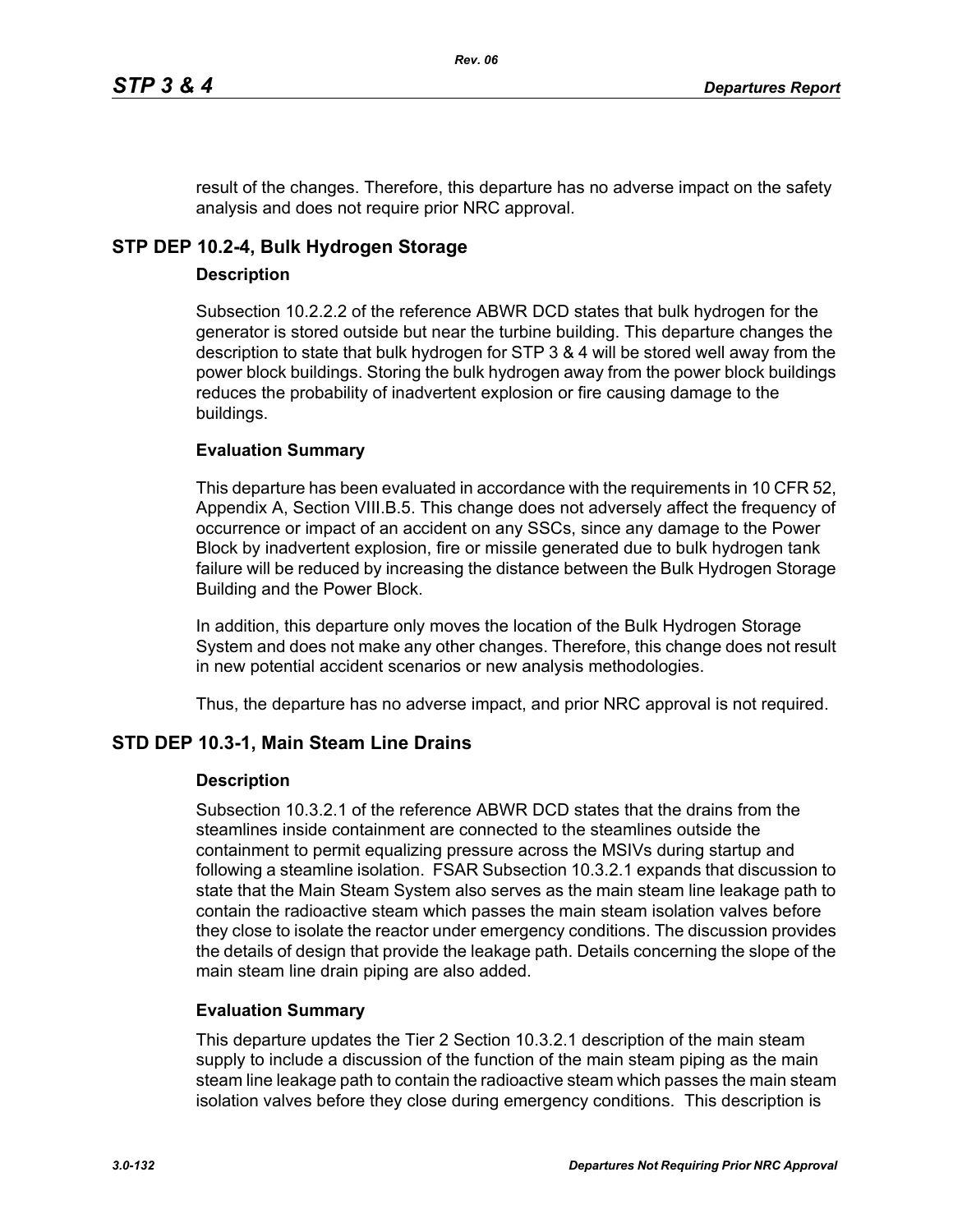consistent with the design of the piping as provided in DCD Tier 2 Section 3.2.5.3 and does not reflect any change to that design.

Section 10.3.2.1 is updated to include additional details concerning the slope of the steam line drains. This discussion is consistent with the DCD.

These updates to Section 10.3.2.1 are intended to provide further clarification and are consistent with the main steam line and drain piping function and design as provided in the DCD. Consequently, this departure has no effect on any SSC design or function and has no impact on the likelihood or consequences of analyzed accidents or malfunction of an SSC important to safety. Furthermore, it does not change any plant physical features, SSCs important to safety or fission product barriers. Any previously evaluated accident is not affected, and the possibility for an accident of a different type is not created. Also, it does not affect any method used for evaluation in establishing the design bases or in the safety analysis. This departure does not affect any feature for mitigation of an ex-vessel severe accident. For the same reason, and because there is no effect on any event, operation or function of SSC important to safety, the change does not create a different ex-vessel accident scenario.

This departure does not change any Tier 1 or Tier 2\* DCD information, the Technical Specifications, Bases of Technical Specifications, any underlying design, or operational requirements.

This departure has been evaluated pursuant to the requirements in 10 CFR 52, Appendix A, Section VIII.B.5. The change has no adverse impact and does not require prior NRC approval.

## **STD DEP 10.4-1, Turbine Gland Seal Steam**

### **Description**

A nonsafety-related gland seal evaporator (GSE) is added to the reference ABWR DCD Turbine Gland Steam System to supply sealing steam to the main turbine shaft seal glands and various turbine valve stems, including the turbine bypass and main turbine stop-control valve stems.

Clean condensate makeup water is supplied to the GSE, which can be heated by either main steam or steam from the cross-around piping. The GSE will provide isolation from the potentially contaminated heating steam and the clean steam supplied to the gland seal system. The gland seal steam that can be supplied from the electrically heated auxiliary steam system is unaffected by the addition of the GSE.

The addition of the GSE will allow operational flexibility and minimize the use of the auxiliary boiler during plant startup and shutdown. Furthermore, the gland seal steam is condensed in the gland seal condenser and the non-condensible gases are discharged to the environment. The use of the clean steam for gland sealing will minimize dose release to the environment and ALARA concerns.

### **Evaluation Summary**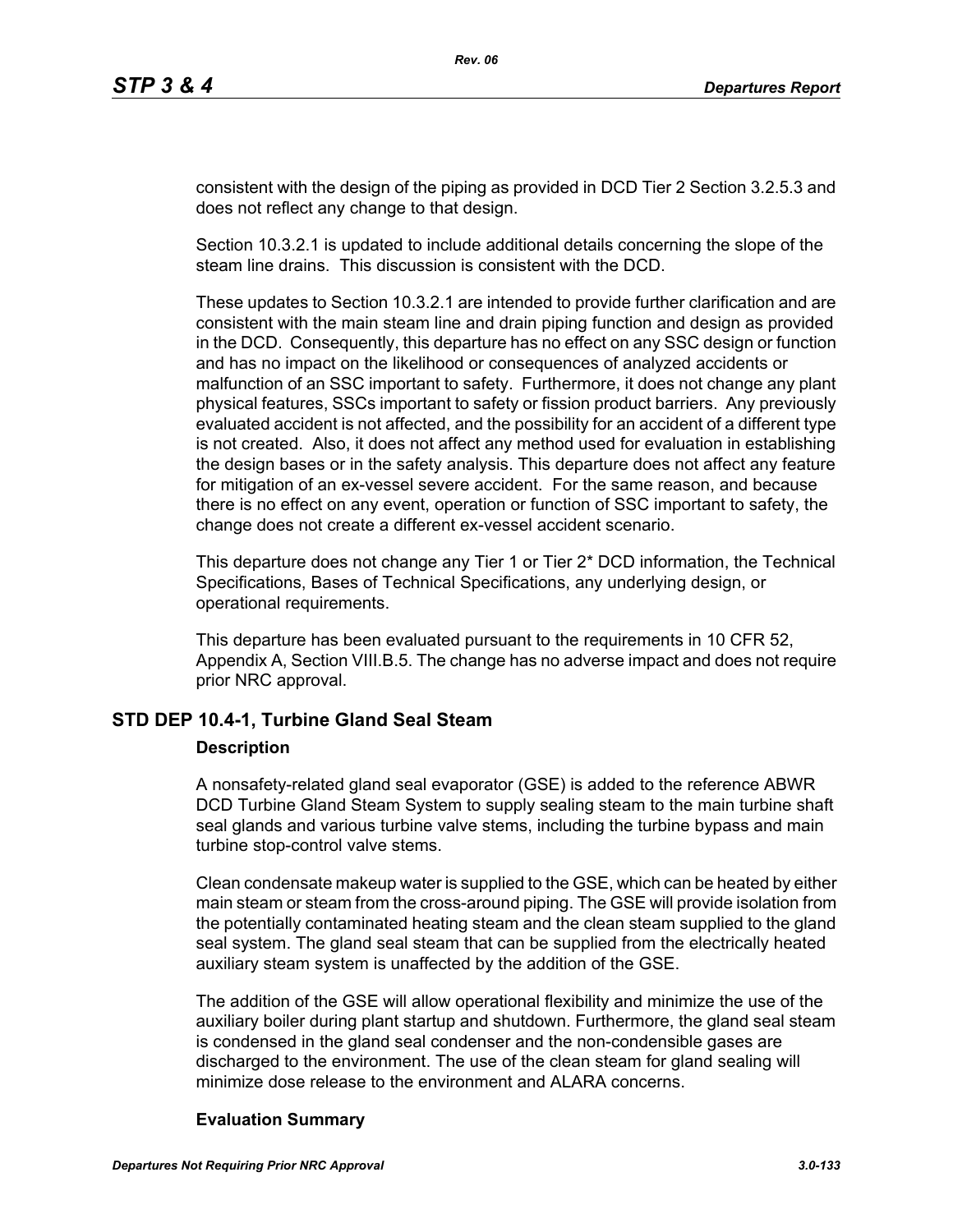This departure has been evaluated pursuant to the requirements in 10 CFR 52, Appendix A, Section VIII.B.5.

There is no impact on any Tier 1 or Tier 2\* DCD, Technical Specifications, Bases for Technical Specifications, or operational requirements as a result of these changes.

As discussed in the departure description, the proposed design provides operational flexibility and minimization of components and dose release to the environment. In addition, the TGSS is a nonsafety-related system. Therefore, the changes for this departure do not affect the inputs for evaluation of an accident, malfunction of a SSC important to safety, design basis limit for a fission product, the establishing of design bases, safety analyses, or evaluation of an ex-vessel severe accident, in the DCD, and do not create a possibility for an accident of a different type than any evaluated previously in the DCD. Consequently, the change has no adverse impact and does not require prior NRC approval.

### **STP DEP 10.4-2, Main Condenser**

#### **Description**

The main condenser design described in the reference ABWR DCD utilizes three independent multi-pressure single-pass shells, with each shell containing at least two tube bundles, and series circulating water flow. STP 3 & 4 will utilize three condenser shells cross-connected to equalize the pressure, with each shell containing four tube bundles, and parallel circulating water flow.

This site-specific departure will provide four 25% capacity circulating water pumps discharging into a common header. This departure will also provide the water filling procedure and instrumentation not specifically included in the reference ABWR DCD.

In addition, this departure eliminates the warm water recirculation operating mode to mitigate ice effects, along with deleting the associated warm water recirculation components.

Finally, the Condenser and Circulating water system design data are provided as site specific values.

#### **Evaluation summary**

The main condenser is of a conventional design, with the pressure in the three shells equalized. This site-specific departure provides four 25% capacity circulating water pumps discharging into a common header. This provides greater circulating water flow improving the ability of the equalized pressure shell condenser to maintain a higher vacuum, which enhances plant performance.

The warm water recirculation operating mode is eliminated based on historical water temperature data and the results of the potential ice effect evaluation as clarified in Subsection 10.4.5.5 of the FSAR.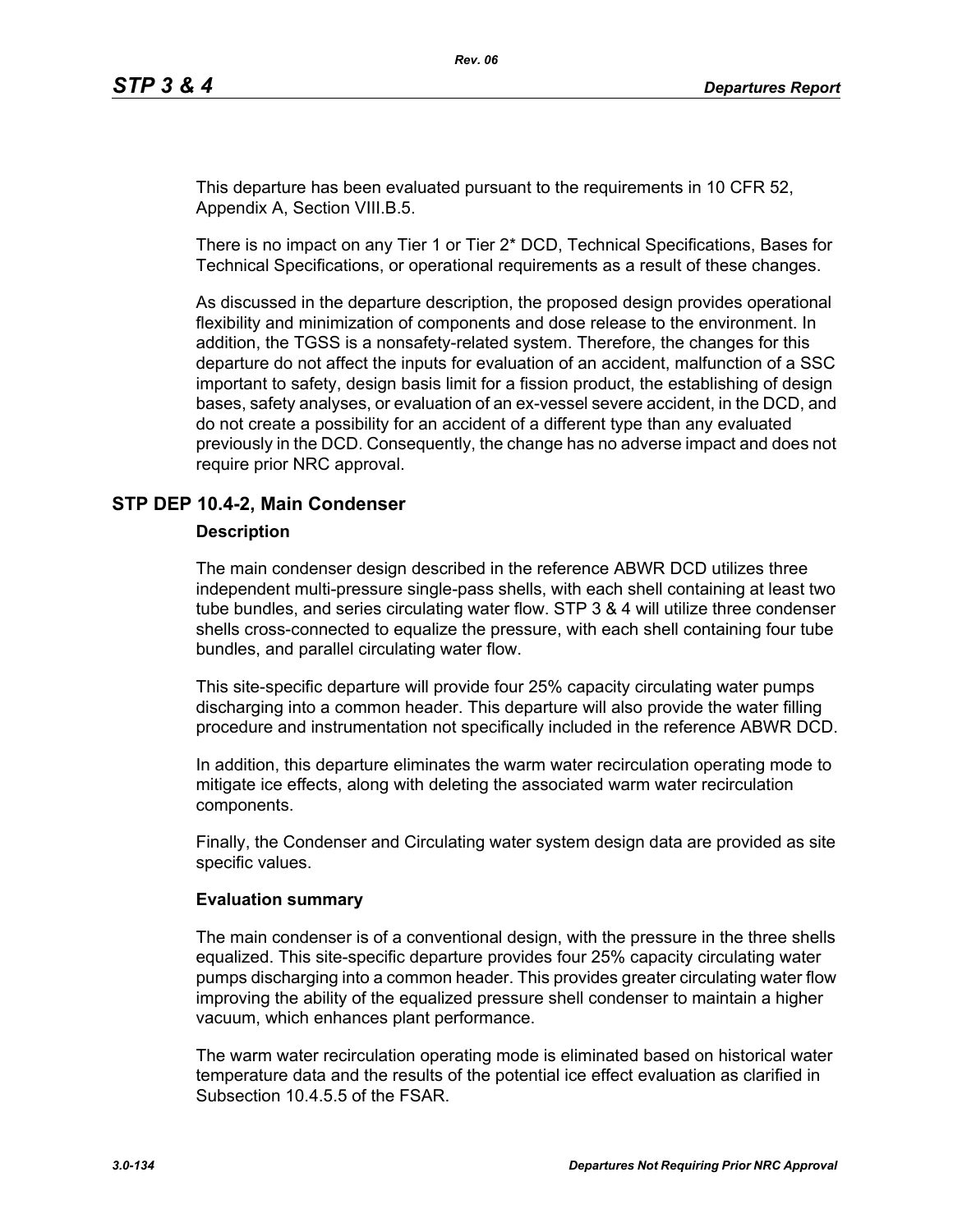Condenser design data in Table 10.4-1 are calculated for the optimized site specific condition of the condenser shell pressure and circulating water flow and temperature in Table 10.4-3.

The changes to the main condenser and Circulating Water System optimize the design for the site and do not alter the design functions specified in the DCD. There is no impact on the probability or consequences of an accident or malfunction of an SSC important to safety.

The procedure and instrumentation for initial water filling for both startup and plant power operation are described in Subsection 10.4.5.2.1, Subsection 10.4.5.2.3 and Subsection 10.4.5.5 of the FSAR. This procedure is used to develop and maintain venting of the system and prevents water pressure surges from damaging the piping or the condenser.

The changes on the Circulating Water System and Main Condenser were made to meet the the site-specific condition and do not alter the design functions specified in the DCD. Therefore, there is no impact on the probability or consequences of an accident or malfunction of an SSC important to safety.

This departure has been evaluated and pursuant to the requirements in 10 CFR 52, Appendix A, Section VIII.B.5. The changes have no adverse impact. As discussed above, the changes do not alter the design basis as described in the DCD. Therefore, there is no impact on any Tier 1 or Tier 2\* DCD, Technical Specifications, Bases for Technical Specifications, or operational requirements as a result of these changes and prior NRC approval is not required.

#### **STP DEP 10.4-3, Main Condenser Evacuation System**

#### **Description**

This site-specific departure adds an additional mechanical vacuum pump, so the design now consists of two vacuum pumps, and changes the source of motive steam supplying the steam jet air ejectors during power operation.

The mechanical vacuum pump system establishes an initial vacuum in the condenser during the initial phase of startup. The vacuum pump may also be put into service when the desired rate of air and gas removal exceeds the capacity of the Steam Jet Air Ejectors. Only one mechanical vacuum pump is required for operation. The additional mechanical vacuum pump is added to serve as a backup instead of Steam Jet Air Ejectors driven by auxiliary boiler steam, to ensure MCES redundancy during startup. The second vacuum pump will enhance reliability during power operation and increased flow capacity during startup will reduce time to achieve required condenser vacuum. This will reduce the time to draw condenser vacuum, thus reduce startup time and enhance secondary system operation.

The site-specific design uses main steam as the main source to drive the Steam Jet Air Ejectors instead of utilizing cross-around steam with main steam as a backup. This eliminates possible transient effects, such as partial loss of condenser vacuum or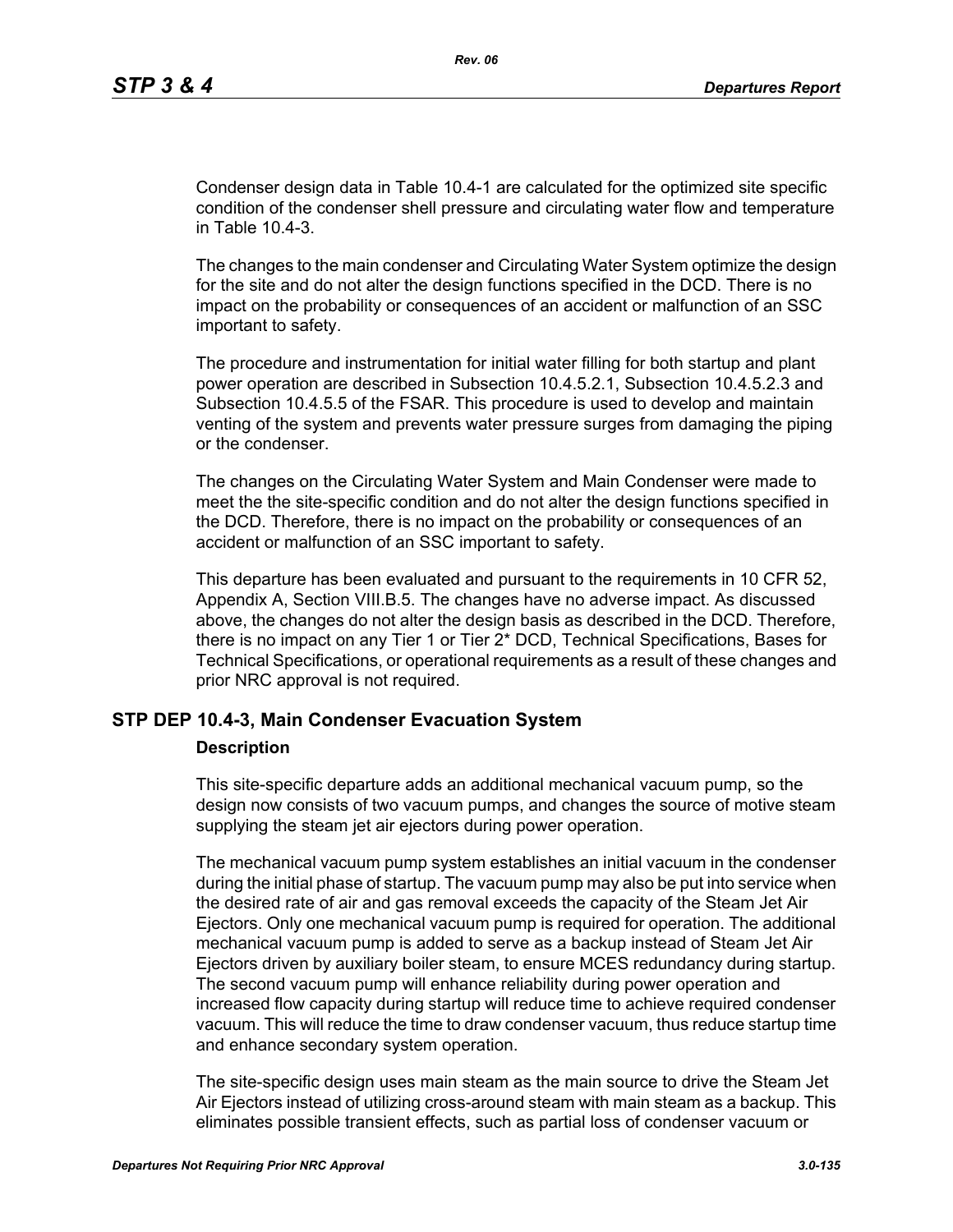inadequate steam dilution of radiolytically generated hydrogen, which might occur during a switchover from cross-around steam to main steam.

### **Evaluation Summary**

This departure has been evaluated pursuant to the requirements in 10 CFR 52, Appendix A, Section VIII.B.5.

There is no impact on any Tier 1 or Tier 2\* DCD, Technical Specifications, Bases for Technical Specifications, or operational requirements as a result of these changes. The MCES is a nonsafety-related system. Therefore, the changes for this departure do not affect the inputs for evaluation for an accident, malfunction of a SSC important to safety, design basis limit for a fission product, the establishing design bases, safety analyses, nor ex-vessel severe accident, in the DCD, and do not create a possibility for an accident of a different type than any evaluated previously in the DCD. Consequently, the change has no adverse impact and prior NRC approval is not required.

## **STD DEP 10.4-6, Load Rejection Capability**

#### **Description**

Because the ABWR standard design has a turbine bypass system capacity of 33% of nuclear boiler rated flow, it can accommodate a 33% load reduction without reactor trip by full opening of the bypass valves. It can also accommodate a turbine trip from 33% power or below without reactor trip. Turbine trip or generator load rejection from power levels above 33% will result in a reactor trip, with attendant opening of SRVs if the trip is from sufficiently high power levels. Subsections 10.4.4.1.2 and 10.4.4.2.1 of the FSAR have been revised accordingly.

This departure also clarifies the description of the Automatic Power Regulator (APR) system and its relation to the turbine bypass valves in COLA Tier 2 Subsection 10.4.4.2.3.

### **Evaluation Summary**

The described change is limited to the step-load reduction capacity without reactor trip, and with operation of the bypass valves.

Signal interfaces between the bypass valves and the Automatic Power Regulator (APR) system are provided as described in Tier 2 Section 7.7. The change does not affect the function of the bypass valves or coordination of the Turbine Bypass System (TBS) controls by the APR system.

Turbine bypass capacity is not changed from the specified input parameter for transient analysis system response in Table 15.0-1. The change is consistent with the function of the bypass valves to open upon turbine trip or generator load rejection and the design analysis results for transients such as load rejection with failure of all bypass valves and feedwater controller failure, maximum demand. The change does not affect any control system associated with bypass valves, and does not change the capacity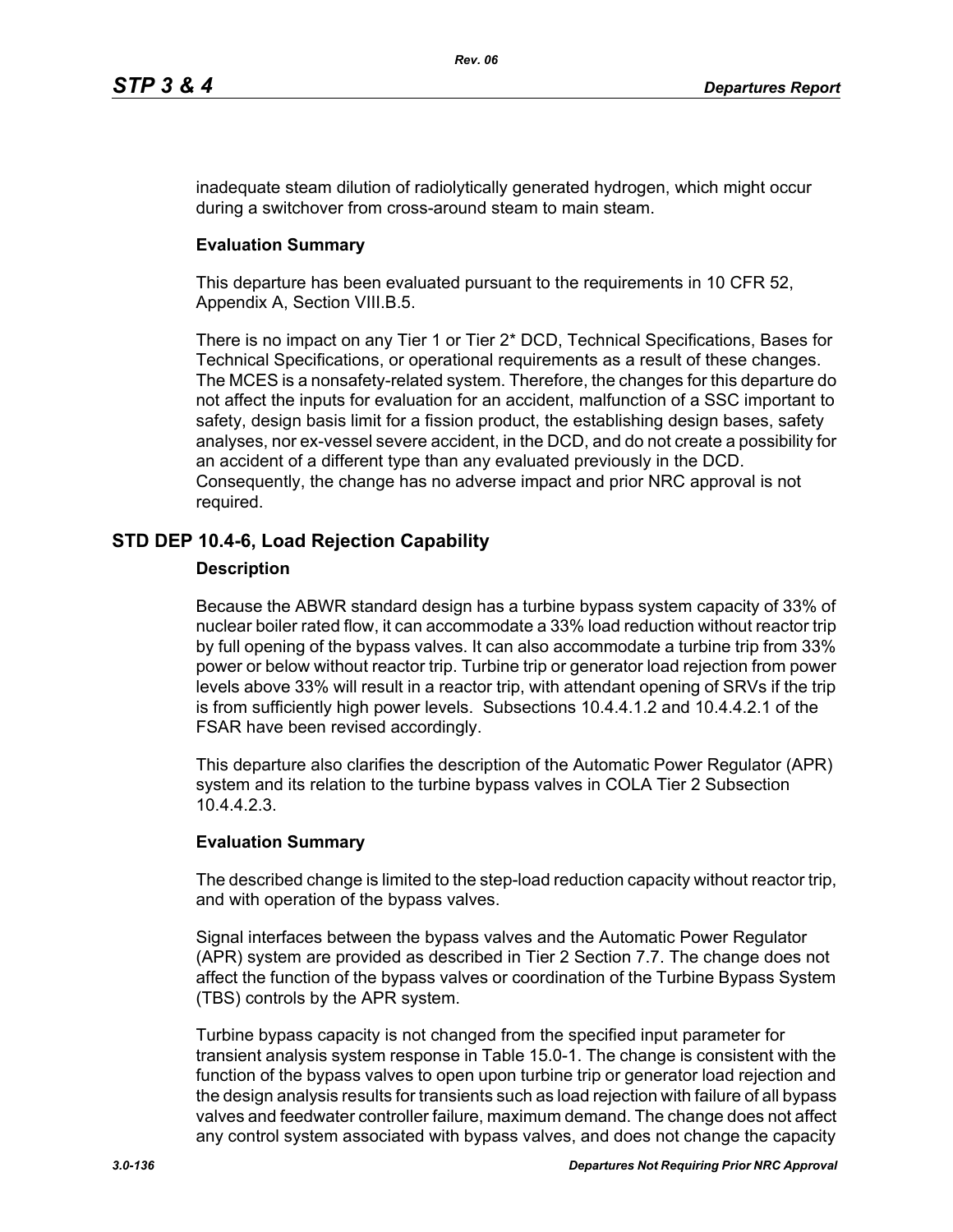of the bypass system or its response to a transient. Therefore, the change cannot affect the probability or consequences of an accident or a malfunction of an SSC important to safety previously evaluated in the ABWR DCD, and does not result in an accident or a malfunction of an SSC important to safety other than was previously evaluated. The departure does not affect the assumptions in the analyses for generator load reject or turbine trip with or without the bypass valves, and does not affect the analysis for opening of one or more bypass valves.

There is no impact on any Tier 1 or Tier 2\* DCD, Technical Specifications, Bases for Technical Specifications, or operational requirements as a result of this change.

This departure has been evaluated pursuant to the requirements in 10 CFR 52, Appendix A, Section VIII.B.5. The change has no adverse impact and prior NRC approval is not required.

### **STD DEP 10.4-7, Turbine Bypass Hydraulic Control**

#### **Description**

Tier 2 Figure 10.4-9 is revised to indicate the use of valve position transmitters, one hydraulic accumulator for each bypass valve, the addition of the fast-acting solenoid valve, and the interface with the Steam Bypass and Pressure Control System (SB&PCS) for positioning of the bypass valves. This revision resolves inconsistencies between the figure and text descriptions as evaluated below.

### **Evaluation Summary**

Valve position transmitters are used instead of valve position switches. The triplicated position transmitters are highly reliable, meeting the requirement that no single failure will result in loss of function, and provide signals for fully opened and closed position indications.

The fast-acting solenoid valves allow rapid opening of the bypass valves to mitigate the increase in reactor pressure in the event of a turbine trip or generator load reject, and for testing of bypass valves. The solenoid valve is added to make the figure consistent with the description in Tier 2 Section 10.4.4.2.2.

Signal interfaces from the valve position transmitters to SB&PCS controllers to the fastacting solenoid valves and servo valves that control the positions of the bypass valves are provided as described in Tier 2 Section 7.7.1.8. The changes do not affect the interface between the Turbine Bypass System (TBS) and SB&PCS and operation of the systems as described in Tier 2 Section 7.7.1.8.

One hydraulic accumulator for each bypass valve is indicated, according to the description in Tier 2 Section 10.4.4.2.2.

Valve position transmitters, fast-acting solenoid valves, hydraulic accumulators, and the bypass valves and controllers are components of TBS and SB&PCS and therefore are nonsafety-related. These changes do not affect the function of the Turbine Bypass System (TBS) to open upon turbine trip or generator load rejection, do not affect the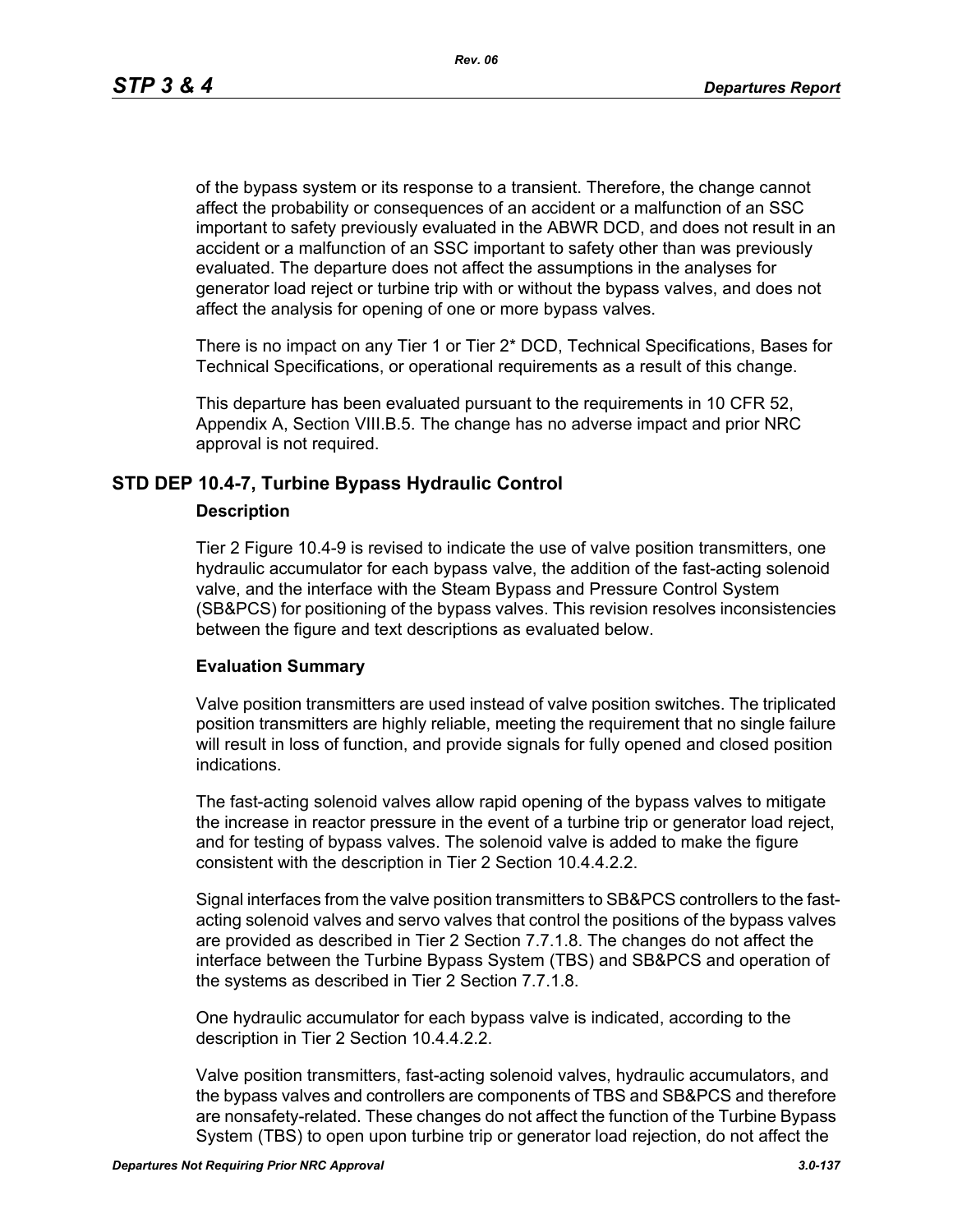function of the TBS during design basis feedwater controller failure, maximum demand event, as described in DCD Tier 2, Section 15.1.2, and the Technical Specification Bases, and are consistent with the triplicated fault-tolerant design used in Tier 2 Chapter 15 analyses. The changes do not affect any safety function; therefore there is no impact on the probability or consequences of an accident or malfunction of an SSC important to safety, and this departure cannot cause an increase in the dose to the public.

This departure has been evaluated pursuant to with the requirements in 10 CFR 52, Appendix A, Section VIII.B.5. There is no impact on any Tier 1 or Tier 2\* DCD, Technical Specifications, Bases for Technical Specifications or operational requirements as a result of this change. These changes have no adverse impact and do not require prior NRC approval.

#### **STD DEP 11.2-1, Liquid Radwaste Process Equipment**

#### **Description**

The departure includes the use of mobile technology and deletes the forced-circulation concentrator system and other permanently installed liquid radwaste processing equipment. The following liquid waste management system (LWMS) description reflects the changes to the system that have been generated by this standard departure.

The LWMS is composed of three subsystems designed to collect, treat, and recycle or discharge different categories of waste water. The three subsystems are the Low Conductivity (LCW) Subsystem, High Conductivity (HCW) Subsystem, and Hot Shower and Detergent Waste (HSD) Subsystem. The Chemical Drains (CD) are also collected and processed through the HSD Subsystem.

The LCW subsystem collects and processes clean radwaste (i.e., water of relatively low conductivity). Equipment drains and backwash transfer water are typical of wastes found in this subsystem. In the reference ABWR DCD, LWMS processes LCW as follows: The wastes are collected, filtered for removal of insolubles, demineralized on a mixed resin, deep-bed demineralizers for removal of solubles, processed through a second polishing demineralizer, and then routed to condensate storage unless high conductivity requires recycling for further treatment. A second LCW filter, arranged in parallel with the first, is also provided. The LWMS, using the mobile technology introduced with the change, processes LCW as follows: The waste is collected, mixed, sampled, and analyzed and then processed through modular processing units as required to treat the waste. After treatment, the waste is collected in sample tanks, sampled and analyzed, and recycled to the condensate storage tank, reprocessed if required, or discharged.

The HCW subsystem collects and processes dirty radwaste (i.e., water of relatively high conductivity and solids content). Floor drains are typical of wastes found in this subsystem. In the ABWR DCD LWMS processes HCW as follows. The wastes are collected, chemically adjusted to a suitable pH for evaporation, and concentrated in a forced-circulation concentrator with a submerged, steam-heated element to reduce the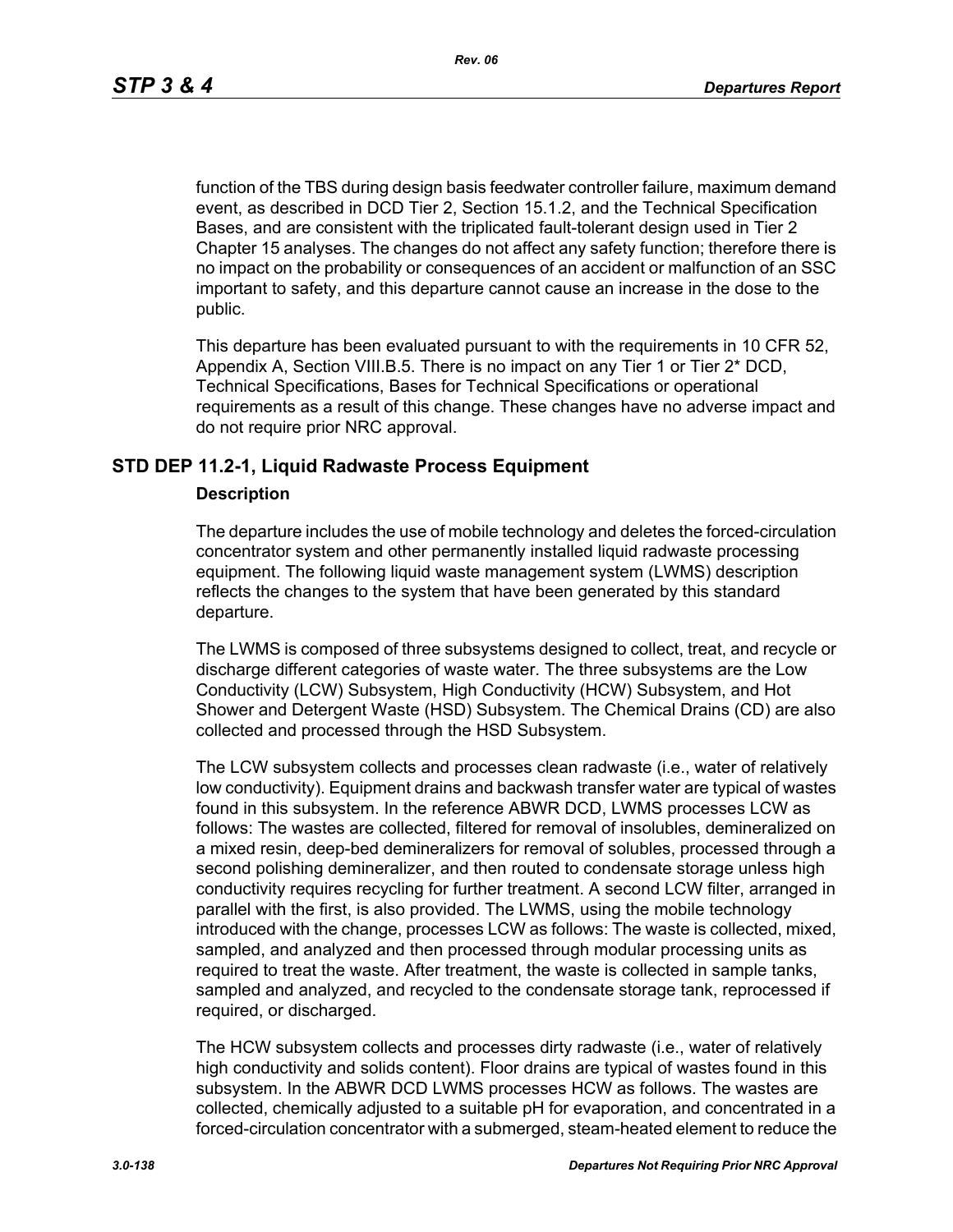volume of water containing contaminants and to decontaminate the distillate. The distillate is demineralized to remove any soluble contaminants that could potentially be carried over from the concentrator. The LWMS, using the mobile technology introduced with the change, processes HCW as follows. The waste is collected, mixed, sampled, and analyzed and then processed through modular processing units as required to treat the waste. After treatment, the waste is collected in sample tanks, sampled and analyzed, and reprocessed if required, or discharged.

The ABWR DCD LWMS utilizes submerged-feed, forced circulation concentrators. Chemical addition and sampling equipment are provided for feed pretreatment to prevent excessive fouling and subsequent high carryover, and to protect the concentrator from corrosion. Concentrator feeds are concentrated to the required specific gravity and discharged to the solids handling equipment.

This equipment is replaced with a mobile liquid radwaste processing system consisting of modular liquid radwaste processing units that utilize appropriate technology, which is available, that will perform satisfactorily and produce an acceptable quality of treated waste. The processes currently envisioned include filtration, reverse osmosis, and ion exchange. The liquid radwaste processing system components are in modules that are designed for ease of installation and replacement due to component failure and/or technology upgrade. The waste from the LWMS process units is discharged to the Solid Waste Management System.

Other changes to the LWMS include changes to the number and capacity of the tanks and pumps, which will be permanently installed. The system is sized to process the normal liquid radwaste flows within a four-hour shift, five days per week, and one day of the maximum daily flow and four days of the normal daily flow within an eight-hour shift, five days per week.

The ABWR DCD HSD subsystem collects and processes detergent wastes from personnel showers and laundry operations. Normally, hot shower, detergent wastes, and storm water are collected in the detergent tank and processed through a detergent filter and discharged.

The HSD subsystem is changed to collect wastes from personnel showers and laundry operations, process the waste through a filter, and collect the processed waste in a sample tank. The processed waste is sampled and analyzed and discharged or processed through the HSD subsystem if necessary. The storm water is not managed using the LWMS.

#### **Evaluation Summary**

This departure has been evaluated pursuant the requirements in 10 CFR 52, Appendix A, Section VIII.B.5.

There is no impact on Tier 1, Tier 2\*, technical specifications or operational requirements as a result of this change.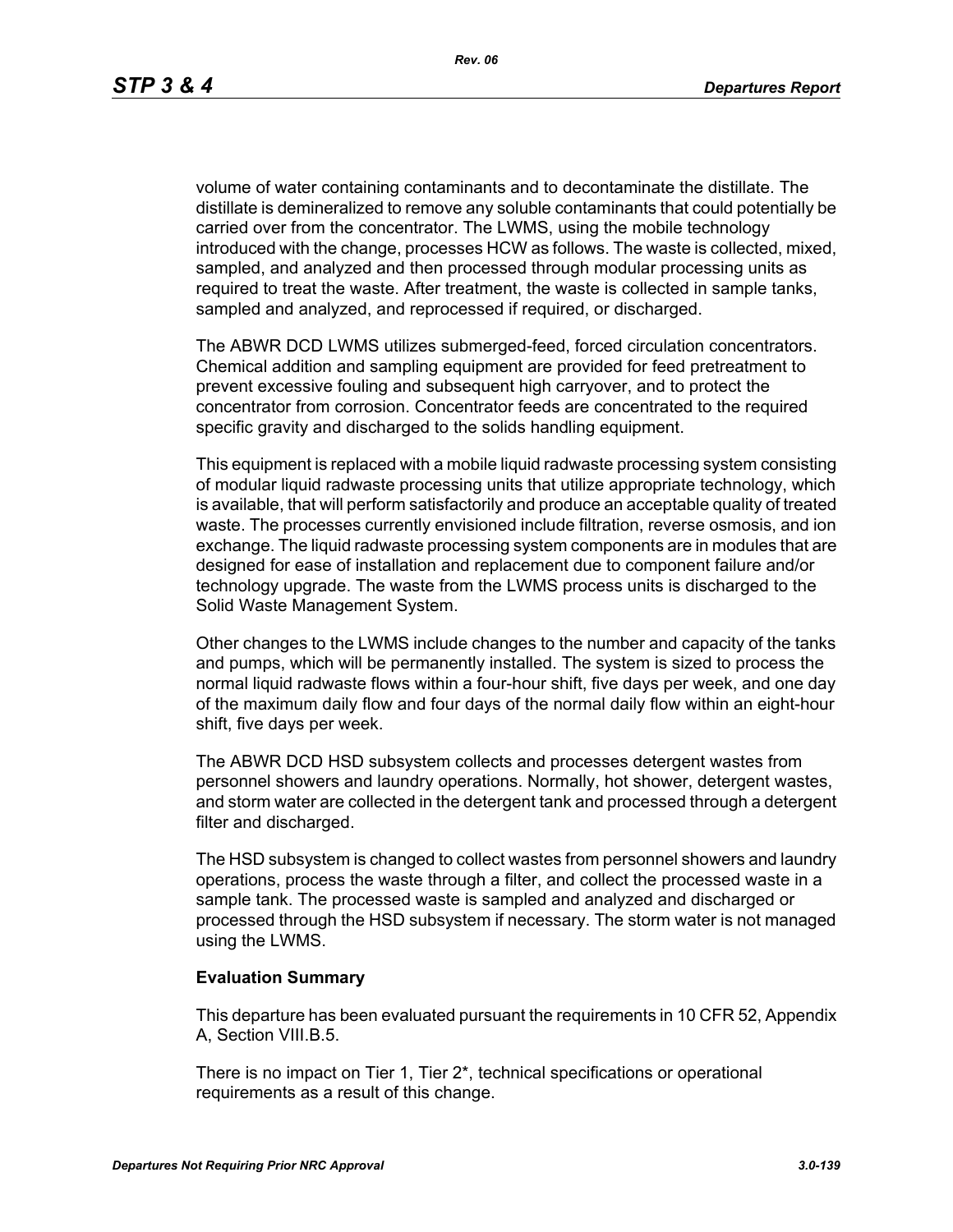The functional requirements of the LWMS, which is not shared between STP 3 & 4, are not changed by this departure except the storm water is not processed using the LWMS. The system is consistent with the description contained in the reference ABWR DCD except that the permanent liquid waste processing components are replaced with mobile liquid waste processing modules. In addition, the number and capacity of the permanently installed tanks and pumps is changed.

No fundamentally new processes or equipment are introduced by the changes to the LWMS and the complexity of the system is reduced (i.e., the permanent filters, forced recirculation evaporator, and ion exchangers are removed and replaced with mobile filters, reverse osmosis units, and ion exchangers). The reverse osmosis units are essentially very fine membrane filtration units and therefore are not a fundamentally new process.

The limiting accident for the LWMS is the failure of the LCW Collection tank and the subsequent airborne release, which is described in Section 15.7.3 of the DCD. The capacity of each LCW tank is reduced (from 430  $\text{m}^3$  to 140  $\text{m}^3$ ) and the number increased (from two to four). The design standards for the LCW tanks are not changed. Therefore, the proposed change does not result in more than a minimal increase in the frequency of the limiting accident previously evaluated in the DCD.

A complex component, which is more prone to malfunction than other components in the LWMS (i.e., forced recirculation evaporator), is removed as part of these changes. Other changes use components that are comparable to those described in the DCD. As described in Section 15.7.3.1 of the DCD, a liquid radwaste release caused by operator error is considered a remote possibility. The administrative and physical controls for the release system are not changed. Therefore, the proposed change does not result in more than a minimal increase in the occurrence of a malfunction of a structure, system, or component (SSC) important to safety previously evaluated in the DCD.

The limiting accident associated with the LWMS is the failure of the LCW tank and the subsequent airborne release which is described in Section 15.7.3 of the DCD. The volume of the LCW tank is reduced. Therefore, the radionuclide inventory in the tank is reduced, thereby reducing the potential consequences of the accident. The description of the accident in DCD Section 15.7.3 states that the tank is located in a Seismic Category I Structure. As part of these changes, the Radwaste Building structure will be designed in accordance with the seismic requirements of Regulatory Guide 1.143 and will not be Seismic Category I. However, the tank cubicles will be lined with steel to a height capable of retaining the contents of the tank. Therefore, release to the groundwater is not considered credible. Therefore, the proposed change does not result in more than a minimal increase in the consequences of the limiting accident previously evaluated in the DCD.

A component which contains concentrated radionuclides at high temperatures (i.e., forced recirculation evaporator) is removed as part of these changes. Other changes use components that are comparable to the design described in the DCD. As described in Section 15.7.3.1 of the DCD, a liquid radwaste release caused by operator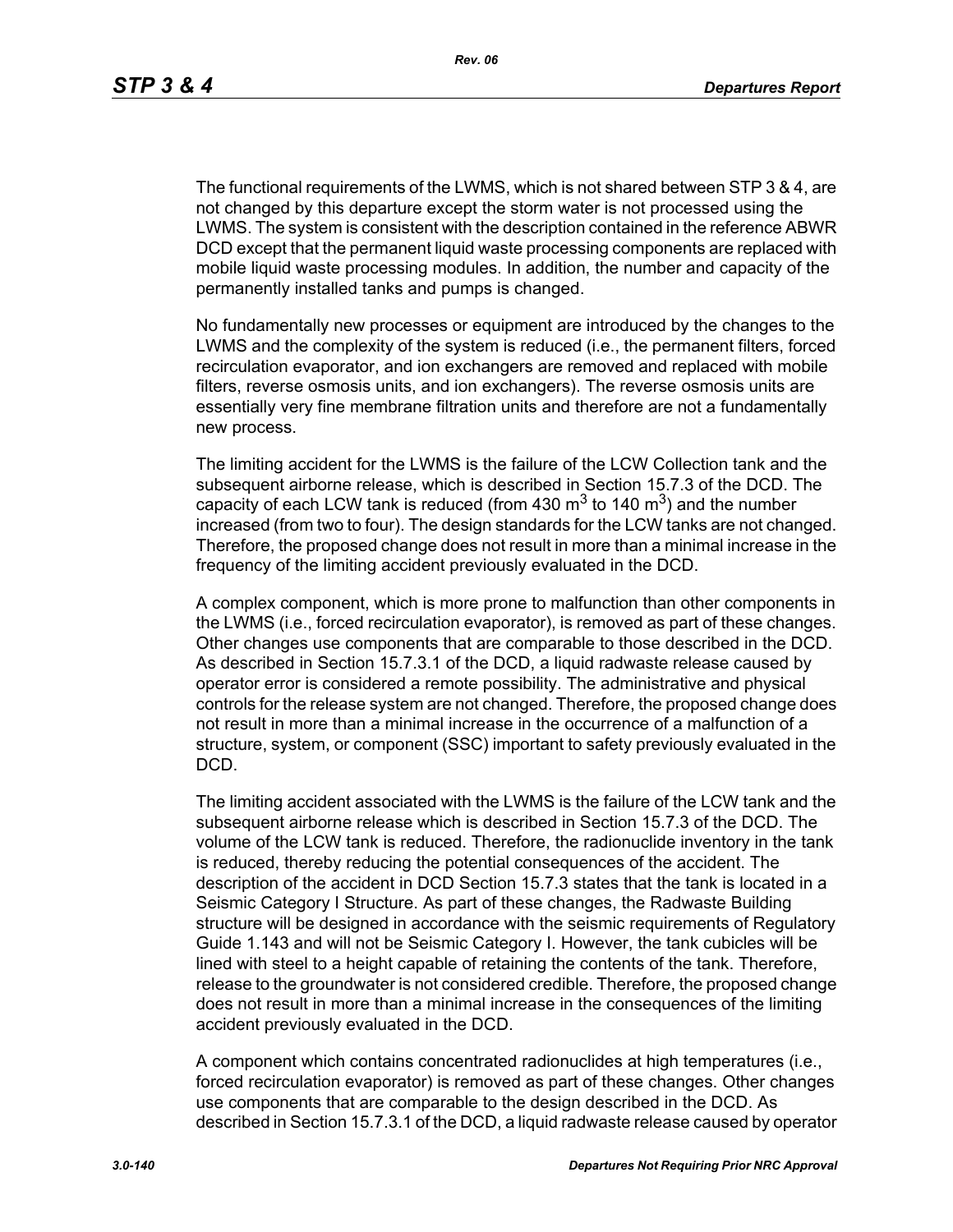error is considered a remote possibility. The proposed change reduces the capacity of the sample tanks that would be emptied during an inadvertent release. The administrative and physical controls for the release system are not changed. This will reduce the consequences of an inadvertent release. Therefore, the proposed change does not result in more than a minimal increase in the consequences of the malfunction of a SSC important to safety.

No fundamentally new processes or equipment are being introduced by the changes to the LWMS. Therefore, the proposed change does not create the possibility for an accident of a different type than evaluated previously in the DCD.

No fundamentally new processes or equipment are being introduced by the changes to the LWMS. Therefore, the proposed changes do not create the possibility for a malfunction of an SSC important to safety with a different result than evaluated previously in the DCD.

The changes to the LWMS do not involve any interaction with the fuel, reactor system boundary, or the containment boundary. Therefore, the proposed change does not affect the fission product barrier as described in the DCD.

The LWMS design basis waste quantities and characteristics are the same (except for a lower maximum flow of storm water to a sample tank). The LWMS safety analysis is described in Section 15.7.3 of the DCD and the method of performing the analysis does not change. Therefore, the proposed change does not result in a departure from the method of evaluation described in the DCD used in establishing the design basis or in safety analysis.

The changes to the LWMS do not involve any interaction with fuel, reactor system boundary, or the containment structure or interact directly with systems associated with ex-vessel severe accidents. Therefore, there is no substantial increase in the probability of an ex-vessel severe accident such that a particular ex-vessel severe service accident previously reviewed and determined to be not credible could become credible.

The changes to the LWMS do not involve any interaction with fuel, reactor system boundary, or the containment structure or interact directly with systems associated with ex-vessel severe accidents or severe accident mitigation. Therefore, there is no substantial increase in the consequences to the public of a particular ex-vessel severe accident that was previously reviewed.

Based on this evaluation, prior NRC approval of the change is not required.

### **STD DEP 11.3-1, Gaseous Waste Management System**

#### **Description**

This departure makes the following changes to the gaseous waste management system: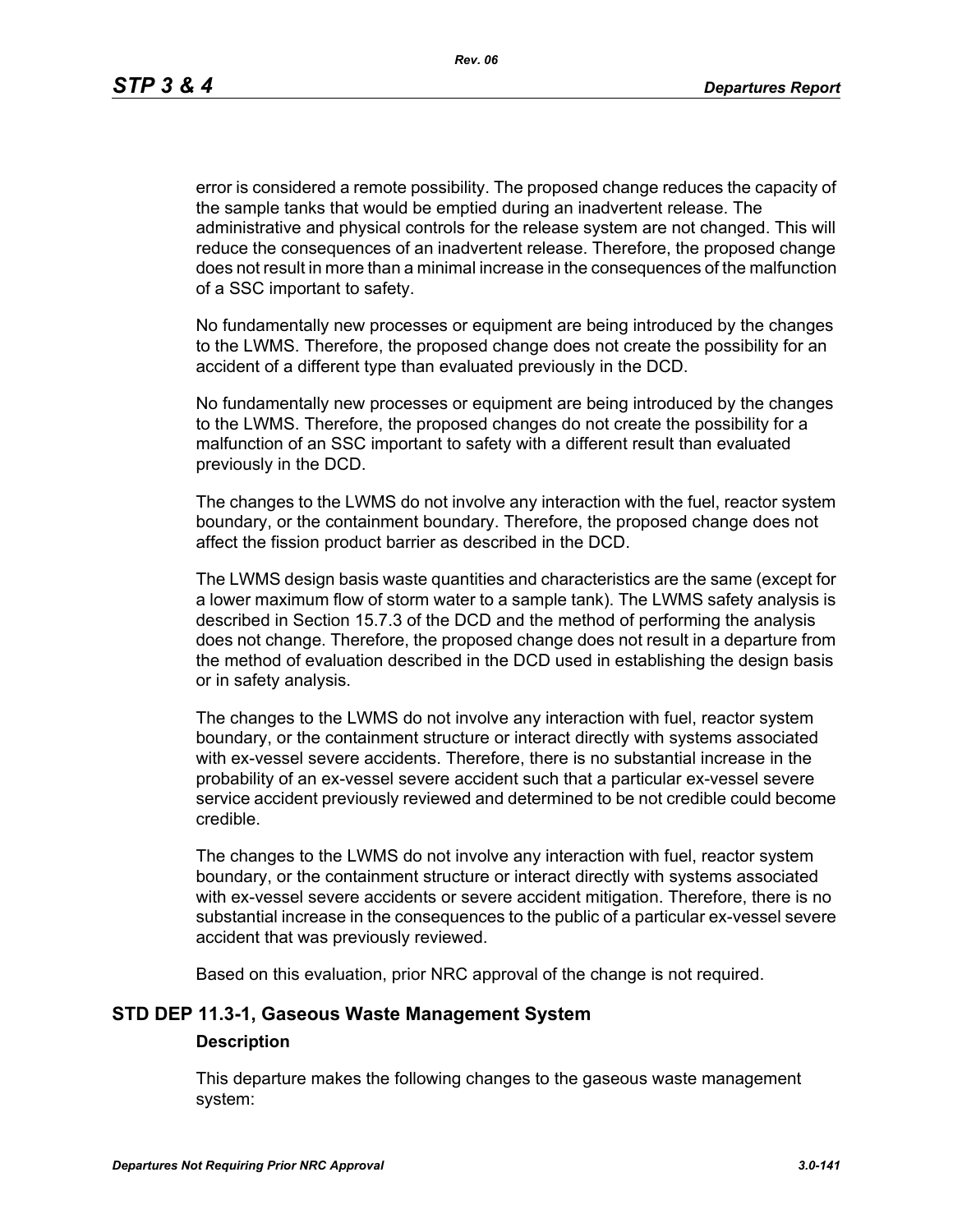- Changes the offgas recombiner from an integral unit to independent pre-heater, recombiner, and condenser arranged in a recombiner train.
- Adds an offgas evacuation system downstream of the HEPA filter to stabilize the offgas flow to the plant exhaust.
- Revises the charcoal adsorber vault temperature to a tighter range to maximize charcoal efficiency.
- Changes the number of charcoal adsorber vessels from nine (1 guard bed and 8 adsorbers) to five (1 guard bed and 4 adsorbers). Also, the arrangement of the charcoal adsorbers is changed from four parallel lines, each with two adsorbers in series, to four bigger adsorbers in series.
- Revises the mass of charcoal in each of the charcoal adsorber vessels from 13,600 kg (for the 8 adsorbers) to 27,200 kg (for the 4 bigger adsorbers). The total mass of charcoal in the adsorbers is unchanged. Note that the accident analyses in Section 15.7 assumes bypass of the charcoal adsorbers downstream of the guard bed, so the accident analyses are unaffected.
- Changes the mass of charcoal in the guard bed from  $4,500$  kg to  $4,721$  kg in Section 11.3 to be consistent with the accident analysis described in Section 15.7.1.

### **Evaluation Summary**

This departure has been evaluated pursuant to the requirements in 10 CFR 52, Appendix A, Section VIII.B.5. There is no impact on any Tier 1, Tier 2\*, Technical Specifications, Bases for Technical Specifications or operational requirements as a result of these changes. The change from an integral recombiner to a recombiner train provides the same function as the integral recombiner and has proven operational experience. The addition of the evacuation system to assure stable offgas flow to the plant exhaust is an enhancement to the offgas discharge and does not change the offgas function. Restricting the charcoal adsorber vault temperature optimizes the charcoal performance and does not change the design basis. The change in the number of charcoal adsorbers, and the change in adsorber configuration and vessel size, provides the same function as the DCD design and has proven operational experience.

This departure does not change any accident evaluation including those in ABWR DCD Tier 2 Subsection 15.7. There is also no impact on the probability or consequences of an accident or malfunction of an SSC important to safety. Furthermore, there is no impact on fission product barriers. Therefore, this change has no adverse impacts and does not require prior NRC approval.

# **STD DEP 11.4-1, Radioactive Solid Waste Update Description**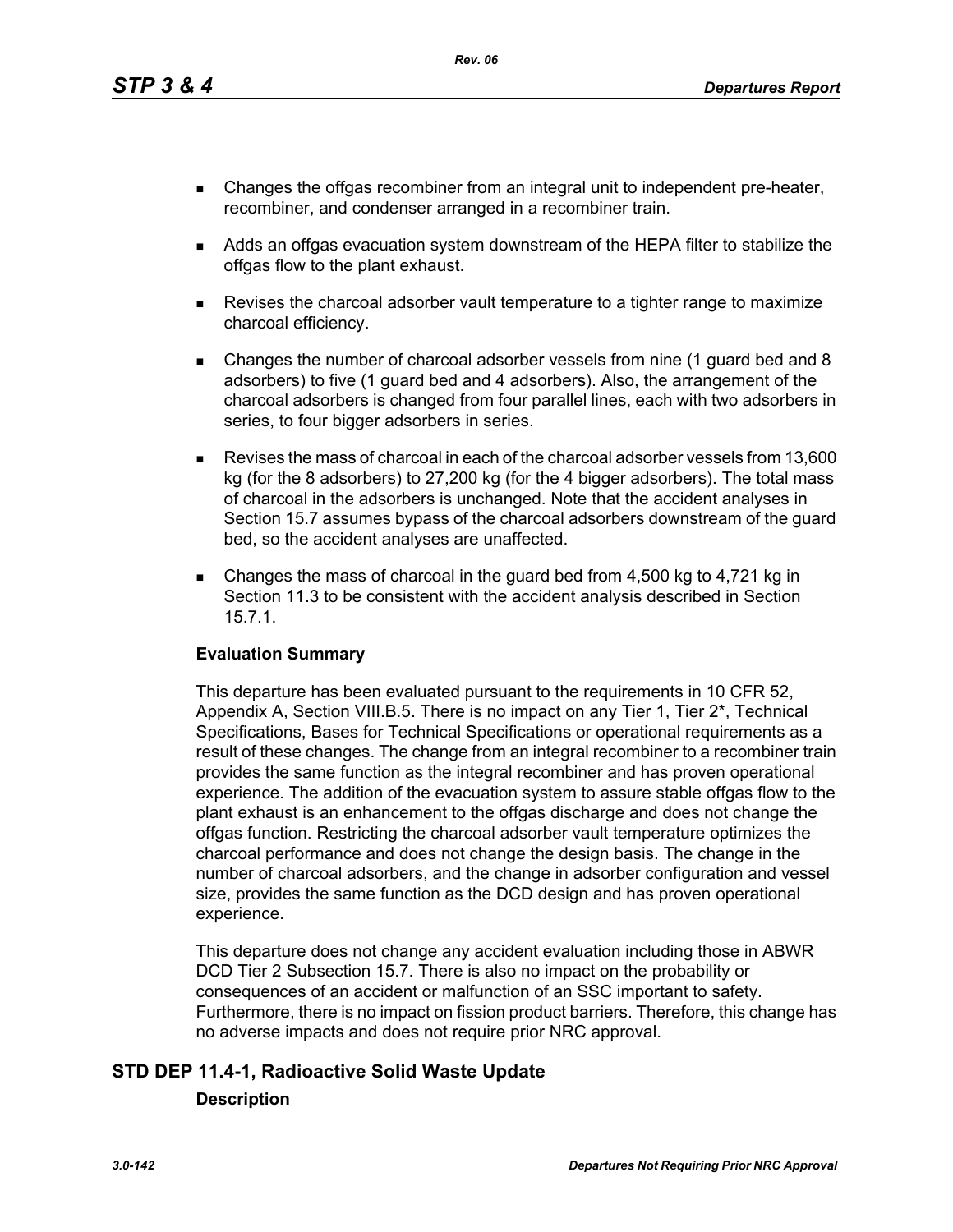Described below are Solid Waste Management System (SWMS) modifications addressed in this standard departure:

The solidification system, the dryer system, and the incinerator system are deleted because equipment operation and maintenance difficulties negatively impact the effectiveness of these processes. The compactor system is deleted as well.

A second spent resin storage tank is added to provide the capability to keep the spent resins from the Condensate Purification System and the spent resins from the LWMS mobile systems ion exchangers in separate spent resin storage tanks for radioactive decay and storage. This segregation allows the used condensate polishing resin from the Condensate Purification System may be used in the HCW demineralizer in the high conductivity waste subsystem. The reuse of the condensate resin helps to minimize the generation of radioactive waste.

A Liquid Waste Backwash Receiving Tank is added to collect the backwash from the Liquid Waste Management System (LWMS) mobile process units for transfer to the Phase Separators.

The SWMS mobile system consists of equipment modules, complete with all subcomponents, piping and instrumentation and controls necessary to operate the subsystem. Solid wet radwaste processing is performed using mobile dewatering processing subsystem. The mobile dewatering processing subsystem is comprised of dewatering fillhead assembly, dewatering pump skid, valves, control console and dewatering container. The mobile dewatering processing subsystem includes the adequate shielding required between the radiation sources of the modules and access and service areas in the radwaste building. The SWMS mobile system components are in module(s) that are designed for ease of installation and replacement due to component failure and/or technology upgrade.

### **Evaluation Summary**

This departure has been evaluated pursuant the requirements in 10 CFR 52, Appendix A, Section VIII.B.5.

There is no impact on Tier 1, Tier 2\*, technical specifications or operational requirements as a result of this change.

The functional description of the SWMS, which is not shared between STP 3 & 4, is not significantly changed by this departure. The system is consistent with the description contained in the reference ABWR DCD except that the permanent volume reduction (incinerator and dryer), solidification, and dry active waste compaction units are replaced with a mobile solid waste dewatering unit. The specific processes will be selected prior to initial plant operation and may be changed as appropriate. In addition, the number and capacity of the permanently installed tanks and pumps is changed.

No fundamentally new processes or equipment are introduced by the changes to the SWMS and the complexity of the system is reduced (i.e., the incinerator, the dryer, the compactor, and the radwaste solidification system are removed). The limiting accident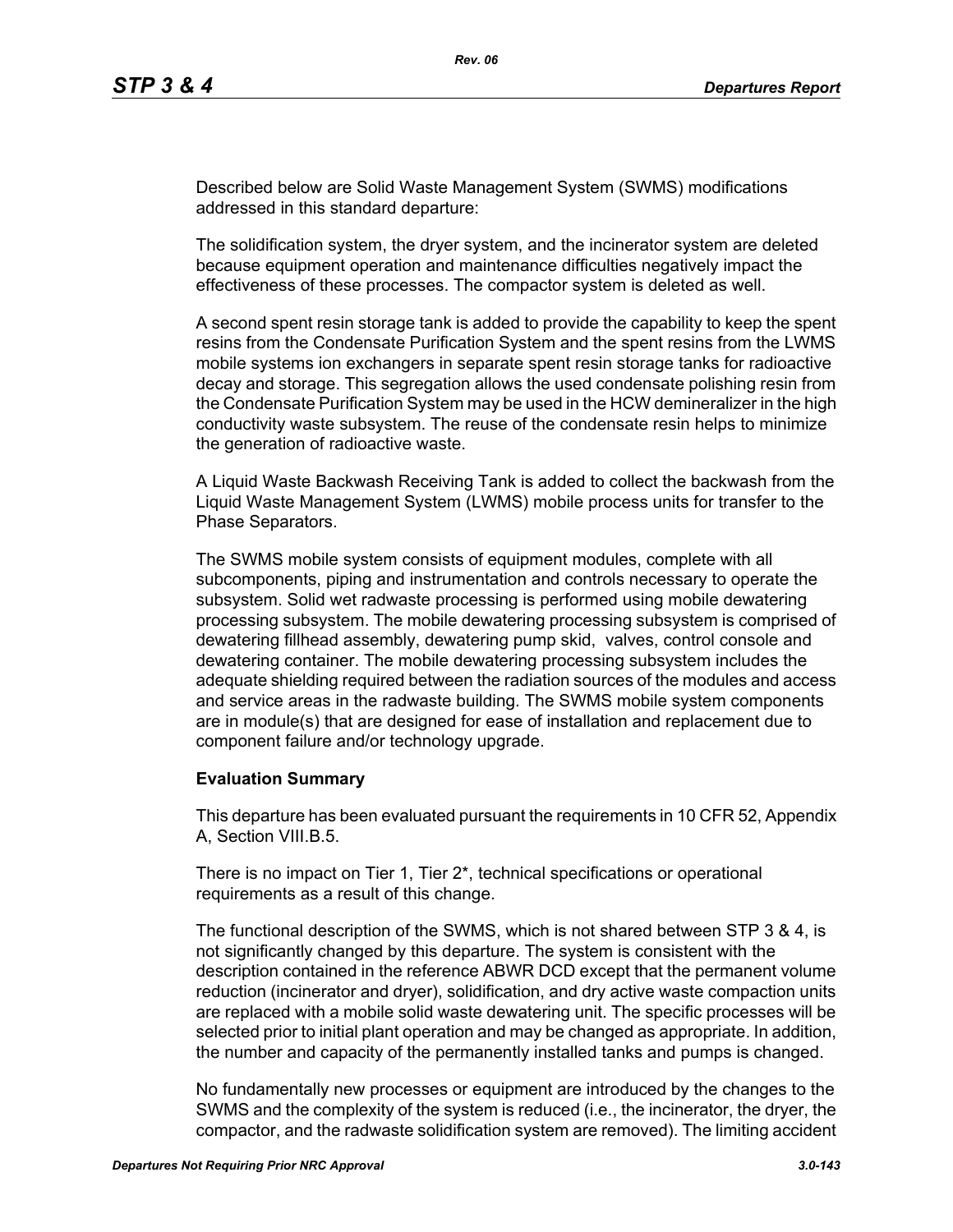for the Radwaste Building is the failure of the Low Conductivity Waste (LCW) collector tank and the subsequent airborne release which is described in Section 15.7.3 of the DCD. The capacity of the SWMS tanks is not increased, therefore, the LWC Collector Tank failure remains the limiting accident. Therefore, the proposed change does not result in more than a minimal increase in the frequency of the limiting accident previously evaluated in the DCD.

No fundamentally different processes or equipment are introduced by the changes to the SWMS. Complex components, which are more prone to malfunction than other components in the SWMS (i.e., incinerator, the dryer, the compactor, and the radwaste solidification system), are removed as part of these changes. Other changes use components that are comparable to those described in the DCD. Therefore, the proposed change does not result in more than a minimal increase in the occurrence of a malfunction of a structure, system, or component (SSC) important to safety previously evaluated in the DCD.

The description of the limiting accident associated with the Radwaste Building, which is described in DCD Section 15.7.3, states that the Radwaste Building is a Seismic Category I Structure. As part of these changes, the Radwaste Building structure will be designed in accordance with the seismic requirements of Regulatory Guide 1.143 and will not be Seismic Category I. However, the tank cubicles are lined with steel to a height capable of retaining the contents of the tank. Therefore, postulated release to the groundwater is not considered credible. Therefore, the proposed change does not result in more than a minimal increase in the consequences of the limiting accident previously evaluated in the DCD.

No fundamentally different processes or equipment are being introduced by the changes to the SWMS. Components, which contain concentrated radionuclides at high temperatures (i.e., the incinerator, the Concentrated Waste Tank, and the dryer), are removed as part of these changes. Other changes use components that are comparable to the design described in the DCD. Removal of these systems reduces the potential consequences of a malfunction by eliminating the potential for malfunctions. Therefore, the proposed change does not result in more than a minimal increase in the consequences of the malfunction of a SSC important to safety.

No fundamentally new processes or equipment are being introduced by the changes to the SWMS. Therefore, the proposed change does not create the possibility for an accident of a different type than evaluated previously in the DCD.

No fundamentally new processes or equipment are being introduced by the changes to the SWMS. Therefore, the proposed changes do not create the possibility for a malfunction of an SSC important to safety with a different result than evaluated previously in the DCD.

The changes to the SWMS do not involve any interaction with the fuel, reactor system boundary, or the containment boundary. Therefore, the proposed change does not affect the fission product barrier as described in the DCD.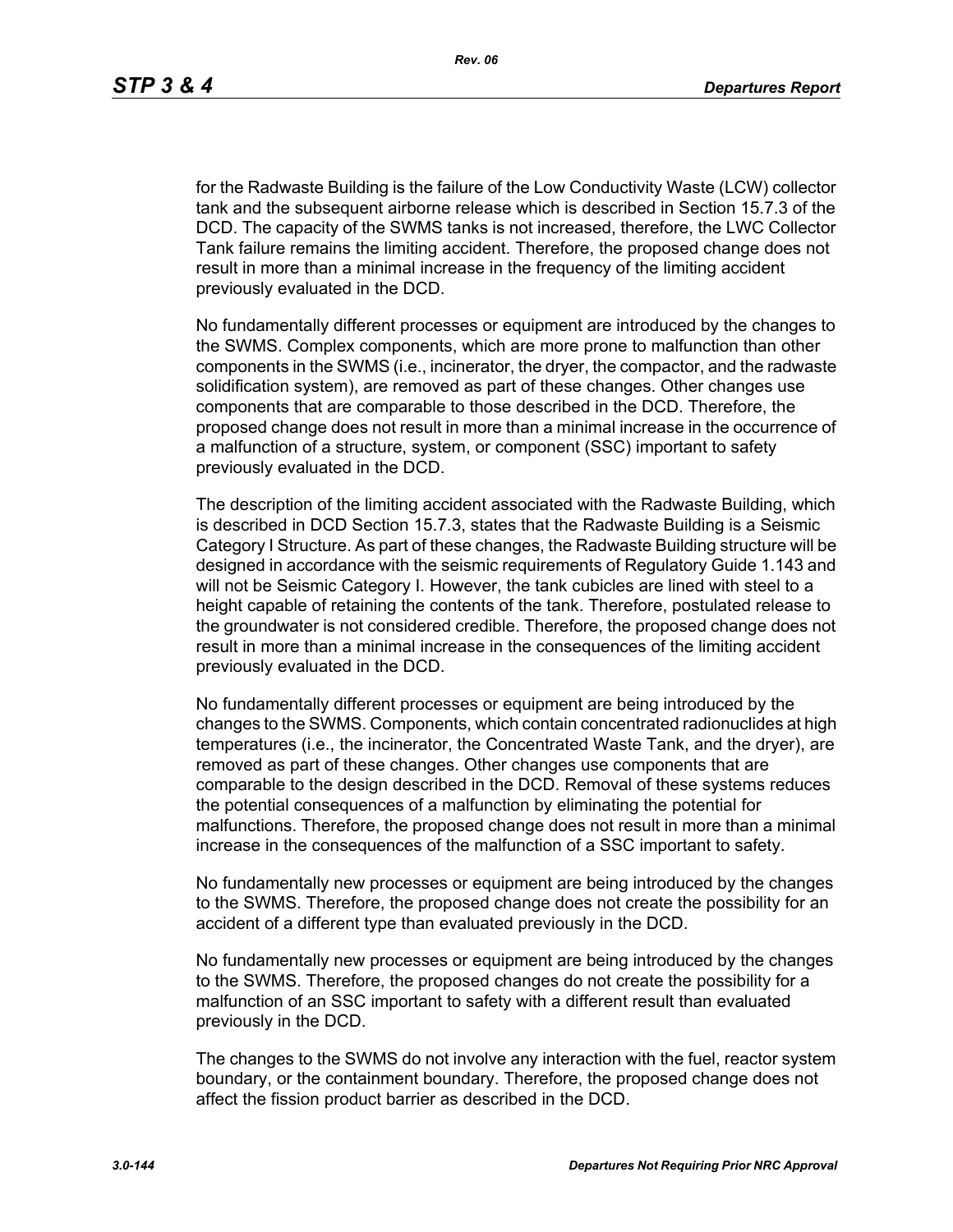*Rev. 06*

The SWMS design basis waste quantities and characteristics are similar to those described in the DCD. The limiting safety analysis for the Radwaste Building is described in Section 15.7.3 of the DCD and the method of performing the analysis does not change. Therefore, the proposed change does not result in a departure from the method of evaluation described in the DCD used in establishing the design basis or in safety analysis.

The changes to the SWMS do not involve any interaction with fuel, reactor system boundary, or the containment structure or interact directly with systems associated with ex-vessel severe accidents. Therefore, there is no substantial increase in the probability of an ex-vessel severe accident such that a particular ex-vessel severe service accident previously reviewed and determined to be not credible could become credible.

The changes to the SWMS do not involve any interaction with fuel, reactor system boundary, or the containment structure or interact directly with systems associated with ex-vessel severe accidents or severe accident mitigation. Therefore, there is no substantial increase in the consequences to the public of a particular ex-vessel severe accident that was previously reviewed.

Based on this evaluation, prior NRC approval of the change is not required.

# **STP DEP 11.5-1, Process and Effluent Radiation Monitoring and Sampling System Description**

There are several changes that have been made for this system:

- Functional Requirements set forth in the reference ABWR DCD will be met, but implementation of design and specific equipment is vendor-based.
- References to specific detector types, such as digital gamma sensitive Geiger-Mueller, ionization chamber, or scintillation detector, were deleted. Specific detector types will be selected later in the project based on state of the art and availability.
- Trip functionality for radiation monitors has been modified such that downscale (low) and inoperative are combined into one trip circuit rather than two separate circuits because these two trips are used for the common purpose of detecting equipment failures. Thus, each radiation monitor has three trip circuits: two upscale and one downscale/inoperative. Each trip is determined by the radiation monitor and then sent to the main control room for visual display.
- As for radiation unit to express the range of radiation monitor, Sievert is preferred to using Gray. Sieverts specifically addresses absorbed radiation dose in human tissue while Gray refers to radiation dosage in any material.
- Recorders have been removed because data recording is performed by trending software in the Digital Control and Instrumentation System.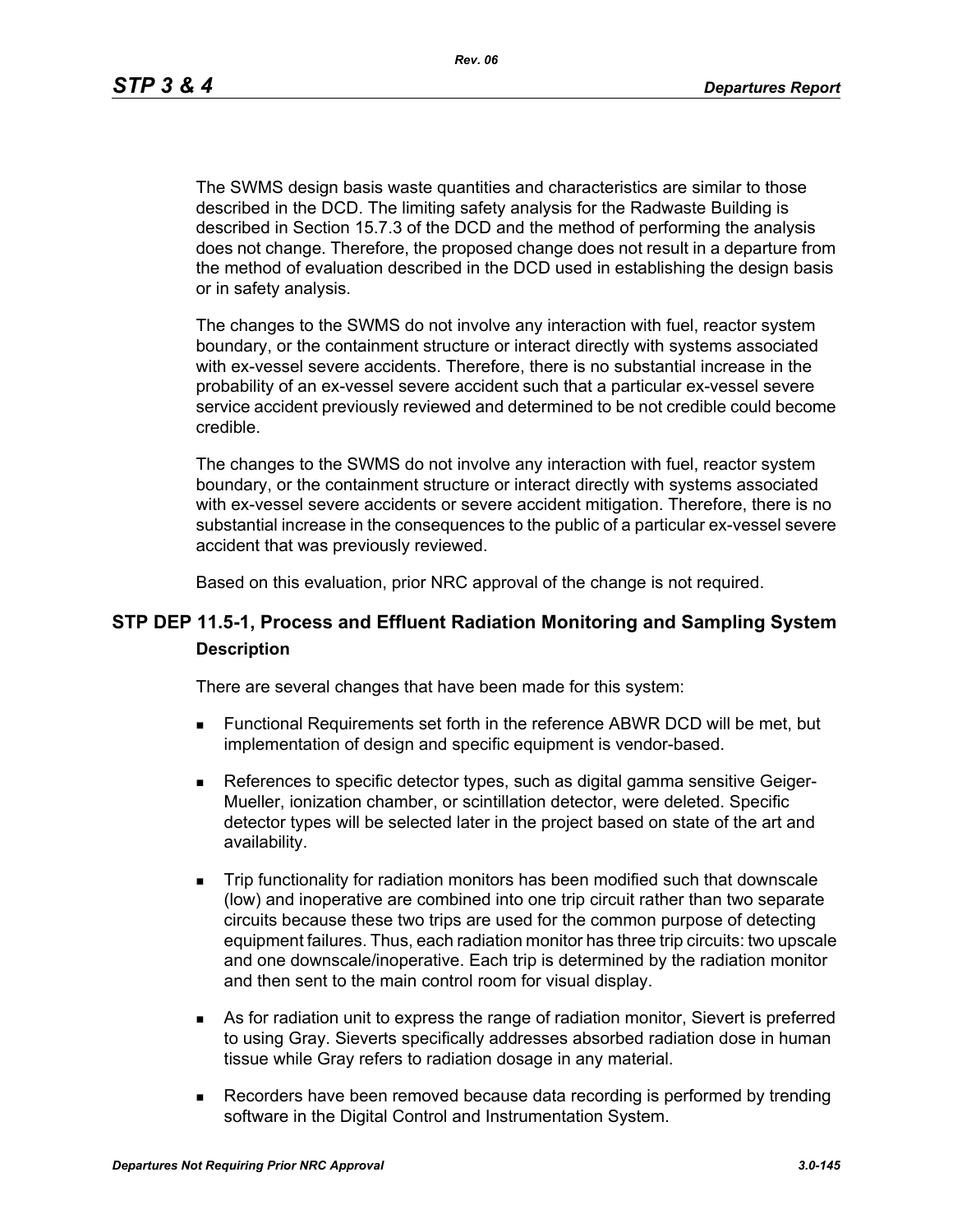*Rev. 06*

- **STP 3 & 4 will not have an incinerator for burning low-level radwaste, so the** incinerator stack discharge radiation monitor is not required. Sections and references to this monitor have been removed.
- References to specific calibration techniques and maintenance procedures are removed. These techniques and methods, such as calibration reproducibility, error, precision, and timelines for maintenance, are specific to site procedures or are supplied by the equipment vendors.
- FSAR Table 11.5-1 provides estimated channel ranges. Channel ranges will only be finalized after analyses and calculations are complete.
- Warning alarms are provided in the text of the specific section for each radiation monitor and do not need to be provided in the table. Table 11.5-2 and Table 11-5- 3 provide expected activity, dynamic detection ranges and sensitivity. Dynamic detection ranges are calculated based on the radionuclides and the sensitivity of the radiation monitor. As the sensitivities are vendor provided, the dynamic detection range is estimated. Sensitivities are not included in the table as they are vendor provided.
- The bypass valve closure trip of the Offgas Post-Treatment Radiation Monitor is corrected to High-High to be consistent with DCD IED (Figure 7.6-5).
- The High-High alarm for the Gland Seal Condenser Exhaust is added to be consistent with DCD (Figure 7.6-5).

#### **Evaluation Summary**

This departure has been evaluated pursuant to the requirements in 10 CFR 52, Appendix A, Section VIII.B.5.

There is no impact on any Tier 1 and Tier 2\* technical specifications, basis for technical specifications and operational requirements as a result of these changes.

Implementation of detailed design and specific equipment is changed. But Functional requirements set forth in the reference ABWR DCD are not changed.

The Radiation Unit is changed to Sievert. Sievert specifically addresses absorbed radiation dose in human tissue while Gray refers to radiation dosage in any materials.

The recorders are removed because data recording is performed by trending software in the Digital Control and Instrumentation System. There will not be an incineration burning low-level radwaste, so the incineration stack discharge radiation monitor is not required.

The trip descriptions for Offgas Post-Treatment Radiation Monitor and the alarm descriptions for Gland Seal Condenser Exhaust Radiation Monitor are corrected to be consistent with DCD IEDs. Consequently, there is no impact on the probability or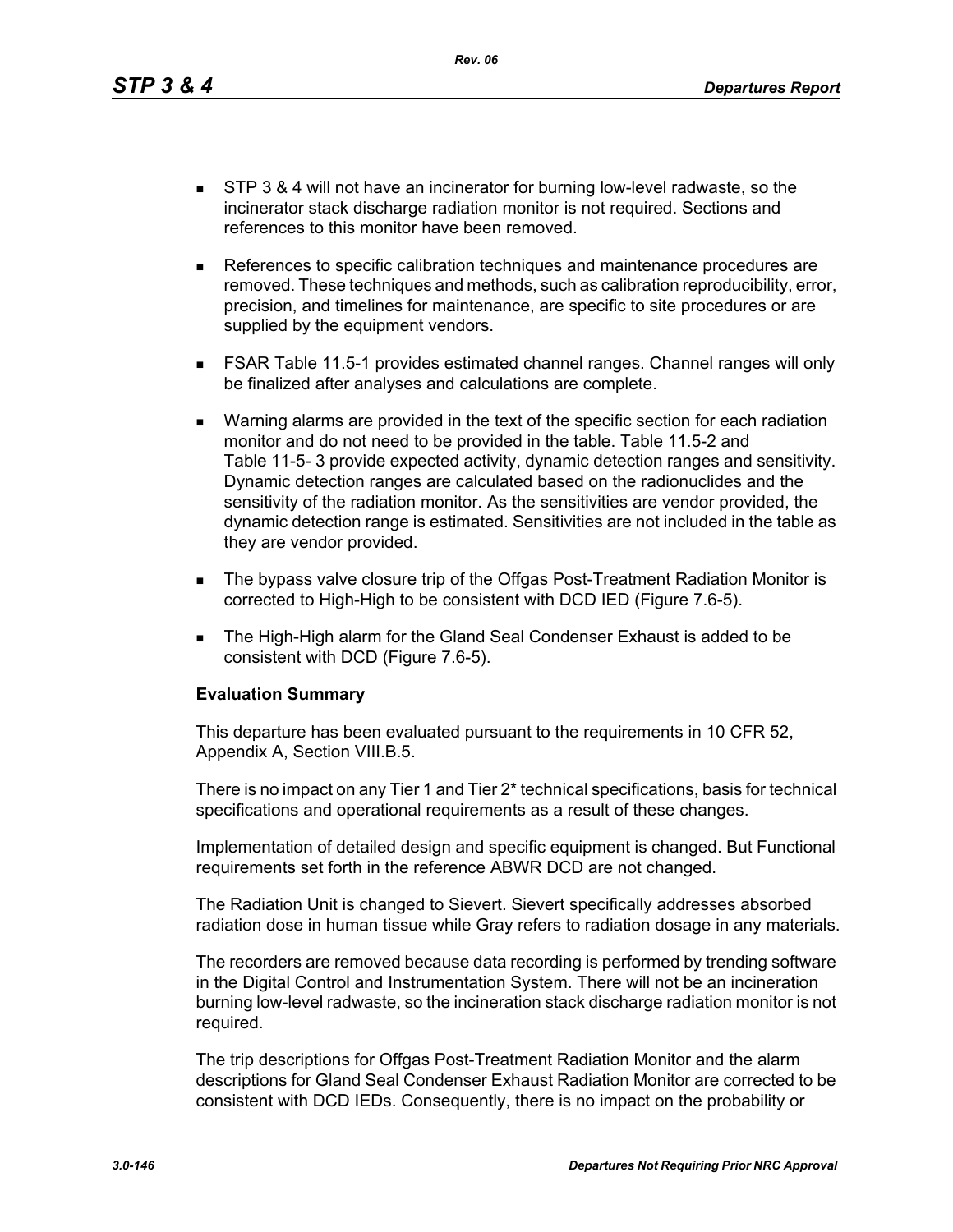consequences of an accident, malfunction of an SSC important to safety, or the likelihood or consequences of a severe accident.

Based on this evaluation, prior NCR approval of these changes is not required.

## **STD DEP 12.2-1, Gamma Ray Source Energy Spectra Tables**

#### **Description**

Tier 2 Table 12.2-3b, "Gamma Ray Source Energy Spectra - Post-Operation Gamma Sources in the Core (pJ/W·s)," and Tier 2 Table 12.2-3c, "Gamma Ray Source Energy Spectra - Gamma Ray Sources External to the Core During Operation," are incorporated by reference from the generic ABWR DCD, as approved by Appendix A to 10 CFR Part 52. To address apparent errors in the units in the tables, this departure adds a footnote to each table in order to prevent the inadvertent use of the information with incorrect units. The footnotes state that the information in the tables is not to be used for detailed facility design or any changes to the FSAR.

#### Evaluation Summary

The footnotes are provided to address apparent errors in the units in Table 12.2-3b and Table 12.2-3c. It can be reasonably deduced that the units in Table 12.2-3b should be J/s·MW<sub>t</sub> instead of pJ/W·s, and that the units in Table 12.2-3c should be pJ/cm3/s/W<sub>t</sub>, instead of pJ/cm $3$ /s/MWt. Because source terms of the appropriate magnitude, i.e., values with correct units, were used in the facility design, including shielding design and evaluation of equipment qualifications, for the certified ABWR DCD, this error has no safety significance.

This departure does not change the information provided in Tables 12.2-3b and 12.2-3c and approved by Appendix A to 10 CFR Part 52. The information in the tables is relevant to other information incorporated by reference from the ABWR DCD that relies on, is based on, or is developed consistent with the information in this table. The tables are not used to address any new information required to be provided by the applicant.

This change is not related to any significant error in the application, is not needed to ensure compliance with NRC regulations, is not needed to support other licensing-basis documents, and is not needed to address a significant vulnerability identified by probabilistic risk assessments.

This departure has been evaluated pursuant to the requirements in Section VIII.B.5 of Appendix A to 10 CFR Part 52. There is no impact on Tier 1 or Tier 2\*, Technical Specifications, Bases of Technical Specifications, or operational requirements. Therefore, this departure has no adverse impact on the safety analysis and does not require prior NRC approval.

# **STD DEP 12.3-1, Cobalt Content in Stainless Steel Description**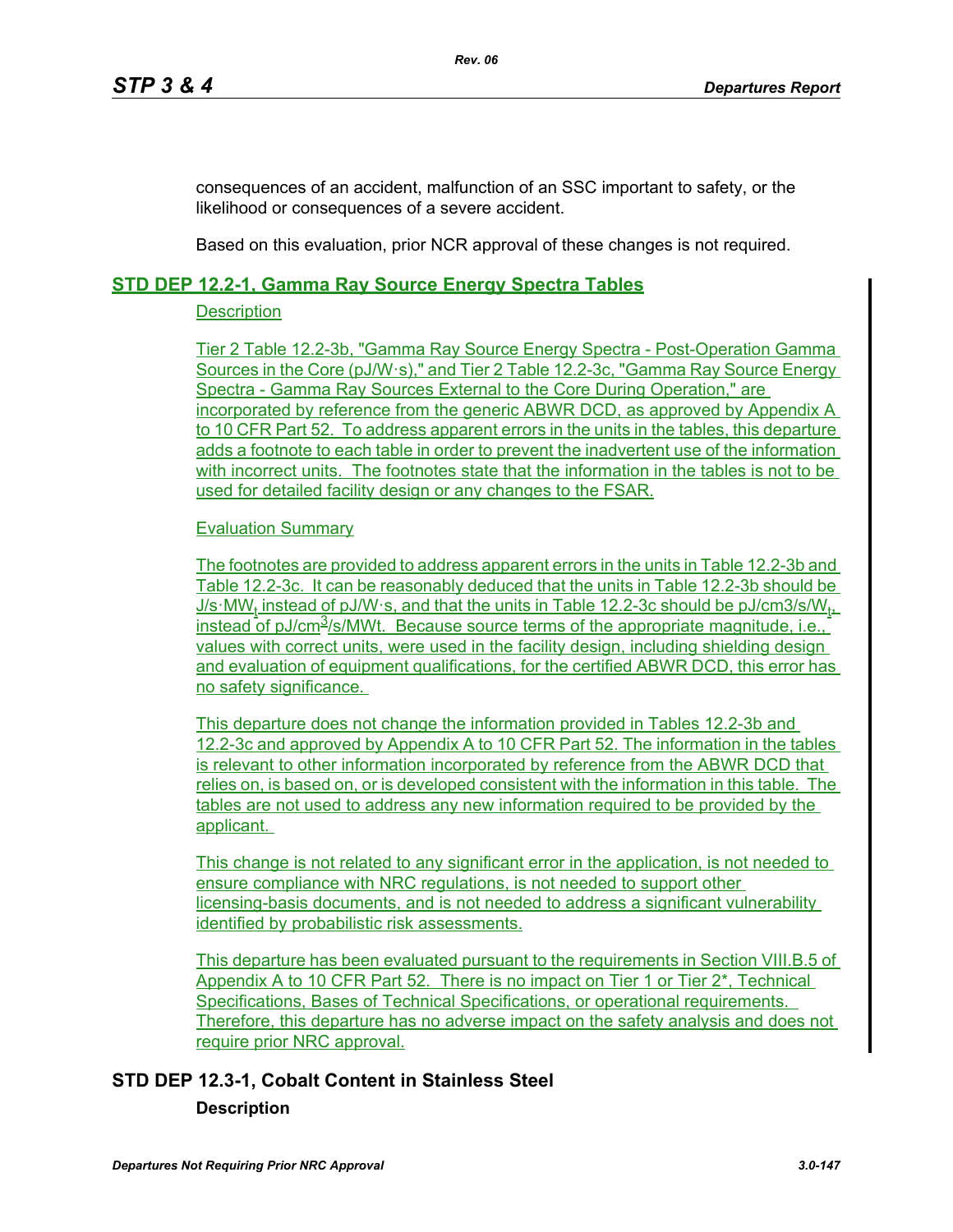This departure revises the requirements for the material specification for the stainless steel component exposed to reactor coolant with specific reference to the cobalt content in the stainless materials.

The vendors supplying the material cannot reasonably achieve the cobalt limits in all cases. A graded approach to cobalt concentrations has been taken by using various grades of low cobalt stainless steel, with the material in the core receiving the least amount of cobalt. The cobalt concentrations are allowed to increase with the distance from the core. The overall cobalt limit for all reactor vessel material is 0.05 wt percent. Lower target values (aim limits) are provided to the material vendor as goals to trend for.

During the ABWR Certification process the average annual occupational exposure calculation was performed. The reduced cobalt loadings were not considered in that estimate. Therefore, based upon the method used and the assumptions made to evaluate the occupational exposure, materials procured with a 0.05 wt percent maximum cobalt requirement, with lower ALARA target values of cobalt for radiologically significant areas, will have no adverse affect on the estimated occupational exposure.

#### **Evaluation Summary**

The departure to clarify the the procurement and use of various grades of low cobalt stainless steel on a graded approach wherein the lowest cobalt material is used in the most radiologically significant areas with increasing cobalt material in less sensitive areas has been evaluated pursuant to the requirements in 10 CFR 52, Appendix A, Section VIII.B.5. There are no significant radiological consequences since the ABWR certification calculation of the average annual occupational exposure did not assume the reduced cobalt loadings, and the results show no adverse effect. This departure does not change the Technical Specifications, any underlying design or other operational requirements. Furthermore, it does not change any plant physical features, SSCs important to safety or fission product barriers. Any previously evaluated accident is not affected, and the possibility for an accident of a different type is not created. Also, it does not affect any method used for evaluation in establishing the design bases or in the safety analyses. This departure does not affect any feature for mitigation of an ex-vessel severe accident. For the same reason, and because there is no effect on any event, operation or SSC function, the change does not create a different ex-vessel accident scenario. Therefore, this change has no adverse impact and does not require prior NRC approval.

## **STD DEP 12.3-3, Steam Tunnel Blowout Panels**

#### **Description**

This departure removes the discussion in Subsections 3.8.4, 12.3.1.4.4 and 12.3.2.3 concerning blowout panels and relief and release pathways associated with the steam tunnel because these statements are inaccurate and conflict with the correct description in revised Subsection 3.8.4 and Subsection 3.12.1.3, where it more appropriately belongs. The design description of the routing and functioning of the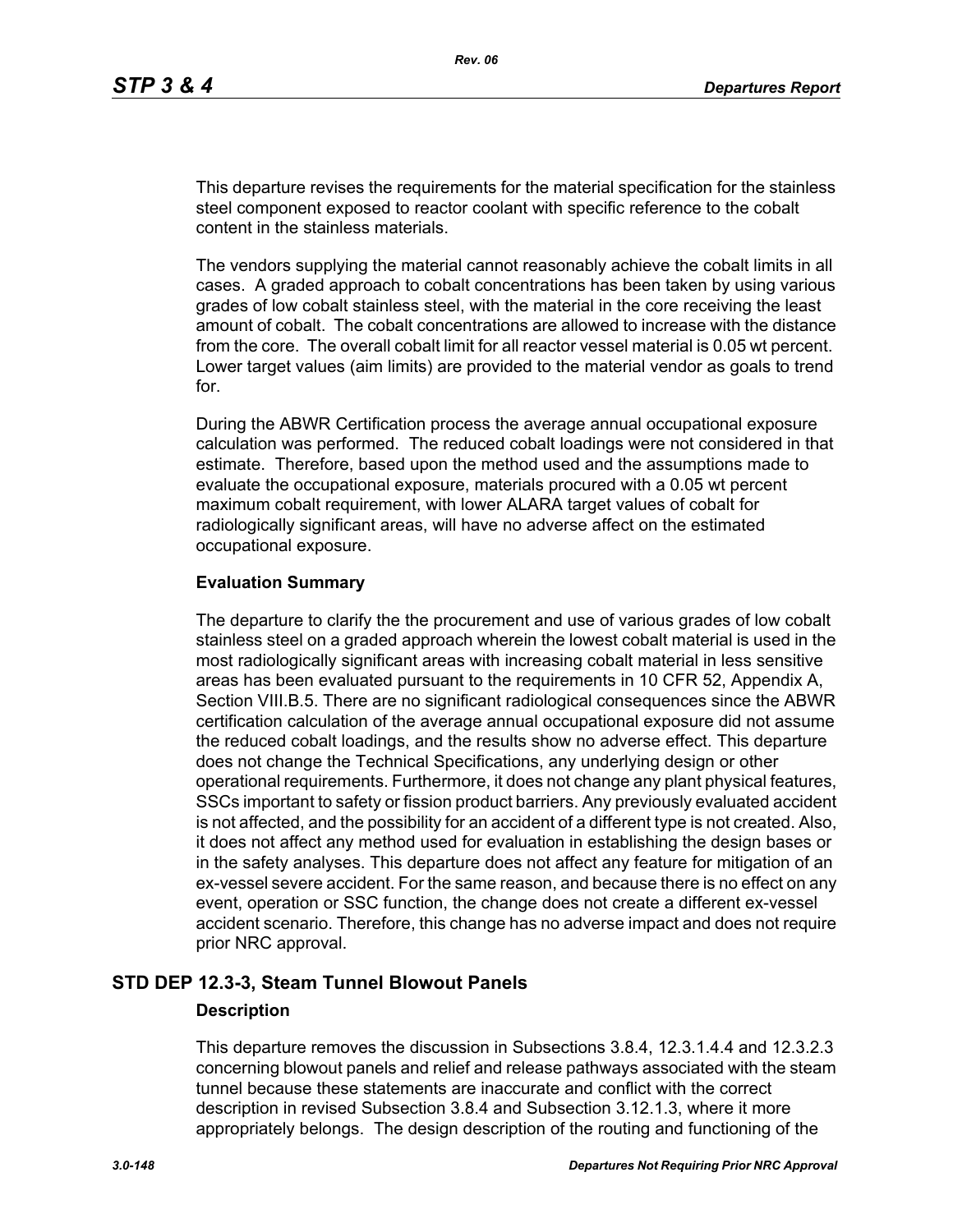blowout panels in Subsections 12.3.1.4.4 and 12.3.2.3 is inaccurate and is not needed in these subsections. This departure also adds the phrase "or equivalent" to the last sentence in Subsection 12.3.1.4.4 describing the use of lead-loaded silicone foam for sealing penetrations.

#### **Evalutation Summary**

This departure has been evaluated pursuant to and determined to comply with the requirements in 10 CFR 52, Appendix A, Section VIII.B.5. This departure which removes the discussion concerning blowout panels and relief and release pathways associated with the steam tunnel would appear to eliminate a steam flow path; however, because there is no high energy line break (HELB) identified in the room identified in the deleted text (subcompartment SA2 - RHR Pump and Heat Exchanger Room), there is no need for a relief path from this compartment. Additionally, SSCs in the flow paths and adjoining areas are qualified or protected as needed from increased temperature, pressure and jet impingement forces. The design description of the location, routing and functioning of the blowout panels in Subsections 12.3.1.4.4 and 12.3.2.3 is inaccurate and is not needed in those subsections. The correct description of the blowout panels and relief and release pathways associated with the steam tunnel is contained in revised Subsection 3.8.4 and Subsection 3.12.1.3, where it more appropriately belongs. This departure also adds the phrase "or equivalent" to the last sentence in Subsection 12.3.1.4.4 describing the use of lead-loaded silicone foam for sealing penetrations to allow for use of new or better products.

This design change does not change the Technical Specifications or Bases or other operational requirements. Furthermore, it does not change any plant physical features, SSCs important to safety or fission product barriers. Any previously evaluated accident is not affected, and the possibility for an accident of a different type is not created. Also, it does not affect any method used for evaluation in establishing the design bases or in the safety analyses. This departure does not affect any feature for mitigation of an ex-vessel severe accident. For the same reason, and because there is no effect on any event, operation or SSC function, the change does not create a different ex-vessel accident scenario.

Therefore, this change has no adverse impact and does not require prior NRC approval.

# **STD DEP 12.3-4, Alarm Capability for Area Radiation Monitors (ARMs)**

## **Description**

This departure revises FSAR Tables 12.3-3, 12.3-6 and 12.3-7 to add alarm capability to certain area radiation monitors (ARMs). Five additional monitors have been added to the Reactor Building as indicated in Table 12.3-3 and as shown on Figures 12.3-56, 12.3-57, 12.3-58, 12.3-60 and 12.3-62.

#### **Evaluation Summary**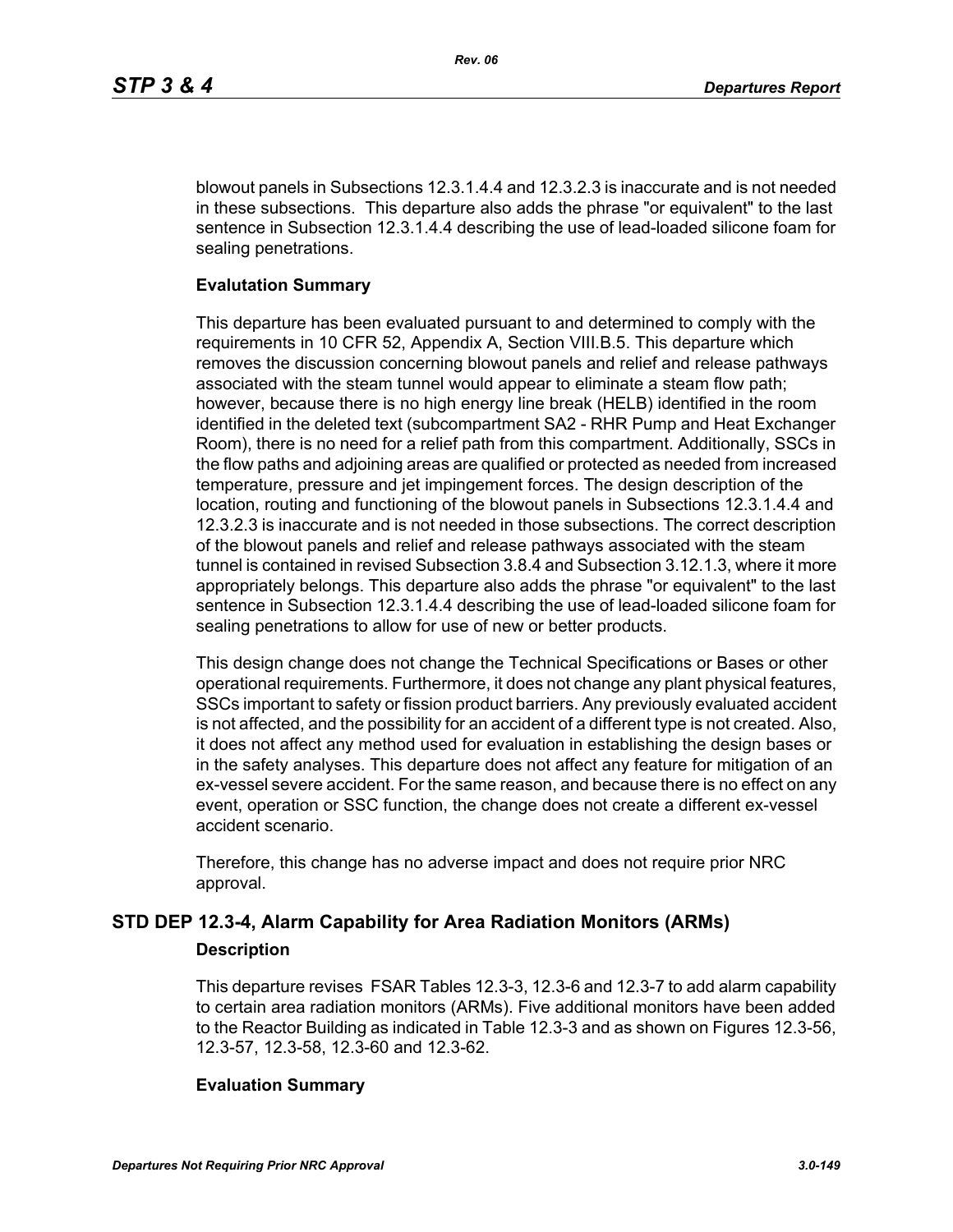This departure has been evaluated pursuant to the requirements in 10 CFR 52, Appendix A, Section VIII.B.5. This departure does not change any Tier 1, Tier  $2^*$ information, the Technical Specifications, any underlying design or other operational requirements.

This departure represents a favorable change which provides additional alarm capability to area radiation monitors in the reactor building, radwaste building and turbine building, and adds additional area monitors in the reactor building beyond those identified in the DCD. As such,this departure provides additional notification to plant personnel regarding high radiation levels in these areas which is a safety improvement. There is no change in design or function of any other SSC important to safety. By providing additional notification to plant personnel for conditions which could lead to accidents, this departure has no adverse impact on the likelihood or consequences of analyzed accidents or malfunction of an SSC important to safety and may have a favorable impact. Furthermore, it does not change any plant physical features, SSCs important to safety or fission product barriers.

Any previously evaluated accident is not affected, and the possibility for an accident of a different type is not created. Also, it does not affect any method used for evaluation in establishing the design bases or in the safety analyses. This departure does not adversely affect any feature for mitigation of an ex-vessel severe accident and may have a favorable effect. For the same reason, and because there is no effect on any event, operation or SSC function, the change does not create a different ex-vessel accident scenario.

Therefore, this change has no adverse impact and does not require prior NRC approval.

# **STD DEP 14.2-1, Control Rod Drive Friction Testing Requirement Description**

The DCD Subsection 14.2.12 requirement for performing control rod drive (CRD) friction testing is modified to remove the portion of the test that is performed on selected rods at rated temperature and pressure. CRD friction testing is a traditional requirement performed on older BWR designs with CRDs positioned using hydraulic pressure. The ABWR employs a design in which normal rod positioning is accomplished by an electric motor. Mechanical binding (friction) of an ABWR CRD will result in blade separation from the ball nut which would be detected by existing, permanently installed Class 1E instrumentation. Thus ABWR CRDs are easily monitored for performance degradation during normal CRD withdrawal, and the portion of the startup friction testing performed on selected rods at rated temperature and pressure is not required.

#### **Evaluation Summary**

This departure to remove the DCD-required CRD friction testing from the STP 3 & 4 FSAR has been evaluated pursuant to the requirements in 10 CFR 52, Appendix A, Section VIII.B.5. This departure does not change any Tier 1 or Tier 2\* DCD information,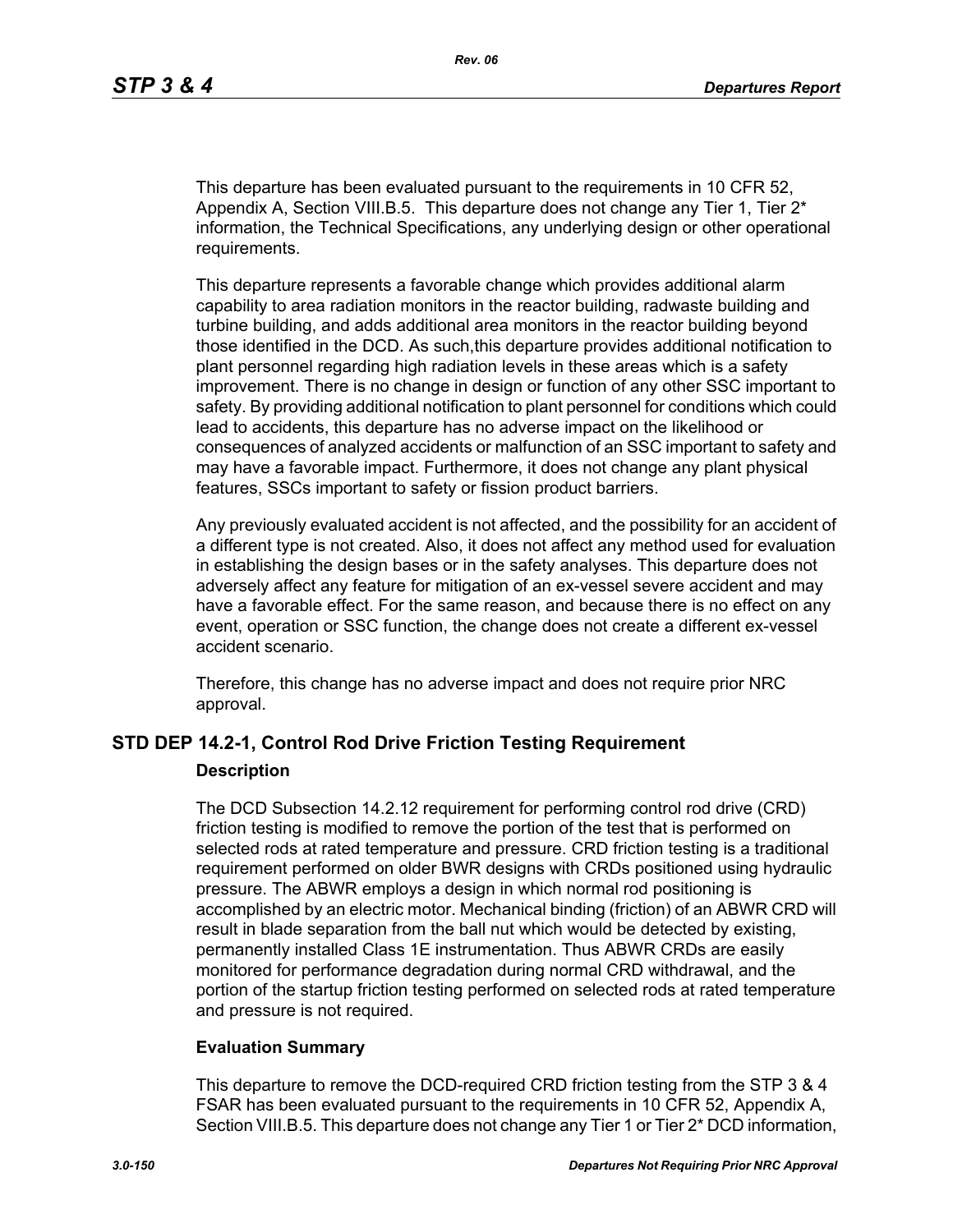the Technical Specifications, Bases for Technical Specifications, any underlying design, or other operational requirements. It does not change any plant physical features, SSCs important to safety or fission product barriers. Any previously evaluated accident is not affected, and the possibility for an accident of a different type is not created. Also, it does not affect any method used for evaluation in establishing the design bases or in the safety analyses. This departure does not affect any feature for mitigation of an ex-vessel severe accident. For the same reason, and because there is no effect on any event, operation or SSC function, the change does not create a different ex-vessel accident scenario. Therefore, this change has no adverse impact and does not require prior NRC approval.

# **STD DEP 18.4-1, Main Generator Synchronization Control Relocation**

#### **Description**

The location of the controls and displays required for the synchronization of the main generator is not necessary at the main control console as stated in DCD Tier 2 Section 18.4.2, therefore these have been relocated to the main control room panel. This change allocates space on the main control console to more critical tasks and allows manual synchronization of the main generator by the control room operator or automatic synchronization by the Power Generation Control System. The relocation is consistent with the description provided in DCD Tier 1 Section 2.7.1 and the requirements in Section 18.7 for the final design of the main control room.

#### **Evaluation Summary**

The change does not affect any Tier 1 or Tier 2\* DCD information. This departure to relocate the controls for synchronization of the main generator to the main control panel has been evaluated pursuant to and determined to comply with the requirements in 10 CFR 52, Appendix A, Section VIII.B.5. This departure does not change the Technical Specifications or Bases of Technical Specifications, any underlying design or other operational requirements. Furthermore, it does not change SSCs important to safety or fission product barriers. Any previously evaluated accident is not affected, and the possibility for an accident of a different type is not created. Also, it does not affect any method used for evaluation in establishing the design bases or in the safety analyses. This departure does not affect any feature for mitigation of an ex-vessel severe accident. For the same reason, and because there is no effect on any event, operation or SSC function, the change does not create a different ex-vessel accident scenario. Therefore, this change has no adverse impact and does not require prior NRC approval.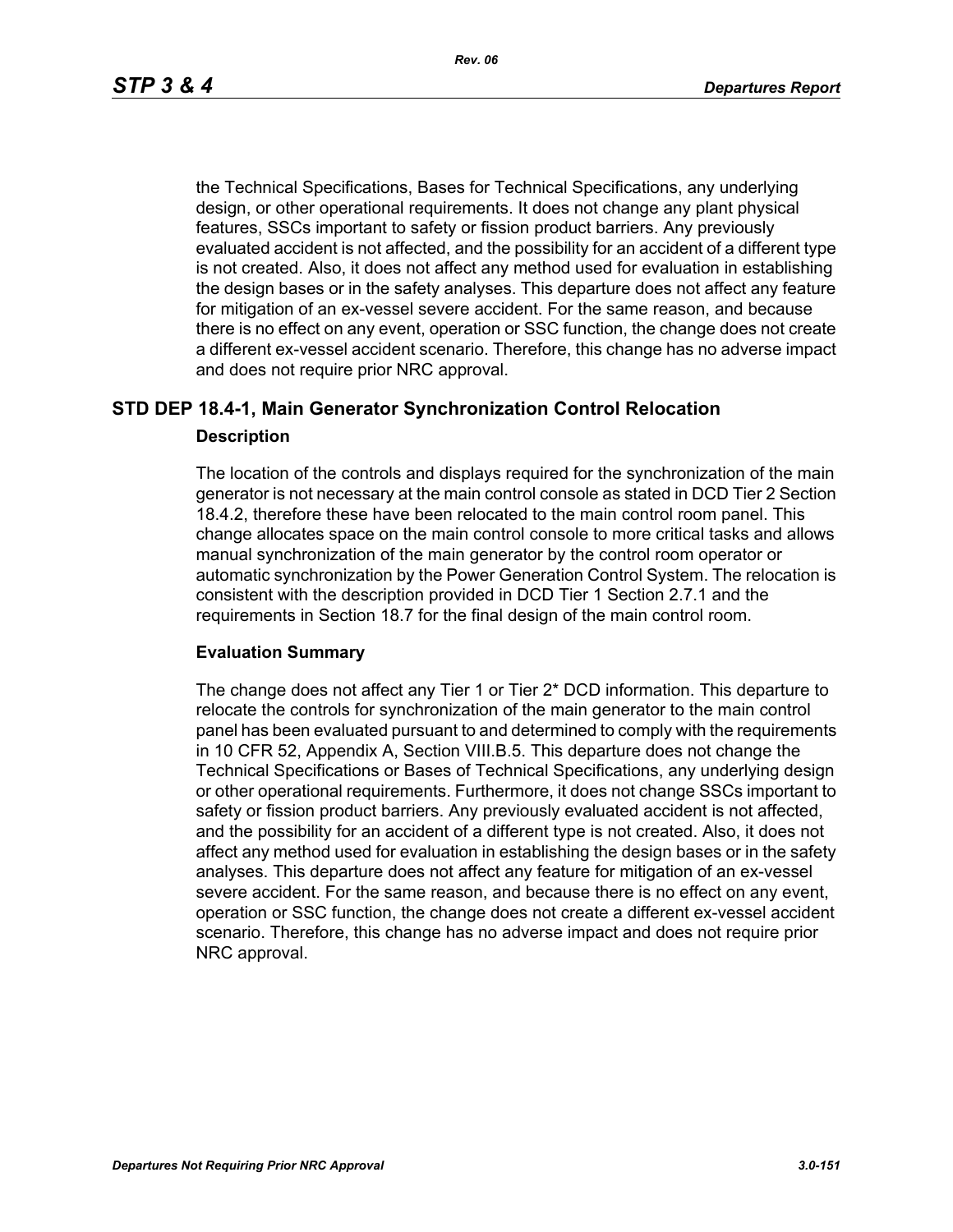# **STD DEP 19.3-1, Evaluation of Common Cause Failures Description**

ABWR Standard Safety Analysis Report (SSAR) Chapter 19.D.8.6 documents the results of a PRA sensitivity analysis on common cause failure of selected mechanical systems performed by GE in response to a request from the NRC during the ABWR certification process. The final paragraph in SSAR Chapter 19.D.8.6 summarizes the results of the sensitivity analysis and indicated that the common cause factors evaluated will be added to the plant PRA model in any future revised basic quantification of the ABWR. The common cause factors were added to the ABWR plant model used to quantify the effects of plant-specific factors for South Texas Project Units 3 & 4. The addition of the common cause terms represents a departure from the PRA described in the reference DCD.

# **Evaluation Summary**

This departure has been evaluated and pursuant to the requirements in 10 CFR 52, Appendix A, Section VIII.B.5, as described previously. There is no impact on any Tier 1, Tier 2\*, technical specifications, basis for technical specifications or operational requirements as a result of this change. As a result of this departure, there is no effect on the frequency or consequences of any accidents or the likelihood or consequences of malfunctions of SSC important to safety previously evaluated in the DCD. There is no possibility of a new type of accident, and there is no impact on fission product barriers or ex-vessel severe accident events. Therefore, the change has no adverse impact and does not require prior NRC approval.

Based on this evaluation, prior NRC approval of the change is not required.

# **STD DEP 19.7-1, Control Rod Drive Improvements**

## **Description**

Subsection 19.7.2, item 4 of the reference ABWR DCD discusses Control Rod Drive Improvements incorporated into the ABWR design. The second paragraph indicates that the Fine Motion Control Rod Drive (FMCRD) brake design had to be fully testable on an annual basis, presumably during refueling outages because testing of the brakes during power operation is not practical. A clarification is made for consistency with the outages on the 18-month cycle basis for the plant. Words, "an annual," are replaced with "refueling cycle." Technical Specification LCO 3.10.12 controls removal of CRD subassemblies during refueling.

## **Evaluation Summary**

This departure has been evaluated pursuant to the requirements in 10 CFR 52, Appendix A, Section VIII.B.5. There is no impact on any Tier 1, Tier 2<sup>\*</sup>, DCD, technical specifications, basis for technical specifications or operational requirements as a result of this change.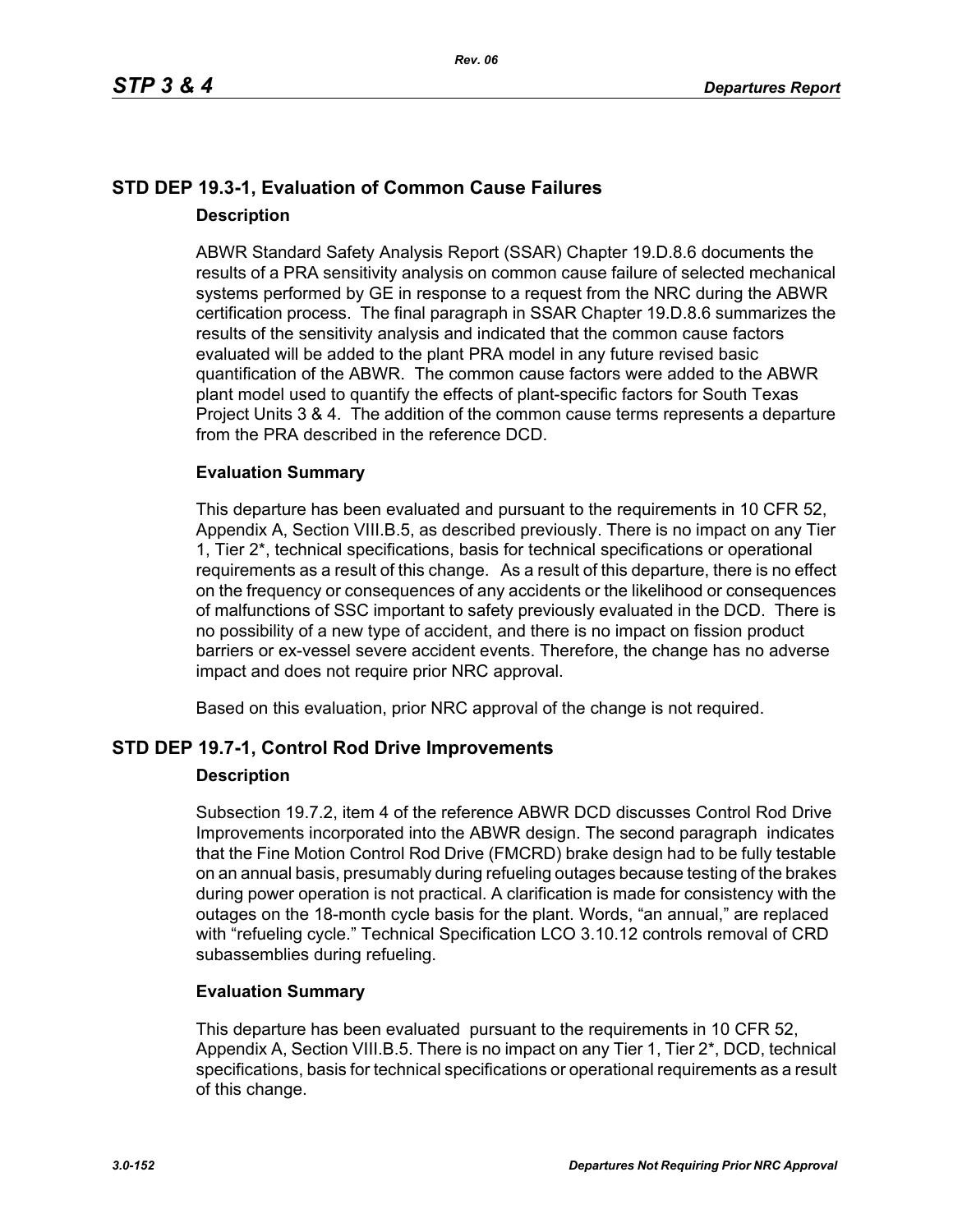The change is required to reflect that the plant refueling outage will be every 18 months, during which the FMCRD brakes can be tested. It does not affect the brake design or function. The FMCRD electro-mechanical brake is a Class 1E safety-related component with a 10-year Environmental Qualification replacement life. Brake performance characteristics testing is performed every 10 years when a replacement/new brake is installed. Thirty-five motor subassembly units, including the brake, will be tested during the 18-month refueling outages. This is sufficient to assure that the brake performance to prevent rod ejection is not affected as considered in the ABWR PRA studies. Section 15.4.9.1 of the DCD characterizes the probability of the initial causes of the control rod ejection accident as low enough to warrant it as a limiting fault. In addition, both the safety-related check valve and brake (see DCD Tier 2, Section 4.6.2.3.3.1.2 and 15.4.9.1) would have to fail in order for a rod ejection to occur. This makes the control rod ejection accident an extremely low probability event. Consequently, there is negligible impact on the probability or consequences of an accident or malfunction of an SSC important to safety.

The FMCRD brake has not been identified as a design feature in the DCD for mitigating an ex-vessel severe accident. The change to the brake testing frequency description does not impact the brake design or function, and therefore, the likelihood or consequences of a severe accident is not impacted.

Based on this evaluation, prior NRC approval of the change is not required.

# **STD DEP 19I.7-1, Atmospheric Control System Bypass Analysis**

#### **Description**

Appendix 19I of the reference ABWR DCD discusses the seismic margins analysis that evaluated the capability of the plant and equipment to withstand a large earthquake of two times the safe shutdown earthquake. Section 19I.7 of the DCD states that since the Atmospheric Control System crosstie valves are normally closed motor-operated valves, that this containment bypass path need not be included in the PRA analysis. This analysis has been changed in the STP 3 & 4 FSAR to reflect the design of airoperators on these valves and, as a result this analysis is the same as for the main purge valves.

#### **Evaluation Summary**

This departure has been evaluated pursuant to the requirements of 10 CFR 52, Appendix A, Section VIII.B.5.

There is no impact on any Tier 1, Tier 2\*, technical specifications, bases for technical specifications or operational requirements as a result of these changes.

Changing the design input assumption used in the seismic margins PRA analysis as it relates to the design of the ACS crosstie lines / valves is a correction of the PRA analysis basis, and has no effect on the plant design or safety analysis. It has no effect on any plant design or safety analyses. Thus this departure does not have any effect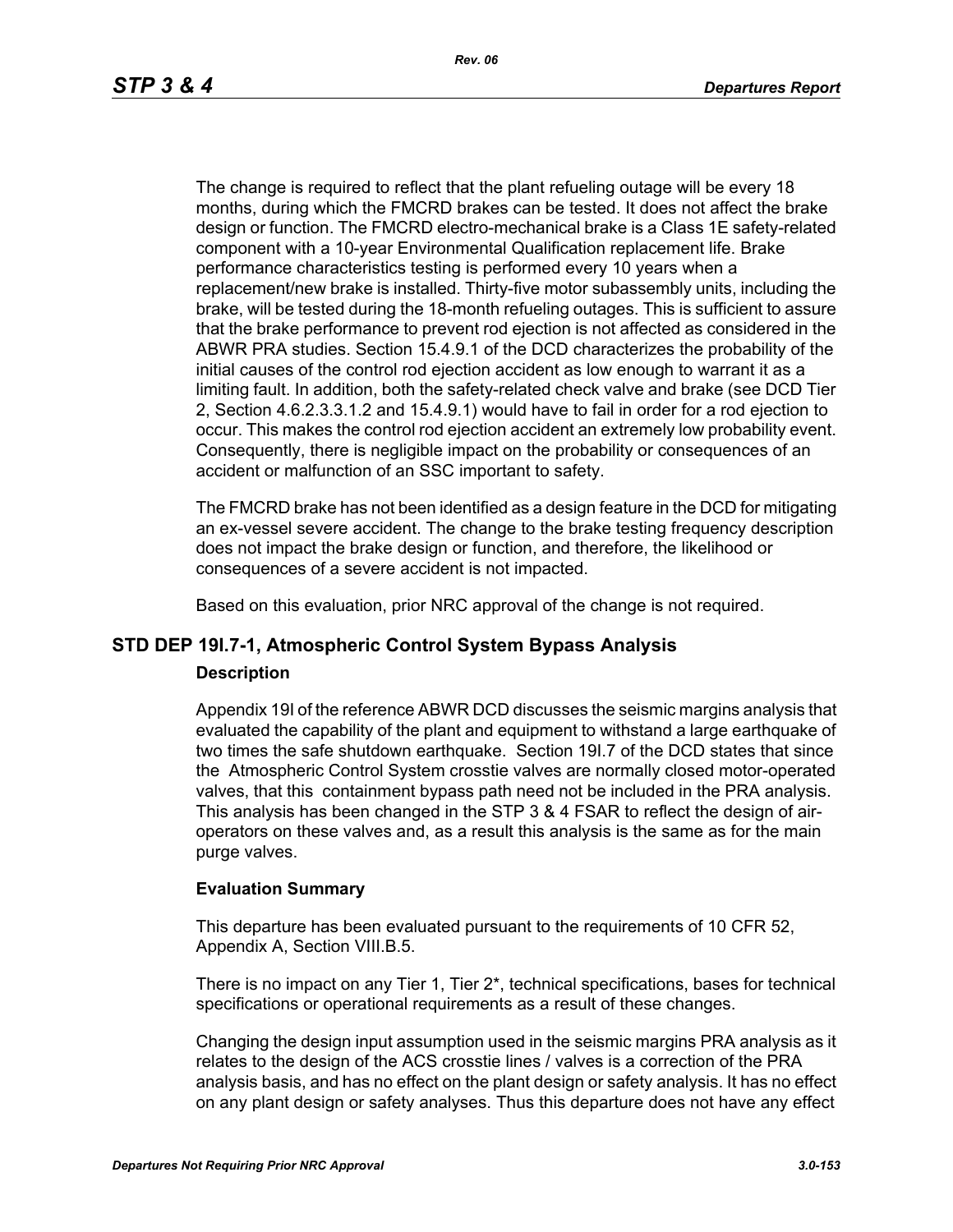on the frequency of occurrence or consequences of accidents or malfunction of SSC important to safety previously analyzed.

This change to the PRA analysis basis for the ACS has no effect on the design of any systems involved in mitigation of any ex-vessel severe accidents, therefore the likelihood or consequences of an ex-vessel severe accident is not impacted.

As a result of this evaluation, prior NRC approval of the change is not required.

# **STP DEP 19R-1 Internal Flooding Due to Removal of RSW Vacuum Breaker Valves Description**

This site-specific departure addresses internal flooding of the control building due the elimination of vacuum breaker valves on the supply and return piping connecting to the RCW heat exchangers. Elimination of the vacuum breaker valves is due to the RSW System design changes that include the use of horizontal type pumps instead of vertical wet-pit type pumps and piping configuration changes between the UHS basin and control building.

The ABWR DCD (Chapter 19 and Appendix 19R) was written with the assumption that vertical wet-pit type pumps would be used in the RSW System design. The ABWR DCD addressed the possibility that the UHS basin water could be siphoned into the control building. The return lines contained vacuum breaker valves located on the header that provided water to the cooling towers.

#### **Evaluation Summary**

The RSW System is now designed with horizontal split case type pumps to increase system availability and reliability. There is no possibility of siphoning on the supply side with this design, because the RCW heat exchanger supply piping is constantly under positive pressure due to the normal operating hydrostatic head above the pump centerlines. Vacuum breaker valves are ineffective with this piping configuration and will not provide any protective measure against internal flooding of the control building. The vacuum breaker valves on the return piping from the RCW heat exchangers are deleted from the RSW System. The horizontal return piping routed inside the UHS basin is substructured in concrete and the vertical risers are encased in concrete. The vertical risers emerge out of the concrete at an elevation that is above the normal operating water level and are routed to the cooling towers' spray header interface point. Vacuum breaker valves on the return piping do not provide any protective measure against control building flooding due to siphoning.

There are redundant safety-related active motor-operated valves in the supply piping to each of the three RCW heat exchangers. Even if one of these valves is postulated to fail in the open position, there is another motor-operated valve that automatically closes on detection of a high-high water level in the RCW heat exchanger room to prevent gravity drainage from the UHS basin to the control building. There are leak detection measures in the control building that would annunciate and require operators to investigate potential flooding as well as trip the affected division's RSW pumps and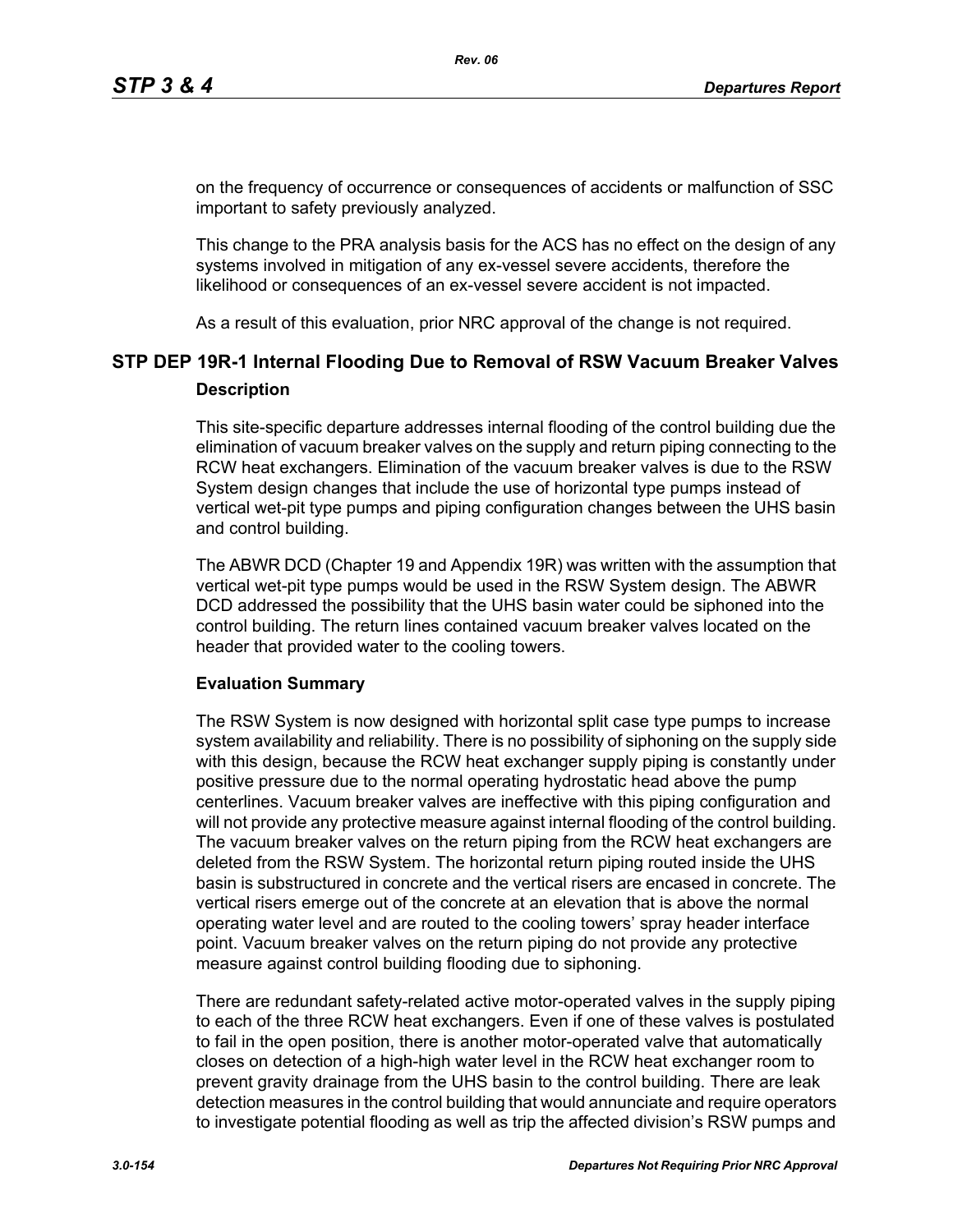*Rev. 06*

close redundant supply side motor-operated valves. Relocation of the UHS and RSW Pump House results in a significant reduction of the stored water volume in the buried RSW piping. This reduction in stored water would result in considerably less water mass that could flow into the control building due to a postulated moderate energy line crack. Consequently, there would be a lower flooding potential to the non-affected RSW divisions due to a lower water level in the RSW division postulated with the moderate energy line crack.

This departure has been evaluated and determined to comply with the requirements in 10CFR52, Appendix A, Section VIII.B.5, as described previously. The change has no adverse impact and does not require prior NRC approval.

## **STD DEP Vendor, Vendor Replacement**

#### **Description**

The reference ABWR DCD was developed with numerous statements that activities during construction and startup would be performed in accordance with GE approval or oversight. The intent of these statements was to ensure that the designer was appropriately involved in startup testing or construction activities.

Since the DCD was developed, other vendors have surfaced that have equivalent capability. This standard departure replaces the terms such as GE, GEH, and General Electric with the generic term NSSS Vendor, with an alternative vendor specified, or in some cases has eliminated the term altogether. This departure also replaces General Electric Company's product references such as NEDEs and NEDOs with the corresponding reference of another ABWR vendor whose reference has been approved by the NRC for use in this application. In all cases, the intent of the reference ABWR DCD statement is preserved by the departure and the replacement vendor must be fully qualified to perform the function by STPNOC. Furthermore, this departure only applies to Tier 2 information.

Examples within the scope of this departure include:

*During the construction cycle and the various testing phases, additional staff is supplied by the plant owner/operator,* the NSSS vendor*, and others.*

*For automatic start tests, in order to provide margins to overspeed and isolation trip setting, the transient start first and subsequent turbine speed peaks shall not exceed the requirement specified by the* Startup Test *Specification.*

*All fabrication of the reactor pressure vessel was performed in accordance with*  Toshiba *- approved drawings.*

#### **Evaluation Summary**

This generic departure does not change the design, the method of controlling the design, or the manner in which the ABWR will be operated. It only changes the use of the words GE, General Electric, GEH etc., to allow the use of other qualified vendors to perform certain functions that are explicitly called out in the reference ABWR DCD.